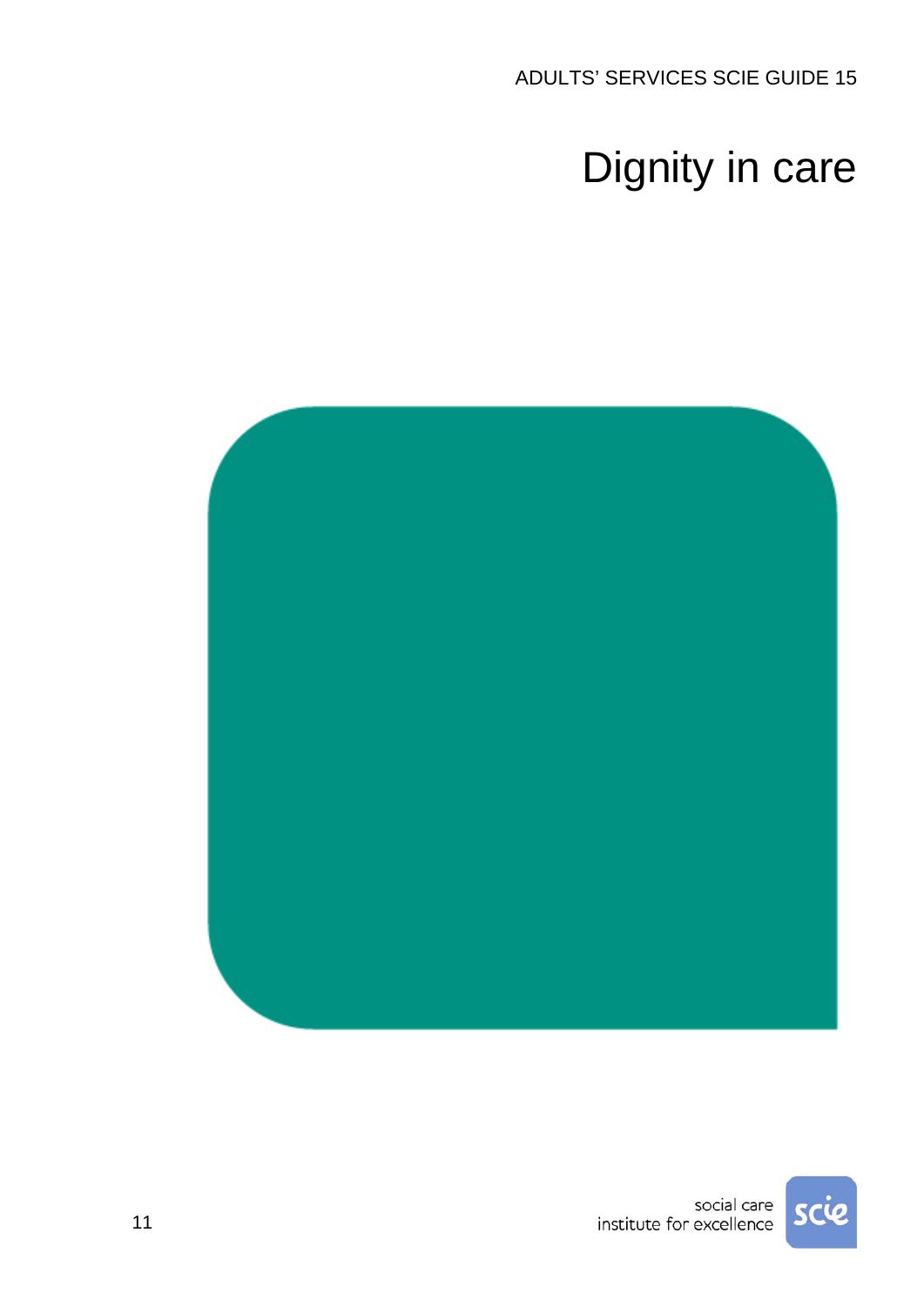The Social Care Institute for Excellence (SCIE) was established by Government in 2001 to improve social care services for adults and children in the United Kingdom.

We achieve this by identifying good practice and helping to embed it in everyday social care provision.

SCIE works to:

- disseminate knowledge-based good practice guidance
- $\cdot$  involve people who use services, carers, practitioners, providers and policy makers in advancing and promoting good practice in social care
- $\cdot$  enhance the skills and professionalism of social care workers through our tailored, targeted and user-friendly resources.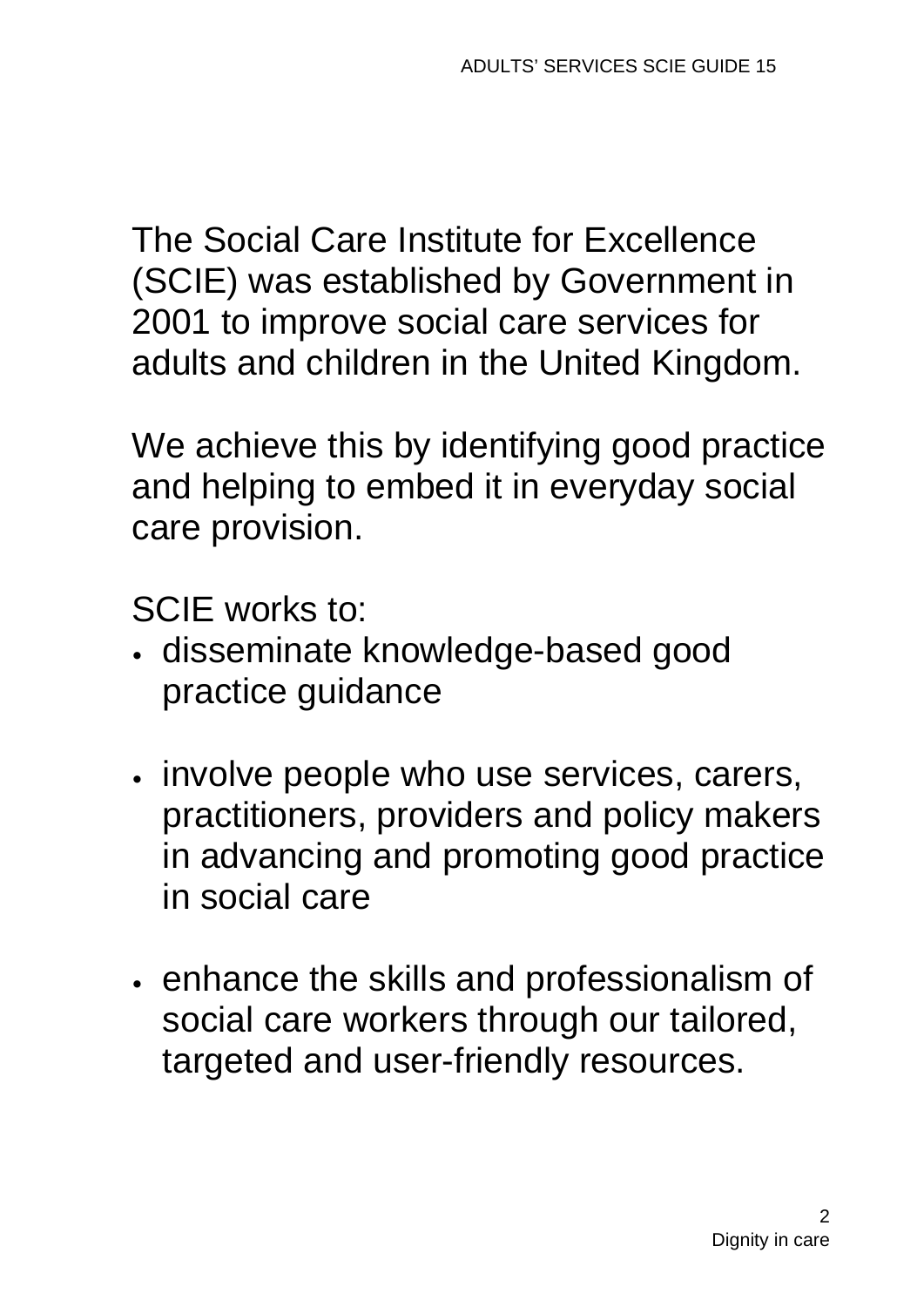# **Dignity in care**

Elaine Cass Diana Robbins Angela Richardson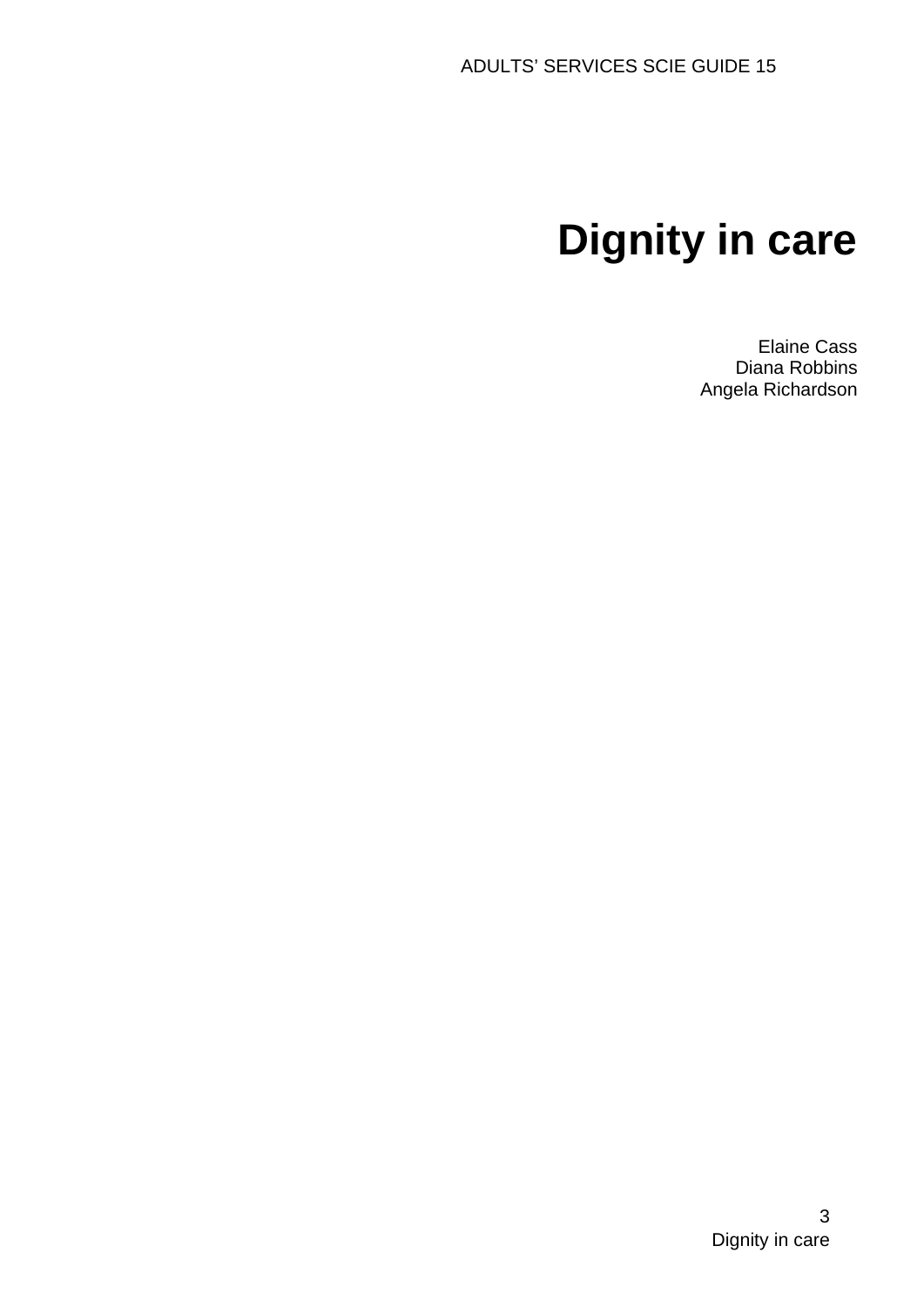First published in Great Britain in November 2006, updated August 2007, February 2008 and March 2009 by the Social Care Institute for Excellence

© SCIE 2009 All rights reserved Written by Elaine Cass, Diana Robbins, Angela Richardson

This PDF document was created in March 2009.

Please visit our website for the latest version: www.scie.org.uk

Social Care Institute for Excellence Goldings House 2 Hay's Lane London SE1 2HB tel 020 7089 6840 fax 020 7089 6841 textphone 020 7089 6893 www.scie.org.uk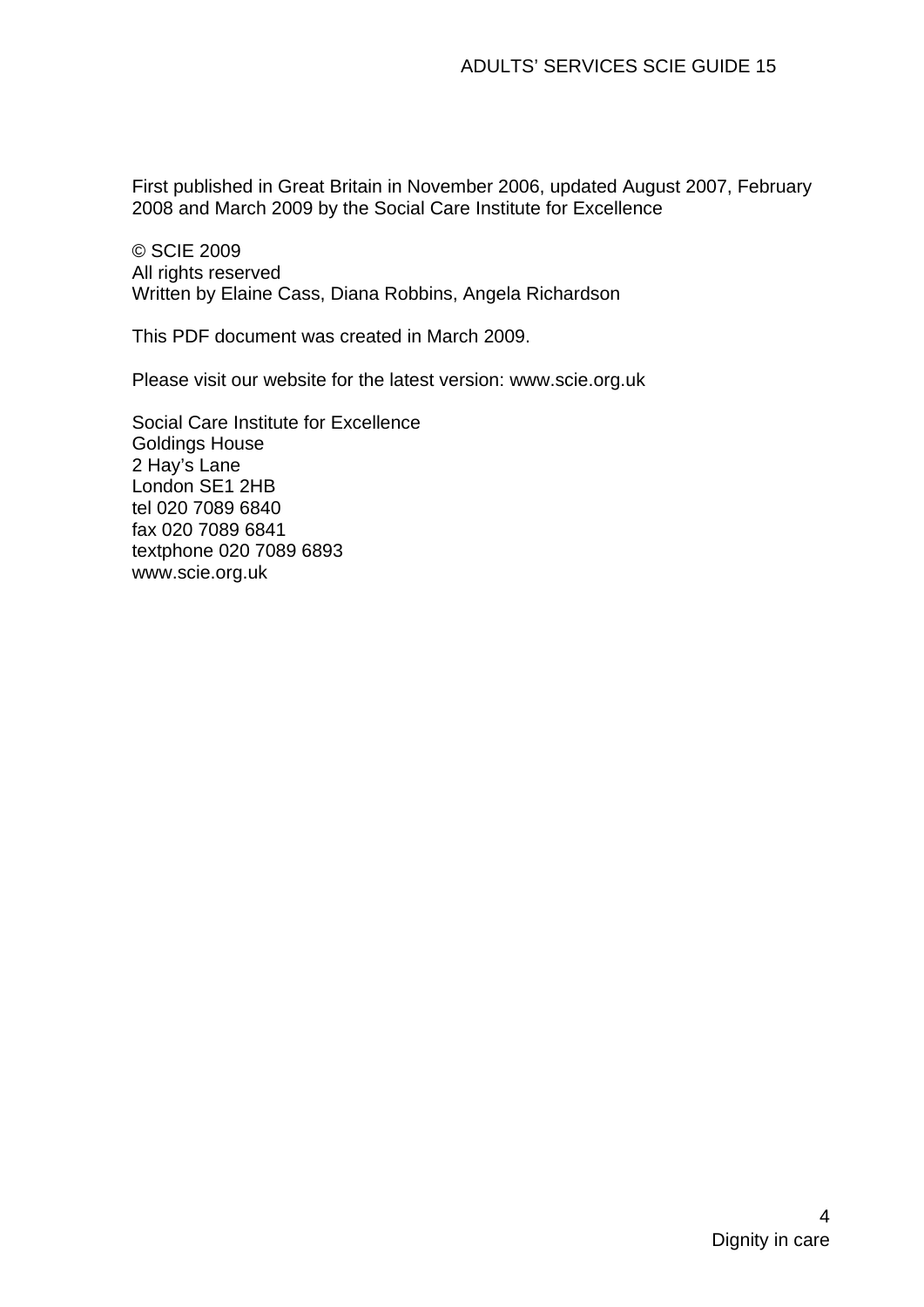# **Contents**

| Promoting dignity within the law                                                  |     |
|-----------------------------------------------------------------------------------|-----|
| Introduction                                                                      | 147 |
| Sources of law                                                                    | 148 |
| Brief summary of key legislation                                                  | 151 |
| Dignity in care's relationship to human rights and equalities legislation         | 160 |
| Adhering to human rights law                                                      | 164 |
| Relevant articles in the Convention of the Human Rights Act, with practice points |     |
| and practice examples                                                             | 170 |
| Summary of further legislation that supports dignity in care                      | 184 |

#### Summary of further legislation that supports dignity in care  $\,$ Further reading 187 Glossary 188 **Nutrition and Hydration**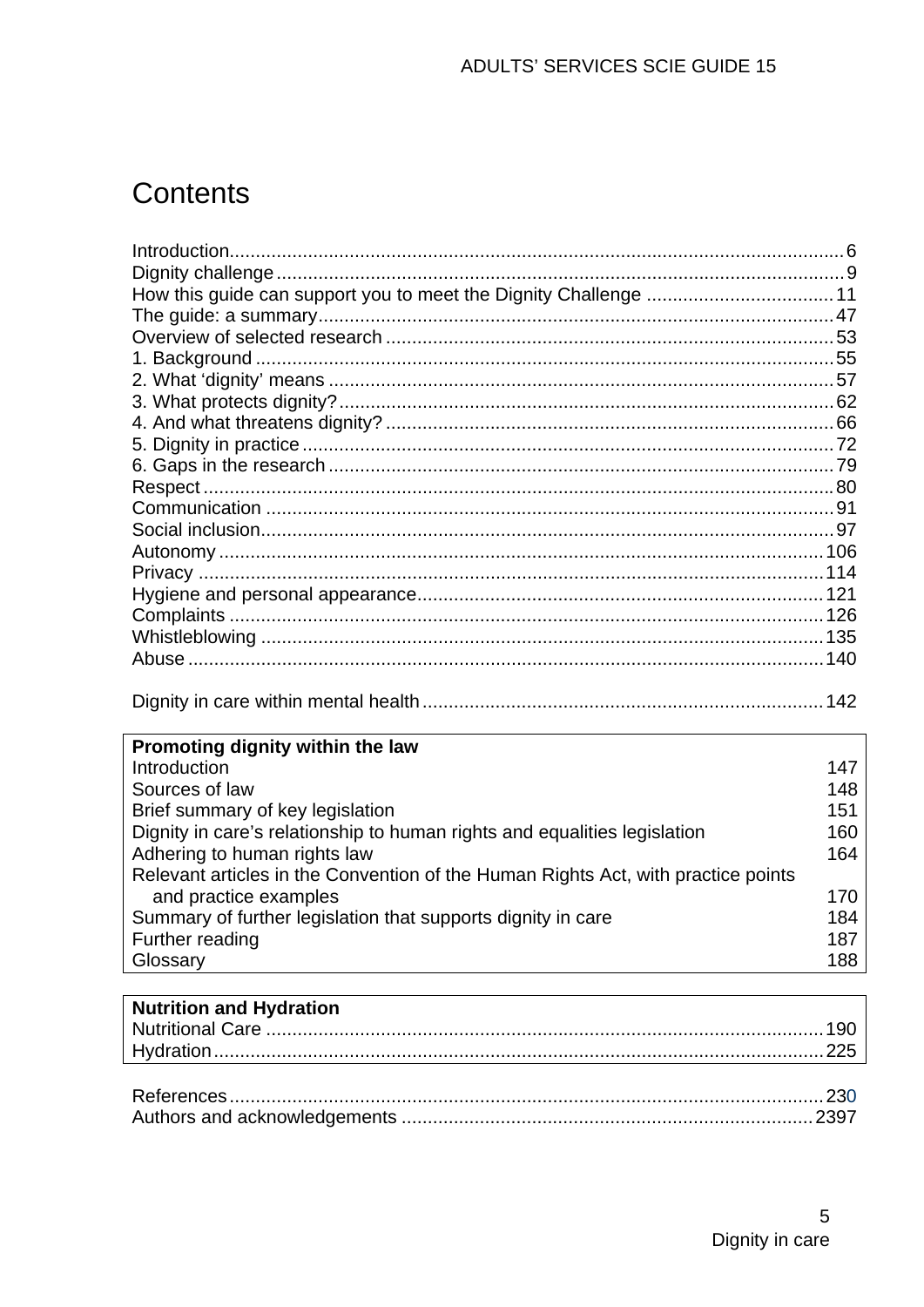# <span id="page-5-0"></span>Introduction

SCIE aims to improve the experience of people who use social care by developing and promoting knowledge about good practice. Using knowledge gathered from diverse sources and a broad range of people and organisations, we develop resources that we share freely, supporting those working in social care and empowering service users.

At the request of the Department of Health, we have produced this practice guide to support its wider Dignity in Care initiative.

#### **What is dignity?**

Dignity consists of many overlapping aspects, involving respect, privacy, autonomy and self-worth. The provisional meaning of dignity used for this guide is based on a standard dictionary definition: a state, quality or manner worthy of esteem or respect; and (by extension) self-respect. Dignity in care, therefore, means the kind of care, in any setting, which supports and promotes, and does not undermine, a person's selfrespect regardless of any difference.

While 'dignity' may be difficult to define, what is clear is that people know when they have not been treated with dignity and respect. Helping to put that right is the purpose of this guide.

# About this practice guide

This guide has been designed for people who want to make a difference and improve standards of dignity in care. It provides information for service users on what they can expect from health and social care services, and a wealth of resources and practical guidance to help service providers and practitioners in developing their practice, with the aim of ensuring that all people who receive health and social care services are treated with dignity and respect.

Whether you only have five minutes to get some quick ideas, or five hours to gain an indepth understanding, this guide should meet your needs.

The guide begins with an overview of what is known from UK and international research and policy about dignity in health and social care for older people. Further sections, based on subject areas identified by older people and their carers, translate these findings into recommendations for practice (practice points) and give examples (ideas from practice) from people and organisations that have already tackled these issues. There are also links to other useful websites and sources of information.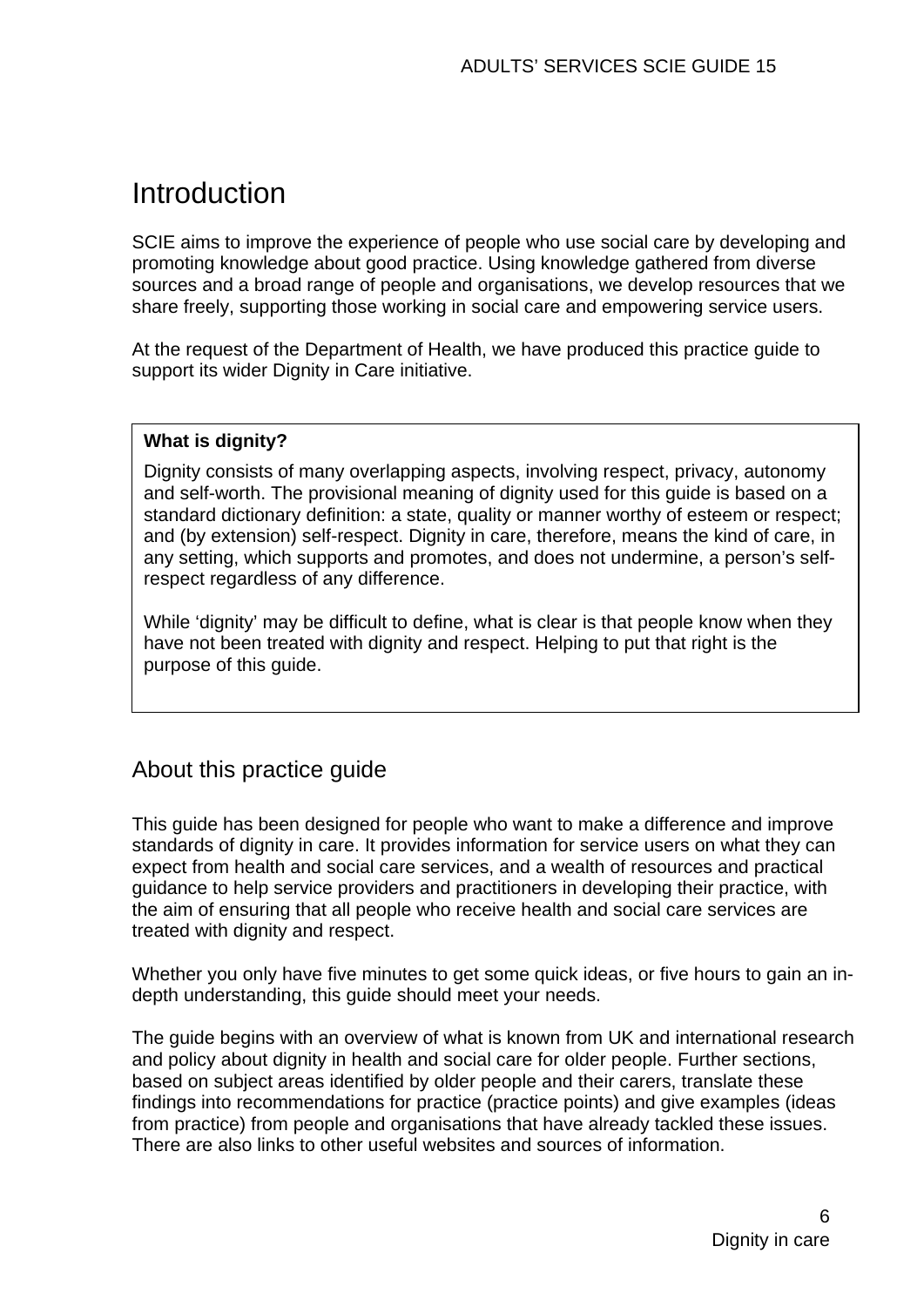# Who is the guide for?

This guide is aimed at a wide audience. People who use services and their carers will find much useful information on what they can expect from services. The guide will also help frontline workers, practitioners, managers and commissioners to ensure that dignity and respect are integral to the services they provide.

#### **What does 'in care' cover?**

This covers all care provided by paid workers in any setting (hospital, residential, nursing, day centres and in people's own homes), including care that is paid for either partially or wholly by the recipient. The guide applies to England only.

# The aim of the guide

Quick and easy access to:

- the meanings and aspects of Dignity in Care and the many related issues
- information and guidance on how to tackle poor standards of service, for practitioners, people who use services and their carers
- key pointers to improving the dignity of older people (practice points)
- $\bullet$  examples from all around the country of tangible ways in which dignity can be incorporated into care (ideas from practice)
- the policy context and key research and policy findings, with references
- relevant guidance and standards
- links to further information and useful websites.

## What the guide does not cover

**Abuse:** this guide does not attempt to cover the many complex issues relating to abuse, but a small section gives basic information on how to decide whether abuse is taking place, what to do about it and where to seek further advice.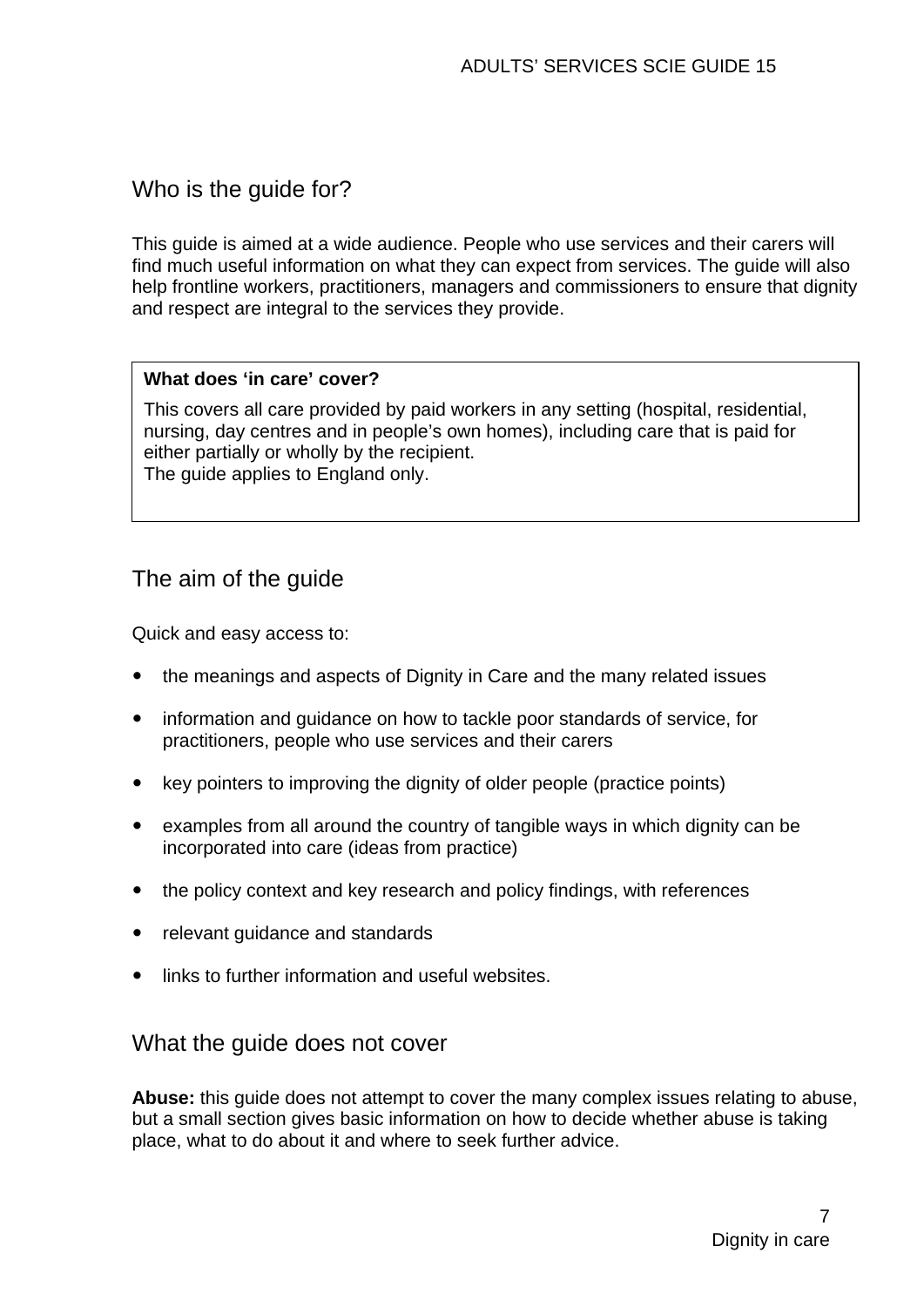# **Background**

This guide is part of a wider Department of Health campaign to promote dignity for older people in the health and social care sectors. The issue of dignity features prominently in the new framework for health and social care services. The Department of Health's Green Paper, *Independence, well-being and choice (2005a)* and subsequent White Paper, *Our health, our care, our say* (2006), are set around seven key outcomes identified by people who use services, one of which is personal dignity and respect. The Commission for Social Care Inspection (CSCI) has incorporated these into their new assessment framework, *A new outcomes framework for performance assessment of adult social care* (2006). The Department of Health's *National Service Framework for Older People* (2001) also supports a 'culture change so that all older people and their carers are always treated with respect, dignity and fairness', and its *Essence of Care: Patient-focused benchmarking for health care practitioners* (2003) offers a series of benchmarks for practice on privacy and dignity.

Factors that have been held responsible for the absence of dignity in care include bureaucracy, staff shortages, poor management and lack of leadership, absence of appropriate training and induction and difficulties with recruitment and retention leading to overuse of temporary staff. There are also wider societal issues, including ageism, other forms of discrimination and abuse. A great deal of work is needed to tackle negative attitudes towards older people, to bring about a culture change and to ensure that such attitudes have no place in the health and social care sectors. This guide seeks to highlight the small changes that can make a big difference in day-to-day practice.

# How you can help

This guide will be helpful but it cannot reflect everything people have learned about ensuring people's dignity. We plan to develop this guide so we would welcome email or written comments on any aspect of this guide, in particular if you have a success story about how you improved people's dignity. The feedback will inform future practice guide updates. We are also keen to collect examples that translate key research findings and practice points into practice. If you'd like to share your views, simply go to [www.scie.org.uk](http://www.scie.org.uk/) and fill in the feedback form for this Guide.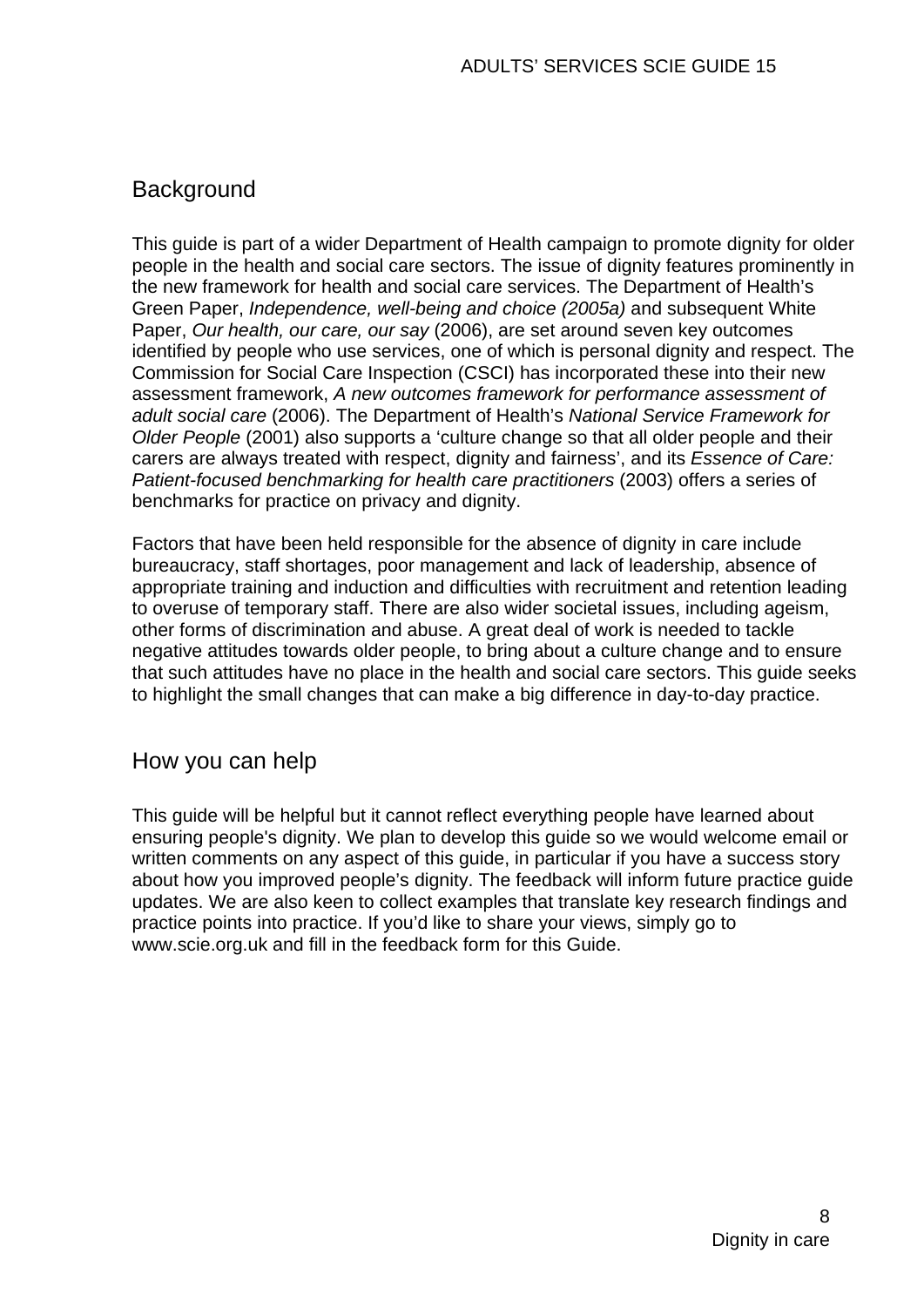# <span id="page-8-0"></span>Dignity challenge

Since he took office the Care Services Minister, Ivan Lewis, has been talking to a wide range of people, including providers of care services, organisations who represent people who use services, people who use services themselves and their carers. Through these listening events and an online survey, a lot has been learned about what dignity means to older people. Two things in particular have become very clear. The first is that being treated with dignity really matters to people, but the second is that people are not clear about what they should expect from a service that respects dignity.

The Dignity Challenge lays out the national expectations of what constitutes a service that respects dignity, based on the learning of the last nine months. It focuses on ten different aspects of dignity – the things that matter most to people.

Ivan Lewis is now challenging everyone – those who provide services, those who receive services and those who commission services – to see how services measure up to the Challenge.

# What is the Dignity Challenge?

The Dignity Challenge is a clear statement of what people can expect from a service that respects dignity. It is backed up by a series of 'dignity tests' that can be used by providers, commissioners and people who use services to see how their local services are performing.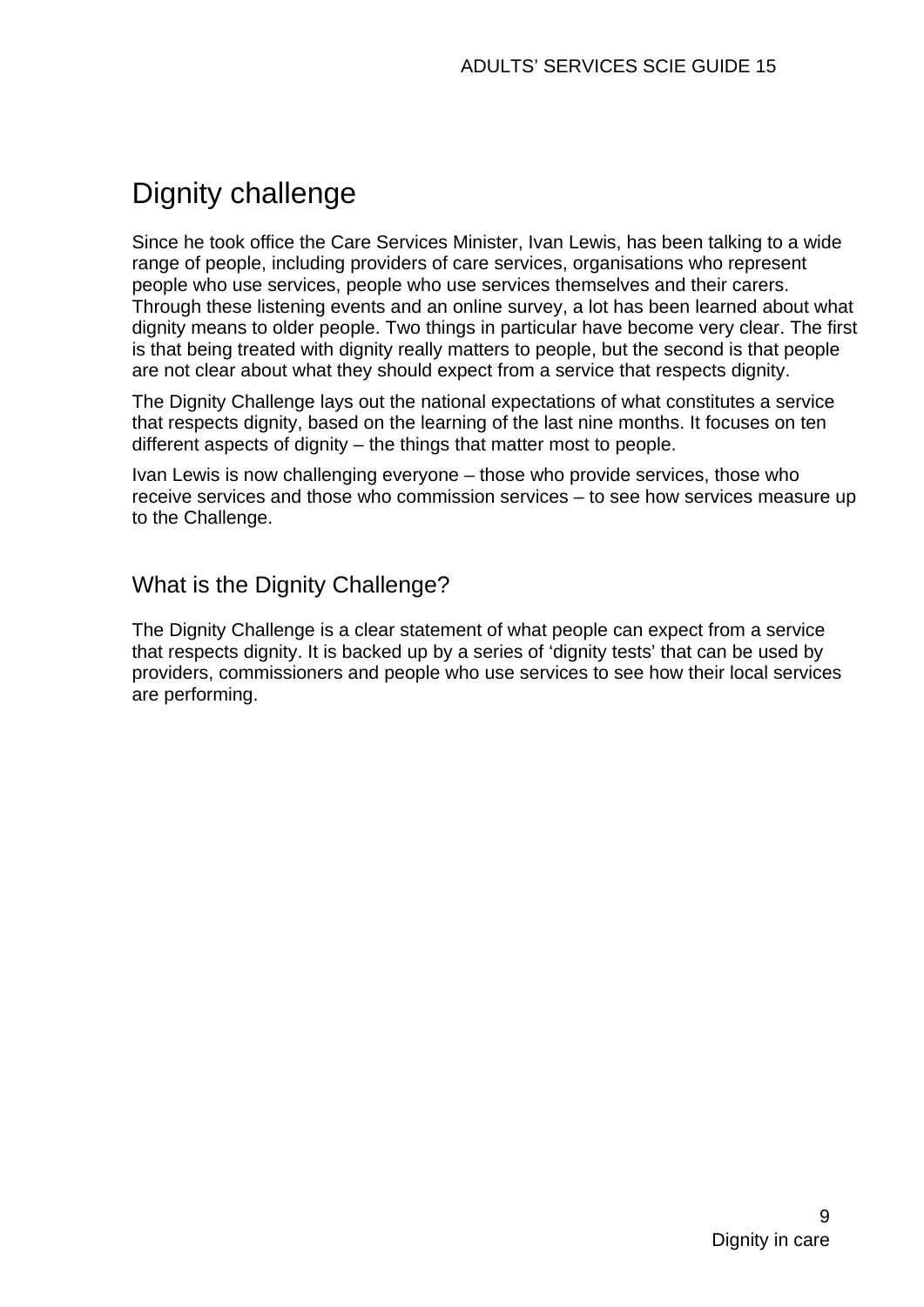#### **The Dignity Challenge: High quality care services that respect people's dignity should:**

- 1. have a zero tolerance of all forms of abuse.
- 2. support people with the same respect you would want for yourself or a member of your family
- 3. treat each person as an individual by offering a personalised service
- 4. enable people to maintain the maximum possible level of independence, choice and control
- 5. listen and support people to express their needs and wants
- 6. respect people's right to privacy
- 7. ensure people feel able to complain without fear of retribution
- 8. engage with family members and carers as care partners
- 9. assist people to maintain confidence and a positive self-esteem
- 10. act to alleviate people's loneliness and isolation.

#### **Who are we challenging?**

- It is a challenge to service providers to ensure their services respect dignity.
- It is a challenge to commissioners to ensure they commission only services that respect dignity.
- It is a challenge to the public to test how their local services measure up and to tackle rather than tolerate services that don't respect dignity.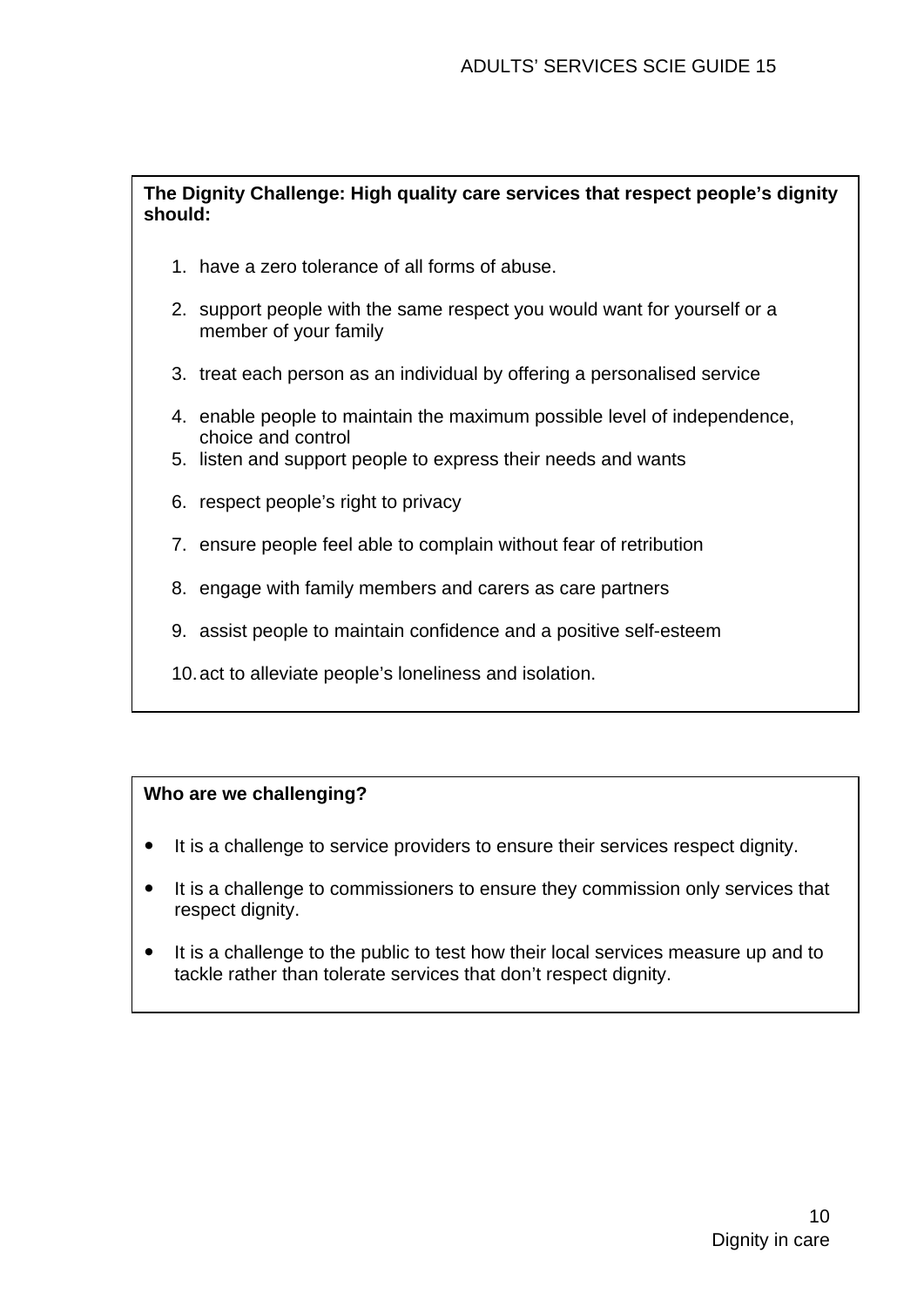# <span id="page-10-0"></span>How this guide can support you to meet the Dignity **Challenge**

This guide contains a wealth of information, advice, best practice and other resources to help support organisations to drive up standards of dignity in care. Identified under each Challenge statement is a selection of ideas from practice so you can read about how others have tackled these issues – each section includes more.

# 1. Have a zero tolerance of all forms of abuse

#### **By this we mean:**

Respect for dignity is seen as important by everyone in the organisation, from the leadership downwards. Care and support is provided in a safe environment, free from abuse. It is recognition that abuse can take many forms including physical, psychological, emotional, financial and sexual, and extend to neglect or ageism.

#### **Dignity tests:**

- Is valuing people as individuals central to our philosophy of care?
- Do our policies uphold dignity and encourage vigilance to prevent abuse?
- Do we have in place a whistleblowing policy that enables staff to report abuse confidentially?
- Have the requisite Criminal Records Bureau and Protection of Vulnerable Adults List checks been conducted on all staff?

Some ideas from practice:

#### **Addenbrooke's: anticipating concerns before they become complaints**

Addenbrooke's undertook an audit to ensure inpatient wards were meeting the requirements set out in the [Addenbrooke's Standards of Privacy and Dignity](http://www.scie.org.uk/publications/practiceguides/practiceguide09/ideas/files/addenbrooke.pdf) which were developed by the Essence of Care subgroup. An audit pack containing the Addenbrooke's standards, six patient questionnaires and a ward manager's survey were delivered to 35 wards across the trust. Wards were asked to return the completed packs within two weeks. The findings demonstrate where best practice is being achieved against the standards set out, and generated a number of recommendations for the trust to implement.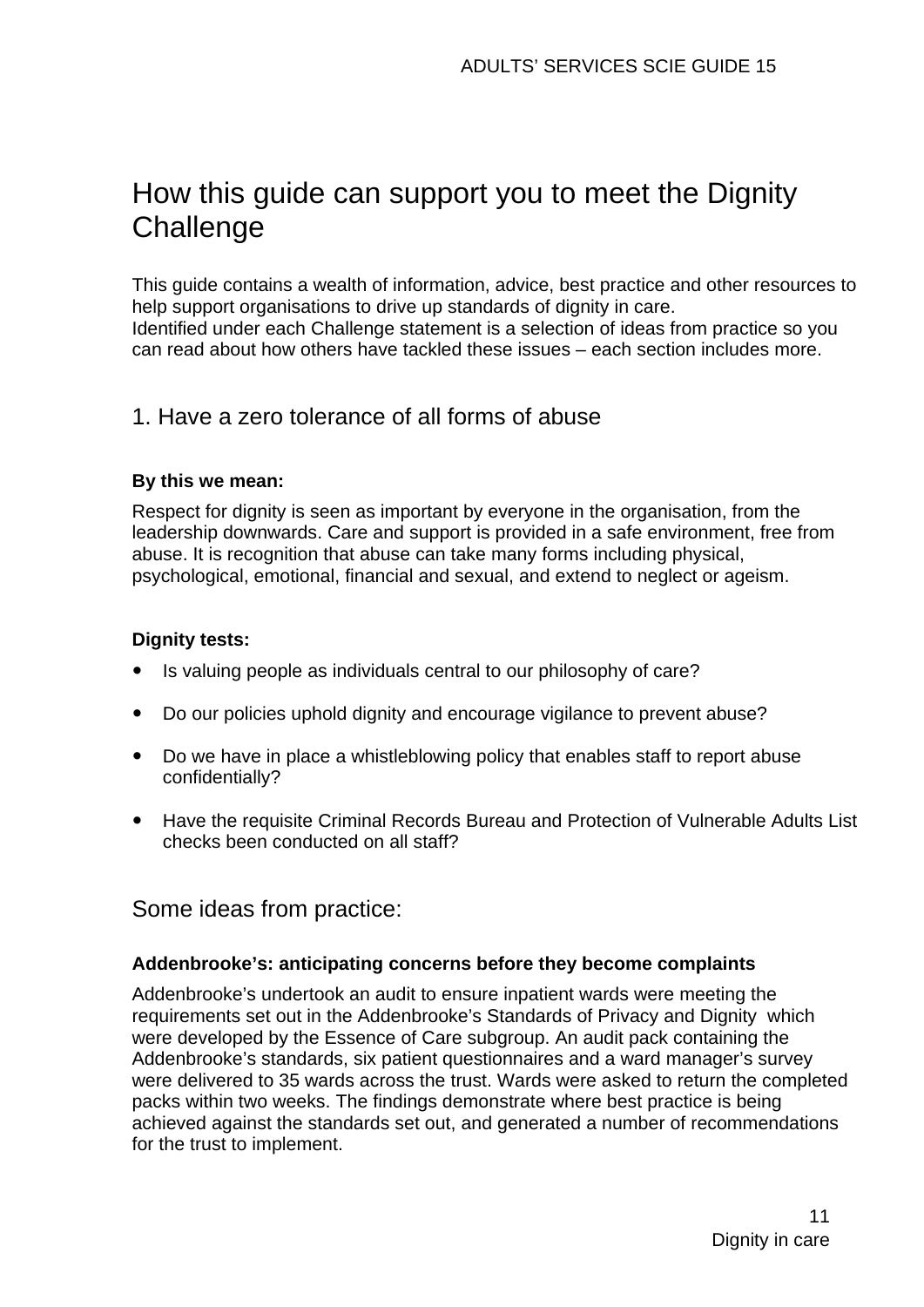For further information contact: Lyn McIntyre, Assistant Chief Nurse. Tel 01223 256221. Email [lyn.mcintyre@addenbrookes.nhs.uk](mailto:lyn.mcintyre@addenbrookes.nhs.uk)

#### **How West of Cornwall PCT gauged patient satisfaction**

The trust conducted a [patient satisfaction baseline audit](http://www.scie.org.uk/publications/practiceguides/practiceguide09/ideas/files/baselineaudit.pdf) with regard to privacy and dignity within the Minor Injuries Unit based at Cambourne & Redruth Community Hospital. The aim was to demonstrate where best practice was being achieved and to highlight areas where practice could be improved. Subsequently an action plan was developed to address the areas where service improvement had been identified.

For further information contact: Jane Goldsworthy, Development Manager Communications. Email [jane.goldsworthy@ciospct.cornwall.nhs.uk](mailto:jane.goldsworthy@ciospct.cornwall.nhs.uk)

#### **Developing a privacy and dignity policy for Guildford and Waverley PCT**

The PCT's Essence of Care steering group carried out a privacy and dignity audit on the wards in December 2005, based on the Essence of Care standards. There were some significant findings, as a result of which they:

- increased and improved access to diversity and equality training
- increased confidentiality and Caldicott awareness training for all staff
- added Velcro® fastenings to curtains
- reviewed the procedure on responding to a complaint of inappropriate behaviour towards a colleague or patient, and disseminated the results to all managers.

The group has also developed a draft [privacy and dignity policy,](http://www.scie.org.uk/publications/practiceguides/practiceguide09/ideas/files/policy.pdf) stating the requirements and expectations the trust demands from staff.

For further information contact: Glynis John, Clinical Governance Facilitator. Tel 01483 782102. Email [Glynis.john@nhs.net](mailto:Glynis.john@nhs.net)

#### **Assessing standards: Dorset and Somerset SHA's audit tool**

The SHA has developed an [audit tool](http://www.scie.org.uk/publications/practiceguides/practiceguide09/ideas/files/assessingstandards.pdf) which aims at achieving high standards of patient dignity and putting patient experience high on the agenda. The audit tool is a template covering five key themes:

• patient environment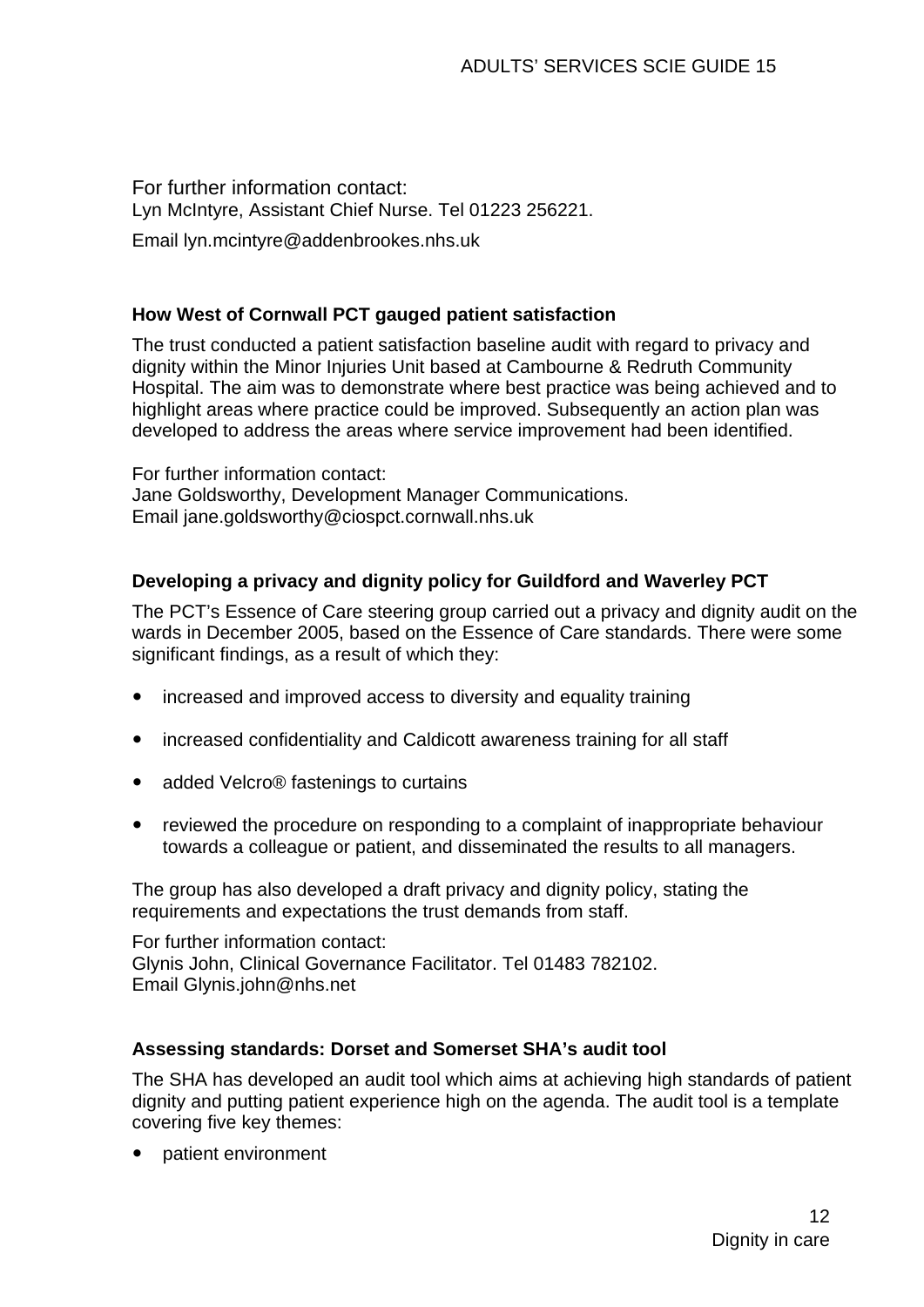- privacy, dignity and modesty
- communication with patients
- promoting individual needs
- staff training.

It also contains a score card so progress can be monitored and lapses can be picked up quickly and acted upon, using an action plan template.

For further information contact: Sharon Waight, NHS South West. Tel 01935 384111. Email [Sharon.waight@southwest.nhs.uk](mailto:Sharon.waight@southwest.nhs.uk)

#### **Dignity and Respect Training Project (John Coupland Hospital, Lincolnshire Teaching Primary Care Trust)**

The John Coupland Hospital Older People project team has developed a [Dignity and](http://www.scie.org.uk/publications/practiceguides/practiceguide09/ideas/files/johncoupland.pdf)  [Respect Link Trainers Project i](http://www.scie.org.uk/publications/practiceguides/practiceguide09/ideas/files/johncoupland.pdf)n order to establish good practice throughout the hospital. Designated trainers were identified from several departments, each of whom was given special training and materials. These trainers in turn ran sessions for staff within their own departments. All existing and new staff will participate in the training.

For further information contact: Maria Storti, Interim Operational Lead Intermediate Care, Lincolnshire PCT.

Email [maria.storti@lpct.nhs.uk](mailto:maria.storti@lpct.nhs.uk)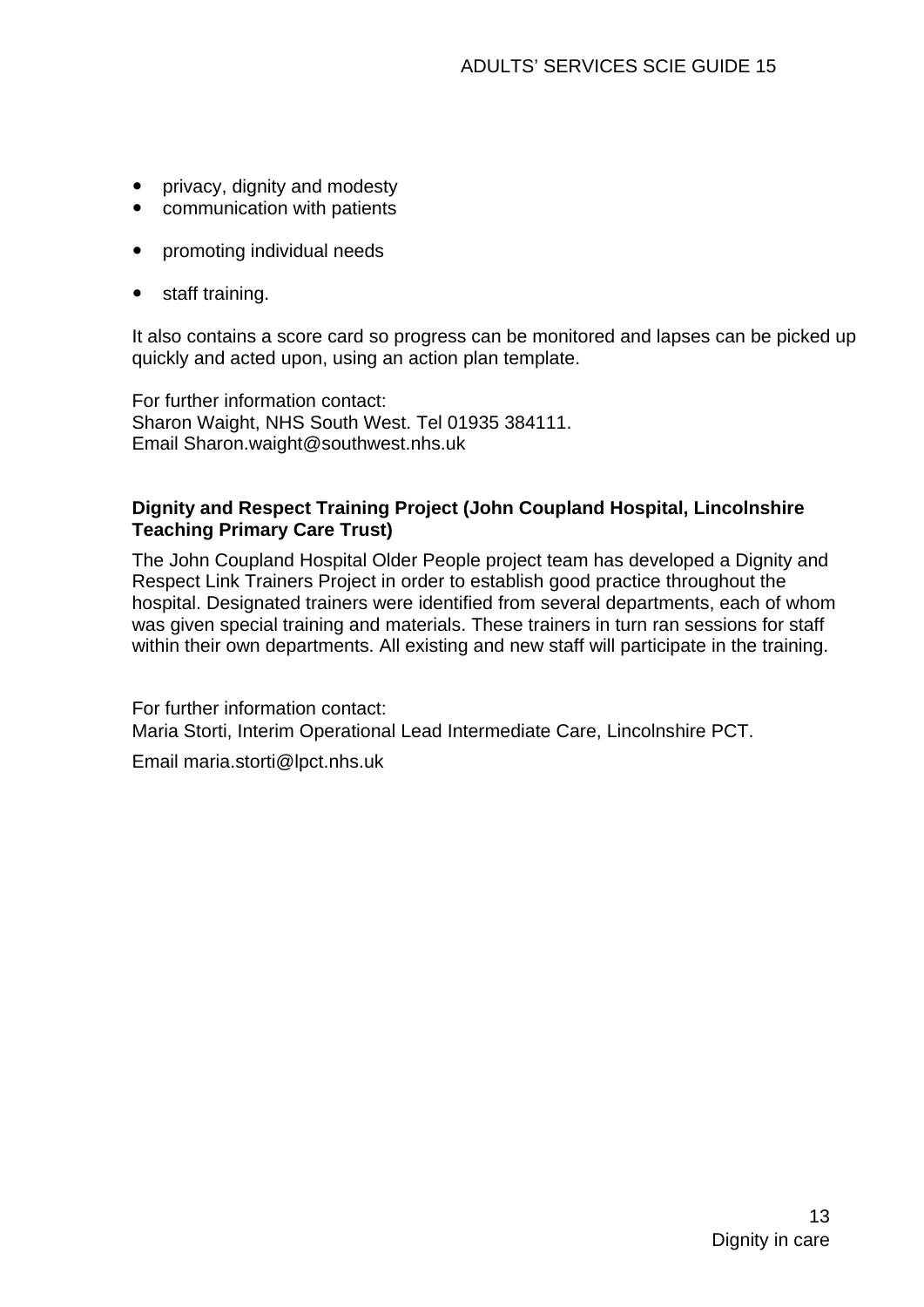# 2. Support people with the same respect you would want for yourself or a member of your family

#### **By this we mean:**

People should be cared for in a courteous and considerate manner, ensuring time is taken to get to know people. People receiving services are helped to participate as partners in decision-making about the care and support they receive. People are encouraged and supported to take responsibility for managing their care themselves in conjunction with, when needed, care staff and other information and support services.

#### **Dignity tests:**

- Are we polite and courteous even when under pressure?
- Is our culture about caring for people and supporting them rather than being about 'doing tasks'?
- Do our policies and practices emphasise that we should always try to see things from the perspective of the person receiving services?
- Do we ensure people receiving services are not left in pain or feeling isolated or alone?

# Some ideas from practice

#### **Five factors of privacy at Southampton**

The trust's Essence of Care Group, which carried out an audit to uncover areas of dignity in care that needed further work, identified [five factors of privacy and dignity](http://www.scie.org.uk/publications/practiceguides/practiceguide09/ideas/files/fivefactorsofprivacy2.pdf)  Guidance was provided for all wards on the 'five factors' and they also developed a [charter for patients](http://www.scie.org.uk/publications/practiceguides/practiceguide09/ideas/files/pcpd.pdf) informing them of the standard of care they should expect.

For further information contact Julie Dawes, Associate Director of Nursing. Tel 02380 798435. Email [julie.dawes@suht.swest.nhs.uk](mailto:julie.dawes@suht.swest.nhs.uk)

#### **'If only the experience could be different'**

Luton and Dunstable has taken an innovative approach to the ongoing re-design of their service, which is putting patients and staff right at the centre of the process. A project sponsored and supported by the NHS Institute for Innovation and Improvement is coproduced with thinkpublic (a service design consultancy), anthropological researchers from University College London and, importantly, patients and staff. The objective was not to solve any specific problems but to improve the experience of visiting the clinic. A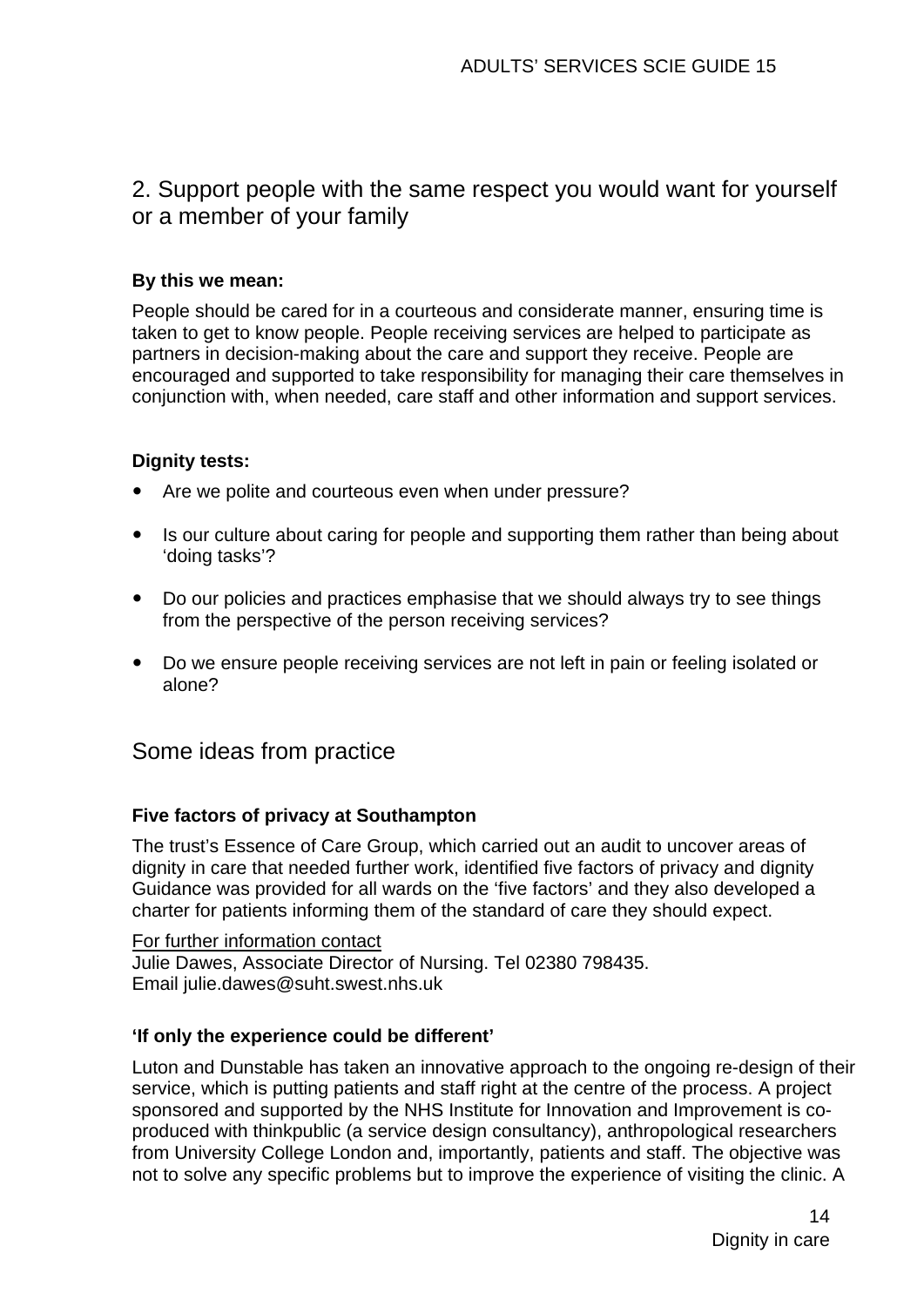team comprising patients, carers, healthcare staff, researchers and improvement leaders identified parts of the clinic process that heightened anxiety rather than reduced it, or contributed to patients' sense of helplessness. With thought, some small things could make a huge difference to the patients - for example, moving weighing scales out of sight of the waiting room: staff hadn't noticed how embarrassing patients found it to be weighed in front of everyone. The layout of the waiting room left patients facing a wall full of official notices or looking directly at others, and the number of different professionals around could be bewildering, so they are now trialling a different approach: instead of the consultants having rooms that patients move in and out of, patients now have rooms and staff move to see them. (Information taken from 'Journey to the interface', a Demos booklet.

#### **Developing a privacy and dignity policy for Guildford and Waverley PCT)**

The PCT's Essence of Care steering group carried out a privacy and dignity audit on the wards in December 2005, based on the Essence of Care standards. There were some significant findings, as a result of which they:

- increased and improved access to diversity and equality training
- increased confidentiality and Caldicott awareness training for all staff
- added Velcro<sup>®</sup> fastenings to curtains
- reviewed the procedure on responding to a complaint of inappropriate behaviour towards a colleague or patient, and disseminated the results to all managers.

The group has also developed a draft [privacy and dignity policy s](http://www.scie.org.uk/publications/practiceguides/practiceguide09/ideas/files/policy.pdf)tating the requirements and expectations the trust demands from staff.

For further information contact: Glynis John, Clinical Governance Facilitator. Tel 01483 782102. Email [Glynis.john@nhs.net](mailto:Glynis.john@nhs.net)

#### **What Do You See? starring Virginia McKenna – a short training film from the Greater London Forum for Older People**

The Greater London Forum for Older People released a 10-minute training film, 'What Do You See?' directed by Amanda Waring and starring Virginia McKenna. The film, which promotes seeing older people in a fresh light, is a powerful and evocative story and perfectly illustrates the key message that we must see older people as individuals rather than as part of a category. This is not a free resource (funds raised go to Macmillan Cancer Relief and Help the Aged).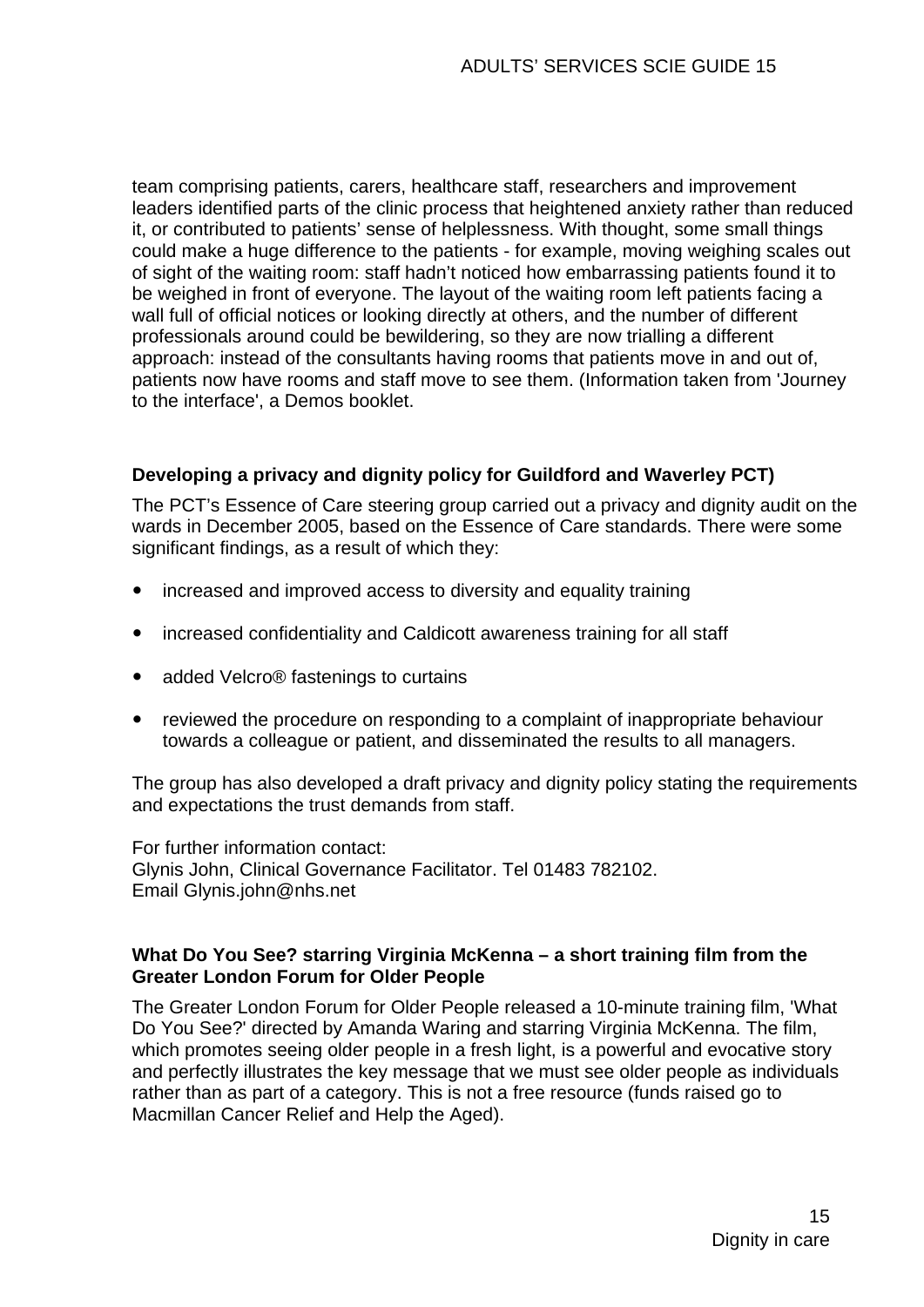#### **Extra Care scheme for people with dementia (Portland House, St Helens)**

Portland House is a small, eight-unit, Extra Care scheme for people with dementia, where staff recognise the value of tenants, their uniqueness and their personal needs. Individuals' views are respected and accepted, providing the rights of other tenants are not infringed.

Staff take time to get to know individual tenants in order to understand their needs and gain knowledge of each person's previous lifestyle, their likes and dislikes. Care and support is agreed with each tenant and provided on that basis. A staff-tenant ratio of 1:4 and a flexible staffing structure make this person-centred approach possible.

Staff take on the role of enablers in order to promote independence in all aspects of daily life and personal care. This in turn preserves dignity and encourages feelings of self worth. Staff support tenants to develop and maintain links with local facilities, and this helps to promote social inclusion.

The combination of the physical environment, philosophy and person-centred practice at Portland House has enabled the eight tenants to maintain their skills, build confidence in their own abilities and has boosted their self-respect. Information taken from the [Dignity in Housing LIN Report, 2006.](http://www.scie.org.uk/publications/practiceguides/practiceguide09/ideas/files/dignityinhousing.pdf) 

For further information visit: <http://icn.csip.org.uk/housing/>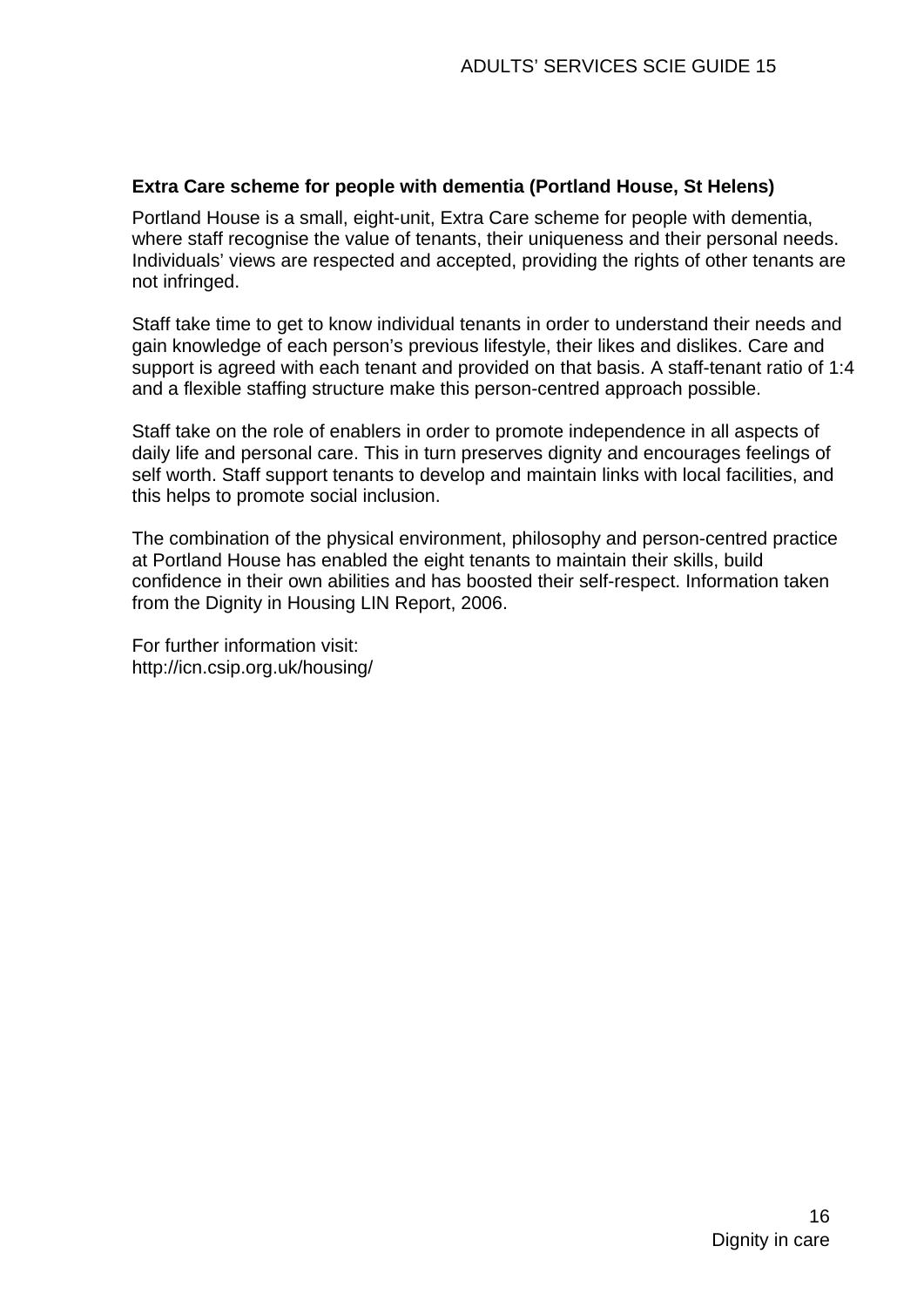# 3. Treat each person as an individual by offering a personalised service

#### **By this we mean:**

The attitude and behaviour of managers and staff help to preserve the individual's identity and individuality. Services are not standardised but are personalised and tailored to each individual. Staff take time to get to know the person receiving services and agree with them how formally or informally they would prefer to be addressed.

#### **Dignity tests:**

- Do our policies and practices promote care and support for the whole person?
- Do our policies and practices respect beliefs and values important to the person receiving services?
- Do our care and support consider individual physical, cultural, spiritual, psychological and social needs and preferences?
- Do our policies and practices challenge discrimination, promote equality, respect individual needs, preferences and choices, and protect human rights?

## Some ideas from practice:

#### **Providing advocacy support**

An advocate working for East Cheshire Advocacy who supported a client with learning disabilities who was suffering from cancer shows the importance of having someone to act on their behalf when the person is terminally ill. It also demonstrates how services were tailored for an individual with obsessive compulsive disorder when they were receiving emergency care and how instrumental using the Patient Advice and Liaison Service (PALS) can be. The advocate was able to support the person through each stage of treatment, offering advice and helping them to take decisions and also act as an intermediary between clinicians and patient. You can download the full case story from [www.scie.org.uk](http://www.scie.org.uk/) 

For further information contact: Maggie Harwood, Manager, East Cheshire Advocacy, The Moss, 4-6 Congleton Road. Macclesfield SK11 7UE.

Website [www.ecadvocacy.co.uk](http://www.ecadvocacy.co.uk/).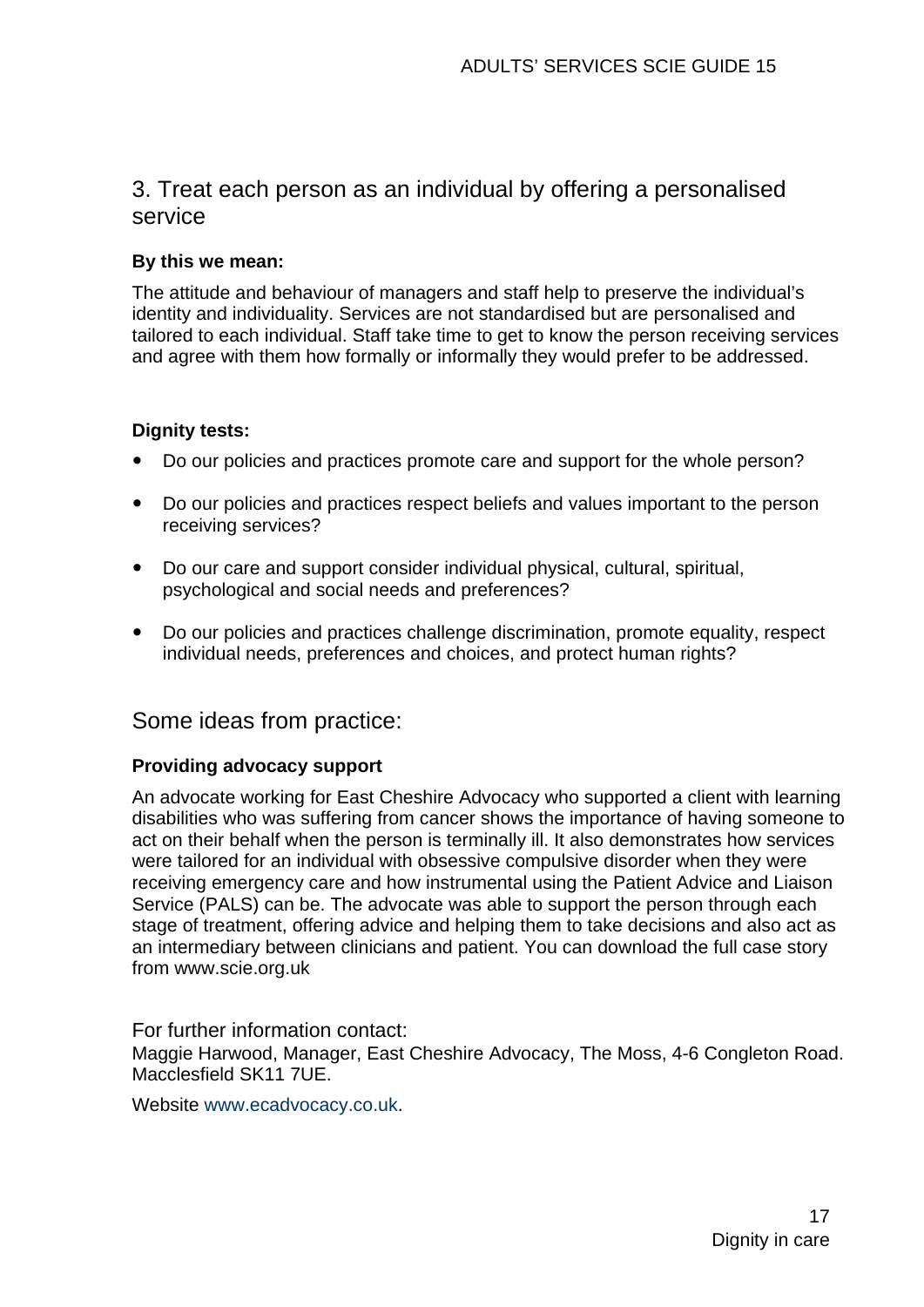#### **Peter's story: how an advocate helped him express his wishes**

Peter's story shows how advocacy services were able to help someone with learning disabilities achieve the celebration he wanted.

Peter had recently had his 60th birthday. When asked by members of the self-advocacy group what he had done for his birthday, Peter said that staff where he lived had been busy on the day of his birthday and so he had gone out for a pub lunch with three people he lived with at the weekend. Unfortunately, the pub was not serving food that day so they just got fish and chips to eat at home. When the advocate asked about a party, Peter said he would like one, but that the staff hadn't asked him if he had wanted one. The advocacy group didn't think the staff had supported Peter well for such an important birthday. This was communicated to the service, who acknowledged quickly that they had not treated Peter with dignity and helped him organise the party he wanted, inviting his family and friends, including members of the self-advocacy group.

Peter's story highlights the importance of effective and timely communication and shows how, through joint working between the staff and the advocacy supporter, Peter was able to express his wishes and make them happen.

For further information contact: David Thompson, Advocacy Partners. Email [david.thompson@advocacypartners.org](mailto:david.thompson@advocacypartners.org)

#### **Champions programme in the Black Country**

The aim of this project is to have a champion in all care environments where older people receive care. The champions, who are experienced nurses and allied health professionals, attend an intensive two-day workshop of master classes by expert speakers with a focus on addressing values, attitudes and dignity. Support is provided via resource packs, a dedicated website, mentors, a lead executive for each trust and champion network meetings. The intention is to improve care and support for older people; reduce stays in hospital; build reassurance and confidence in the care provided for older people in hospitals and other care environments; provide a proactive workforce to care effectively for a rising ageing population; and reduce the number of complaints.

Independent researchers will evaluate the [Champions for Older People project](http://www.scie.org.uk/publications/practiceguides/practiceguide09/ideas/files/championsprogramme.pdf) and the next stage is to roll the project out to the primary care trusts and mental health trusts.

Key learning points:

y Ensure that the Essence of Care benchmarks are included in the master classes and that the sessions all relate to dignity, values and attitudes for older people.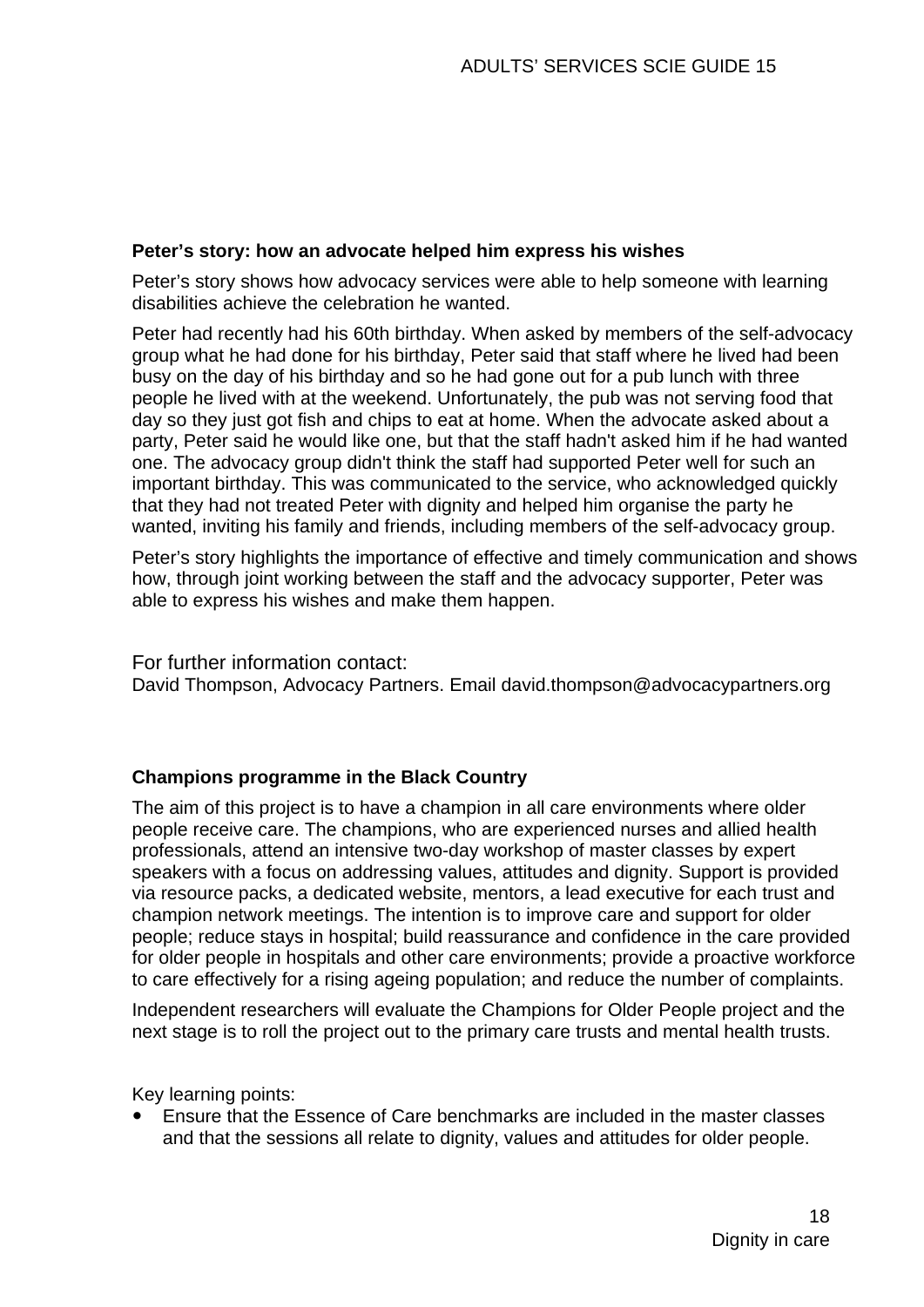- Ensure that key stakeholders are on board from an early stage and that a support network is in place for the champions
- Ensure that long-term sustainability is built in.

For further information contact: Andrew Hindle, SHA Lead for Older People Services. Tel 0121 695 2562.

Email [andrew.hindle@westmidlands.nhs.uk](mailto:andrew.hindle@westmidlands.nhs.uk)

#### **Person-centred care assessment at Birmingham and Solihull Mental Health Trust**

Staff use a [person-centred care \(PCC\) position statement,](http://www.scie.org.uk/publications/practiceguides/practiceguide09/ideas/pccps.asp) based on the work of the late Tom Kitwood (a leader in the field of dementia care whose goal was to see widespread practice of person-centred care for people with dementia). This covers:

- value people with mental health needs and those who care for them
- treat people as individuals
- acknowledge life experience
- provide a positive social environment.

Senior staff undertake regular 'quality visits'. They walk the wards, scrutinise the patient environment and, if areas for improvement are noted, ensure an action plan is implemented. Staff are supported with regular person-centred training days, focus groups for carers, patients and staff are listened to and complaints are examined closely to see what themes are emerging. As a consequence, the service can produce a range of evidence-based interventions and evaluations of how their constant search for improvement in person-centred care is benefiting patients.

For further information contact: Linda Playford. Email [Linda.Playford@bsmht.nhs.uk](mailto:Linda.Playford@bsmht.nhs.uk)

#### **Cooking with Care (Barchester Healthcare)**

National care home provider, Barchester Healthcare, has initiated a Cooking with Care campaign, supported by the celebrity chef Paul Rankin, to ensure that mealtimes are enjoyable, dignified and fun. Chefs spend time in the dining room with residents to ensure that food is beautifully presented and to find out about residents' likes and dislikes.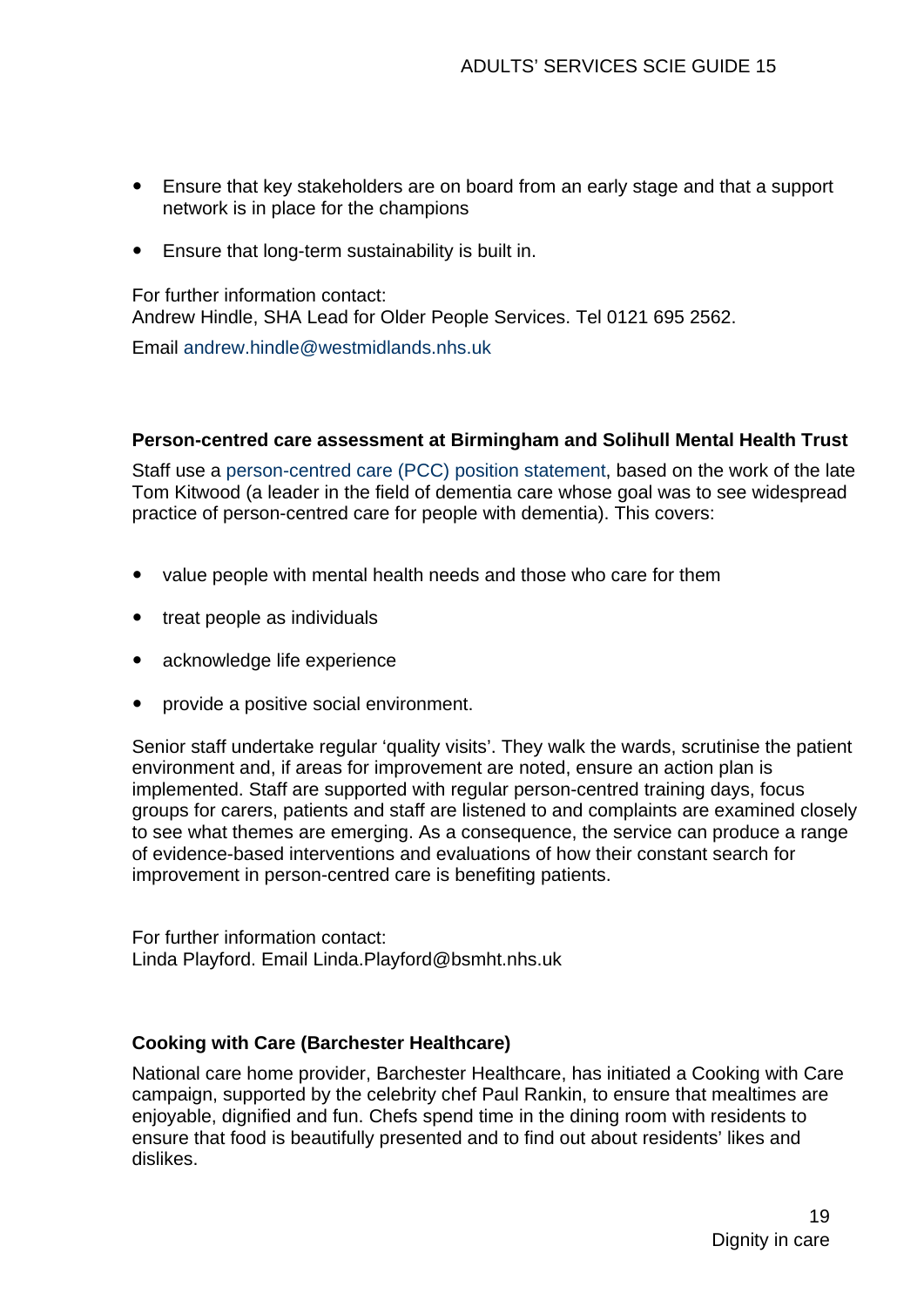To ensure that chefs are fully trained to support individual needs and tastes, Barchester Healthcare has developed the Barchester Chef Academy to offer training for all levels, from apprentice to Master Chef. The group has also introduced a system of 5 Star Dining to improve dining standards, particularly for patients with swallowing difficulties and those unable to feed themselves. Standards include offering the resident a choice of meal at their table (rather than pre-ordering), presenting food for people on soft diets just as beautifully as other dishes, and providing assistance in cutting up food discreetly.

#### **For further information contact:**

Terry Tucker, Director of Learning, Development and Hospitality, Barchester Healthcare. Tel 07718 582139.

**Email** [terry.tucker@barchester.com](mailto:terry.tucker@barchester.com)

#### **Transport with care (Lincolnshire Teaching Primary Care Trust)**

The Trust has set up a transport service, to ensure older patients not requiring hospital admission can be driven home after their visit, rather than make an unnecessary overnight stay. This service provides a responsive, needs-led wheelchair access vehicle to drive hospital patients from one care setting to another or to return them home. Working in partnership with the Discharge Rehabilitation Team in Accident and Emergency, the service transports patients safely and settles them home, with provision of a basic grocery pack. The service maintains a social care approach and perspective, putting the individual at the centre.

For further information contact: Maria Storti, Interim Operational Lead Intermediate Care, Lincolnshire PCT.

Email [maria.storti@lpct.nhs.uk](mailto:maria.storti@lpct.nhs.uk)

#### **The Hospital Book (Barnet Learning Disabilities Service)**

The [Hospital Book i](http://www.scie.org.uk/publications/practiceguides/practiceguide09/ideas/files/hospitalbook.pdf)s a recording system developed by the Barnet learning disability team. Its aim is to help patients communicate their needs to staff who may not be used to working with people who have learning disabilities and communication difficulties. The book holds details of the person's needs and preferences; recording, for example, food likes and dislikes or whether support is needed with personal care. The information can also be summarised on a Health Information Card, which is used as a brief version of the Hospital Book or an addition to it.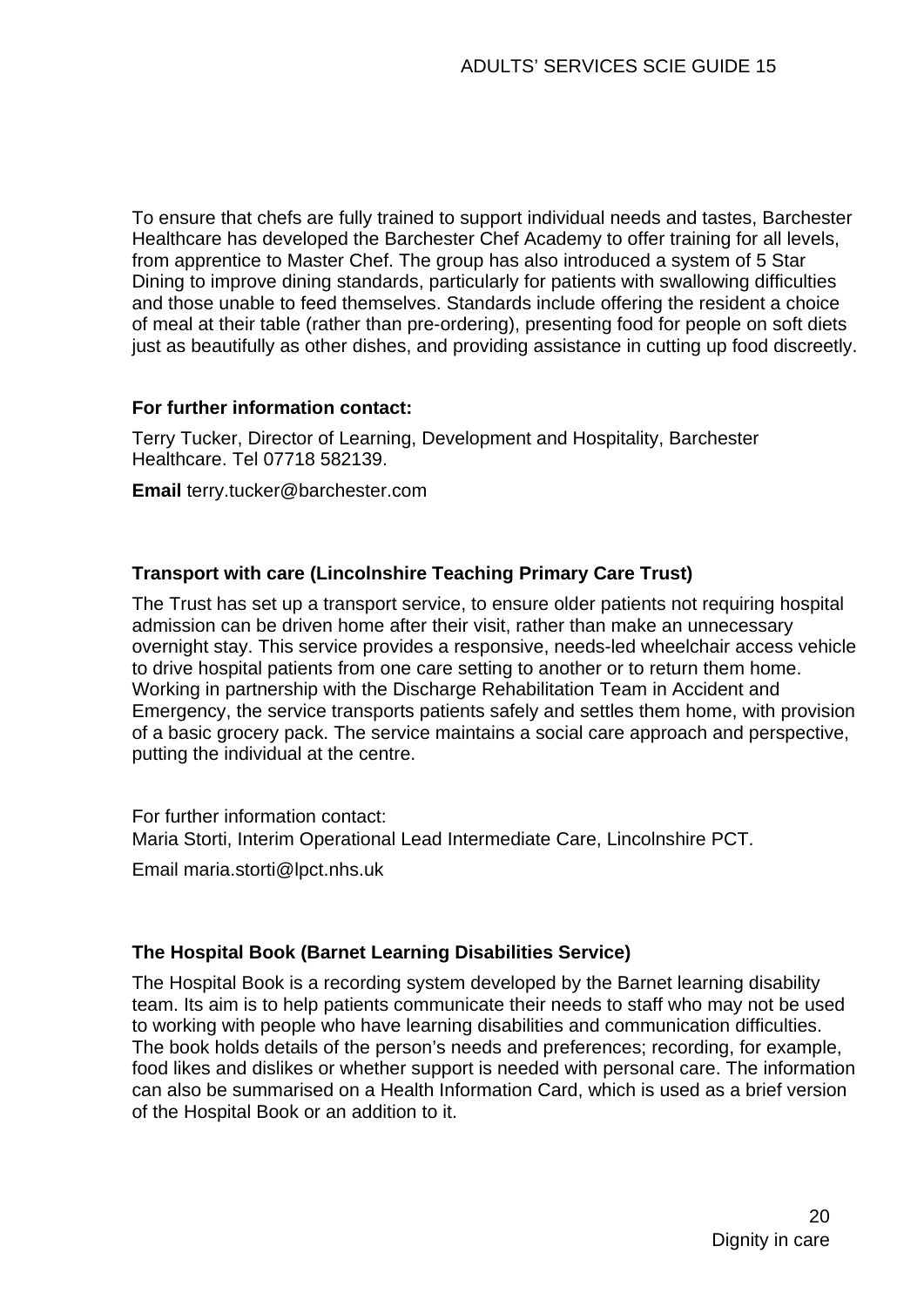For further information contact: Alison Pointu, Barnet Learning Disabilities Service.

Emai[l alison.pointu@barnet-pct.nhs.uk](mailto:alison.pointu@barnet-pct.nhs.uk) 

#### **Improving the mealtime experience (Methodist Homes for the Aged)**

Methodist Homes for the Aged (MHA) have introduced a range of initiatives across their care homes and housing schemes to improve the experience of mealtimes. The initiatives include a catering manual for catering and care staff with a clear set of standards, the introduction of routine nutritional screening, and assessment of residents' eating capabilities by speech and language therapists. In one particular home, staff have looked at ways to ensure residents' rights to privacy during mealtimes. Improvements have included the introduction of pleasant background music and fresh flowers at the dining table.

For further information contact: George Sampson, Head of Hospitality. Tel 0773 4151988. Email [George.Sampson@mha.org.uk](mailto:George.Sampson@mha.org.uk) 

#### **Red tray system**

Many hospitals have adopted this system for identifying patients who require assistance at mealtimes. Food served on a red tray provides an effective signal to staff without compromising the patient's dignity. The system is being monitored and refined, but has been found helpful in to promoting individual care and staying alert to changing nutritional requirements. Designating patients who receive a red tray is part of initial and continuing assessment, and a daily updated list of patients due to receive food on red trays can be included in shift handovers and provided for kitchen staff. A red tray is also a simple reminder to staff to check the patient's notes for guidance on any specific help or nutritional needs. In several hospitals the red tray system has been linked with protected mealtimes

#### **Knife and Fork Symbol (United Bristol Healthcare NHS Trust)**

Under this system, a knife and fork symbol is placed above patients' beds. This gives staff the same signal as the Red Tray system, indicating which patients need support during mealtimes.

For further information contact: Toni Williams, Chief Dietician, Food Policy, United Bristol Healthcare NHS Trust. Tel 0117 9283006.

Email [toni.williams@ubht.nhs.uk](mailto:toni.williams@ubht.nhs.uk)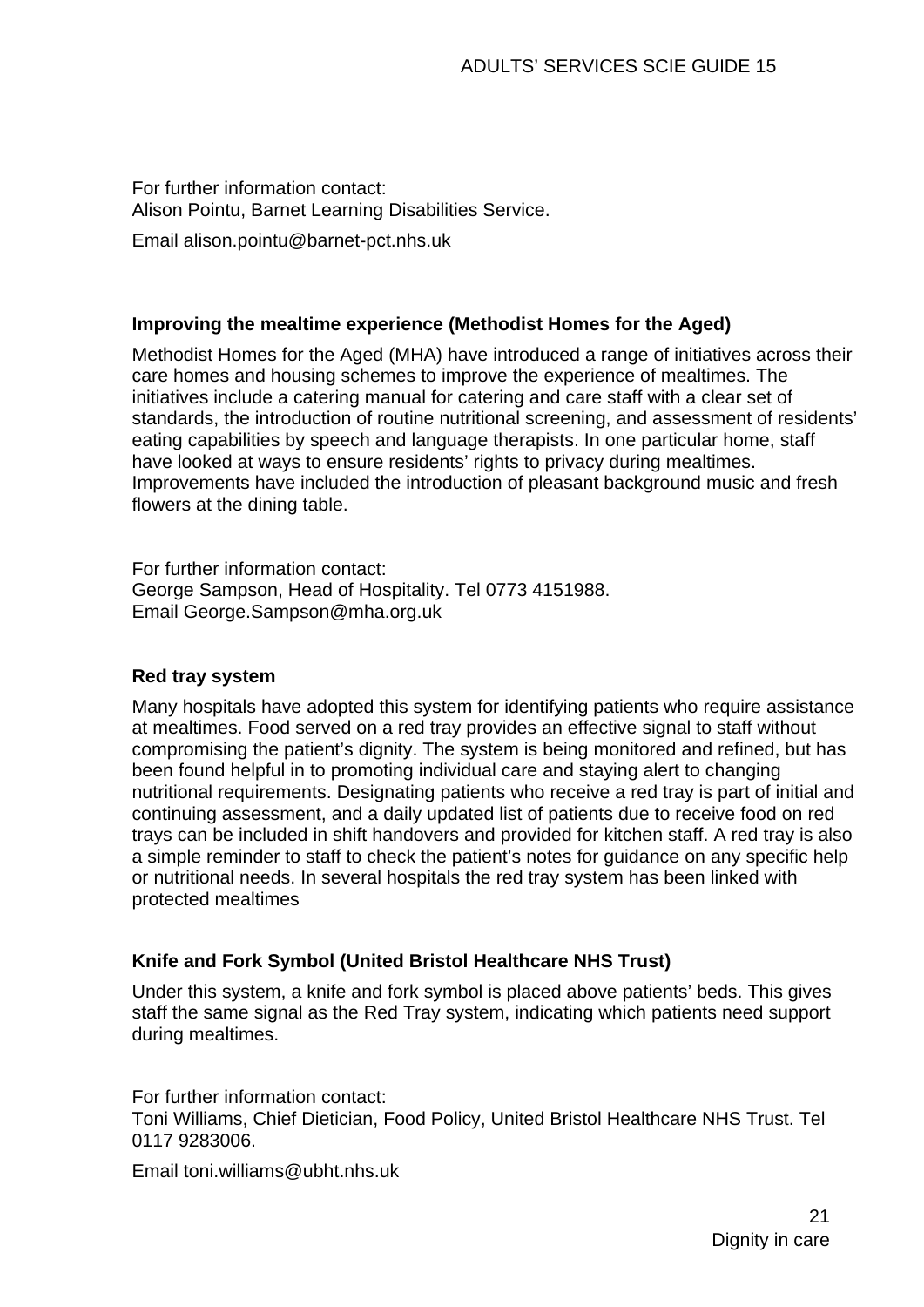#### **Enhanced pathways into care (EPiC), Sheffield**

The aim of the project was to build a partnership between a Crisis Assessment and Home Treatment team and the Pakistani Muslim Centre. This would enhance access to home treatment for Pakistani service users and reduce over-reliance on inpatient services, and it would enhance the cultural appropriateness of the Crisis Assessment and Home Treatment service.

A community development worker was employed to work with a Pakistani Muslim Centre and, together with a Crisis Assessment and Home Treatment team member, saw service users at home. This constitutes a shared care operational policy, with the development worker actively identifying Pakistani service users. The Pakistani Muslim Centre also developed support services of its own for people with mental health problems.

The outcome was a managed care pathway designed for Pakistani service users, who reported greater satisfaction with services. Inpatient length of stay was reduced for 12.5 per cent of Pakistani patients, and those experiencing relapses sought help earlier. For further information contact:

Sue Hammond, Team Leader, Project Support Unit, Department of Health. Email: [sue.hammond@dh.gsi.gov.uk](mailto:sue.hammond@dh.gsi.gov.uk) 

#### **What do you see?**

The Greater London Forum for Older People released a 10-minute training film, 'What Do You See?' directed by Amanda Waring and starring Virginia McKenna. The film, which promotes seeing older people in a fresh light, is a powerful and evocative story and perfectly illustrates the key message that we must see older people as individuals rather than as part of a category. This is not a free resource (funds raised go to Macmillan Cancer Relief and Help the Aged).

For further information: http://www.amandawaring.com/Text/1126793805537-3301/Charity-Film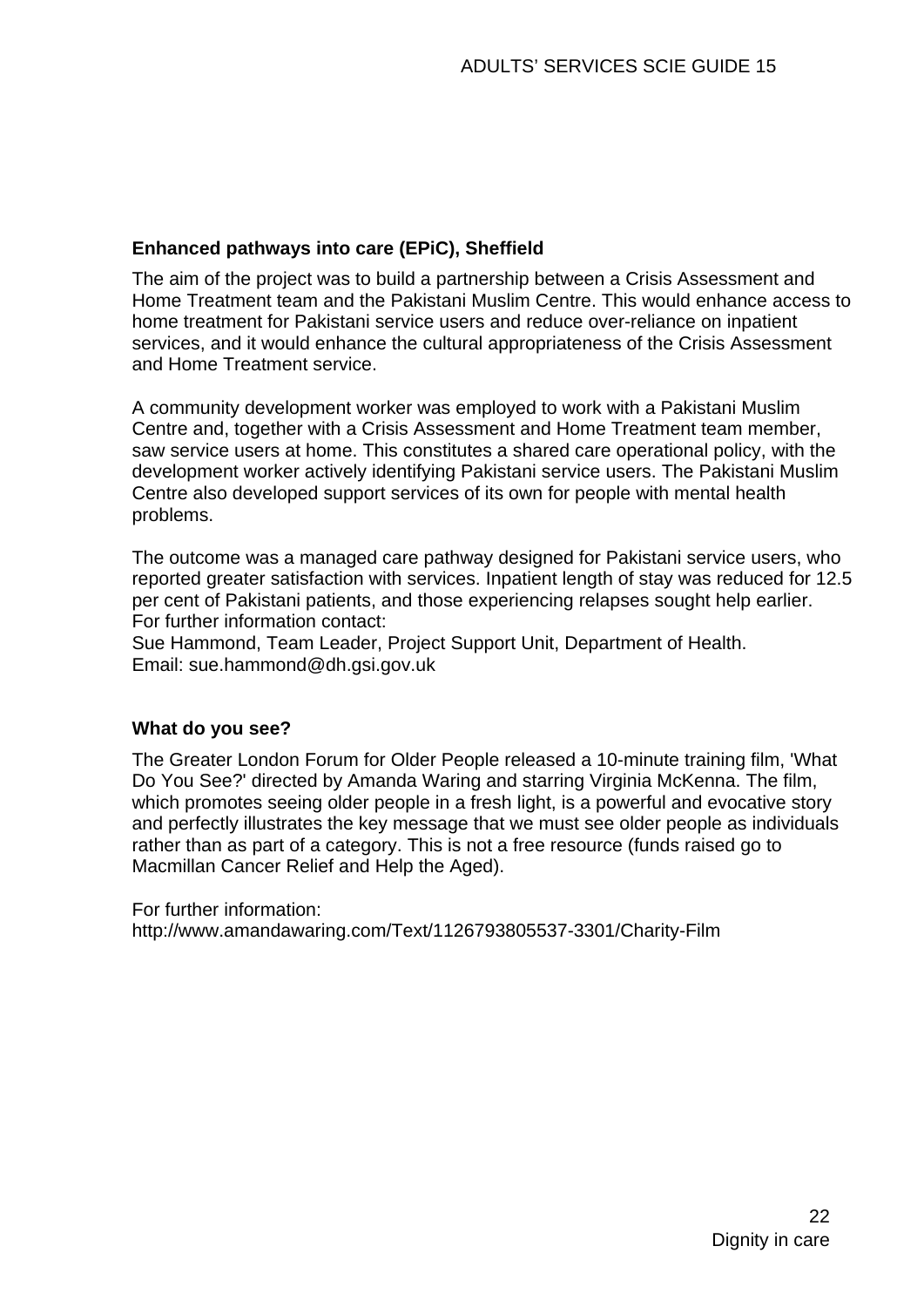# 4. Enable people to maintain the maximum possible level of independence, choice and control

#### **By this we mean:**

People receiving services are helped to make a positive contribution to daily life and to be involved in decisions about their personal care. Care and support are negotiated and agreed with people receiving services as partners. People receiving services have the maximum possible choice and control over the services they receive.

#### **Dignity tests:**

- Do we ensure staff deliver care and support at the pace of the individual?
- Do we avoid making unwarranted assumptions about what people want or what is good for them?
- Do individual risk assessments promote choice in a way that is not risk-averse?
- Do we provide people receiving services the opportunity to influence decisions regarding our policies and practices?

## Some ideas from practice:

#### **On the road to independence – Betty's story**

Betty was diagnosed with glaucoma just before her 70th birthday and, as the disease progressed, her life slowly changed from one full of hobbies and interests to one of ever more limited involvement in activities. When her husband died she realised how dependent she had become on him. A fortuitous appointment with a consultant ophthalmologist resulted in her being certified severely sight impaired, which then put the wheels of social care and healthcare in motion. A rehabilitation officer was assigned to Betty to enable her to open up a new world of independence. He gave her time to discuss her difficulties and support her. He encouraged her to accept a symbol cane to alert others of her limited vision and then to undertake a course of long cane orientation and mobility training. From one small tentative step forward Betty's confidence grew and she found herself navigating around new as well as familiar places.

For further information visit: ['Changing Lives' - Vision for Adult Social Care and Health](http://www.staffordshire.gov.uk/health/changinglives/)  http://www.staffordshire.gov.uk/health/changinglives/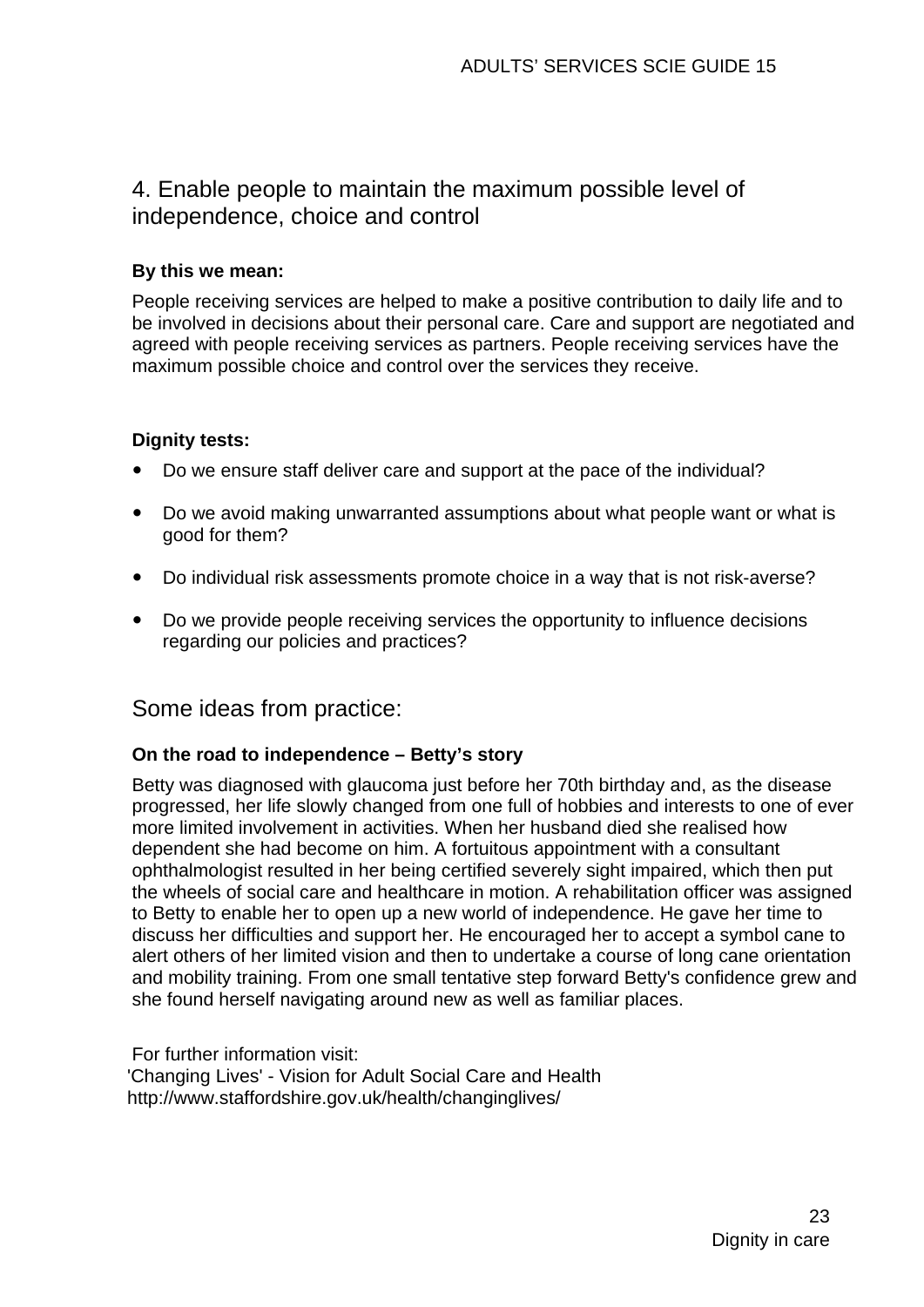#### **Maintaining dignity despite incontinence**

The Housing Improvement Learning Network is developing a factsheet on dignity in housing, which includes some examples where dignity issues have been addressed. The following example (from Hanover SmartChoice, a service that helps care providers assist older people and people with disabilities to maintain their independence and remain safely in their own homes) demonstrates how assistive technology can help restore dignity.

Mrs J is a resident of an Extra Care scheme. When carers noticed an increase in her incontinence, the standard approach was for carers to enter her room at night and feel her bed to see if she had soiled herself. This was unsatisfactory for all. The solution was to use an enuresis pad, which issues an alert if Mrs J is incontinent. This allows for carers only to enter her room when an incident occurs, and if she is incontinent she is assisted with her toilet needs and bedclothes are changed straight away. It also enabled carers to examine records of alerts. They could see that a pattern of incontinence developed between 2 and 3 am. Using this information carers can now assist Mrs J to the toilet at 1.30 am and promote Mrs J's continence.

For further information:

Visit the [Change Agent Team: Housing website:](http://www.changeagentteam.org.uk/index.cfm?pid=10) www.cat.csip.org.uk

#### **Small, effective changes, not changing the world**

The Older People's Essence of Care team believe essence of care should be about small, significant improvements that patients have highlighted, not about changing the world, and have found that involving the whole multi-disciplinary team ensures that this service is consistent throughout their locality. Here are some of the developments and improvements they have made, which all disciplines and clinical services must follow:

induction packs, which include information relating to privacy and dignity, awareness of discrimination (age, culture, sex), confidentiality and record-keeping

patients to be asked what they prefer to be called on admission/referral, and this to be documented

patients to be asked for consent to share information on admission

all areas to provide rooms for private conversations/interviews/phone calls

patient orientation, including information about quiet areas, privacy and confidentiality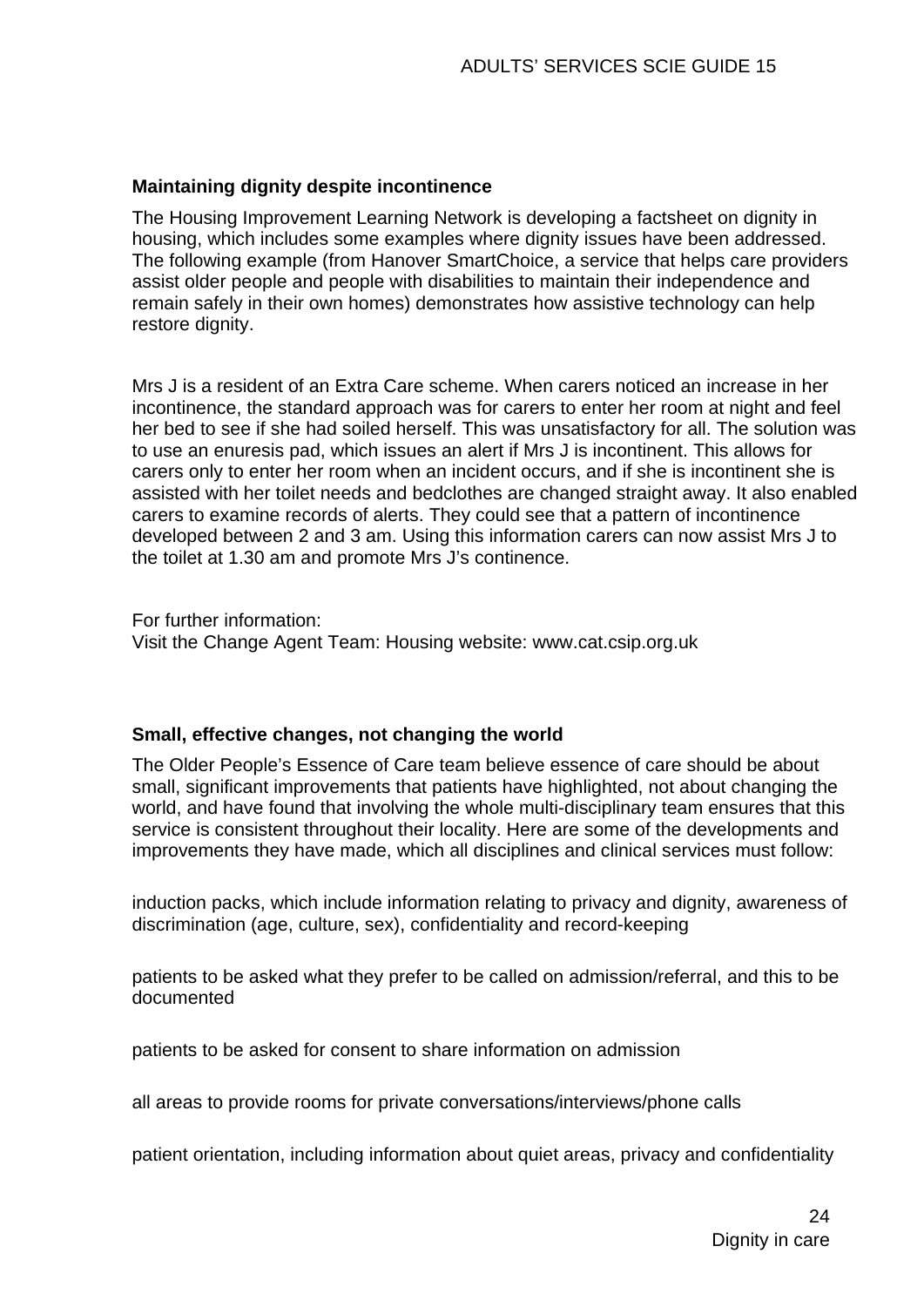staff encouraged to challenge others' negative attitudes.

The team is evaluating these improvements and awaiting patient satisfaction results.

# **For further information contact:**

#### **Sheila Kasaven, Modern Matron. Tel 0161 291 6806.**

**Email** [Sheila.Kasaven@nhs.net](mailto:Sheila.Kasaven@nhs.net)

#### **Palliative care support: Macmillan's and local council working together**

Greenwich Macmillan Palliative Care Support Service (funded by Macmillan Cancer Support and Greenwich Teaching PCT) aims to maximise choice for patients at the end of their lives, allowing them to die at home, if that is their wish, in maximum comfort and with maximum dignity. It also offers support to carers. The service operates 24 hours a day every day of the year, with a high level of flexibility to meet the needs and wishes of patients and carers, which can vary from day to day. There are three elements: daytime service, overnight sitting service and pop-in service (providing 15-minute checks through the night). The small, dedicated team of support workers from Greenwich Council are specially trained in health-related care and support for terminally ill patients, such as catheter and stoma care, pressure sore management, minor dressings, medication prompting, blood glucose monitoring, urinalysis, mouth care and peg feed care. They get to know the patient and carer very quickly and work at least 30 hours a week, to provide continuity of care. There has been very positive feedback and a formal evaluation is in progress.

#### **Key learning points:**

Provide support 24 hours a day, seven days a week to ensure maximum flexibility to patients and carers; this is the key to enabling patients to die at home if this is their wish.

Set up a specialist training programme before the service/new workers start.

Training should include topics that cross the health/social care divide, such as care of the dying at home and after-death support, clinical communication skills, medicine management, spiritual diversity support, cultural diversity awareness, OT and physiotherapist support, and diet.

Spend time in local hospice as healthcare assistants and with district nursing staff visiting patients in their homes.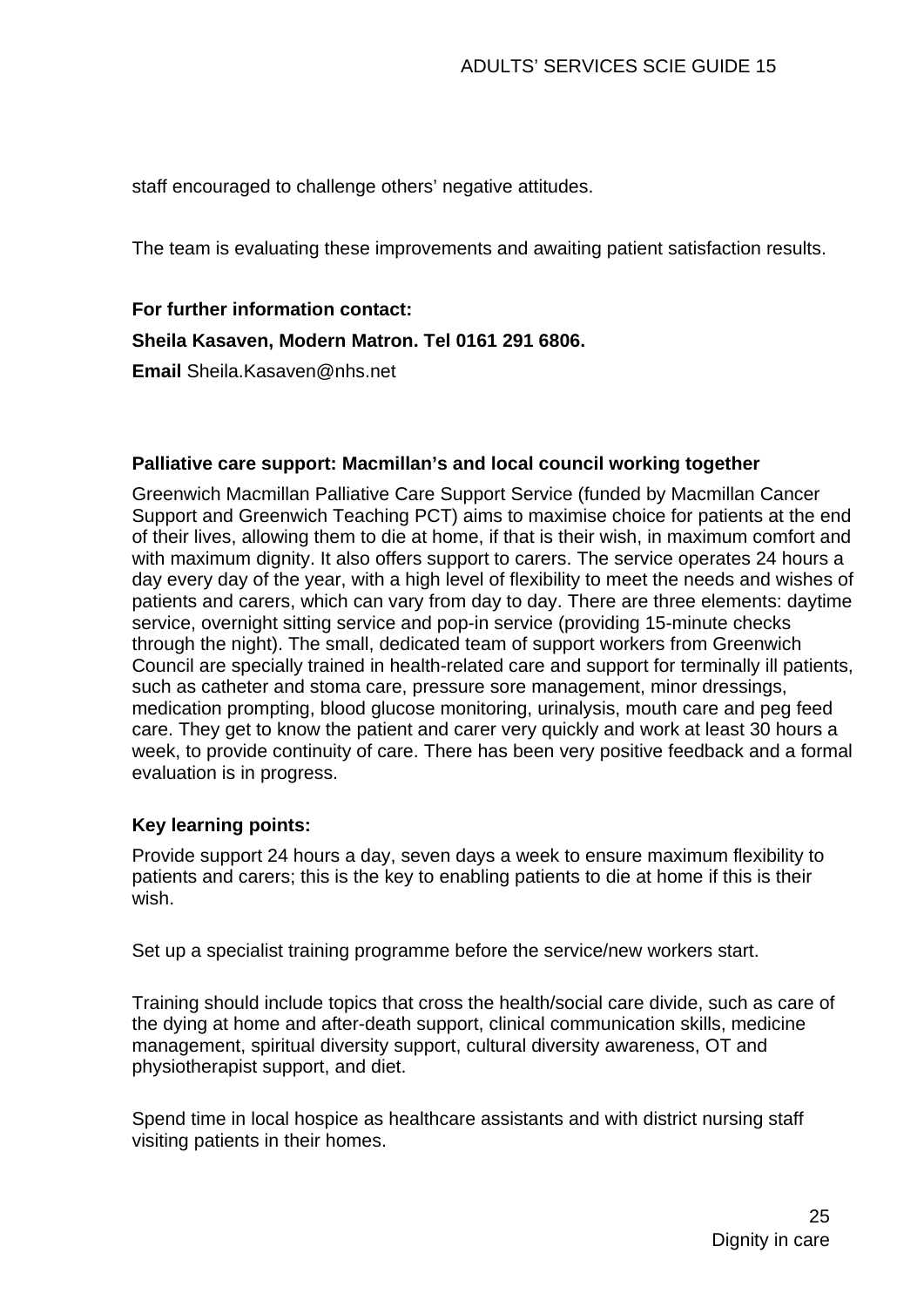Use a small team, all working at least 30 hours a week - this makes continuity of care much easier.

Establish a cross-agency steering group from the start, to enable good links to develop with the PCT continuing care nursing team, community specialist palliative care team, district nursing service and local carers' centre.

Monitor demand - be ready and able to re-allocate hours between service elements if possible.

Set up a single point of access to service - provided in this case by the PCT continuing care nursing team.

Support the support workers - this is a very demanding service. Provide intensive line management support (24/7 if necessary), team meetings and external counselling. A rota of four days on three days off allows workers to recharge their batteries.

#### **For further information contact:**

June Williamson,Macmillan Palliative Care Support Service Co-ordinator, Greenwich Homecare. Tel 020 8921 2349.

**Email** [june.williamson@greenwich.gov.uk](mailto:june.williamson@greenwich.gov.uk)

#### **Communicating Choice (County Durham and Darlington NHS Foundation Trust)**

The Trust has introduced a range of menus in different formats to help patients who cannot communicate what they would like to eat. This includes a multi-cultural pictorial menu to suit Halal, Afro Caribbean and Kosher diets and braille menus. Deaf patients are assisted by the chef, who is a qualified signer.

#### **For further information contact:**

#### **Alison McCree, Associate Director of Estates and Facilities. Tel 01325 743022.**

**Email** [alison.mccree@cddft.nhs.uk](mailto:alison.mccree@cddft.nhs.uk)

#### **Making a home: Zoe's story**

Zoe is a woman in her late 40s with moderate learning disabilities and enduring mental health problems. Two-and-a-half years ago she lived in a small dwelling in general needs housing stock, with no personal effects to make it feel like home. The approach adopted by staff was to control what Zoe could and could not do, and when. She displayed extremely aggressive and challenging behaviour, including destroying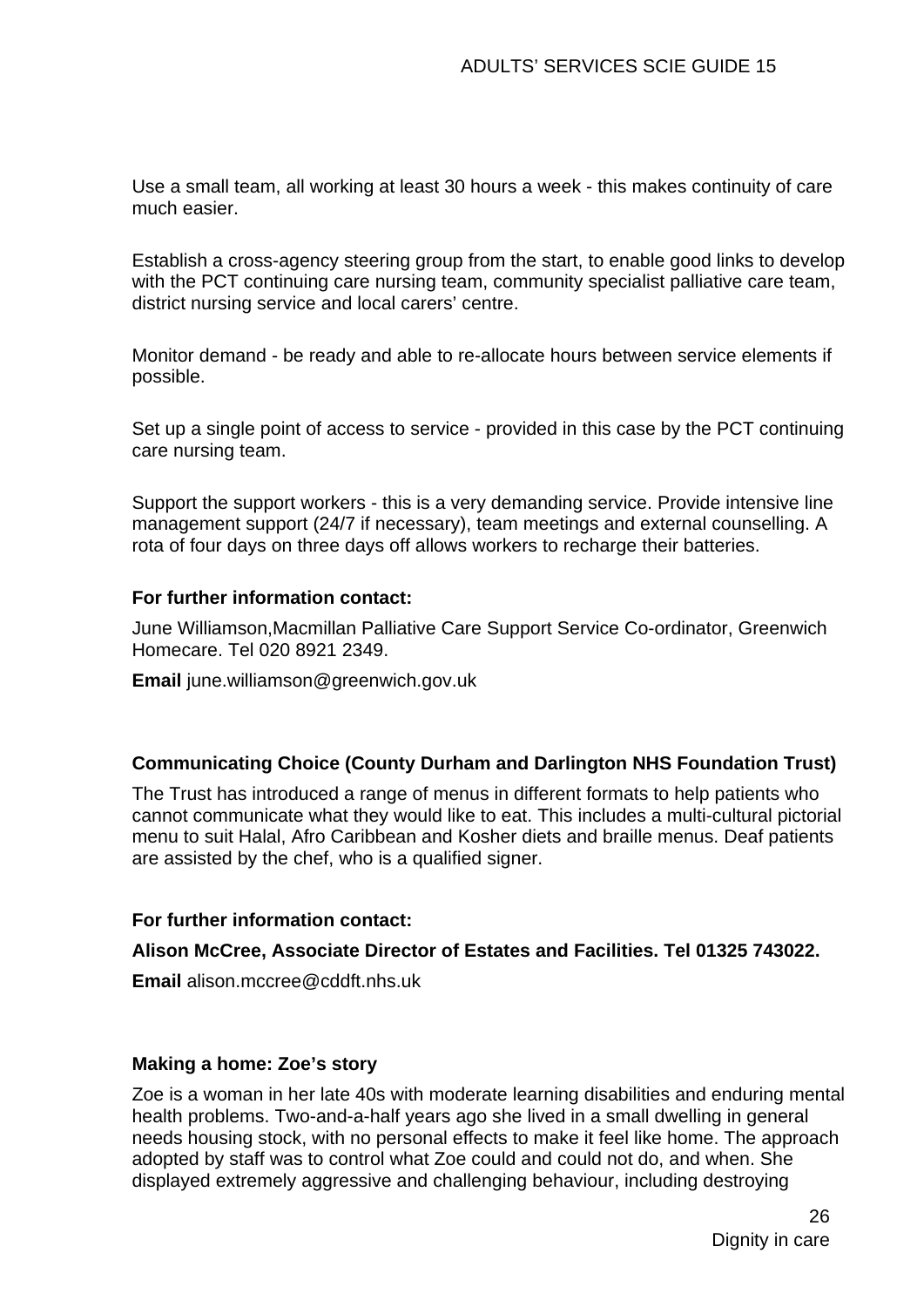windows and furniture. She was frequently incontinent, apparently using incontinence to defy staff.

Staff did not want to work with Zoe and consequently a high level of agency staffing was used. Frequent incidents occurred, many of which were only reported verbally from one staff member to another. There were no plans in place to guide the staff as to how to manage the challenging behaviour, and recording was poor.

Zoe moved to a two-bedroom semi-detached bungalow managed by a specialist provider. Zoe chose the furnishings and there are more personal effects in evidence. There is now a person-centred plan in place, with policies and procedures to guide staff, accurate recording and staff continuity. Zoe has much greater choice and control over what she does and when she does it.

The improved environment and staff practice has improved Zoe's sense of well-being and independence. As a consequence, she is no longer incontinent and manifests far fewer, and less extreme aggressive and challenging outbursts.

Information taken from the [Dignity in Housing LIN Report, 2006:](http://www.scie.org.uk/publications/practiceguides/practiceguide09/ideas/files/dignityinhousing.pdf)  http://www.scie.org.uk/publications/practiceguides/practiceguide09/ideas/files/dignityinh ousing.pdf.

For further information visit: <http://icn.csip.org.uk/housing/>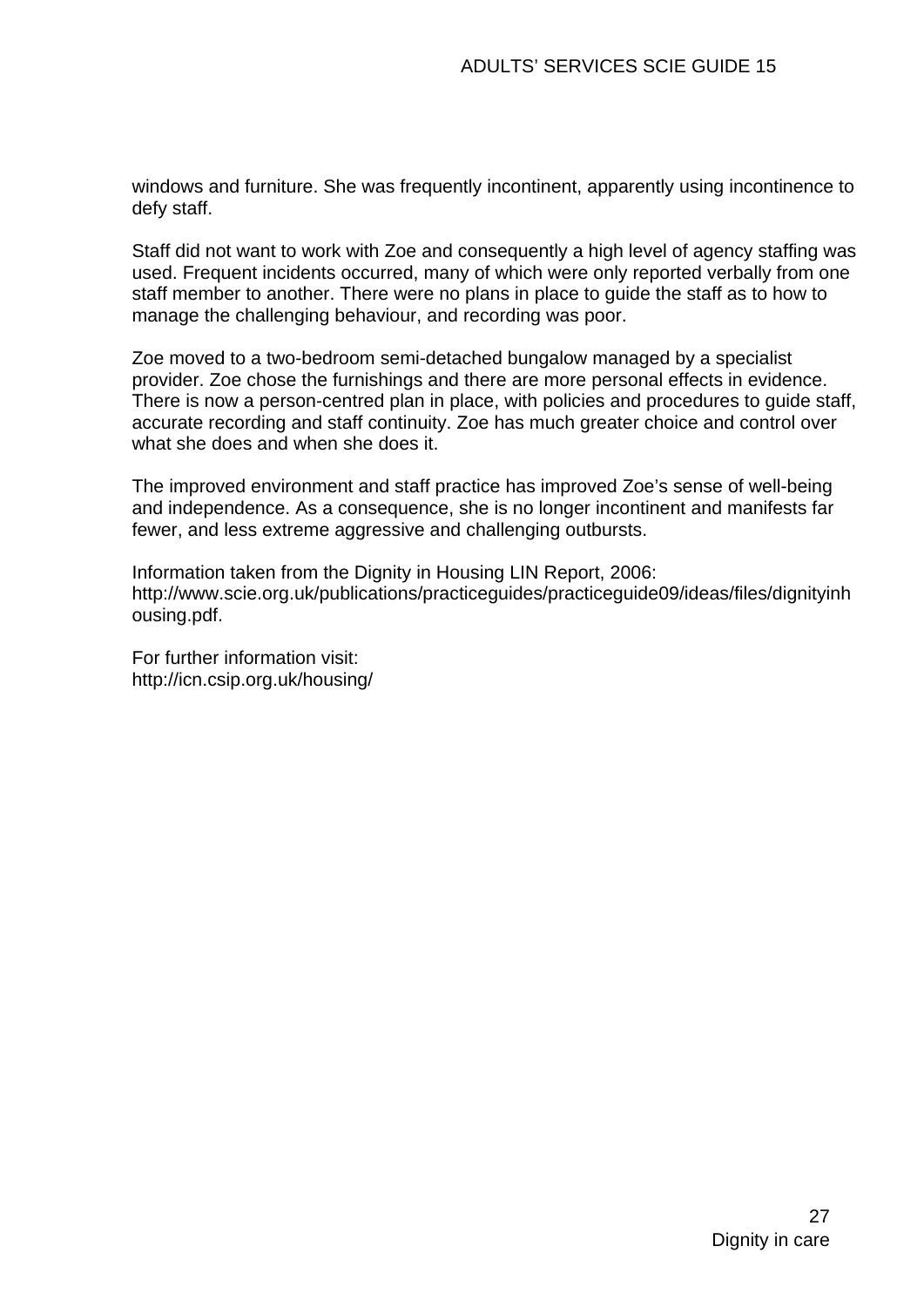## 5. Listen and support people to express their needs and wants

#### **By this we mean:**

Provide information in a way that enables a person to reach agreement in care planning and exercise their rights to consent to care and treatment. Openness and participation are encouraged. For those with communication difficulties or cognitive impairment, adequate support and advocacy are supplied.

#### **Dignity tests:**

- Do all of us truly listen with an open mind to people receiving services?
- Are people receiving services enabled and supported to express their needs and preferences in a way that makes them feel valued?
- Do all staff demonstrate effective interpersonal skills when communicating with people, particularly those who have specialist needs such as dementia or sensory loss?
- Do we ensure that information is accessible, understandable and culturally appropriate?

Some ideas from practice:

#### **Getting the message across: colourful posters**

The trust's Essence of Care Group carried out an audit on dignity in care in the hospital to identify where further work needs to be carried out. This work is part of a two-year project, working with the local primary care trusts. As a result, all wards have been provided with colourful, graphic posters with advice to the staff on how best to communicate with patients. These include reminders on good telephone manners, tips on how to communicate well face to face and factors to bear in mind when speaking or writing to someone who has a communication difficulty, whether through a disability or because of a language barrier.

For further information contact: Julie Dawes, Associate Director of Nursing, Tel 02380 798435. Email [julie.dawes@suht.swest.nhs.uk](mailto:julie.dawes@suht.swest.nhs.uk) 

#### **Facilitating dignified communication**

The trust's Communication Group looks at how the communication needs of patients can be met. Clinical care indicators monitor the fundamentals of care and the patient communication interview, undertaken by the Patients' Panel, highlights any areas of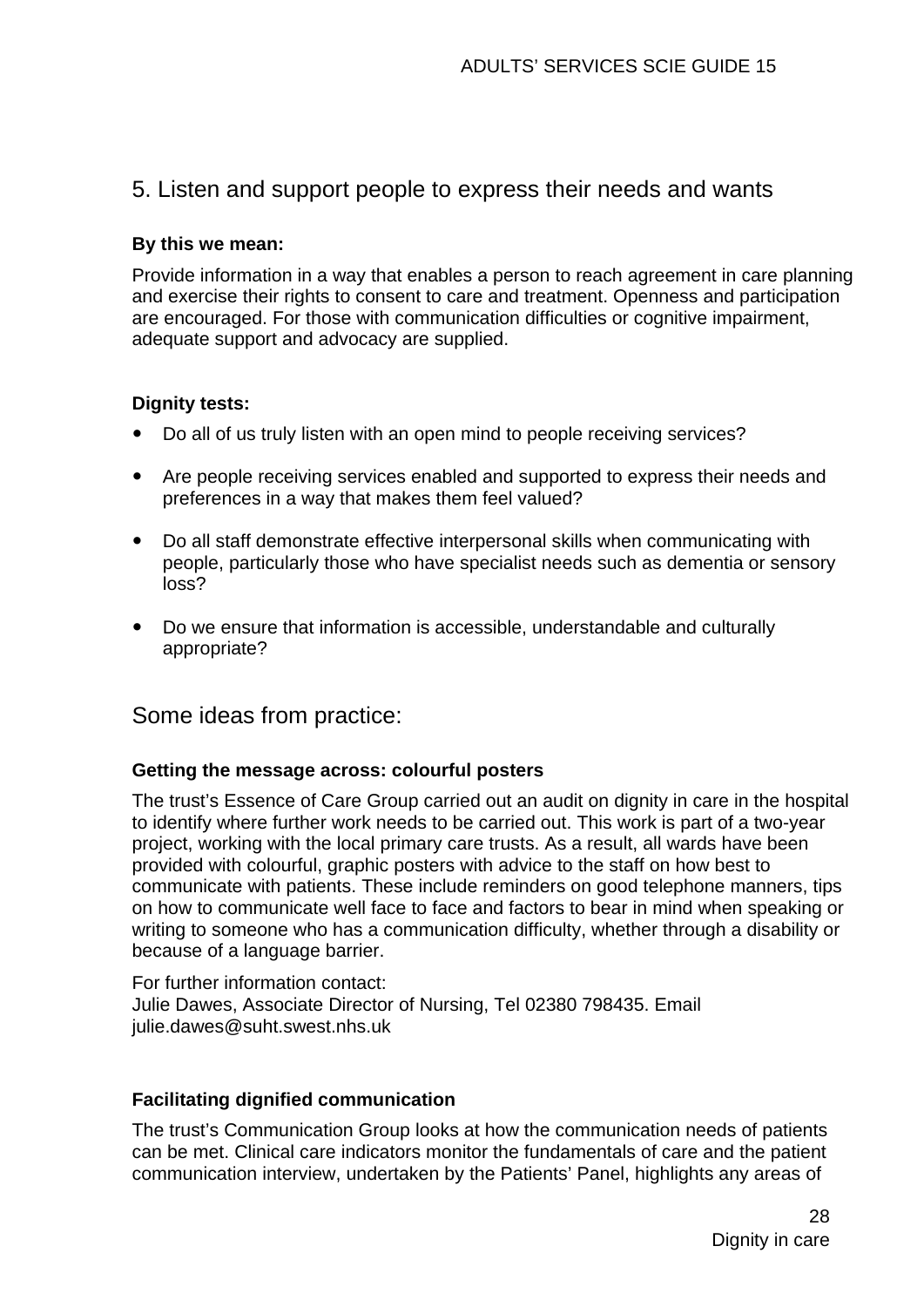concern or best practice in regard to patients' communication. The group has undertaken extensive work to address the communication needs of individuals, in particular those with communication difficulties, and is currently building up a supply of equipment within the trust to facilitate more effective and dignified communication. These include RNID crystal loop listeners, wipe-clean A4 boards and speech amplifiers.

For further information contact: Harriet Stephens, Lead Nurse, Practice Development. Tel 01784 884940.

Email [harriet.stephens@asph.nhs.uk](mailto:harriet.stephens@asph.nhs.uk)

#### **A multi-racial outlook**

The trust has a diversity department that advises and supports staff, facilitates training and has Race Champions. Trust staff have access to interpreters for all languages who will come in and see patients and carers and will assist with assessments, consultations and ward rounds. In addition a BME (Black and minority ethnic) team offers support to patients and staff in providing cultural awareness training. There are information leaflets on wards available in a range of languages.

For further information contact: Linda Playford. Email [Linda.Playford@bsmht.nhs.uk](mailto:Linda.Playford@bsmht.nhs.uk)

#### **Filming the family: Tracy's story (Isle of Wight Advocacy Trust)**

Tracy is 32 and has lived in the same residential home since she was 17. She has no relatives or friends on the Isle of Wight, and is funded by a mainland Authority. Tracy has very high support needs, and her behaviour is challenging. She chooses not to access day care services, and becomes extremely agitated when day care is suggested. Tracy was referred for an advocacy assessment following a review.

An experienced advocate spent time with Tracy creating pictures of her likes and dislikes. Tracy was able to communicate that being given regular injections, which were required for medical reasons, distressed her. These injections always followed her visits to the day centre and were, it seemed, related to her refusal to attend. The advocate met with staff, and it was agreed that another form of medication would be adopted; Tracy has since become far less aggressive towards staff.

It was evident that Tracy missed her family and the advocate requested that the care manager research residential homes closer to them on the mainland, two possible homes were found. It was agreed that Tracy may find the long journey stressful and so the advocate travelled with a video camera to film the possible new homes and members of Tracy's family.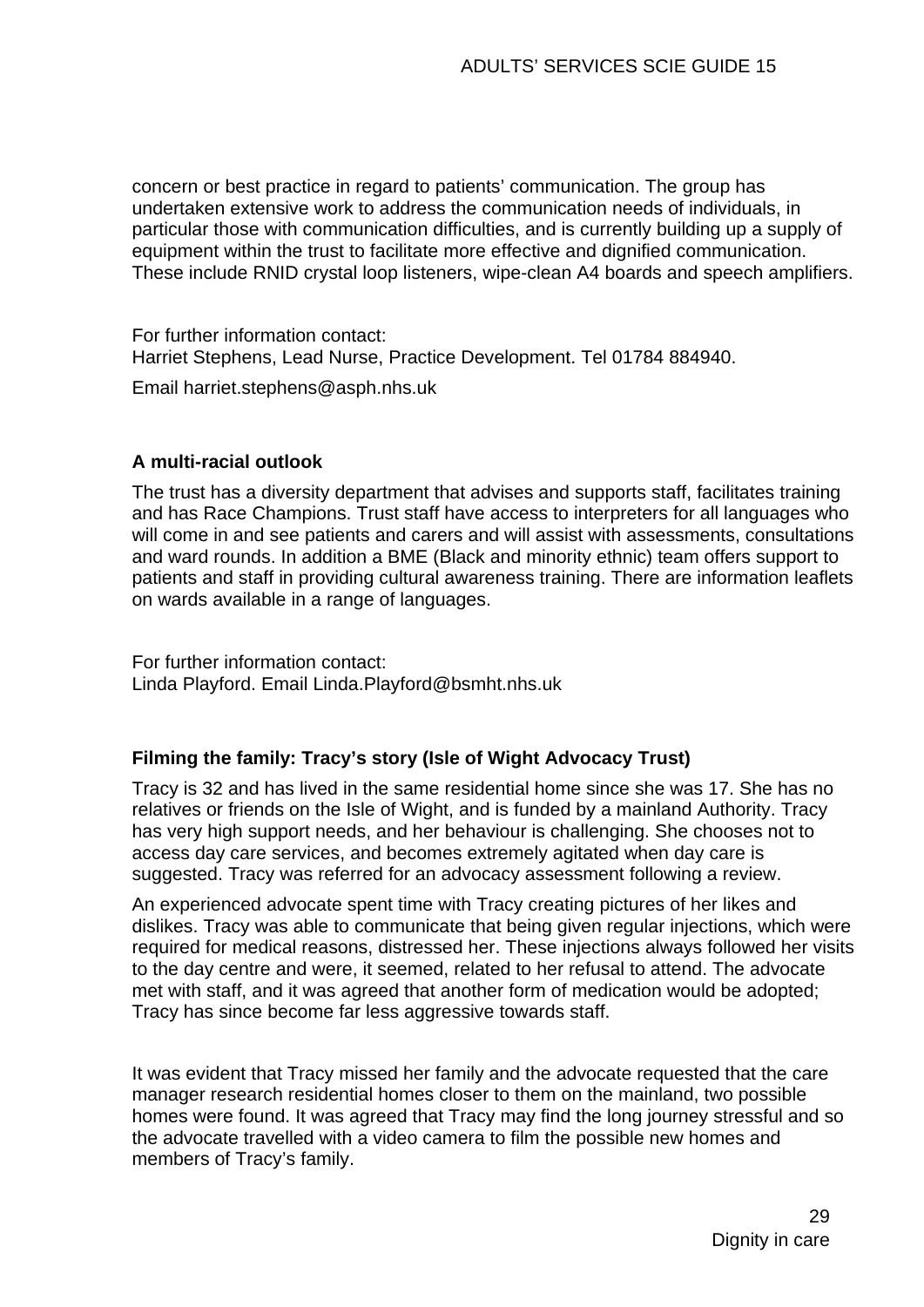The DVD enabled Tracy to be involved in the choice of new home. The DVD worked well as a communication tool and this method can be used again in the future.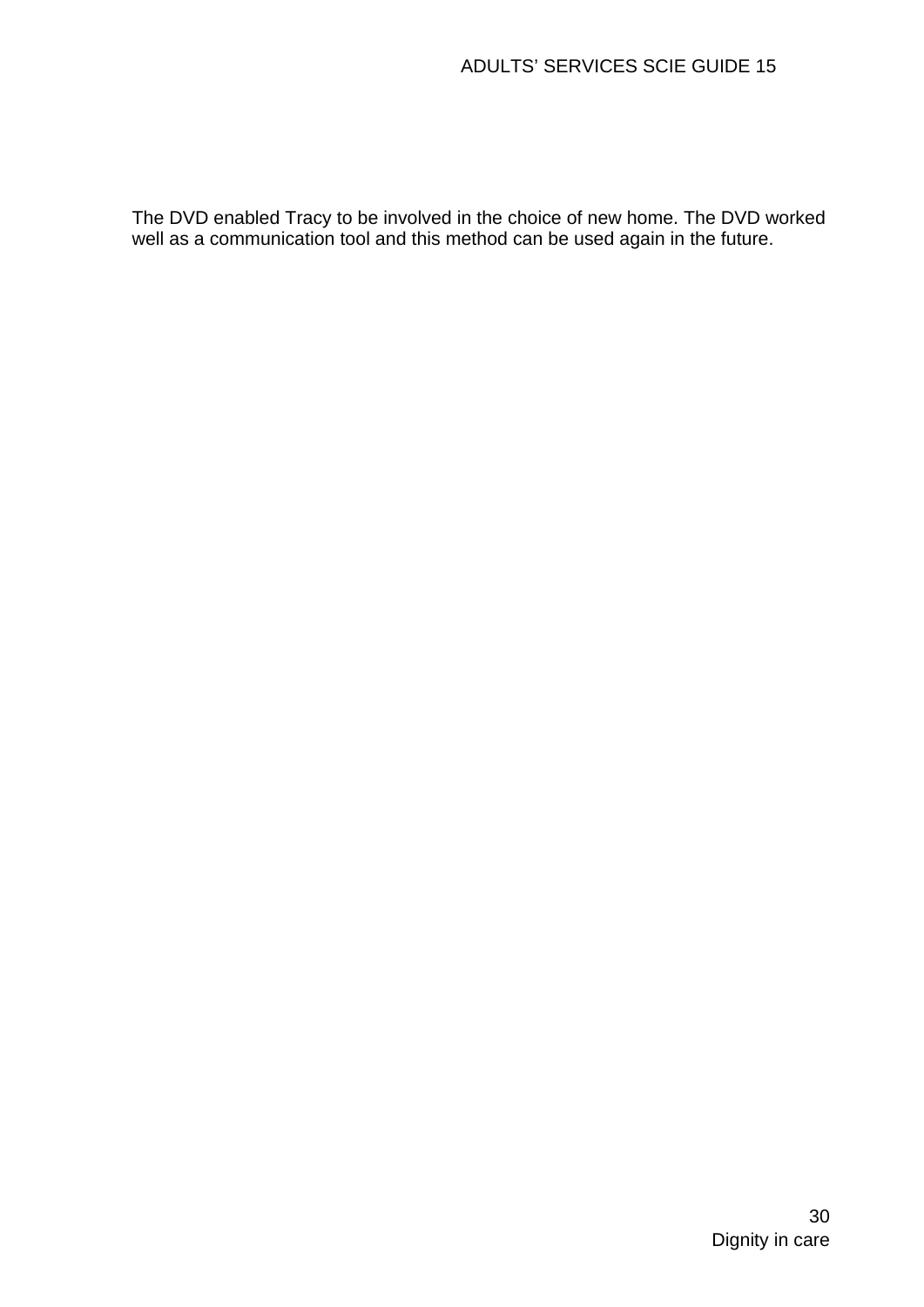Learning points:

- It is important to maintain and support family links
- Where communication is a problem it is important to look below the surface as the reason's for a person's distress may not be as they first seem.
- DVD is a useful resource for communication

For further information contact:

Jan Gavin, Chief Executive, Isle of Wight Advocacy Trust, Quay House, The Quay, Newport, Isle of Wight PO30 2QR. Tel 01983 559299. Mobile 07734 448069.

Website: [www.iwadvocacytrust.org/](http://www.iwadvocacytrust.org/)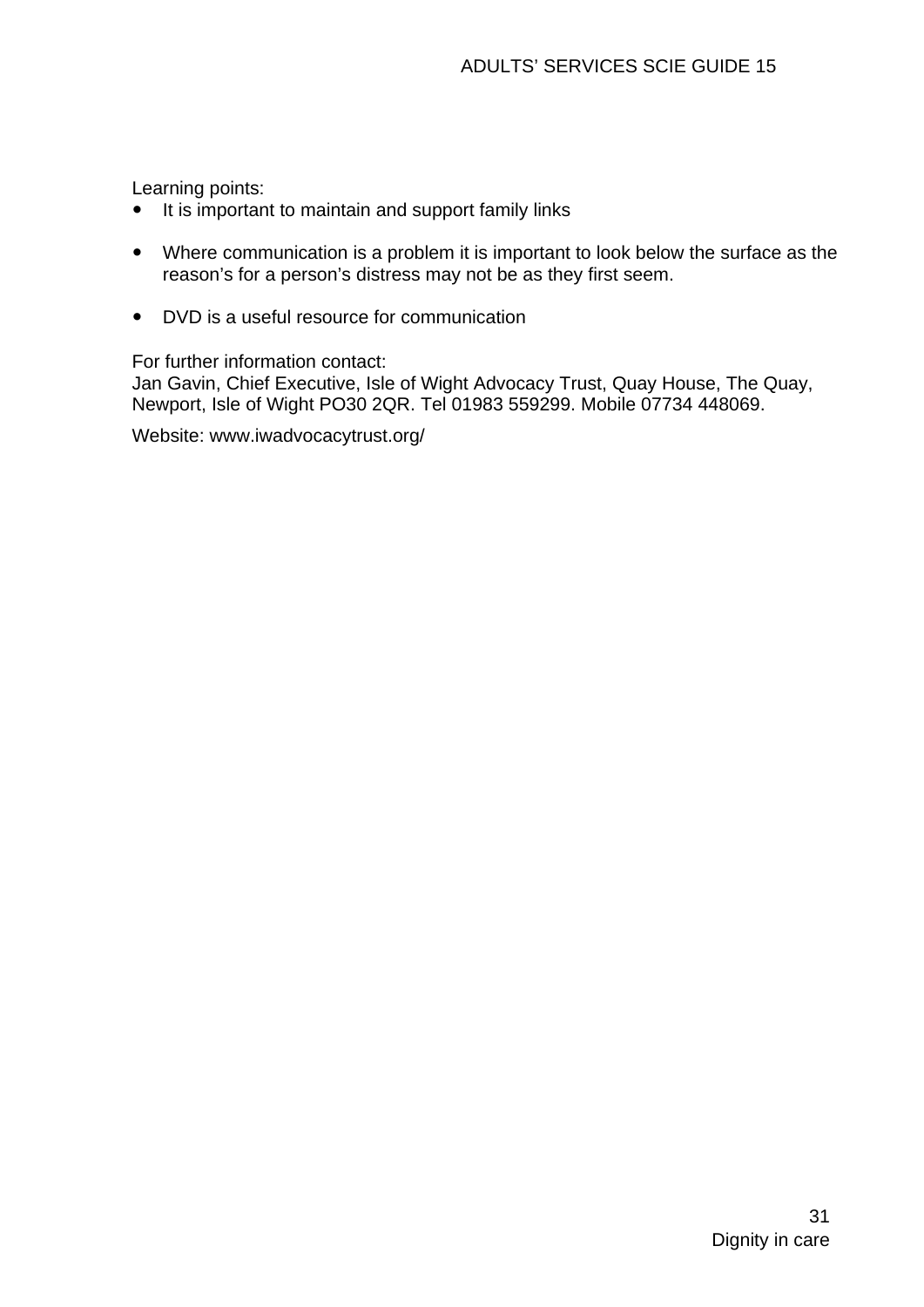# 6. Respect people's right to privacy

#### **By this we mean:**

Personal space is available and accessible when needed. Areas of sensitivity which relate to modesty, gender, culture or religion and basic manners are fully respected. People are not made to feel embarrassed when receiving care and support.

#### **Dignity tests:**

- Do we have quiet areas or rooms that are available and easily accessible to provide privacy?
- Do staff actively promote individual confidentiality, privacy and protection of modesty?
- Do we avoid assuming that we can intrude without permission into someone's personal space, even if we are the care giver?
- Can people receiving services decide when they want 'quiet time' and when they want to interact?

## Some ideas from practice:

#### **Addenbrooke's: anticipating concerns before they become complaints**

Addenbrooke's undertook an audit to ensure inpatient wards were meeting the requirements set out in the [Addenbrooke's Standards of Privacy and Dignity,](http://www.scie.org.uk/publications/practiceguides/practiceguide09/ideas/files/addenbrooke.pdf) which were developed by the Essence of Care subgroup. An audit pack containing the Addenbrooke's standards, six patient questionnaires and a ward manager's survey were delivered to 35 wards across the trust. Wards were asked to return the completed packs within two weeks. The findings demonstrate where best practice is being achieved against the standards set out, and generated a number of recommendations for the trust to implement.

For further information contact: Lyn McIntyre, Assistant Chief Nurse. Tel 01223 256221.

Email [lyn.mcintyre@addenbrookes.nhs.uk](mailto:lyn.mcintyre@addenbrookes.nhs.uk)

#### **Behind closed doors**

The Essence of Care group is currently piloting on wards the Geriatric Society's leaflet entitled ['Behind closed doors, using the toilet in private'](http://www.scie.org.uk/publications/practiceguides/practiceguide09/ideas/files/toilet.pdf). The plan is to roll out the work across the hospital.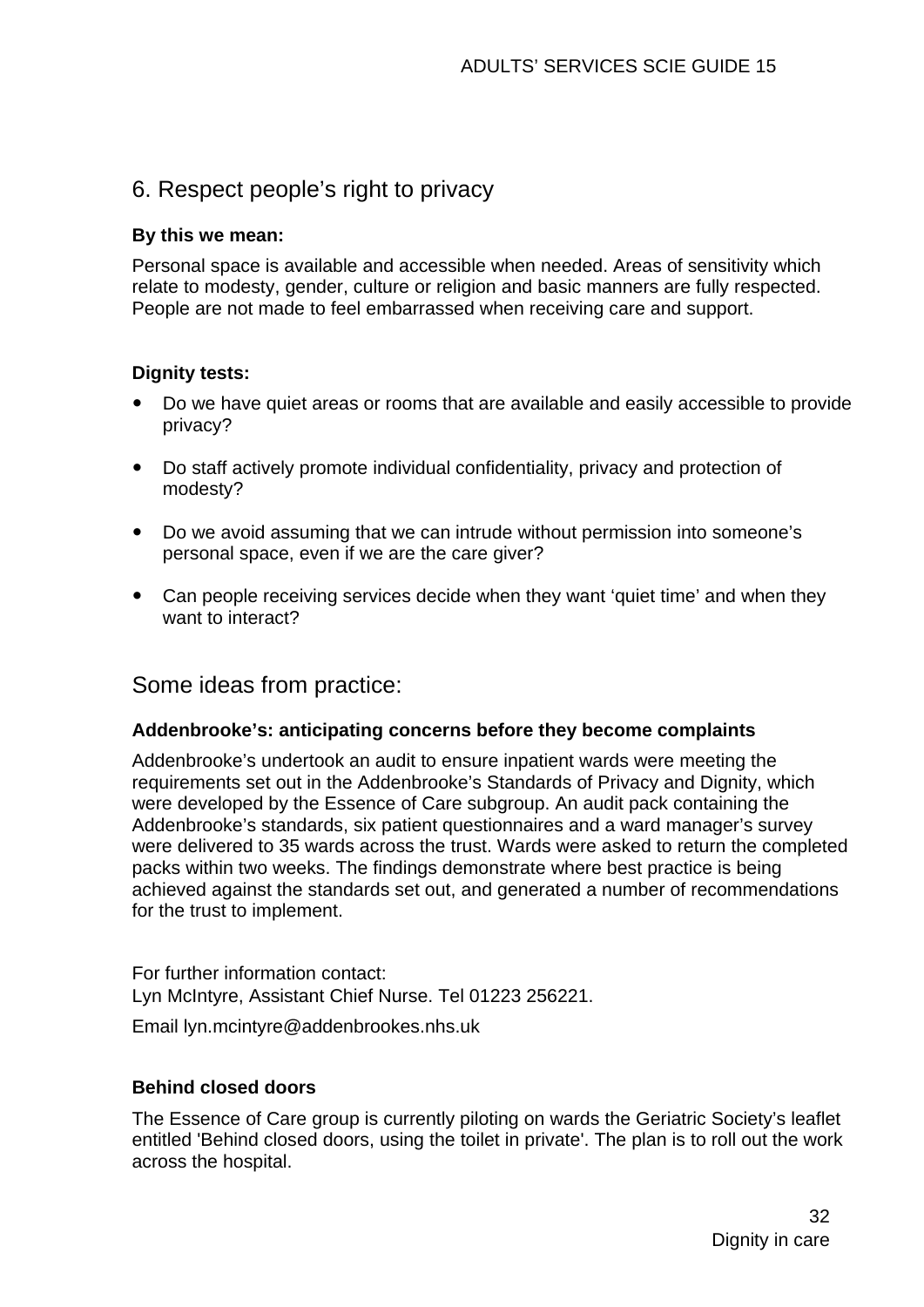For further information contact: Julie Dawes, Associate Director of Nursing. Tel 02380 798435. Email: [julie.dawes@suht.swest.nhs.uk](mailto:julie.dawes@suht.swest.nhs.uk) 

#### **Modesty preserved**

It was noted that in the general ward areas hospital gowns were open-backed, with ties. Since the gowns were often used as temporary nightwear, mobile patients would frequently wear two gowns (one on backwards, to cover their back). Pyjamas supplied to patients were also often an undignified mismatch. Replacement gowns and pyjamas were agreed with textile services and endorsed by the Patient Experience Council. A bid for funding was presented to the local Patient Environment Action Group and full funding secured from the League of Friends. The change of bedwear overcame a simple matter the Matron's Essence of Care Group had identified, and enabled patients to regain a little more dignity at a vulnerable time.

For further information contact: Sarah Balchin, Lead Nurse Clinical Developments.

Email [sarah.balchin@porthosp.nhs.uk](mailto:sarah.balchin@porthosp.nhs.uk)

#### **Do not disturb: simple but effective signs**

 Sheffield came up with a very simple idea: they use plastic reusable Do Not Disturb signs which have been designed for curtains and doors. They have been found to be effective in reducing interruptions and are now being produced for use throughout the trust.

For further information contact: [sam.debbage@sth.nhs.uk](mailto:sam.debbage@sth.nhs.uk) 

#### **Paul's story: an Extra Care experience**

Paul is a middle-aged man with a physical disability and mental health problems. He has spent most of his adult life living in nursing homes, but just over a year ago moved into a newly built Extra Care scheme. Paul said: 'I suffered a lot of abuse at the nursing homes. I have intelligence which they don't like.'

Paul described how staff in the last nursing home would sweep into his bedroom without knocking and pull the bed covers off exposing his naked body, his physical condition necessitating his sleeping unclothed. Staff would come straight into the bathroom while he was using the toilet to give him his medication, neither knocking nor waiting till he had finished. 'In a nursing home, you're a non-entity because of the power and control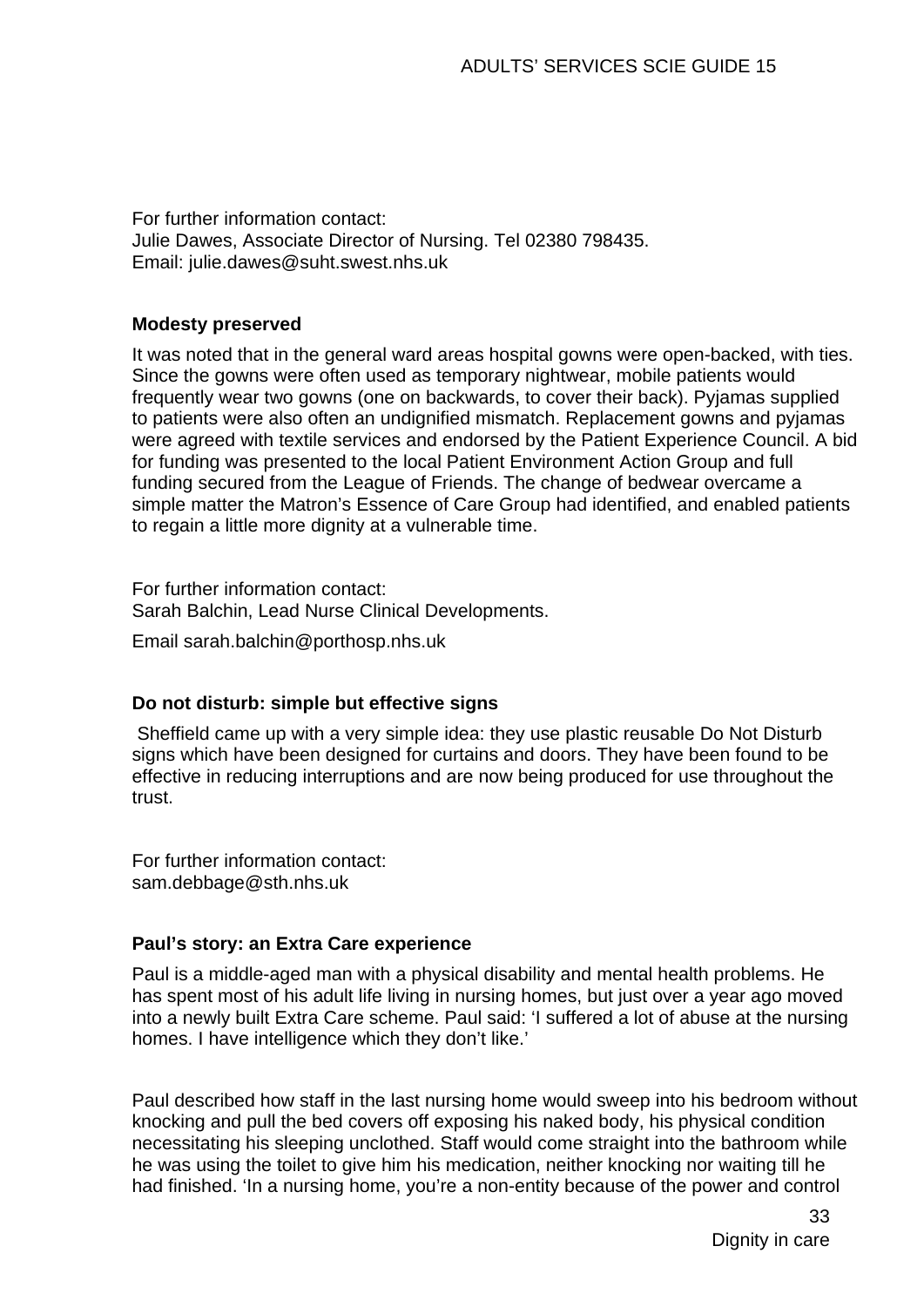that the staff have over you…when you can go to the toilet; when you get up or go to bed; when you have your meals.'

Paul says of the move to Extra Care: 'It is 100% different here. Staff knock before entering. They treat me with respect and dignity. Dignity means being able to go to the loo and close the door; dignity means when you have a bath, not having fun poked at your body.' Paul has no restrictions on him – he can choose when to get up or go to bed. Any concerns that he has raised have received a positive response.

Paul is now a member of the housing association's board. Paul's view is that having a tenancy and his own front door gives him choice and control. 'The tenancy is 101 per cent part of it. Staff can come in – it is a choice that I make. Choice is a precious thing in life.' Paul's sense of well-being and mental health have improved immeasurably. Moving to Extra Care has given him a new lease of life. 'The reason my mental health is helped here is because I'm treated as a human being. I am respected as Paul. People, staff, respect my views and respect me as a person.'

Information taken from the [Dignity in Housing LIN Report, 2006:](http://www.scie.org.uk/publications/practiceguides/practiceguide09/ideas/files/dignityinhousing.pdf)  http://www.scie.org.uk/publications/practiceguides/practiceguide09/ideas/files/dignityinh ousing.pdf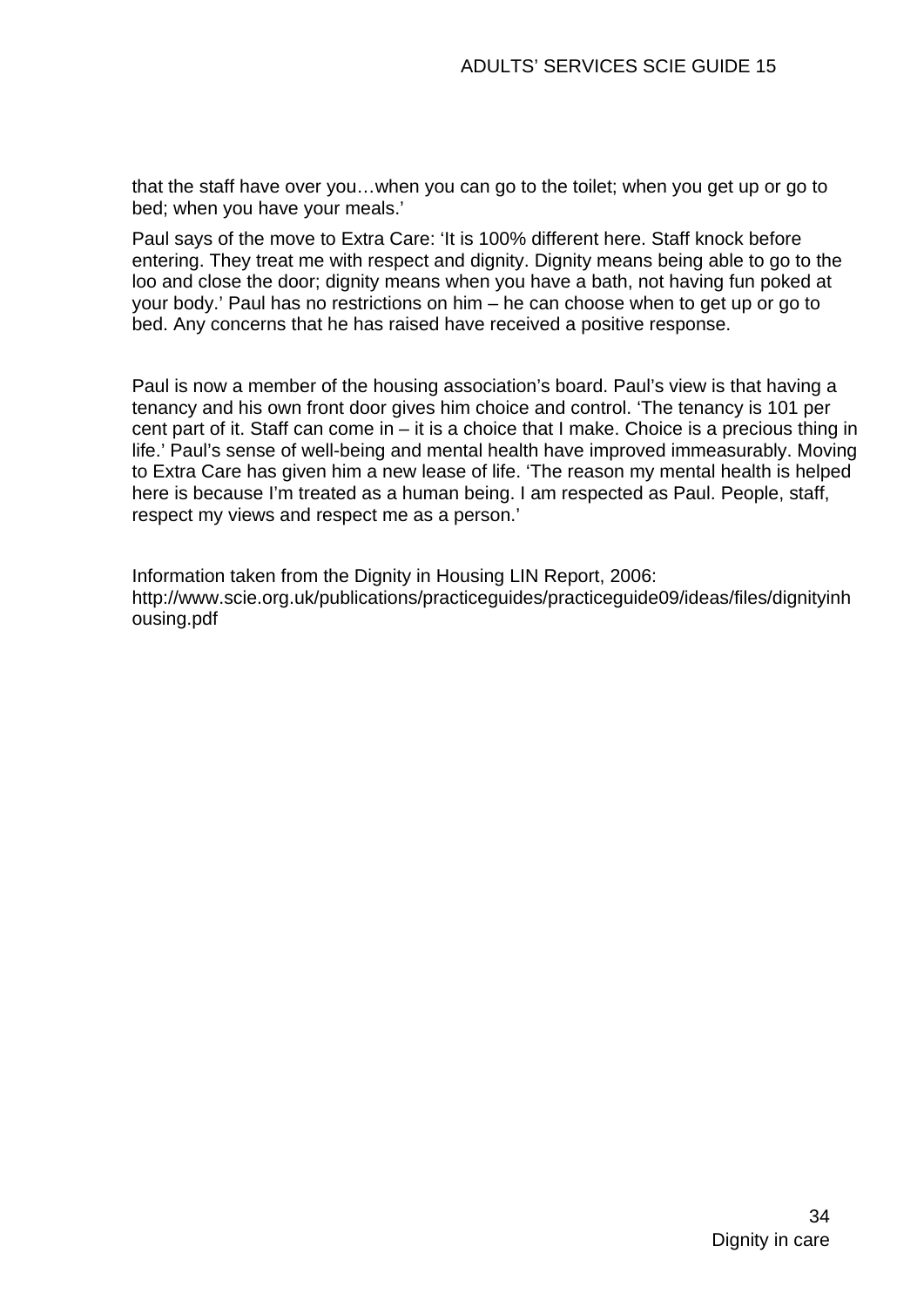# 7. Ensure people feel able to complain without fear of retribution

#### **By this we mean:**

People have access to the information and advice they need. Staff support people to raise their concerns and complaints with the appropriate person. Opportunities are available to access an advocate. Concerns and complaints are respected and answered in a timely manner.

#### **Dignity tests:**

- Do we have a culture where we all learn from mistakes and are not blamed?
- Are complaints policies and procedures user-friendly and accessible?
- Are complaints dealt with early, and in a way that ensures progress is fully communicated?
- Are people, their relatives and carers reassured that nothing bad will happen to them if they do complain?
- Is there evidence of audit, action and feedback from complaints?

## Some ideas from practice:

#### **Easy access to information and help at Caterham Dene**

As part of the hospital's clear admissions process, all patients are given an information booklet when they are admitted. This booklet includes a section on how to complain if they are unhappy with the service that is provided to them. Staff are made aware of how to deal with complaints through the PCT complaints policy and associated training. The matron is based on the ward and can easily be accessed by staff for support.

For further information contact: Eileen Clark, Service Manager. Tel 01737 214846. Email [eileen.clark@eastsurrey](mailto:eileen.clark@eastsurrey-pct.nhs.uk)[pct.nhs.uk](mailto:eileen.clark@eastsurrey-pct.nhs.uk)

#### **Electronic feedback for constructive criticism**

Through its commitment to quality, PHG views suggestions and complaints as essential for improving customer care. It believes there is a need to acknowledge the value of constructive criticism and complaints. Viewed positively, complaints are a valuable contribution to the development of high quality care. Dealing with complaints is therefore a priority within PHG and it is essential that they are addressed promptly. Key to this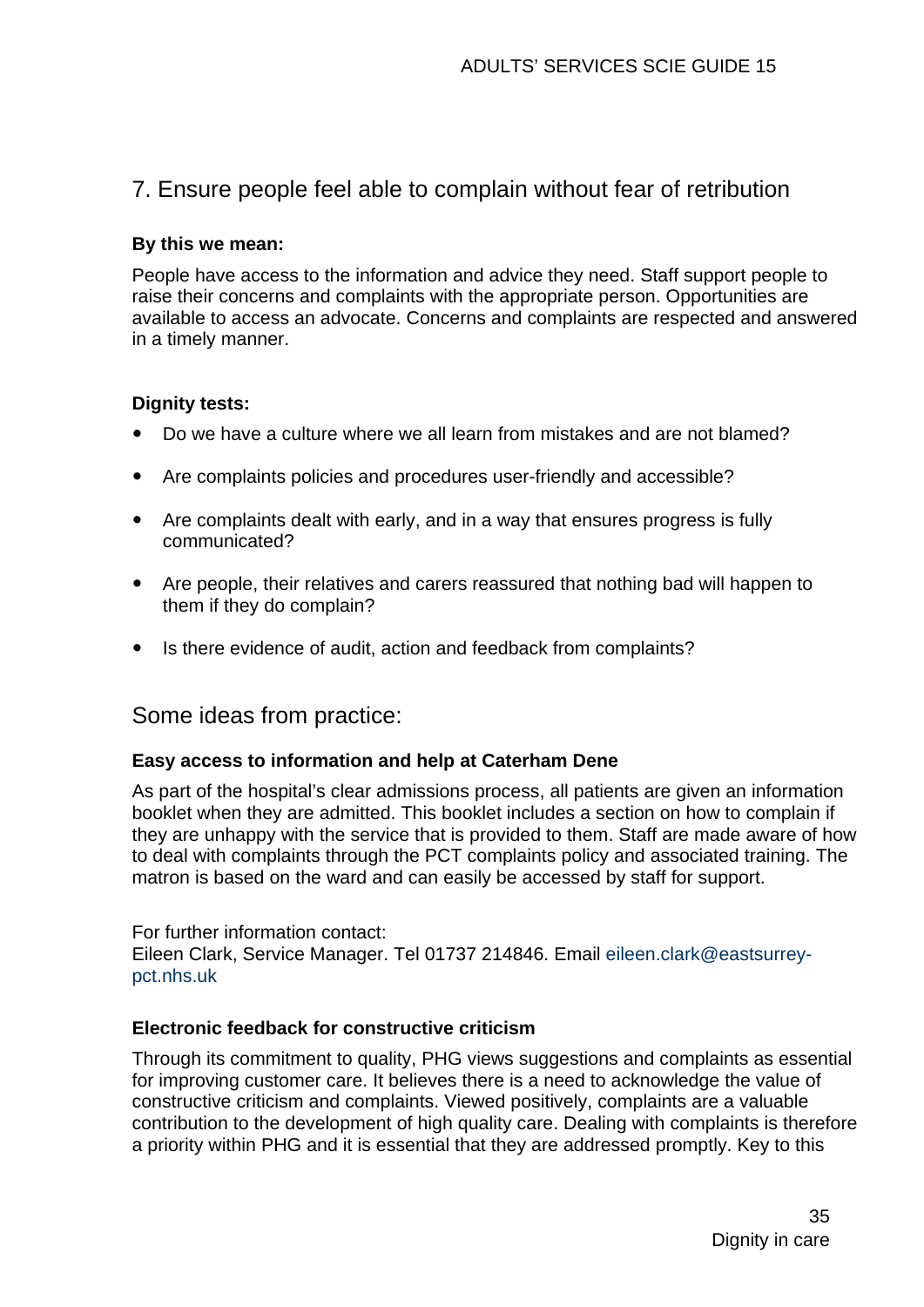approach is early identification and rectification rather than reacting after patients have given their feedback.

PHG uses live [electronic measurement of patient satisfaction w](http://www.scie.org.uk/publications/practiceguides/practiceguide09/ideas/files/feedback1.pdf)hich starts with quality care rounds conducted by the unit manager:

- Staff ask patients for feedback and, where appropriate, bring portable devices to the bedside.
- The patient reads the questions, and answers by pressing the appropriate buttons, which takes 15 - 20 seconds.
- All responses are automatically downloaded daily to a secure server and information from across the entire hospital/trust/region is collated and analysed.
- Reports are created and automatically emailed daily (or weekly) to the relevant managers, with each report relating to that manager's specific area of responsibility.
- The information contained in the ward/department reports is used as the basis for weekly staff meetings. Members of staff are kept up to date with patients' views and current issues, and are encouraged to suggest ways of improving performance. This encourages participation.

#### For further information contact:

Mona Van Wyk, Nursing Services, Specialist (Nursing Director), Partnership Health Group. Email: [Mona.VanWyk@partnershiphealth.co.uk](mailto:Mona.VanWyk@partnershiphealth.co.uk)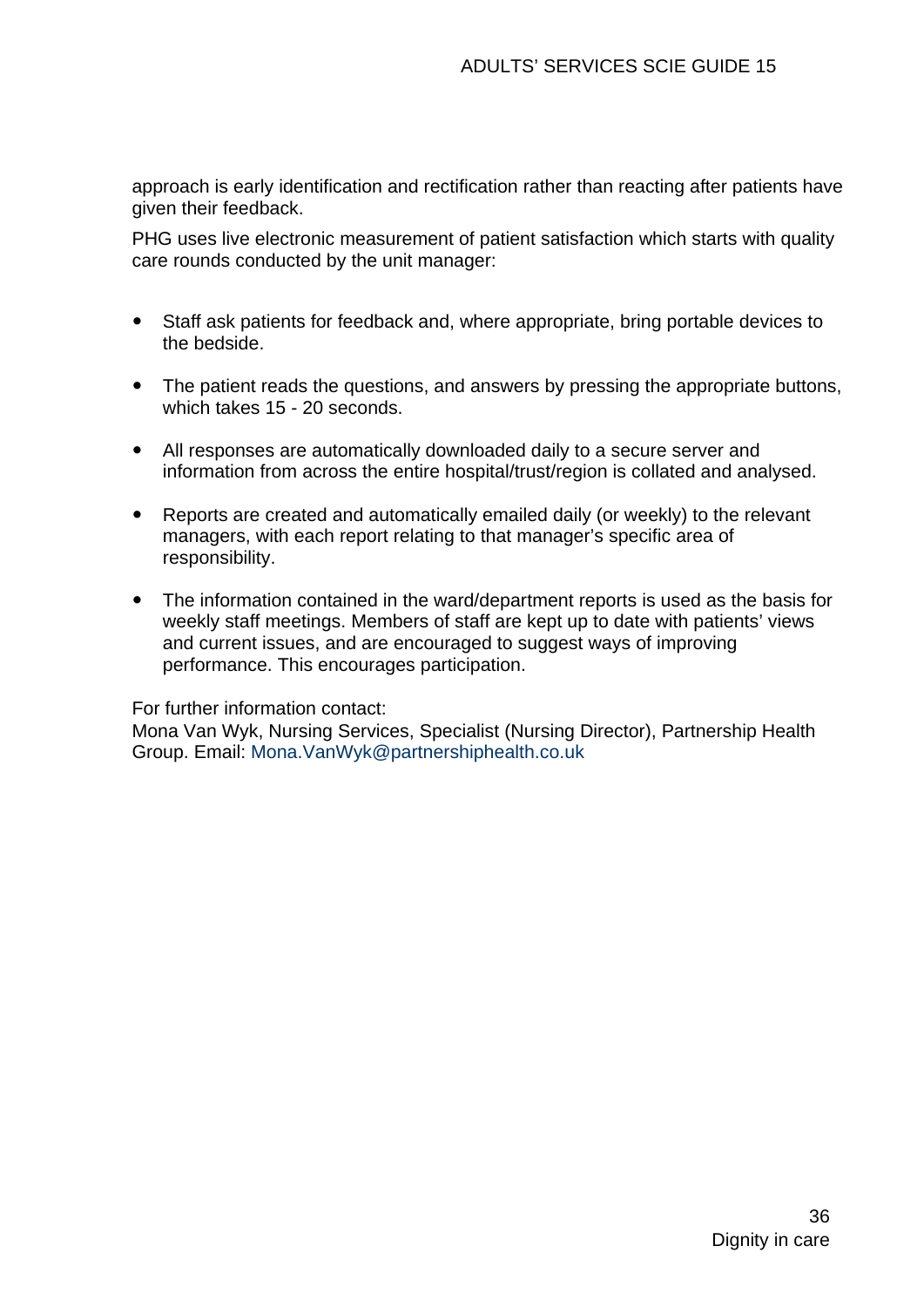## 8. Engage with family members and carers as care partners

#### **By this we mean:**

Relatives and carers experience a welcoming ambience and are able to communicate with staff and managers as contributing partners. Relatives and carers are kept fully informed and receive timely information. Relatives and carers are listened to and encouraged to contribute to the benefit of person receiving services.

#### **Dignity tests:**

- Do employers, managers and staff recognise and value the role of relatives and carers, and respond with understanding?
- Are relatives and carers told who is 'in charge' and with whom issues should be raised?
- Do we provide support for carers who want to be closely involved in the care of the individual, and provide them with the necessary information?
- Are we alert to the possibility that relatives' and carers' views are not always the same as those of the person receiving services?

### Some ideas from practice:

#### **Burntwood, Lichfield and Tamworth PCT's reassuring checklist**

The PCT has developed a simple [checklist](http://www.scie.org.uk/publications/practiceguides/practiceguide09/ideas/files/reassuringchecklist1.pdf) which is used as part of the admission procedure. This document acts as a prompt to the nurse undertaking the admission to discuss with the patient (or the carer if this is more appropriate) certain aspects that are important to the patient - for example, knowing how to call for assistance, knowing where the toilet is, and being reassured that, if the ward accommodates male and female patients, these facilities are separate. Any relevant issues can then be transferred to the care plan so this is communicated to other staff. Relatives or carers often highlight areas they are concerned about, e.g. a patient prone to falls or not being able to use a call bell. This enables the nurse to explain to them measures that will be put in place and also discuss any risks that maybe relevant. It opens up communication between nurses with patients and carers from day one, and aims to make the patient and carer feel that they are able to approach staff at any time.

For further information contact: Dawn Llewellyn, Modern Matron. Tel 01827 263819. Email [Dawn.llewellyn@ssh-tr.nhs.uk](mailto:Dawn.llewellyn@ssh-tr.nhs.uk)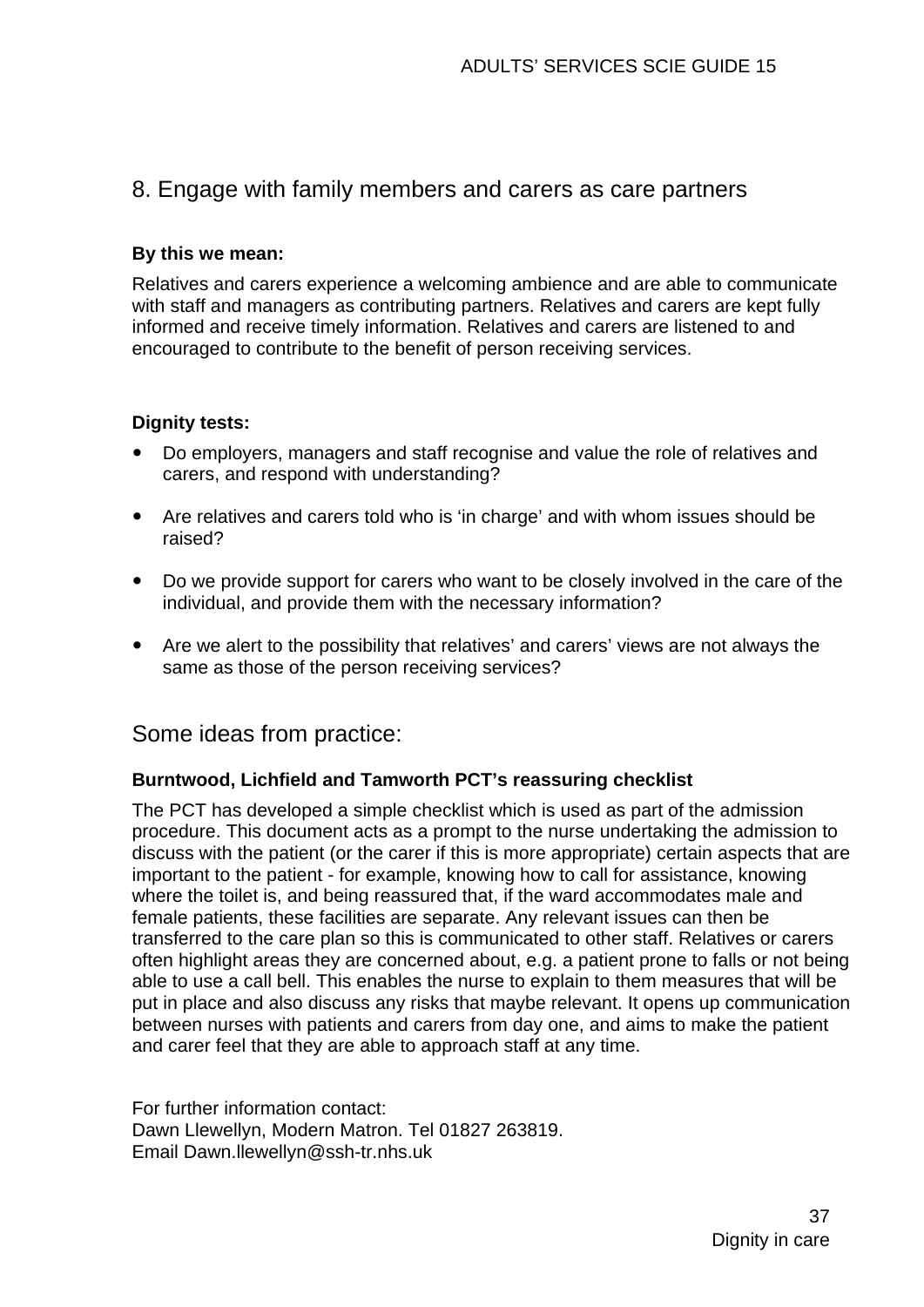#### **Tapping into older people's knowledge and experience**

A significant number of development and training courses here routinely involve older people, who share their experiences and say how they would like staff to treat them. Many older people are already experienced presenters but, if any feel anxious, personal presentation skills training can be arranged. The department has also arranged presentation and assertion skills training for groups of older people who volunteer or work in the voluntary sector. The department has also held a number of successful consultation events with older people and developed a useful [Older People's](http://www.scie.org.uk/publications/practiceguides/practiceguide09/ideas/files/consultationchecklist.pdf)  [Consultation Checklist.](http://www.scie.org.uk/publications/practiceguides/practiceguide09/ideas/files/consultationchecklist.pdf) This and all development and training activities have been formally evaluated and changed in response to learners' or managers' feedback.

For further information contact:

Jane Simms, Principal Commissioning Officer, Westminster Children and Community Services Department. Tel 020 7641 2079. Email [jsimms@westminster.gov.uk](mailto:jsimms@westminster.gov.uk)

#### **Setting goals in Oldham**

The care team are piloting a system of goal and treatment planning which was developed and introduced by one of their occupational therapists (OT), Luke Roberts. The tool is evidence-based and also provides an outcome measure loosely based on the Canadian occupational performance measure (COPM) (Law et al., 2005). On admission the patient and OT together set the goals and the patient receives a folder which contains these goals, to help monitor progress and reinforce a sense of purpose. The team intend to evaluate this method and, if successful, roll it out to other areas of intermediate care in Oldham. It is expected that this method of involving people in their own care will ensure that they feel informed, listened to and treated as an individual. The very functional approach ensures that patients are actively engaged in occupations that will restore their ability to carry out daily activities when they return home.

For further information contact: Tracy Acton, Clinical Specialist OT. Email [t.acton@nhs.net](mailto:t.acton@nhs.net) 

#### **The Manchester Partnership for Older People Project**

MACC is a campaigning organisation that wants to see an inclusive society that supports and increases the health and social well-being of people in Manchester. It facilitates the Manchester Older People's Network and encourages older people to contribute to the planning, development and delivery of local services. The following is just one example of how older people, through the support of MACC, have an active influence.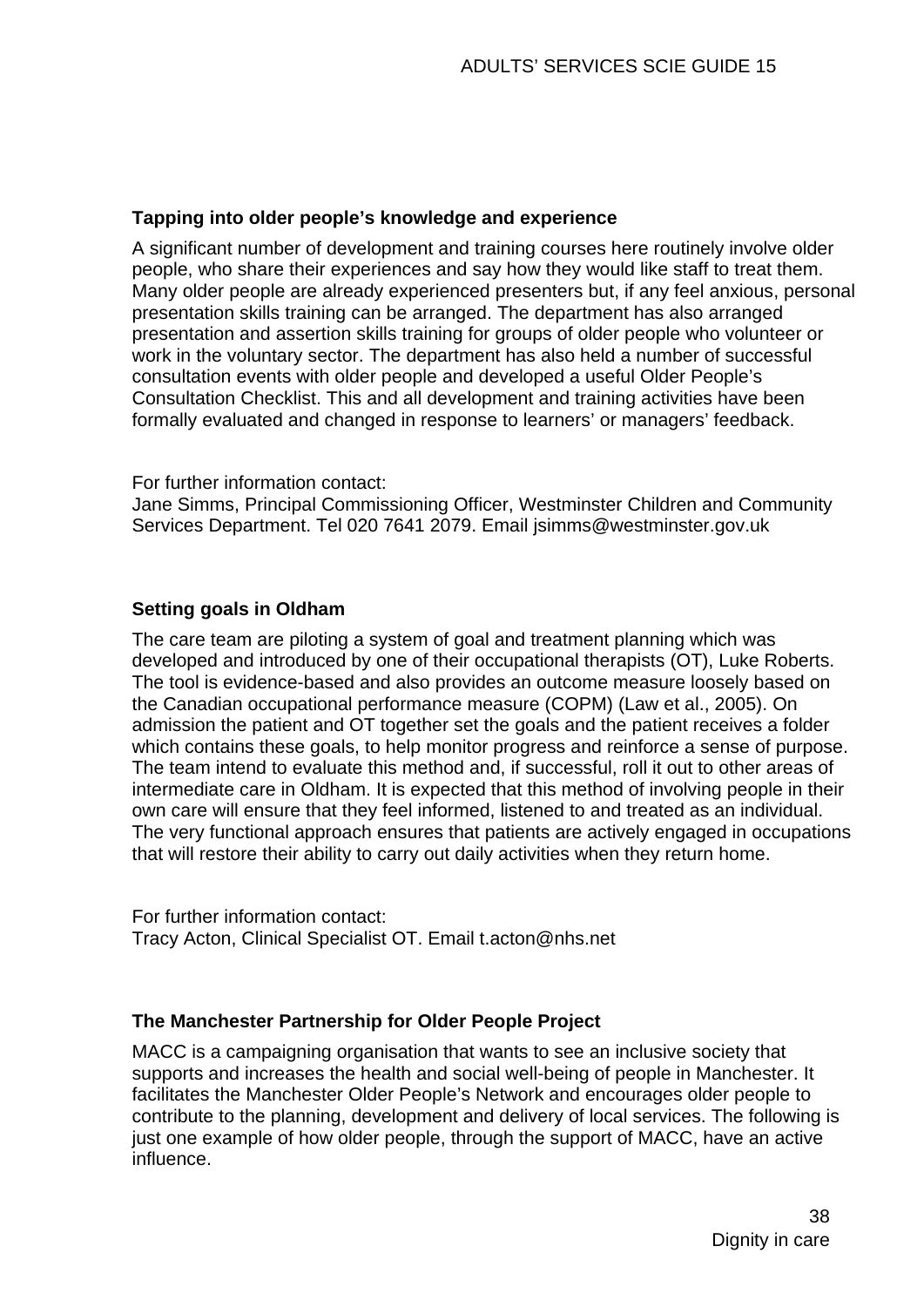Partnership for Older People Projects (POPPs) are government grants available for innovative approaches which will support older people to live independently, have a better quality of life and avoid the need for hospital and high intensity care. The Department of Health approved the Manchester bid in 2005. This project will develop:

- a team to provide a single point of access with support, advocacy and navigation for older people, their carers and professionals
- a team to strengthen the capacity of the voluntary sector
- a programme of grants for low-level services.

MACC believes older people should be an intrinsic part of delivering the NSF for Older People and related projects of work, and it involves service users and carers from the beginning of a process. Older people are recruited for their particular skills and experience, and have been involved with the POPP from the beginning - they were instrumental in the recruitment of the staff who now work on it, including the project manager, who is based with MACC.

For further information contact: Mary Duncan, Development Worker. Tel 0161 834 9823. Email [mary@macc.org.uk](mailto:mary@macc.org.uk) 

#### **Life story books at St Pancras's Evergreen Unit**

The Evergreen Unit at St Pancras has developed Life Story books to support and inform the care they give to their patients. Where patients are able to contribute they do, but many have cognitive impairment and difficulty with verbal communication, so relatives are key in providing the information and are actively encouraged to be involved in completion of the books. The Life Story books help staff to engage with patients who have complex needs and are used to inform many aspects of care planning, from personalising bedrooms to meeting personal needs in a way that respects the person's wishes and promotes their dignity. The books, which were developed by the staff on the unit including nursing staff, occupational therapists and the psychologist, are also a guide to providing meaningful occupation. All new staff are taught how to use the books during their induction process. The books are given to the relatives/next of kin when the person dies and these have been welcomed as a 'nice reminder' of the person.

#### **For further information contact:**

**Colin Owen, Email** [colin.owen@camdenpct.nhs.uk](mailto:colin.owen@camdenpct.nhs.uk) **or Judith Greening, Email** [Judith.greening@camdenpct.nhs.uk](mailto:Judith.greening@camdenpct.nhs.uk)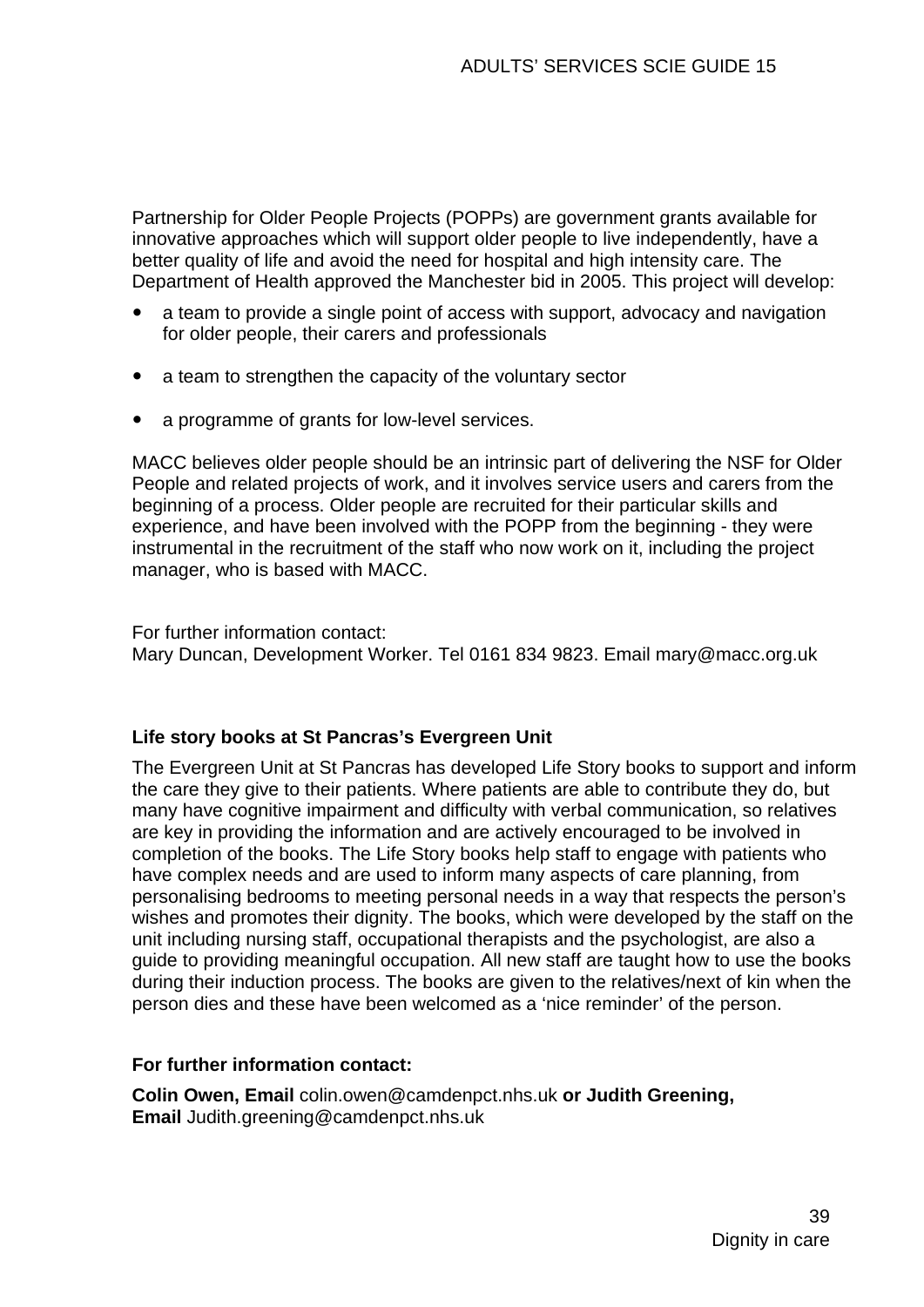#### **Success with a DVD diary: Jane's story (Isle of Wight Advocacy Trust)**

Jane is a woman of 29 with severe learning disabilities. In October of 2005 her father died unexpectedly and her mother was diagnosed with a terminal illness. Jane was moved into a residential home without the usual preparation, planning and transition.

Jane was withdrawn, frustrated and very anxious and. Having previously suffered mild and infrequent epileptic fits these became frequent and more severe. Staff had little knowledge of epilepsy, and the continuity of care was poor. It was requested that the Advocacy Trust become involved.

The Trust met with Jane's mother, care manager and staff from the home and day care services to discuss how they could work together to support her. It was agreed that staff at Jane's home would receive epilepsy training.

An experienced advocate was allocated to Jane and her mother to make a DVD diary. Consent for the filming was obtained from those involved. The diary is in two parts: 'Me and my mum' and 'Where do I want to live?' Jane is able to use this DVD at her day centre, or at home with the use of a laptop computer. When Jane becomes anxious and distressed, the DVD has an immediate calming effect on her. Within the DVD, Jane's mother talks of Jane's likes and dislikes. This is a useful source of information for care workers now and in the future.

Learning points:

- People with high support needs and communication difficulties benefit from an independent advocacy service.
- Advocates are well placed to challenge services that are not meeting the needs of service users.
- Use of Video/DVD is an effective way of empowering people, and is an excellent training tool.

For further information contact:

Jan Gavin, Chief Executive, Isle of Wight Advocacy Trust, Quay House, The Quay, Newport, Isle of Wight PO30 2QR. Tel 01983 559299. Mobile 07734 448069.

Website [www.iwadvocacytrust.org](http://www.iwadvocacytrust.org/)/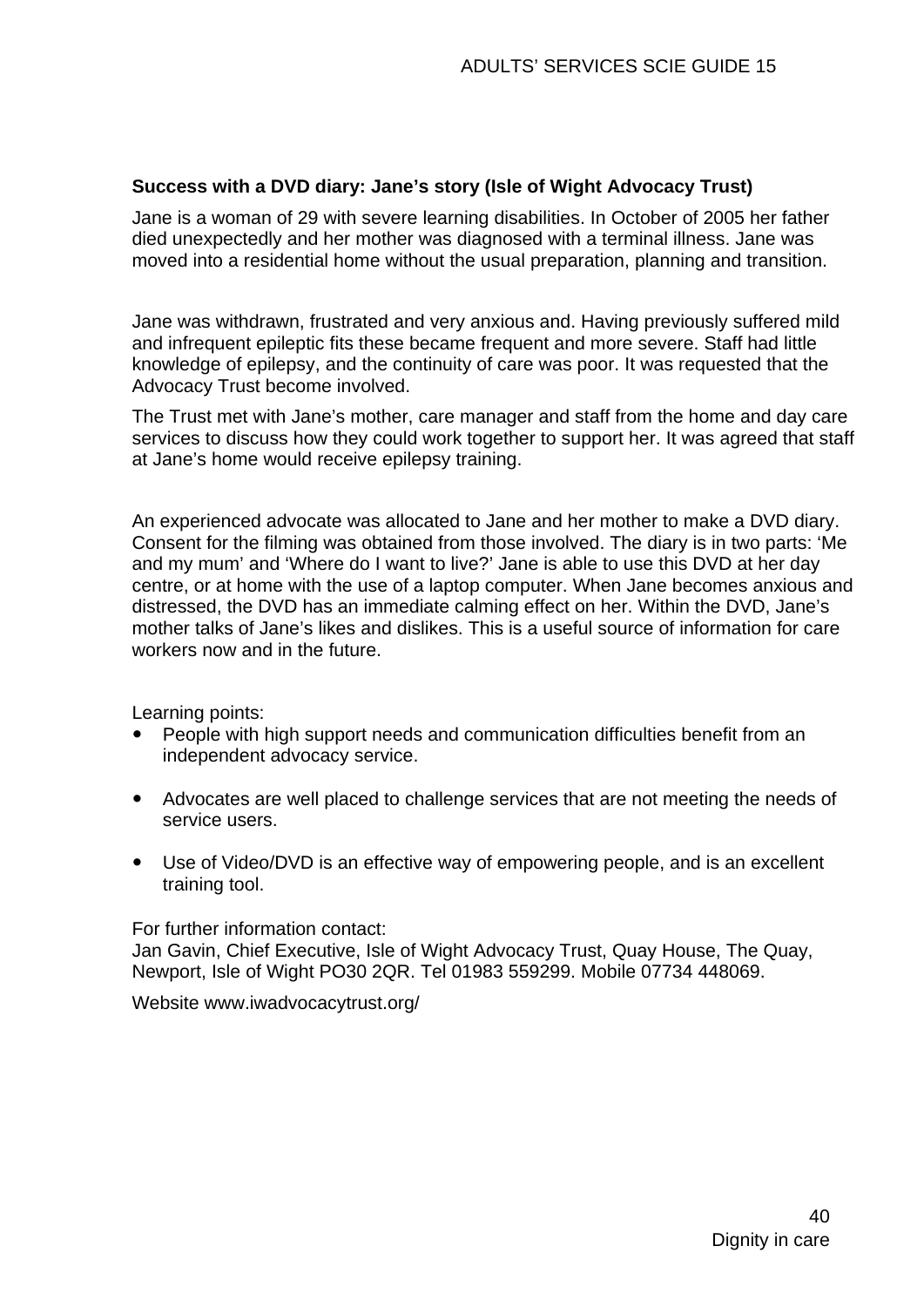## 9. Assist people to maintain confidence and a positive self-esteem

#### **By this we mean:**

The care and support provided encourages individuals to participate as far as they feel able. Care aims to develop the self-confidence of the person receiving services, actively promoting health and well-being. Adequate support is provided in eating and drinking. Staff and people receiving services are encouraged to maintain a respectable personal appearance.

#### **Dignity tests:**

- Are personal care and eating environments well designed for their purpose, comfortable and clean?
- Do we maximise individual abilities at all times during eating and personal care and hygiene activities?
- Do we ensure people receiving services wear their own clothes wherever possible rather than gowns etc.?
- While respecting the wishes of the person receiving services as far as possible, are they respectable at all times and are staff tidy and well presented?

#### Some ideas from practice:

#### **Modesty preserved**

It was noted that in the general ward areas hospital gowns were open-backed, with ties. Since the gowns were often used as temporary nightwear, mobile patients would frequently wear two gowns (one on backwards, to cover their back). Pyjamas supplied to patients were also often an undignified mismatch. Replacement gowns and pyjamas were agreed with textile services and endorsed by the Patient Experience Council. A bid for funding was presented to the local Patient Environment Action Group and full funding secured from the League of Friends. The change of bedwear overcame a simple matter the Matron's Essence of Care Group had identified, and enabled patients to regain a little more dignity at a vulnerable time.

For further information contact: Sarah Balchin, Lead Nurse Clinical Developments. Email [sarah.balchin@porthosp.nhs.uk](mailto:sarah.balchin@porthosp.nhs.uk)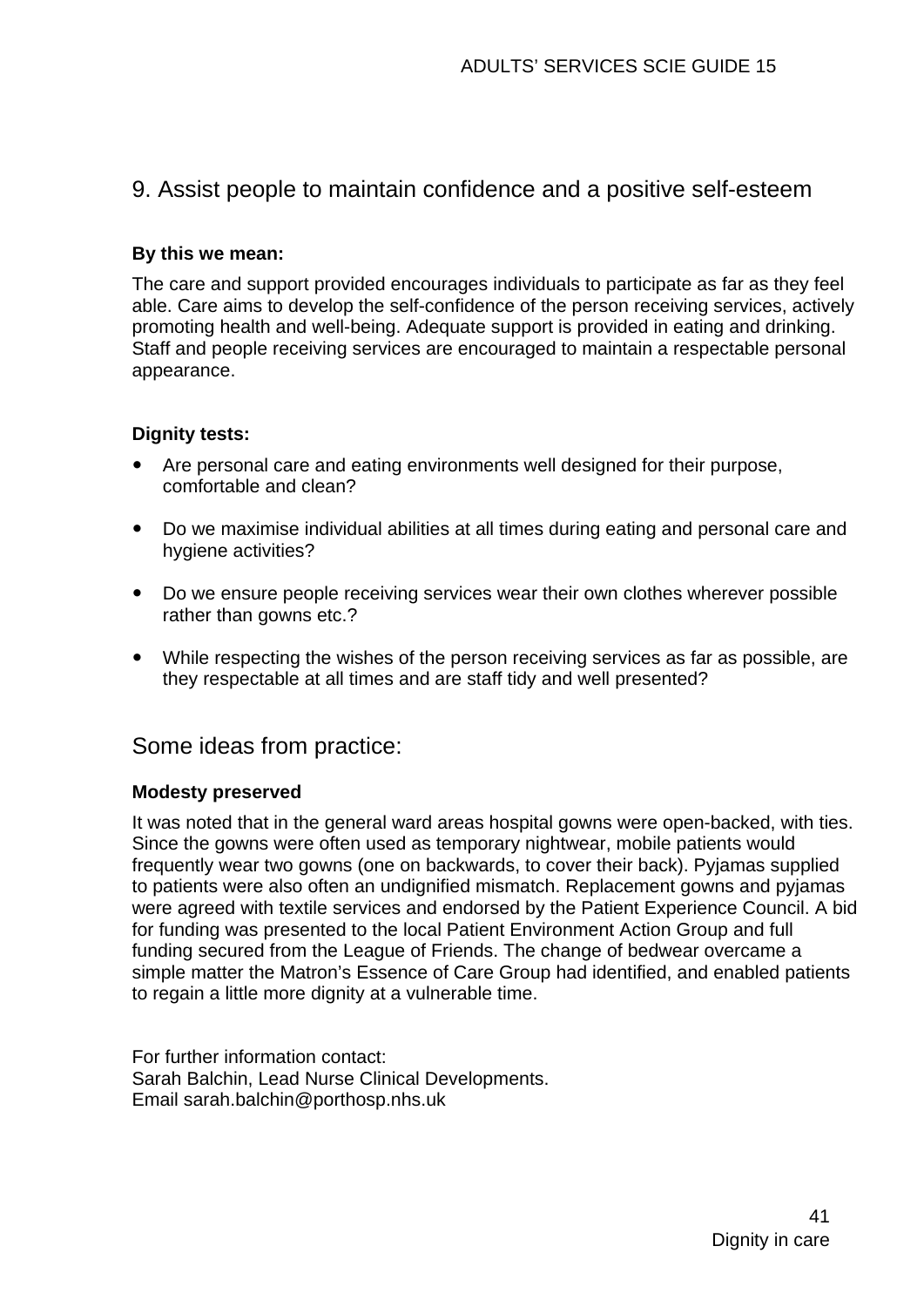#### **Putting therapeutic skills to work**

Caterham Dene has a weekly timetable of activities, and all staff have been trained in occupational therapy and physiotherapy skills through an in-house programme developed by the therapists working on the ward. The healthcare assistants, supported by the therapists, are encouraged to take on a range of activities such as recreational therapies - quizzes, craft work and exercise groups, which include chair-based exercises. There is a close working relationship with the nearby local authority residential home, and activity coordinators from there visit to assist with activities.

For further information contact: Eileen Clark, Service Manager. Tel 01737 214846.

Email [eileen.clark@eastsurrey-pct.nhs.uk](mailto:eileen.clark@eastsurrey-pct.nhs.uk)

#### **Drama: fun with a purpose**

To alter the image of a 'minding' service, the trust redeveloped their day care service for older people with dementia. They used ['Drama as a powerful clinical tool: fun with a](http://www.scie.org.uk/publications/practiceguides/practiceguide09/ideas/files/drama1.pdf)  [purpose'](http://www.scie.org.uk/publications/practiceguides/practiceguide09/ideas/files/drama1.pdf) as a teaching tool for staff, who have since developed activities for people with dementia and expanded community links. The many improvements include

- a very positive environment and workforce to promote a philosophy of independence, individuality and well-being
- actively reaching the person behind the disease, communicating via drama, dolls as therapy, puppetry, music and dance
- improvement in many people's speech, confidence and self-esteem
- using drama techniques/skills and diversion with constructive occupation rather than medication to help positive behaviour changes
- an active promotion of person-focused care.

The service has been evaluated through the use of user/carer questionnaires. It has received letters of appreciation and has won many regional and national awards including The Queen's Nursing Institute/Alzheimer's Society Award for Excellence and Innovation in Dementia Care 2003 and The Dorset and Somerset Modernisation Awards 2004. It has also been presented at many regional and national conferences.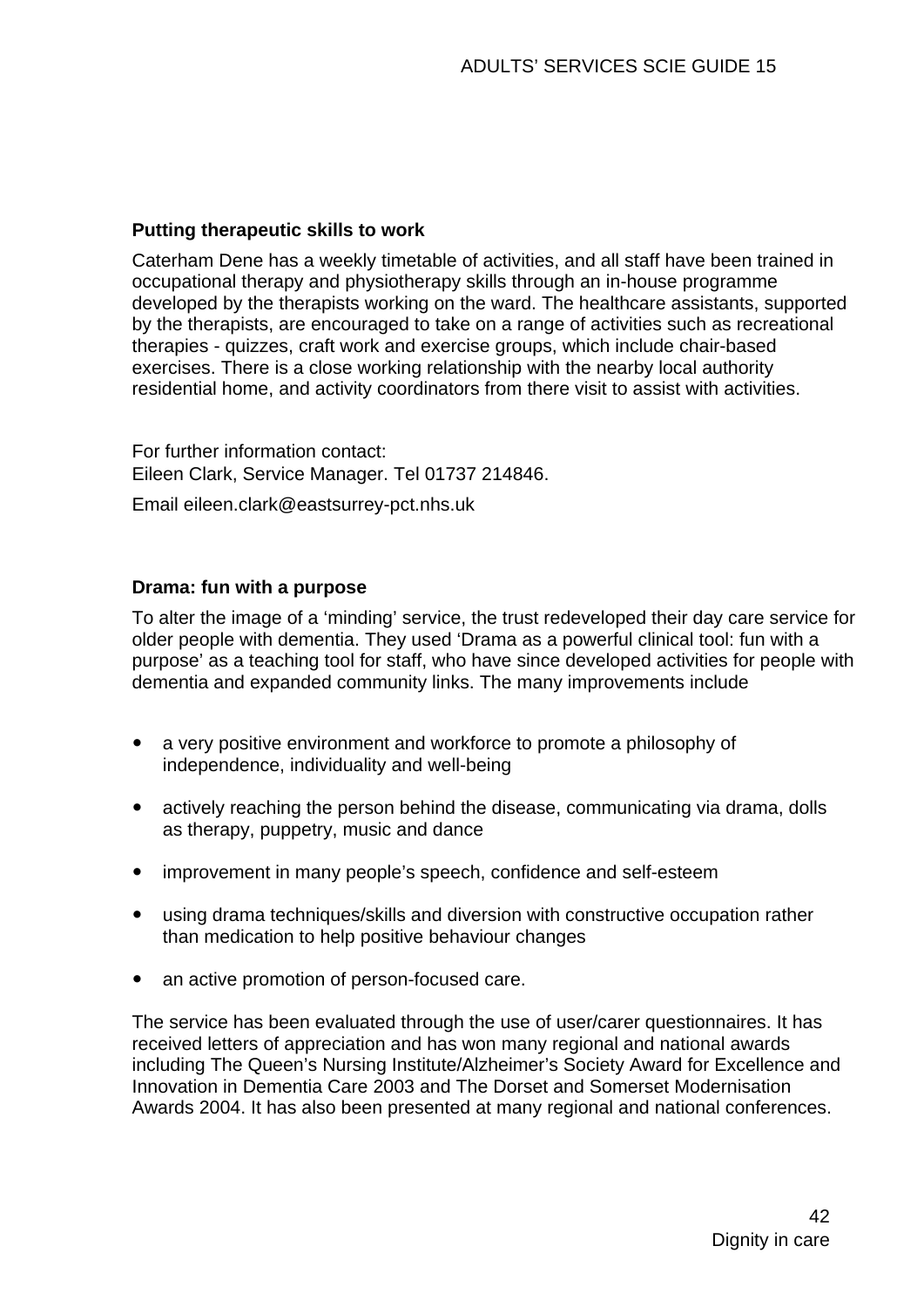For further information contact: Lesley Benham, Team Leader. Tel 01305 762508.

Email [Lesleybenham@dorset-pct.nhs.uk](mailto:Lesleybenham@dorset-pct.nhs.uk) 

#### **Involvement Workshop (Ashfield Community Hospital)**

Mental Health Services for Older People at Ashfield Community Hospital ran an involvement workshop in July 2007. The aim was to:

- Raise the profile of mental health services for older people by presenting the service in a positive and pro-active way.
- Bring the wider community closer to the work carried out by the service and demonstrate how it works in partnership with agencies like the Alzheimer's Society to fight for the dignity of older people with mental health issues.

The workshop featured singers and small reminiscence displays, a poet and an organ grinder. People were asked to send in mementoes such as pictures, poems and coins to be mounted on giant jigsaw pieces. These would in turn be hung on the walls leading up to the inpatient wards an installation that would encourage people look back positively and celebrate an exciting and positive future.

For further information contact: Deborah Thompson, Modern Matron, Nottinghamshire Healthcare NHS Trust. Email [Deborah.thompson@nottshc.nhs.uk](mailto:Deborah.thompson@nottshc.nhs.uk)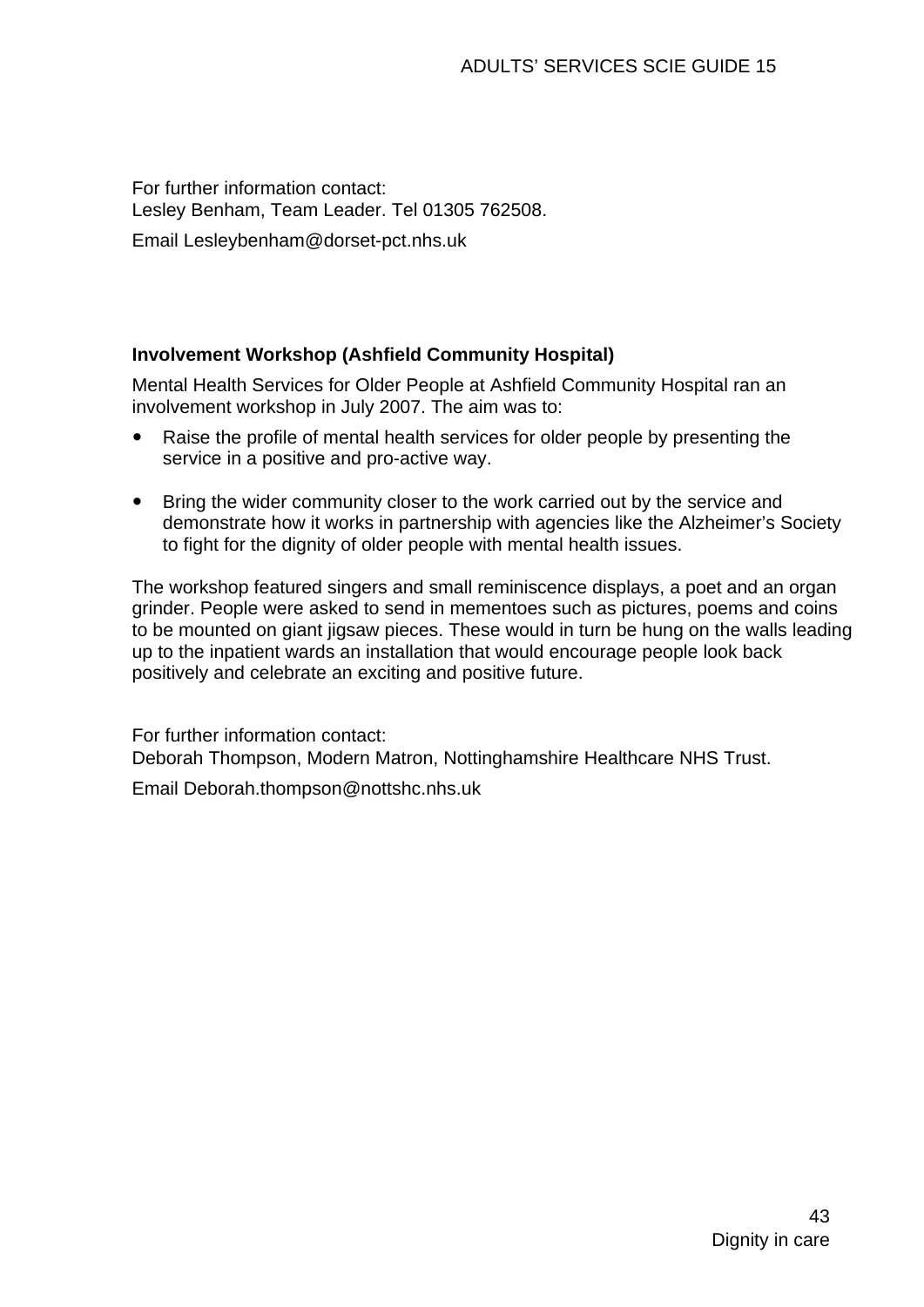## 10. Act to alleviate people's loneliness and isolation

#### **By this we mean:**

People receiving services are offered enjoyable, stimulating and challenging activities that are compatible with individual interests, needs and abilities. People receiving services are encouraged to maintain contact with the outside community. Staff help people receiving services to feel valued as members of the community.

#### **Dignity tests:**

- Do we provide access to varied leisure and social activities that are enjoyable and person-centred?
- Have we reviewed the activities we offer to ensure they are up to date and in line with modern society?
- Do we provide information and support to help individuals engage in activities which help them participate in and contribute to community life?
- Are responsibilities of all staff towards achieving an active and health-promoting culture made clear through policies, procedures and job descriptions?

#### Some ideas from practice:

#### **Life histories and dementia care mapping**

The trust has implemented Life History Work/Diaries, led by person-centred link nurses and taught by a dementia care specialist. This considers what people would like and how they would like to be treated, including invasive treatments and procedures and how to alleviate any distress. They also use [Dementia Care Mapping,](http://www.bradford.ac.uk/acad/health/bdg/dcm/) a validated tool which is able to identify illness/well-being for patients who may not be able to verbalise their thoughts. The trust has also introduced customer care into their induction programme and a specific customer care training day that looks at attitude, and maintaining privacy, dignity and modesty of all client groups.

For further information contact: Kim Shield, Essence of Care Coordinator. Tel 01332 362221 ext 3783. Email [kim.shield@derbysmhservices.nhs.uk](mailto:kim.shield@derbysmhservices.nhs.uk)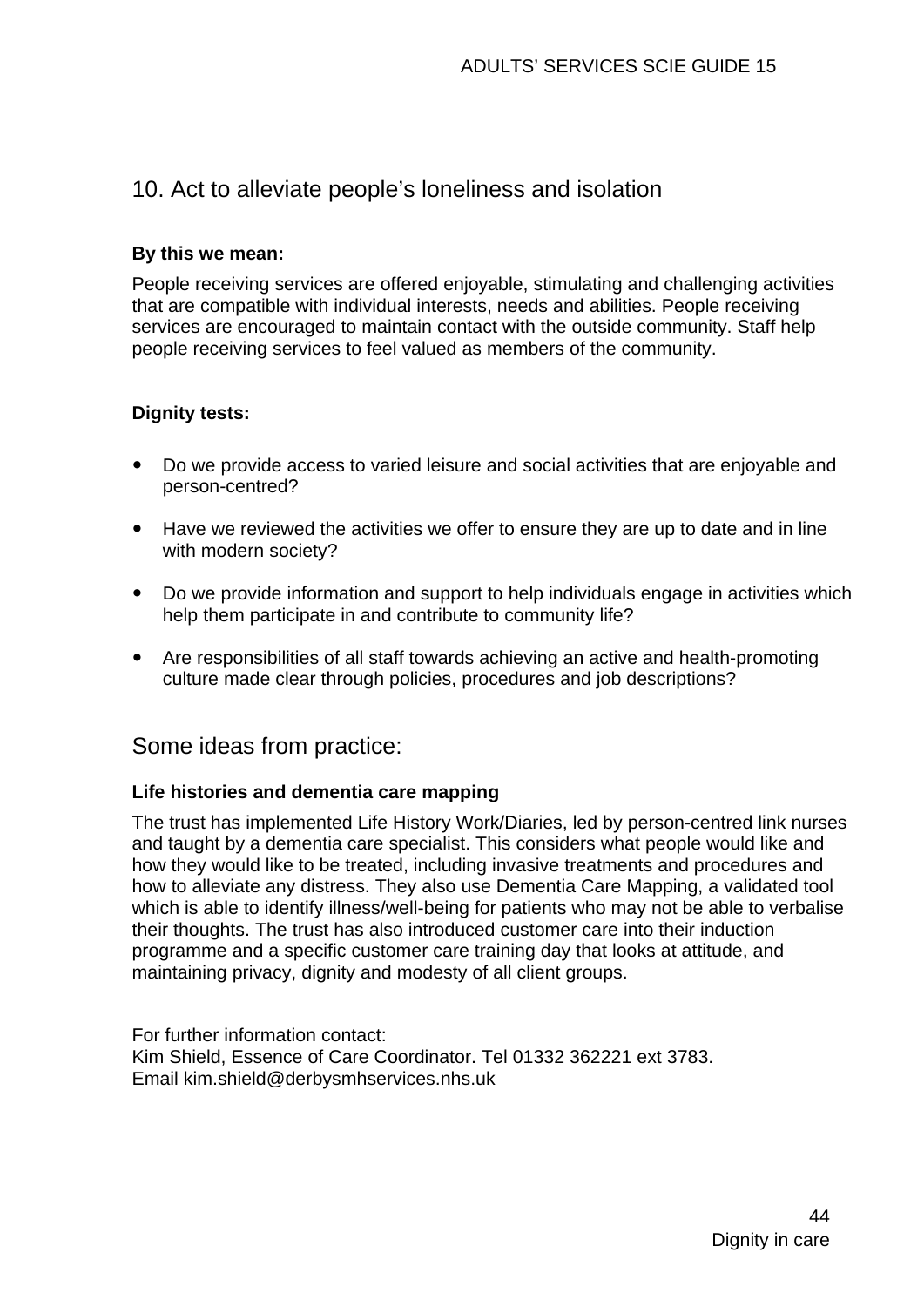#### **The Sunshine Project (Help the Aged)**

Help the Aged set up the Sunshine Project in order to increase opportunities for those living in care homes to make new friends. Two schemes have been taking place in care homes in the East of England: a befriending scheme and a computer training scheme. The purpose of both is to increase social contacts, reduce isolation and improve quality of life. Computer training introduced people to information technology and to using email as a means of communicating with family and friends.

An interim evaluation by a research team at Essex University was funded in partnership with the local PCT, which was interested in how the project might lessen the strain on its services. The report was very positive, concluding that:

'Findings [of the evaluation] also reiterate the importance of non-family social interactions, previously documented by studies (McNeil, 1995) which indicate that social relationships and activity per se appear to confer health benefits through psychosocial pathways. Health and social care agencies need to recognise the non-clinical aspects of ageing and work together to maximize well-being in all areas of daily life by whatever means they have at their disposal. This evaluation can be used to build an evidence base to guide ongoing work in this area.'

For a copy of the report, contact: Dorothy Seymour. Tel 01255 477939.

#### **Putting therapeutic skills to work (Caterham Dene Community Hospital)**

Caterham Dene has a weekly timetable of activities, and all staff have been trained in occupational therapy and physiotherapy skills through an in-house programme developed by the therapists working on the ward. The healthcare assistants, supported by the therapists, are encouraged to take on a range of activities such as recreational therapies - quizzes, craft work and exercise groups, which include chair-based exercises. There is a close working relationship with the nearby local authority residential home, and activity coordinators from there visit to assist with activities.

For further information contact: Eileen Clark, Service Manager. Tel 01737 214846. Email [eileen.clark@eastsurrey-pct.nhs.uk](mailto:eileen.clark@eastsurrey-pct.nhs.uk)

#### **Rural Gloucestershire's In Touch Project**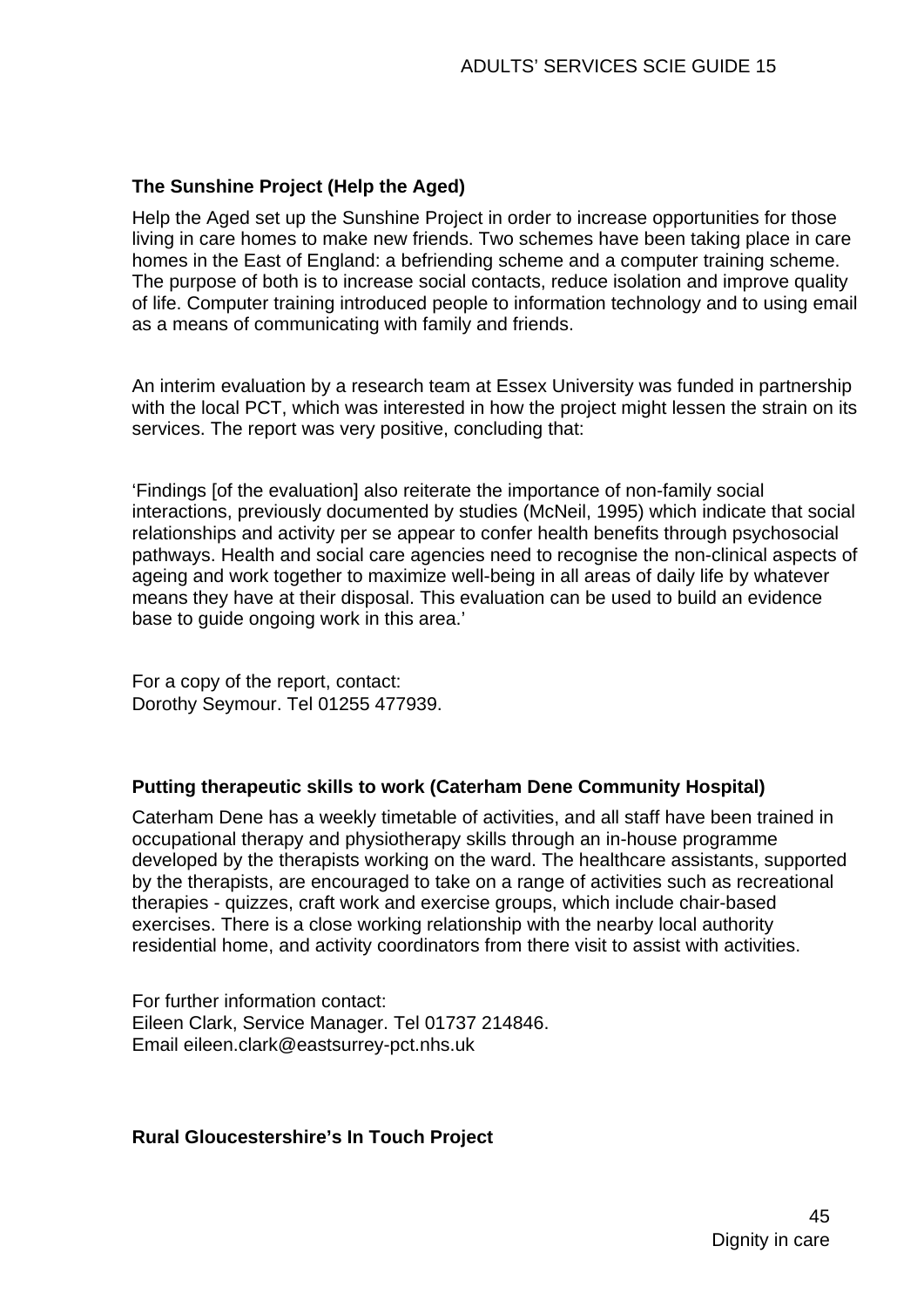In Touch provides support and advice on services for older people in the county's rural communities. When changes in social services criteria and closures of some day centres led to loss of services, In Touch worked with older people to identify what they would miss and need after services changed. The ideas of the older people were simpler, more cost effective and more acceptable to them than the original services and led to a range of social activities in a sheltered housing complex, informal lunch clubs, and a community minibus providing trips for regular shopping and lunches further afield. Social services staff call on In Touch to make connections between isolated older people and local groups and activities.

For further information:

[Gloucestershire Rural Community Council](http://www.grcc.org.uk/) http://www.grcc.org.uk/

#### **Local Care Centre Cafe (Plymouth Primary Care Trust/Mental Health Partnership)**

The Local Care Centre is a new development in Plymouth that provides a range of health services for the local community. The building's foyer houses a cafe, run by local mental health service users and coordinated by a local carer. The initiative is a joint venture between Plymouth PCT, users, carers and the voluntary sector, set up to enable people with long term mental health problems to gain access to paid employment. Within the first nine months of the scheme, two people found substantive employment.

Reports from service users suggest that the opportunity to work voluntarily in a supported – yet real – work environment has improved their confidence and enabled them to consider work as a real option.

#### **For further information contact:**

David Macauley, Plymouth PCT/Mental Health Partnership.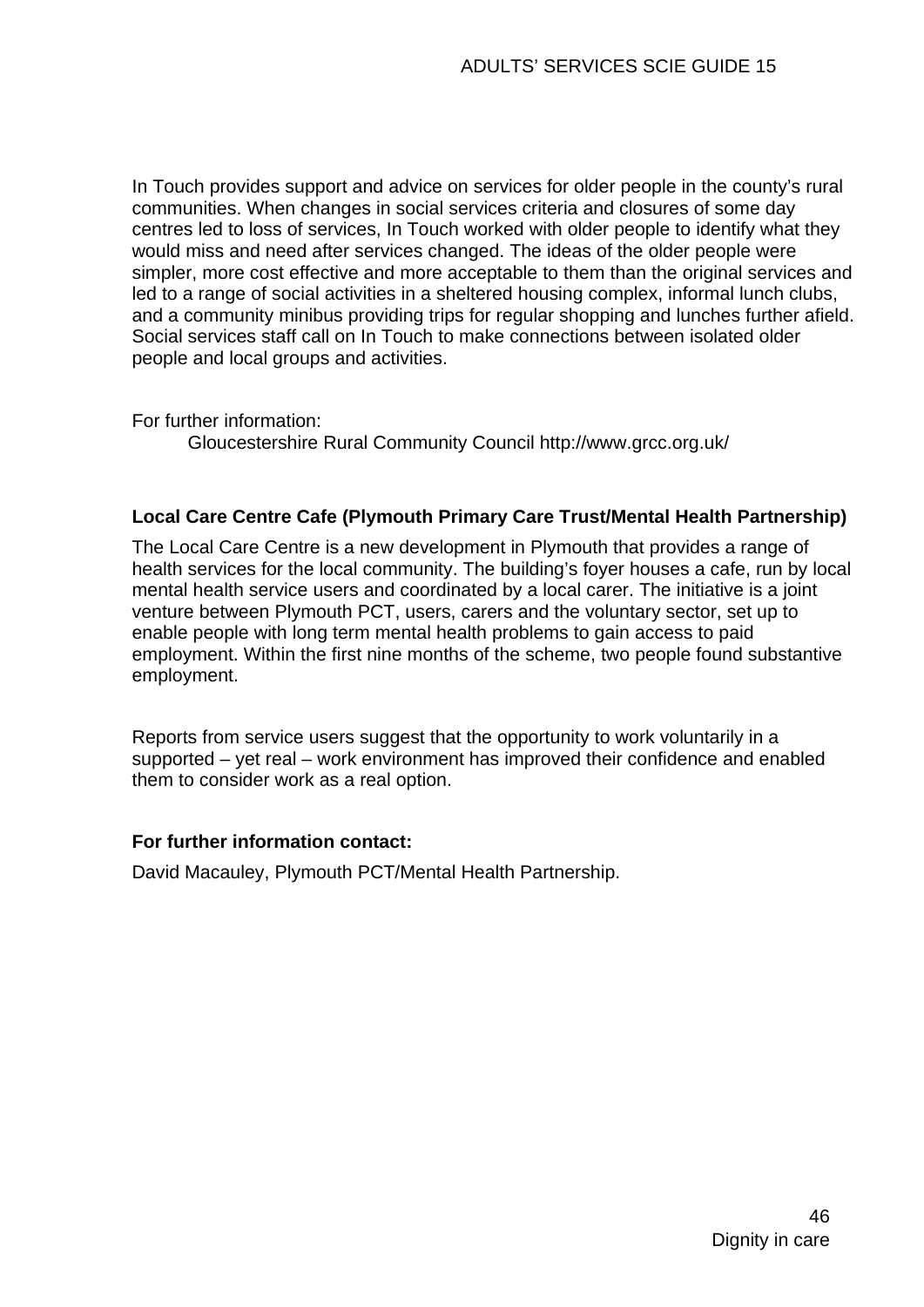# The guide: a summary

This guide has been designed for people who want to make a difference and improve standards of dignity in care. It has been compiled to support the Department of Health's wider Dignity in Care initiative and includes the Dignity Challenge.

The guide provides information for service users on what they can expect from health and social care services, and a wealth of resources and practical guidance to help service providers and practitioners in developing their practice, with the aim of ensuring that all people who receive health and social care services are treated with dignity and respect.

## Overview of selected research

This describes evidence from selected research, inspection, policy and practice literature about the idea of dignity and its application in health and social care services for older people. Throughout, the focus is on what older people themselves have said about why dignity is important and – often more easily described – what it is that threatens dignity.

There is one very clear message from these documents: 'dignity in care' obviously has meaning for older people. Recognising and respecting what it means to them in terms of autonomy, privacy, respect, identity and sense of self-worth, and designing practice to support it, contributes to older people's well-being, and – ultimately – to what makes their lives worth living. Dignity is never simple, but always important.

The first part of the report looks at some of the public policy background to dignity in care, and attempts to clarify the range of ways in which the term 'dignity' is understood.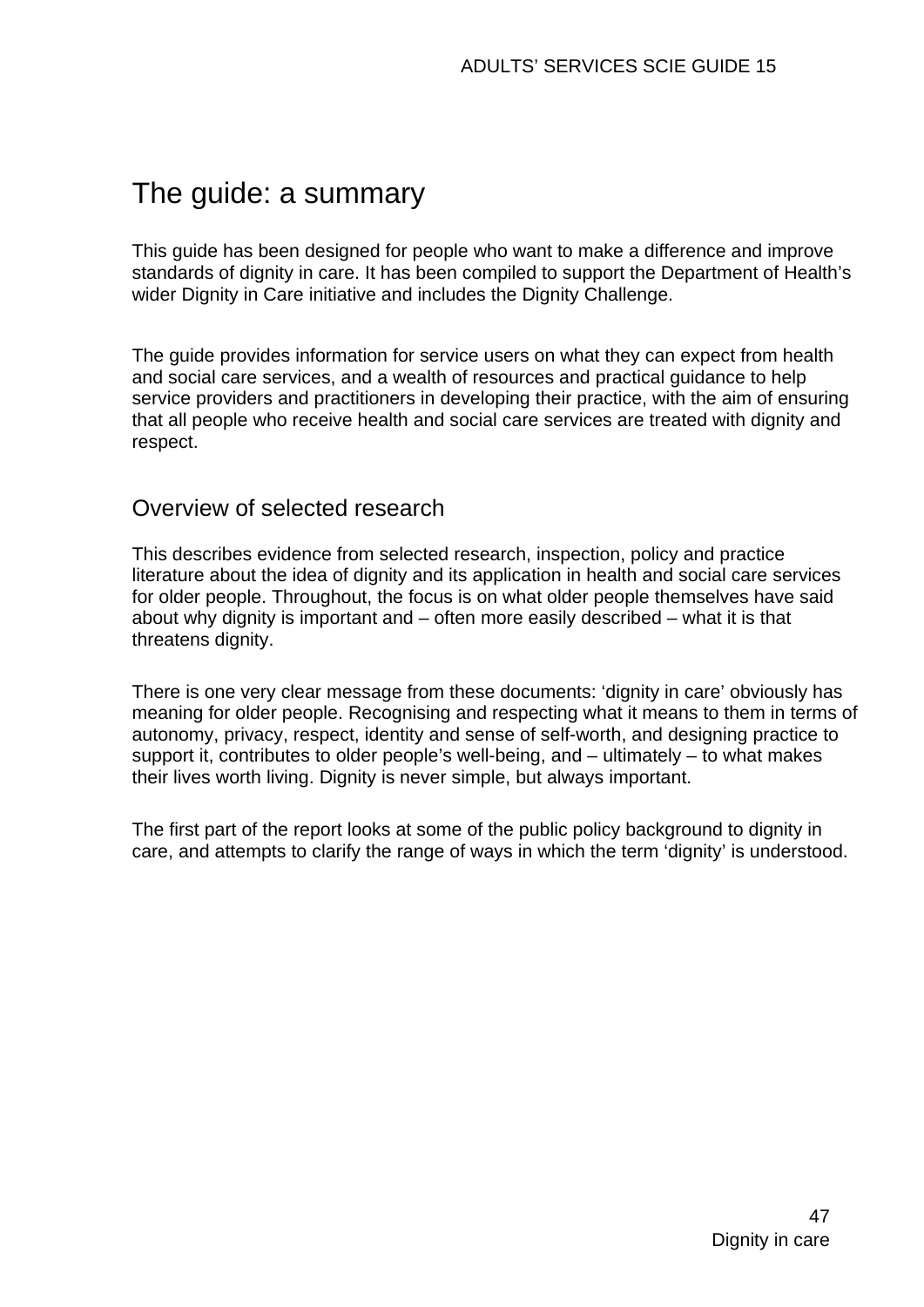#### **The meanings of dignity**

Research with older people, their carers and care workers has identified dignity with four overlapping ideas:

- Respect, shown to you as a human being and as an individual, by others, and demonstrated by courtesy, good communication and taking time
- Privacy, in terms of personal space; modesty and privacy in personal care; and confidentiality of treatment and personal information
- Self-esteem, self-worth, identity and a sense of oneself, promoted by all the elements of dignity, but also by 'all the little things' – a clean and respectable appearance, pleasant environments – and by choice, and being listened to
- Autonomy, including freedom to act and freedom to decide, based on opportunities to participate, and clear, comprehensive information.

Factors which protect, support and promote the dignity of older people in health or social care contexts are grouped under three headings:

- **Resilience** describes the inner strength which, research has found, enables older people to bear difficult situations. A sense of self-worth and meaning was maintained by many, by reference to their families and previous life experiences and achievements, and a focus on everyday pleasures. Resilience could be reinforced or undermined by care workers.
- The **rights** of older people receiving care at home, in hospital or care homes are outlined here. Some analysts see the enforcement of these rights, and increasing awareness of them among service users as the best way to overcome outdated attitudes and systems. Inspection and research have found that the framework of rights is gradually affecting standards of care.
- **Person-centred care** puts the needs and aspirations of the individual service user at the centre of planning. Embedding the principles of person-centred care is still in progress, and evidence is mixed about how successfully this is being done. Barriers to achieving this kind of care in some settings include bureaucracy, tight budgets and restrictive commissioning which, reduce staff time for flexible, personal care.

The overview identifies threats to dignity with fundamental ways in which society is organised:

Ageism – prejudice against people purely on grounds of age – has been challenged by legal and policy changes which have successfully combated overt discrimination against older people – for example, in some areas of the NHS. But ageist attitudes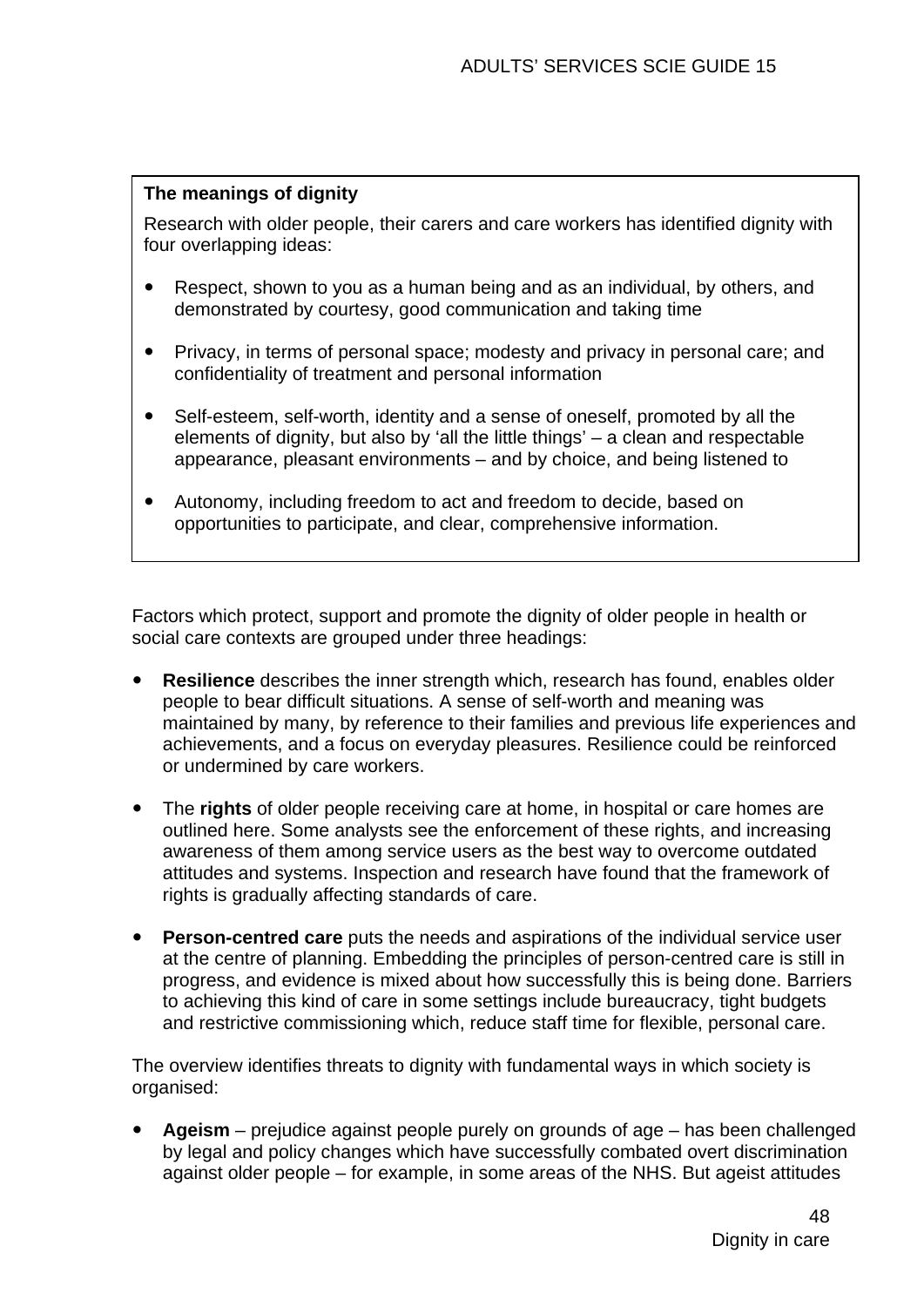and practice remain a serious issue, demanding much further effort.

- The effects of ageism are compounded for many older people by other forms of **inequality, disadvantage and discrimination**. These include poverty, social class, gender, ethnicity, physical and learning disabilities and sexual preference.
- The **abuse** of older people has been increasingly recognised as a serious issue in health and social care. Despite legislation to protect vulnerable adults, and detailed guidance for local action, there is evidence that more remains to be done.

The remainder of the overview considers dignity in practice – messages from the literature about dignity in care, in a range of different care settings: at home, in acute hospital, in care homes, in the care of older people with mental health problems, and at the end of life. The fundamental importance of care which respects and supports dignity is the same everywhere, but the implications for practice vary from context to context.

Dignity has proved difficult to define. Researchers have struggled to tackle what is in essence a philosophical idea, and to tie it down with observation, interview and analysis. Everywhere, the literature reflects tensions and questions of balance: between preserving privacy on the one hand, and avoiding silent isolation on the other; between acknowledging autonomy and resilience, while offering close support; between actual frailty and dependence, and the need for usefulness; between setting clear service targets, and leaving room for flexible, personal responses. There are also some gaps in the literature, about the meaning of dignity for some groups of older people, and the specific impact of services on them. But there is one overriding message – that dignity in care matters to older people – and there are consistent themes about what protects or threatens it.

## Factors affecting dignity

Ten subject areas relating to dignity were highlighted by older people and their carers in the Department of Health online survey carried out in 2006. The guide takes each of these and covers:

- a brief exploration of the theme
- key points from research and policy
- $\bullet$  practice points: what the research highlights, distilled into practical recommendations
- ideas from practice: practical applications from organisations involved in the care of older people, to support and inform those wishing to develop local services
- y other resources: links to related websites, sources of information and tools.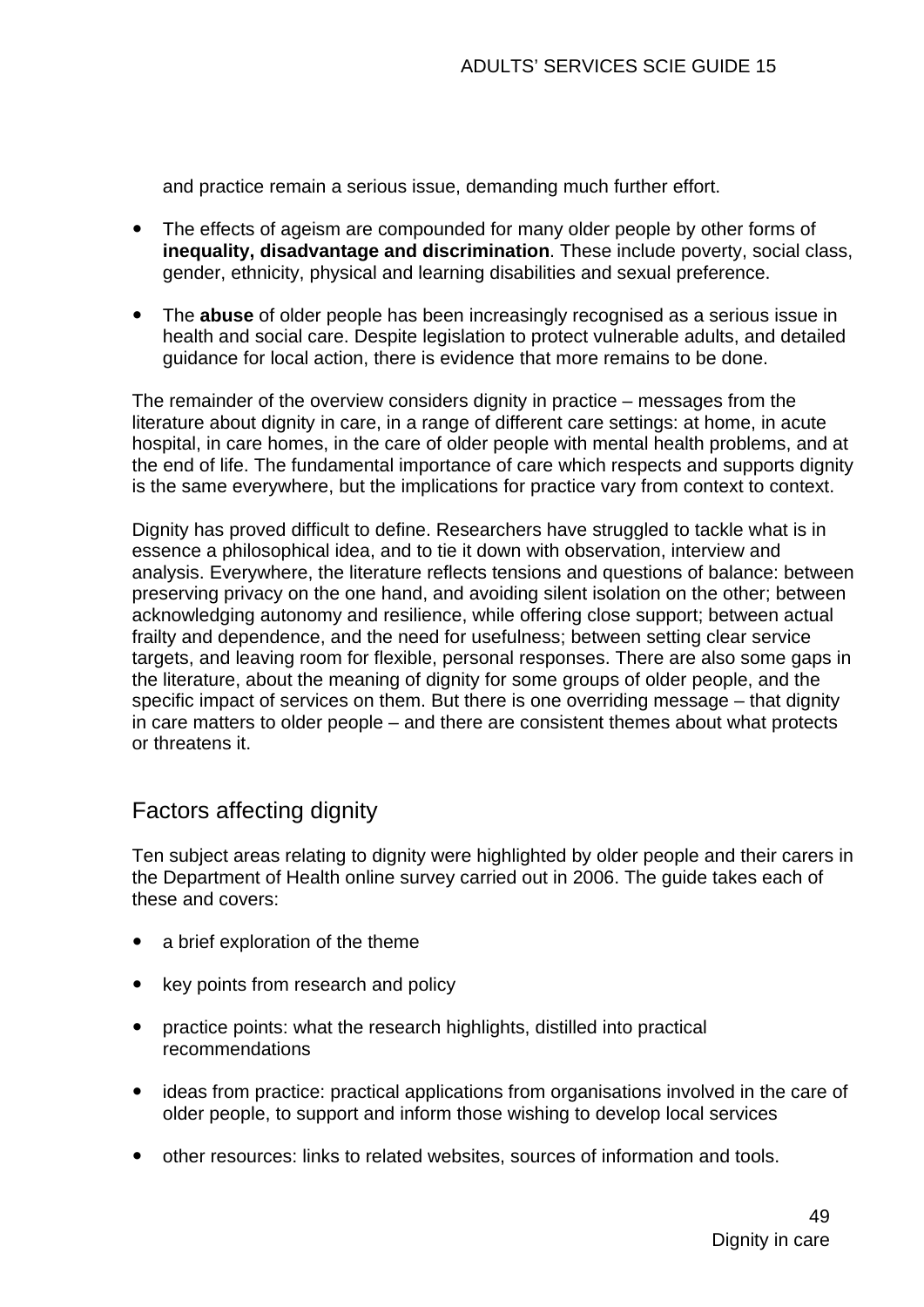#### **Respect**

Respect is summarised in terms of courtesy, good communication and taking time. It covers: staff and family attitudes, treating older people as equals and issues relating to death and dying, such as control of suffering and maintaining a respectable appearance. It is clear that people value respectful delivery of services over taskoriented care, and getting to know people for what they are is an essential aspect of person-centred health and social care practice. Ageism and other forms of discrimination constitute a lack of respect, and intergenerational community work has been suggested as one way of tackling ageism.

#### **Communication**

Good communication begins with addressing a person as they would wish and speaking to them with respect and without condescension – dignity is threatened by treating adults 'like babies' because of actual or assumed incapacity. Translators, specialised equipment and greater cultural understanding can all help overcome different kinds of communication difficulties. The value of overseas workers in health and social care cannot be underestimated, but it is important that support and training ensure their communication skills are adequate. Good communication is also about providing the right information at the right time, and about building confidence and trust. Older people, especially in residential care, feel more secure by seeing the same faces every day; this presents particular challenges for managers in terms of recruitment, retention and training.

#### **Social inclusion**

Age discrimination, sometimes alongside other forms of discrimination, can contribute to the social isolation of older people. The risk is greater for people living alone and the very elderly, and can be increased by bereavement, loss of work or poor health. Such isolation can contribute to the incidence of mental illness, particularly depression. Older people are concerned about lack of social contact with others, lack of meaningful activity and wanting to feel needed. Opportunities to participate, and make a positive contribution to community and society, are integral to dignity. Maintaining contact with family and friends, participating in cultural and community activities and using skills all contribute to social inclusion, and involving older people at all levels of service planning and delivery is an important part of getting it right.

#### **Autonomy**

Autonomy is about independence but also control and choice over one's life. Being supported to continue with routine daily tasks such as shopping, walking a dog or going to a social club can be instrumental in maintaining a person's autonomy. Autonomy is particularly at risk where a person needs help with their most basic and private needs, as may happen in hospital or residential care, or when impairment affects their ability to communicate. Advice and support with decision-making, advocacy support and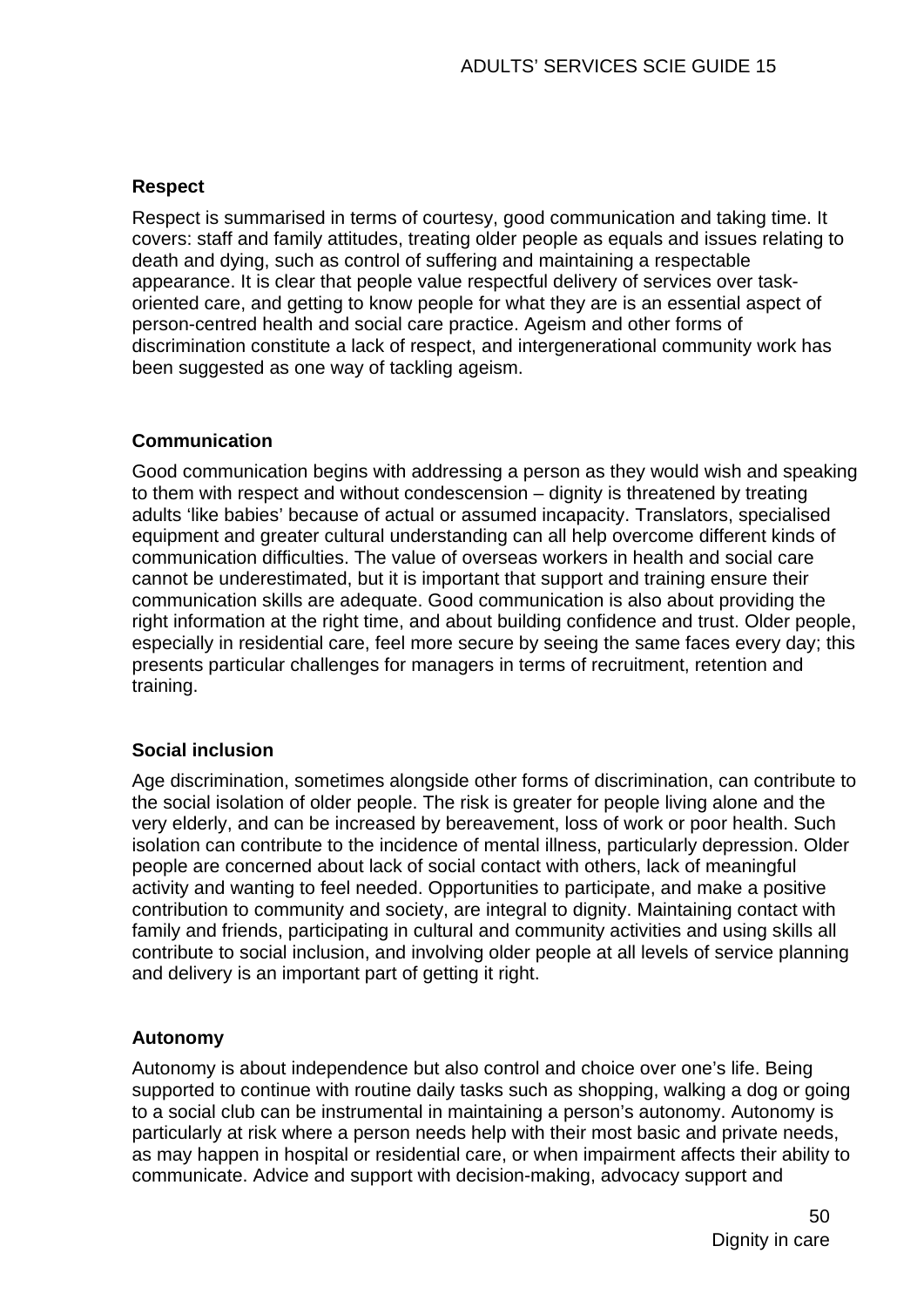schemes such as individual budgets are all key to ensuring that older people can exercise autonomy. Proposed amendments to the Mental Capacity Act and involving older people in staff training are positive moves, but a major culture shift is required to support the autonomy of people within the health and social care systems.

#### **Privacy**

Aspects of privacy include: modesty and privacy in personal care, confidentiality of treatment and personal information (particularly when using interpreters), and privacy of personal space and belongings, which extends to personal conversations and mail. The Department of Health has given a clear public commitment to eliminating mixed-sex accommodation for hospital inpatients, and many service providers have improved privacy through small but important changes to facilities, systems and staff training. It is important to achieve a balance so that vulnerable people are not either isolated by privacy policies or put at risk, for example through providing privacy for personal and sexual relationships.

#### **Hygiene and personal appearance**

A person's appearance is integral to their self-respect and older people need to receive appropriate support to maintain the standards they are used to. Self-respect can be undermined by neglect of patients' appearance and clothing and, even in death, maintaining a respectable appearance is very important to people. Personal preferences should be respected and care taken with details such as respect for laundry. Appearance and hygiene also affect the living environment: a clean and tidy house and a well-kept garden are important aspects of maintaining dignity in daily living – an overgrown garden alone can give out the message that a person is unable to cope. Older people really value support which enables them to live in their own homes, for example, help with cleaning, DIY, gardening, pets, chiropody, transport and befriending.

#### **Mealtimes**

Food and mealtimes are a high priority for older people (a top priority for those from black and ethnic minority groups), and mealtimes are the highlight of the day for many people in residential care. Despite a raft of guidance, there are still serious concerns about meals in the health and social care sectors. Nutritional screening should be a key part of care planning: malnutrition affects over 10 per cent of older people, and is costly in economic terms as well as for individual health. Mealtimes should also be seen for their social opportunities: initiatives include local lunch clubs, and many hospitals have introduced 'protected mealtimes'. While socialising should be encouraged, privacy and discreet support is needed to avoid embarrassment or loss of dignity for those who have difficulties with eating.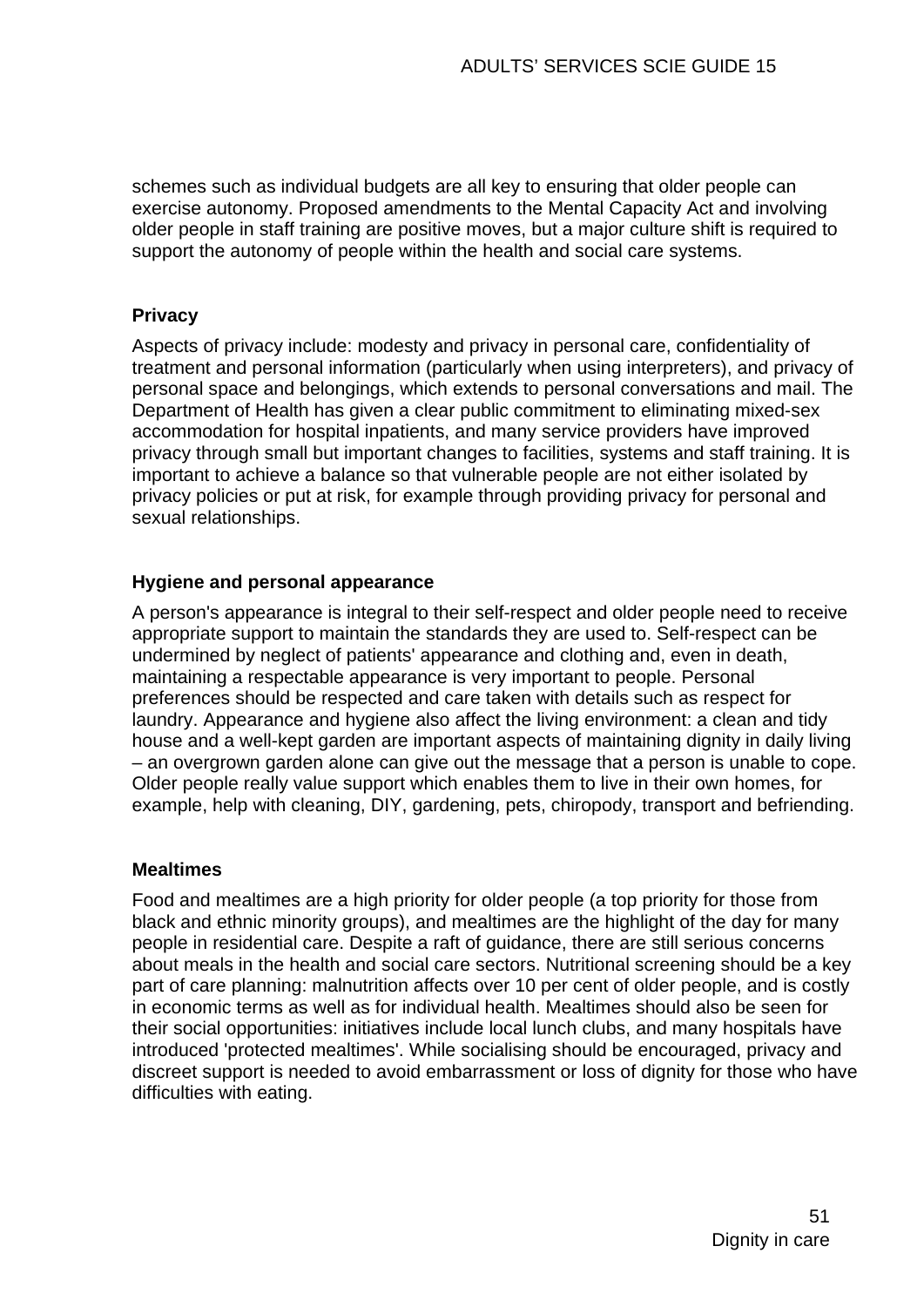#### **Complaints**

Complaints should be viewed as a means of ensuring that a service is responsive and not as a threat. Service providers should ensure that there is a fair, open and honest culture around complaints and a simple complaints procedure, so that people feel confident in bringing concerns to their attention. In this way problems are picked up at an early stage, poor practice is highlighted and rectified and the lessons learned lead to service improvements. People, especially older people, often find it difficult to complain – through worries of not being understood, or fear of retribution or being seen as a 'trouble maker'. This section includes advice for complainants, and provides contact details of who to complain to in different circumstances and who can help with making a complaint.

#### **Whistleblowing**

It takes a great deal of courage for an individual to raise concerns about poor practice or abuse within an organisation. Attitudes are changing, but a lot still needs to be done to ensure that workers feel safe enough to air concerns. For organisations there are clear advantages to supporting whistleblowers, including the safety of staff and service users as well as the organisation's reputation. If whistleblowers are viewed in a positive rather than negative light, then more people will be willing to come forward; the consequence of this will undoubtedly be better protection for vulnerable people. Organisations should implement a whistleblowing policy and staff need to know they will be offered protection if they make a disclosure in good faith – new staff, in particular, are often in a position to be more objective than existing staff members. The section includes do's and don'ts on whistleblowing and who can provide support.

#### **Abuse**

Abuse, which encompasses physical and sexual abuse, threats, harassment, exploitation and neglect, is far wider ranging than the remit of this guide, but this short section outlines immediate action that should be taken if abuse is suspected and provides leads to suitable further resources.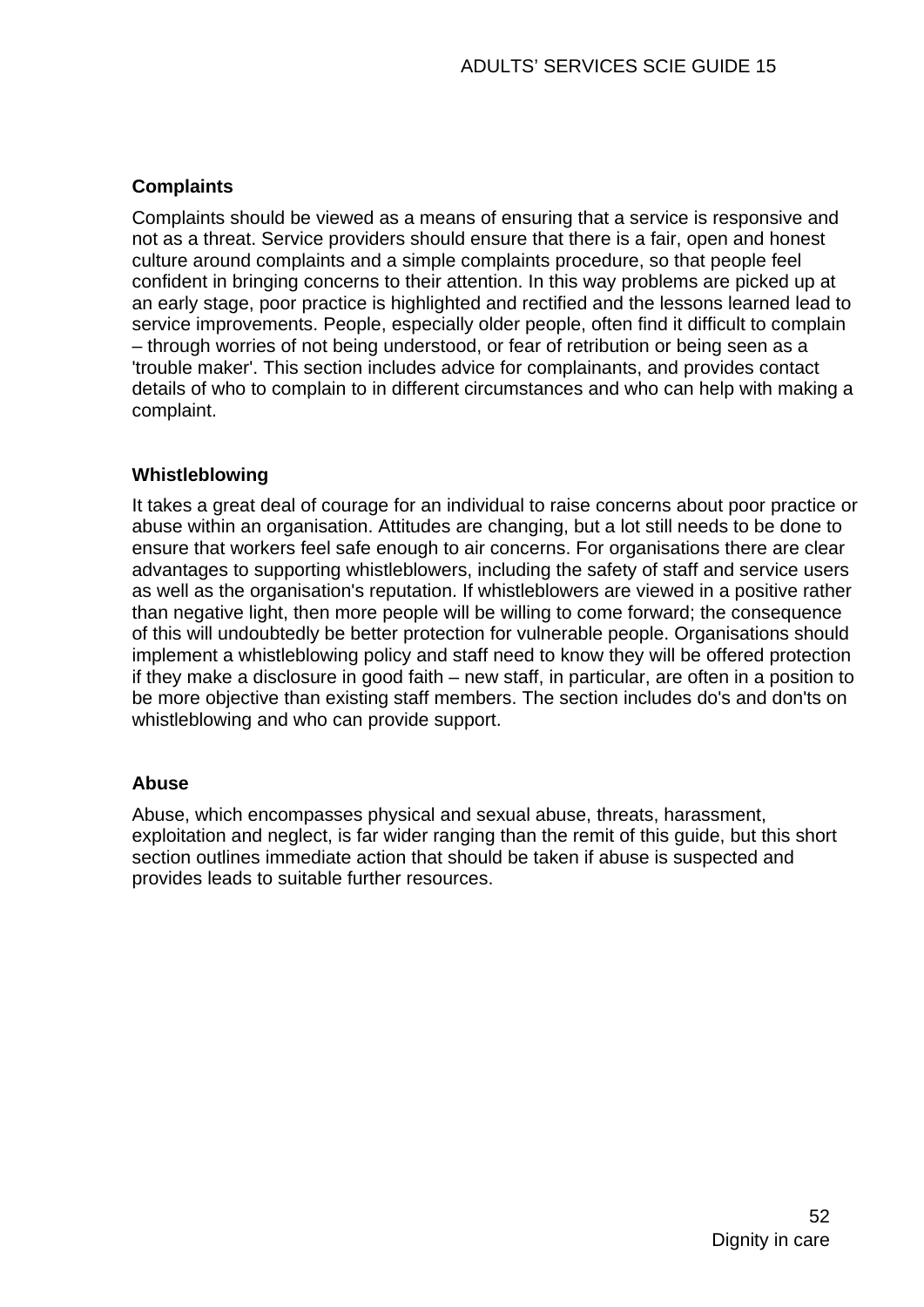## Overview of selected research

### Introduction

This overview of selected research, inspection, policy and practice documents draws on British and international literature that relates to dignity in health and social care. It is not a comprehensive review, but aims to offer a window on some of the key issues and debates. Throughout, the principal focus is on what older people themselves have said about why dignity is important, and - often more easily described – what threatens dignity.

**Section 1** fills in some of the public policy background, and describes a growing awareness of the importance of dignity to the well-being of service users. But what exactly is dignity?

**Section 2** considers what dignity means. It outlines some of the many studies which have attempted to define dignity, list its characteristics and refine methods of analysing and evaluating care which supports it. The section ends with a summary of what appears to be the current state of knowledge about the meaning of dignity.

**Section 3** outlines what protects dignity. It examines factors identified in the literature which support the dignity of older people in care settings. These include the inner strength and resilience of older people themselves, the range of rights which should protect them and the development of person-centred care, which puts the needs and wishes of the service user at the centre of care planning.

**Section 4** considers threats to dignity. These are not just the everyday incidents which dent self-esteem, weaken autonomy and remove privacy. They emerge from fundamental ways in which society is organised, and require fundamental remedies. They include ageism and age discrimination, the range of disadvantages and discriminations that can multiply the effects of ageism, and abuse – the violation of an individual's human or civil rights.

**Section 5** moves on to dignity in practice, and considers the messages from the literature about a range of contexts – at home, in hospital, in care homes, in settings which care for older people with mental health problems, and at the end of life. There are issues common to all settings, but also some clear differences which have important implications for practice.

A **brief final section** summarises some of the apparent gaps in the current literature.

There are three conclusions that can be drawn from this selected overview of the literature.

First, there are some themes which occur again and again, many of which coincide with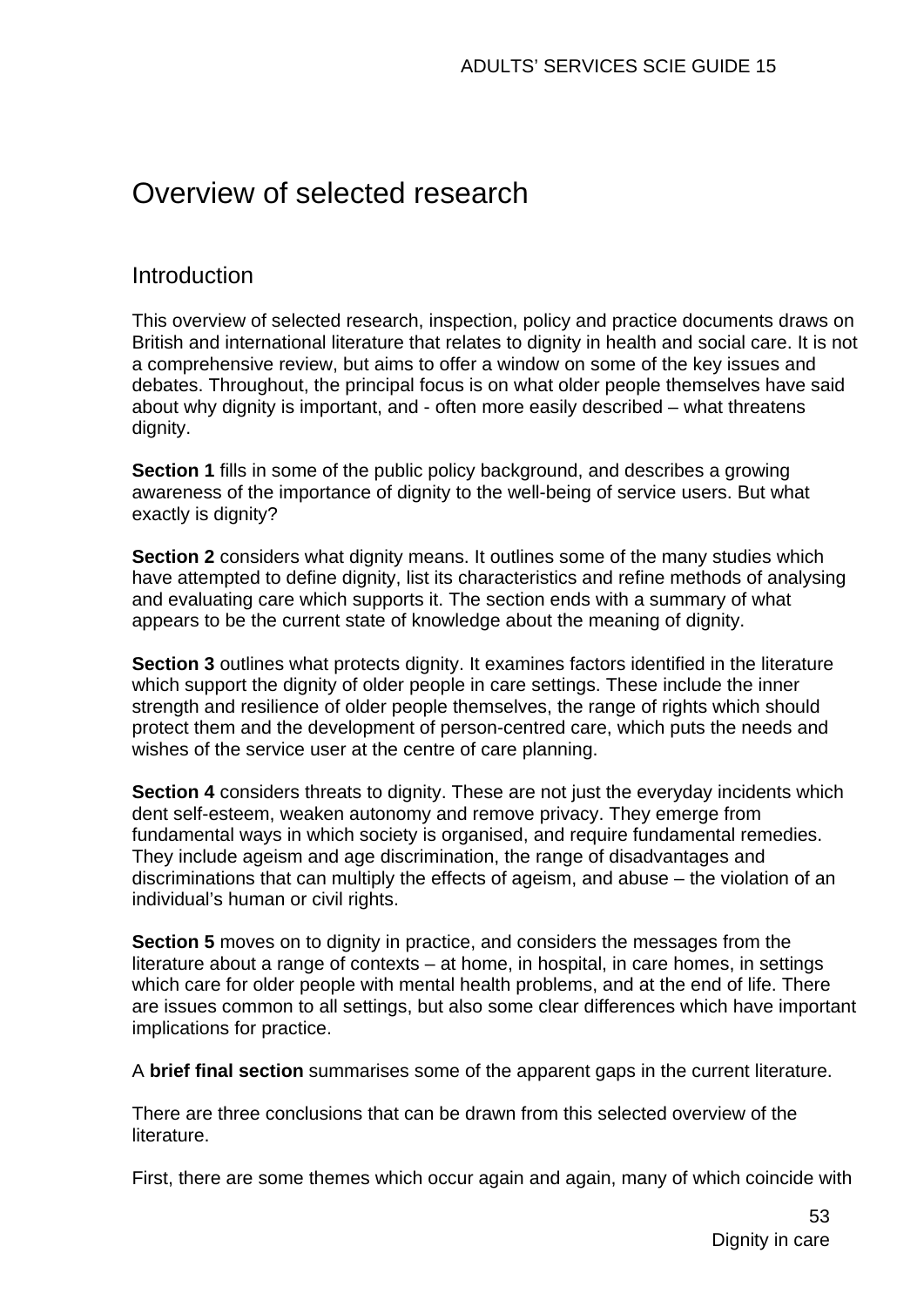the findings of the Department of Health's online survey of people's views and experiences of care (DH, 2006).

Secondly, dignity itself has proved very difficult to define. Researchers have struggled to tackle what is in essence a philosophical idea, and to tie it down with observation, interview and analysis. Everywhere, the literature reflects tensions and questions of balance: between preserving privacy on the one hand, and avoiding silent isolation on the other; between acknowledging autonomy and resilience, while offering close support; between actual frailty and dependence, and the need for usefulness; between setting clear service targets, and leaving room for flexible, personal responses.

But, at the same time, there is one very clear message from these documents. 'Dignity in care' obviously has meaning for older care users: this is the third key conclusion. Recognising and respecting what it means in terms of autonomy, privacy, respect, identity and sense of worth, and designing practice to support it, contributes to older people's well-being and – ultimately – to what makes their lives worth living. Dignity is never simple, but always important.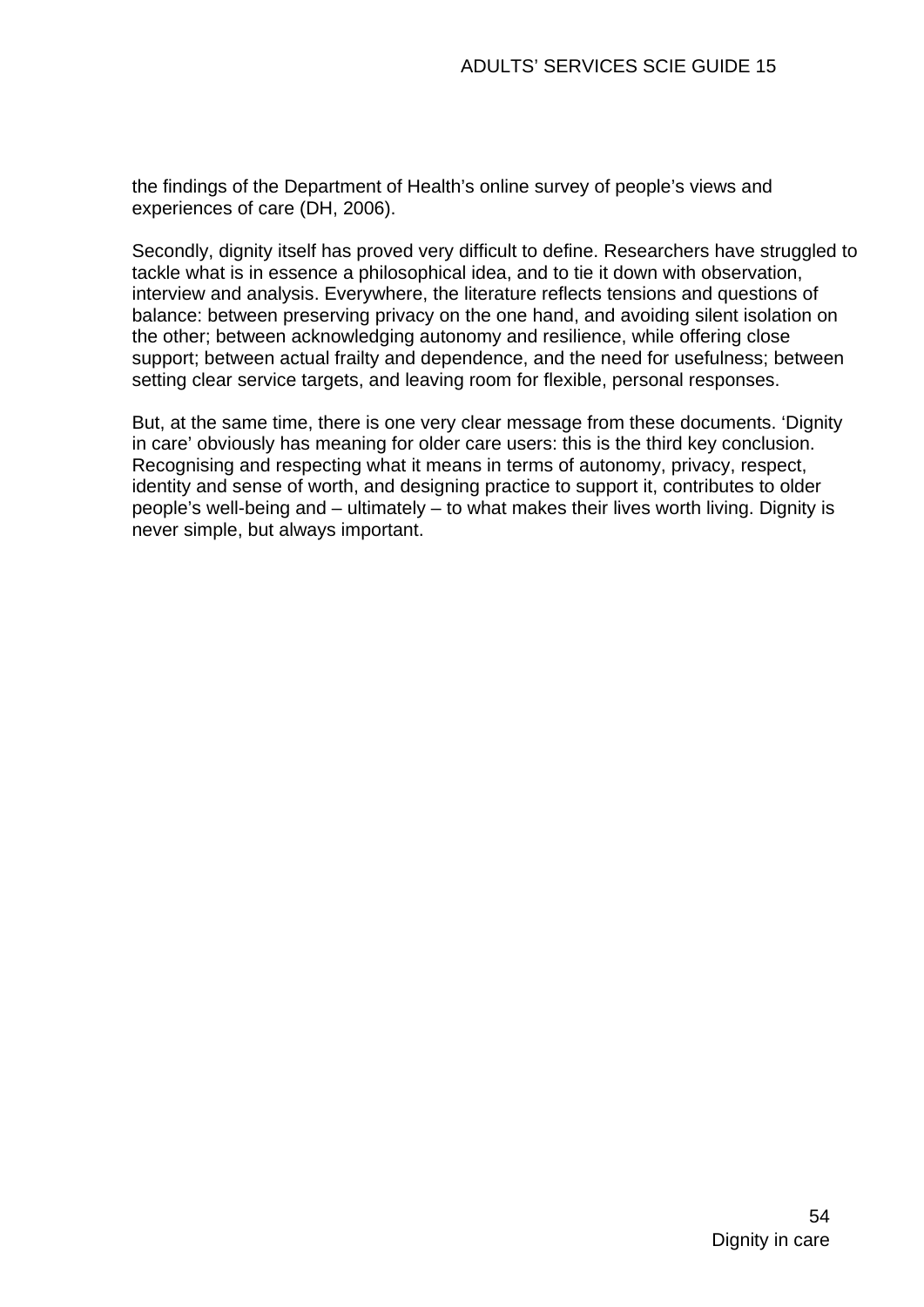# 1. Background

'Modernising social services' (DH, 1998) -

[http://www.dh.gov.uk/en/Publicationsandstatistics/Publications/PublicationsPolicyAndGu](http://www.dh.gov.uk/en/Publicationsandstatistics/Publications/PublicationsPolicyAndGuidance/DH_4009575) [idance/DH\\_4009575](http://www.dh.gov.uk/en/Publicationsandstatistics/Publications/PublicationsPolicyAndGuidance/DH_4009575) - sets the tone for social services by acknowledging the importance of dignity for all service users. The 'NHS Plan' followed in 2000 by including a chapter on 'Dignity, security and independence in old age' [http://www.dh.gov.uk/en/Policyandguidance/Healthandsocialcaretopics/Olderpeoplesser](http://www.dh.gov.uk/en/Policyandguidance/Healthandsocialcaretopics/Olderpeoplesservices/OlderpeoplesNSFstandards/index.htm) [vices/OlderpeoplesNSFstandards/index.htm](http://www.dh.gov.uk/en/Policyandguidance/Healthandsocialcaretopics/Olderpeoplesservices/OlderpeoplesNSFstandards/index.htm) - and many subsequent documents developed the theme.

The National Service Framework (NSF) for Older People (DH, 2001), for example, which established a 10-year service development programme, 'was triggered by concerns about widespread infringement of dignity and unfair discrimination in older people's access to care'.

Opportunity Age (DWP, 2005), the government strategy for improving services for older and more vulnerable citizens, also highlights the need to continue the fight against ageism and age discrimination, and defines one of the principles of service provision in terms of older people's entitlement to dignity, respect, freedom from abuse and good quality care.

Health services, in partnership with social services and other agencies, will need to recognise the specific needs of older people in caring for them:

- demonstrating proper respect for the autonomy, dignity and privacy of older people
- treating the person, not just the most acute symptoms, by taking account of the full needs of older people, including the importance of good nutrition … and enabling the older person to remain as active as possible while in hospital
- making high quality palliative and supportive care available to those older people who need it
- ensuring good clinical practice which recognises the complexities of caring for older people …

NHS Plan, Ch.15

[http://www.dh.gov.uk/en/Policyandguidance/Healthandsocialcaretopics/Olderpeoples](http://www.dh.gov.uk/en/Policyandguidance/Healthandsocialcaretopics/Olderpeoplesservices/OlderpeoplesNSFstandards/index.htm) [services/OlderpeoplesNSFstandards/index.htm](http://www.dh.gov.uk/en/Policyandguidance/Healthandsocialcaretopics/Olderpeoplesservices/OlderpeoplesNSFstandards/index.htm)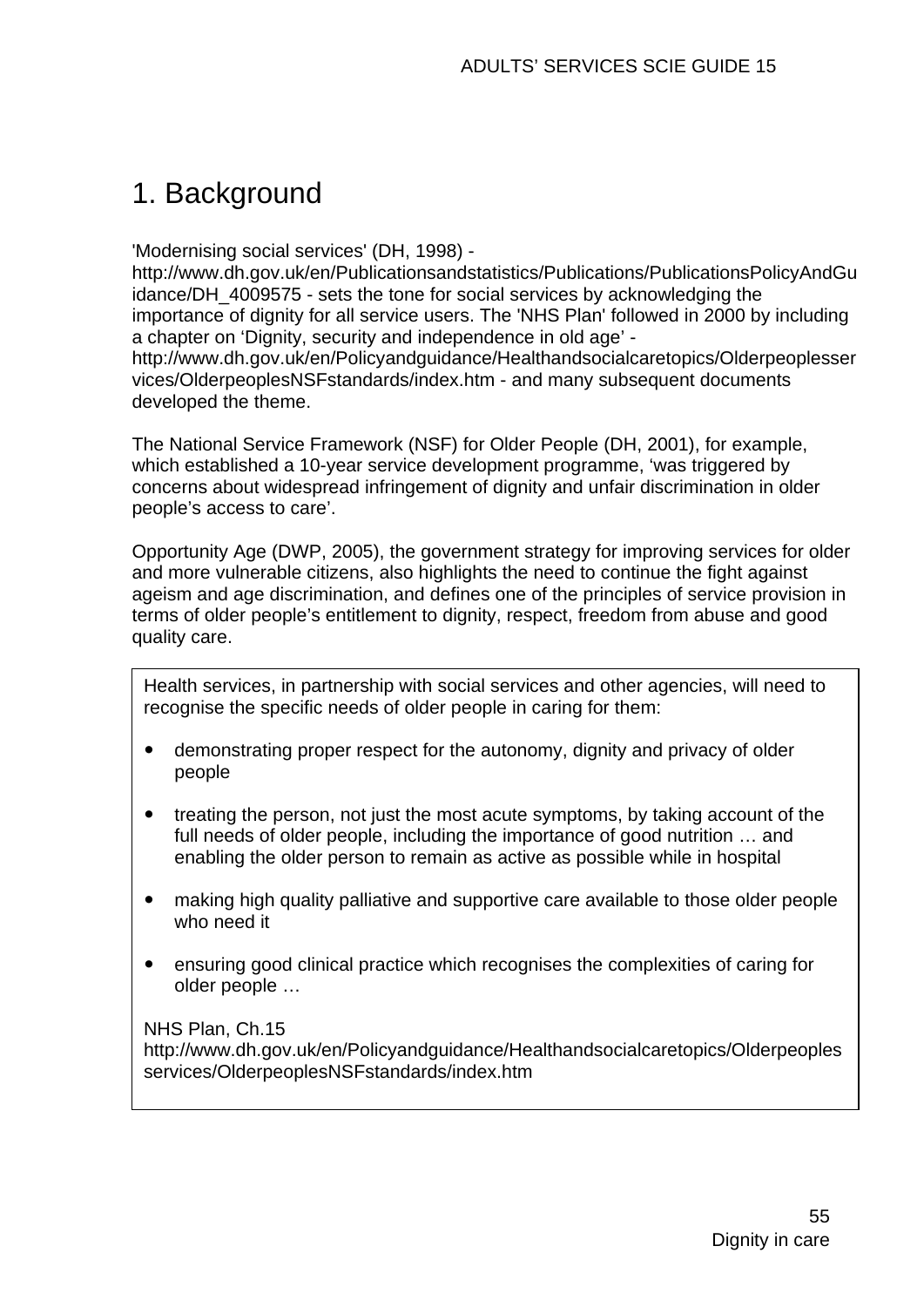Similar themes appear in documents by a range of agencies. They deal with all services for older people (Audit Commission, 2004) housing and housing-related support (HLIN,  $2006$ ) –

[http://www.dh.gov.uk/en/Publicationsandstatistics/Publications/PublicationsPolicyAndGu](http://www.dh.gov.uk/en/Publicationsandstatistics/Publications/PublicationsPolicyAndGuidance/DH_4009325) [idance/DH\\_4009325](http://www.dh.gov.uk/en/Publicationsandstatistics/Publications/PublicationsPolicyAndGuidance/DH_4009325) - mental health services (CSIP, 2005), consent to treatment: standards in care homes (DH, 2004a), social exclusion (SEU / ODPM, 2006) and so on.

Voluntary organisations have based campaigns around the idea of dignity in care (Help The Aged and Royal College of Nursing, 2000), and the Wanless Social Care Review (Wanless, 2006) uses the idea of dignity as one factor explaining the relative fairness of different funding systems. Codes of conduct for health and social care practitioners aim to preserve dignity.

In the international field, the World Health Organisation has called for healthcare systems which promote dignity:

'The standard equation of ideas used by international agencies is well known: Respect for Persons = Autonomy + Confidentiality + Dignity' (Horton, 2004

Research has analysed dignity in care – the term itself, what it means to older service users and their carers, and the care professions working with them, and what the implications are for care of all kinds.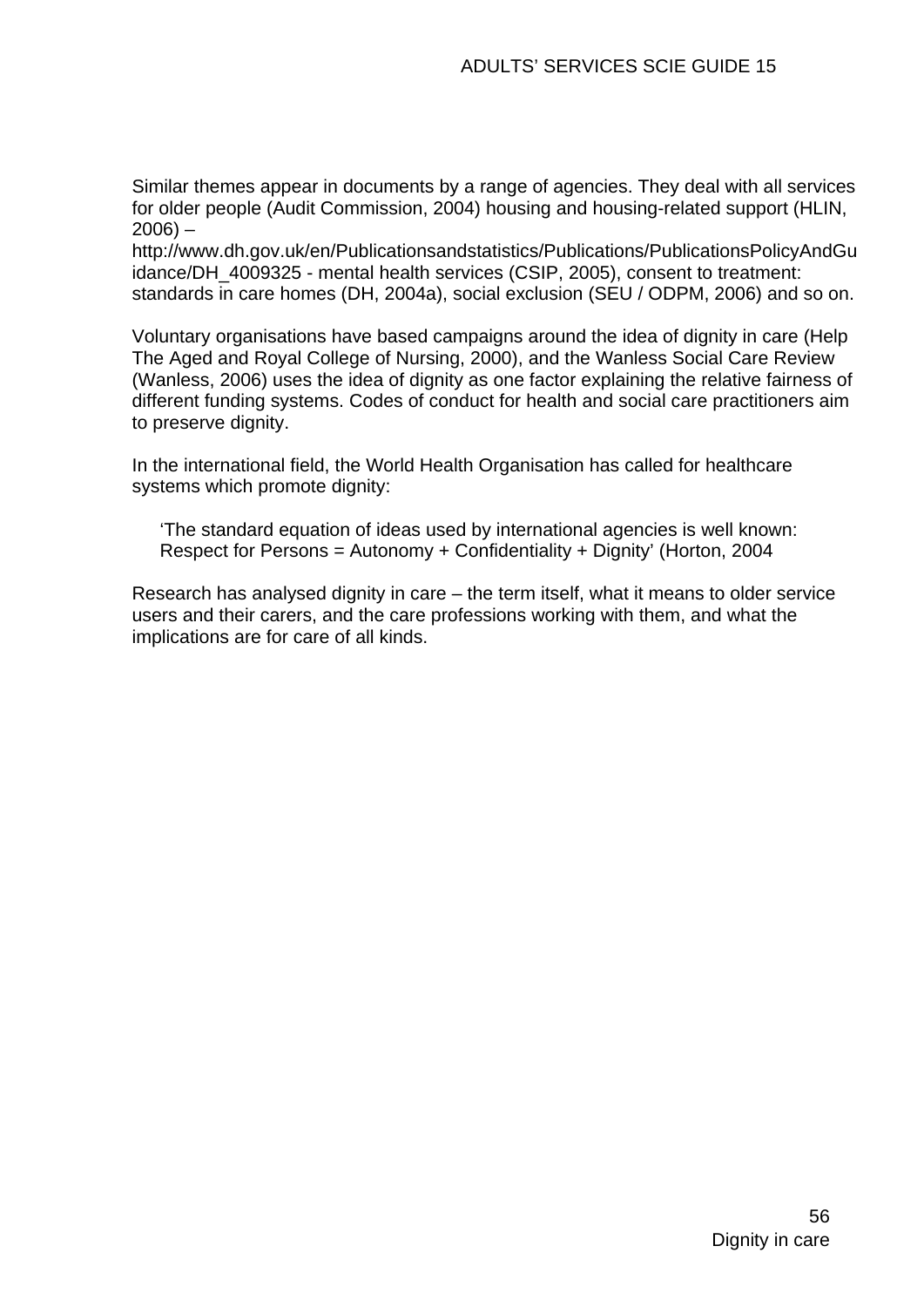# 2. What 'dignity' means

Despite being widely used and discussed, dignity has seemed a difficult term to pin down. It is often linked with respect from others and with privacy, autonomy and control, with self-respect and a sense of who you are. Threats to dignity have been identified with a very wide range of issues: with how you are addressed; with having to sell your house to pay for long-term care; with the kind of care patients receive at the end of life; or with inadequate help to clean or maintain your home. And the impact of factors linked to disadvantage and discrimination of all kinds further complicate the picture.

The provisional meaning of dignity used for this practice guide is based on a standard dictionary definition:

A state, quality or manner worthy of esteem or respect; and (by extension) self-respect. Dignity in care, therefore, means the kind of care, in any setting, which supports and promotes, and does not undermine, a person's selfrespect regardless of any difference.

Or – as one service user put it more briefly:

'Being treated like I was somebody'.

(PRIAE/Help the Aged, 2001).

#### **Aspects of dignity**

Building on a long tradition in medical ethics, nursing research has explored and tested the concept of dignity. Analysis of existing literature from the UK, the rest of the EU, the USA and Australia has provided some clear themes. One article in the nursing press (Haddock, 1996) concluded that dignity depended both on the interaction between an internal sense of identity and self-esteem, and the external respect with which a person is treated by others. A nurse is able to maintain and promote dignity by treating patients 'as valid, worthy and important at a time when they are vulnerable'.

A study by Jacelon and colleagues (Jacelon et al., 2004), based on a literature review and focus groups with older people, found that dignity was widely seen as somehow reciprocal: behave with dignity, and you are more likely to be treated with dignity. But it was also an inherent part of being human: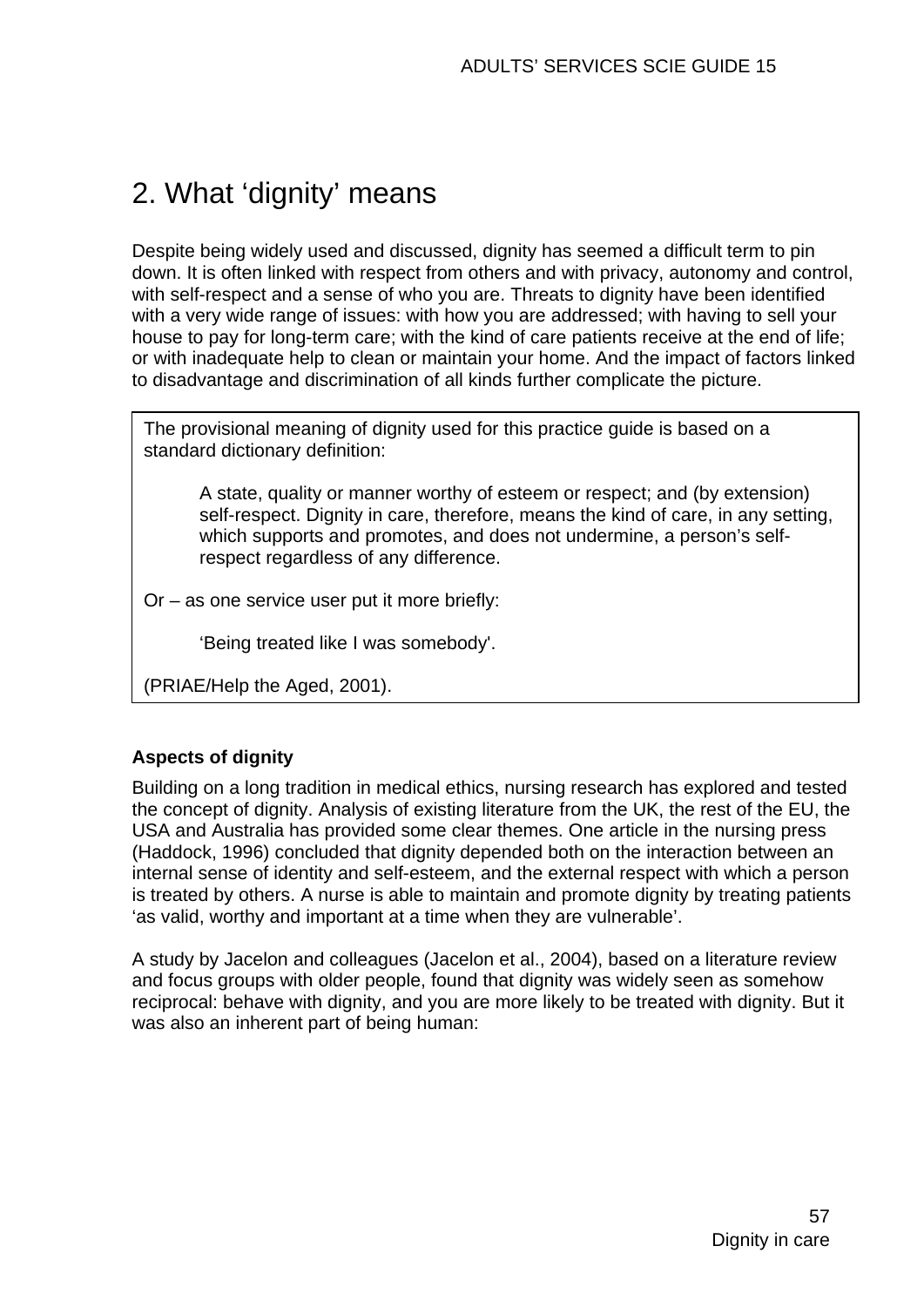'It doesn't have to be an educated person: just being a human being we have worth. Every person has this basic value, and that value is dignity'

(Focus group member).

Another concept analysis, by Griffin-Heslin (2005) finds all the characteristics of dignity listed above, and adds a set of 'defining attributes' – aspects of a person's situation which tell you that dignity is present:

- respect
- autonomy
- empowerment
- communication

A wide range of other aspects are listed under each attribute, including privacy, choice, self-esteem and taking time with the person.

#### **The Dignity and Older Europeans study**

Dignity and Older Europeans (DOE) (Cardiff University, 2001 – 2004) – a three-year international study involving researchers from six countries (Spain, Ireland, Slovakia, Sweden, France and the UK) – was funded by the European Commission. The first phase of the project involved a review of relevant philosophical and professional literature. The research team identified four 'types of dignity' on the basis of this review (see box) and were then tested in a series of studies in each of the countries involving older people, people of all ages, and health and social care professionals.

The four types of dignity identified by the DOE research team:

- merit
- moral status
- personal identity
- the universal worth of human beings (Menschenwürde) .

Nearly 400 older people were involved in focus groups and interviews (Bayer et al., 2005), and there was 'substantial agreement' across the partner countries about the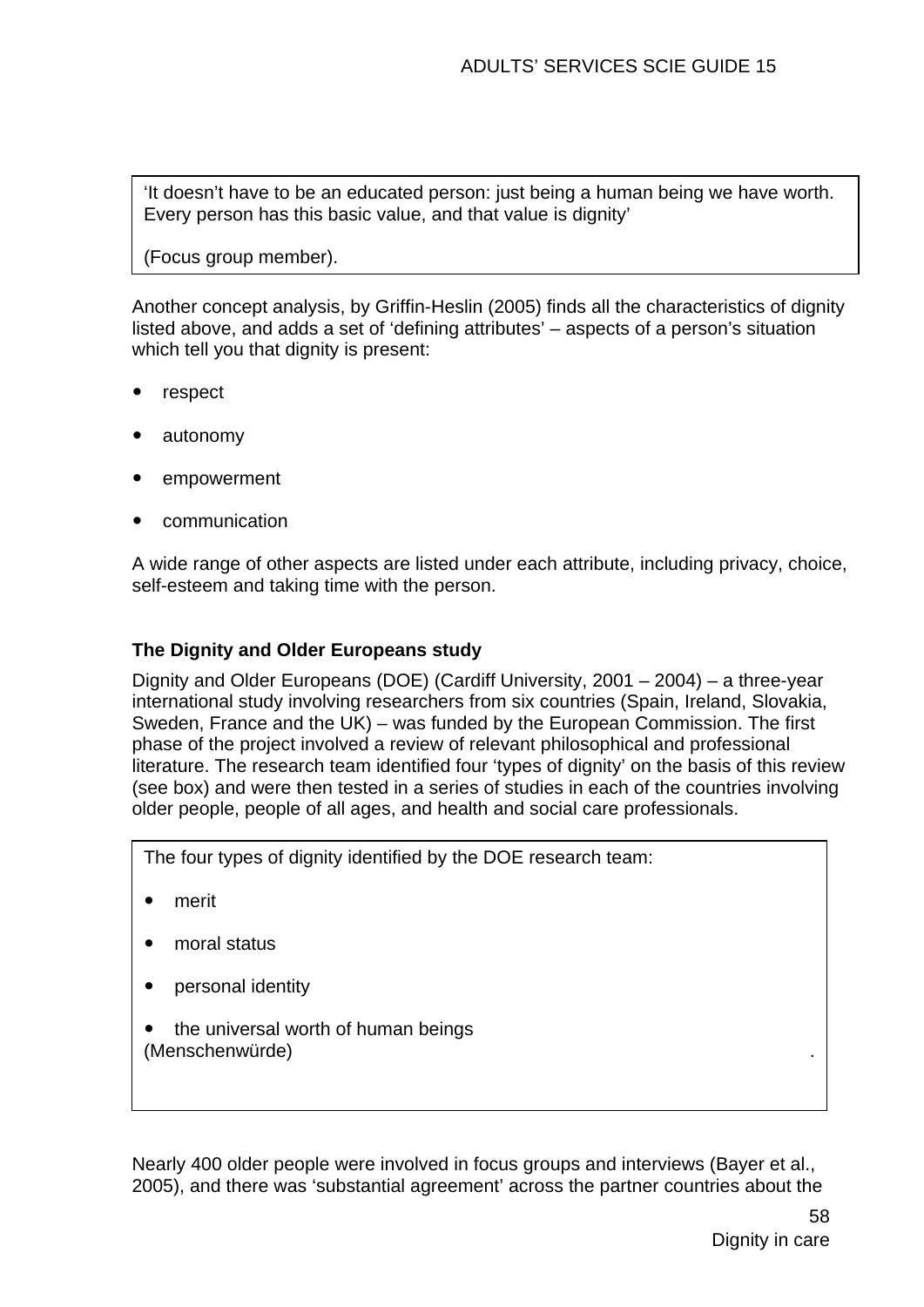significance of dignity: 'Dignity was seen as a relevant and highly important concept which, if maintained, enhanced self-esteem, self-worth and well-being'.

Older people across Europe identified three key themes:

- respect and recognition, broadly similar to the 'internal' and 'external' aspects described above
- **participation**, linked to views about autonomy and equality, choice and control
- **dignity in care**, including the importance of maintaining independence, being fully informed, and of fighting ageism

'It is in care that human dignity is consolidated... You feel more valued, when someone takes care of you.'

Focus group member, France

Other major issues included staff and family attitudes, and patronising and disrespectful ways of addressing older people; the embarrassment and humiliation caused by exposure and the denial of privacy; and the importance of treating people with dignity when they were dying, and of respecting 'living wills'.

In the discussions and interviews with older people, research team members found that of the four types of dignity identified, the last two – relating to personal identity and universal human worth – were the most often mentioned.

Similar but not identical results were reported by Woolhead and others (Woolhead et al., 2004), following analysis of the UK data alone. The 72 older (aged 65+) British people also confirmed the importance of dignity, although it was easier to describe its absence than its presence. Findings fell into three categories:

Dignity of identity Issues here concerned maintaining self-respect, which could be undermined by disrespectful address or labelling; by neglect of patients' appearances and clothing; by exposure, lack of privacy in personal care, and mixed wards. Dignity was put at risk by suffering, and dying with dignity involved control of suffering, maintenance of a 'respectable' appearance, and not dying alone.

Human rights participants emphasised the intrinsic dignity of all human beings, and the importance of being treated as an equal, regardless of age. Older people want to choose how they live, and how they die (for example, through the use of living wills): 'euthanasia was highlighted as an example of the right to end a life deprived of dignity'.

Autonomy Participants wanted to retain independent control over their lives for as long as possible. Some felt that resisting the inevitable – nursing home care, for example –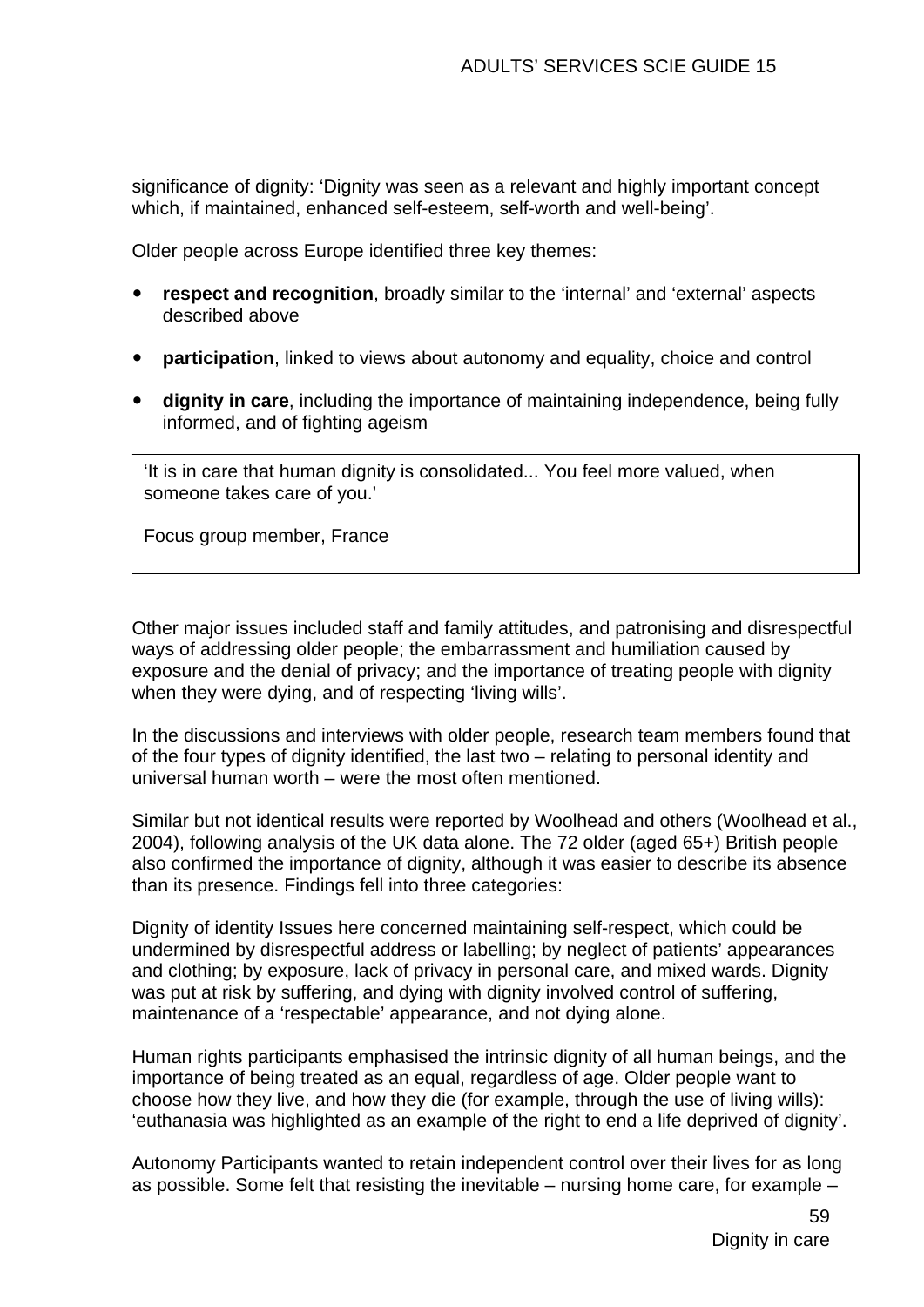was itself undignified. For those who had accepted the necessity of nursing home care, their priorities shifted to maintaining their dignity by being helped to remain clean and tidy.

Other parts of the Dignity and Older Europeans study provide the opportunity to compare the views of older participants with the general public:

More than five hundred people in the six countries, aged between 13 and 59 years, took part in focus groups and discussed their views on old age, and caring for older people. Once again, 'dignity' emerged as an important element in older people's lives, which lack of time and resources could undermine. Many participants had negative views of the health and social care available to older people (Stratton and Tadd, 2005) and with professionals involved in caring:

In interviews and discussion, providers of care came up with definitions of dignity which were broadly similar to those of service users, and agreed that dignity and respect were important for people of all ages. However, the standard of care was not always what it should be. Levels of training, staff and other shortages, and lack of time were all cited as reasons for dignity becoming a low priority. Others believed the 'system' was to blame – an emphasis on performance targets was discouraging staff from providing personalised care.

'There is a great pressure of time getting things done and it is because of what the system values, which is getting off trolleys, getting them sorted out quickly, getting them through quickly and not being delayed – it's a factory'

(Focus group member).

Another participant said: 'It's very easy to focus on problems, rather than people'

(Calnan et al., 2005).

The study produced a number of policy and practice documents, all of which can be found on the Dignity and Older Europeans study website.

#### **Autonomy, privacy and informed consent**

Another EU-funded study (Scott et al., 2003a) explored the meanings of patient autonomy, privacy and informed consent in five countries. One part of this looked specifically at the views of older people who were living in long-term care homes in Scotland, and compared them with the views of nursing staff. The study found significant differences of view on the extent to which patients were given enough information on some topics, and on patients' opportunities to take decisions about their care. On privacy, the evidence was mixed. Encouragingly, both nurses and patients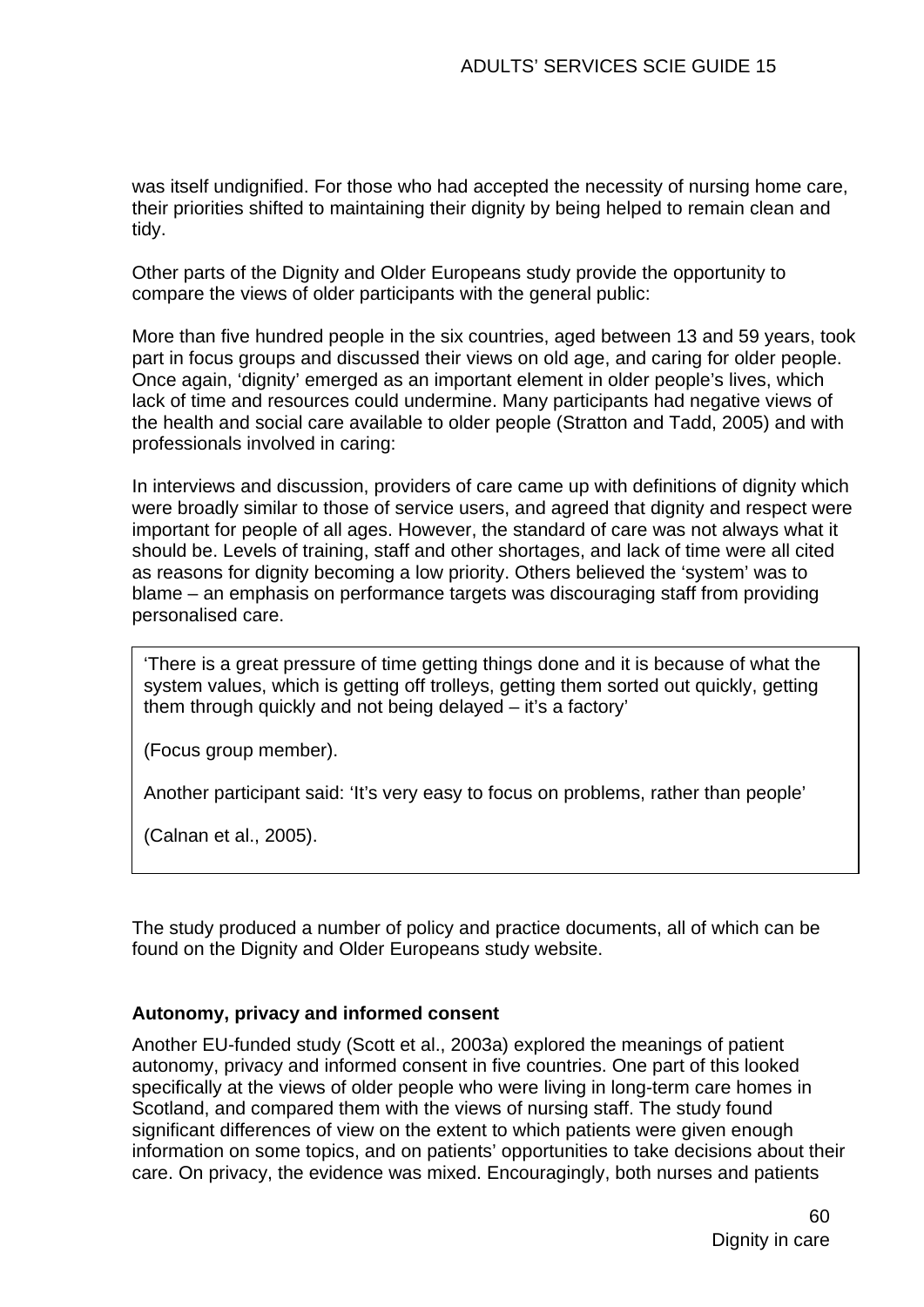agreed on the importance of privacy, and there was strong agreement about the extent to which privacy was protected in some situations. But in others – for example, in relation to protecting privacy while giving an enema – nurses felt that they successfully protected privacy, but patients disagreed. There was also disagreement about informed consent. In general, nurses reported that they were satisfied that informed consent had been sought and given in appropriate situations. Patients were much less certain that this was the case.

#### **The meanings of dignity: a summary**

This section has brought together a range of ideas derived from research and policy documents about how dignity is seen and described by older people, their carers, practitioners and analysts. The validity of the research depends, of course, on the extent to which all potential shades of opinion and cultural difference are represented among the people interviewed. Despite some gaps in the research and identified differences of emphasis depending on ethnicity and extensive research in the EU and the USA has uncovered a number of consistent overlapping themes, as summarised in the box.

#### **The meanings of dignity**

Research with older people, their carers and careworkers has identified four overlapping ideas of dignity:

Respect, shown to you as a human being and as an individual, by others, and demonstrated by courtesy, good communication and taking time. (1)

Privacy, in terms of personal space; modesty and privacy in personal care; and confidentiality of treatment and personal information. (2)

Self-esteem, self-worth, identity and a sense of self, promoted by all the elements of dignity, but also by 'all the little things' – a clean and respectable appearance, pleasant environments – and by choice, and being listened to. (3)

Autonomy, including freedom to act and freedom to decide, based on clear,

comprehensive information and opportunities to participate. (4)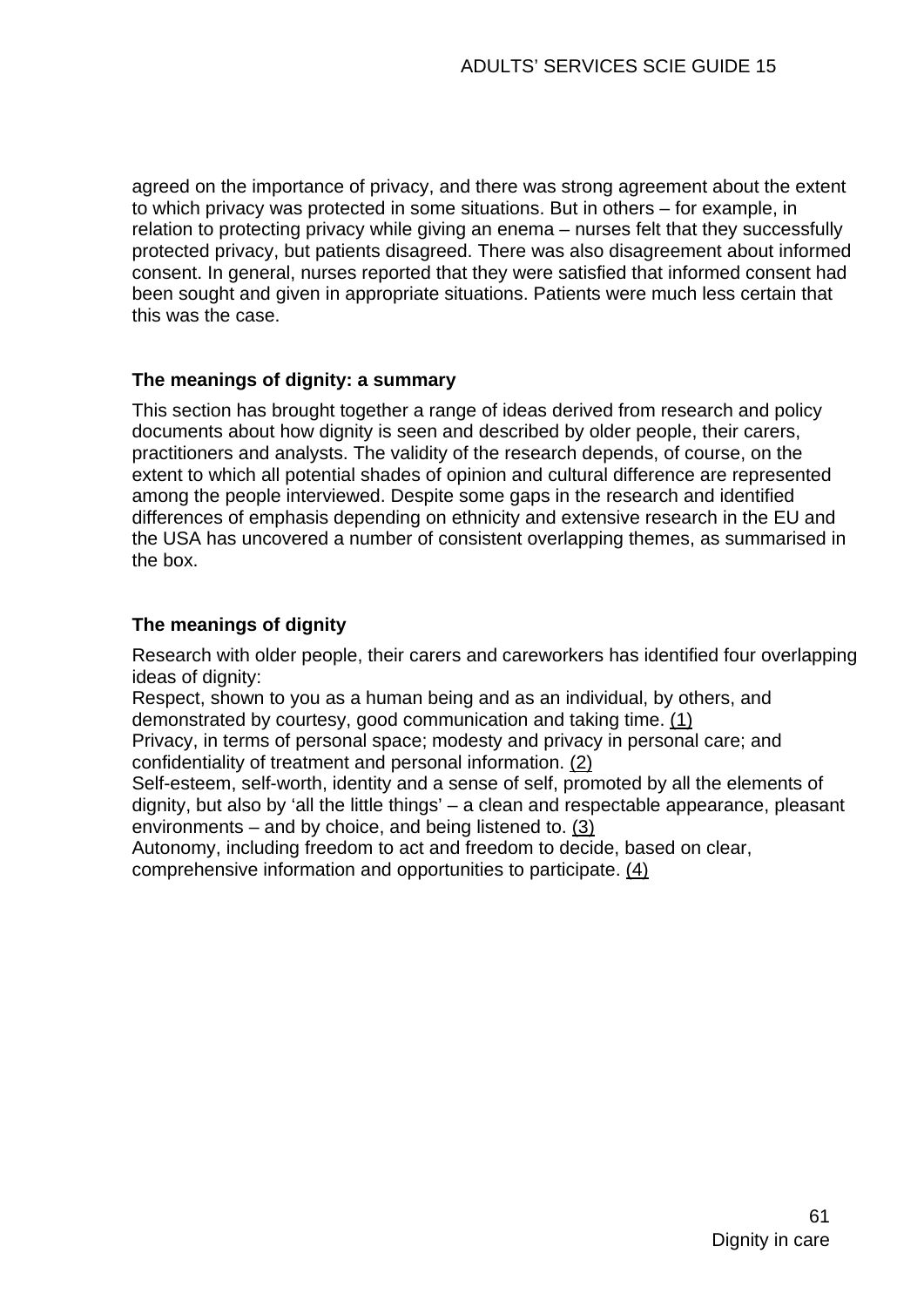# 3. What protects dignity?

#### **Resilience**

Studies have found that the inner strength and resilience of many older people enables them to bear situations which others might find challenging or disabling. Researchers in Sweden (Franklin et al., 2006) interviewed a group of very elderly people (aged 85+), living in nursing homes and nearing the end of life. Taped conversations based on questions about the residents' past and present lives, and views about their future revealed three consistent themes. The first two related to very negative aspects of their situation: 'unrecognisable' bodies, and dependency or fragility. Both undermined their self-respect and dignity, often as a result of the attitudes of others.

When I lost my hearing, people started to ignore me. They didn't treat me as a human being any more and then when I lost my eyesight, there was nothing left.'

'They never have time for us here, not even to say a word: it's like we are nothing.'

#### **Study participants**

But the third theme demonstrated that a sense of self-worth, coherence and meaning was strongly maintained by many of the older people despite the sometimes grim aspects of their daily lives. References to their families and their previous lives, a focus on small pleasures, and finding ways of 'being needed' all helped. Other people – especially family members, but also key staff – reinforced this strength, and enabled them still to enjoy life.

Research with older people who were admitted to acute hospital care in the USA (Jacelon, 2003) also found that they developed strategies for resisting the demoralising effects of their situation. These involved maintaining a 'positive attitude'; managing how they appeared to staff – for example, by deliberately 'not bothering the nurses'; and supporting their sense of worth by consciously reviewing their previous lives and achievements.

These and other studies make the point that resilience can be reinforced or undermined by the practice of health and social care workers; and that the existence of this quality in older patients should not be used as a reason for underestimating the very real threats to their self-esteem and well-being in some care settings.

#### **Rights**

Older people receiving care at home, in hospital or care homes have a wide range of rights, and some analysts (Townsend, 2006) see the enforcement of these rights, and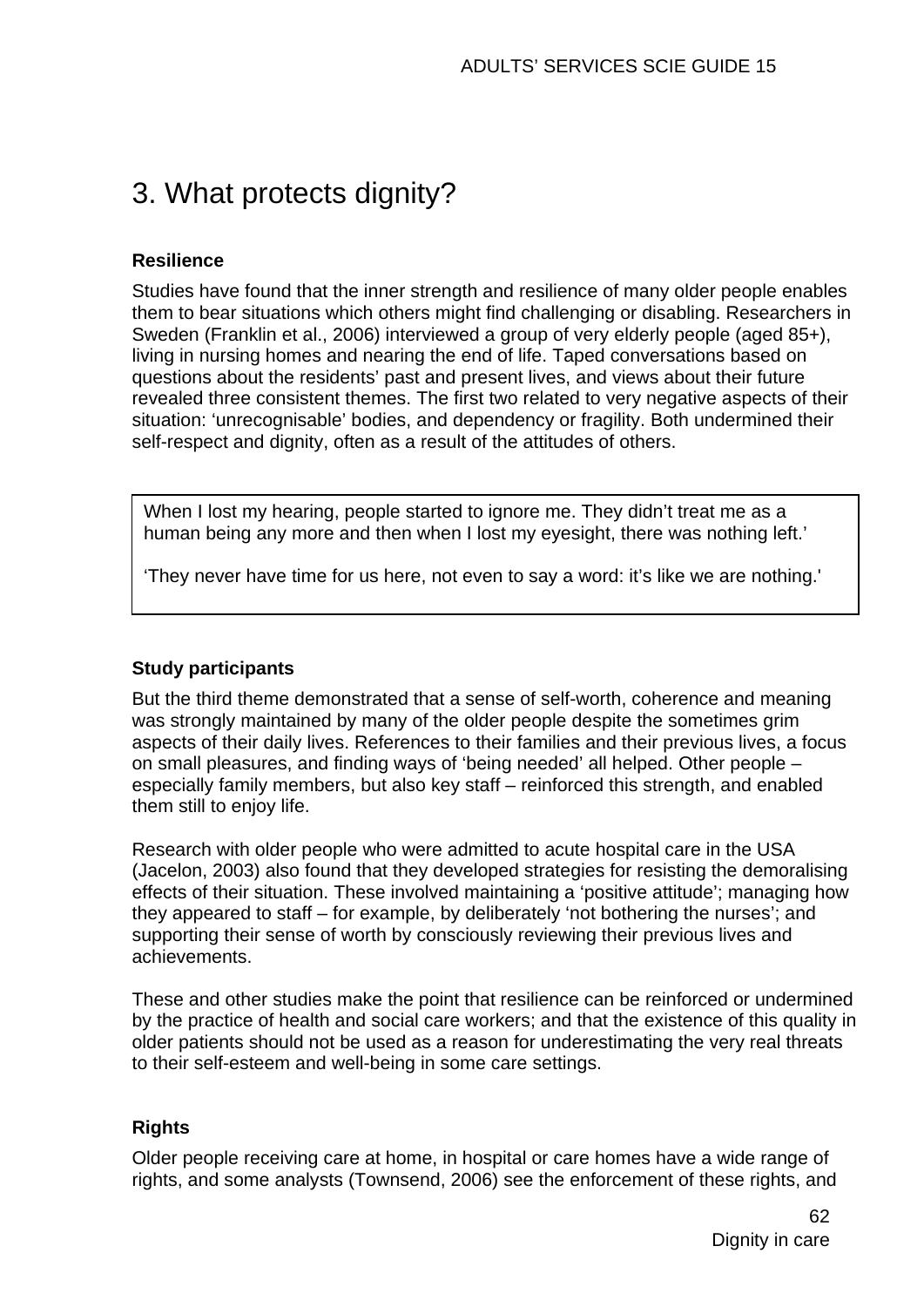increased insistence on them by service users, as the best way to overcome embedded systems and outdated attitudes. They include the following:

The Human Rights Act 1998, which incorporates the European Convention on Human Rights into English law, protects all citizens from action by public authorities which threatens their fundamental freedoms. These include freedom from 'degrading' treatment, which affects the person's human dignity (Article 3), and from arbitrary detention (Article 5). Article 8 also protects a person's private life, including 'his home and correspondence'. Although 'human dignity' is not explicitly mentioned in the Convention, the High Court has held that it is implicit in almost every one of the Convention's provisions (High Court of Justice, 2003) Independent care providers are not subject to the Act, but when care is purchased from an independent provider on behalf of an older person by a council, it has the duty to guarantee the person's human rights (for example, by monitoring the contract) (High Court of Justice, 2006).

Older people with mental health problems have the usual protections provided under general Mental Health legislation (currently waiting for amendment), and questions of 'capacity' are covered by the Mental Capacity Act 2005. Proposals have been published for strengthening the rights of people in hospitals or registered care homes who suffer from dementia or profound learning disabilities, which the Bournewood case (DH, 2006) -

[http://www.dh.gov.uk/en/Publicationsandstatistics/Publications/PublicationsPolicyAndGu](http://www.dh.gov.uk/en/Publicationsandstatistics/Publications/PublicationsPolicyAndGuidance/DH_4136790) [idance/DH\\_4136790](http://www.dh.gov.uk/en/Publicationsandstatistics/Publications/PublicationsPolicyAndGuidance/DH_4136790) – by amendments to the Mental Capacity Act. Under these proposals, whenever hospitals or care homes find that a person who cannot argue for themselves is being effectively detained, or is at risk of it, they must apply for permission for the current treatment programme to continue and demonstrate that it is in the patient's best interests. The agency which controls permissions will arrange for assessors to establish what is in the patient's best interests, taking account of the patient's and their carer's views. Where a patient has no representative to ensure that the recommendations of the best interests assessor are carried out, an independent advocate will be appointed.

Regulations made under the Care Standards Act 2000 protect the privacy and dignity of older people receiving care in their own homes or in care homes, for which there are national minimal standards (DH, 2003) –

[http://www.dh.gov.uk/prod\\_consum\\_dh/groups/dh\\_digitalassets/@dh/@en/documents/d](http://www.dh.gov.uk/prod_consum_dh/groups/dh_digitalassets/@dh/@en/documents/digitalasset/dh_4067778.pdf) [igitalasset/dh\\_4067778.pdf](http://www.dh.gov.uk/prod_consum_dh/groups/dh_digitalassets/@dh/@en/documents/digitalasset/dh_4067778.pdf) - and they are protected from abuse by the Protection of Vulnerable Adults Scheme (DH, 2006b).

From October 2007, the Commission for Equality and Human Rights will have the duty to combat age discrimination, made under the Equality Act 2006.

There is evidence that older people – especially the very elderly – may not be aware of these rights (Harding, 2005); advocacy may have an important part to play here (Wright, 2006). Many care staff also remain unaware of them (Woogara, 2005). But inspection and research have also found that the framework of rights is gradually having some impact on standards of care, and next and subsequent generations of older people may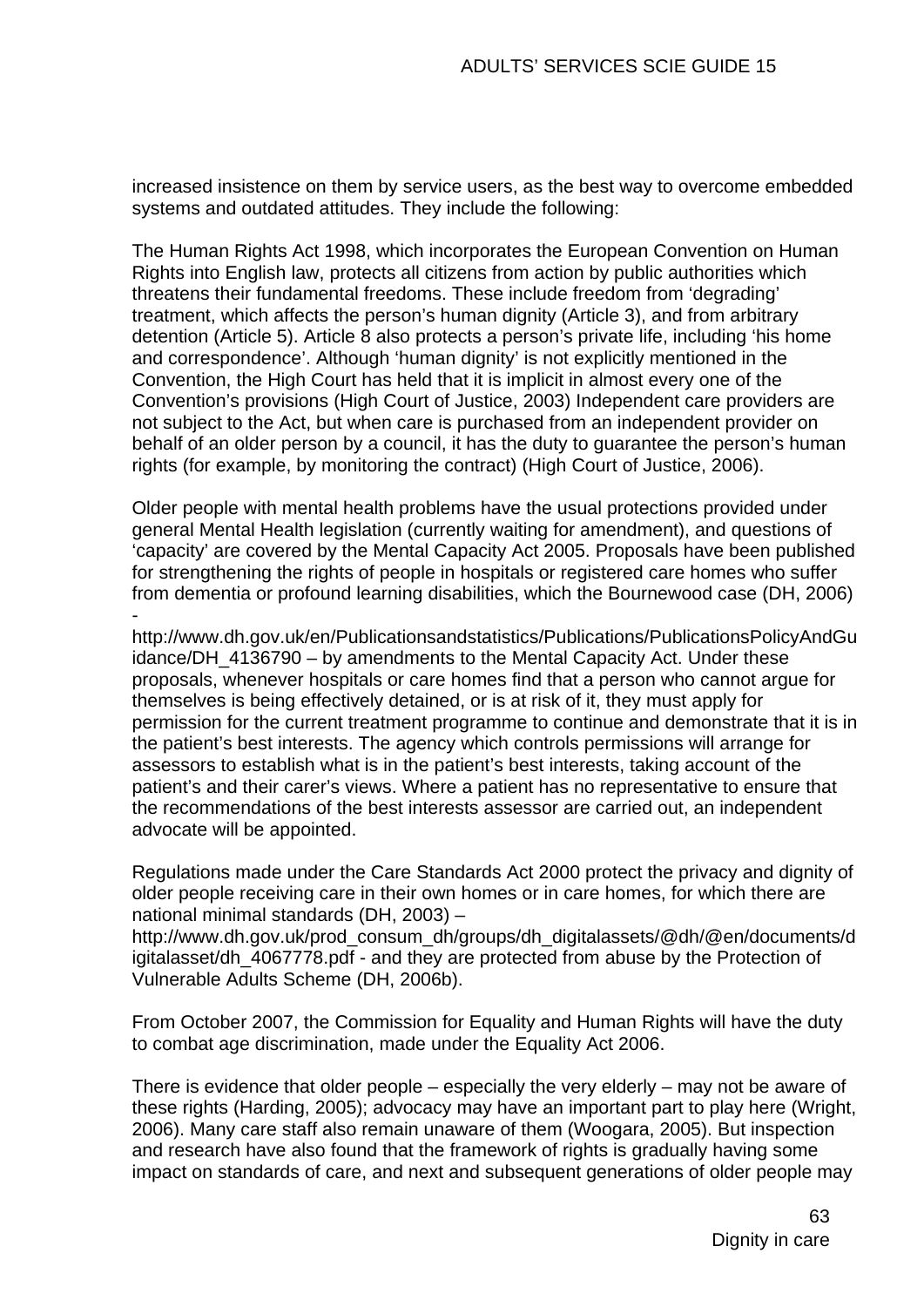increasingly demand them (Woolhead et al., 2004, Stratton and Tadd, 2005).

#### **Person-centred care**

Person-centred care – care which empowers, includes and puts the individual needs and aspirations of the service user at the centre of planning – has been the subject of much policy, research and comment. Person-centred planning was first identified with the reform of care for people with learning and physical disabilities in North America, and has gradually been adopted for other groups of service users. Some of its principles appeared in community care policy in the UK as early as 1989 (Dowling et al., 2006). More recently, it has been linked to debates about choice and quality in the NHS; about direct payments and individual budgets as a means of supporting people with a range of care needs; and about the promotion of dignity, privacy, respect and autonomy throughout the care system.

Putting the commitments about person-centred care made in law and government policy statements into action has involved campaigns to change practice, change attitudes and promote new ways of working. One of these – Essence of Care [http://www.cgsupport.nhs.uk/PDFs/articles/Essence\\_of\\_Care\\_2003.pdf](http://www.cgsupport.nhs.uk/PDFs/articles/Essence_of_Care_2003.pdf) - launched in 2001 and revised two years later (DH, 2003c) – was intended to embed good personcentred practice in the care of NHS patients. It is organised around ten key themes or 'benchmarks'.

The table below shows the factors which were identified as important, in consultation with patients, carers and professionals, when it comes to privacy and dignity. Although designed mainly for use in the NHS, many of the aspects of dignity in care generally discussed in this practice guide feature in the table.

#### **Benchmarks for privacy and dignity**

| Factor                                                            | Benchmark of best practice                                                                                                          |
|-------------------------------------------------------------------|-------------------------------------------------------------------------------------------------------------------------------------|
| <b>Attitudes and behaviour</b>                                    | Patients feel that they matter all the time                                                                                         |
| Personal world and<br>personal identity                           | Patients experience care in an<br>environment that actively encompasses<br>individual values, beliefs and personal<br>relationships |
| Personal boundaries and<br>space                                  | Patients' personal space is actively<br>promoted by all staff                                                                       |
| Communicating with staff<br>and patients                          | Communication between staff and<br>patients takes place in a manner which<br>respects their individuality                           |
| Privacy of patient –<br>confidentiality of patient<br>information | Patient information is shared to enable<br>care, with their consent                                                                 |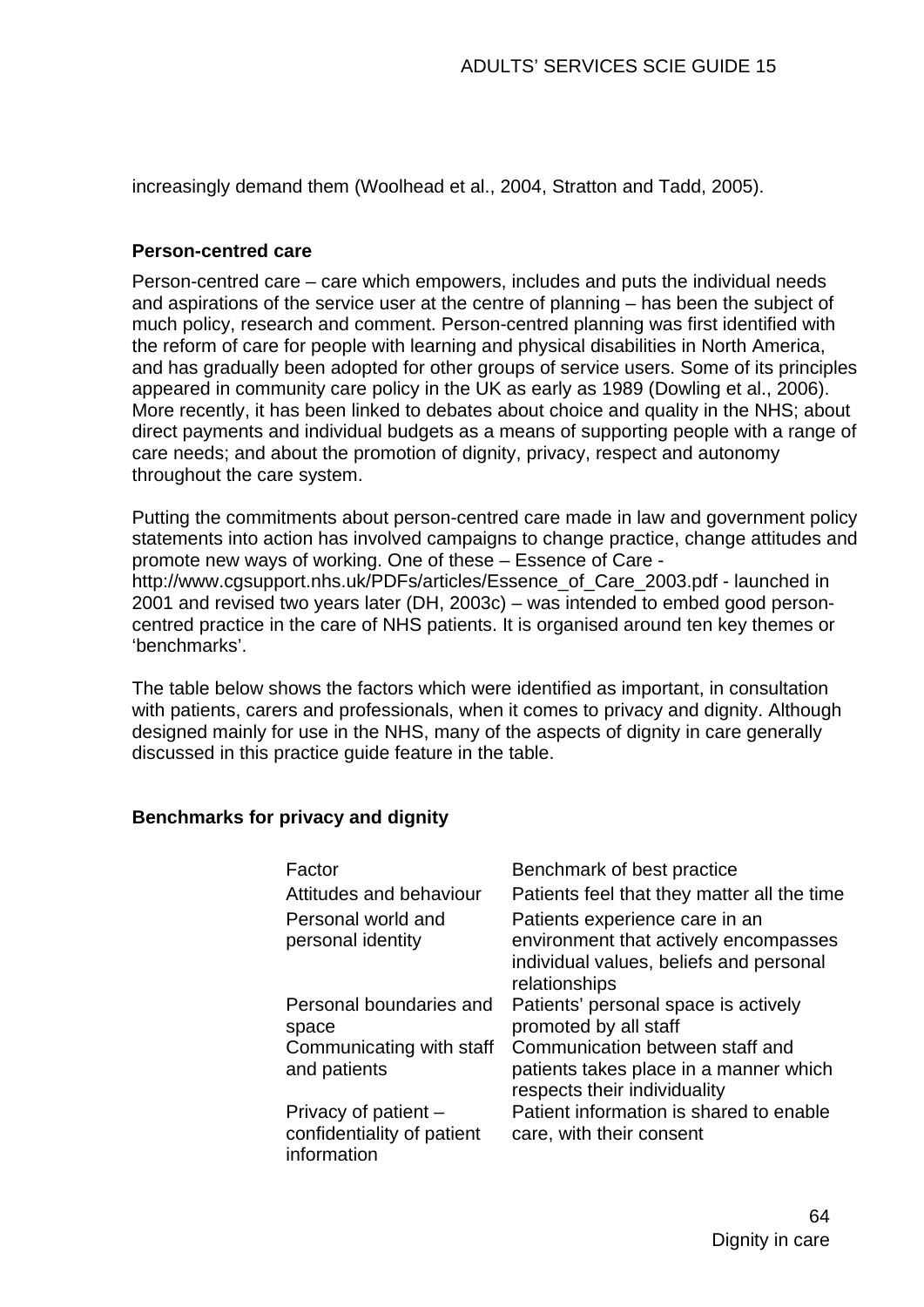| Privacy, dignity and<br>modesty                                    | Patients' care actively promotes their<br>privacy and dignity, and protects their<br>modesty |
|--------------------------------------------------------------------|----------------------------------------------------------------------------------------------|
| Availability of an area for<br>complete privacy                    | Patients and carers can access an area<br>that safely provides privacy                       |
| Privacy = freedom from intrusion Dignity = being worthy of respect |                                                                                              |

From Essence of Care, 2003

Research into the extent to which the dignity benchmarks were being met in three NHS hospital wards in 2002 (Woogara, 2005) found that they were not met by health professionals, and the 'little things' which would protect the patients' privacy and dignity were often forgotten.

Another article (Birrell et al., 2006) reports on a privacy and dignity project launched at a major NHS hospital – Addenbrooke's – in 2001, led by the palliative care team. Patient and staff views on privacy and dignity were collected by interview and questionnaire, followed by 'specific and prompt' action:

For example, when patients identified that they preferred being wheeled to the toilet rather than using commodes, more wheelchairs were purchased. This enabled staff and patients to see that their views were being acted on, and that the team produced tangible outcomes.

The project led to the development of a local guide, which translated patients' worries about privacy and dignity into practical and detailed instructions for care staff. The guide was expanded and extended throughout the trust; and five years later, the project is still under active review and development. Locally defined Addenbrooke's Standards for privacy and dignity, linked to the Essence of Care benchmarks, were agreed in January 2005, and formed the basis for a practice audit later that year. The audit found much good practice, but also specific areas for improvement, which led to a range of recommendations and the development of targeted projects within the hospital (McIntyre and Woodruff, 2006).

Another study (Innes et al, 2006), involving a literature review as well as consultation with discussion and focus groups of service users (including older people), focused on the role of frontline workers in promoting a person-centred approach to community care services. It found a number of barriers in the way of person-centred care including: increasing bureaucracy, tighter budgets and restrictive commissioning leading to limited staff time for flexible, personal care; poor and inconsistent management, and a mixed picture on training. These barriers were made even worse for service users and staff from black and ethnic minority backgrounds by language and cultural factors as well as discrimination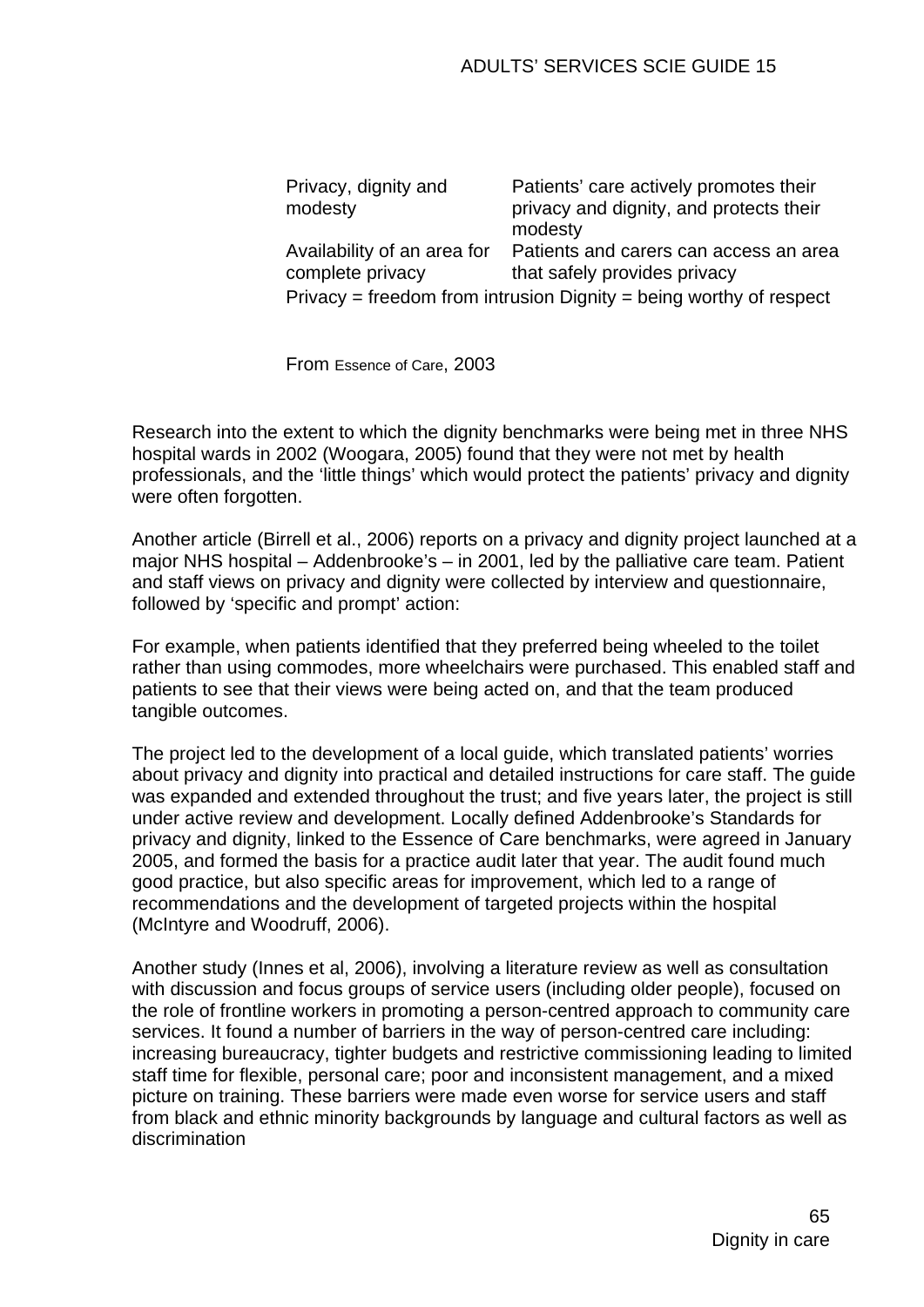# 4. And what threatens dignity?

Many of the threats to dignity take place at a small-scale, practical level. These can involve, for example:

- treating adults 'like babies' because of actual or assumed incapacity giving them mashed food, insisting on early bedtimes, using patronising tones of voice
- apparently small slights such as the imposition of leisure activities that imply a low intellectual level
- care which treats people as objects, or language which labels them as 'conditions' or problems
- poor environments and dirt
- never stopping for a conversation, or taking time to get to know service users as real people
- disregarding grief at bereavement among very old people, who see their circle of friends, relatives and companions shrink.

Older people raised all of these with researchers as factors undermining dignity.

Some of these certainly have their roots in the quality of management, training, supervision and leadership. Remedies have repeatedly been suggested which emphasise these factors. But some commentators (Macdonald, 2001) have seen the need for deeper analysis and more fundamental change. Increasingly, research and policy has begun to focus on the nature of society and on a series of interrelated factors which act as barriers to dignity in care.

#### **Ageism**

Ageism is prejudice against people purely on grounds of age – based on what one psychologist (Nelson, 2005) has called 'fear of our future self'. Despite age being the third automatic common category into which we slot strangers (the other two are race and gender), relatively little is known about the origins of ageism. The tendency to view a patient as less than human has been identified with a need to defend oneself against the anxiety which their condition provokes (Menzies, 1977).

None the less, ageism and the age discrimination which follows from it were becoming common features of access to some NHS treatment and social care during the late 1990s. Older people might be refused treatment or care which a younger person could expect because of a number of factors, including:

tight budgets, leading to locally defined systems of 'rationing' according to age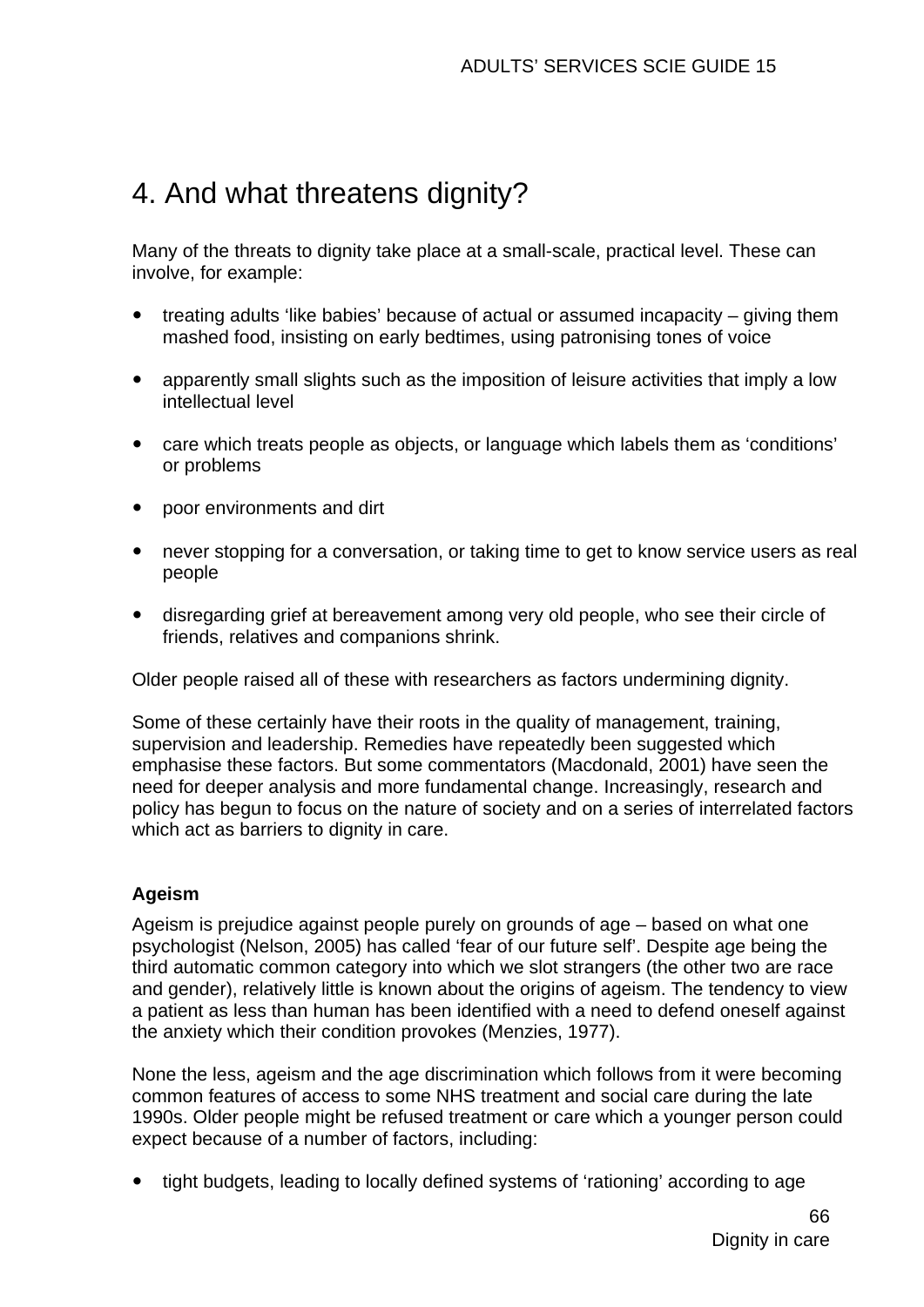- embedded routines with discriminatory effects, including ways of defining the benefits of a particular treatment (for example, quality-adjusted life years (Sayers, 2002, King's Fund, 2000)
- ageist attitudes which might, for example, lead care managers to assume that a 'more restricted kind of life' was suitable for anyone over 65.

In the National Standards Framework (NSF) for Older People's (2001), the government announced its determination to 'root out age discrimination'. Formal barriers to NHS treatment based on age were removed; procedures followed by the National Institute for Health and Clinical Excellence (NICE) were amended to ensure that access to treatment should be based on individual need rather than age; and 'older people's champions' were appointed to defend the rights of older people in a range of contexts, including the NHS. A review of progress in 2004 (DH, 2004b) found evidence of changing attitudes and practice. Older people's access to non-urgent care as well as treatment for heart conditions and for cancer has been transformed since 2001, and older people's involvement in activities designed to prevent disease has grown.

More recently, a national report on services for older people (Commission for Healthcare Audit and Inspection, 2006), tested against the NSF standards, also found good progress but some remaining unacceptable weaknesses:

- explicit age discrimination is less common except for mental health services for older people
- poor treatment related to ageist attitudes was reported by some respondents
- some service gaps affect older people disproportionately, e.g. transport and dental care
- the impact of older people's champions is difficult to assess
- a good range of services is less likely in rural areas
- diversity issues are only just being tackled in relation to older people's services.

Despite marked changes for the better in relation to explicit age discrimination, the report notes evidence of ageism among staff across all services. This ranges from patronising and thoughtless treatment from staff to the failure of some mainstream public services [reflecting a] deep-rooted cultural attitude to ageing, where older people are often presented as incapable and dependent …'

Perhaps most seriously of all, the three inspection commissions found that 'one of the reasons why some people said they would not complain was the fear that this would affect the treatment that they or their relatives received. This fear was highlighted repeatedly in the inspections.'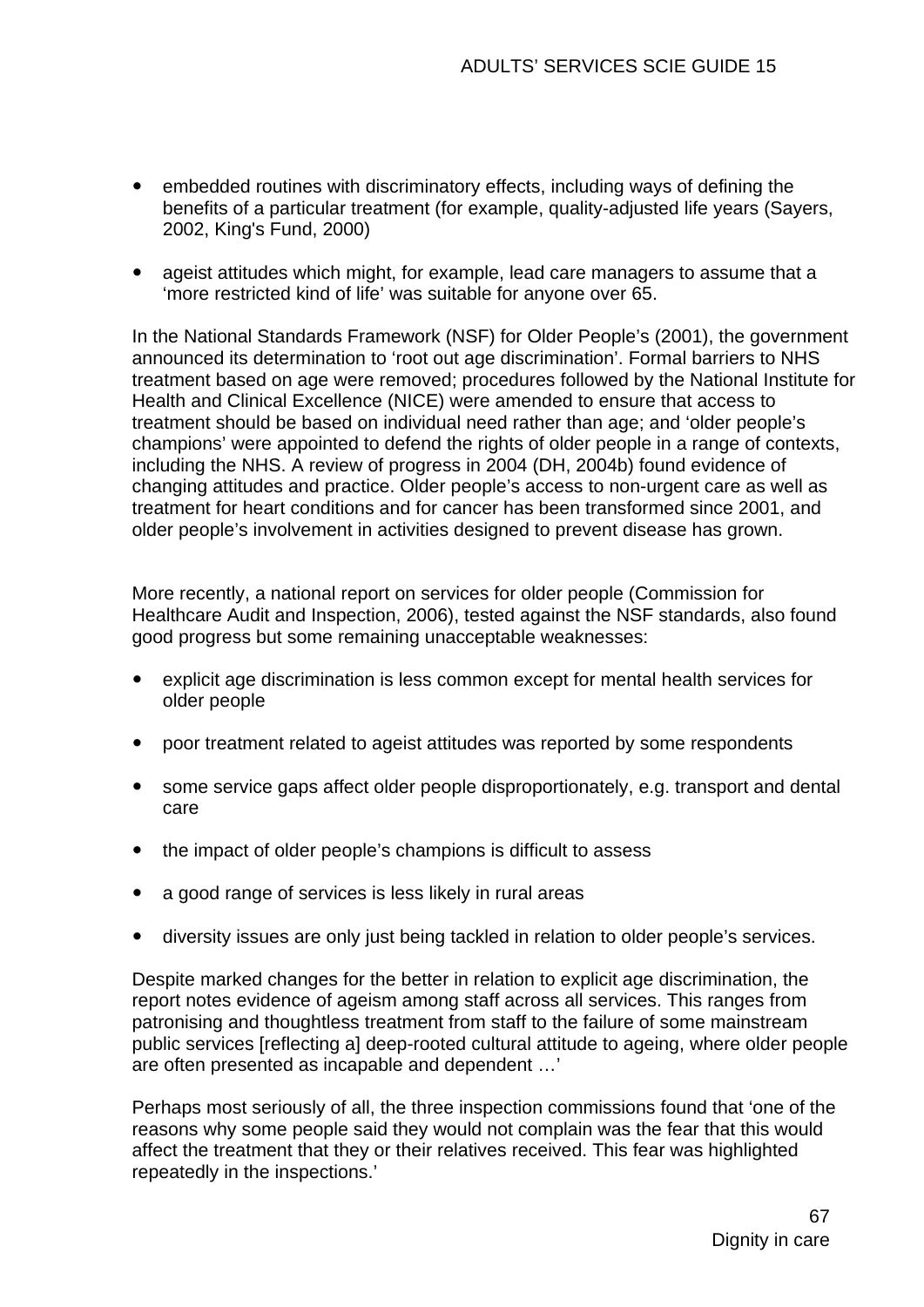A bald statement of what ageism is does little to convey the impact that ageist attitudes and practice can have on older people. It contributes to the sense of being treated as 'nothing', as one study participant described it. It undermines resilience, attacks selfesteem, promotes despair, and increases the climate of fear. All of this argues for much further effort.

#### **Inequality, disadvantage and discrimination**

The effects of ageism and age discrimination may be multiplied in a range of ways which reflect society's approach to individuals' characteristics and the impact that these have had on their lives. These include social class, gender, relative poverty, ethnicity, physical and learning disabilities and sexual preference. Older people, like all people, may encounter prejudice, discrimination and exclusion because of any of these factors. They may confront old age already suffering from disadvantages which threaten their sense of autonomy and self-esteem. Or they may simply encounter service providers who are unable to understand or fully meet their needs.

The inspection (Commission for Healthcare Audit and Inspection, 2006) also reported that more work is 'required to ensure that older people from black and minority ethnic groups receive services which are culturally sensitive and responsive to their needs'. In 2004, the Joseph Rowntree Foundation's race and equality advisers organised a series of meetings with black older people in Leeds, Bristol and London, as part of JRF's Older People's Programme. The aim was to review with them existing research on black older people, and discuss future work: 'It was an uncomfortable fact, but mainstream services and mainstream society were still seen by the older people in the groups as being both ageist and racist. They said it was impossible to ignore this fact …' (Butt, 2004).

An initial review of literature by the Joseph Rowntree Foundation had established what research had found about older people from black and minority ethnic groups: their increasing numbers and proportion in the population; their considerable health and social care needs; their relatively low knowledge and use of services; their relative poverty and poor housing; and myths about the extended families who will care for them when necessary. Cultural differences and needs were not met by mainstream services – including basics, such as food – but also religious beliefs and practices, and views on health and well-being. At the same time, older people from black and minority ethnic backgrounds shared the barriers and problems confronting all older people.

One small study (PRIAE/Help the Aged, 2001) which had looked at the experiences of black and minority ethnic older people in hospital focused on their views of dignity. The service users and the managers responded to direct questions about dignity with definitions that were similar to each other, and similar to definitions found in studies already discussed:

- being treated equally and with respect
- being listened to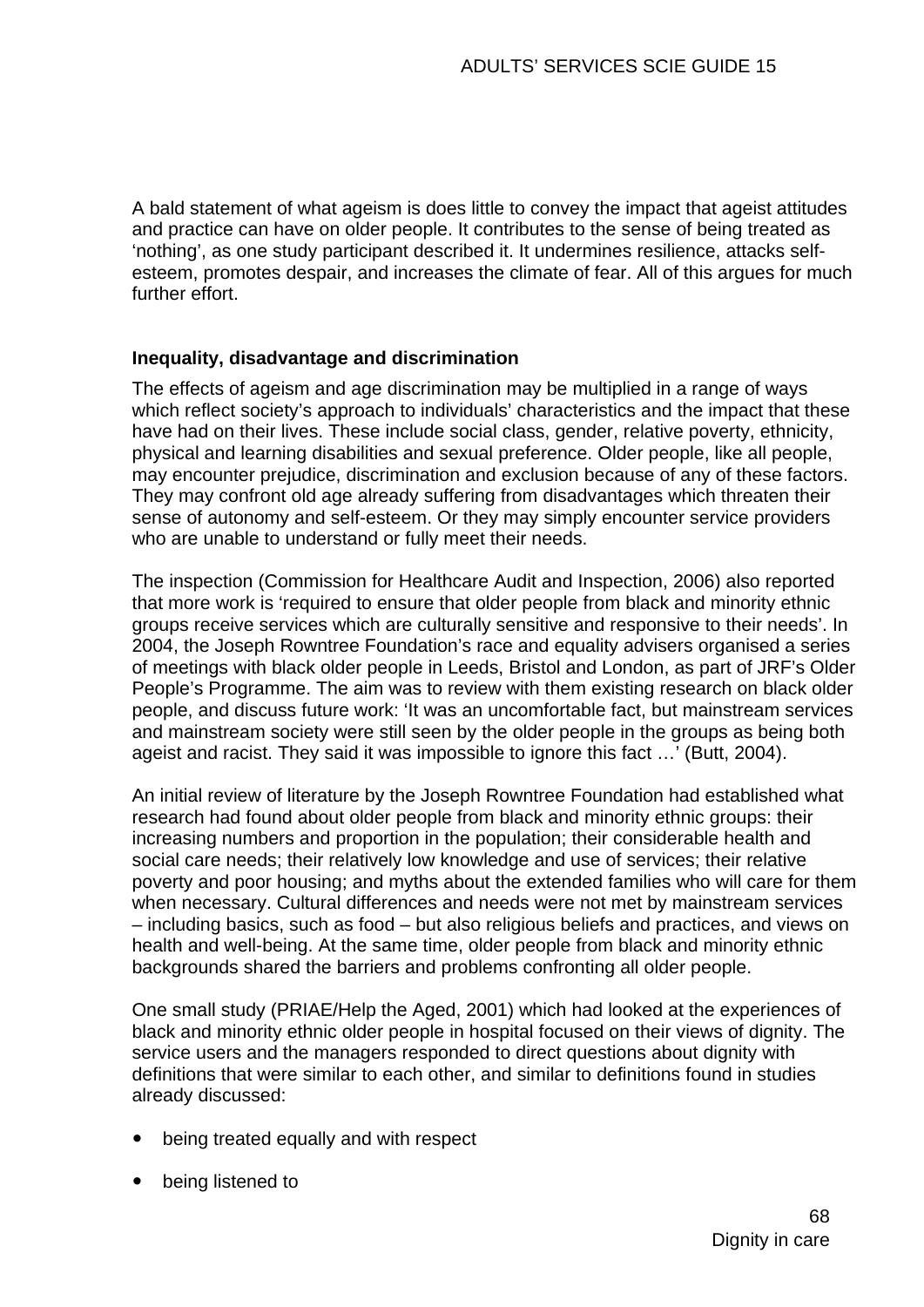- self-respect, 'honour' and appropriate care
- privacy, dignity in personal care, and single-sex wards.

But the priorities listed by these service users in terms of barriers to dignity were not identical with those found in studies of the general population:

Food came top of their list – not just food preferences, but also the hospital's difficulties in providing special diets.

Communication was another priority, made acute by the lack of interpreters, and the apparent inability of staff to cope with 'ethnic' accents or forms of speech.

Staff insensitivity and racism came next, especially in relation to religious needs, and coupled with the more common complaint about respectful forms of address. And finally, bureaucracy, staff shortages and poor standards of care were all listed as contributing to the sense that the patients' dignity was at risk.

A study of quality of life and well-being among older women from a wide range of backgrounds, part of the Economic and Social Research Council's Growing Older Programme (Afshar et al., 2002), found that health was the most important issue, with the corollary that 'services need to be ethnically, religiously and linguistically sensitive'. It concludes that 'good policy and practice would build on what women themselves see as significant in enhancing life quality'. The study argues for very detailed analysis of what this means for different groups in the population. This included subgroups of the white population, since 'in multi-cultural settings, disadvantaged white non-migrant women can be excluded from the consultation process if it assumed that white people are homogeneous'.

#### **Abuse**

*No secrets* (DH, 2000), the guidance from the Department of Health about the protection of vulnerable adults from abuse, defined key terms and established multiagency procedures: Abuse is a violation of an individual's human or civil rights by any other person or persons.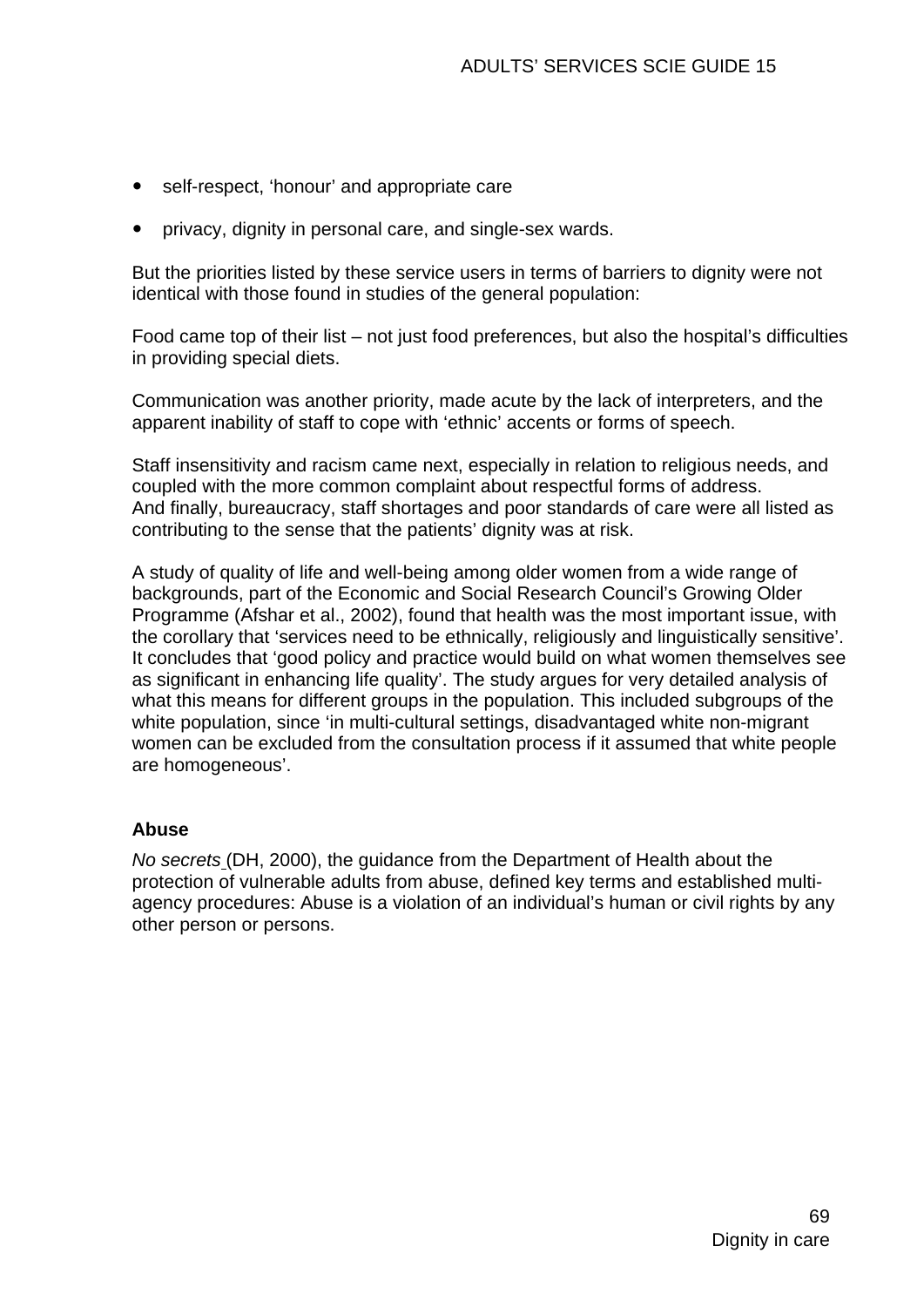A consensus has emerged identifying the following main different forms of abuse:

- physical abuse ...
- $\bullet$  sexual abuse  $\dots$
- psychological abuse ...
- financial or material abuse
- … neglect and acts of omission ...
- discriminatory abuse

(*No secrets*, p9)

…

The guidance was developed in response to the growing sense that abuse of vulnerable adults – including, importantly, older people – was a largely hidden and under-reported but none the less important issue in health and social care. Many of the themes which emerged from the research and stimulated debate about abuse have already been mentioned as threats to dignity in care: labelling and disrespectful, inadequate communication; target- and/or routine-driven care; unequal power relations, ageism, and racism; staff shortages and poor morale (Shore and Santy, 2004).

A Health Select Committee inquiry (House of Commons Health Committee, 2004) three years later commented that the term 'abuse' covers 'an extensive continuum, extending as far as criminal activities'. The DH general definition was widely accepted by the multiagency teams working locally to combat abuse, indicating that it chimed with what practitioners had found on the ground.

Issues raised by the select committee – the unknown prevalence of elder abuse, the collection of data, and the definition of a performance indicator – were all considered in a study by Action on Elder Abuse (Blake, 2006). This two-year project, funded by DH, has recently reported. The recommendations to the government, based on the study, include:

- establishing a national collection of data on protection of vulnerable adult referrals
- introducing a performance measure based on reduction and elimination of risk
- introducing a statutory framework for the protection of vulnerable adults.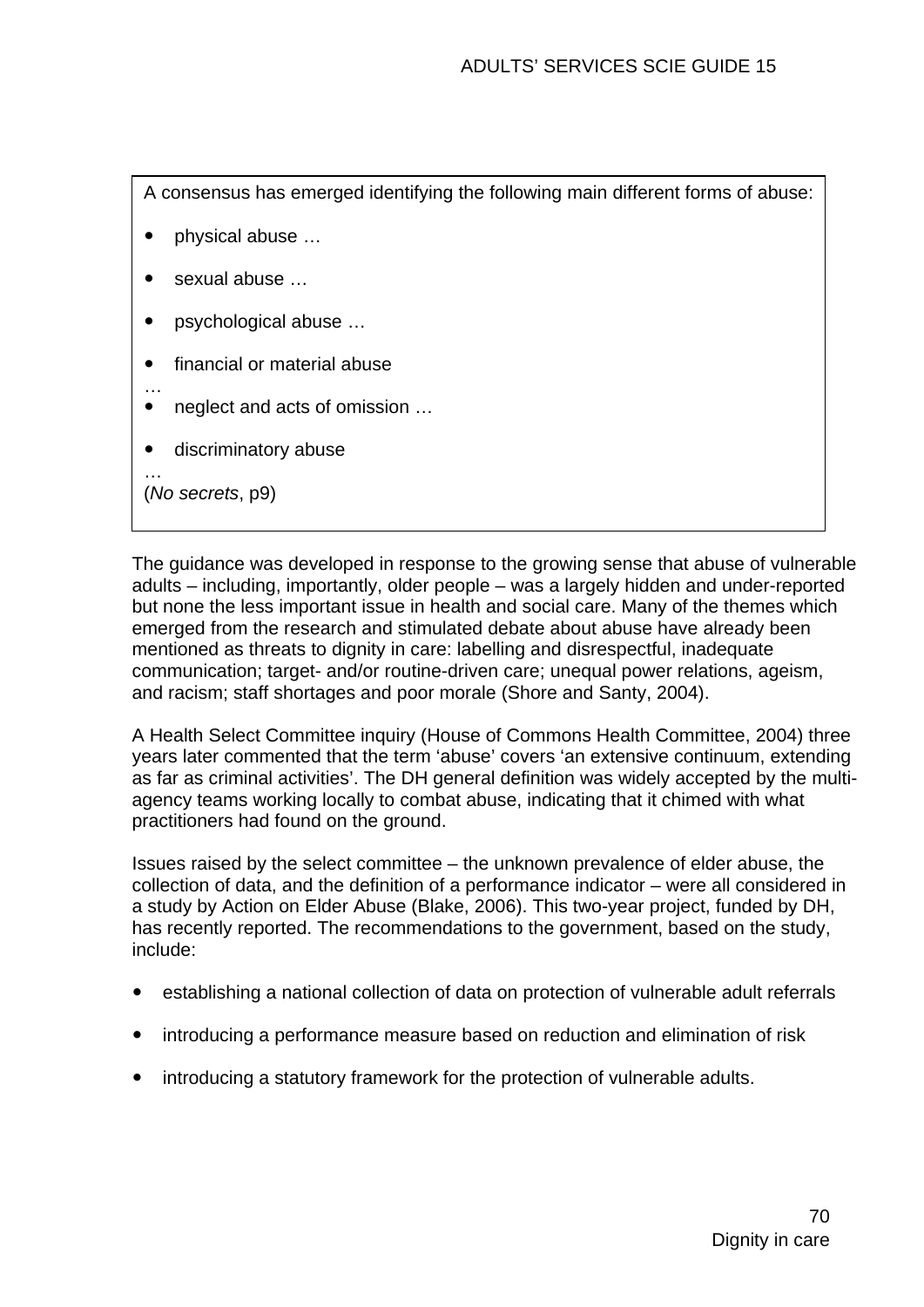The *No secrets* definition of a 'vulnerable adult' is someone:

who is or may be in need of community care services by reason of mental or other disability, age or illness; and who is or may be unable to take care of him or herself, or unable to protect him or herself against significant harm or exploitation.

(Paragraph 2.3)

Although the definition of vulnerable people in *No secrets* was felt to be problematic in some respects, it was used for the study. In welcoming the report, the government announced the allocation of additional resources to support further action against abuse.

Meanwhile, the kinds of incidents which had given rise to the guidance in the first place continue to be reported from time to time. In 2005, Skills for Care introduced a compulsory social work training module on abuse and neglect. The joint inspection commissions' review of progress against the NSF for Older People found that, although multi-agency arrangements for safeguarding older people, 'operated successfully in most areas … there is still room for improvement' (Commission for Healthcare Audit and Inspection, 2006). They identified increased awareness among care staff of how and when abuse and neglect could occur as a critical area for further development.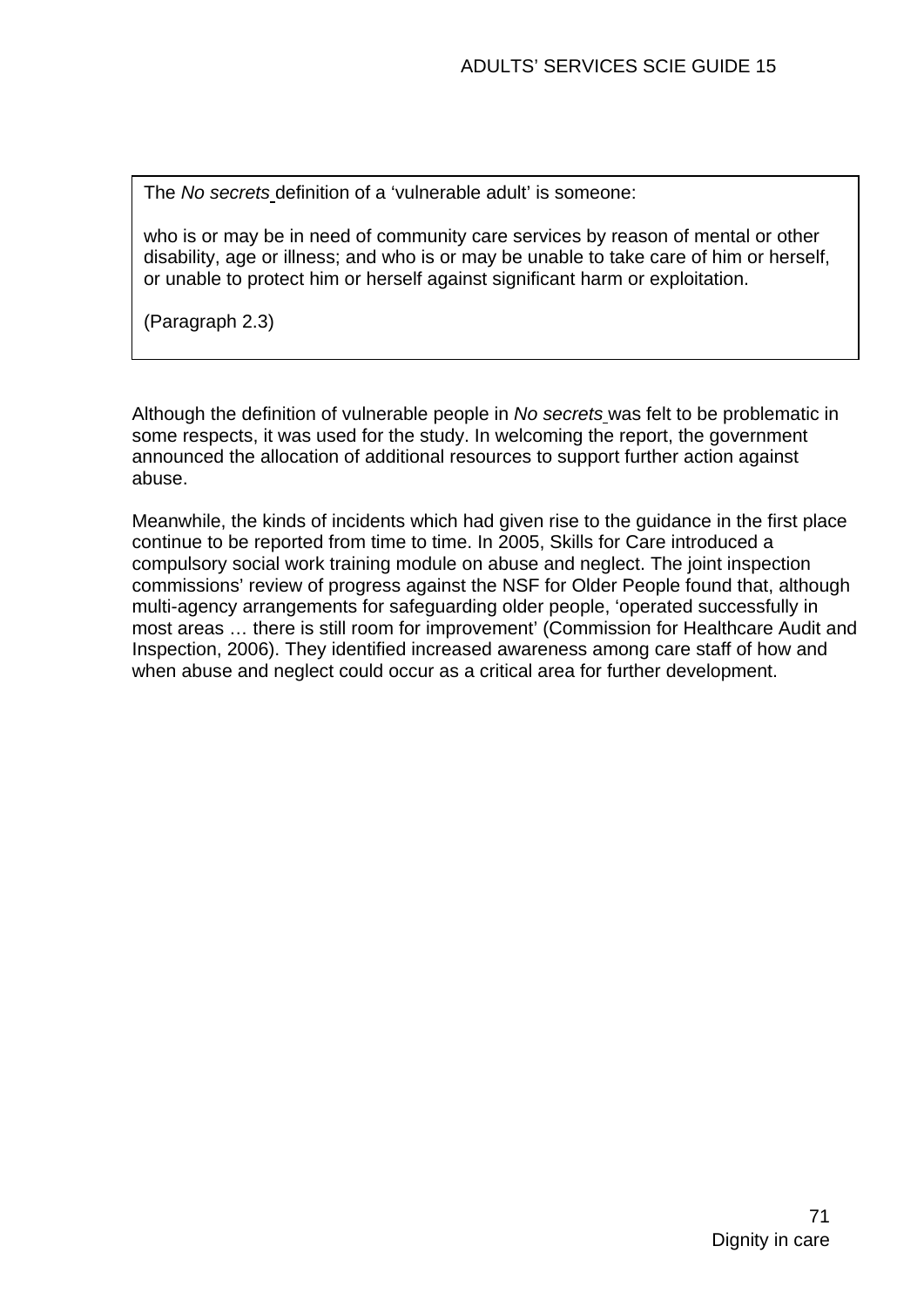# 5. Dignity in practice

Dignity in care and older people's perceptions of it have been treated so far as if they are constant across care settings. Of course, this is not necessarily the case, and this section highlights some of the differences identified by research.

#### **At home**

For more than 20 years, the emphasis within care services for older people has been shifting away from institutions towards services provided in the home. Less than 5 per cent of older people end their lives in care homes. Not everyone needs support, of course – in 2002, more than 60 per cent of people aged over 80 in England reported no difficulties with specific activities of daily living. But many are supported in their own homes by the army of informal carers, as well as domiciliary services and home-care workers provided by the state. Very recently, traditional services in the home have been joined by 'personal assistants', paid for by the service user from direct payments, or new individual budget schemes.

As people live longer, and more people remain at home, home-care workers are called on to support people with greater disabilities and more acute needs than they encountered in the past. Increasingly, local authorities purchase care services from the independent and voluntary sectors rather than supplying their own. Another trend has been for local services to be focused on older people with the most severe and complex needs, with limited funds available for small-scale services (Godfrey et al., 2000). All these developments should be seen within the government's vision for adult social care services, which promotes independence, choice and control, and prevention. The proposed outcomes of implementing this vision include protection from abuse and discrimination, involvement in decision-making, access to information, and 'personal dignity' (DH, 2005a).

An extensive review of literature (Godfrey et al., 2000) on the effectiveness and outcomes in home-care services found 'very little emphasis on the service-user and care-giver well-being'. But there was evidence from a range of surveys which showed that the qualities most valued by older people in home-care services were reliability, continuity and the quality of the relationship with the care worker. Women especially valued housework: 'having a clean home was viewed as a key factor in maintaining their sense of dignity and self-respect'.

More recently, a key finding from the Older People's Inquiry (JRF, 2005) set up as part of the JRF Older People's Programme in 2005 was that, 'older people value "that little bit of help" to enable them to retain choice, control and dignity in their lives, but it has become very difficult for them to secure this'. The inquiry developed a range of flexible solutions, in collaboration with older people, to the problem of unmet need, including their 'baker's dozen' of 13 good ideas (JRF, 2005).

A long-term study (Patmore, 2005), designed to establish the kind of home care which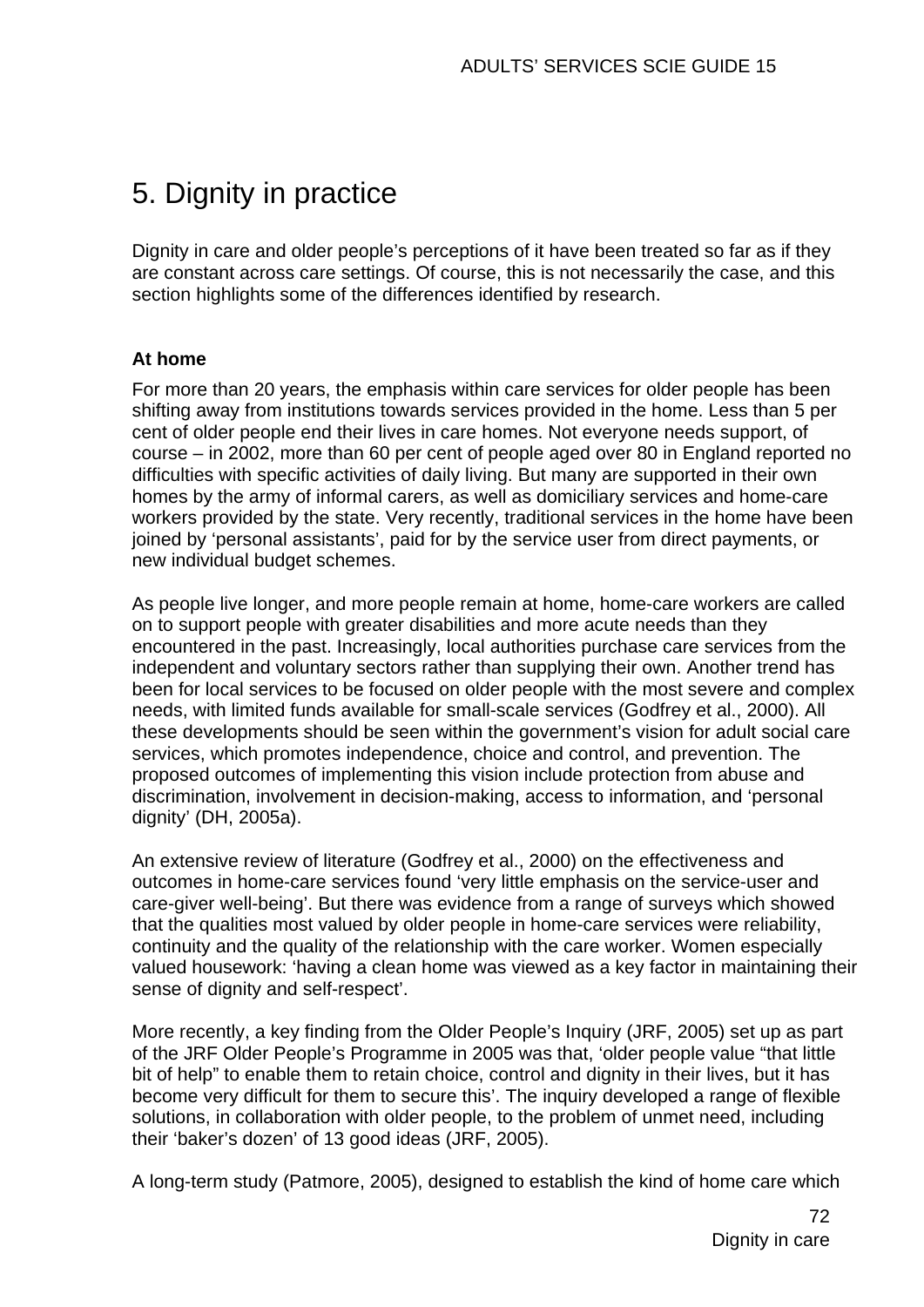would promote well-being and choice among older people, has investigated the factors which contribute to person-centred care in the home. It found that the most common ungranted wish among older home-care customers was for help to get out of the house, to improve morale and mobility. Where person-centred care of this kind was being provided, it could be time-consuming, but some purchasers, providers or individual care workers were prepared to spend the time. The relationship between individual care worker and customer was very important, but the role of purchasers was critical. A focus on the needs and wishes of the individual depended on purchasers, providers and care staff all believing in 'caring for the whole person'.

## **Acute hospitals**

The big difference between a hospital and the other contexts for care is that most patients can reasonably expect that their stay will be time-limited. Several studies have identified the way in which patients of all ages retain their dignity in hospital through 'necessary submission' to the power of others which leaves their self-esteem intact. One interviewed patient said: 'In terms of dignity, I have been in hospital before and I know what is expected of you. You just accept what is going to happen because you want to get better' (Matiti and Trorey, 2004). In this study, the researchers emphasise the need for care staff to understand and support patients' adjustment to hospital activities. A study of older black women in hospital (PRIAE/Help the Aged, 2001) found the same emphasis on 'getting better', which enabled the women interviewed to suspend their normal approach to dignity, in the interests of quick recovery.

But there is, of course, an important distinction to be made between hospital patients in general, and older patients. Mobility and other key aspects of independent living are known to suffer as result of stays in hospital and other institutions, which can be particularly difficult to reverse for older people. For this reason, studies of older people's experiences of hospital care (Randers and Mattiasson, 2004, Scott et al., 2003b, Jacelon, 2004) often emphasise the importance of maintaining autonomy (in activities and decisions) and independence. One small study (Jacelon, 2004) identified three stages of hospitalisation: 'Although autonomy was important in each stage, it became participants' central focus during their last phase in hospital.' Older patients interviewed in other studies resisted attacks on their autonomy and dignity in hospital by using resilience to manage their situation and maintain their self-esteem (Jacelon, 2003).

A Swedish study of ethical nursing care (Randers and Mattiasson, 2004) identifies 'delegated autonomy', resulting from providing patients with opportunities and information which enables them to delegate some activities and decisions to care staff. In addition, the identification of 'authentic autonomy' – choices consistent with the person's character – depends on full documentation of a patient's previous history, preferences and habits, and also their mental state.

Patients in intensive care (IC) may experience an even greater assault on their dignity, privacy and autonomy. Observation of practice in two IC units (Turnock, 2001) found that the dignity of all patients was maintained in only just over one-third of cases; the remaining patients were not fully screened or covered. Perhaps encouragingly, the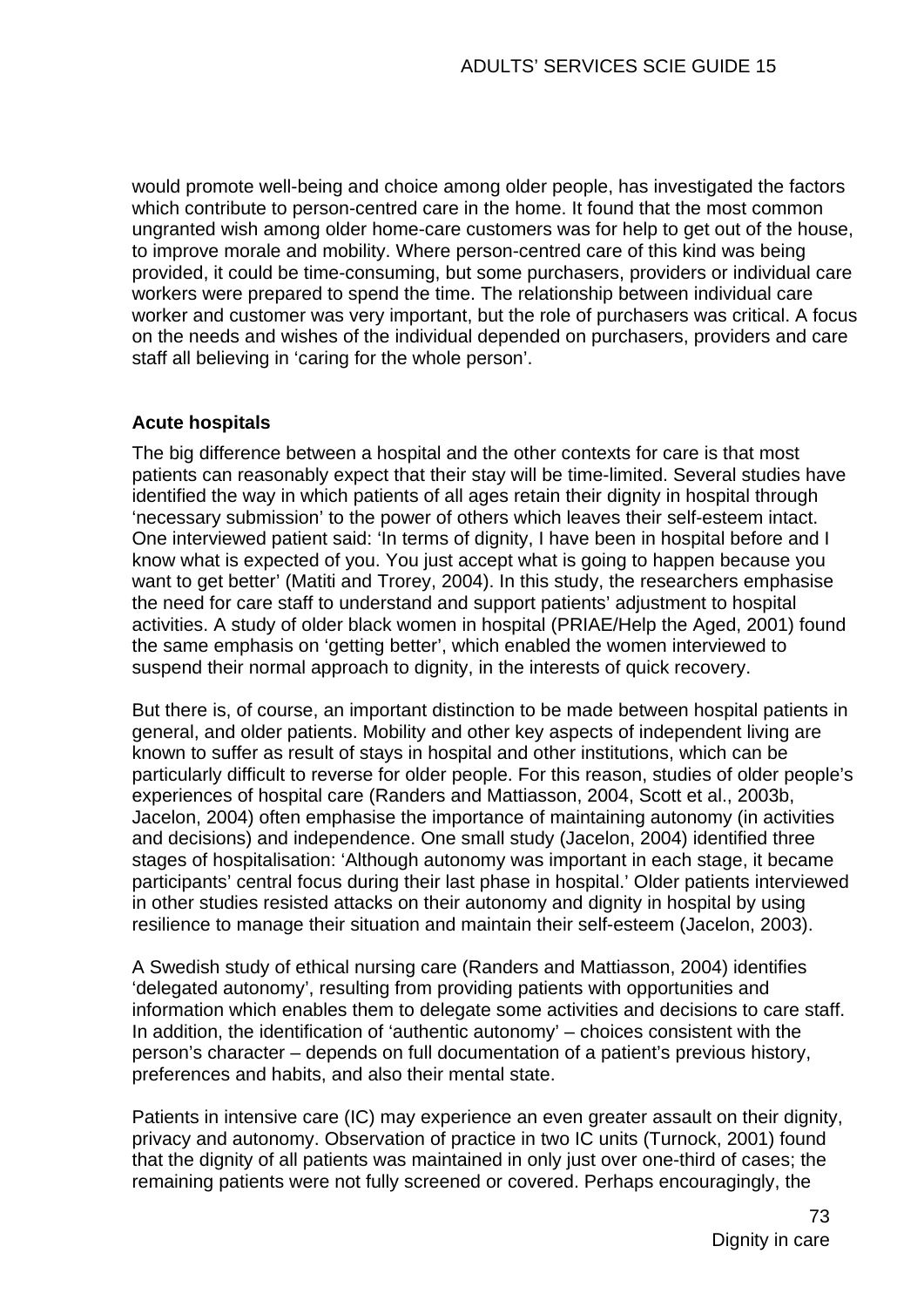figures in relation to exposure improved for patients aged over 60; and by the age of 70, almost half were not exposed. Effective screening, however, declined sharply with age. Working with focus groups of staff, the researchers developed a set of remedies, and later evaluations found improvements in staff awareness and practice.

#### **Care homes**

Care homes are not temporary for residents: they are 'home' to more than 400,000 people in England. As one article on autonomy in long-term care (Hickman, 2004) has pointed out: 'Because the long-term care setting is both a residence and a place in which health care is provided, issues of autonomy take on greater significance and complexity than in hospital settings.'

Most new residents are aged over 80, and are considerably more dependent than in the past. About four in ten residents have some form of dementia (Owen, 2006). In a recent pilot study involving nine local authorities in England, 30 per cent of reported abuse against vulnerable adults took place in residential homes, and older people were the largest group of victims (Blake, 2006).

A small study of 19 care homes, carried out in 2004 (Furness, 2006), uncovered some differences between residents' and managers' perceptions of abuse. Managers' responses reflected the categories of abuse set out in 'No secrets', with the exception of sexual abuse. Of the 19 managers interviewed, 17 knew of abuse happening in either their present or previous post. When asked for examples of unacceptable practice in a hypothetical home, six of the 19 residents interviewed provided them: inadequate staff resources, ill-treatment, rough handling, poor cleanliness, dictatorial staff attitudes and inferior meals. It is impossible to make general statements based on a sample of this size, but the differences in perception, and the proportion of residents who said they would take no action if they came across abuse both arque in favour of listening more carefully and more often to what residents have to say.

The quality of life in care homes has recently been reviewed by a consortium of Help the Aged and the National Care Homes Research and Development Forum, in collaboration with older people and representatives of the care home sector. The main messages resulting from this review have been published in 'My Home Life' (Owen, 2006); a second document, containing evidence and references is forthcoming. They include several messages which are particularly relevant to dignity in care:

- Maintaining a sense of identity is key to retaining self-esteem and a good quality of life. Person-centred care will support it.
- Residents often feel that they want to be useful, and should be encouraged to use the skills and experience that they bring to the home.
- Decision-making should be shared; and assumptions should not be made about who can and cannot give their views.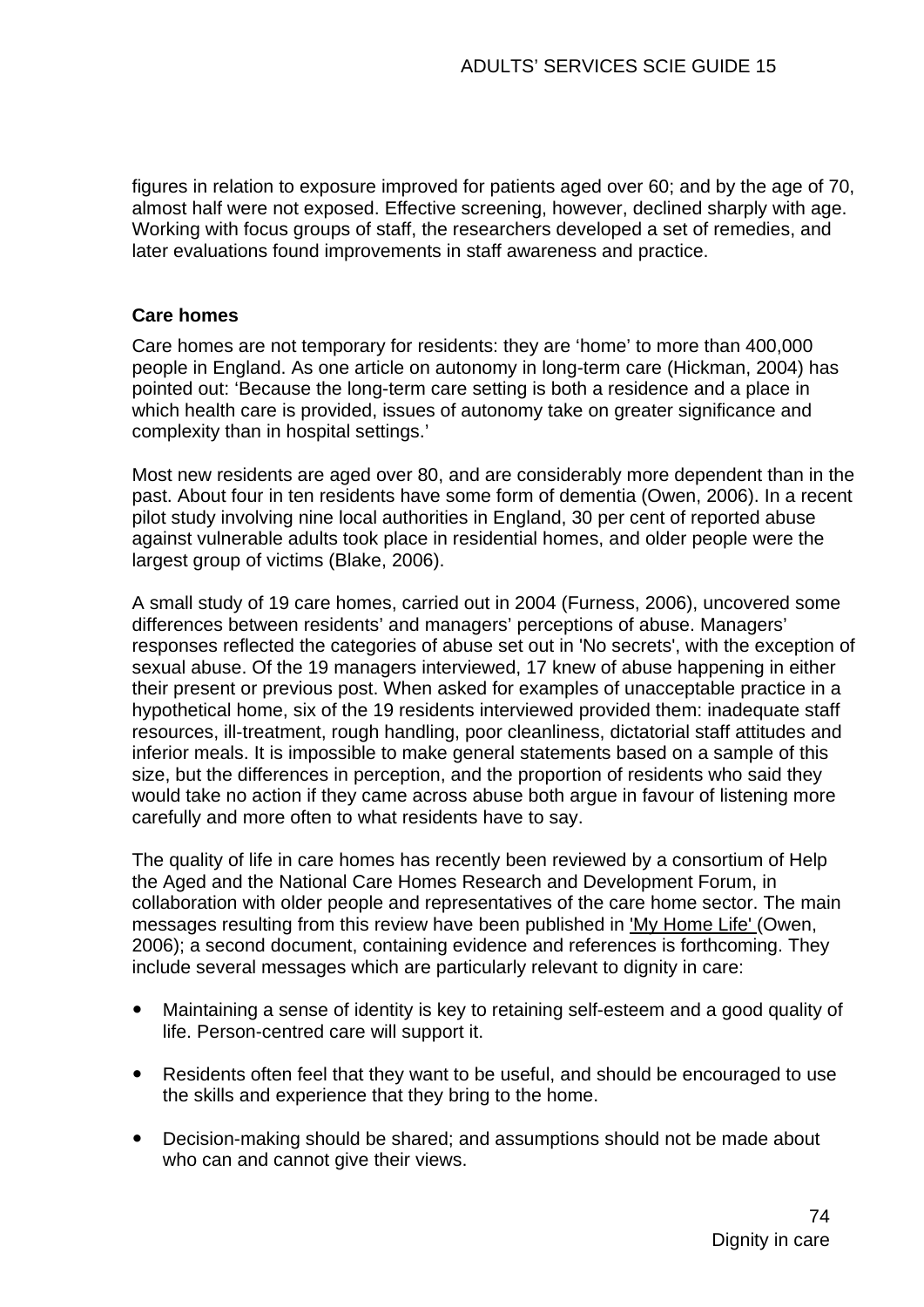The thing that would make the biggest difference is if everyone tried to imagine how they might feel when they are my age. They might understand how frustrating it is living in the body of a 93-year-old.

'My home life' makes the point that the care home should be viewed as a community rather than a domestic, family setting. One important context in which community life can be supported is at mealtimes. Meals have also been raised repeatedly in interviews with older people, in institutions of all kinds, as an opportunity to respect or undermine residents' dignity. Issues include:

- respect for cultural, religious and other dietary requirements at mealtimes
- y presenting food in an attractive way, even for people who need puréed or chopped food
- supporting eating and drinking where necessary, but without humiliating the eater
- offering food at times and in contexts which are appropriate for adults in their own home.

A recent bulletin on meals in care homes, 'Highlight of the Day?' (Commission for Social Care Inspection, 2006), found that the great majority of care homes in the country met national minimum standards for meals and mealtimes; but nearly 2,000 did not. The bulletin calls for a positive experience at mealtimes; choice and flexibility; appetising food served in pleasant surroundings; and care to avoid hidden malnutrition or dehydration.

We do not expect the elderly to have anything to contribute... We think that the best way to make them feel wanted is to smile nicely, and give them 'en suite' lavatories. But, in reality, the best way to feel wanted is to feel needed.

#### **Care of older people with mental health problems**

Research (Commission for Healthcare Audit and Inspection, 2006) suggests that at least 40 per cent of older people attending GP surgeries, 50 per cent of older general hospital inpatients and 60 per cent of older care home residents have mental health problems. Around 15 per cent of older people suffer from depression and 5 per cent of people over 65 have dementia, rising to about 20 per cent among people aged over 80 (CSIP, 2005). It is estimated that 10–15 per cent of the population aged over 65 are suffering from undiagnosed and untreated depression. Despite major government programmes and advances, mental health services for older people remain problematic.

Key messages from the most recent review of progress against the NSF for Older People by the three inspecting commissions included the fact that: 'Most inspected communities were struggling to deliver a full range of integrated, good quality services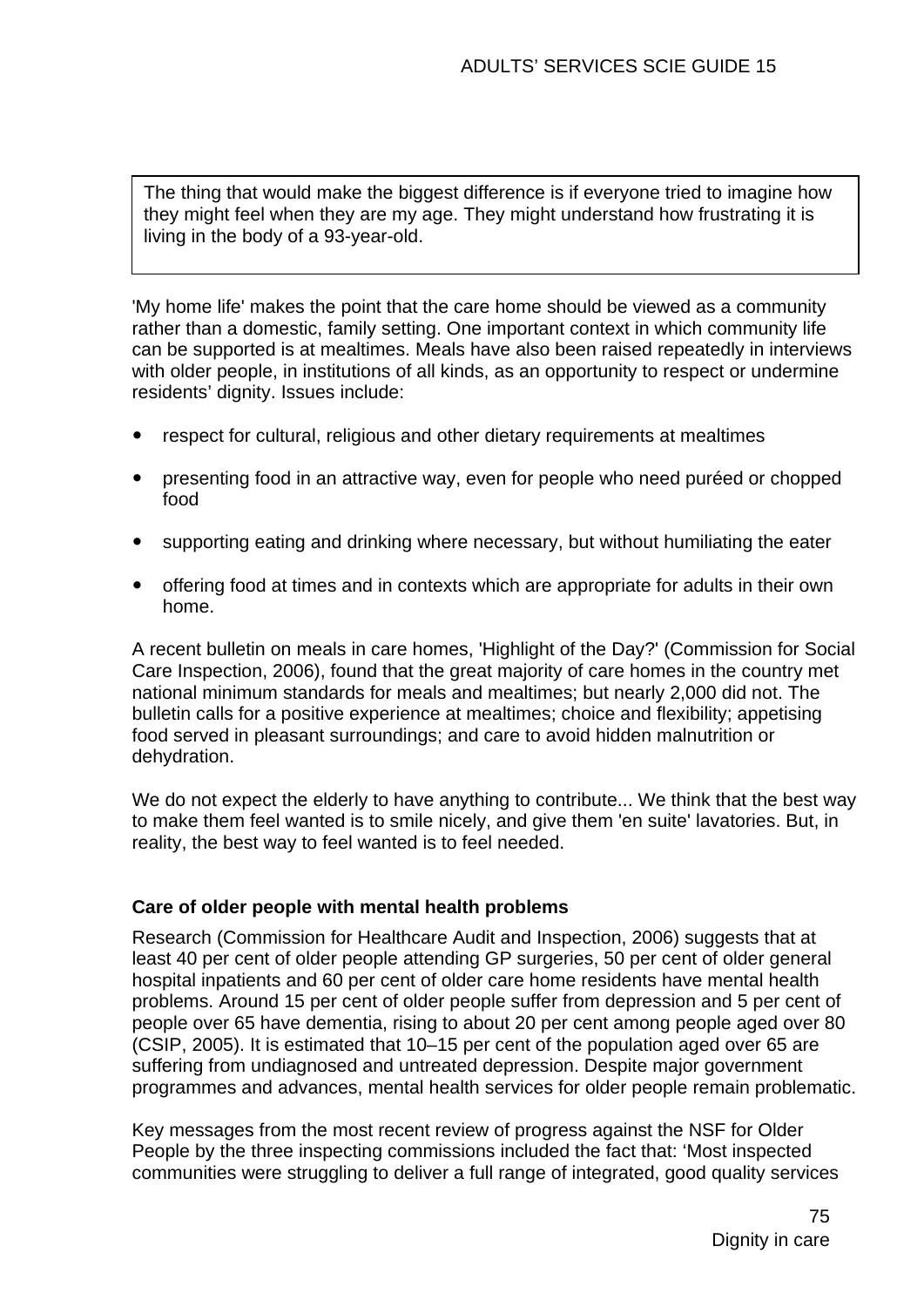to older people with mental health needs' (Commission for Healthcare Audit and Inspection, 2006).

All aspects of dignity in care are of course relevant to older people with mental health problems, but there are additional risks and barriers facing them. In care homes, for example, food and nutrition are important issues for everyone. For a person with dementia or depression who is not given appropriate help with eating and drinking, the problem becomes critical. Abuse of older people has been found in their homes, and in care homes. But the likelihood of abuse, which has been linked to the level of 'confusion' shown by the victim, may be even greater for dementia sufferers than for other older people. Questions of information, involvement in decision-making and giving consent are of concern to all older people. Studies of 'informed consent' in care settings (Turnock, 2001) have found significant disagreement between the views of older people and nursing staff, with patients much less clear than nurses about the extent to which consent had been clearly obtained. For people with cognitive impairments or communication difficulties, problems like these may be especially acute.

The principle of 'geriatric consent' has been developed, particularly in the USA, to describe a package of techniques which enable care staff working with people with dementia to take full account of their individual and personal views and preferences: it involves 'an ongoing and potentially demanding process of actively engaging the patient in any major decisions'. The aim is to take account of the patient's long-standing values and communicate with them 'in a sensitive, respectful, unhurried manner that preserves the dignity of the person' (Coverdale et al., 2006). Similar considerations form the basis of DH's practical guide to seeking consent from older people (DH, 2004), as well the Bournewood proposals (DH, 2006).

The extent to which people with dementia were being left behind in the development of policy and practice (designed to involve service users in individual and agency decisionmaking) prompted the Department of Health to fund a three-year project which reported in 2005 (Cantley et al., 2005). The project involved a literature review, a review of good practice, case studies and the development of guidance in collaboration with people with dementia and their carers, as well as voluntary and statutory agencies. Practical advice on how to involve people with dementia begins with first principles: '[involvement] should be founded on the values of personhood, relationship and citizenship, and on the principles of ethical practice'.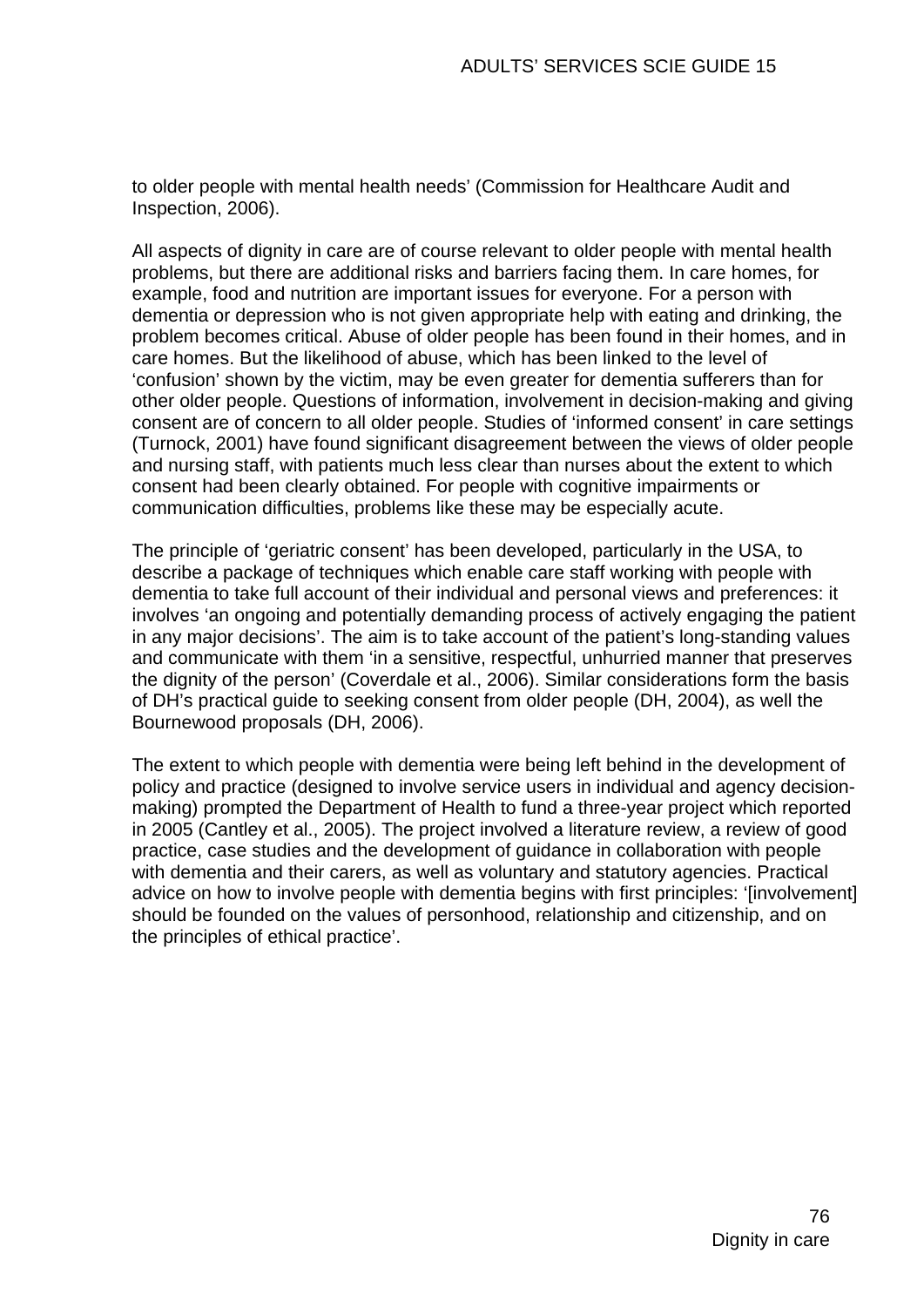#### **A four-step process to implement geriatric consent**

- Identify the patient's values and preferences, to the extent that these can be determined
- Assess care plans in terms of physical safety, independence, and the patient's values and preferences
- Protect remaining autonomy by balancing the patient's values and preferences with possible adverse health consequences of implementing a care plan
- Cultivate the professional values of steadiness, self-effacement and self-sacrifice when making decisions under conditions of risk.

(Cantley et al., 2005)

'Raising the standard' (Cobban, 2004), an action research project which took place between 2000 and 2002, looked specifically at how person-centred care was working for people with dementia and their carers. They found an 'under-trained, undermanaged and under-valued' workforce, ill-equipped to deal with the demands of an increasingly complex set of needs. Despite improvements to the home care available to people with dementia, resources were still not adequate to meet demand for this key service, nor to achieve a consistently high standard.

## **Dignity in death**

Care at the end of life is of concern to everybody. Yet there is evidence that death remains a taboo subject – something to be swept out of sight (DH, 2004c) Even in palliative care, care staff will go out of their way to disguise the fact of death: 'these practices were defended on the basis that staff were protecting privacy by withholding information about the impending death from other patients' (Street and Love, 2005).

Communication about death and dying is another problem. It's a big problem because all of us are so near to death. By 90 you can't get much nearer without knowing that it's round the corner, and we need to be able to express that if we want to.

A Canadian study (Chochinov et al., 2002a) interviewed 213 adult patients, with a mean age of 62 years, near the end of life in palliative care facilities. Sixteen of them reported loss of dignity – all of them in a hospital setting. These patients tended to be younger than those with an intact sense of dignity, and reported more distress and a stronger desire for death. 'These findings accord with previous reports citing loss of dignity as one of the most common reasons doctors offer when reporting why their patients sought euthanasia or assisted suicide.' Patients identified dignity in a range of ways, but its importance to their sense of self and inherent worth was clear.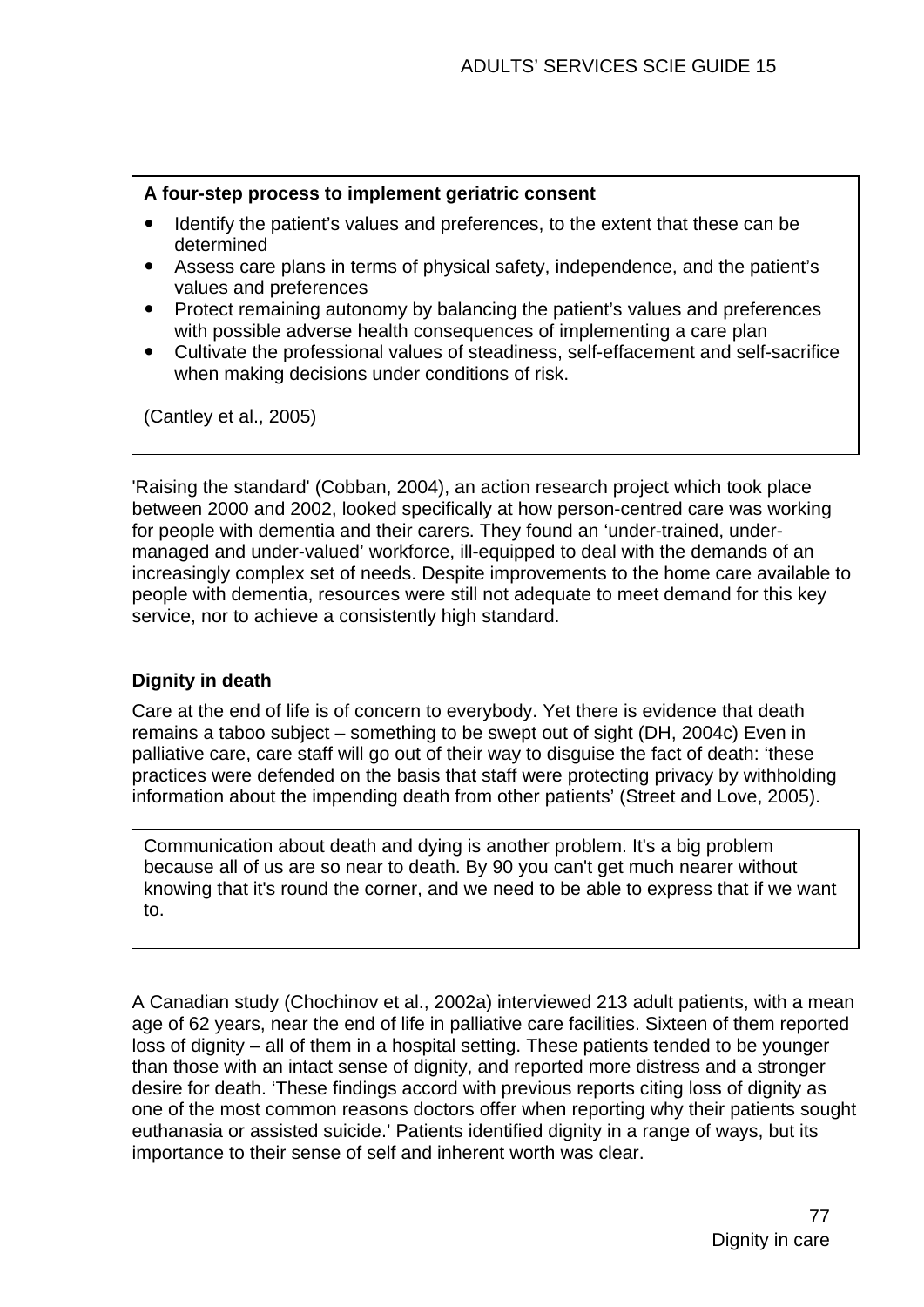The same research team explored in detail the meaning of dignity with 50 patients facing death. Participants described a range of factors which helped to preserve dignity: retaining a sense of individual identity; continuing to function in roles which preceded the illness, as mother or grandparent; hope for the future however short the horizon; maintaining autonomy and control (Chochinov et al., 2002b).

These and other studies have found that threats to dignity include an 'unrecognisable' and unreliable body, and increasing dependency/loss of autonomy. Inner strength, resilience and a sense of self-help to protect against loss of dignity, and despair (Franklin et al., 2006).

As more people live into old age, palliative and end of life care are increasingly important aspects of caring for older citizens. Restoring dignity to death has two related elements. The first concerns end of life nursing practice. This involves supporting contact with valued family and friends while offering privacy when appropriate; and helping to preserve 'a sense of self' by controlling distressing symptoms and maintaining a pleasant environment. The importance of this environment has recently been recognised in the government's investment of £50 million in refurbishing adult hospices (DH, 2006c). The second element relates to the need of older people to have their grief at the deaths of contemporaries and companions openly respected (DH, 2004c).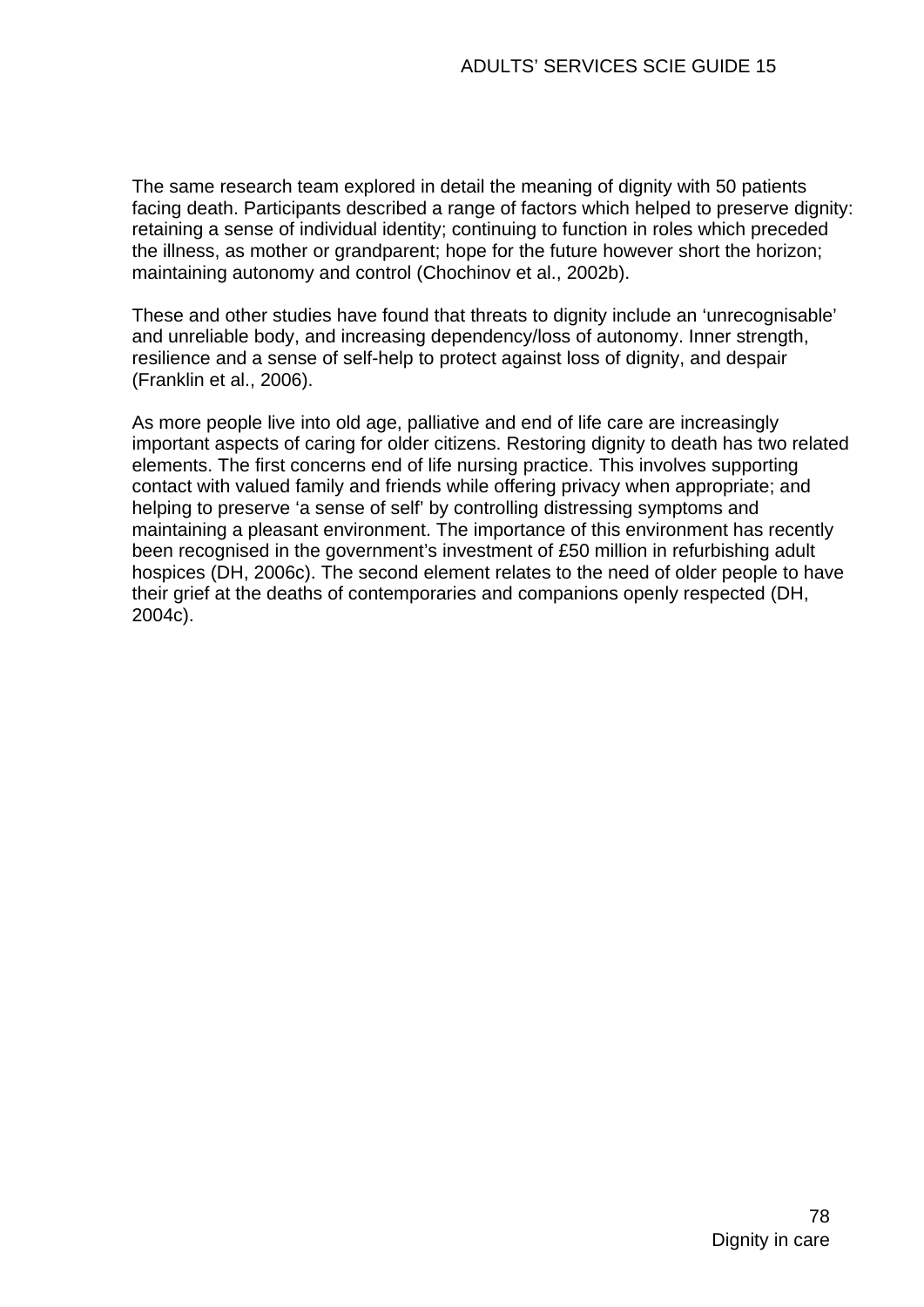# 6. Gaps in the research

This overview describes only a small proportion of the research and policy which is relevant to dignity in care. It is not possible, from this selection, to identify how comprehensively the subject has been studied. But researchers themselves draw attention to weaknesses in their own research and some remaining gaps:

Many of the studies which involve interviewing samples of older care users have commented that people were selected by virtue of their capacity to take part in interviews and or complete questionnaires. By definition, people with dementia, other cognitive impairments or communication difficulties have been excluded, contributing to their relative absence from 'involvement' activity in health and social care.

Men have also frequently been under-represented in these samples.

Literature which relates to aspects and components of dignity in social care exists for some groups of service users – people with learning disabilities, for example. But there is relatively little in relation to older people.

Limited research on the meaning and effects of ageism is reported, and its interaction with other forms of disadvantage and discrimination.

The amount of research about older black and minority ethnic people is greater than in other areas of research on social care, but it still overlooks some key groups and factors.

Other marginalised groups which are represented in the literature rather rarely include gay and lesbian older people.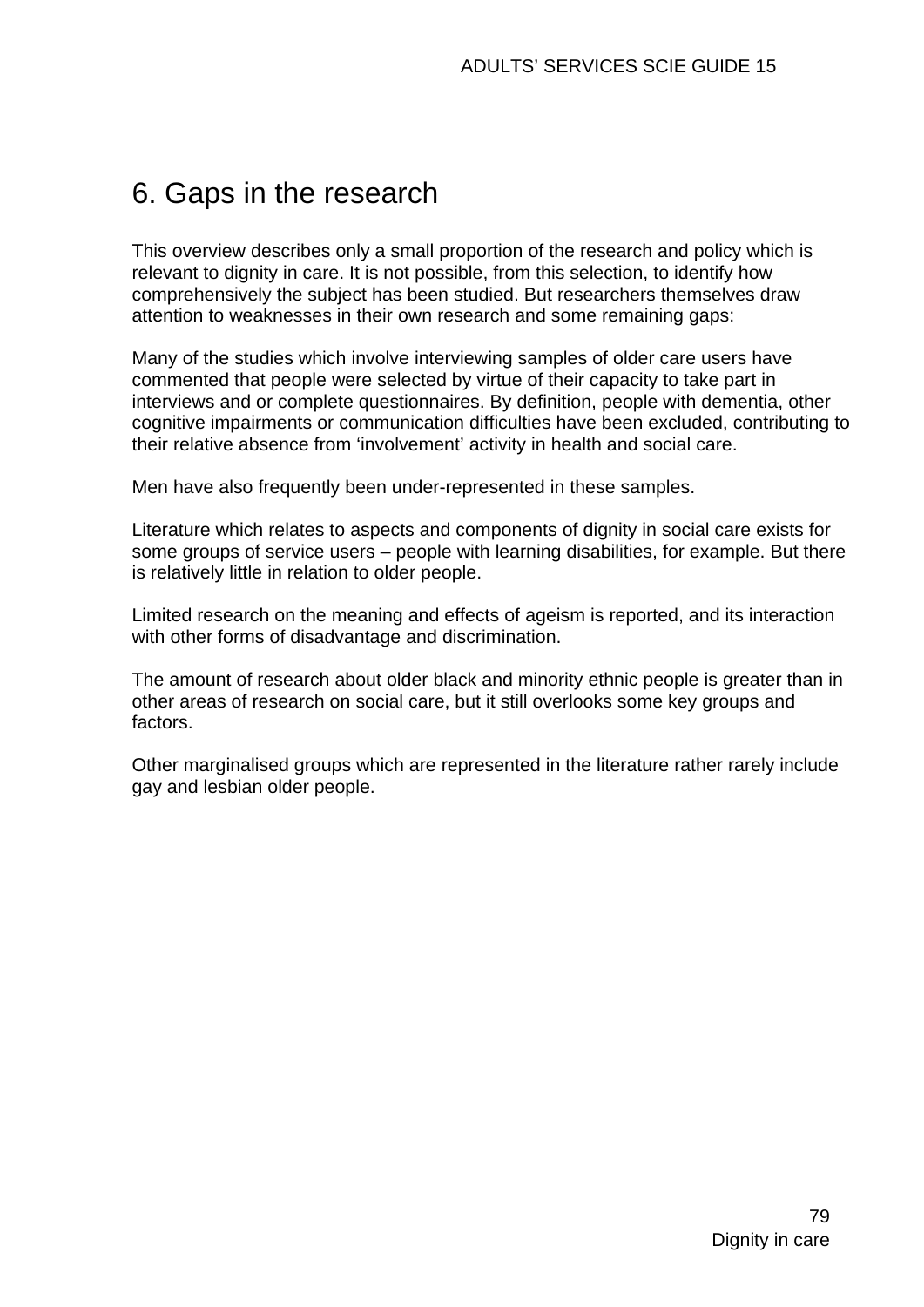# Respect

'Respect is the objective, unbiased consideration and regard for the rights, values, beliefs and property of all people.' (Wikipedia, 2006)

The Dignity in Older Europeans study (Tadd, 2005) found that: 'Respect for personal identity is the critical aspect of dignity that has to be addressed in health and social care.' A number of issues relating to respect were highlighted in the Department of Health (DH) online survey (DH, 2006d). People expressed concerns that they were not treated as an adult or as an individual, that they were not seen as a whole person but viewed in terms of their illness or disability and that they were not listened to or given time to talk. These findings are supported by further DH evidence in Now I feel tall (DH, 2005b) in which NHS patients reported feeling 'isolated, overwhelmed by the experience and treated like a number instead of an individual'.

The research overview highlights a number of issues relating to respect: staff and family attitudes, patronising and disrespectful ways of addressing older people, being treated as an equal and issues relating to death and dying, such as control of suffering and maintaining a respectable appearance. The DH End of Life Care Programme (DH, 2006e) aims to improve the quality of care at the end of life for all patients and enable more patients to live and die in the place of their choice.

The research also associates ageism and other forms of discrimination with the lack of respect for older people and, clearly, there are implications here for wider society. Intergenerational community work has been suggested as one way of tackling ageism.

Respect has been summarised in terms of courtesy, good communication and taking time (Davies et al., 1997, Woolhead et al., 2004, Woogara, 2005, Calnan et al., 2005, Birrell et al., 2006, Bayer et al., 2005). In a Swedish study (Randers and Mattiasson, 2004), the identification of 'authentic autonomy' was found to be dependent on 'full documentation of a patient's previous history, preferences and habits'. Patients in a US study (Jacelon, 2004) found that 'consciously reviewing their previous lives and achievements' was a strategy that helped them to maintain a positive attitude and to 'resist the demoralising effects of their situation'. My home life (Owen, 2006) asserts that maintaining a sense of identity is key to retaining self-esteem. For people with dementia, reminiscence activity has been used for many years to reaffirm the identity of individuals based on their own personal history. `

A small study into residential care (PG Professional and the English Community Care Association, 2006) found that: 'Residents' primary desire … is to be cared for with respect and dignity as an individual and to hold onto their independence'. Residents emphasised the importance of staff spending time to chat with them and felt that frequent staff changes made it difficult to build positive relationships; they were concerned that care was task-oriented rather than person-centred. Another study into staff views (Calnan et al., 2005) reiterates this point: 'the "system" (whether an NHS ward or clinic, or a private residential care home) does not value issues such as dignity.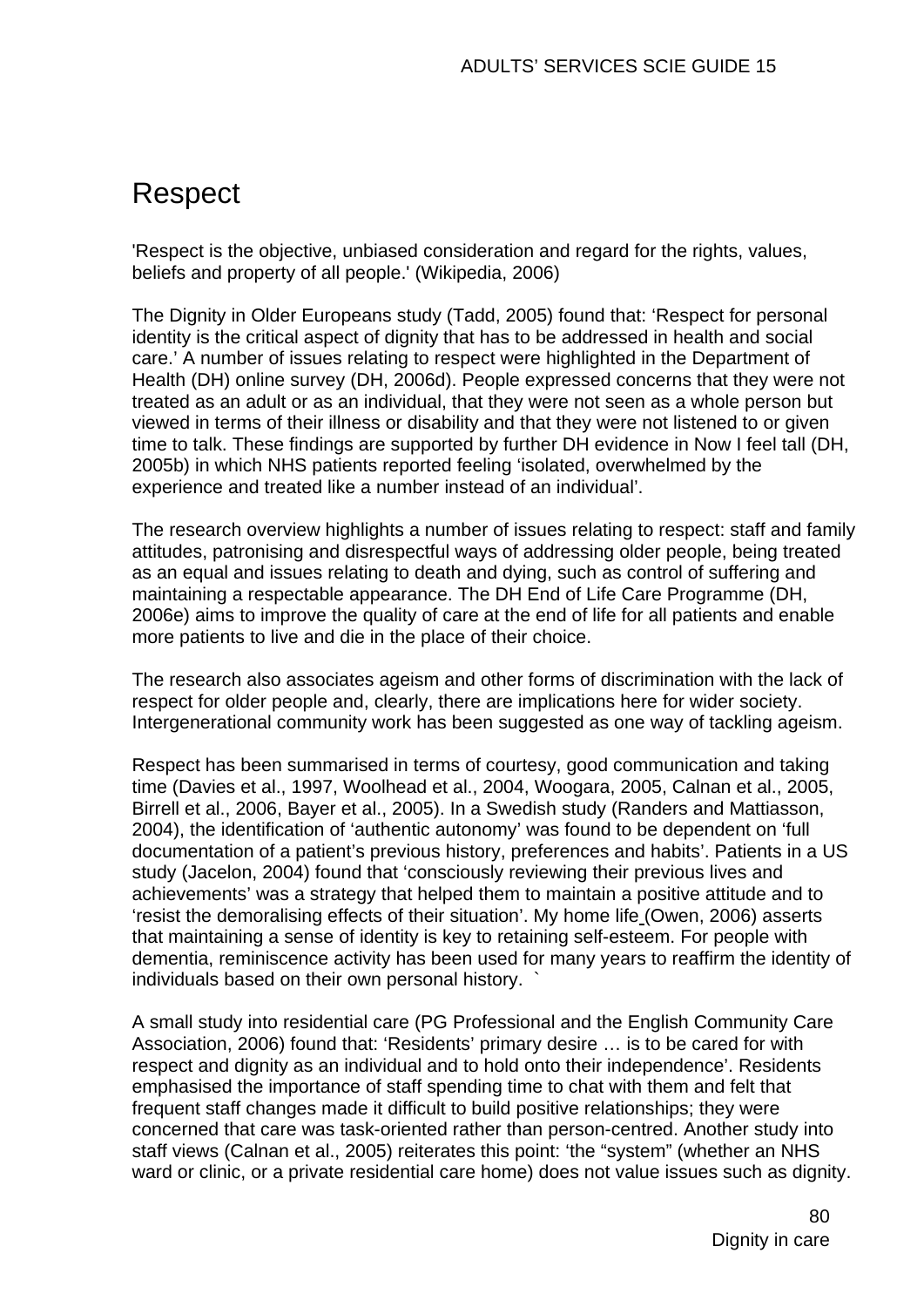Instead they value what gets done in terms of task-oriented jobs.' The research overview found evidence from a range of surveys which showed that the qualities most valued by older people in home-care services were reliability, continuity and the quality of the relationship with the care worker.

It is clear from the evidence above that people value respectful delivery of services over task-oriented care and, getting to know people for what they are is, therefore, an essential aspect of person-centred health and social care practice.

# Key points from research and policy

Being respected as an individual is very important to older people receiving health and social care services.

Older people want a workforce that is patient and takes the time to listen to individuals and does not rush care (DH, 2006d).

Getting to know service users as individuals, people with a history, is key to providing person-centred care (Randers and Mattiasson, 2004, Jacelon, 2004, Owen, 2006, PG Professional and the English Community Care Association, 2006) .

Staff respect for service users and their carers and relatives is enshrined in Standards for Better Health;this also encompasses respect for people's diversity (DH, 2004e).

The Essence of Care benchmarks for privacy and dignity are based on the need for respect for the individual (DH, 2003c). National minimum standards for domiciliary care require that: 'The service should be managed and provided at all times in a way which meets the individual needs of the person receiving care, as specified in their care plan, and respects the rights, privacy and dignity of the individual (DH, 2003b).

National minimum standards for care homes states that: 'The principles on which the home's philosophy of care is based must be ones which ensure the residents are treated with respect, that their dignity is preserved at all times, and that their right to privacy is always observed' (DH, 2003a).

The NHS core standards require that healthcare organisations have systems in place to ensure that 'staff treat patients, their relatives and carers with dignity and respect' (DH, 2004e).

The National Service Framework next steps aims to ensure that, within five years, all older people receiving care services will be treated with respect and dignity (DH, 2006h). The report acknowledges the need for wide-reaching culture change and zero tolerance of negative attitudes towards older people.

Barriers to providing person-centred care have been identified as: increasing bureaucracy, tighter budgets and restrictive commissioning leading to limited time, poor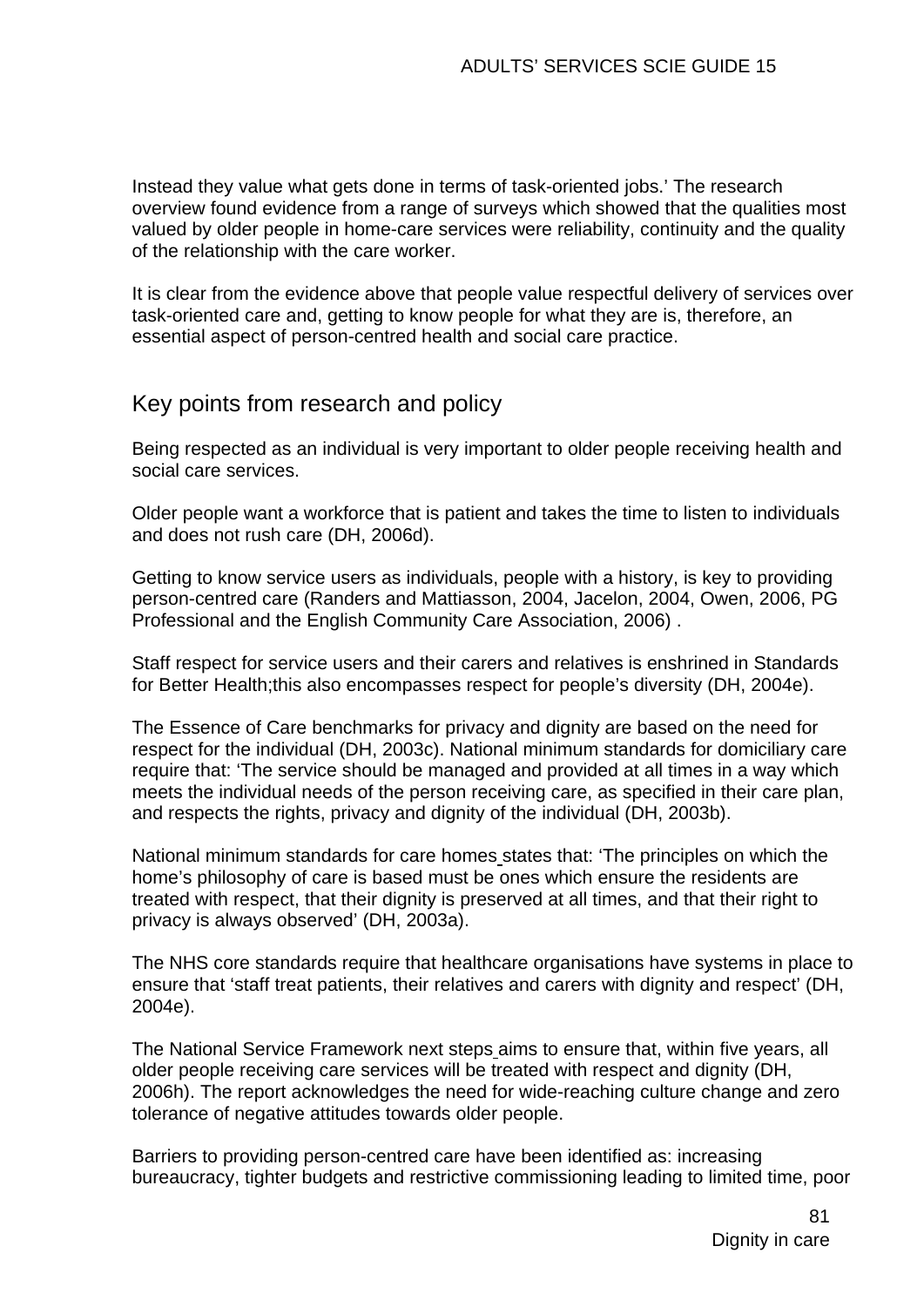and inconsistent management and a mixed picture on training (Innes et al., 2006).

# Practice points

Ensure that treating older people with respect is fundamental to training and induction for all staff (including domestic and support staff) and followed up by supervision and zero tolerance of negative attitudes towards older people.

Ensure that the service is person-centred and not service- or task-oriented.

Ensure that service users are asked how they would like to be addressed and that staff respect this.

For people with dementia, reminiscence activities may support the maintenance of a person's identity.

Include 'time to talk' in care plans. In residential care this may be time spent with the keyworker to discuss any concerns or plan activities. In home care this can be a vital resource for very isolated people. Voluntary organisations and befriending services may be able to provide some support in this area but the importance of staff taking time to talk cannot be underestimated.

Involve older people in service planning and respect the views of individuals by ensuring their ideas and suggestions are acted upon.

Support intergenerational community activities to tackle preconceived ideas and discrimination against older people.

# Ideas from practice

Practice examples are self-reported and have not been evaluated.

#### **Champions programme (the former Birmingham and Black Country Strategic Health Authority)**

The aim of this project is to have a champion in all care environments where older people receive care. The champions, who are experienced nurses and allied health professionals, attend an intensive two-day workshop of master classes by expert speakers with a focus on addressing values, attitudes and dignity. Support is provided via resource packs, a dedicated website, mentors, a lead executive for each trust and champion network meetings. The intention is to improve care and support for older people; reduce stays in hospital; build reassurance and confidence in the care provided for older people in hospitals and other care environments; provide a proactive workforce to care effectively for a rising ageing population; and reduce the number of complaints.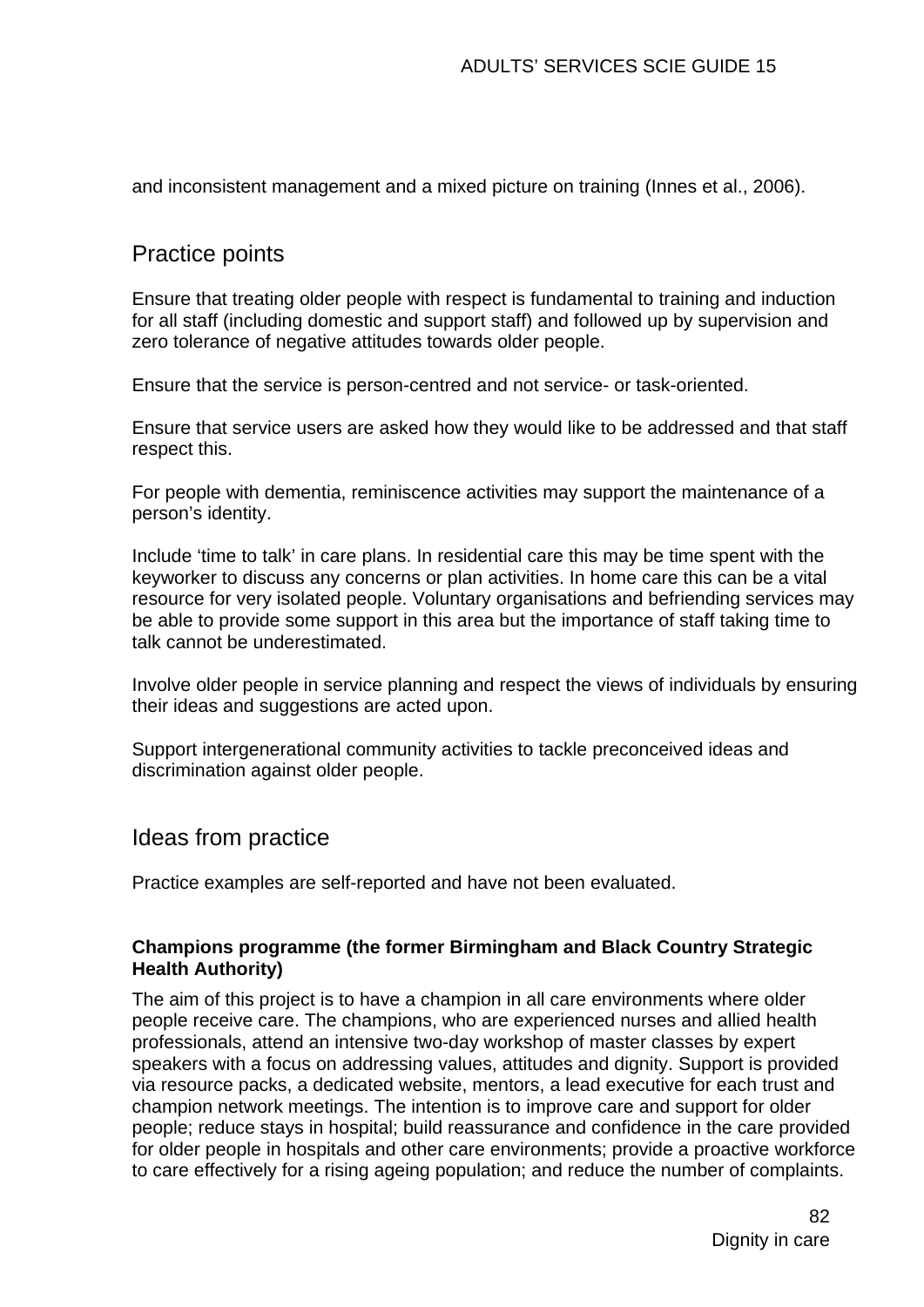Independent researchers will evaluate the Champions for Older People project and the next stage is to roll the project out to the primary care trusts and mental health trusts.

## **Key learning points:**

- y Ensure that the Essence of Care benchmarks are included in the master classes and that the sessions all relate to dignity, values and attitudes for older people.
- Ensure that key stakeholders are on board from an early stage and that a support network is in place for the champions
- Ensure that long-term sustainability is built in.

#### **For further information contact:**

Andrew Hindle, SHA Lead for Older People Services. Tel 0121 695 2562. Email andrew.hindle@westmidlands.nhs.uk

## **Anti-ageism training course (Rochdale Metropolitan Borough Council)**

In response to 'Rooting Out Age Discrimination' (standard 1 of the NSF for Older People), one nursing home piloted a training course focusing on anti-ageism. An experienced trainer and the 'recruits' – older people and a carer of an older person developed the programme together. They explored definitions of ageism, issues of an ageist society and their own attitudes and feelings about getting older. They were also asked to think about their own care responses and how they would use this training and awareness to change their own practice. The manager of the home fully supported the initiative and felt the training had had a positive impact.

Key learning points:

- Although a care team may be working together they do not necessarily share the same views – the pilot showed there were many differing views within the team.
- Full support from the home manager is essential.
- Recruit volunteers from as many groups as possible: the project demanded a time commitment and many older people are busy, and while supportive of the project could not commit to the whole process.
- There is a need to pay people the going rate to be involved in such projects, People needed to be encouraged to claim what they were entitled to, but sometimes benefit entitlement and paying tax can be a barrier.
- Clear selection criteria need to attract older people who have particular skills and experience.

For further information contact:

Rowena Vickridge, Joint Strategic Lead, Adults and Older People, Adult Care Services.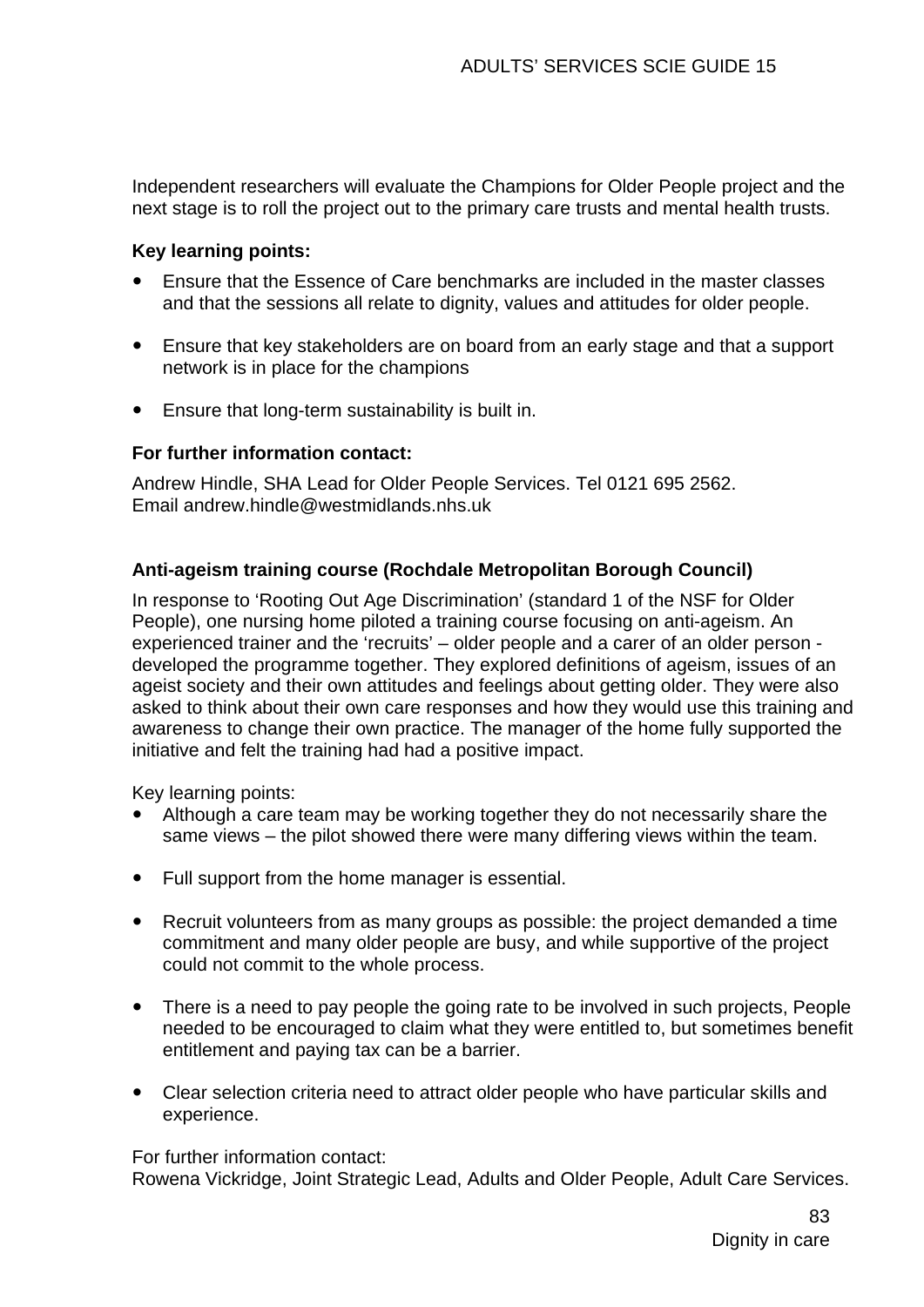Tel 01706 925383. Email rowena.vickridge@rochdale.gov.uk

## **Learning from patients (Royal Surrey County Hospital, Guildford)**

The older people's champion and the manager of the Surrey 50+ Network invited members of the Surrey 50+ Network to meetings on four topic areas: environment, training, communication and telling their story. Members acting as 'mystery shoppers' explored all areas of the hospital and made recommendations for improvement. Eight people also recounted their stories as patients. Problems were identified in the following areas: mealtimes; cleanliness; sensory impairment; patient information; personal dignity; and the environment. A number of solutions were achieved, for example modified training and induction for staff; front hall design was influenced by the group, and signage and notice boards have been made clearer. Members are now also involved in reviewing patient information leaflets. This project marks the beginning of a partnership between older people and hospital staff built on mutual respect and a growing awareness of the complexities of hospital service delivery.

Key learning points:

- Often, minor changes can have a huge impact on patient at minimal cost. Frequently the solution to patients' concerns is about delivering a service differently – not necessarily about spending more money.
- Keep the concerns in the picture but make working on solutions the focus.
- Active user participation requires commitment to make it real engagement.
- Staff were committed in principle but require the support and drive from senior management in order to make progress.

#### For further information contact:

Mary Foster, Manager, Surrey 50+ Network. Tel 0208 541 8594. Email: mary.foster@surreycc.gov.uk

## **Person-centred care (Birmingham and Solihull Mental Health Trust)**

Staff use a person-centred care (PCC) position statement, based on the work of the late Tom Kitwood (a leader in the field of dementia care whose goal was to see widespread practice of person-centred care for people with dementia). This covers:

- y value people with mental health needs and those who care for them
- $\bullet$  treat people as individuals
- acknowledge life experience
- provide a positive social environment.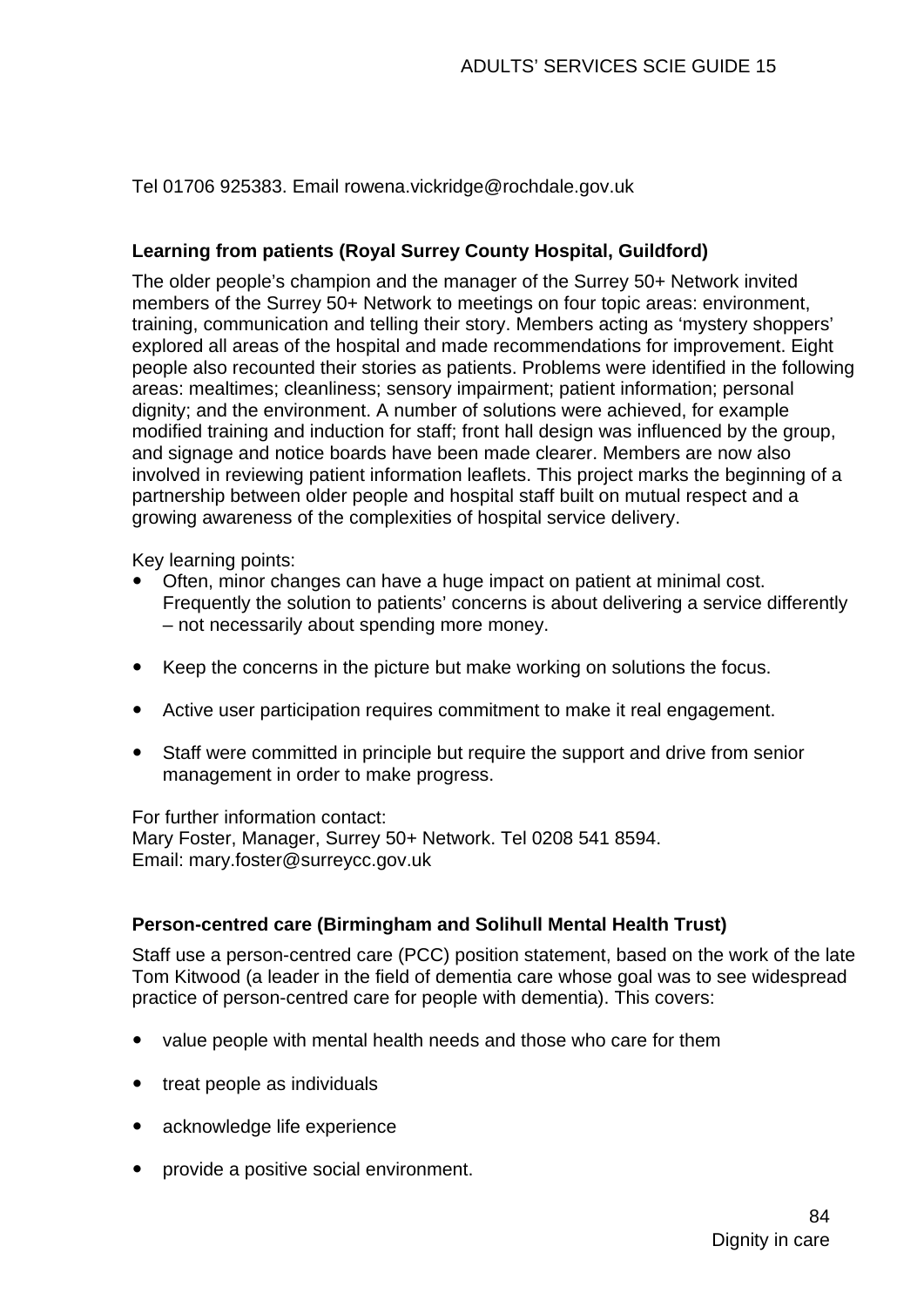Senior staff undertake regular 'quality visits'. They walk the wards, scrutinise the patient environment and, if areas for improvement are noted, ensure an action plan is implemented. Staff are supported with regular person-centred training days, focus groups for carers, patients and staff are listened to and complaints are examined closely to see what themes are emerging. As a consequence, the service can produce a range of evidence-based interventions and evaluations of how their constant search for improvement in person-centred care is benefiting patients.

For further information contact: Linda Playford. Email [Linda.Playford@bsmht.nhs.uk](mailto:Linda.Playford@bsmht.nhs.uk)

#### **Steps towards greater dignity (Derbyshire Mental Health Trust)**

The trust has implemented Life History Work/Diaries, led by person-centred link nurses and taught by a dementia care specialist. This considers what people would like and how they would like to be treated, including invasive treatments and procedures and how to alleviate any distress. They also use Dementia Care Mapping, a validated tool which is able to identify illness/well-being for patients who may not be able to verbalise their thoughts. The trust has also introduced customer care into their induction programme and a specific customer care training day that looks at attitude, and maintaining privacy, dignity and modesty of all client groups

For further information contact: Kim Shield, Essence of Care Coordinator. Tel 01332 362221 ext 3783. Email [kim.shield@derbysmhservices.nhs.uk](mailto:kim.shield@derbysmhservices.nhs.uk)

#### **Assessing standards (Dorset and Somerset Strategic Health Authority)**

The SHA has developed an audit tool (145kb MS Word file) which aims at achieving high standards of patient dignity and putting patient experience high on the agenda. The audit tool is a template covering five key themes

- patient environment
- privacy, dignity and modesty
- communication with patients
- promoting individual needs
- staff training.

It also contains a score card so progress can be monitored and lapses can be picked up quickly and acted upon, using an action plan template.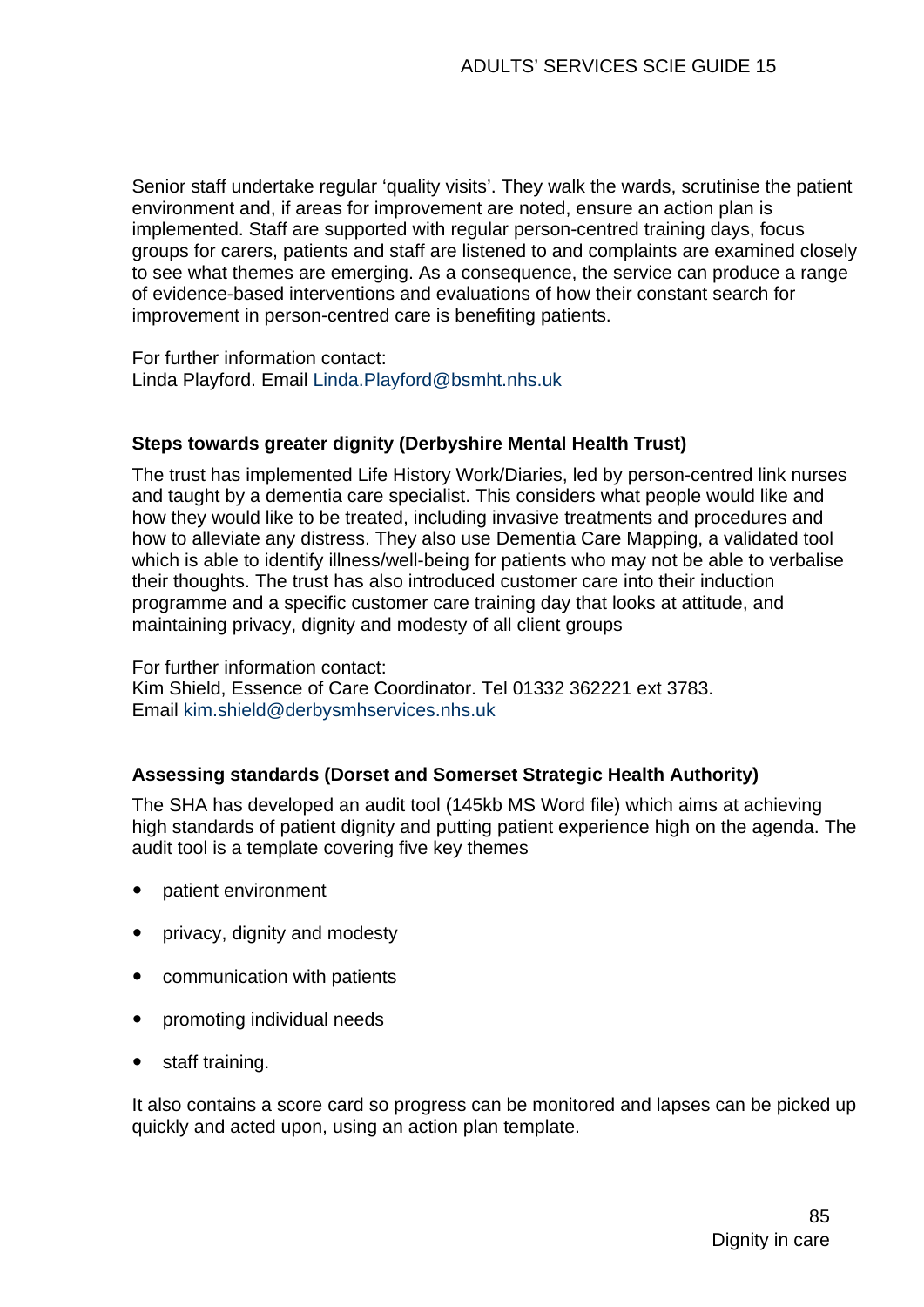For further information contact: Sharon Waight, NHS South West. Tel 01935 384111. Email [Sharon.waight@southwest.nhs.uk](mailto:Sharon.waight@southwest.nhs.uk)

#### **Palliative care support (Macmillan Cancer Support/Greenwich Teaching Primary Care Trust)**

Greenwich Macmillan Palliative Care Support Service (funded by Macmillan Cancer Support and Greenwich Teaching PCT) aims to maximise choice for patients at the end of their lives, allowing them to die at home, if that is their wish, in maximum comfort and with maximum dignity. It also offers support to carers. The service operates 24 hours a day every day of the year, with a high level of flexibility to meet the needs and wishes of patients and carers, which can vary from day to day. There are three elements: daytime service, overnight sitting service and pop-in service (providing 15-minute checks through the night). The small, dedicated team of support workers from Greenwich Council are specially trained in health-related care and support for terminally ill patients, such as catheter and stoma care, pressure sore management, minor dressings, medication prompting, blood glucose monitoring, urinalysis, mouth care and peg feed care. They get to know the patient and carer very quickly and work at least 30 hours a week, to provide continuity of care. There has been very positive feedback and a formal evaluation is in progress.

Key learning points:

- Provide support 24 hours a day, seven days a week to ensure maximum flexibility to patients and carers; this is the key to enabling patients to die at home if this is their wish
- Set up a specialist training programme before the service/new workers start
- Training should include topics that cross the health/social care divide, such as care of the dying at home and after-death support, clinical communication skills, medicine management, spiritual diversity support, cultural diversity awareness, OT and physiotherapist support, and diet
- Spend time in local hospice as healthcare assistants and with district nursing staff visiting patients in their homes
- Use a small team, all working at least 30 hours a week this makes continuity of care much easier
- Establish a cross-agency steering group from the start, to enable good links to develop with the PCT continuing care nursing team, community specialist palliative care team, district nursing service and local carers' centre
- Monitor demand be ready and able to re-allocate hours between service elements if possible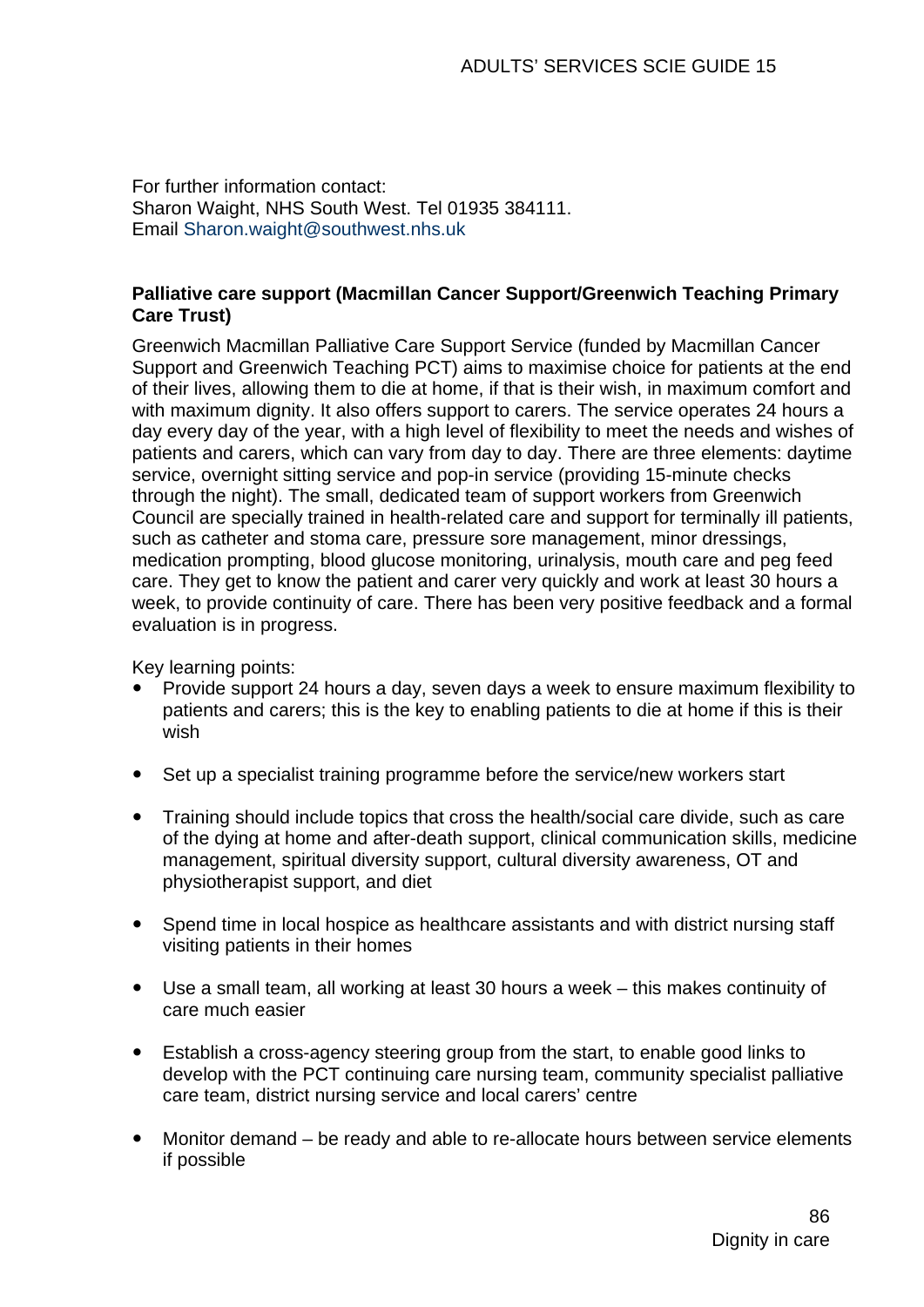- $\bullet$  Set up a single point of access to service provided in this case by the PCT continuing care nursing team
- $\bullet$  Support the support workers this is a very demanding service. Provide intensive line management support (24/7 if necessary), team meetings and external counselling. A rota of four days on three days off allows workers to recharge their **batteries**

For further information contact:

June Williamson,Macmillan Palliative Care Support Service Co-ordinator, Greenwich Homecare. Tel 020 8921 2349. Email [june.williamson@greenwich.gov.uk](mailto:june.williamson@greenwich.gov.uk)

## **Life Story books (St Pancras Hospital, London)**

The Evergreen Unit at St Pancras has developed Life Story books to support and inform the care they give to their patients. Where patients are able to contribute they do, but many have cognitive impairment and difficulty with verbal communication, so relatives are key in providing the information and are actively encouraged to be involved in completion of the books. The Life Story books help staff to engage with patients who have complex needs and are used to inform many aspects of care planning, from personalising bedrooms to meeting personal needs in a way that respects the person's wishes and promotes their dignity. The books, which were developed by the staff on the unit including nursing staff, occupational therapists and the psychologist, are also a guide to providing meaningful occupation. All new staff are taught how to use the books during their induction process. The books are given to the relatives/next of kin when the person dies and these have been welcomed as a 'nice reminder' of the person.

For further information contact:

Colin Owen, Email colin.owen@camdenpct.nhs.uk or Judith Greening, Email [Judith.greening@camdenpct.nhs.uk](mailto:Judith.greening@camdenpct.nhs.uk)

## **Catching memories (Lincolnshire County Council (LCC))**

Heritage Services is training a representative of each of LCC's older people residential care units in reminiscence skills. In addition, Heritage Services are helping the representatives to facilitate reminiscence group meetings, for which they supply articles and memory joggers to encourage members of the group to talk and reminisce.

For further information contact: Sheila Sibbons, Unit Manager, Adult Social Care. Tel 01522 750889. Email [Sheila.sibbons@lincolnshire.gov.uk](mailto:Sheila.sibbons@lincolnshire.gov.uk)

#### **'Let's respect' resource box (Department of Health)**

Launched in October 2006 as part of the Let's Respect campaign commissioned by the Department of Health, the box contains powerful images and uses case studies to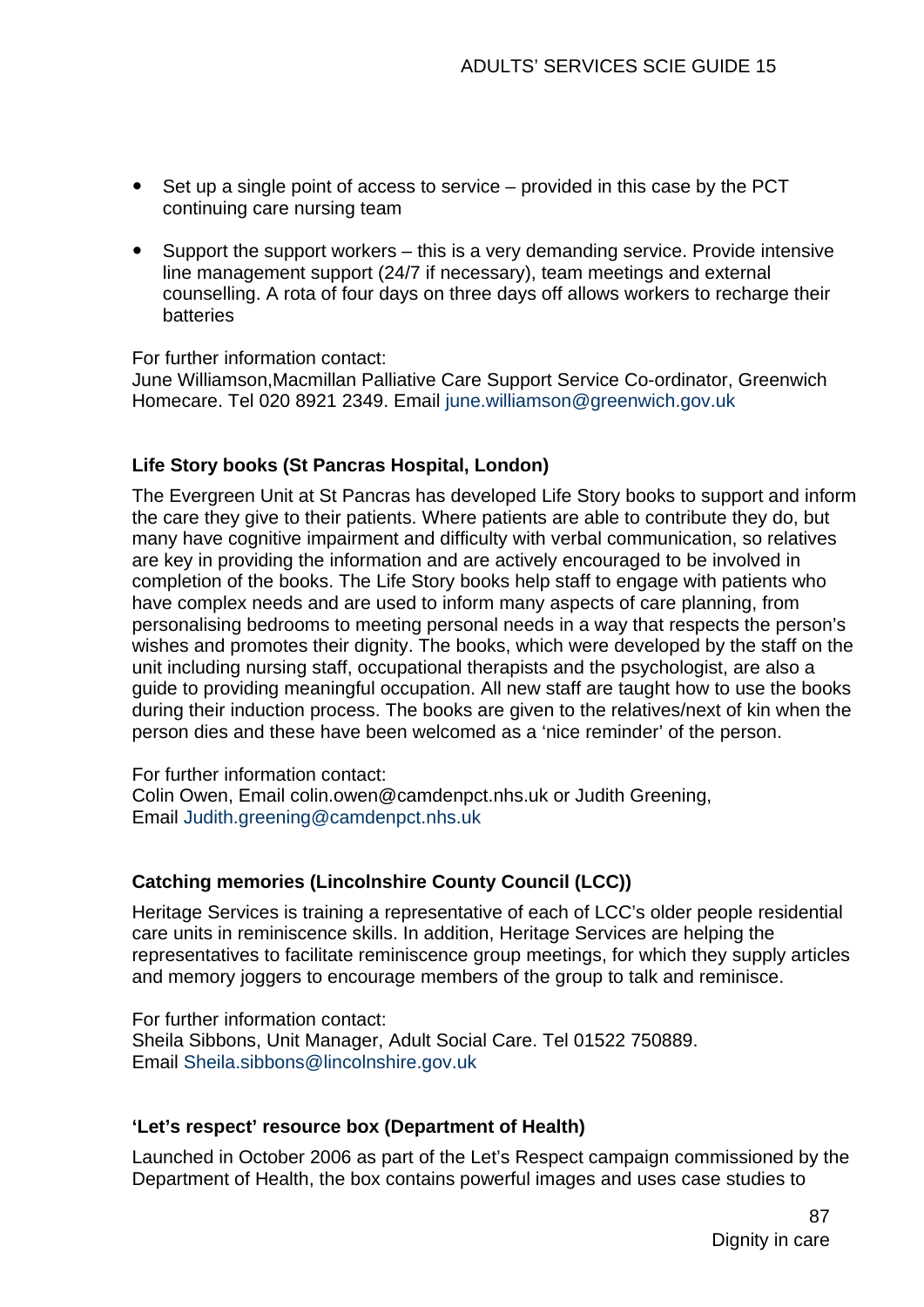provide information and practical suggestions on how to better meet the mental health needs of older people, focusing particularly on acute care. There is also a pocket guide published by the 'Nursing Standard'. A number of boxes have been made available for acute hospital trusts, and boxes can be purchased from the social enterprise group, BlueSci. [www.bluesci.org.uk](http://www.bluesci.org.uk/)

For further information contact:

Deborah Sturdy, Senior Nurse Adviser (older people).

Email Deborah.sturdy@dh.gsi.gov.uk or Nadine Schofield, National Lead for Older People's Mental Health, CSIP. Email [nadine.schofield@csip.org.uk](mailto:nadine.schofield@csip.org.uk)

#### **Dignity and Respect Training Project (John Coupland Hospital, Lincolnshire Teaching Primary Care Trust)**

The John Coupland Hospital Older People project team has developed a Dignity and Respect Link Trainers Project in order to establish good practice throughout the hospital. Designated trainers were identified from several departments, each of whom was given special training and materials. These trainers in turn ran sessions for staff within their own departments. All existing and new staff will participate in the training.

For further information contact: Maria Storti, Interim Operational Lead Intermediate Care, Lincolnshire PCT. Email [maria.storti@lpct.nhs.uk](mailto:maria.storti@lpct.nhs.uk)

#### **Extra Care scheme for people with dementia (Portland House, St Helens)**

Portland House is a small, eight-unit, Extra Care scheme for people with dementia, where staff recognise the value of tenants, their uniqueness and their personal needs. Individuals' views are respected and accepted, providing the rights of other tenants are not infringed.

Staff take time to get to know individual tenants in order to understand their needs and gain knowledge of each person's previous lifestyle, their likes and dislikes. Care and support is agreed with each tenant and provided on that basis. A staff-tenant ratio of 1:4 and a flexible staffing structure make this person-centred approach possible.

Staff take on the role of enablers in order to promote independence in all aspects of daily life and personal care. This in turn preserves dignity and encourages feelings of self worth. Staff support tenants to develop and maintain links with local facilities, and this helps to promote social inclusion.

The combination of the physical environment, philosophy and person-centred practice at Portland House has enabled the eight tenants to maintain their skills, build confidence in their own abilities and has boosted their self-respect. Information taken from the Dignity in Housing LIN Report, 2006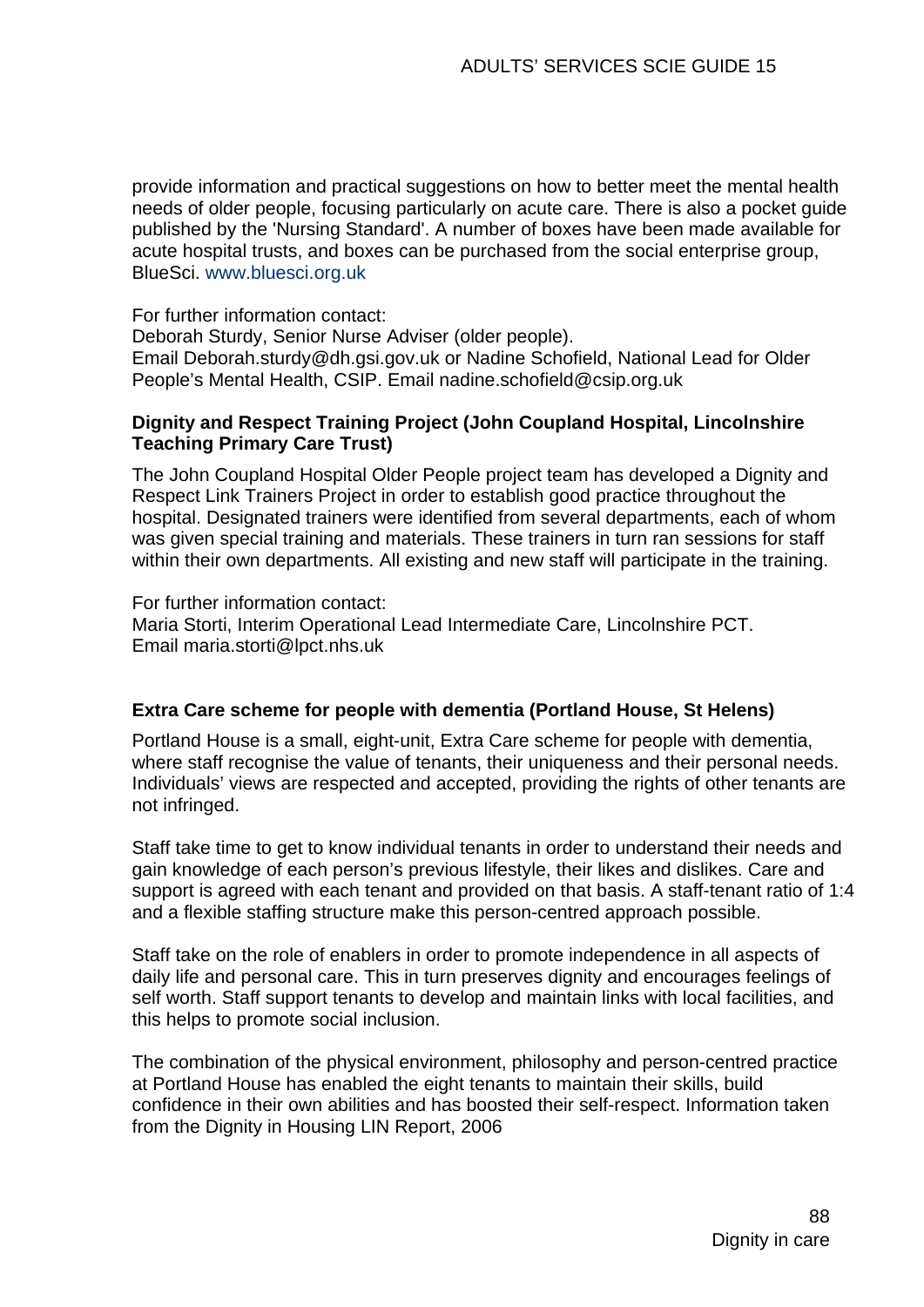#### For further information visit: <http://icn.csip.org.uk/housing/>

# Practice ideas from other service user groups

## **Enhanced pathways into care (EPiC), Sheffield**

The aim of the project was to build a partnership between a Crisis Assessment and Home Treatment team and the Pakistani Muslim Centre. This would enhance access to home treatment for Pakistani service users and reduce over-reliance on inpatient services, and it would enhance the cultural appropriateness of the Crisis Assessment and Home Treatment service.

A community development worker was employed to work with a Pakistani Muslim Centre and, together with a Crisis Assessment and Home Treatment team member, saw service users at home. This constitutes a shared care operational policy, with the development worker actively identifying Pakistani service users. The Pakistani Muslim Centre also developed support services of its own for people with mental health problems.

The outcome was a managed care pathway designed for Pakistani service users, who reported greater satisfaction with services. Inpatient length of stay was reduced for 12.5 per cent of Pakistani patients, and those experiencing relapses sought help earlier.

For further information contact:

Sue Hammond, Team Leader, Project Support Unit, Department of Health. Email: [sue.hammond@dh.gsi.gov.uk](mailto:sue.hammond@dh.gsi.gov.uk) 

## Other resources

#### **Now I feel tall (DH, 2005b)**

Now I feel tall offers practice examples on 'being talked to and listened to as an equal' and 'being treated with honesty, respect and dignity'

End of life care information and tools are available at: http://www.scie.org.uk/publications/practiceguides/practiceguide09/files/nowifeeltall.pdf

#### **What do you see?**

The Greater London Forum for Older People released a 10-minute training film, 'What Do You See?' directed by Amanda Waring and starring Virginia McKenna. The film, which promotes seeing older people in a fresh light, is a powerful and evocative story and perfectly illustrates the key message that we must see older people as individuals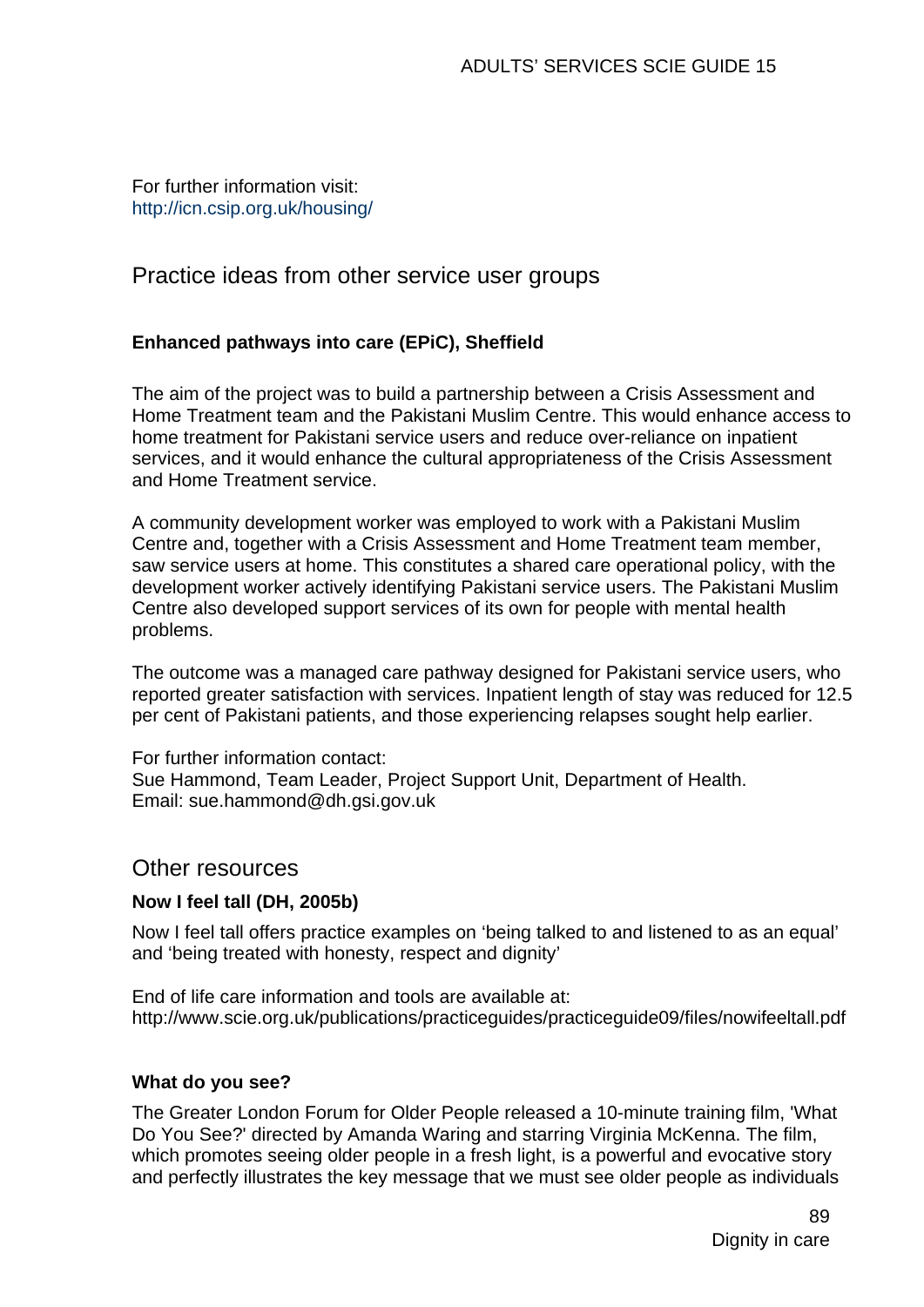rather than as part of a category. This is not a free resource (funds raised go to Macmillan Cancer Relief and Help the Aged).

#### **Positive Steps**

Positive Steps is new, web-based guidance that sets out some of the key mental health issues and cultural needs for different black and minority ethnic (BME) groups, and includes lists of useful contacts and resources. It also describes some of the excellent work done for others to draw on. The Positive Steps online Supporting race equality in mental healthcare guide ([www.actiondre.org.uk\)](http://www.actiondre.org.uk/) was produced with the help of mental health care staff and community workers and offers advice and support for better responding to the needs of BME patients. This web-based guidance sets out some of the key mental health issues and cultural needs for different BME groups.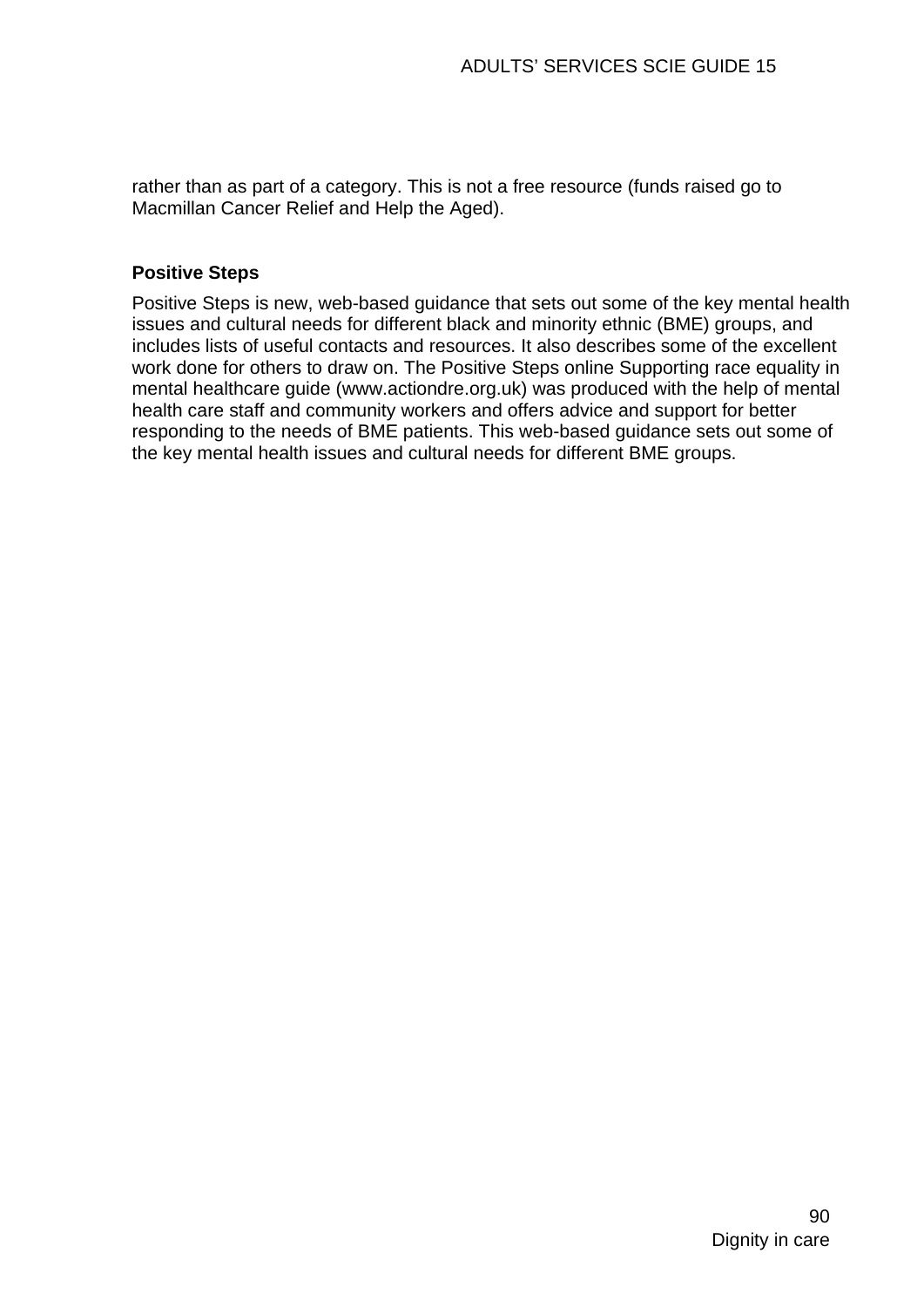# **Communication**

In order to maintain control and independence, older people need information about what they are entitled to and what they can expect from services, and they need it at the right time. The Department of Health (DH) online survey (DH, 2006d) indicated that the way in which information is communicated, and the way in which day-to-day communications take place, will have an impact on the maintenance of dignity.

Older people want to be treated with respect and part of this includes the way they are addressed and the way they are spoken to. A number of studies have highlighted concerns about 'staff and family attitudes, and patronising and disrespectful ways of addressing older people' (Bayer et al., 2005).

In a DH survey, culminating in the report Now I feel tall (DH, 2005b), good patient experience was seen as synonymous with 'having information to make choices, to feel confident and to feel in control'.

Essence of Care (DH, 2003c) defines communication as: 'a process that involves a meaningful exchange between at least two people to convey facts, needs, opinions, thoughts, feelings or other information through both verbal and non-verbal means, including face to face exchanges and the written word'.

In the DH survey on dignity in care (DH, 2006c) people raised concerns about acceptable levels of English among health and social care staff and a small study into care homes (PG Professional and the English Community Care Association, 2006) found that relatives of residents had concerns about the language barrier between residents and staff caused by the numbers of overseas workers.

Even where staff are fluent in English, strong accents may affect the older person's ability to understand, particularly for people with dementia, communication difficulties or hearing impairments. Difficulties with staff recruitment and retention in health and social care are widespread and the value of overseas workers cannot be underestimated, but it is important to ensure that they receive the appropriate support and training to ensure that their communication skills are adequate.

Good written communication between workers is also vital to providing a consistent service in line with service users' needs and preferences. Again, employers should ensure that workers have adequate literacy skills in English to facilitate good communication.

There may be difficulties where a service user is unable to speak English. Where there are no staff who speak the same language, translation services should be provided. Where the care is provided on a long-term basis, culturally appropriate services should be sought.

Issues of continuity - a key aspect of good communication - have also been highlighted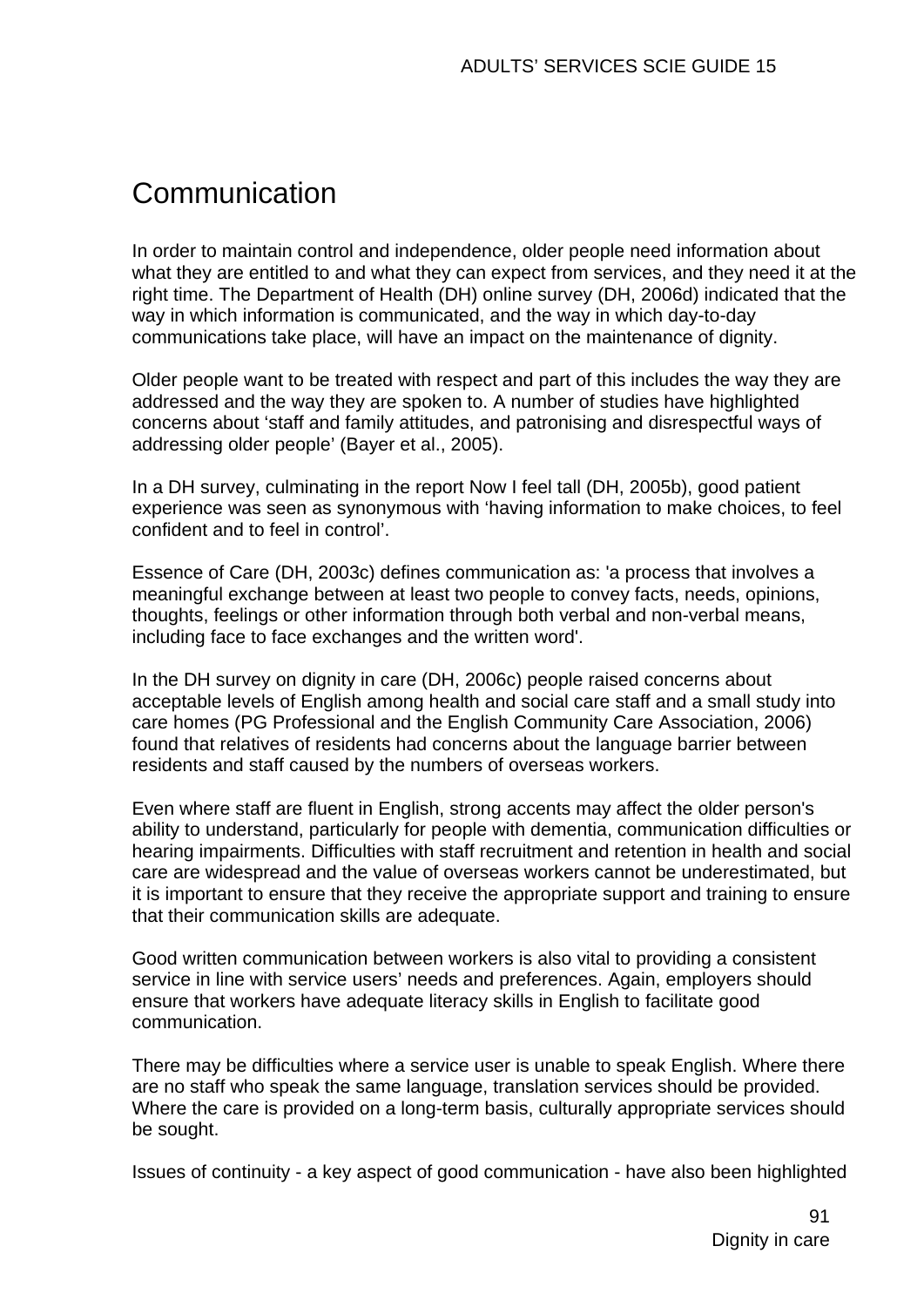in relation to staff retention: 'Staff retention is important, residents feel more secure by seeing the same faces every day' (PG Professional and the English Community Care Association, 2006). In a study into the views of health and social care staff on dignity, staff raised some problems associated with the use of agency staff: '... expense, a lack of continuity of care, and a lack of interest in and personal involvement with patients' (Calnan et al., 2005).

Good communication is vital in ensuring person-centred care and this presents particular challenges for managers, in terms of recruitment, retention and training for frontline staff.

# Key points from research and policy

Dignity is threatened by 'treating adults "like babies" because of actual or assumed incapacity... using patronising tones of voice'. (Research overview).

Using respectful language and gestures promotes dignity (Tadd, 2005).

Consistent assignment of workers can improve communication and facilitate the building of positive relationships between service users and staff (PG Professional and the English Community Care Association, 2006).

The national minimum standards for domiciliary care require that: 'The skills and experience of care staff are matched to the care needs of each service user and they are able to communicate effectively with the service user using the individual's preferred method of communication' (DH, 2003b).

*Essence of Care* gives an excellent breakdown of things to consider when communicating with hospital patients (DH, 2003c).

# Practice points

- Ensure that service users are asked how they would like to be addressed and that staff respect this.
- Ensure older people are given all the necessary information on the service, in the appropriate format and, wherever possible, in advance.
- When recruiting staff, ensure acceptable levels of both spoken and written English.
- Consider the specific training needs of overseas staff.
- Where service users do not speak English, provide translation services in the short term and seek culturally appropriate services in the long term.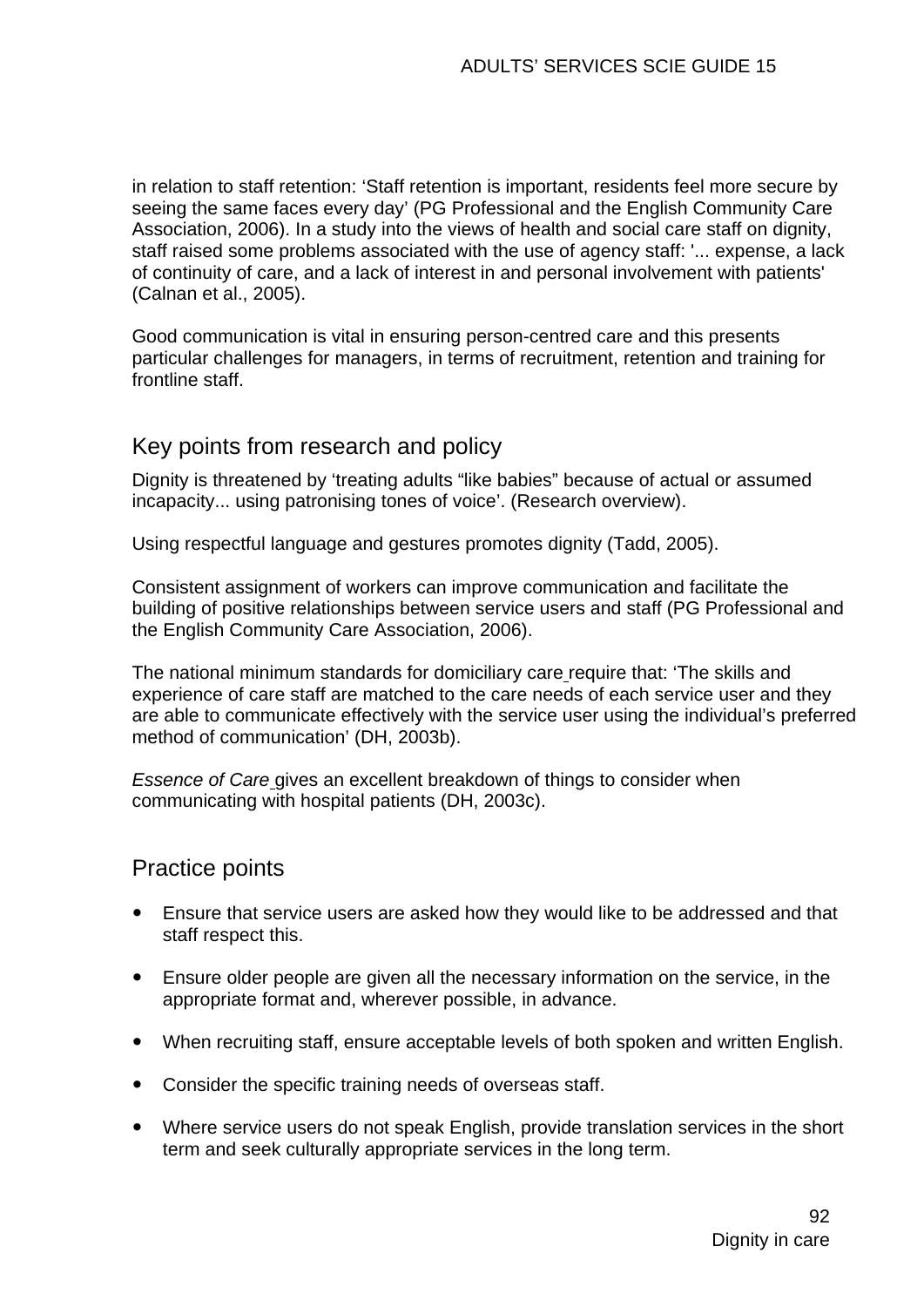- Care planning should include opportunities for service users to talk with staff regularly.
- Don't make assumptions based on culture, ability or any other factor about what people want; they should always be asked.
- Ensure staff have appropriate training to enable them to communicate with service users with cognitive or communication difficulties.
- Ensure that time for proper handover of information, written or spoken, is scheduled in for staff.
- Involve older people in the production of information resources.
- Facilitate ways of getting the views of service users, such as through residents' meetings.

# Ideas from practice

Practice examples are self-reported and have not been evaluated.

#### **Getting the message across (Southampton University Hospital NHS Trust)**

The trust's Essence of Care Group carried out an audit on dignity in care in the hospital to identify where further work needs to be carried out. This work is part of a two-year project, working with the local primary care trusts. As a result, all wards have been provided with colourful, graphic posters with advice to the staff on how best to communicate with patients. These include reminders on good telephone manners, tips on how to communicate well face to face and factors to bear in mind when speaking or writing to someone who has a communication difficulty, whether through a disability or because of a language barrier.

For further information contact: Julie Dawes, Associate Director of Nursing, Tel 02380 798435. Email julie.dawes@suht.swest.nhs.uk

#### **Success through the Single Assessment Process (Leasowes Intermediate Care Centre, Smethwick)**

Leasowes is a bespoke 20-bed unit where patients (predominantly older people) can be assessed and rehabilitated. Often, they come in with complex needs and multiple medical conditions that may have culminated in a fall and they may have had difficulty managing at home. Staff believe that the use of the Single Assessment Process enables the whole team to deliver person-centred care. On admission, patients are asked what they want to achieve during their stay. Personal details such as how the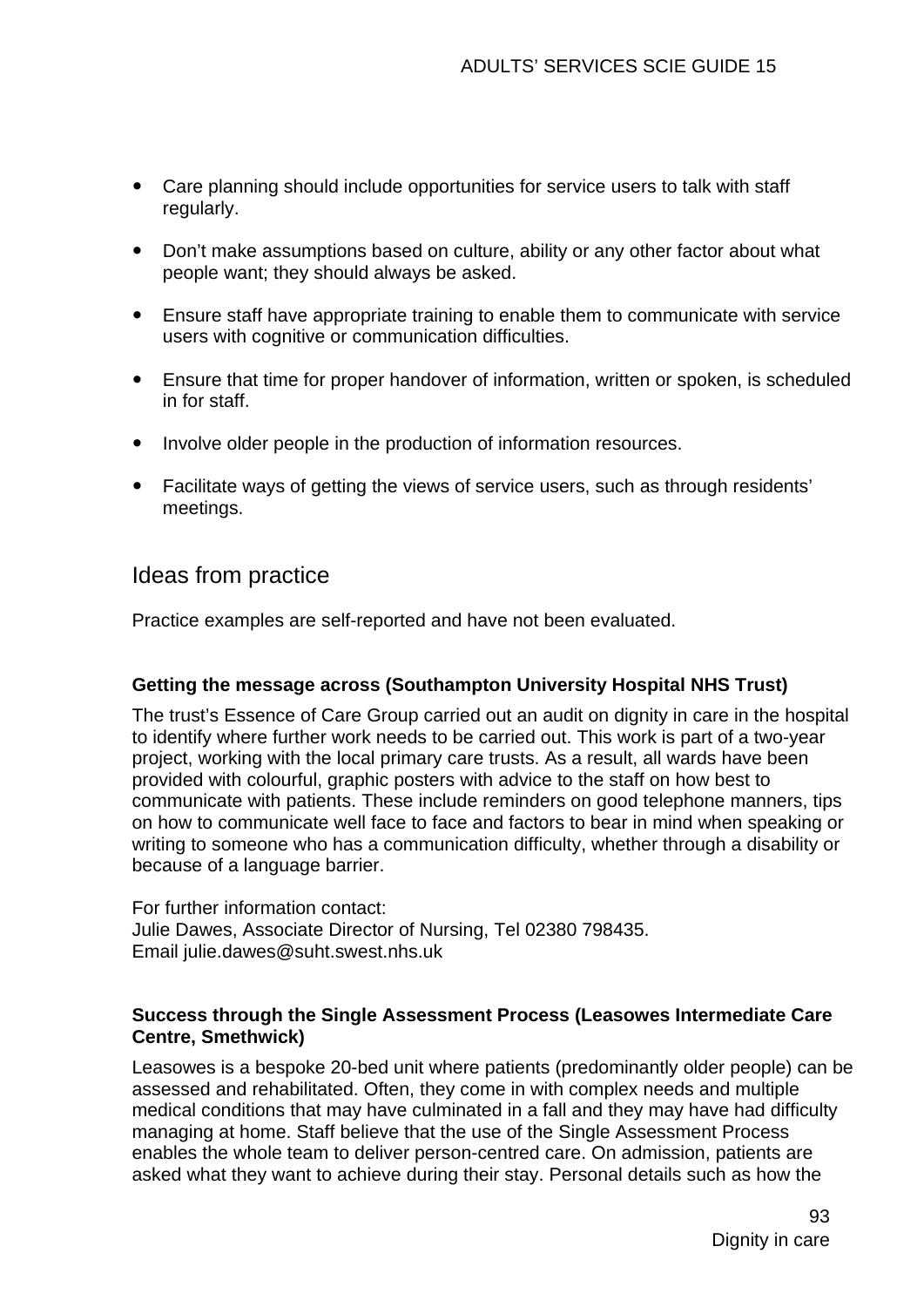person likes to be addressed, how they wish their privacy to be respected and issues of consent for information sharing with other organisations and partnerships are all an integral part of creating a respectful environment. The staff know that building a strong relationship with colleagues in the community ensures that good quality, person-centred services continues after the client has been discharged.

For further information contact:

Marian Long, Email marian.long@nhs.net or Ruth Clarke. Email [ruth.clarke2@nhs.net](mailto:ruth.clarke2@nhs.net) 

#### **Aiding communication (Derbyshire Mental Health Services)**

Essence of care activity is undertaken throughout the trust, which involves benchmarking factors of privacy and dignity for each clinical area. This includes how staff converse with patients and carers, what information is given and provides a check that it is in a format they are able to understand. As a result, the service has developed a multi-cultural tool for staff to use and reference against.

For further information contact: Kim Shield, Essence of Care Coordinator. Tel 01332 362221 ext 3783. Email [kim.shield@derbysmhservices.nhs.uk](mailto:kim.shield@derbysmhservices.nhs.uk)

#### **A multi-racial outlook (Birmingham and Solihull Mental Health Trust)**

The trust has a diversity department that advises and supports staff, facilitates training and has Race Champions. Trust staff have access to interpreters for all languages who will come in and see patients and carers and will assist with assessments, consultations and ward rounds. In addition a BME (Black and minority ethnic) team offers support to patients and staff in providing cultural awareness training. There are information leaflets on wards available in a range of languages.

For further information contact: Linda Playford. Email Linda.Playford@bsmht.nhs.uk

#### **Facilitating dignified communication (Ashford and St Peter's NHS Trust)**

The trust's Communication Group looks at how the communication needs of patients can be met. Clinical care indicators monitor the fundamentals of care and the patient communication interview, undertaken by the Patients' Panel, highlights any areas of concern or best practice in regard to patients' communication. The group has undertaken extensive work to address the communication needs of individuals, in particular those with communication difficulties, and is currently building up a supply of equipment within the trust to facilitate more effective and dignified communication. These include RNID crystal loop listeners, wipe-clean A4 boards and speech amplifiers.

For further information contact: Harriet Stephens, Lead Nurse, Practice Development. Tel 01784 884940.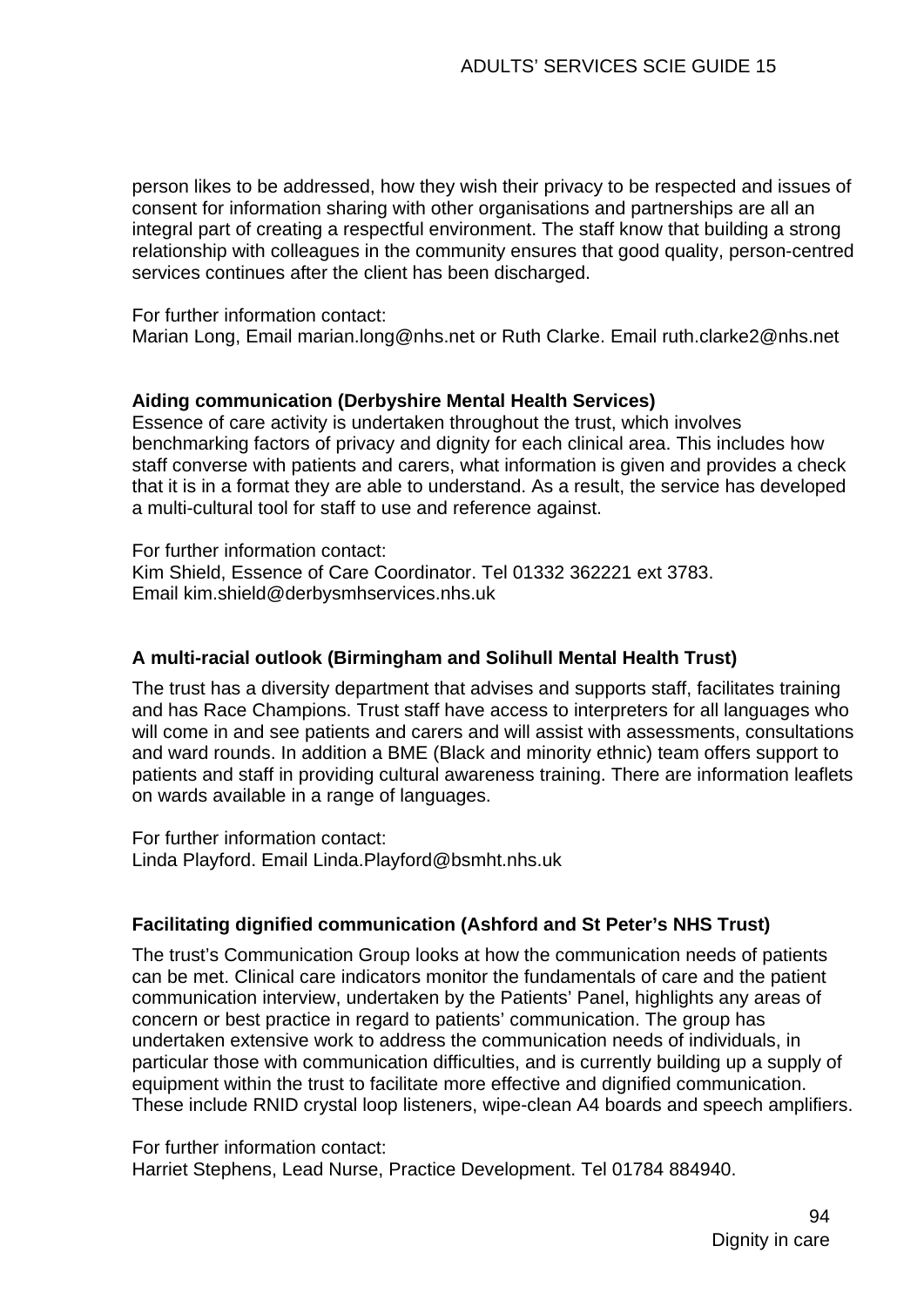Email [harriet.stephens@asph.nhs.uk](mailto:harriet.stephens@asph.nhs.uk)

# Practice ideas from other service user groups

## **Communicating Choice (County Durham and Darlington NHS Foundation Trust)**

The Trust has introduced a range of menus in different formats to help patients who cannot communicate what they would like to eat. This includes a multi-cultural pictorial menu to suit Halal, Afro Caribbean and Kosher diets and braille menus. Deaf patients are assisted by the chef, who is a qualified signer.

For further information contact: Alison McCree, Associate Director of Estates and Facilities. Tel 01325 743022. Email [alison.mccree@cddft.nhs.uk](mailto:alison.mccree@cddft.nhs.uk)

#### **'If only the experience could be different' (Luton and Dunstable Hospital Head and Neck Cancer Services)**

Luton and Dunstable has taken an innovative approach to the ongoing re-design of their service, which is putting patients and staff right at the centre of the process. A project sponsored and supported by the NHS Institute for Innovation and Improvement is coproduced with thinkpublic (a service design consultancy), anthropological researchers from University College London and, importantly, patients and staff. The objective was not to solve any specific problems but to improve the experience of visiting the clinic. A team comprising patients, carers, healthcare staff, researchers and improvement leaders identified parts of the clinic process that heightened anxiety rather than reduced it, or contributed to patients' sense of helplessness. With thought, some small things could make a huge difference to the patients – for example, moving weighing scales out of sight of the waiting room: staff hadn't noticed how embarrassing patients found it to be weighed in front of everyone. The layout of the waiting room left patients facing a wall full of official notices or looking directly at others, and the number of different professionals around could be bewildering, so they are now trialling a different approach: instead of the consultants having rooms that patients move in and out of, patients now have rooms and staff move to see them. (Information taken from 'Journey to the interface', a Demos booklet.

For further information:

The Journey to the Interface: How public service design can connect users to reform

Related document:

Luton and Dunstable head and neck cancer services

#### **The Hospital Book (Barnet Learning Disabilities Service)**

The Hospital Book is a recording system developed by the Barnet learning disability team. Its aim is to help patients communicate their needs to staff who may not be used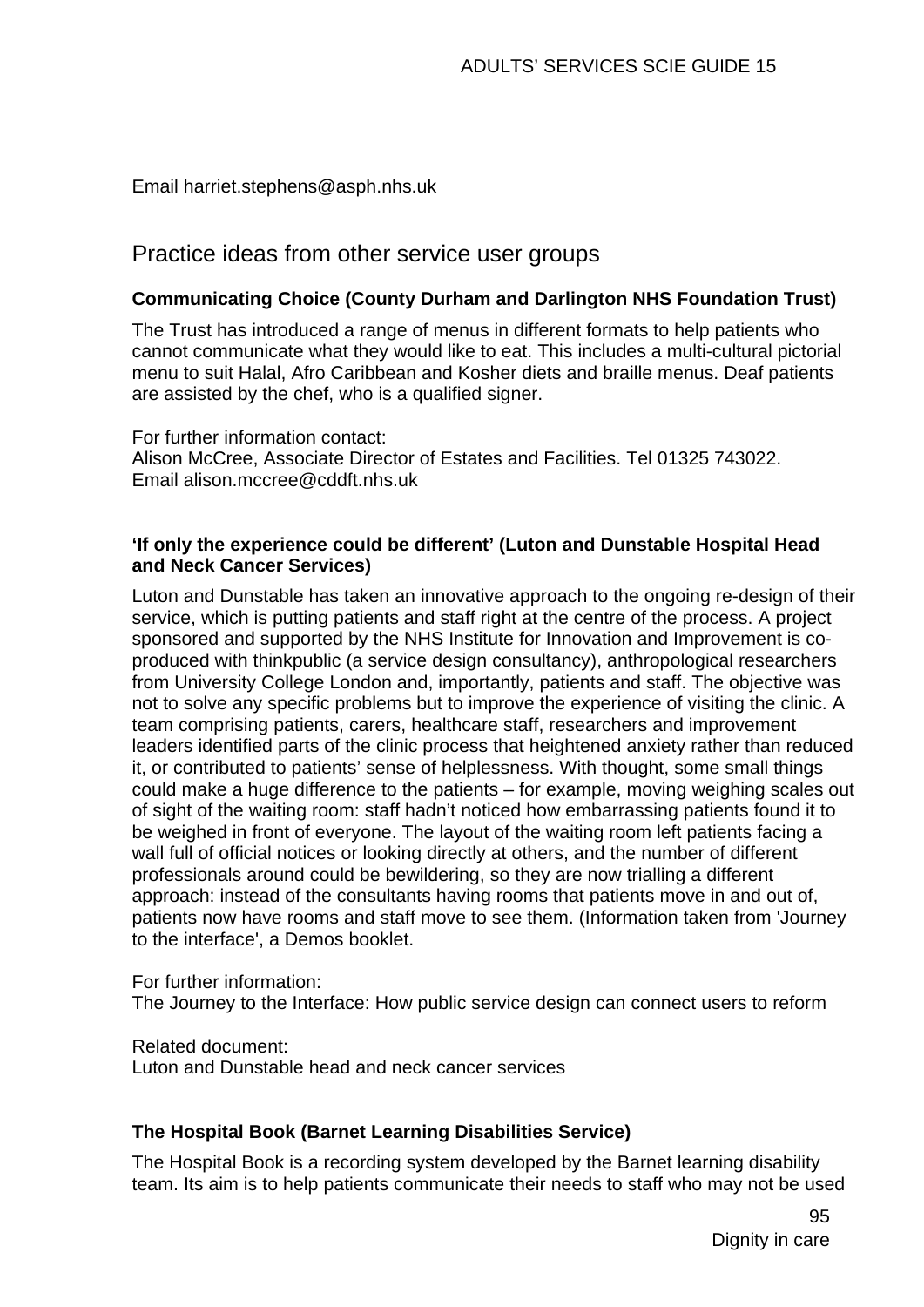to working with people who have learning disabilities and communication difficulties. The book holds details of the person's needs and preferences; recording, for example, food likes and dislikes or whether support is needed with personal care. The information can also be summarised on a Health Information Card, which is used as a brief version of the Hospital Book or an addition to it. You can download the Hospital Book from www.scie.org.uk

For further information contact: Alison Pointu, Barnet Learning Disabilities Service. Email alison.pointu@barnet-pct.nhs.uk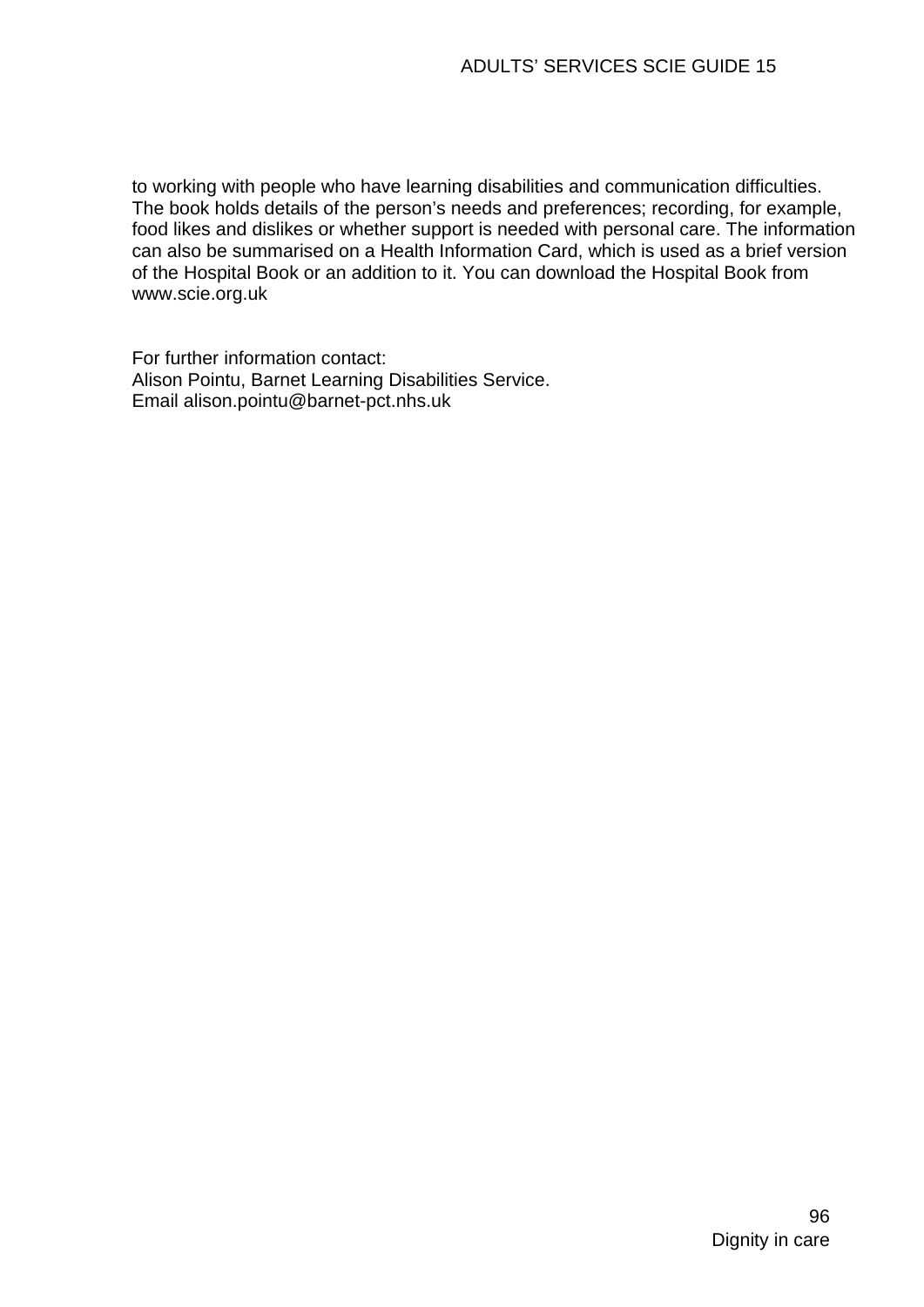# Social inclusion

Older people have repeatedly identified social inclusion as important to their quality of life and independence. Opportunities to participate, and make a positive contribution to community and society, are integral to autonomy and therefore dignity. In the Department of Health (DH) online survey (DH, 2006d) older people raised a number of issues and concerns including lack of social contact with others, lack of activities and wanting to feel needed and to have a purpose.

In research that formed the basis of 'A sure start to later life' (SEU / ODPM, 2006) older people 'stressed the importance, amongst other things, of good relationships with family and friends, of having a role, feeling useful, and being treated with respect'.

Age discrimination, sometimes alongside other forms of discrimination, can contribute to the social isolation of older people. The risk of social exclusion is greater for people living alone (DH, 2006f) and the very elderly (Barnes, 2006). Some life events, such as bereavement, loss of work or poor health can also increase the risk (Office of the Deputy Prime Minister, 2006).

For people living in residential care, participation in the community outside the home, as well as within it, is an important part of maintaining well-being. 'My home life' (Owen, 2006) argues that: 'feelings of helplessness and powerlessness associated with chronic disability affect motivation levels and are compounded if there is a lack of structure and meaning to the day. These feelings can be alleviated by a motivating and challenging environment with opportunities to socialise and become involved in meaningful activity.' Contact with local community centres, schools and volunteer organisations can support this, as can person-centred activity planning.

The Social Exclusion Unit (Social Exclusion Unit and Office of the Deputy Prime Minister, 2006) defines social exclusion in terms of its causes such as 'unemployment, discrimination, poor skills, low incomes, poor housing, high crime, ill health and family breakdown'. The English Longitudinal Study of Ageing measured social exclusion across the following dimensions:

- social relationships (contact with family and friends)
- cultural activities (such as going to the cinema or theatre)
- civic activities (such as being a member of a local interest group, undertaking volunteering or voting)
- access to basic services (such as health services and shops)
- neighbourhood exclusion (feeling safe in your local area)
- financial products (such as a bank account, or long-term savings)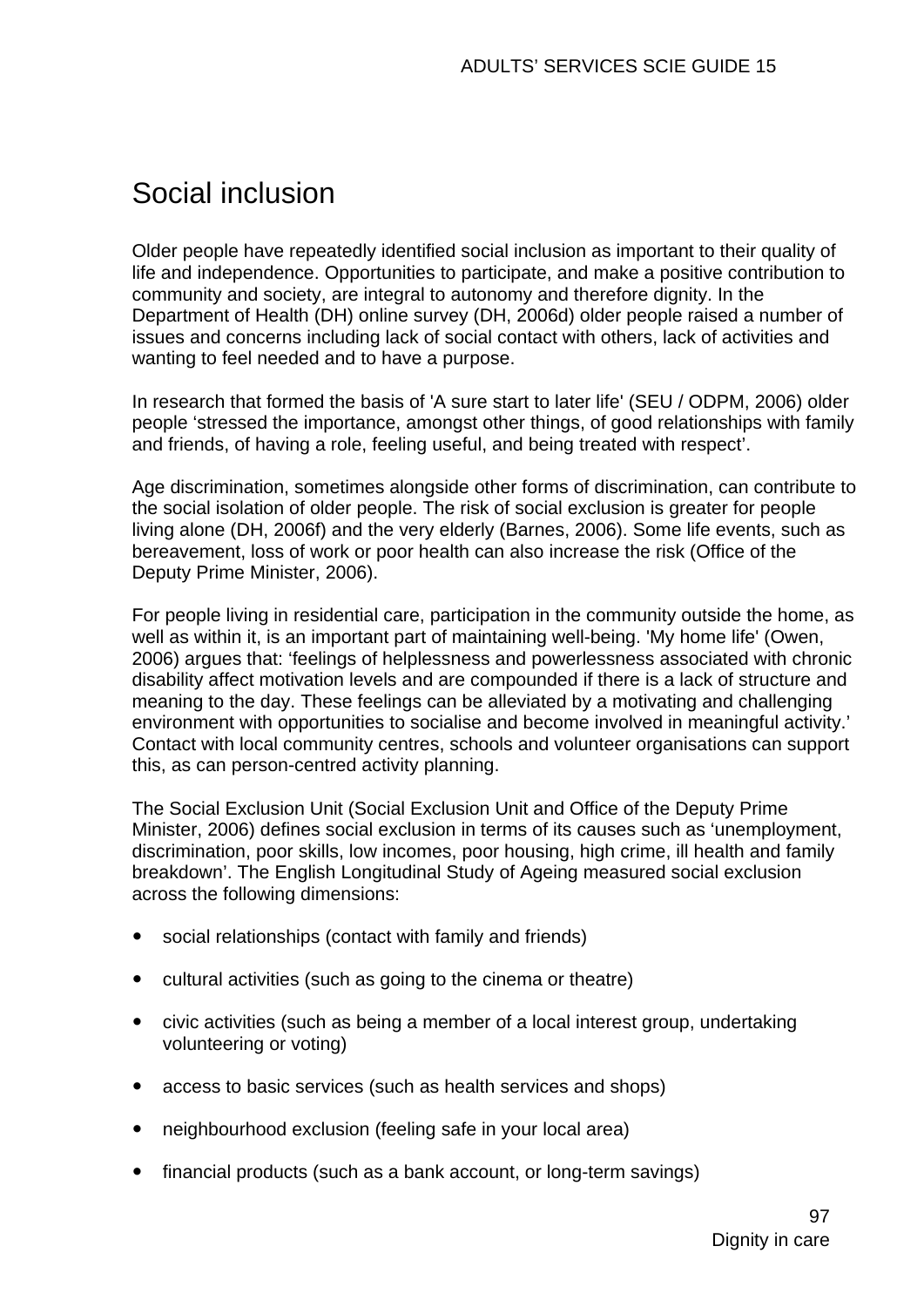material consumption (such as being able to afford household utilities and an annual holiday) (Barnes, 2006)

The following glossary definition of social exclusion summarises the above points well:

marginalisation from employment, income, social networks such as family, neighbourhood and community, decision-making and from an adequate quality of life (Kerry County Development Board, 2006).

The promotion of social inclusion features prominently in current policy across government departments. The White Paper, 'Our health, our care, our say' (DH, 2006f) acknowledges that social exclusion, isolation and loneliness can contribute to the incidence of mental illness, particularly depression. The report emphasises the need for a universal approach to inclusion from services such as transport, health and housing.

The government is clear that the involvement of members of the community with public bodies is vital to the implementation of its policies. 'Firm foundations' (Home Office, 2004) a report on capacity building, sets out a framework for development. The report defines community capacity building as: activities, resources and support that strengthen the skills, abilities and confidence of people and community groups to take effective action and leading roles in the development of their communities.

The Joseph Rowntree Inquiry (JRF, 2005) identifies: 'a need to engage locally with volunteers and like-minded organisations to tap the potential of local communities and community-development approaches'.

The involvement of older people at all levels of service planning and delivery is an important part of getting it right. In addition, the participation of older people will provide meaningful activity, community participation and a civic role for the individuals involved. The inclusion of people from diverse communities will also bring a range of knowledge and expertise to service planning and delivery. Local authorities need to ensure that support is available to local communities to enable individuals and groups to develop the skills and confidence to facilitate active participation.

# Key points from research and policy

- Good relationships with family and friends, having a role, feeling useful, and being treated with respect are all important to older people (Office of the Deputy Prime Minister, 2006).
- Older people who live alone are particularly vulnerable to social isolation and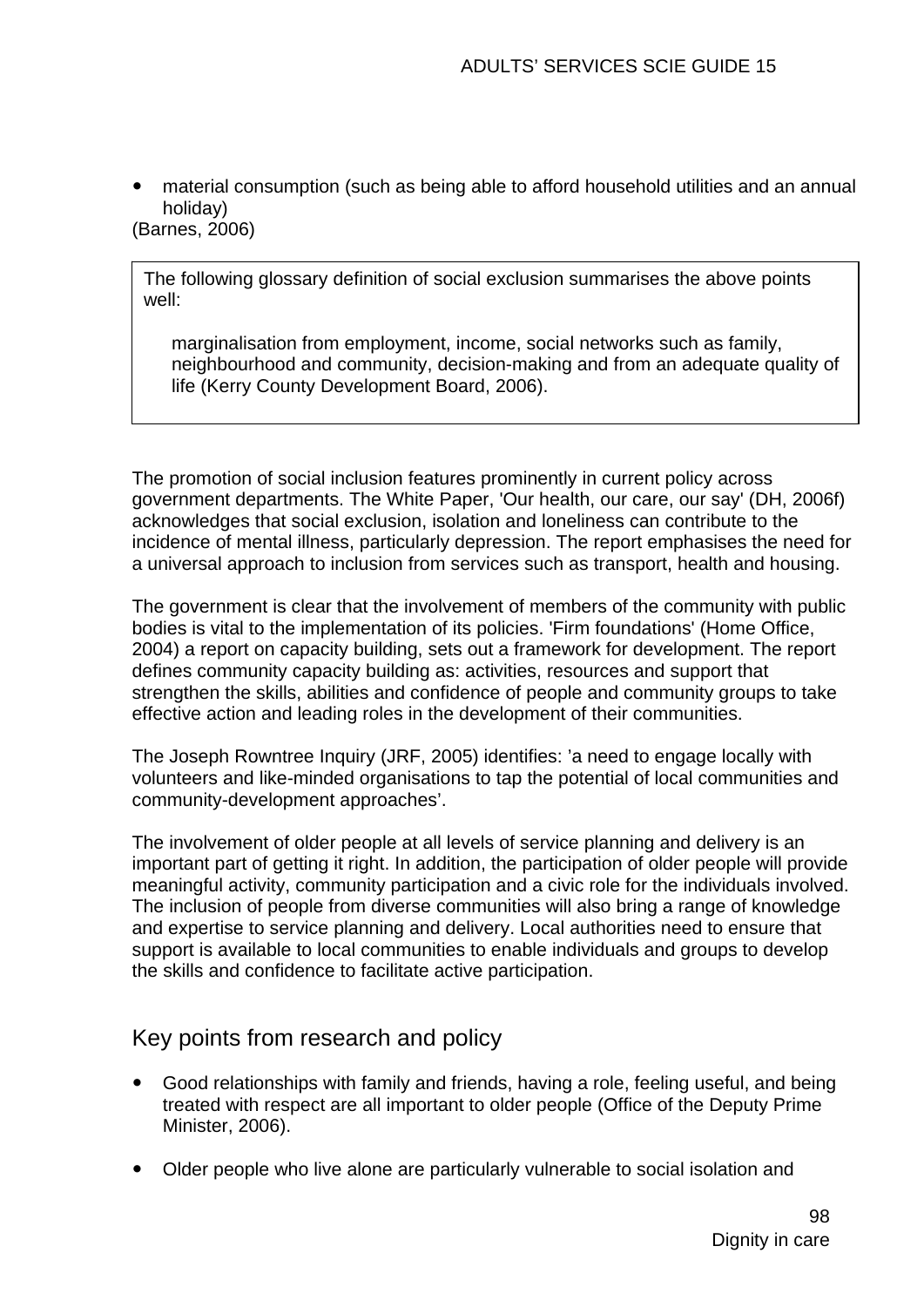loneliness (DH, 2006f).

- Social exclusion can increase the chances of mental illness, particularly depression (DH, 2006f).
- In a long-term study of home care, help to get out of the house was the most common unmet need (Patmore, 2005).
- Over all, the elderly are more likely to be socially excluded (Barnes, 2006).
- In applying the national minimum standards for domiciliary care 'regulators will consider... how the organisation collaborates with other services/professionals to maximise independence and ensure the individual's inclusion in the community' (DH, 2003b).
- The national minimum standards for care homes require that: 'The routines of daily living and activities made available are flexible and varied to suit service users' expectations, preferences and capacities' and that 'service users maintain contact with family/friends/representatives and the local community as they wish' (DH, 2003a).
- Practice points
- Promote access to social networks for older people.
- Address transport issues that act as barriers to community participation.
- Interlink community projects, community centres and schools to increase levels of intergenerational social contact.
- Identify and respect the skills of older people, including those gained in previous employment.
- Ensure people are given ordinary opportunities to participate in the wider community through person-centred care planning.

# Ideas from practice

Practice examples are self-reported and have not been evaluated.

#### **Manchester Partnership for Older People Project (Manchester Alliance for Community Care (MACC))**

MACC is a campaigning organisation that wants to see an inclusive society that supports and increases the health and social well-being of people in Manchester. It facilitates the Manchester Older People's Network and encourages older people to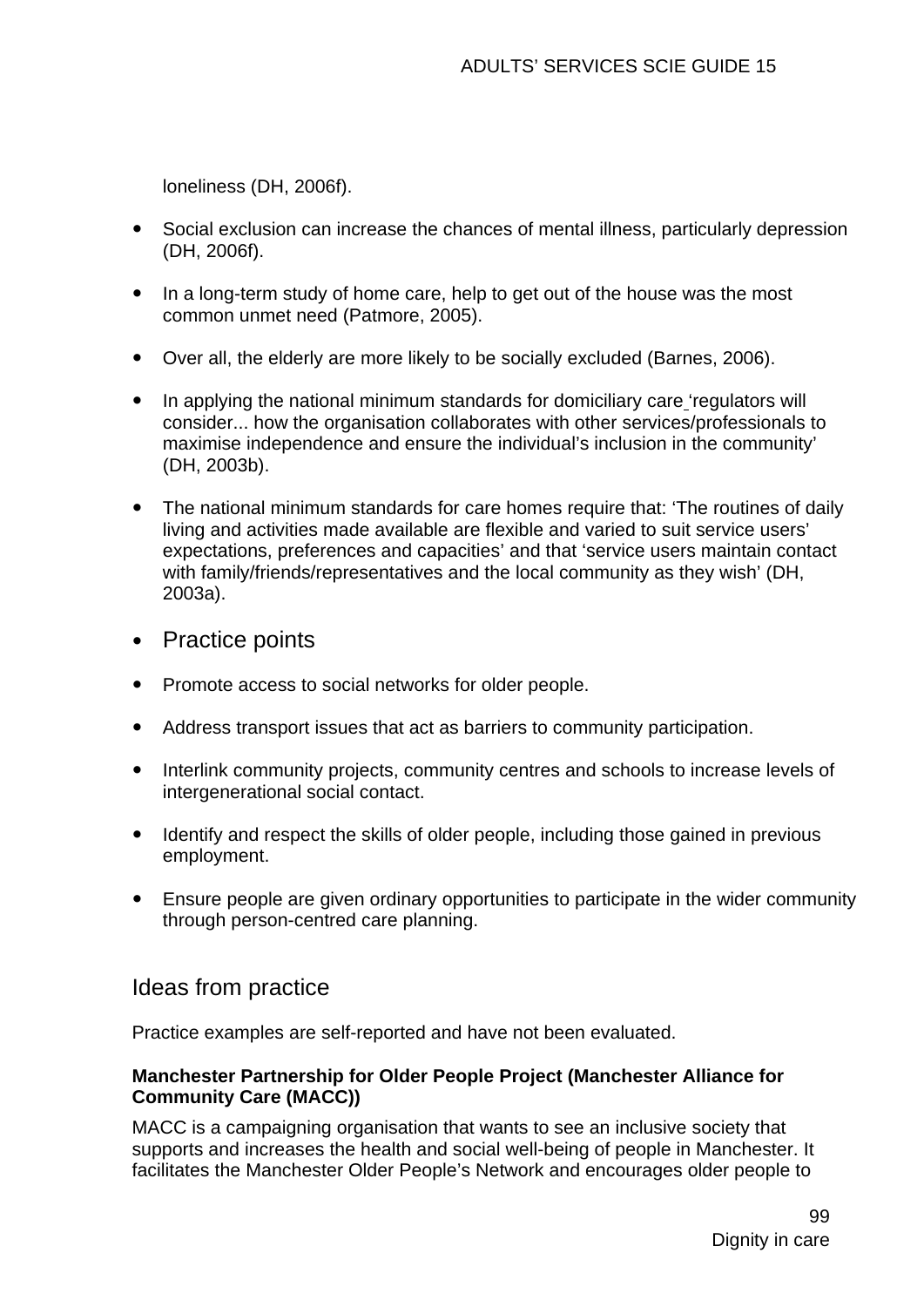contribute to the planning, development and delivery of local services. The following is just one example of how older people, through the support of MACC, have an active influence.

Partnership for Older People Projects (POPPs) are government grants available for innovative approaches which will support older people to live independently, have a better quality of life and avoid the need for hospital and high intensity care. The Department of Health approved the Manchester bid in 2005. This project will develop:

- a team to provide a single point of access with support, advocacy and navigation for older people, their carers and professionals
- a team to strengthen the capacity of the voluntary sector
- a programme of grants for low-level services.

MACC believes older people should be an intrinsic part of delivering the NSF for Older People and related projects of work, and it involves service users and carers from the beginning of a process. Older people are recruited for their particular skills and experience, and have been involved with the POPP from the beginning – they were instrumental in the recruitment of the staff who now work on it, including the project manager, who is based with MACC.

#### For further information contact:

Mary Duncan, Development Worker. Tel 0161 834 9823. Email [mary@macc.org.uk](mailto:mary@macc.org.uk) 

#### **It's good to talk (Community Network)**

Some older people may be too frail to leave their home and a telephone conference call can be the only link to the outside world. The national charity Community Network aims to help organisations tackle social isolation through the provision of 'social telephony'. Local authorities and voluntary organisations have worked with Community Network to facilitate regular sessions linking up older people who are unable to get out and about as they wish due to their own frailty, mobility, location or transport issues. These Friendshiplink groups have provided a lifeline for a group of people who might otherwise be unable to have any other social interaction in the course of the week. This example of helping to overcome social exclusion comes from 'A sure start to later life' (SEU / ODPM, 2006)

For further information: Visit the Community Network website http://www.community-network.org/

#### **Over 60s project (Merseyside Fire and Rescue Service)**

Merseyside Fire and Rescue has established a schools initiative that plays a key role in bringing older people to the attention of the service, as well as raising awareness of fire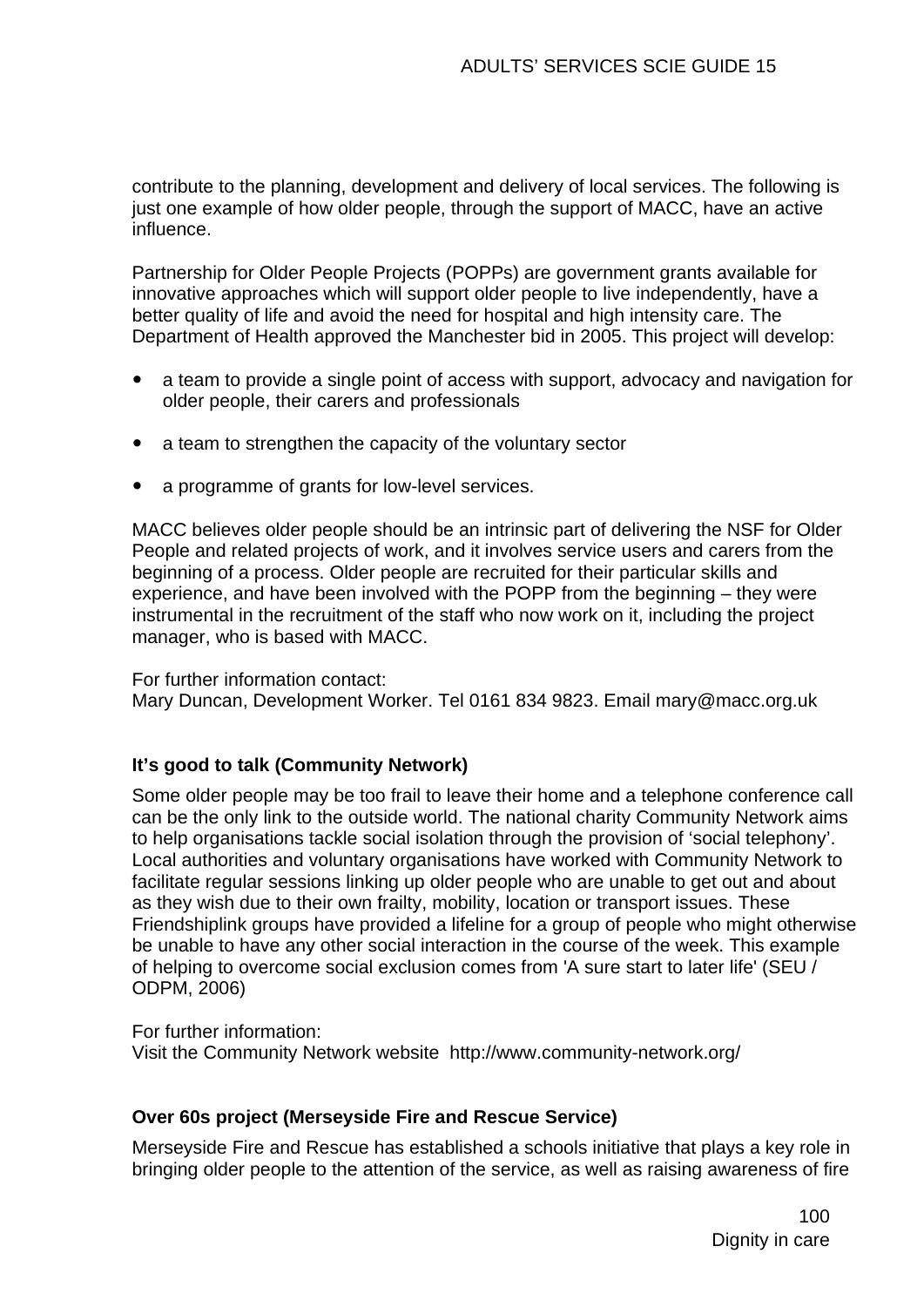safety among children. A fire fighter leads a session on fire safety, after which children are offered prizes in return for signing up older relatives and neighbours for a home safety check. In 2004/2005, 15,000 checks were made as a result of the project, almost one third of the total target number for Merseyside. This project has a strong intergenerational focus, encouraging children to make contact with older people in the community to improve the safety of their homes. From 'Good practice in services for older people' (Healthcare Commission et al., 2006)

## **Digging Deep**

This scheme was identified in the Joseph Rowntree Foundation's Older People's Inquiry as one of the 'baker's dozen' of promising ideas to be pursued further. It involves older people teaching school children how to grow vegetables in school-based allotments. Volunteer older people tend to stay working with the school, and the scheme provides a valuable way of passing know-how down to a new generation while appreciating the knowledge older people possess.

For further information:

Visit the Older People's Inquiry: 'That little bit of help' http://www.jrf.org.uk/bookshop/ebooks/Briefing03.pdf

#### **The Sunshine Project (Help the Aged)**

Help the Aged set up the Sunshine Project in order to increase opportunities for those living in care homes to make new friends. Two schemes have been taking place in care homes in the East of England: a befriending scheme and a computer training scheme. The purpose of both is to increase social contacts, reduce isolation and improve quality of life. Computer training introduced people to information technology and to using email as a means of communicating with family and friends.

An interim evaluation by a research team at Essex University was funded in partnership with the local PCT, which was interested in how the project might lessen the strain on its services. The report was very positive, concluding that:

'Findings [of the evaluation] also reiterate the importance of non-family social interactions, previously documented by studies (McNeil, 1995) which indicate that social relationships and activity per se appear to confer health benefits through psychosocial pathways. Health and social care agencies need to recognise the non-clinical aspects of ageing and work together to maximize well-being in all areas of daily life by whatever means they have at their disposal. This evaluation can be used to build an evidence base to guide ongoing work in this area.'

For a copy of the report, contact: Dorothy Seymour. Tel 01255 477939.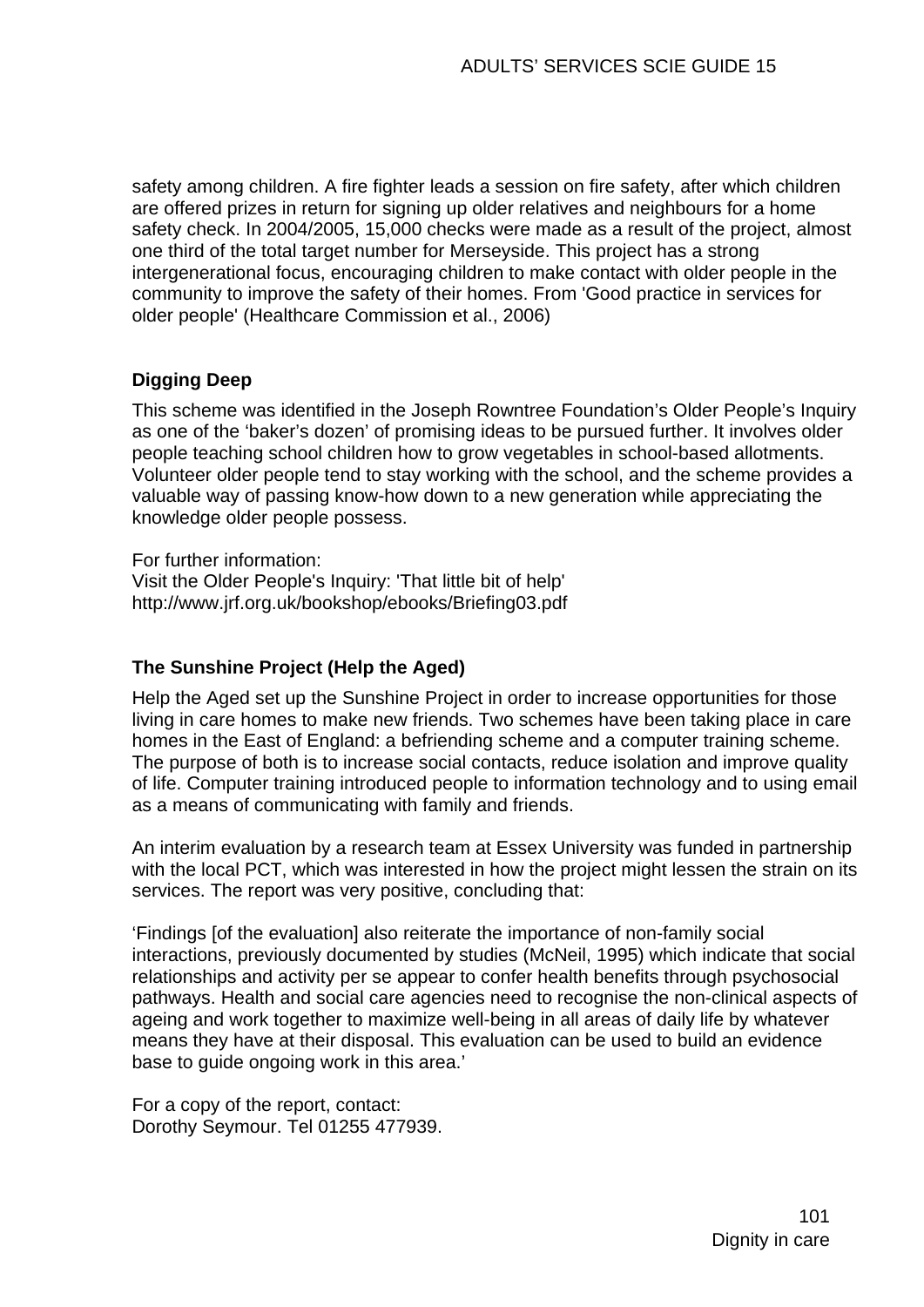#### **Putting therapeutic skills to work (Caterham Dene Community Hospital)**

Caterham Dene has a weekly timetable of activities, and all staff have been trained in occupational therapy and physiotherapy skills through an in-house programme developed by the therapists working on the ward. The healthcare assistants, supported by the therapists, are encouraged to take on a range of activities such as recreational therapies – quizzes, craft work and exercise groups, which include chair-based exercises. There is a close working relationship with the nearby local authority residential home, and activity coordinators from there visit to assist with activities.

For further information contact: Eileen Clark, Service Manager. Tel 01737 214846. Email [eileen.clark@eastsurrey-pct.nhs.uk](mailto:eileen.clark@eastsurrey-pct.nhs.uk)

#### **In Touch (Gloucestershire Rural Community Council)**

In Touch provides support and advice on services for older people in the county's rural communities. When changes in social services criteria and closures of some day centres led to loss of services, In Touch worked with older people to identify what they would miss and need after services changed. The ideas of the older people were simpler, more cost effective and more acceptable to them than the original services and led to a range of social activities in a sheltered housing complex, informal lunch clubs, and a community minibus providing trips for regular shopping and lunches further afield. Social services staff call on In Touch to make connections between isolated older people and local groups and activities.

For further information:

Visit the Gloucestershire Rural Community Council www.grcc.org.uk/

#### **Drama: fun with a purpose (North Dorset Primary Care NHS Trust, now Dorset PCT)**

To alter the image of a 'minding' service, the trust redeveloped their day care service for older people with dementia. They used 'Drama as a powerful clinical tool: fun with a purpose' as a teaching tool for staff, who have since developed activities for people with dementia and expanded community links. The many improvements include:

- a very positive environment and workforce to promote a philosophy of independence, individuality and well-being
- actively reaching the person behind the disease, communicating via drama, dolls as therapy, puppetry, music and dance
- improvement in many people's speech, confidence and self-esteem
- using drama techniques/skills and diversion with constructive occupation rather than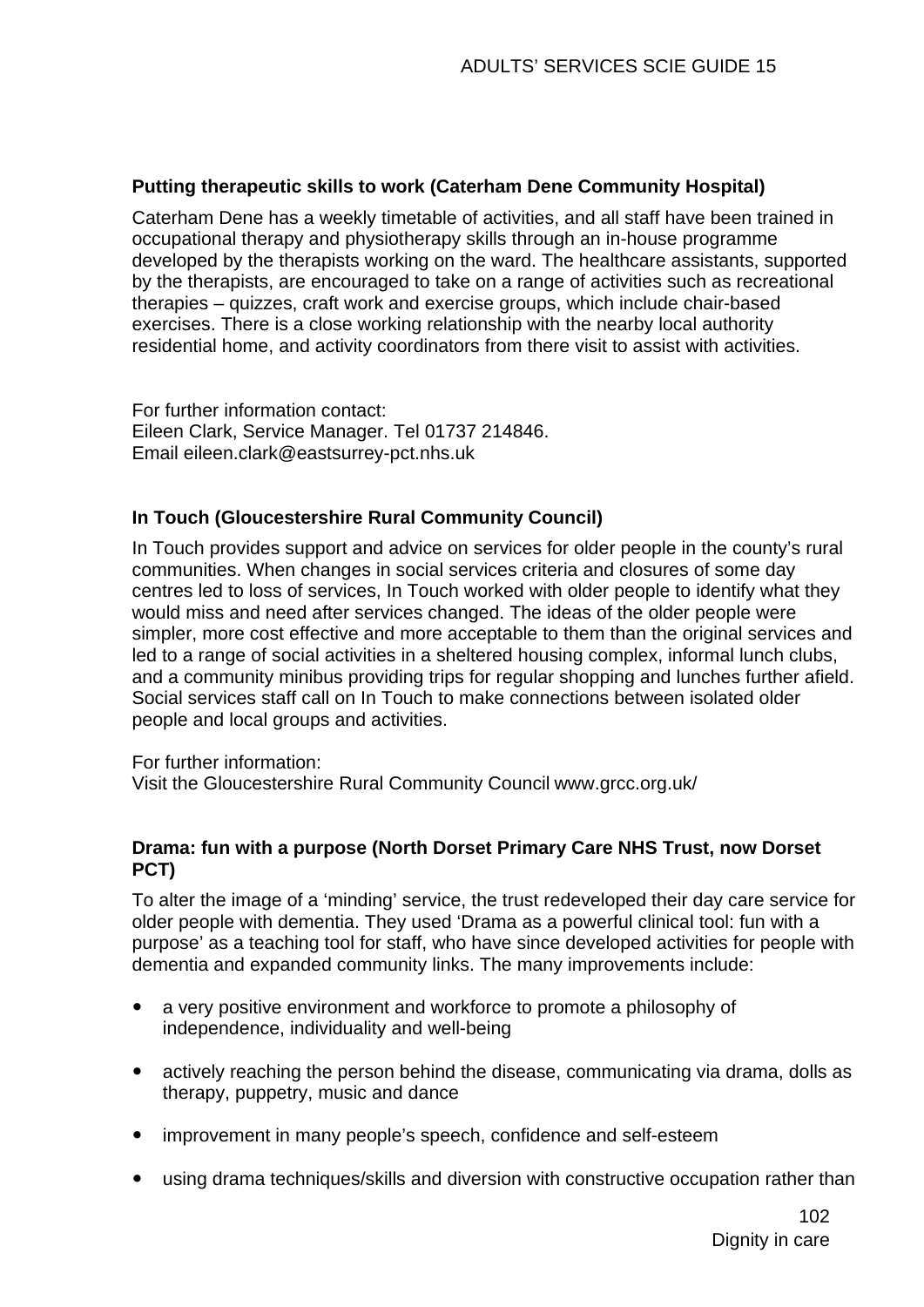medication to help positive behaviour changes

• an active promotion of person-focused care.

The service has been evaluated through the use of user/carer questionnaires. It has received letters of appreciation and has won many regional and national awards including The Queen's Nursing Institute/Alzheimer's Society Award for Excellence and Innovation in Dementia Care 2003 and The Dorset and Somerset Modernisation Awards 2004. It has also been presented at many regional and national conferences.

For further information contact: Lesley Benham, Team Leader. Tel 01305 762508. Email [Lesleybenham@dorset-pct.nhs.uk](mailto:Lesleybenham@dorset-pct.nhs.uk) 

#### **Help with strategies and projects (Unique Improvements)**

Unique Improvements works to involve people in improving services in their communities, helping to make communities stronger and improving people's lives. Unique Improvements places particular emphasis on working with people who face some of the biggest challenges. For older people it provides interactive approaches to:

- older people strategy development
- developing Partnership for Older People's Project (POPPs) bids
- evaluating POPPs
- care home development programmes
- safeguarding adults programmes.

For further information contact:

Safe and Secure in Sheffield Programme with the Home Office and Sheffield Council. Tel 0151 480 2202 or email [linda.henry@uni.gb.com](mailto:linda.henry@uni.gb.com)

#### **Involvement Workshop (Ashfield Community Hospital)**

Mental Health Services for Older People at Ashfield Community Hospital ran an involvement workshop in July 2007. The aim was to:

• Raise the profile of mental health services for older people by presenting the service in a positive and pro-active way.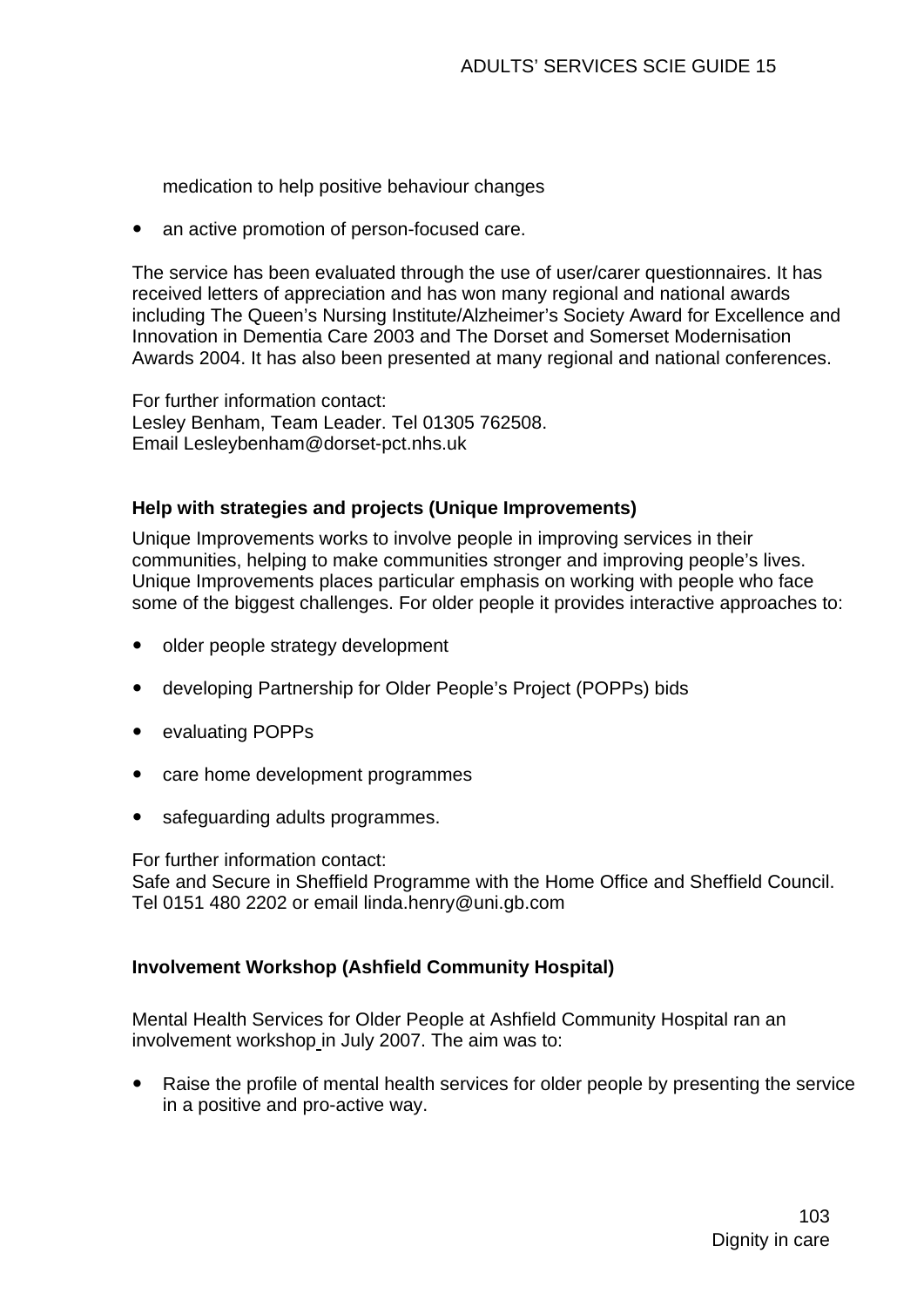• Bring the wider community closer to the work carried out by the service and demonstrate how it works in partnership with agencies like the Alzheimer's Society to fight for the dignity of older people with mental health issues.

The workshop featured singers and small reminiscence displays, a poet and an organ grinder. People were asked to send in mementoes such as pictures, poems and coins to be mounted on giant jigsaw pieces. These would in turn be hung on the walls leading up to the inpatient wards an installation that would encourage people look back positively and celebrate an exciting and positive future.

For further information contact: Deborah Thompson, Modern Matron, Nottinghamshire Healthcare NHS Trust. Email [Deborah.thompson@nottshc.nhs.uk](mailto:Deborah.thompson@nottshc.nhs.uk) 

Practice ideas from other service user groups

## **Local Care Centre Cafe (Plymouth Primary Care Trust/Mental Health Partnership)**

The Local Care Centre is a new development in Plymouth that provides a range of health services for the local community. The building's foyer houses a cafe, run by local mental health service users and coordinated by a local carer. The initiative is a joint venture between Plymouth PCT, users, carers and the voluntary sector, set up to enable people with long term mental health problems to gain access to paid employment. Within the first nine months of the scheme, two people found substantive employment.

Reports from service users suggest that the opportunity to work voluntarily in a supported – yet real – work environment has improved their confidence and enabled them to consider work as a real option.

For further information contact: David Macauley, Plymouth PCT/Mental Health Partnership.

#### **The Haven Project (North Essex Mental Health Trust)**

The Haven Project provides day and crisis services to people with severe personality disorders. Service users play a central role in shaping and running the project; in addition to forming an advisory group, 50 per cent of those on the Haven board of directors have used mental health services.

The success of the service has been impressive. There has been an 85 per cent fall in the admission of Haven Project clients to hospital and the use of A&E services is down by 60 per cent.

Hazel was diagnosed with a personality disorder nine years ago. In 2004 she was referred to the Haven project. Commenting on the help she has received, Hazel said: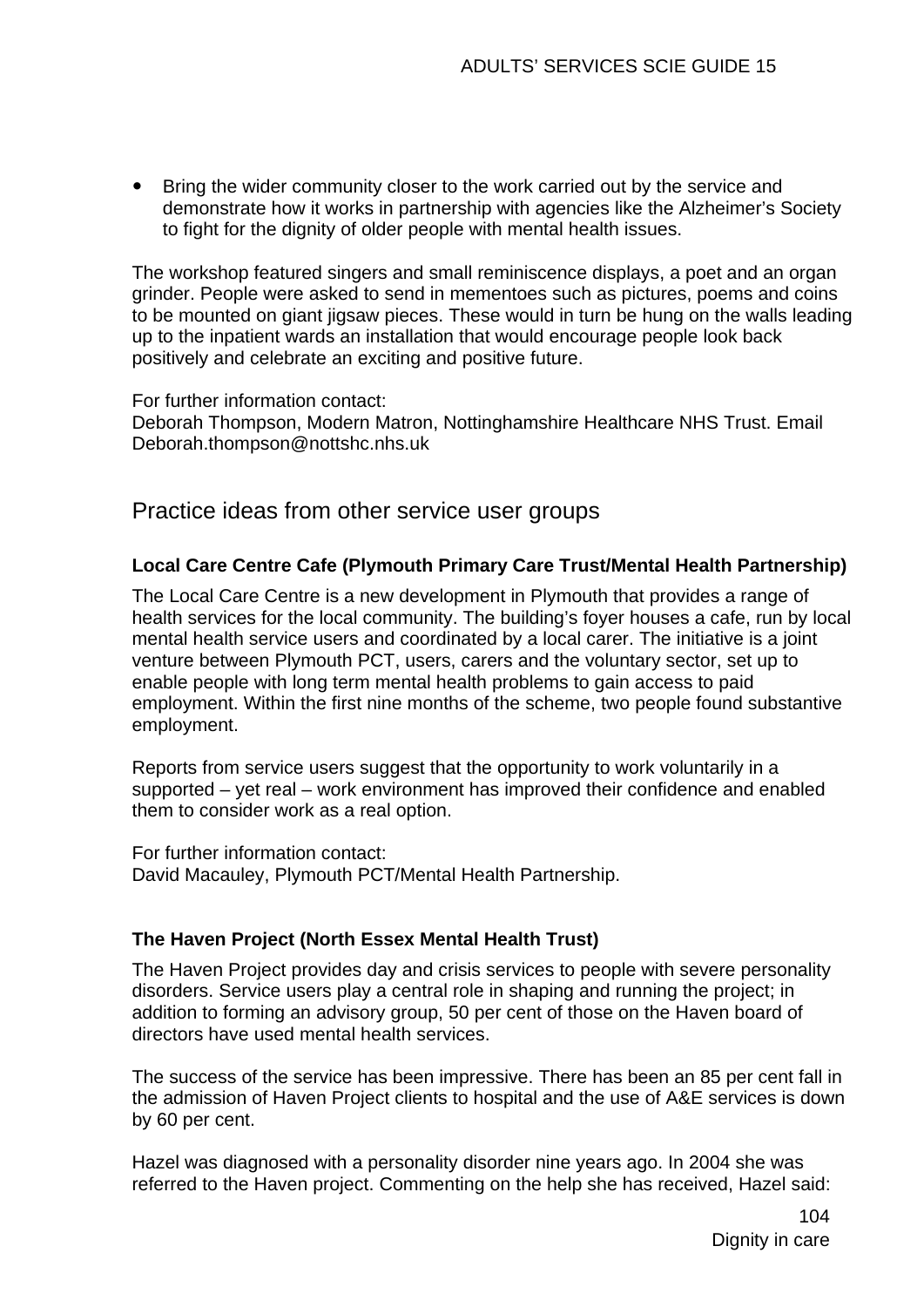'The Haven has given me a future and a life, rather than an existence. I am finally in a position where I can see a happy and useful future. The Haven is the family I never had. It's a place where I feel safe and able to explore my path to recovery.'

For further information contact: Benedict Knox, Strategic Communications Advisor, Department of Health. Email [ben.knox@dh.gsi.gov.uk](mailto:ben.knox@dh.gsi.gov.uk) 

# Other resources

Digital Unite specialises in 'socialising IT' - making it relevant to anyone and everyone, but particularly those people who might otherwise get left behind in our increasingly digital world. DU has trainers all over the UK and a rolling trainer recruitment and continuous professional development programme. All DU trainers must be mature, experienced, empathic - this means they are usually also in the older age-groups. DU works a great deal within social housing where clients include residential social landlords, community groups, charities, local authorities and national organisations. The DU brochure outlines how it has helped older people feel more socially included. <http://www.hairnet.org/>

The Alzheimer's Society training pack, Yesterday, Today, Tomorrow, includes a 90 minute video/DVD and 130-page training manual providing eight training sessions. The pack has been designed to help deliver training at a time that is convenient to the home/ward/department. Session four of the pack particularly aims to guide staff working with people with dementia about why activities are important and explores the key principles in using activities. The pack is available from the Alzheimer's Society.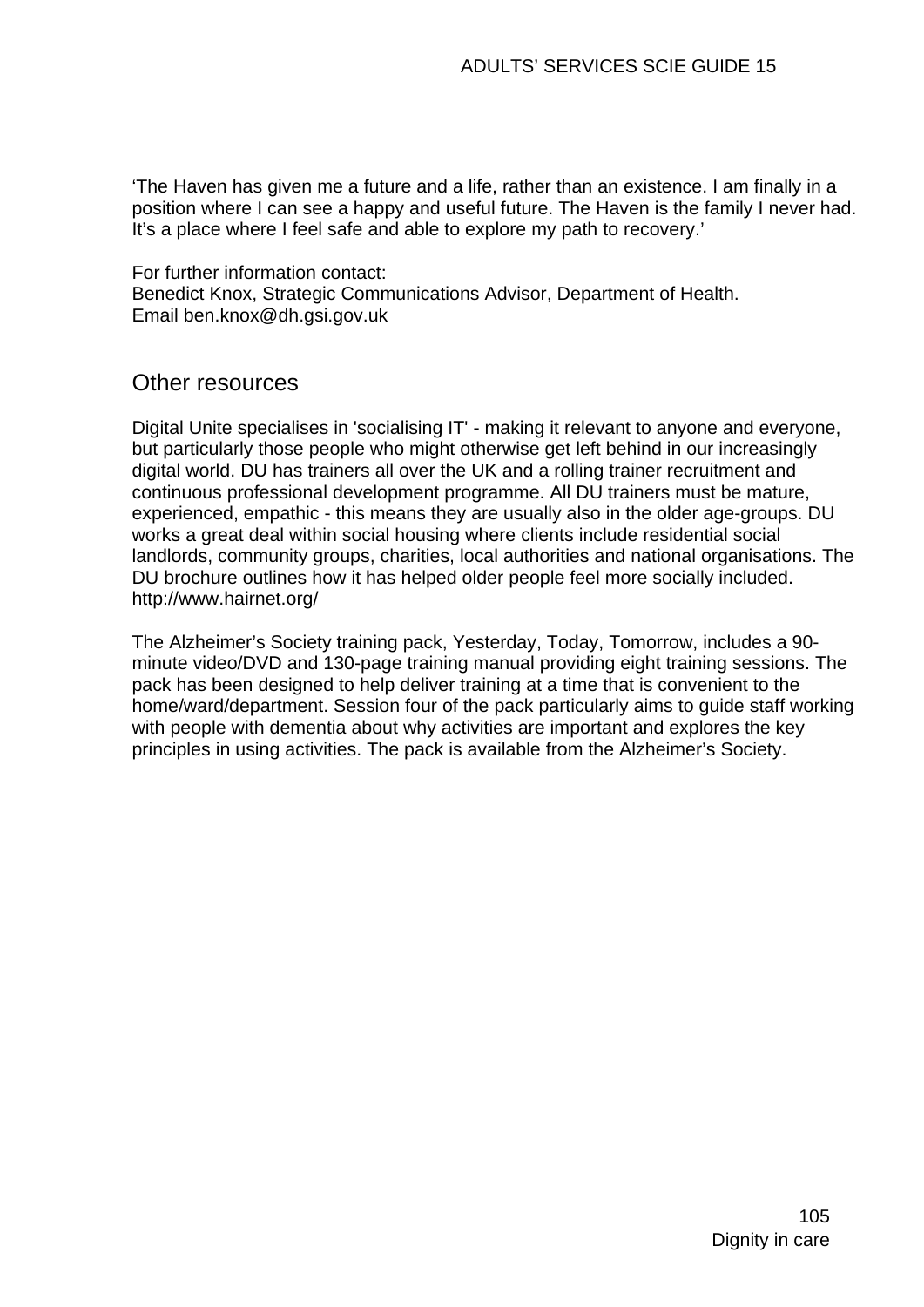# Autonomy

Autonomy is a key factor relating to the dignity of older people and is set within the context of human rights and equality. Dictionary definitions of autonomy include: 'the power of self direction' and 'the ability to make independent choices'. Autonomy is about freedom to act, for example to be independent and mobile, as well as freedom to decide. Control and choice over one's life and involvement - in day-to-day living and the wider community - supports autonomy and self-esteem. For example, being given support to cook a meal will help the person to remain in control and be far more rewarding and meaningful than passively waiting for staff to cook the meal. In terms of involvement in the wider community, being supported to continue with routine daily tasks such as shopping, walking a dog or going to a place of worship, as well as involvement in community activities such as social clubs, can be instrumental in maintaining a person's autonomy.

The issues of choice, control, involvement and self-determination are at the forefront of current government policy. Department of Health (DH) research (DH, 2005b, DH, 2006d) found that health and social care recipients value having information to make choices and decisions for themselves, and that feeling confident and maintaining control is important. The need to know about, and access, advocacy services was also raised. Information, advice, advocacy and support with decision-making, are all key to ensuring that older people can exercise autonomy.

Autonomy is particularly at risk where a person needs support to meet their most basic and private needs (Dignity and Older Europeans Consortium, 2004), during hospital stays (Randers and Mattiasson, 2004, Scott et al., 2003, Jacelon, 2004) and (due to the permanence of placements) in residential care (Hickman, 2004). Autonomy is more easily lost where people have impairments that affect their ability to communicate, including dementia. As one carer points out, this can have a detrimental effect for care workers as well as the cared for:

Careworkers who are bossy, over-controlling, or who scold or argue with people with dementia, are not only compromising the autonomy of the person with dementia, but are actually creating a situation in which resultant frustration, anger or self-loathing can boil over into resistant or aggressive behaviours or actual physical violence. By breaching that sense of autonomy, care workers can actually create a dangerous situation for themselves and others.

(Barbara Pointon, carer and member of Alzheimer's Society)

Direct payments (and in the future individual budgets) can offer increased independence, choice and control to users of social care services. It is important that people have the support they need to cope with the administrative and human resource management aspects of the schemes.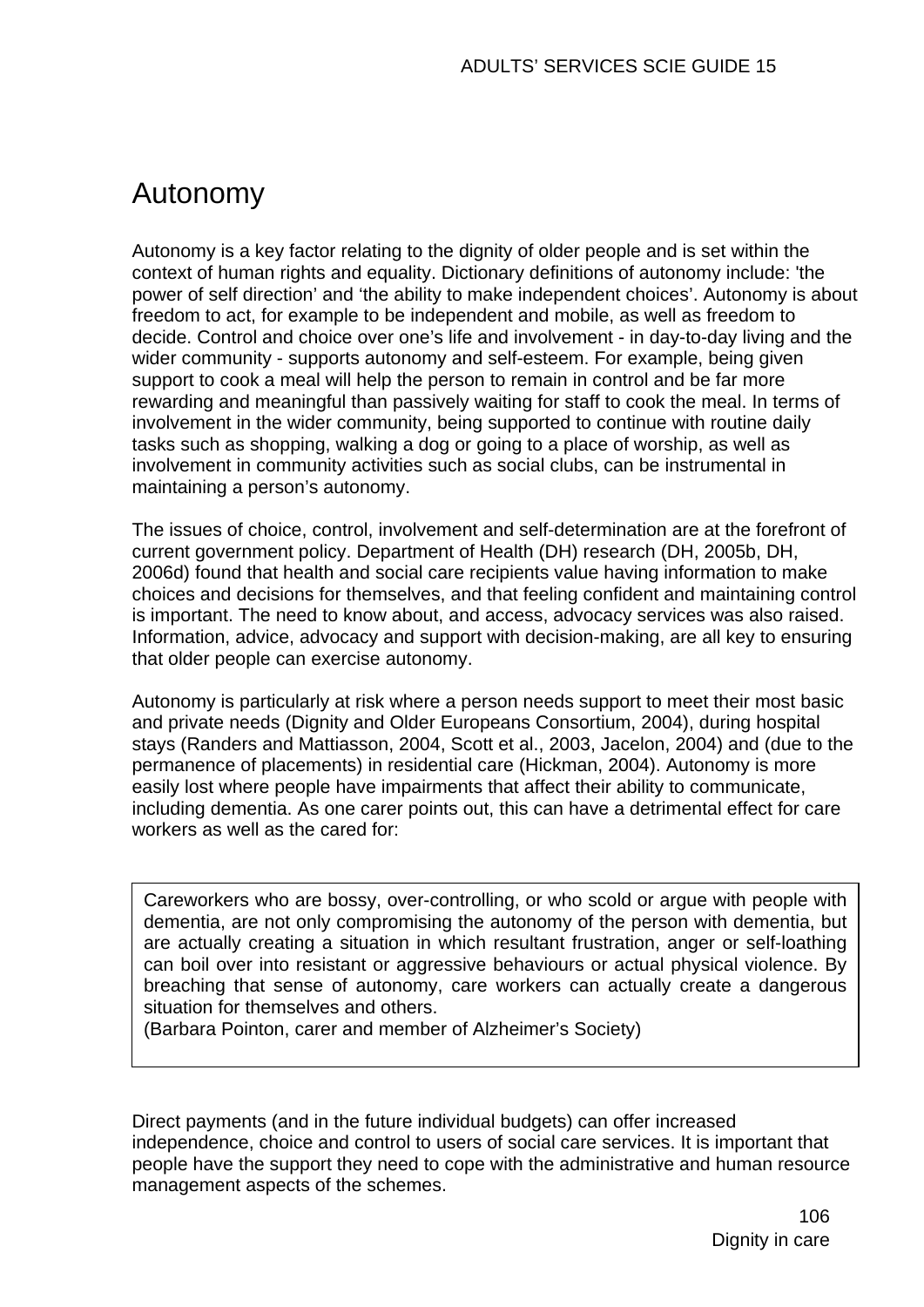The issues raised here point to the provision of person-centred care, which can be achieved through enabling people to make their own decisions with regard to all aspects of their care. People want care that is driven by the person receiving it and not by bureaucratic systems, targets or staff priorities. A major culture shift is required to support the autonomy of people within the health and social care systems.

# Key points from research and policy

- Autonomy is one of the key defining aspects of dignity.
- Withdrawal of respect inhibits autonomy (Dignity and Older Europeans Consortium, 2004).
- Autonomy is important to support the maintenance of skills, particularly in hospital (Randers and Mattiasson, 2004, Scott et al., 2003, Jacelon, 2004).
- There is evidence that the framework of rights within social care is gradually affecting standards (Research overview).
- Some of the reasons identified by staff for not maintaining dignity in care are: levels of training, staff and other shortages, lack of time and emphasis on performance targets (Calnan et al., 2005).
- Participation in day-to-day life is crucial: involvement in meaningful activity is closely linked to autonomy (Owen, 2006).
- The national minimum standards for domiciliary care require that: 'Managers and care and support workers enable service users to make decisions in relation to their own lives, providing information, assistance, and support where needed' (DH, 2003b). This includes ensuring that service users and their carers are informed about local advocacy and self-advocacy schemes.
- The national minimum standards for care homes require the registered manager to 'maximise service users' capacity to exercise personal autonomy and choice' (DH, 2003a).
- An addition to the NHS Essence of Care benchmarking tool (DH, 2006g) focuses on people making healthier choices for themselves through 'empowerment and informed choice'.
- Proposed amendments to the Mental Capacity Act will ensure that people with dementia, who are effectively detained in hospital or residential care, have an assessment of whether the placement is in their best interests.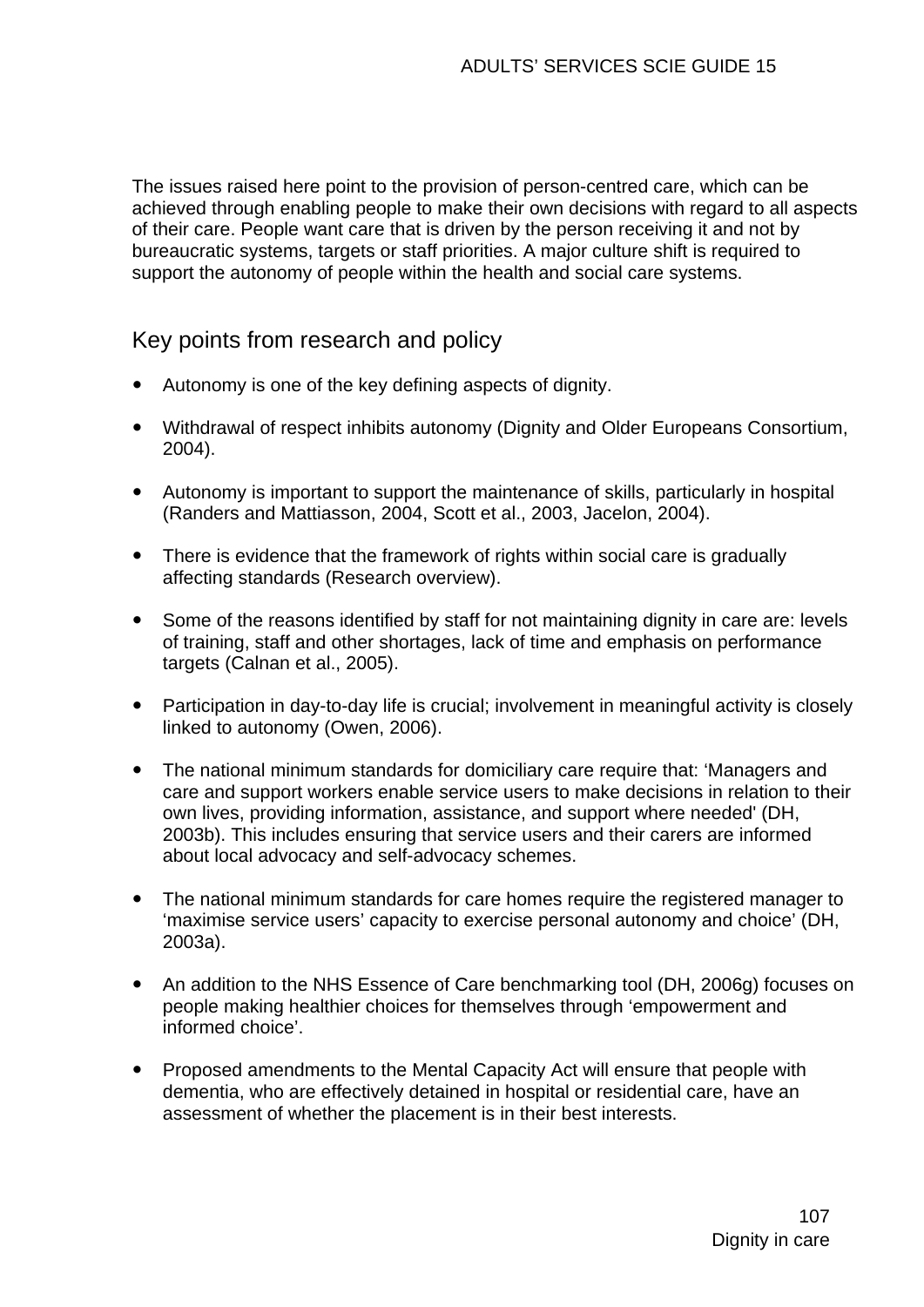## Advocacy

The three key principles of advocacy are: independence, inclusion and empowerment. Advocacy services form an essential part of the inter-agency framework for the protection of vulnerable adults (DH, 2000).

A recent study by the Older People's Advocacy Alliance (OPAAL) UK defined advocacy as:

A one-to-one partnership between a trained, independent advocate and an older person who needs support in order to secure or exercise their rights, choices and interests. (Wright, 2006)

The study found that:

- older people thought awareness should be raised about advocacy
- advocacy had been used for a number of reasons: protection from abuse: combating discrimination; obtaining and changing services; securing and exercising rights; being involved in decision-making and being heard
- participants identified two sets of successful outcomes those relating to tangible or material gains (for example, obtaining a service) and those bound up in feelings of greater confidence and self-esteem and of being better equipped to deal with life situations themselves.

# Practice points

- Treat older service users as equals who are in control of what happens to them.
- Empower older people by providing jargon-free information about services at the right time and make sure it is accessible to the target group.
- Ensure that people using services are fully involved in any decision that affects their care - this should include both personal decisions on a daily basis (such as what to eat, what to wear and what time to go to bed) and decisions that relate to the service or establishment in a wider sense (such as menu planning or recruiting new staff).
- Don't make assumptions about whether people are able to make decisions or not.
- Respect time for staff to support people with decision-making as much as other practical tasks.
- Ensure that older people have opportunities to participate as fully as possible at all levels of the service, including the day-to-day running of the service.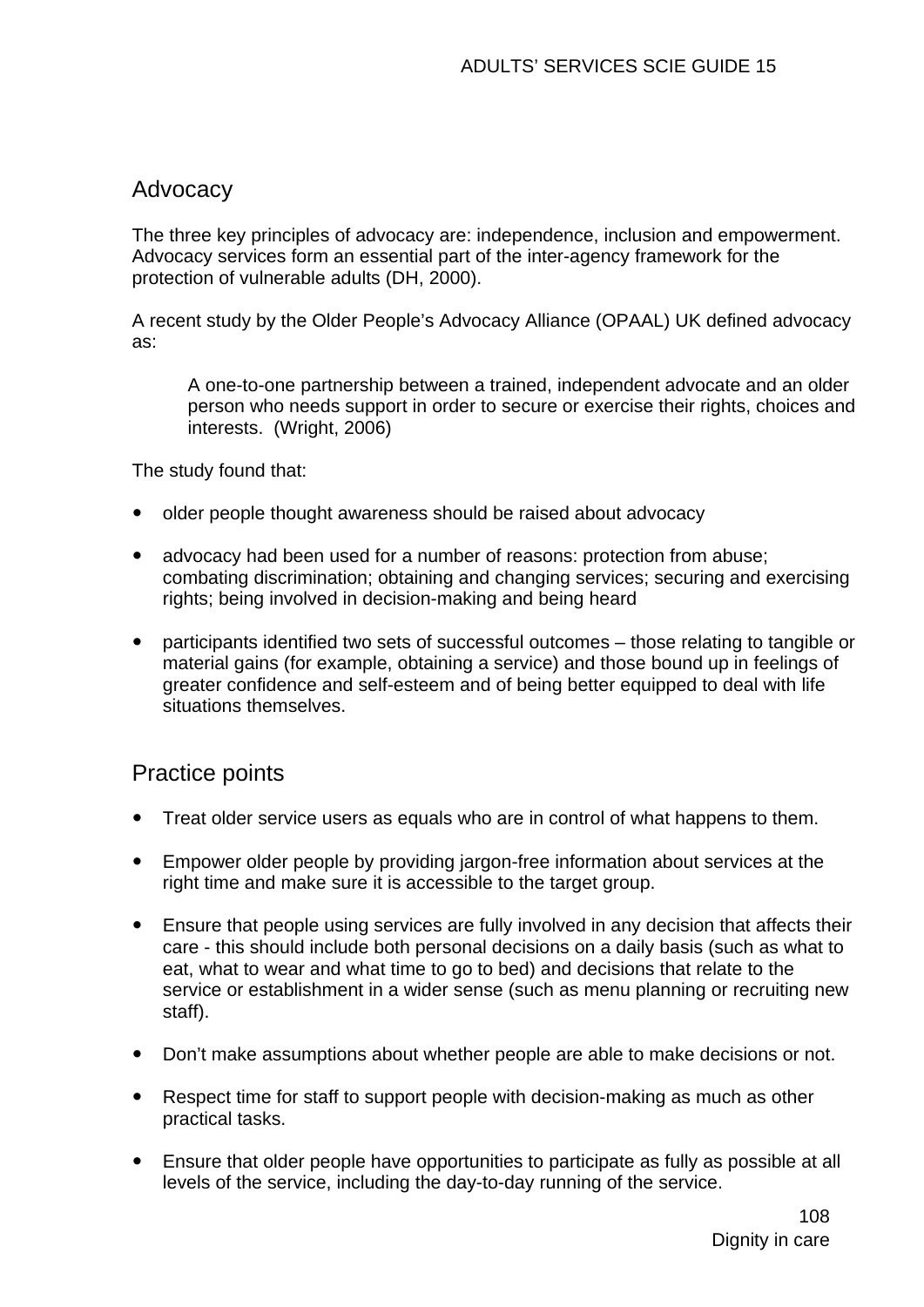- Ensure that staff have the necessary skills to include people with cognitive or communication difficulties in decision-making. 'Full documentation of a person's previous history, preferences and habits' will support 'choices consistent with the person's character' (Randers and Mattiasson, 2004).
- Highlight areas where practice undermines the autonomy of older people and develop strategies to redress the balance.
- In partnership with older people, develop advocacy services locally and raise awareness of them.
- Provide support for older people who wish to use direct payments.
- Encourage and support participation in the wider community.
- Involve older people in staff training.

## Ideas from practice

#### **Five factors of privacy (Southampton University NHS Trust)**

The trust's Essence of Care Group, which carried out an audit to uncover areas of dignity in care that needed further work, identified five factors of privacy and dignity. Guidance was provided for all wards on the 'five factors' and they also developed a charter for patients (24kb MS Word file) informing them of the standard of care they should expect.

For further information contact: Julie Dawes, Associate Director of Nursing. Tel 02380 798435. Email [julie.dawes@suht.swest.nhs.uk](mailto:julie.dawes@suht.swest.nhs.uk)

#### **A reassuring checklist (Burntwood, Lichfield and Tamworth Primary Care Trust)**

The PCT has developed a simple checklist which is used as part of the admission procedure. This document acts as a prompt to the nurse undertaking the admission to discuss with the patient (or the carer if this is more appropriate) certain aspects that are important to the patient – for example, knowing how to call for assistance, knowing where the toilet is, and being reassured that, if the ward accommodates male and female patients, these facilities are separate. Any relevant issues can then be transferred to the care plan so this is communicated to other staff. Relatives or carers often highlight areas they are concerned about, e.g. a patient prone to falls or not being able to use a call bell. This enables the nurse to explain to them measures that will be put in place and also discuss any risks that maybe relevant. It opens up communication between nurses with patients and carers from day one, and aims to make the patient and carer feel that they are able to approach staff at any time.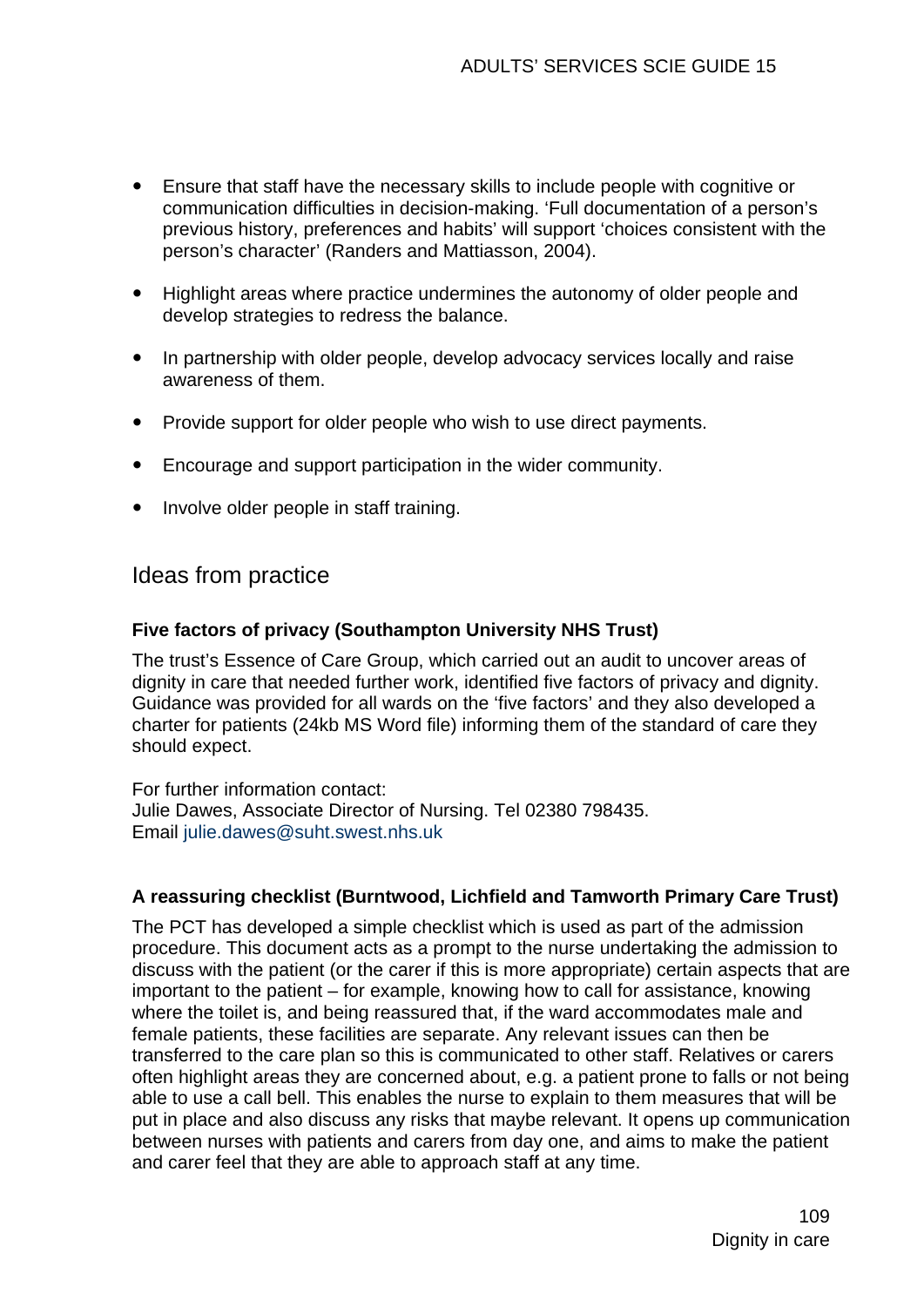For further information contact: Dawn Llewellyn, Modern Matron. Tel 01827 263819. Email [Dawn.llewellyn@ssh-tr.nhs.uk](mailto:Dawn.llewellyn@ssh-tr.nhs.uk) 

#### **On the road to independence - Betty's story (Staffordshire County Council)**

Betty was diagnosed with glaucoma just before her 70th birthday and, as the disease progressed, her life slowly changed from one full of hobbies and interests to one of ever more limited involvement in activities. When her husband died she realised how dependent she had become on him. A fortuitous appointment with a consultant ophthalmologist resulted in her being certified severely sight impaired, which then put the wheels of social care and healthcare in motion. A rehabilitation officer was assigned to Betty to enable her to open up a new world of independence. He gave her time to discuss her difficulties and support her. He encouraged her to accept a symbol cane to alert others of her limited vision and then to undertake a course of long cane orientation and mobility training. From one small tentative step forward Betty's confidence grew and she found herself navigating around new as well as familiar places.

For further information contact: 'Changing Lives' - Vision for Adult Social Care and Health. http://www.staffordshire.gov.uk/health/changinglives/

#### **Tapping into knowledge and experience (Westminster Children and Community Services Department, London)**

A significant number of development and training courses here routinely involve older people, who share their experiences and say how they would like staff to treat them. Many older people are already experienced presenters but, if any feel anxious, personal presentation skills training can be arranged. The department has also arranged presentation and assertion skills training for groups of older people who volunteer or work in the voluntary sector. The department has also held a number of successful consultation events with older people and developed a useful Older People's Consultation Checklist. This and all development and training activities have been formally evaluated and changed in response to learners' or managers' feedback.

#### For further information contact:

Jane Simms, Principal Commissioning Officer, Westminster Children and Community Services Department. Tel 020 7641 2079. Email [jsimms@westminster.gov.uk](mailto:jsimms@westminster.gov.uk)

#### **Escort duty (Bucknall Hospital, Staffordshire)**

Older People's Services Assessment and Rehabilitation of Complex Needs have implemented a team to support service users when an escort is needed for patients undergoing medical investigations away from the ward. It was introduced when it was realised that escort duties were depleting staffing levels on the ward, resulting in a lack of continuity of care and a longer length of stay. The team assesses the patient using a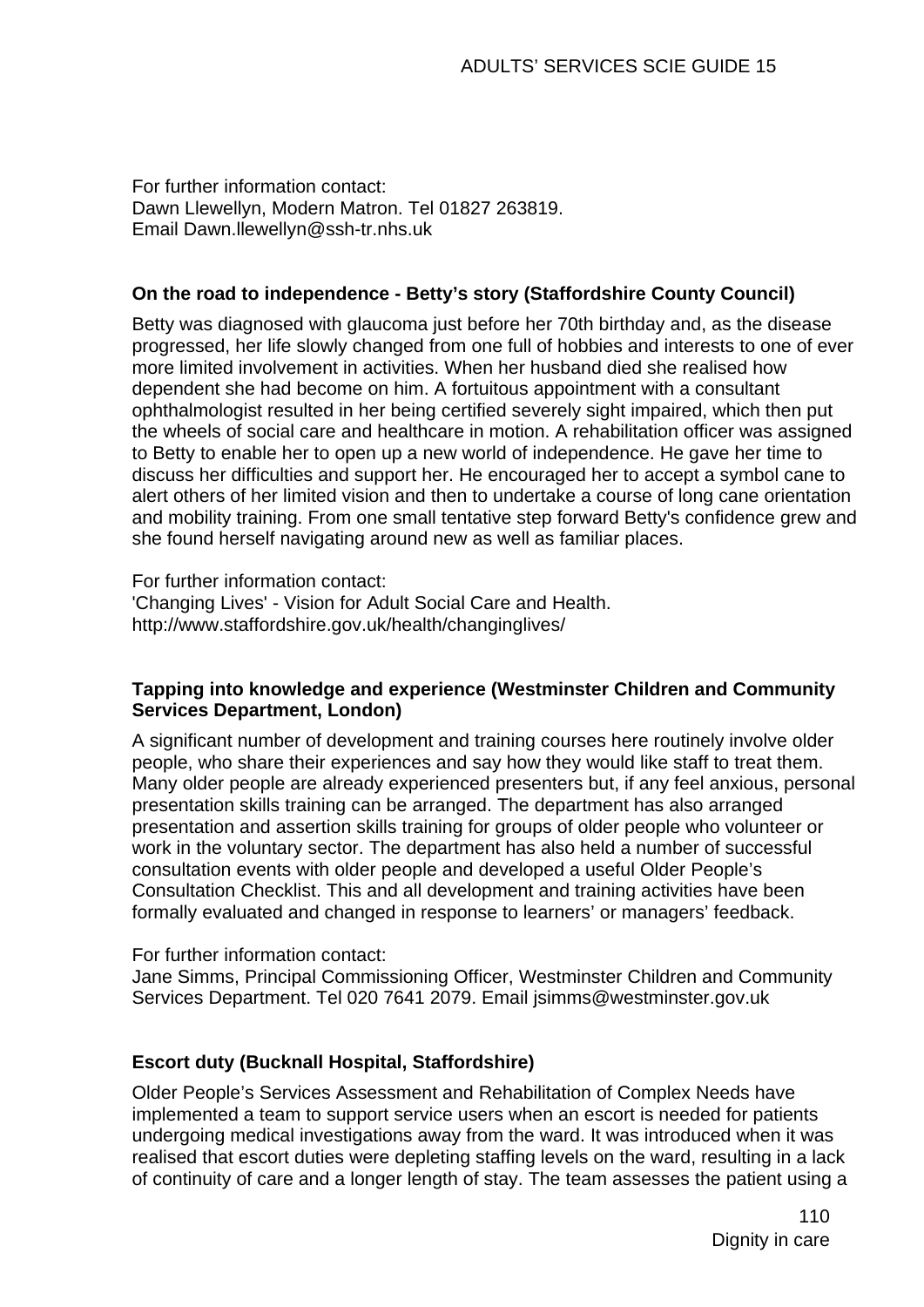checklist, to ensure they can meet the needs of the patient, knowing that safety, nutrition and dignity are paramount during time away from the ward. Patients say they feel safe and secure having a team member escorting them, and better informed about the expectations - as one lady said: 'The nurse told me exactly what I would have done to me and she stayed with me all the time - I felt less afraid.'

For further information contact: Lyn Charlton, Modern Matron, Combined Health Care. Tel 01782 273510. Email [Lyn.Charlton@northstaffs.nhs.uk](mailto:Lyn.Charlton@northstaffs.nhs.uk)

#### **Setting goals (Oldham Intermediate Care Team)**

The care team are piloting a system of goal and treatment planning which was developed and introduced by one of their occupational therapists (OT), Luke Roberts. The tool is evidence-based and also provides an outcome measure loosely based on the Canadian occupational performance measure (COPM) (Law et al., 2005). On admission the patient and OT together set the goals and the patient receives a folder which contains these goals, to help monitor progress and reinforce a sense of purpose. The team intend to evaluate this method and, if successful, roll it out to other areas of intermediate care in Oldham. It is expected that this method of involving people in their own care will ensure that they feel informed, listened to and treated as an individual. The very functional approach ensures that patients are actively engaged in occupations that will restore their ability to carry out daily activities when they return home.

For further information contact: Tracy Acton, Clinical Specialist OT. Email [t.acton@nhs.net](mailto:t.acton@nhs.net) 

#### **Providing advocacy support (East Cheshire Advocacy)**

#### If you go to SCIE's website

[\(http://www.scie.org.uk/publications/practiceguides/practiceguide09/ideas/files/advocacy](http://www.scie.org.uk/publications/practiceguides/practiceguide09/ideas/files/advocacy.pdf) [.pdf](http://www.scie.org.uk/publications/practiceguides/practiceguide09/ideas/files/advocacy.pdf)) you can download a paper which describes how an advocate working for East Cheshire Advocacy supported a client with learning disabilities who was suffering from cancer. The example shows the importance of having someone to act on their behalf when the person is terminally ill. It also demonstrates how services were tailored for an individual with obsessive compulsive disorder when they were receiving emergency care and how instrumental using the Patient Advice and Liaison Service (PALS) can be. The advocate was able to support the person through each stage of treatment, offering advice and helping them to take decisions and also act as an intermediary between clinicians and patient.

#### For further information contact:

Maggie Harwood, Manager, East Cheshire Advocacy, The Moss, 4-6 Congleton Road. Macclesfield SK11 7UE. www.ecadvocacy.co.uk.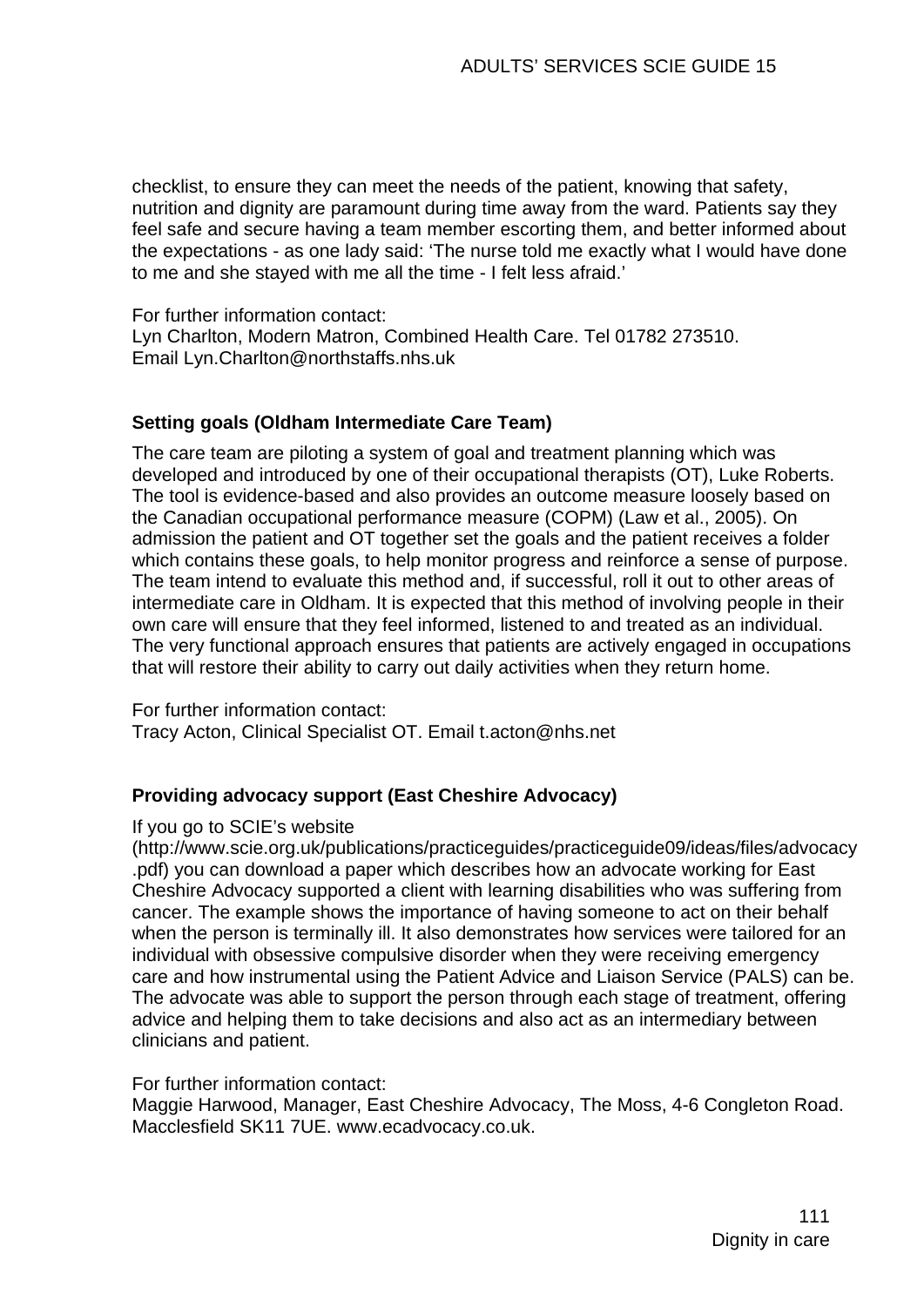#### **Peter's story (Advocacy Partners)**

Peter's story shows how advocacy services were able to help someone with learning disabilities achieve the celebration he wanted.

Peter had recently had his 60th birthday. When asked by members of the self-advocacy group what he had done for his birthday, Peter said that staff where he lived had been busy on the day of his birthday and so he had gone out for a pub lunch with three people he lived with at the weekend. Unfortunately, the pub was not serving food that day so they just got fish and chips to eat at home. When the advocate asked about a party, Peter said he would like one, but that the staff hadn't asked him if he had wanted one. The advocacy group didn't think the staff had supported Peter well for such an important birthday. This was communicated to the service, who acknowledged quickly that they had not treated Peter with dignity and helped him organise the party he wanted, inviting his family and friends, including members of the self-advocacy group.

Peter's story highlights the importance of effective and timely communication and shows how, through joint working between the staff and the advocacy supporter, Peter was able to express his wishes and make them happen.

For further information contact: David Thompson, Advocacy Partners. Email david.thompson@advocacypartners.org

#### **Transport with care (Lincolnshire Teaching Primary Care Trust)**

The Trust has set up a transport service, to ensure older patients not requiring hospital admission can be driven home after their visit, rather than make an unnecessary overnight stay. This service provides a responsive, needs-led wheelchair access vehicle to drive hospital patients from one care setting to another or to return them home. Working in partnership with the Discharge Rehabilitation Team in Accident and Emergency, the service transports patients safely and settles them home, with provision of a basic grocery pack. The service maintains a social care approach and perspective, putting the individual at the centre.

For further information contact: Maria Storti, Interim Operational Lead Intermediate Care, Lincolnshire PCT. Email [maria.storti@lpct.nhs.uk](mailto:maria.storti@lpct.nhs.uk)

## Practice ideas from other service user groups

#### **Making a home: Zoe's Story**

Zoe is a woman in her late 40s with moderate learning disabilities and enduring mental health problems. Two-and-a-half years ago she lived in a small dwelling in general needs housing stock, with no personal effects to make it feel like home. The approach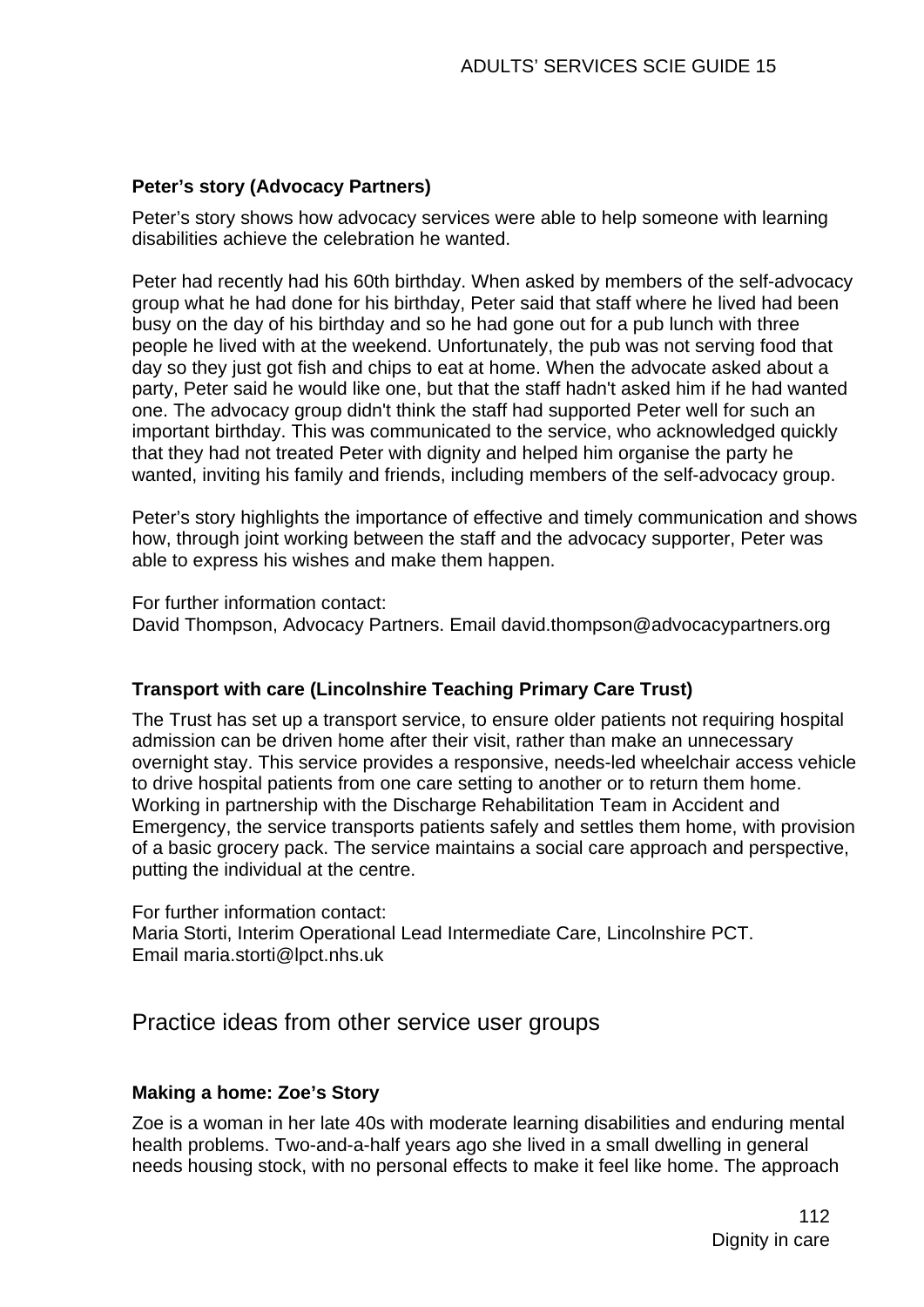adopted by staff was to control what Zoe could and could not do, and when. She displayed extremely aggressive and challenging behaviour, including destroying windows and furniture. She was frequently incontinent, apparently using incontinence to defy staff.

Staff did not want to work with Zoe and consequently a high level of agency staffing was used. Frequent incidents occurred, many of which were only reported verbally from one staff member to another. There were no plans in place to guide the staff as to how to manage the challenging behaviour, and recording was poor.

Zoe moved to a two-bedroom semi-detached bungalow managed by a specialist provider. Zoe chose the furnishings and there are more personal effects in evidence.

There is now a person-centred plan in place, with policies and procedures to guide staff, accurate recording and staff continuity. Zoe has much greater choice and control over what she does and when she does it.

The improved environment and staff practice has improved Zoe's sense of well-being and independence. As a consequence, she is no longer incontinent and manifests far fewer, and less extreme aggressive and challenging outbursts. Information taken from the *Dignity in Housing LIN Report, 2006*

For further information visit: http://icn.csip.org.uk/housing/

### Other resources

The **Picker Institute's** evaluation of 'experience' rather than satisfaction surveys includes attention to the issue of autonomy. http://www.pickereurope.org/page.php?id=21

**Now I feel tall** (DH, 2005b) offers practice examples on 'having information to make choices, to feel confident and to feel in control'. http://www.scie.org.uk/publications/practiceguides/practiceguide09/files/nowifeeltall.pdf

**Older People's Advocacy Alliance (OPAAL) UK** is an organisation which promotes the development of independent advocacy services for older people. OPAAL's development plan for advocacy services to the English regions. http://www.opaal.org.uk/default.aspx?page=1470

**Independence, Choice and Risk: a guide to best practice in supported decision making (Ref Department of Health, 2007)** offers a range of resources and case studies relevant to anyone involved in helping vulnerable adults to take decisions, make choices, manage risks and support independence. Link [http://www.dh.gov.uk/en/Publicationsandstatistics/Publications/PublicationsPolicyAndGu](http://www.dh.gov.uk/en/Publicationsandstatistics/Publications/PublicationsPolicyAndGuidance/DH_074773) [idance/DH\\_074773](http://www.dh.gov.uk/en/Publicationsandstatistics/Publications/PublicationsPolicyAndGuidance/DH_074773)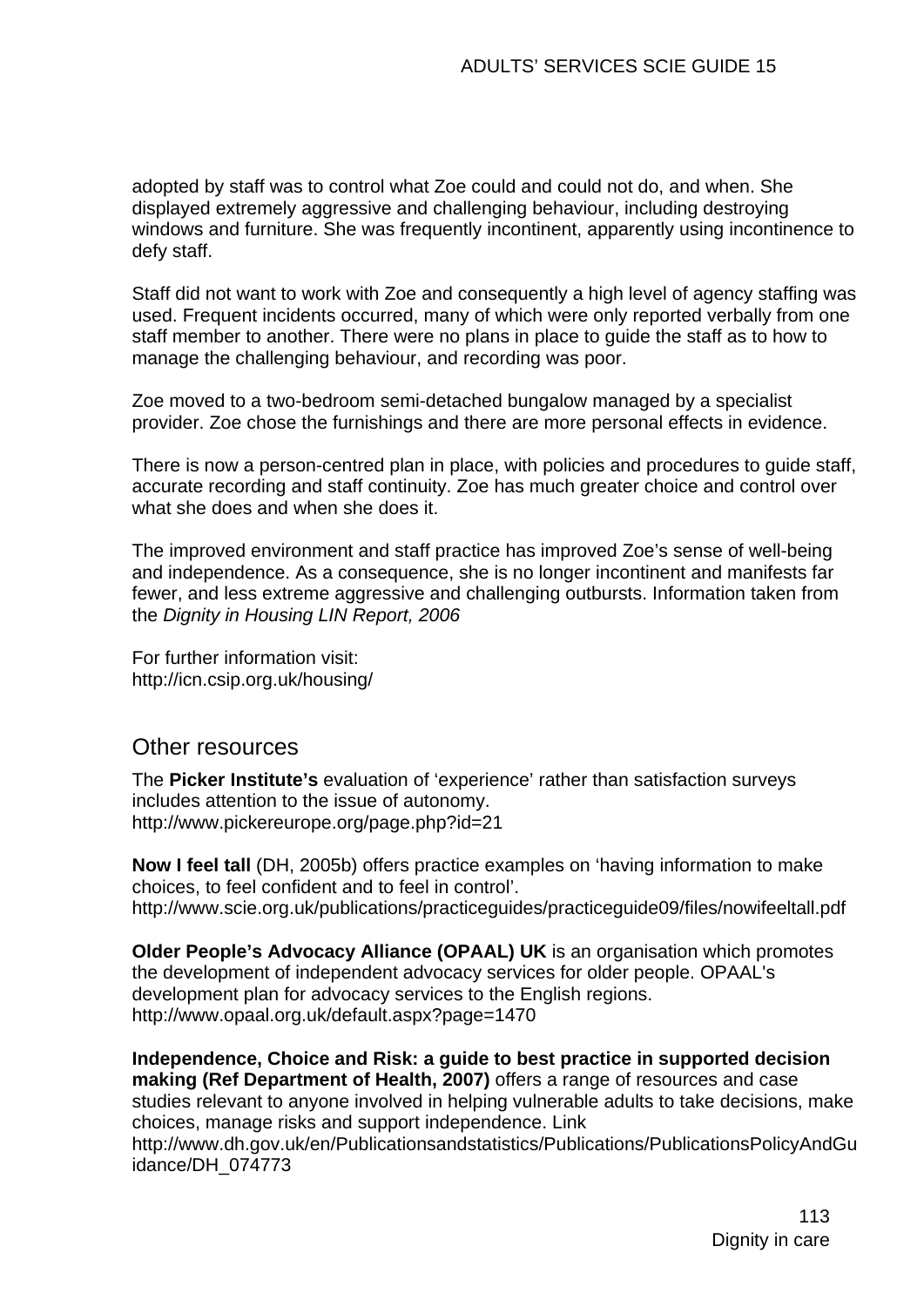# **Privacy**

Privacy is closely related to respect and features as a prominent issue throughout the related literature. People responding to the Department of Health (DH) online survey (DH, 2006d) raised the importance of being medically examined in a private area, having an acceptable amount of personal space and being dressed in clothes which do not expose your body. An analysis of UK data from the Dignity in Older Europeans study (Woolhead et al., 2004) found that self-respect can be undermined 'by exposure, lack of privacy in personal care, and mixed wards'.

The National Service Framework for Older People (DH, 2001) acknowledges that privacy can be undermined in hospital, and Essence of Care (DH, 2003c) has a series of benchmarks relating to the subject. The national minimum standards (DH, 2003b, DH, 2003a) also devote entire sections to the subject of privacy and dignity. A recent study (Woogara, 2005) found that Essence of Care benchmarks were not being met and that: 'the "little things" which would protect the patients' privacy and dignity were often forgotten'. Aspects of privacy include:

- **Modesty and privacy in personal care** ensuring that people receive care or treatment in a dignified way that does not embarrass, humiliate or expose them. The desire for single-sex wards has been highlighted in a number of studies (DH, 2006d, Woolhead et al., 2004, PRIAE/Help the Aged, 2001, Cardiff University, 2001 - 2004) and is of particular concern to some minority groups (PRIAE/Help the Aged, 2001).
- **Confidentiality of treatment and personal information** ensuring that personal files and records and financial information are kept confidential, and only shared with the consent of the person concerned. Discussions about a person's well-being. treatment and any personal information should be carried out where others are unable to hear. Conversations of a very confidential nature, for example about medical diagnosis or toilet arrangements, should be discussed in a private space and not with only a curtain between the individual and others. Privacy of conversation with family and friends should be facilitated through access to a private room or telephone and personal mail should be received unopened. Particular care should be taken to ensure privacy when using interpreters. In small communities the service user and interpreter may know each other or have common friends. This can cause a great deal of anxiety in terms of confidentiality and alternative solutions should be sought. A study of people who use interpreting services (JRF, 2004) found that many people prefer to use family members or to have the same professional interpreter on each occasion so that trust can be built.
- **Privacy of personal space** staff should gain permission to enter and demonstrate respect for personal belongings and boundaries. It is important to achieve a balance so that vulnerable people are not either isolated by privacy policies or put at risk, for example through providing privacy for personal and sexual relationships. 'My home life' (Owen, 2006) reports that: 'offering couples space for intimacy and privacy and using skilled observation and emotional literacy to understand their needs will help residents feel they have the right to express their sexual identity' (Forte et al., 2006,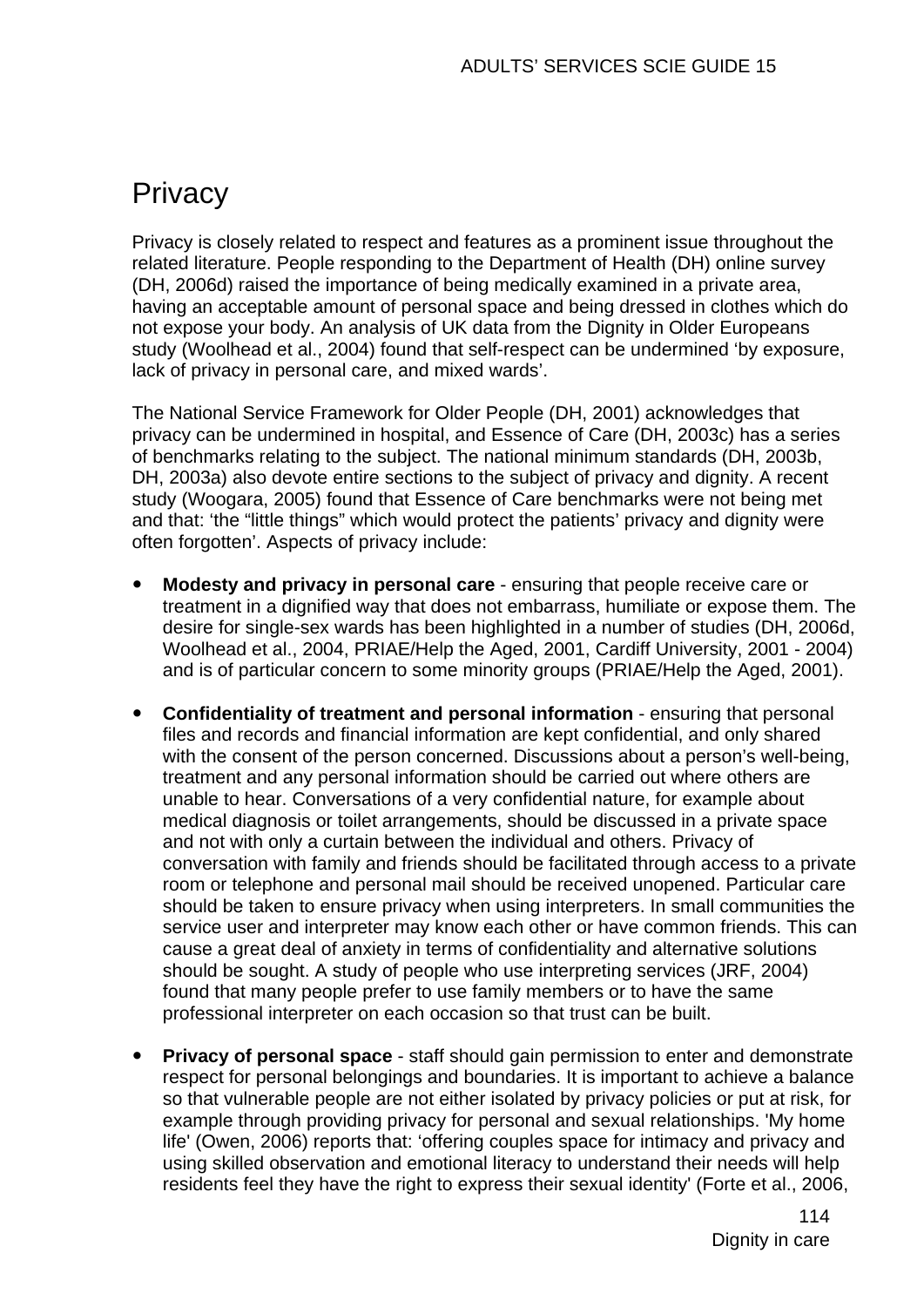Heymanson, 2003, Springfield, 2002). Staff need appropriate training to ensure relationships can be positively, respectfully and safely supported.

## Key points from research and policy

- Article 8 of the Human Rights Act (1998) gives the right to respect for private and family life, home and correspondence.
- Some hospital staff need additional training on the issues of dignity, respect and privacy. 'This is particularly true of staff caring for older people with mental health needs' (Commission for Healthcare Audit and Inspection, 2006).
- Older people prefer single-sex facilities (Woolhead et al., 2004, PRIAE/Help the Aged, 2001, Cardiff University, 2001-2004, DH, 2006d).
- The Department of Health has given a clear public commitment to eliminating mixed-sex accommodation for hospital inpatients.
- Essence of Care offers a series of benchmarks to ensure privacy and dignity in hospital (DH, 2003c).
- The national minimum standards refer specifically to privacy and dignity (Standard 8 for domiciliary care and Standard 10 for care homes) (DH, 2003b, DH, 2003a).
- Standards for Better Health sets out core standards which include environments that are supportive of patient privacy and confidentiality (DH, 2004e).

# Practice points

- Ensure there is a confidentiality policy in place and that it is adhered to by all staff (including domestic and support staff).
- Make issues of privacy and dignity fundamental to staff induction and training.
- Only those who need information to carry out their work should have access to personal records or financial information.
- Where people have personal and sexual relationships, their privacy should be respected in conjunction with careful assessment of risk to vulnerable people.
- Choose interpreters with the consent of the service user.
- Ensure that all staff gain permission before entering someone's personal space.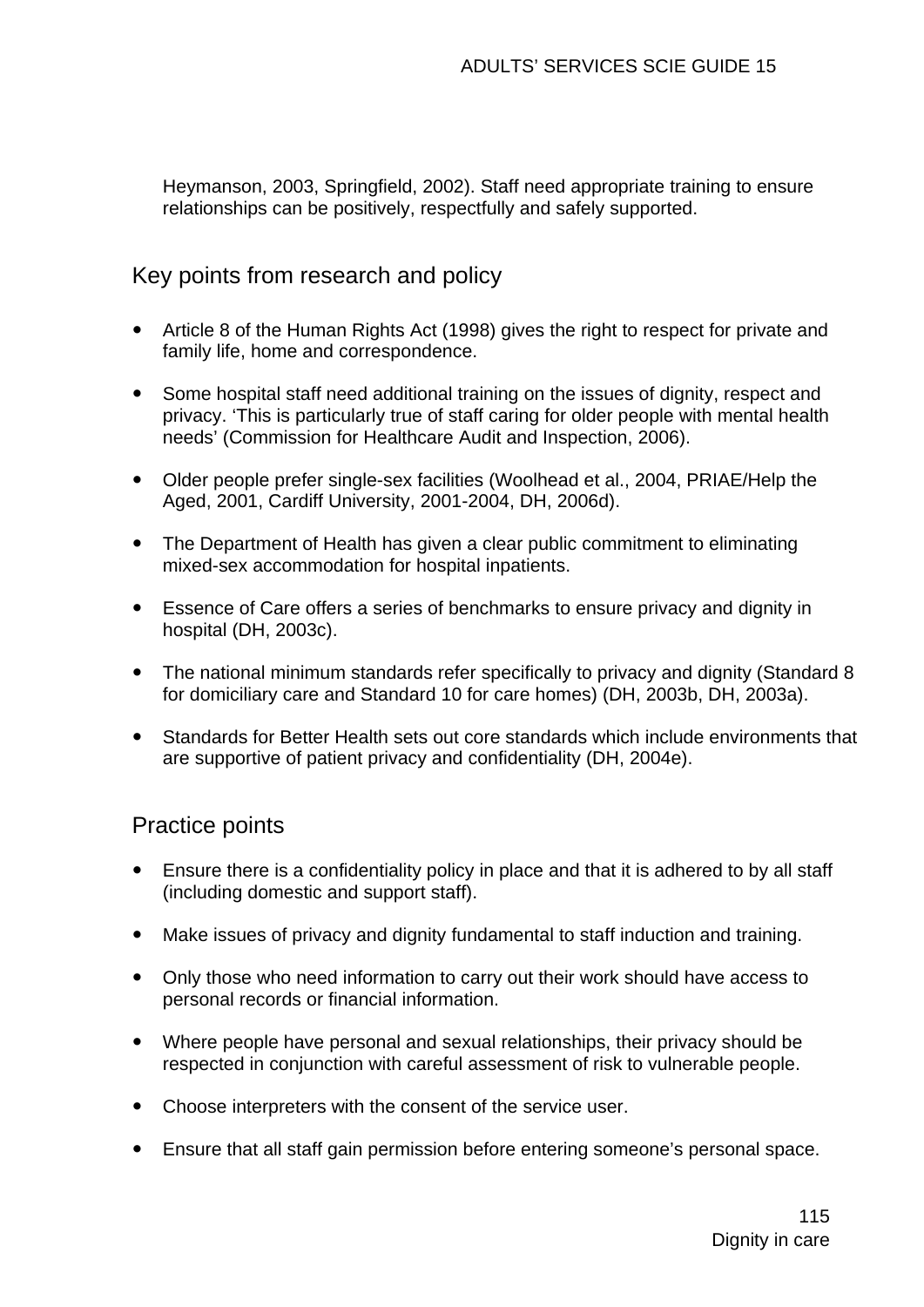- Ensure that access to personal possessions and documents is only via the owner's expressed consent.
- Ensure space is provided for private conversations and telephone calls.
- **•** Ensure service users receive their mail unopened.
- Single-sex bathroom and toilet facilities should be available.
- Provide en suite facilities where possible.
- In residential care, respect people's space by enabling them to individualise their own room.
- If a person requires close monitoring or observation, issues of privacy should be carefully considered.

# Ideas from practice

Practice examples are self-reported and have not been evaluated.

#### **Maintaining dignity despite incontinence (Housing Improvement Learning Network**

The Housing Improvement Learning Network is developing a factsheet on dignity in housing, which includes some examples where dignity issues have been addressed. The following example (from Hanover SmartChoice, a service that helps care providers assist older people and people with disabilities to maintain their independence and remain safely in their own homes) demonstrates how assistive technology can help restore dignity.

Mrs J is a resident of an Extra Care scheme. When carers noticed an increase in her incontinence, the standard approach was for carers to enter her room at night and feel her bed to see if she had soiled herself. This was unsatisfactory for all. The solution was to use an enuresis pad, which issues an alert if Mrs J is incontinent. This allows for carers only to enter her room when an incident occurs, and if she is incontinent she is assisted with her toilet needs and bedclothes are changed straight away. It also enabled carers to examine records of alerts. They could see that a pattern of incontinence developed between 2 and 3 am. Using this information carers can now assist Mrs J to the toilet at 1.30 am and promote Mrs J's continence.

#### For further information contact:

Visit the Change Agent Team: Housing website www.cat.csip.org.uk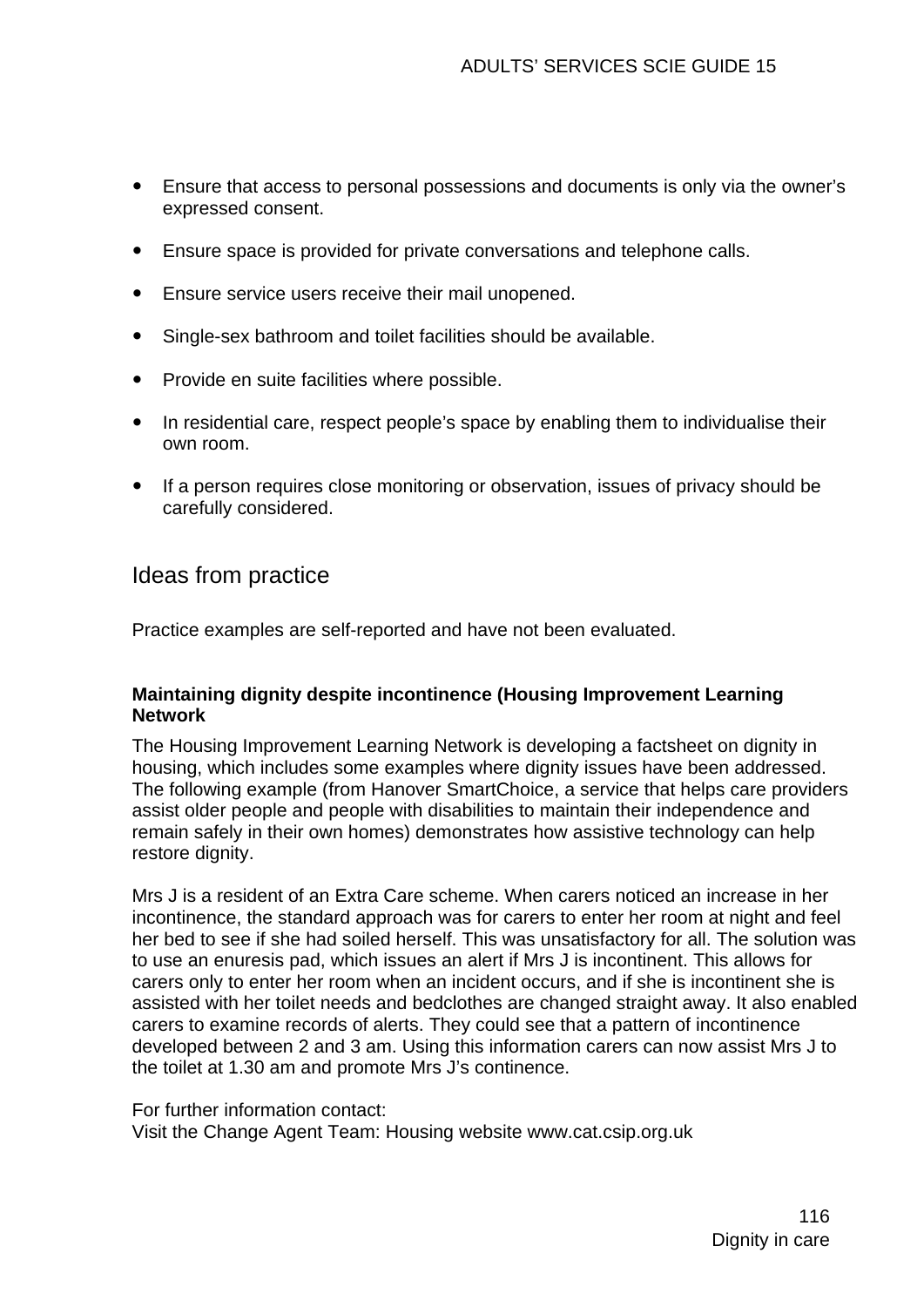#### **Modesty preserved (Portsmouth Hospital NHS Trust)**

It was noted that in the general ward areas hospital gowns were open-backed, with ties. Since the gowns were often used as temporary nightwear, mobile patients would frequently wear two gowns (one on backwards, to cover their back). Pyjamas supplied to patients were also often an undignified mismatch. Replacement gowns and pyjamas were agreed with textile services and endorsed by the Patient Experience Council. A bid for funding was presented to the local Patient Environment Action Group and full funding secured from the League of Friends. The change of bedwear overcame a simple matter the Matron's Essence of Care Group had identified, and enabled patients to regain a little more dignity at a vulnerable time.

For further information contact: Sarah Balchin, Lead Nurse Clinical Developments. Email sarah.balchin@porthosp.nhs.uk

#### **Do not disturb (Sheffield Teaching Hospital NHS Trust)**

Sheffield came up with a very simple idea: they use plastic reusable Do Not Disturb signs which have been designed for curtains and doors. They have been found to be effective in reducing interruptions and are now being produced for use throughout the trust.

For further information contact: [sam.debbage@sth.nhs.uk](mailto:sam.debbage@sth.nhs.uk) 

#### **Developing a privacy and dignity policy (Guildford and Waverley PCT)**

The PCT's Essence of Care steering group carried out a privacy and dignity audit on the wards in December 2005, based on the Essence of Care standards.

There were some significant findings, as a result of which they:

- increased and improved access to diversity and equality training
- increased confidentiality and Caldicott awareness training for all staff
- added Velcro<sup>®</sup> fastenings to curtains
- reviewed the procedure on responding to a complaint of inappropriate behaviour towards a colleague or patient, and disseminated the results to all managers.

The group has also developed a draft privacy and dignity policy, stating the requirements and expectations the trust demands from staff.

For further information contact: Glynis John, Clinical Governance Facilitator. Tel 01483 782102. Email [Glynis.john@nhs.net](mailto:Glynis.john@nhs.net)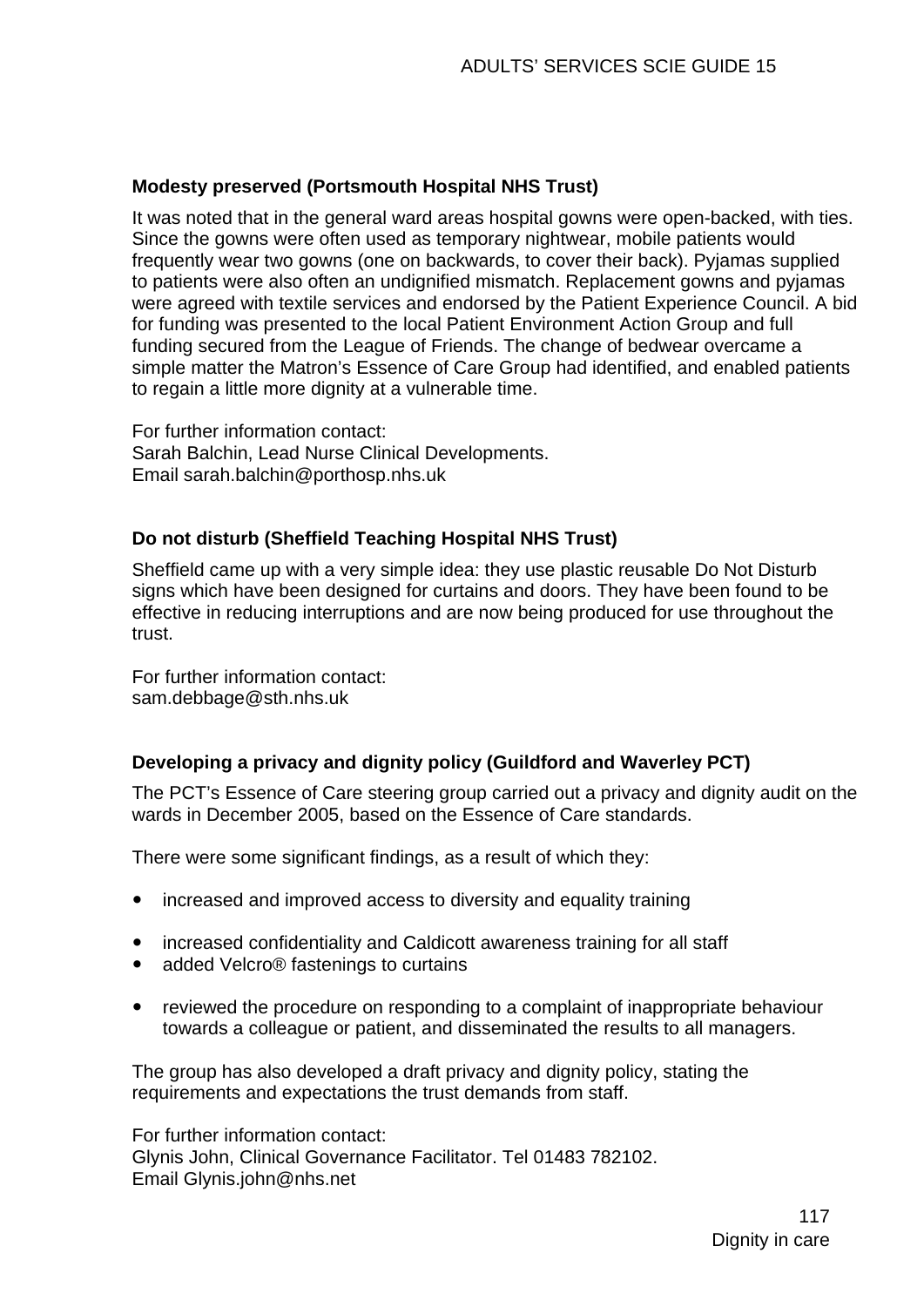#### **Single-sex bay areas (Caterham Dene Community Hospital)**

The hospital ensures that bay areas on the ward are never mixed sex. There is a mix of large and small bay areas, which includes some single accommodation. The majority of patients tend to be female (census data and historical evidence also support this), so the larger bays tend to be allocated to women, although there is flexibility in this arrangement if necessary. All bathroom and toilet facilities are designated as single sex to avoid embarrassment or discomfort for patients.

For further information contact: Eileen Clark, Service Manager. Tel 01737 214846. Email [eileen.clark@eastsurrey-pct.nhs.uk](mailto:eileen.clark@eastsurrey-pct.nhs.uk)

#### **Effective action plan (Doncaster and Bassetlaw Foundation NHS Trust)**

The matron in Critical Care put together an action plan which was fed back to the Essence of Care steering group. The action plan included:

- education forums to raise awareness of privacy and dignity: these were locally run departmental sessions attended by nurses, sisters and healthcare assistants.
- posters displayed throughout the directorate with messages, for example, to promote bathtimes without interruption, to keep patients covered at all times and to close bedside curtains tightly.
- 'Do Not Enter signs for the curtains.
- colour-coded clothes pegs to ensure curtains closed properly (these stay in each bed space to comply with infection control). Some areas have used a traffic light system, e.g. red peg = Do Not Enter.

The staff received feedback at departmental meetings and directorate audit meetings. As a result of this work patient privacy and dignity has improved, and staff awareness has been raised - the posters have made staff think about their actions and all staff are empowered to make sure 'Do Not Enter' signs and pegs are used. The multi-disciplinary teams, including doctors, have taken this idea on board and always ask to enter behind curtains if they are drawn.

These actions have proven so effective that the initiative is now trust-wide, and good practice is shared via trust communication newsletters and the Essence of Care steering group.

For further information contact: Rozz Jones, Sister, ITU, Essence of Care Lead.Tel 01909 502106. Email [rosa.jones@nhs.net](mailto:rosa.jones@nhs.net)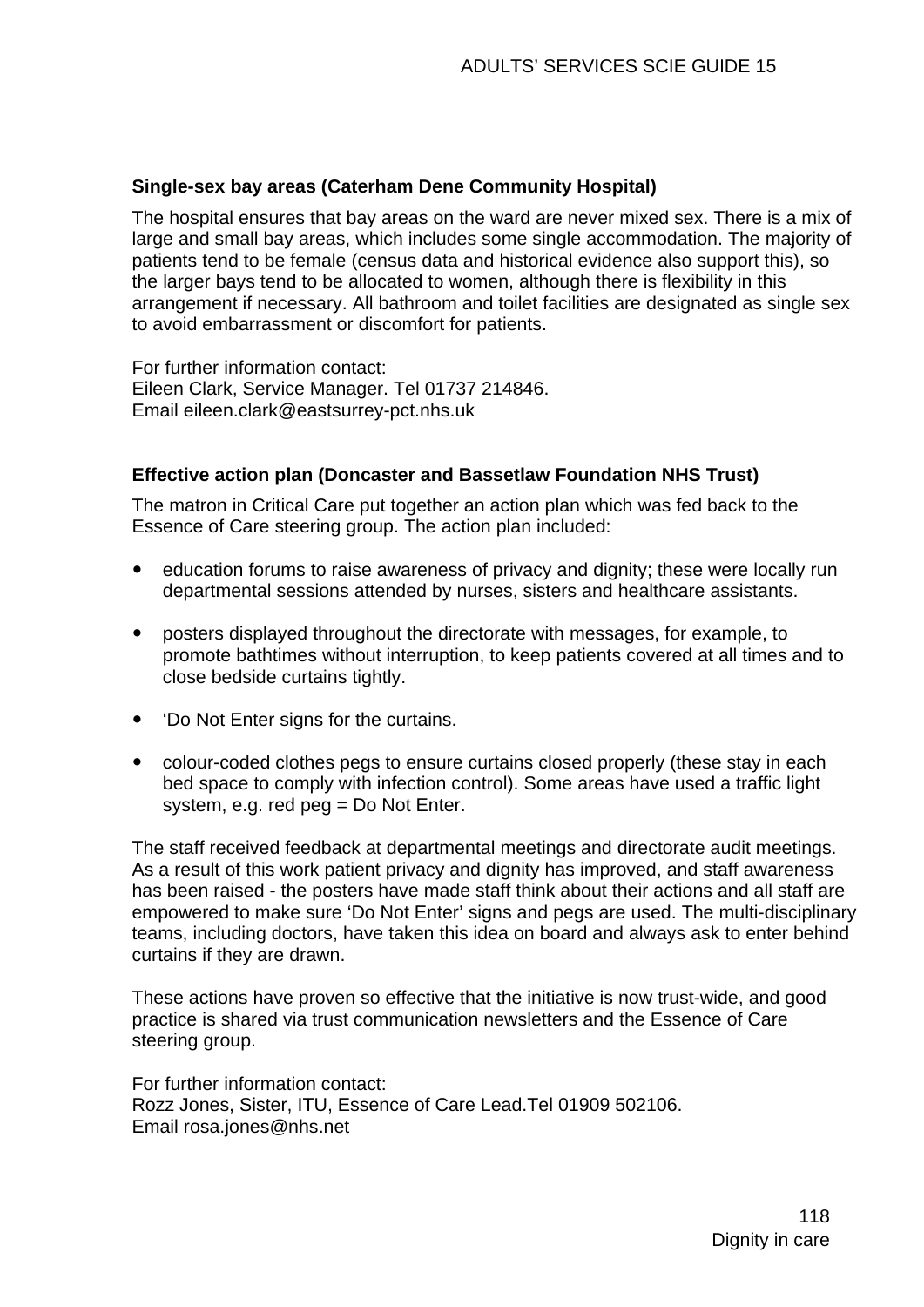#### **Small, effective changes, not changing the world (Manchester Mental Health and Social Care Trust**

The Older People's Essence of Care team believe essence of care should be about small, significant improvements that patients have highlighted, not about changing the world, and have found that involving the whole multi-disciplinary team ensures that this service is consistent throughout their locality. Here are some of the developments and improvements they have made, which all disciplines and clinical services must follow:

- induction packs, which include information relating to privacy and dignity, awareness of discrimination (age, culture, sex), confidentiality and record-keeping
- patients to be asked what they prefer to be called on admission/referral, and this to be documented
- patients to be asked for consent to share information on admission
- all areas to provide rooms for private conversations/interviews/phone calls
- patient orientation, including information about quiet areas, privacy and confidentiality
- staff encouraged to challenge others' negative attitudes.

The team is evaluating these improvements and awaiting patient satisfaction results.

For further information contact: Sheila Kasaven, Modern Matron. Tel 0161 291 6806. Email [Sheila.Kasaven@nhs.net](mailto:Sheila.Kasaven@nhs.net)

#### **Paul's story: an Extra Care experience**

Paul is a middle-aged man with a physical disability and mental health problems. He has spent most of his adult life living in nursing homes, but just over a year ago moved into a newly built Extra Care scheme. Paul said: 'I suffered a lot of abuse at the nursing homes. I have intelligence which they don't like.'

Paul described how staff in the last nursing home would sweep into his bedroom without knocking and pull the bed covers off exposing his naked body, his physical condition necessitating his sleeping unclothed. Staff would come straight into the bathroom while he was using the toilet to give him his medication, neither knocking nor waiting till he had finished. 'In a nursing home, you're a non-entity because of the power and control that the staff have over you…when you can go to the toilet; when you get up or go to bed; when you have your meals.'

Paul says of the move to Extra Care: 'It is 100% different here. Staff knock before entering. They treat me with respect and dignity. Dignity means being able to go to the loo and close the door; dignity means when you have a bath, not having fun poked at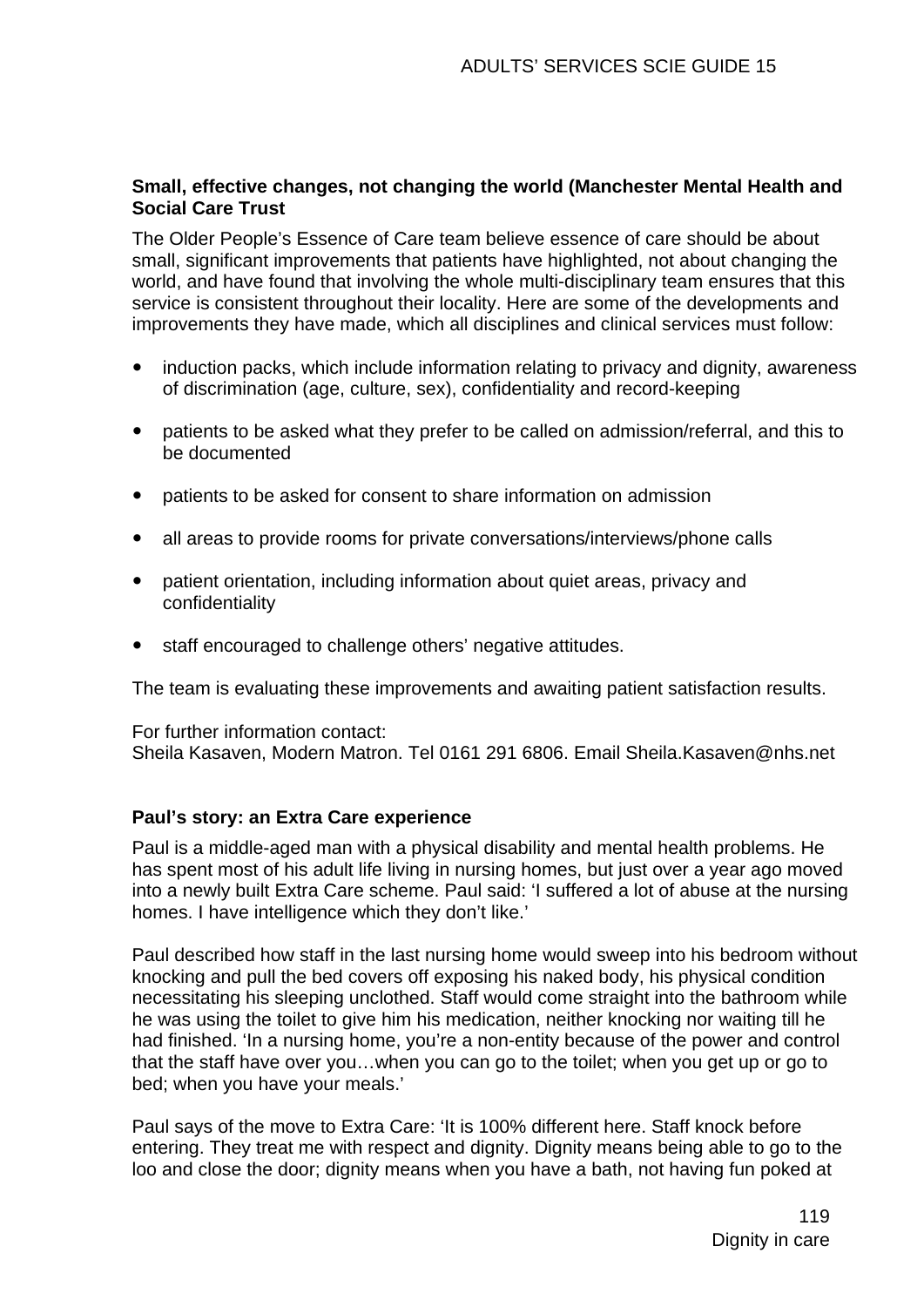your body.' Paul has no restrictions on him – he can choose when to get up or go to bed. Any concerns that he has raised have received a positive response.

Paul is now a member of the housing association's board. Paul's view is that having a tenancy and his own front door gives him choice and control. 'The tenancy is 101 per cent part of it. Staff can come in – it is a choice that I make. Choice is a precious thing in life.' Paul's sense of well-being and mental health have improved immeasurably. Moving to Extra Care has given him a new lease of life. 'The reason my mental health is helped here is because I'm treated as a human being. I am respected as Paul. People, staff, respect my views and respect me as a person.' .Information taken from the Dignity in Housing LIN Report, 2006.

For further information visit: http://icn.csip.org.uk/housing/

### Other resources

**Confidentiality policies**: many organisations have developed policies that spell out how staff deal with aspects of privacy that involve confidentiality. One example is from Southampton City PCT

http://www.scie.org.uk/publications/practiceguides/practiceguide09/files/confidentialitypo licy.pdf

The Clinical Governance Support Team Essence of Care Eureka documents describe basic standards of communication, privacy and dignity http://www.cgsupport.nhs.uk/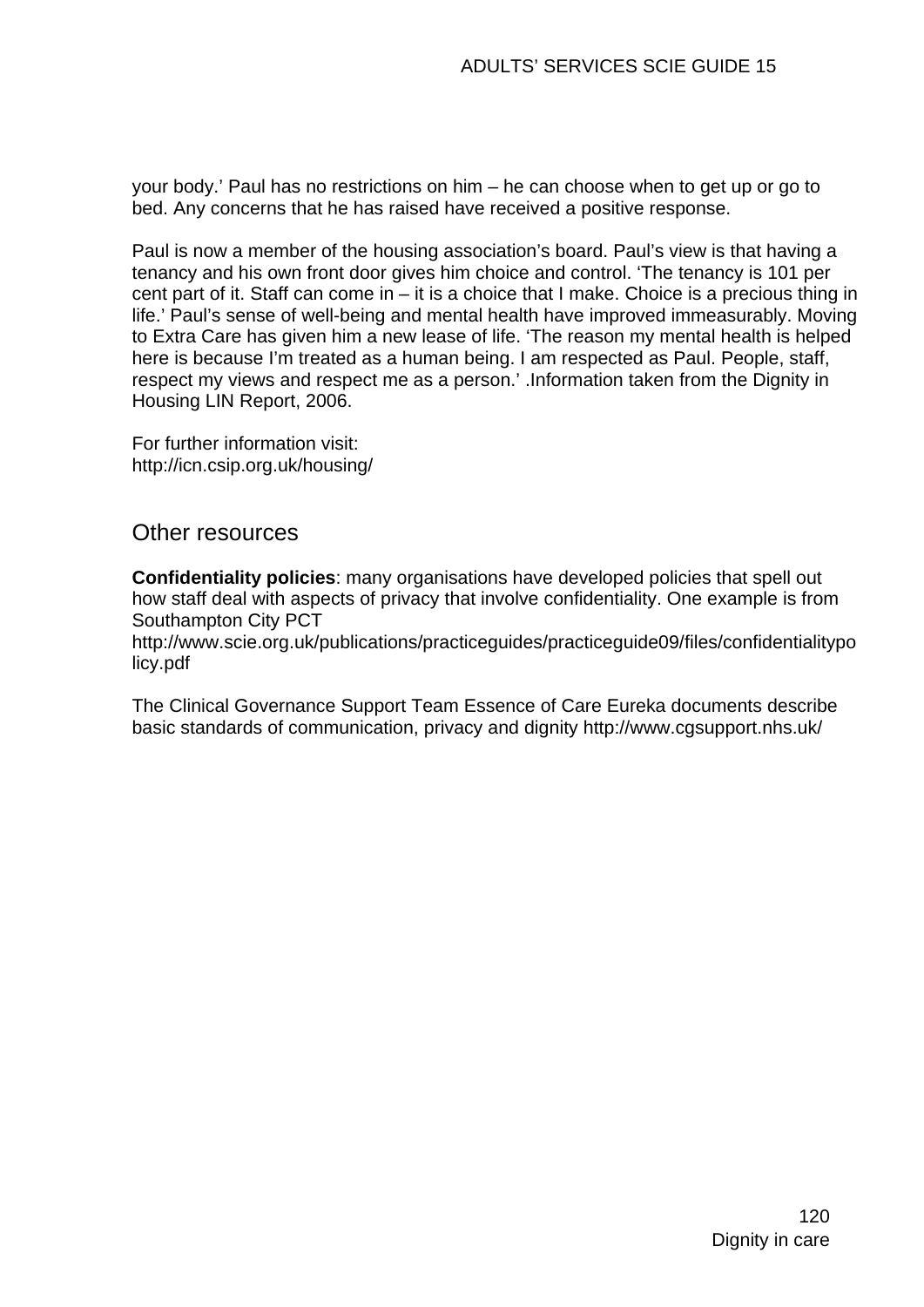# Hygiene and personal appearance

Hygiene and personal appearance were highlighted in the Department of Health (DH) online survey (DH, 2006d) as factors in maintaining dignity for older people. An analysis of UK data (Woolhead et al., 2004) from the Dignity in Older Europeans study (Cardiff University, 2001 - 2004) found that the self-respect of older people could be undermined by neglect of patients' appearance and clothing and that, even in death, maintaining a respectable appearance is very important to people.

A person's appearance is integral to their self-respect and older people need to receive appropriate levels of support to maintain the standards they are used to. Personal preferences should be respected, as well as choice in how support is provided. For example, choosing when and how to carry out personal care tasks, using your own toiletries, choosing what to wear and how to style your hair and having clean, ironed clothes that fit are all ways of maintaining control and identity. Particular care should be taken in residential settings to ensure that personal laundry is treated with respect and not mixed up or damaged.

Appearance and hygiene also affect the living environment: a clean and tidy house and a well-kept garden are important aspects of maintaining dignity in daily living. Poor garden maintenance alone can give out the message that a person is unable to cope. The report 'Now I feel tall' (DH, 2005b) showed that hospital patients valued 'getting good treatment in a comfortable, caring and safe environment'. The Older People's Inquiry, 'That little bit of help' (JRF, 2005), found that: 'older people really valued support which enabled them to live in their own homes - for example, help with cleaning, DIY, gardening, care of pets, chiropody, transport and befriending'.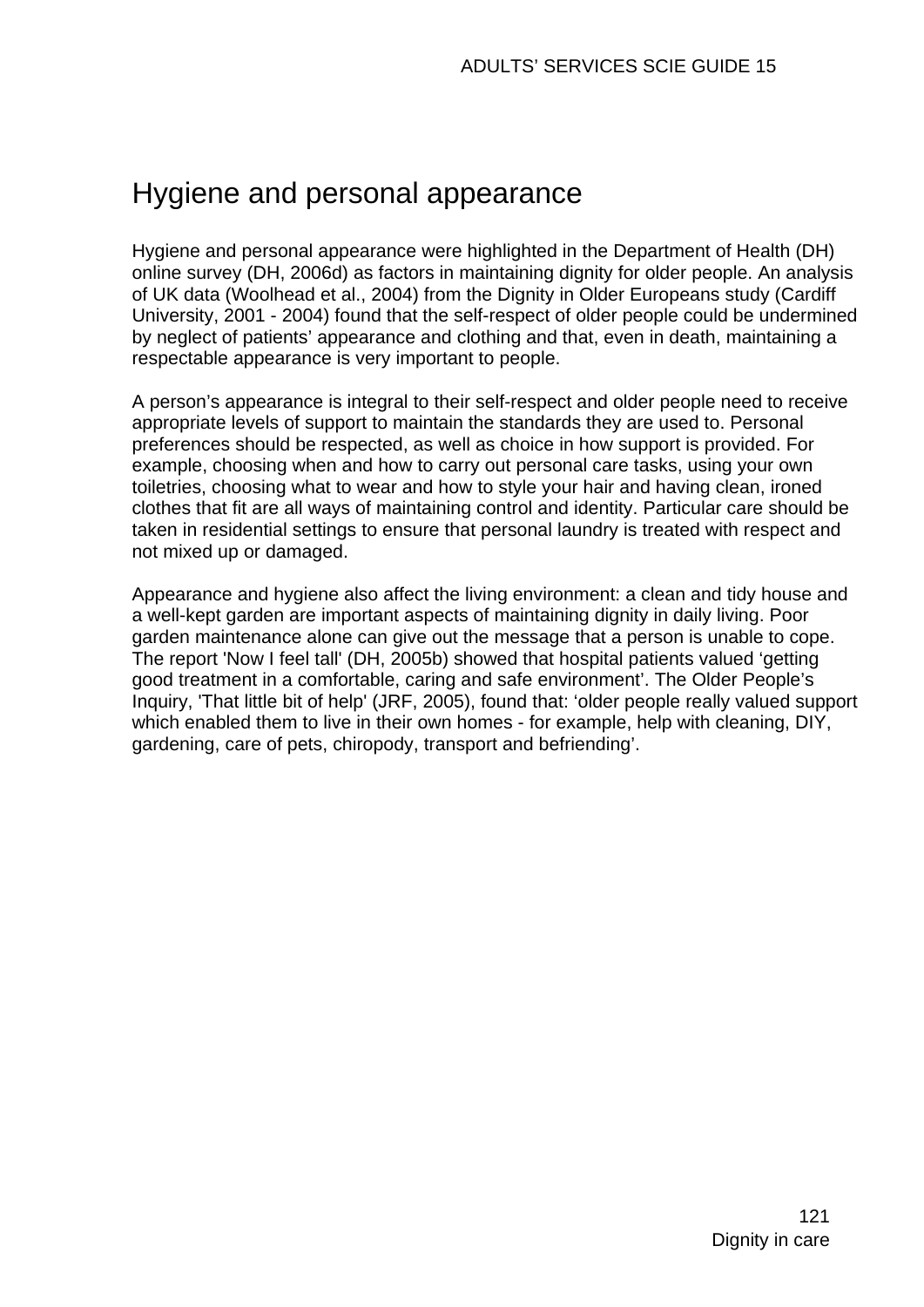### **Aspects of hygiene and personal appearance include:**

- Washing, bathing, showering
- Shaving
- Oral hygiene and denture care
- Hair care
- Body and facial hair removal
- Nail care, including chiropody and podiatry
- Toileting and continence needs
- Dressing and undressing
- Laundry

### **Environmental aspects include:**

- Cleanliness of environment
- Tidiness of house and garden
- Control of odours
- Choice of décor (in residential/nursing homes)

# Key points from research and policy

- Having a clean and respectable appearance and pleasant environment is key to maintaining the self-esteem of older people.
- Cleanliness in hospitals is one of the top five issues for patients (DH, 2004d).
- Having a clean home is particularly important to older women in terms of maintaining their dignity and self-respect (Godfrey et al., 2000).
- A little bit of help can make a big difference. This includes low-level, flexible services such as help with cleaning, ironing, garden maintenance, foot care and assistance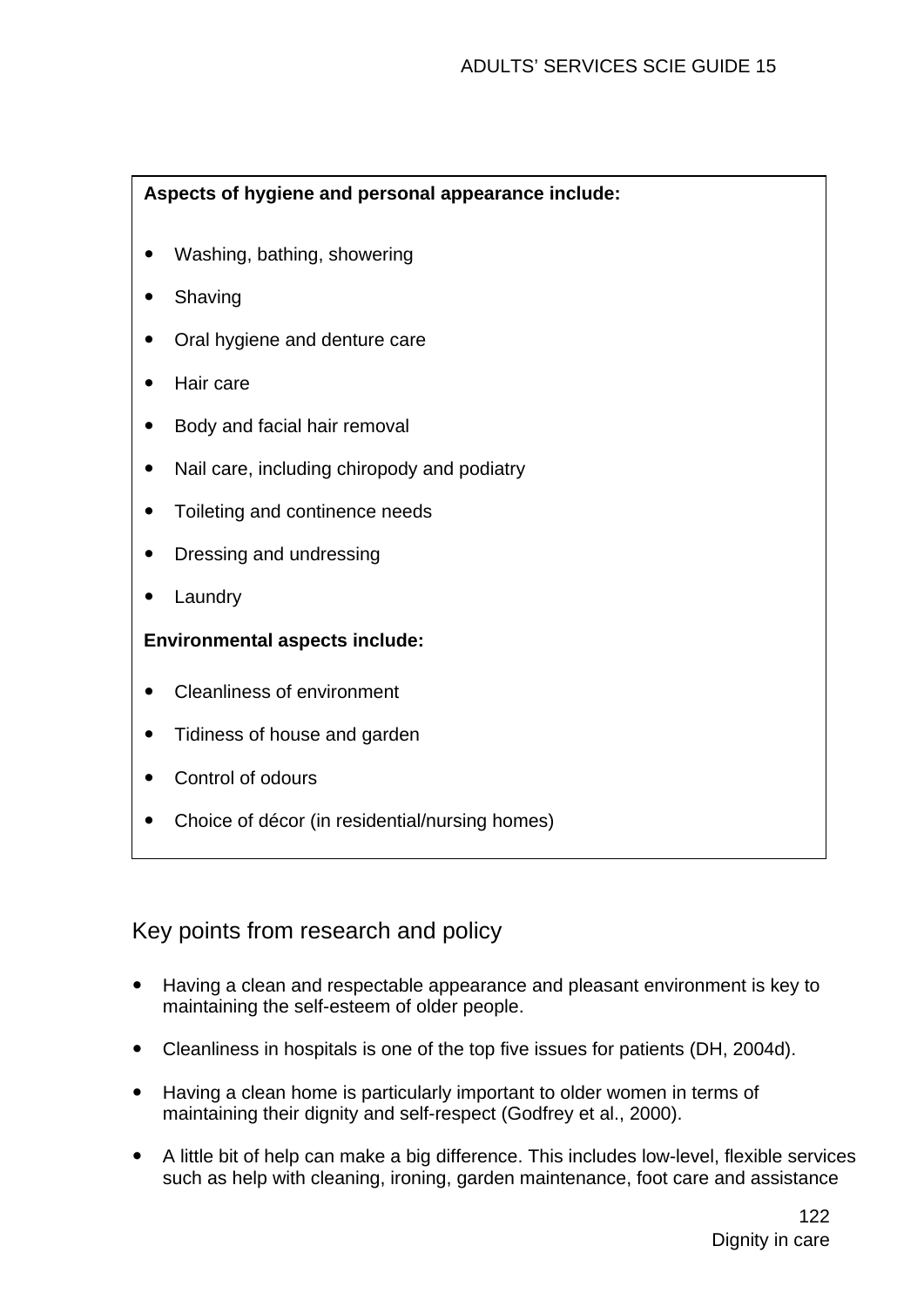with caring for pets (JRF, 2005).

- The proper care of laundry is a key issue for many care home residents (PG Professional and the English Community Care Association, 2006).
- Hygiene and cleanliness is seen as a key indicator of standards within a [care] home' (PG Professional and the English Community Care Association, 2006).
- The national minimum standards for domiciliary care require that 'personal care and support is provided in a way which maintains and respects the privacy, dignity and lifestyle of the person receiving care at all times' (DH, 2003b).
- The national minimum standards for care homes require that 'the premises are kept clean, hygienic and free from offensive odours throughout' (DH, 2003a).
- The NHS Essence of Care benchmark for personal and oral hygiene focuses on assessment of need, planned care based on negotiation with patients, the care environment and appropriate levels of assistance (DH, 2003c).
- 'Towards cleaner hospitals and lower rates of infection' sets out a number of initiatives to improve hygiene standards in hospitals (DH, 2004d).

# Practice points

- Ensure that older people have the support they need to maintain their personal hygiene and appearance, and their living environment, to the standards that they want.
- Ensure that the lifestyle choices of the individual are taken into consideration when providing support with personal care – for example, respect for a person's choice of dress and hairstyle.
- Don't make assumptions about appropriate standards of hygiene for individuals, and cultural factors should be taken into consideration during needs assessment.

## Ideas from practice and other resources

#### **Sole Mates (Age Concern)**

Sole Mates provide a footcare service, including foot massage, for people over 50 who cannot cut their own nails or tend to their feet safely. It is provided through Age Concern in a number of counties and was among the 'baker's dozen' practical steps praised in the Older People's Inquiry: 'That little bit of help' (JRF, 2005).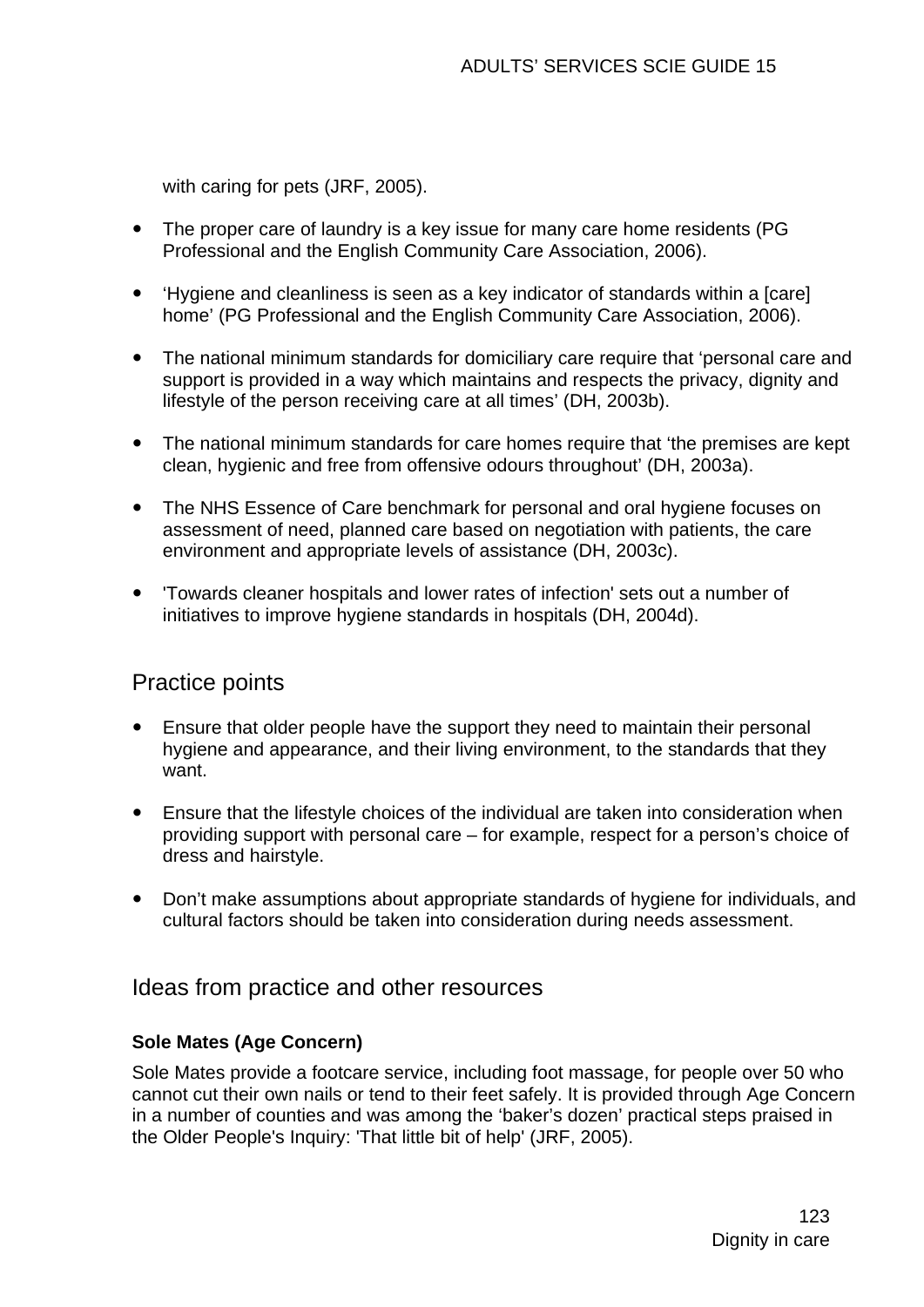#### **Raising the bar on hygiene and cleanliness (Caterham Dene Community Hospital)**

Special new blinds and bed curtains have been installed in the inpatient areas. These are coated with anti-bacterial agent, and the bed curtains are dated so that they can be changed every six months (or sooner if there is a patient with an infection nursed in that area). The cost is comparable to traditional curtains and blinds.

As part of the move to improve hygiene, cleaning standards are monitored and regularly reviewed to ensure that the contracted work meets the needs of the hospital. There is a regular schedule, and audits are carried out to ensure that procedures are being followed. Several formal audits will be carried out for very recent improvements and it is planned to hold patient focus groups with the support of the PPI manager.

Key learning points:

- Consult with and involve frontline staff at all stages of any change as they can be your champions in implementation.
- $\bullet$  Encourage staff to question and challenge any change  $-$  it allows them to understand the rationale behind new developments and move forward with them.
- Talk with other organisations, as most will be prepared to share their experiences and that way it will avoid the time-consuming repetition of mistakes.

For further information contact: Eileen Clark, Service Manager. Tel 01737 214846. Email eileen.clark@eastsurrey-pct.nhs.uk

#### **Adopting the Behind closed doors leaflet (Southampton University Hospital NHS Trust)**

The Essence of Care group is currently piloting on wards the Geriatric Society's leaflet entitled *Behind closed doors, using the toilet in private*. The plan is to roll out the work across the hospital.

For further information contact Julie Dawes, Associate Director of Nursing. Tel 02380 798435. Email: [julie.dawes@suht.swest.nhs.uk](mailto:julie.dawes@suht.swest.nhs.uk)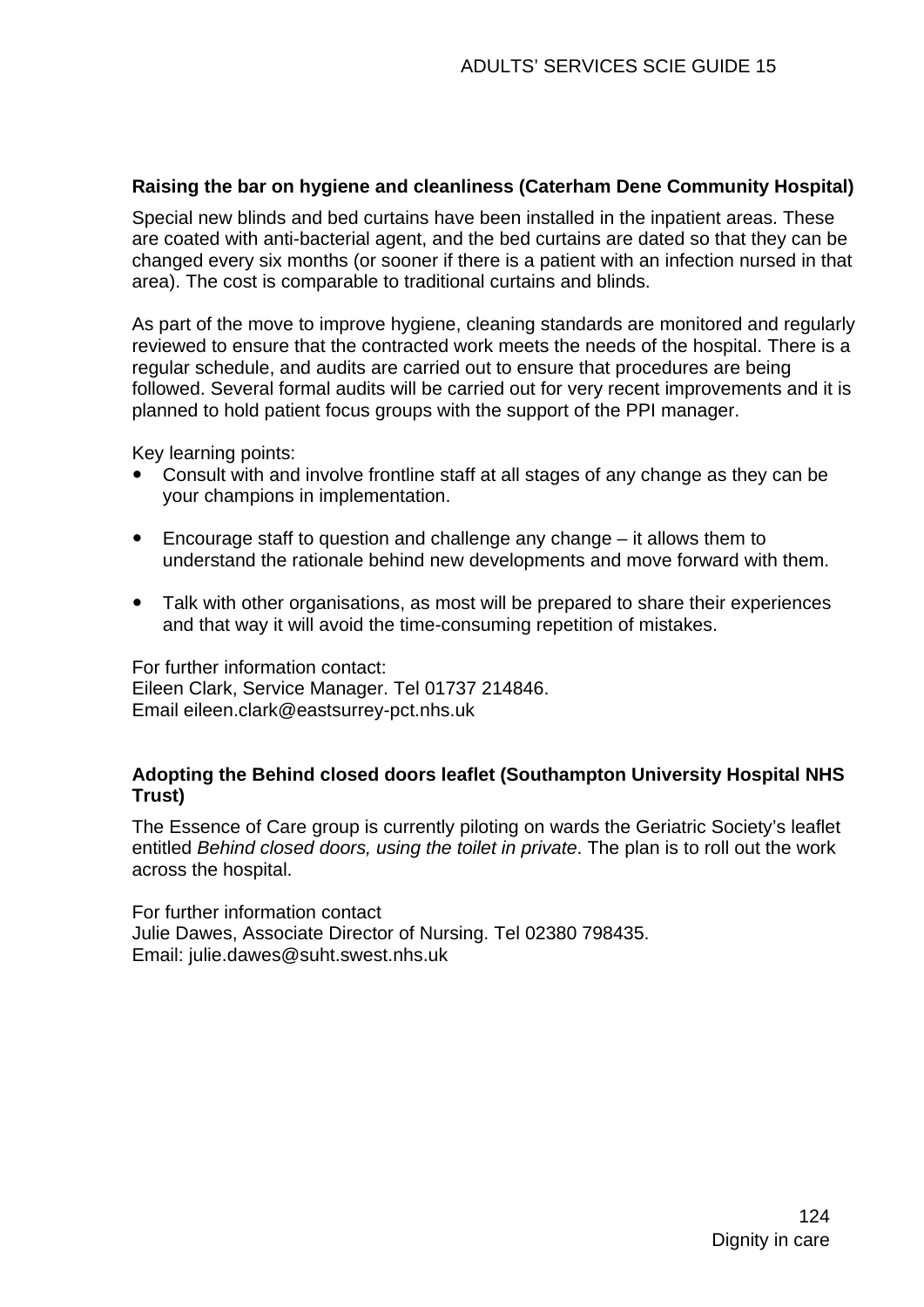## Other resources

*Now I feel tall* (DH, 2005b) offers practice examples on 'getting good treatment in a comfortable, caring and safe environment, delivered in a calm and reassuring way'.

The Alzheimer's Society training pack, Yesterday, Today, Tomorrow, includes a 90 minute video/DVD and 130-page training manual providing eight training sessions. The pack has been designed to help deliver training at a time that is convenient to the home/ward/department. Session five of the pack particularly focuses on supporting personal care. The session aims to guide staff working with people with dementia to respect their right to independence and encourage them to carry out their own personal care tasks. The pack is available from the Alzheimer's Society.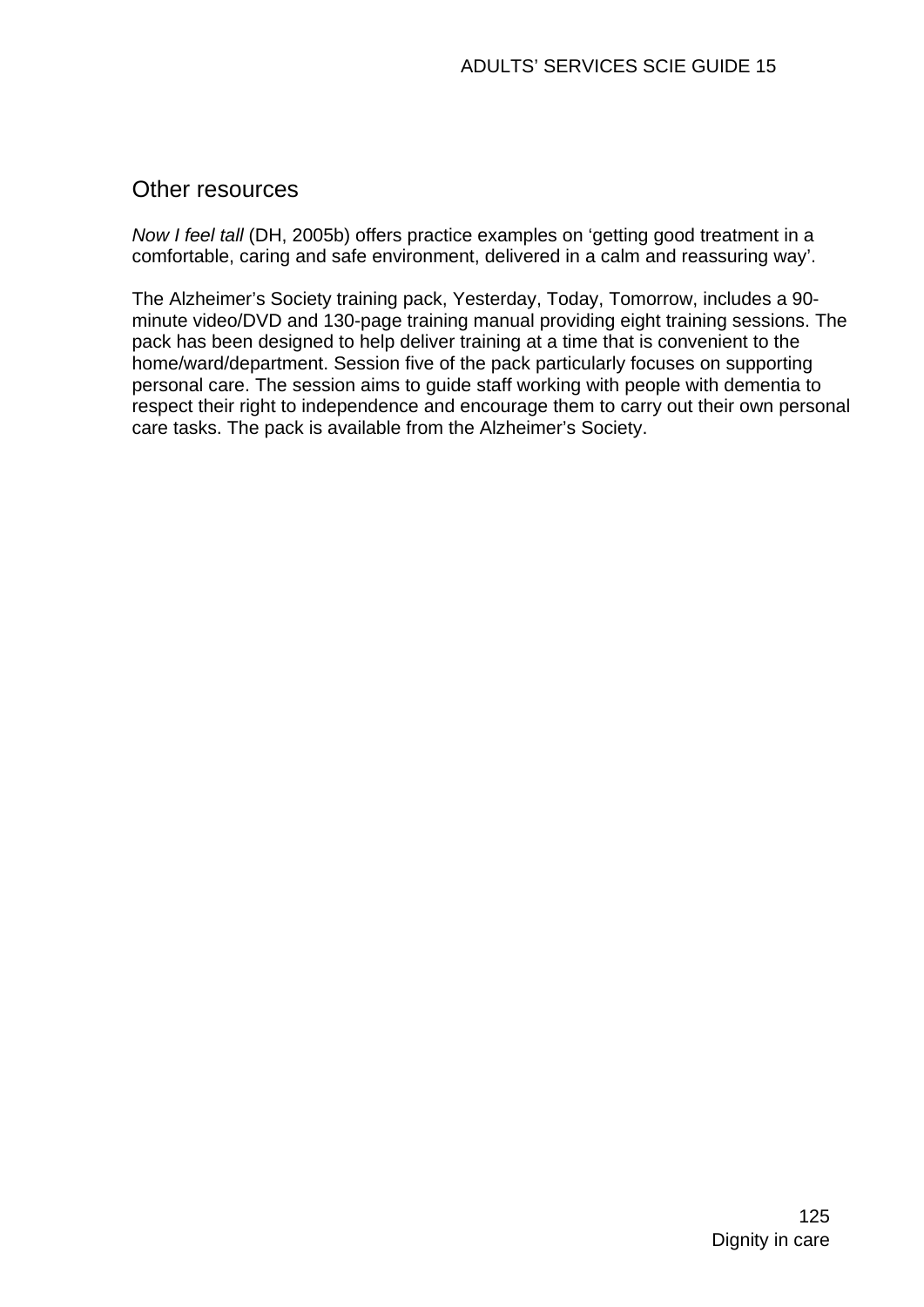# **Complaints**

Many people find it difficult to complain for a number of reasons. It may be difficult for them to find their way around the system, for example because English is not their first language, or because they have a cognitive impairment. Some people are reluctant to complain because they worry that their service may be withdrawn. They may fear being seen as a 'trouble maker' and being treated differently as a result of their complaint; this concern was raised repeatedly in Healthcare Commission inspections (Healthcare Commission et al., 2006). Being able to complain without fear of retribution was also raised in the Department of Health (DH) online survey (DH, 2006d), alongside a need for clear and simple complaints procedures. It may be particularly difficult to make a complaint about someone providing a face-to-face service on a daily basis - for example a home-care worker or residential staff - particularly if the complaint only applies to one aspect of their otherwise good work.

It is important to ensure that there is a fair, open and honest culture around complaints so that:

- y people feel confident in bringing concerns to the attention of service providers
- staff and managers view complaints as a means of ensuring that the service is responsive, and not as a threat
- problems are picked up at an early stage and lessons are learned which lead to service improvements
- poor practice is highlighted and rectified
- vulnerable people, or those who find it difficult to make their views heard, are protected and have access to adequate support.

If people feel comfortable in raising concerns with frontline staff - and staff act promptly to address the issues raised - then escalation to the official complaints procedure is less likely and resources used on complaints can be kept to a minimum. Service user forums, particularly in residential settings, may help people to feel more comfortable in raising concerns. Such forums can also offer non-bureaucratic opportunities for service users to influence change. Acting promptly can help to reassure people that their complaints will be listened to and that it is not necessary to enter into a bureaucratic process to get a good response. As one practitioner put it: 'If you complain that your breakfast is cold, you don't want to go through the complaints procedure - you want a hot lunch!'

As part of the drive to ensure dignity in care the Department of Health has issued new regulations on complaints procedures for adult social services. The new procedures emphasise the significance of providing an accessible, customer-focused service that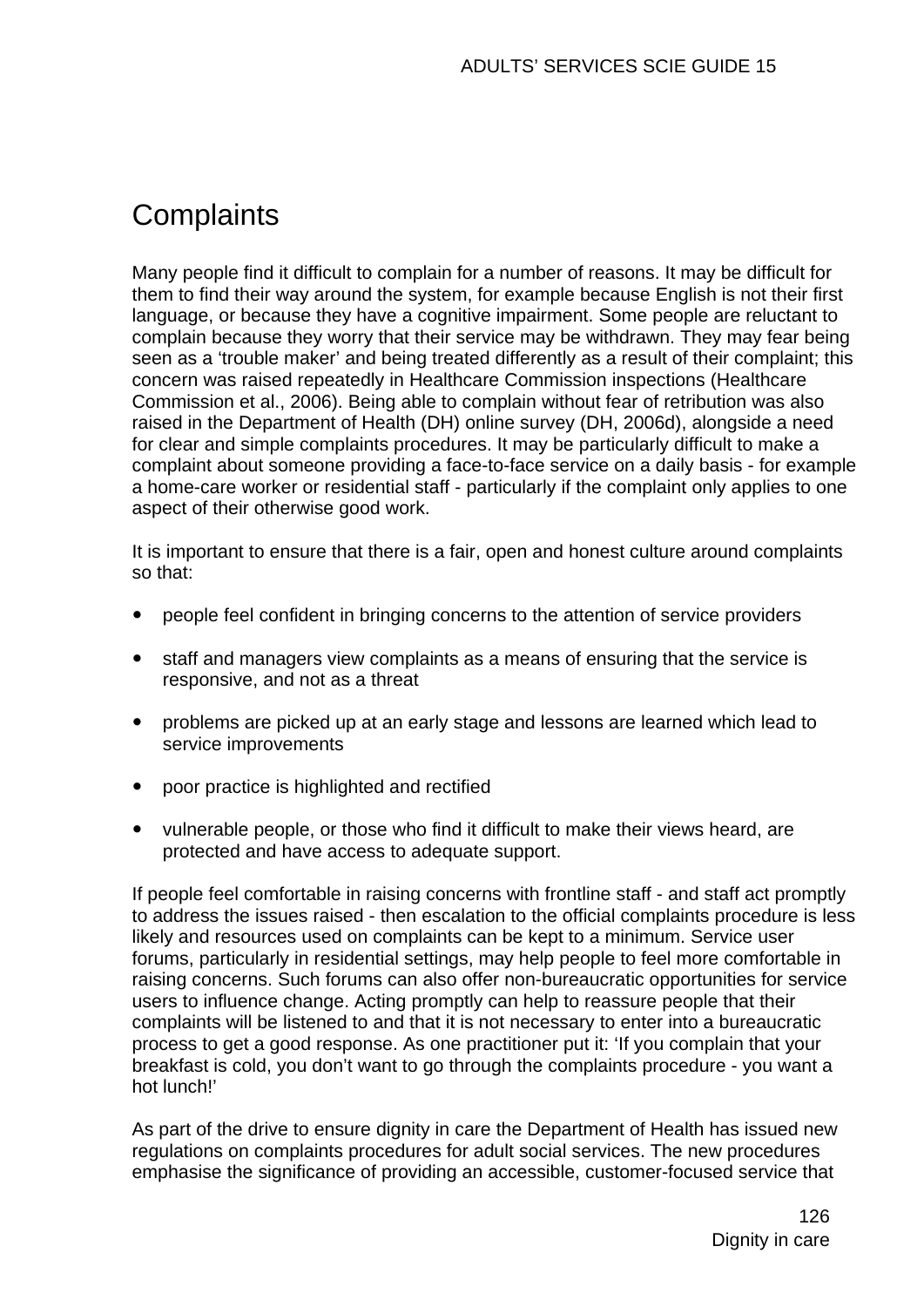encourages people to speak out about their experiences - both good and bad - and to challenge poor practice when they come across it. In addition, timescales for resolution at all stages of the process have been shortened and the independent review panels now have a more precise and focused brief to ensure less variation between local authorities and a more consistent response to complainants against measurable frameworks. The new procedures, Learning from Complaints, came into force on 1 September 2006.

There is also guidance for NHS complaints managers: 'Supporting staff, improving services - guidance to support the implementation of the NHS (complaints) amended regulations 2006'.

There is a commitment in the White Paper, *Our health, our care our say* (DH, 2006f), to introduce a single complaints process covering both health and social care in the near future.

Standard 16 of the national minimum standards for care homes (DH, 2003a) requires that 'there is a simple, clear and accessible complaints procedure which includes the stages and timescales for the process, and that complaints are dealt with promptly and effectively'.

## How to complain

It is sometimes difficult to know who to complain to and this will depend on the type of service in question and the regulatory body concerned. For example, you may want to complain about a council activity, such as an assessment, or a service commissioned by the council such as residential care. Each organisation should have in place a complaints procedure. You should be able to get an information leaflet on this from the organisation concerned. The information leaflet should be available in different languages on request.

#### **Abuse**

If you have concerns that a vulnerable person is being abused you should report it immediately in order to protect that person.

# Points to remember

- Where possible, approach the service first to see if the problem can be resolved at an early stage. If this is not an option (for example, because the complaint is about the manager or because the service user fears reprisals) it may be more appropriate to approach the commissioning or regulatory body instead.
- If the problem cannot be resolved informally, ask for a copy of the organisation's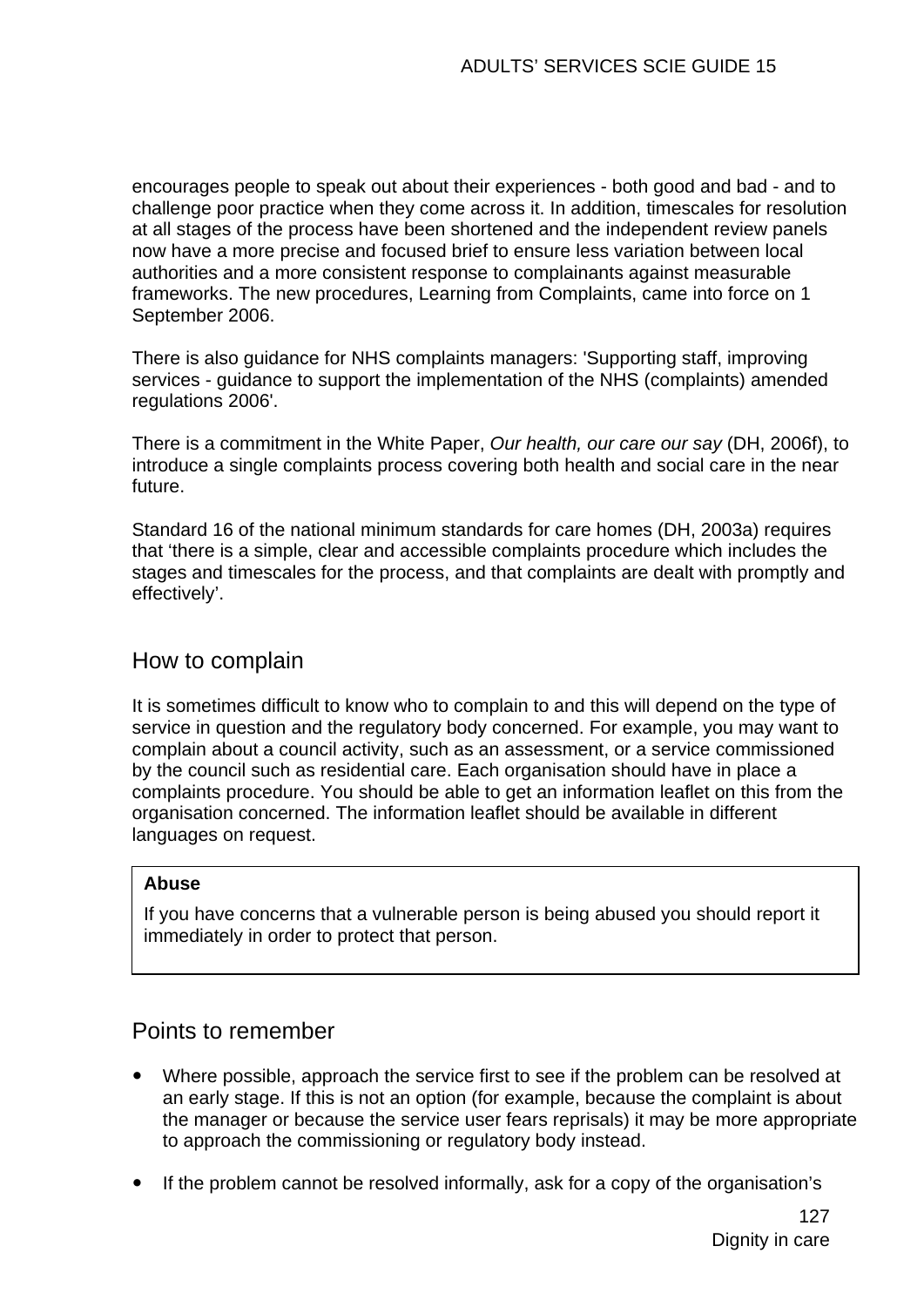complaints procedure.

- Keep a record of any phone calls, letters or conversations with staff regarding your complaint.
- If you are not satisfied with the outcome of the complaint you can refer it to an external body or ombudsman. The complaints procedure should give you information on who to contact if you are not satisfied.

#### **Good practice by service providers in dealing with complaints**

- Try to resolve complaints at the earliest stage.
- Offer advocacy or support to the complainant where required.
- Ensure the complainant is kept informed of progress.
- Give a clear report of the outcome and information on what to do if the complainant is not satisfied.
- Ensure staff are properly briefed on the complaints procedure.
- Ensure people from seldom heard groups (e.g. people with dementia or people from minority groups) receive appropriate support to complain.

# Help with complaining

The charity, Counsel and Care, have produced a factsheet that offers a comprehensive guide to complaining about health and social services.

#### **Complaining about community care and NHS services in England**

The Department of Health offers guidance on how to complain about:

- the NHS http://www.dh.gov.uk/en/Policyandguidance/Organisationpolicy/Complaintspolicy/N HScomplaintsprocedure/index.htm
- local social services http://www.dh.gov.uk/en/PolicyAndGuidance/OrganisationPolicy/ComplaintsPolicy/S ocialServicesComplaintsProcedure/DH\_4080889

Find your local council at Direct Gov:

http://www.dh.gov.uk/en/PolicyAndGuidance/OrganisationPolicy/ComplaintsPolicy/Soci alServicesComplaintsProcedure/DH\_4080889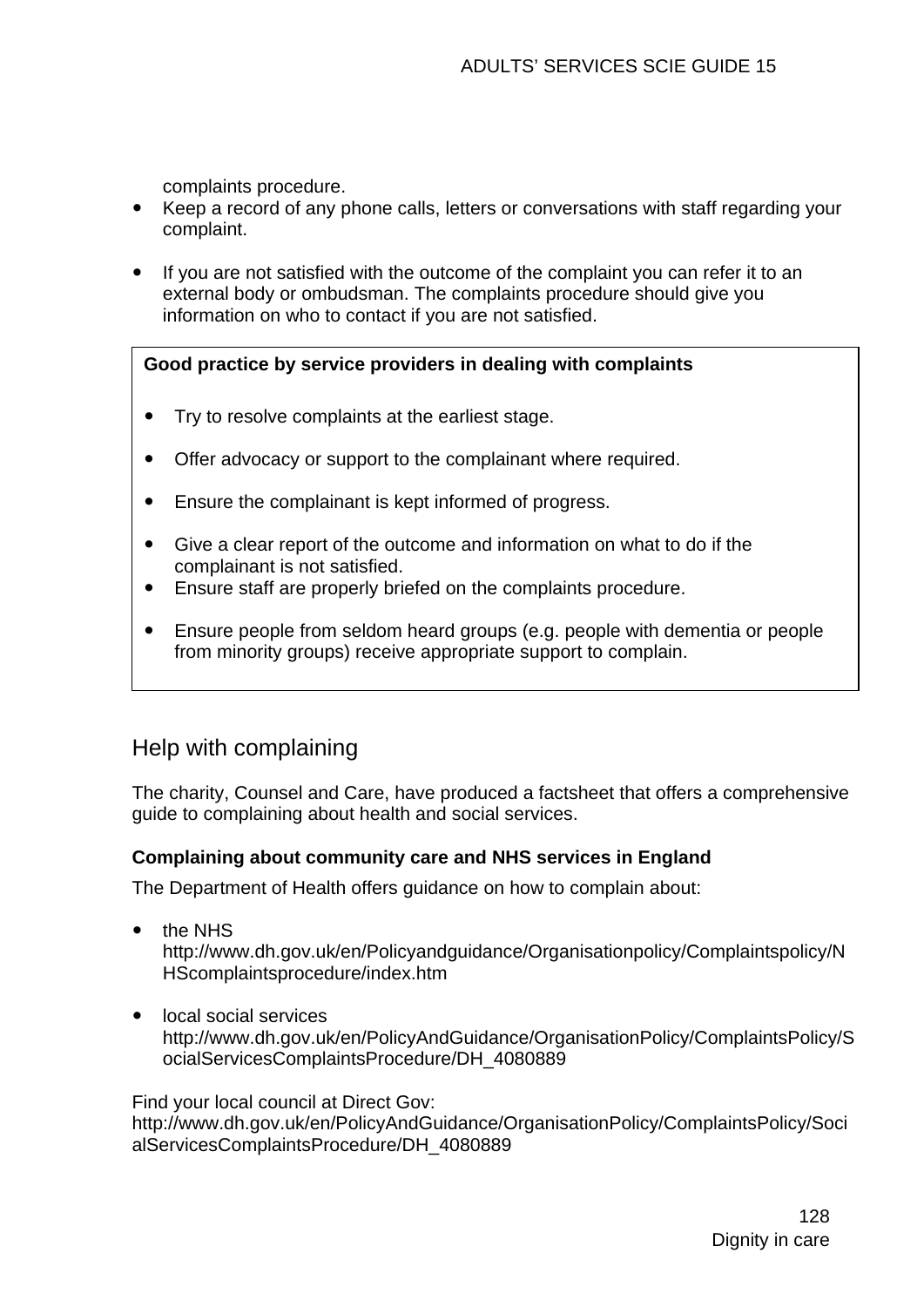If you find the process complicated or daunting you may be able to access local advocacy services http://www.advocacyfinder.net/findadv/directory.html

Some charities may be able to help:

**Help the Aged** have a free advice line: SeniorLine 0808 800 6565

**Age Concern** information line: 0800 009966

The Independent Complaints Advocacy Services (ICAS) 'supports patients and their carers wishing to pursue a complaint about their NHS treatment or care'.

All health trusts have a Patient Advice and Liaison Service (PALS), which can help explain complaints procedures.

## Regulatory bodies

Each organisation is monitored by a regulatory body. The list below outlines which authorities should be contacted. (Note: Day services are unregulated).

The **Commission for Social Care Inspection** (CSCI) regulates:

- Care homes (residential care homes providing personal care including the provision of intermediate care and short breaks)
- Nursing homes
- Domiciliary care agencies/home care services
- Nurse agencies
- Adult placement schemes
- Local authority social services departments

#### **The Healthcare Commission** (HCC) regulates:

- All NHS trusts and primary care trusts, which are responsible for: hospitals, GP practices, community teams, intermediate care services in hospital
- Hospices, private clinics and private hospitals (these are licensed by the HCC)

The **Housing Inspectorate** (part of the Audit Commission) regulates social housing. Complaints are handled by the Housing Ombudsman Service or, for housing association complaints, The Housing Corporation.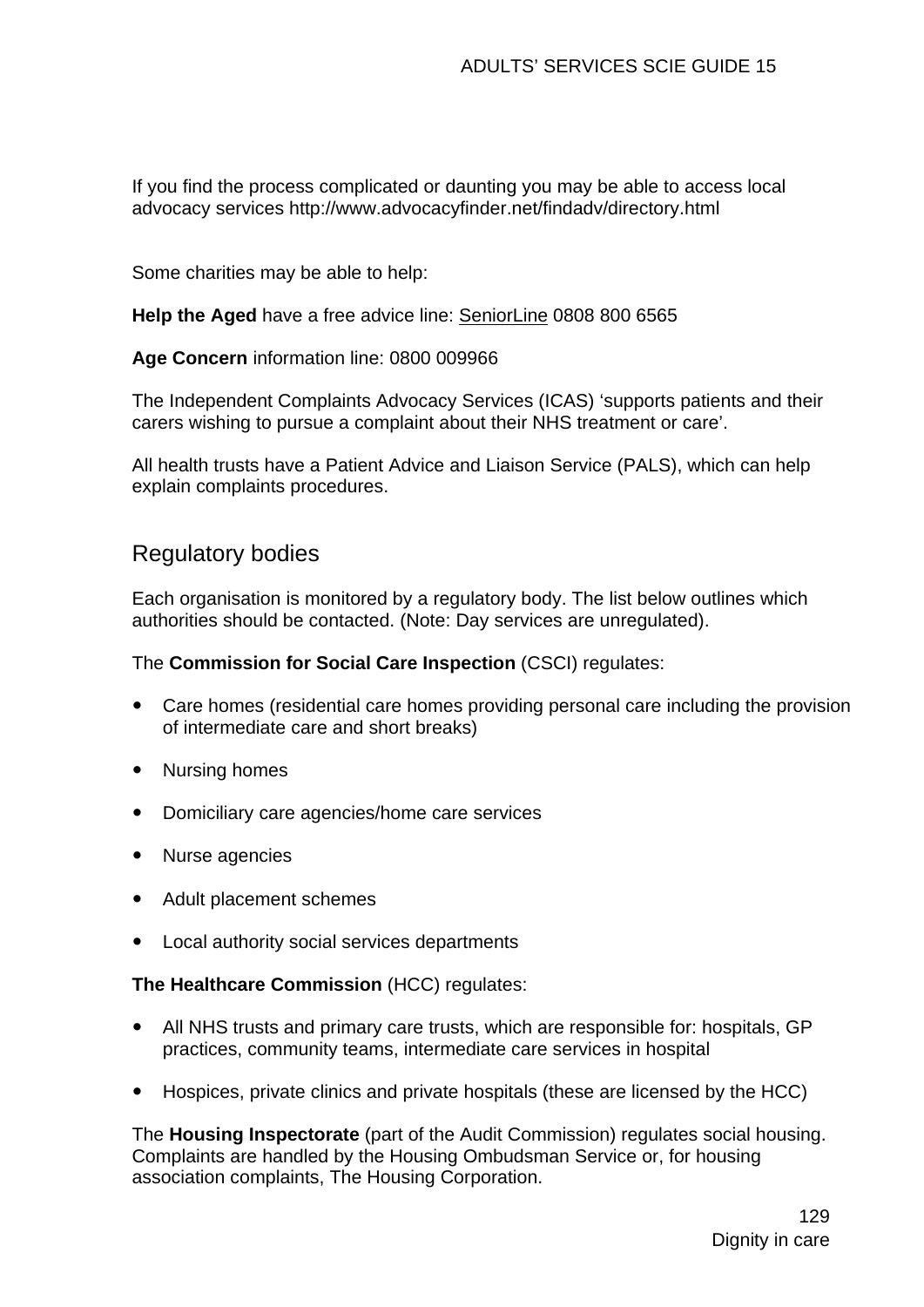The Counsel and Care factsheet gives some guidance on which organisation should be contacted under what circumstances.

The **Commission for Social Care Inspection (CSCI)** is responsible for the regulation and inspection of care homes and services, and the inspection and performance ratings for local councils, See the CSCI's guide to how to complain about services

The **Local Government Ombudsman** investigates complaints about how councils have carried out their business. This is a free and impartial service. The Ombudsman will usually only take up a complaint if the local authority's complaints procedure has failed to resolve the matter. However, the Ombudsman can make exceptions to this policy, for example if the situation needs to be resolved urgently.

The **Audit Commission** 'is an independent body responsible for ensuring that public money is spent economically, efficiently and effectively, to achieve high-quality local services for the public'. Its remit covers a number of local public services, including social services and housing.

The **Healthcare Commission** is responsible for complaints about the NHS and independent health services that have not been successfully resolved at a local level.

The **Health Service Ombudsman** investigates 'complaints about unfair or improper actions or poor service by UK government departments and their agencies, and the NHS in England'.

## Professional bodies

Many professionals, including doctors, nurses and social workers, are required to register with a professional body. These organisations aim to protect the public by setting and maintaining standards within the professions, by publishing codes of conduct, registering individuals and monitoring continuous professional development. Serious misconduct by an individual can be reported to these bodies.

- **•** The General Medical Council register all doctors
- The **Nursing and Midwifery Council** register nurses and midwives
- **•** The General Social Care Council registers social workers
- **•** The General Dental Council registers dentists, dental nurses, dental technicians and orthodontic therapists
- The **Royal Pharmaceutical Society of Great Britain** registers pharmacists and their premises
- The **Committee on Standards in Public Life** monitors the standards of people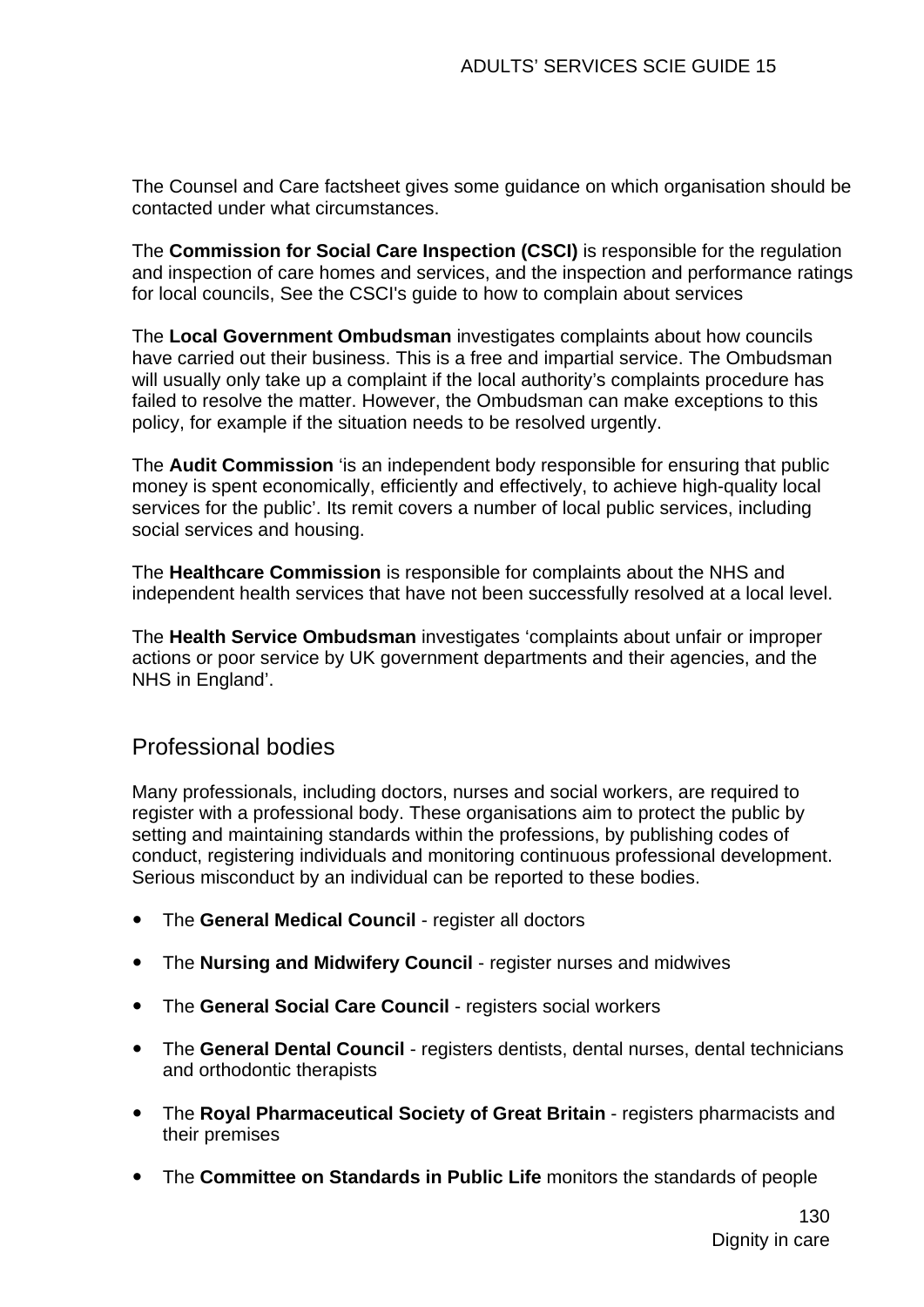working in public office, including councils Performance indicators

**Star ratings for local authorities** aim to indicate how well an authority is performing, they are published by the Commission for Social Care Inspection.

CSCI have plans to publish star ratings for individual care homes and services. Currently you can find information about a service by reading their inspection report:

**Performance indicators for NHS services** are set by the Healthcare Commission.

**Patient Opinion** is a website that allows patients to feed back and share information on their hospital experiences.

### Judicial review

If you think that a public body has made an unlawful decision you may want to challenge that in the courts. The route for such challenges is judicial review. You can find more information about judicial review at the Public Law Project, which 'aims to improve access to public law remedies for those whose access is restricted by poverty, discrimination or other similar barriers'.

### Ideas from practice

Practice examples are self-reported and have not been evaluated.

#### **Easy access to information and help (Caterham Dene Community Hospital)**

As part of the hospital's clear admissions process, all patients are given an information booklet when they are admitted. This booklet includes a section on how to complain if they are unhappy with the service that is provided to them. Staff are made aware of how to deal with complaints through the PCT complaints policy and associated training. The matron is based on the ward and can easily be accessed by staff for support.

For further information contact: Eileen Clark, Service Manager. Tel 01737 214846. Email [eileen.clark@eastsurrey-pct.nhs.uk](mailto:eileen.clark@eastsurrey-pct.nhs.uk)

#### **Electronic feedback for constructive criticism (Partnership Health Group (PHG)**

Through its commitment to quality, PHG views suggestions and complaints as essential for improving customer care. It believes there is a need to acknowledge the value of constructive criticism and complaints. Viewed positively, complaints are a valuable contribution to the development of high quality care. Dealing with complaints is therefore a priority within PHG and it is essential that they are addressed promptly. Key to this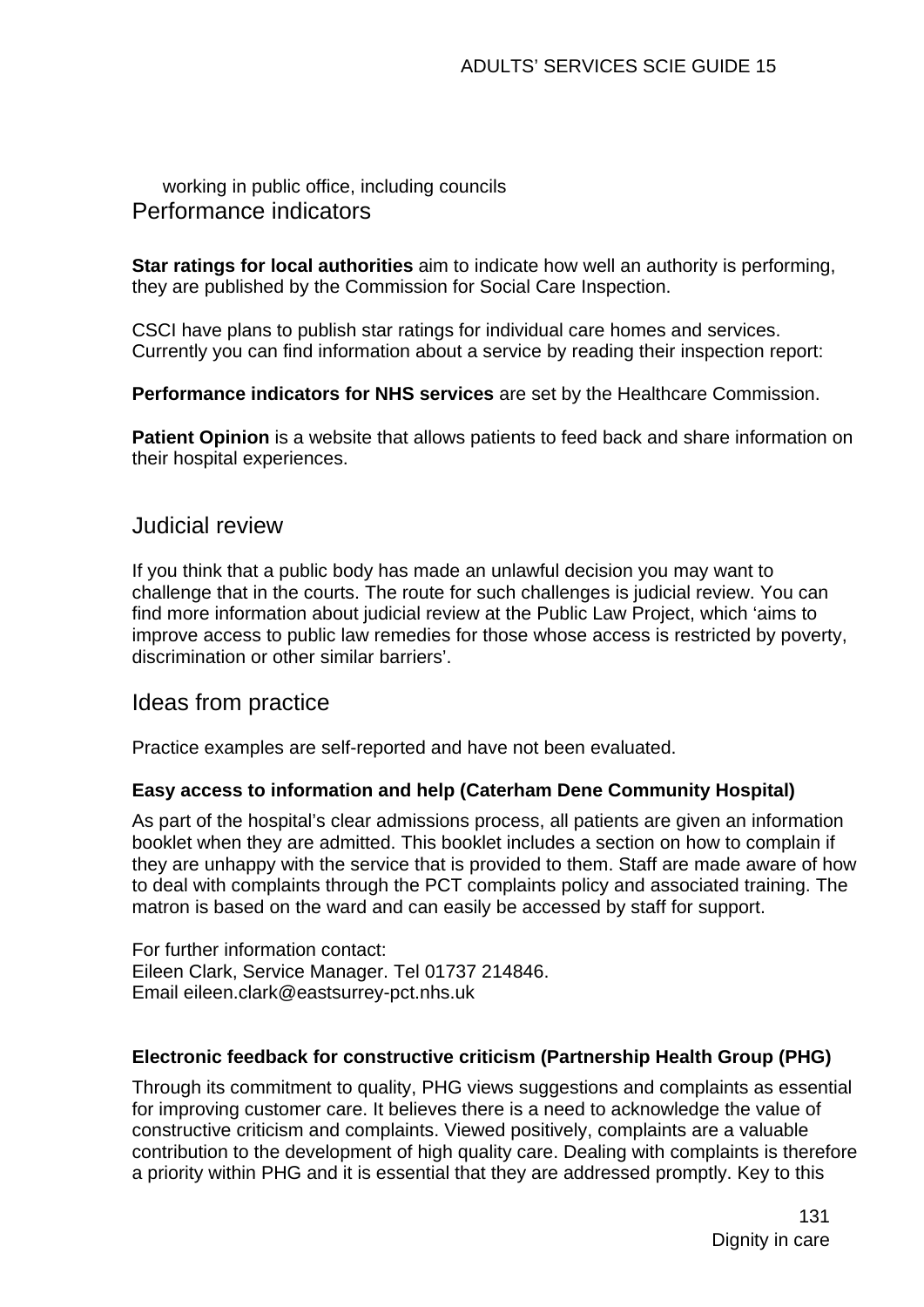approach is early identification and rectification rather than reacting after patients have given their feedback.

PHG uses live electronic measurement of patient satisfaction which starts with quality care rounds conducted by the unit manager.

Staff ask patients for feedback and, where appropriate, bring portable devices to the bedside.

The patient reads the questions, and answers by pressing the appropriate buttons, which takes 15-20 seconds.

All responses are automatically downloaded daily to a secure server and information from across the entire hospital/trust/region is collated and analysed.

Reports are created and automatically emailed daily (or weekly) to the relevant managers, with each report relating to that manager's specific area of responsibility.

The information contained in the ward/department reports is used as the basis for weekly staff meetings. Members of staff are kept up to date with patients' views and current issues, and are encouraged to suggest ways of improving performance. This encourages participation.

For further information contact: Mona Van Wyk, Nursing Services, Specialist (Nursing Director), Partnership Health Group. Email: Mona.VanWyk@partnershiphealth.co.uk

Related document: Patient satisfaction feedback in partnership health group

#### **Linking Essence of Care into reviewing complaints (Derbyshire Mental Health Trust)**

The Essence of Care lead attends all meetings about complaints and matches these complaints to the Essence of Care standards, so appropriate action can be taken. This is fed to the trust board, matrons and to ward teams.

For further information contact: Kim Shield, Essence of Care Coordinator. Tel 01332 362221 ext 3783. Email [kim.shield@derbysmhservices.nhs.uk](mailto:kim.shield@derbysmhservices.nhs.uk)

#### **Anticipating concerns before they become complaints (Addenbrooke's Hospital, Cambridge University Hospitals Foundation NHS Trust)**

Addenbrooke's undertook an audit to ensure inpatient wards were meeting the requirements set out in the Addenbrooke's Standards of Privacy and Dignity which were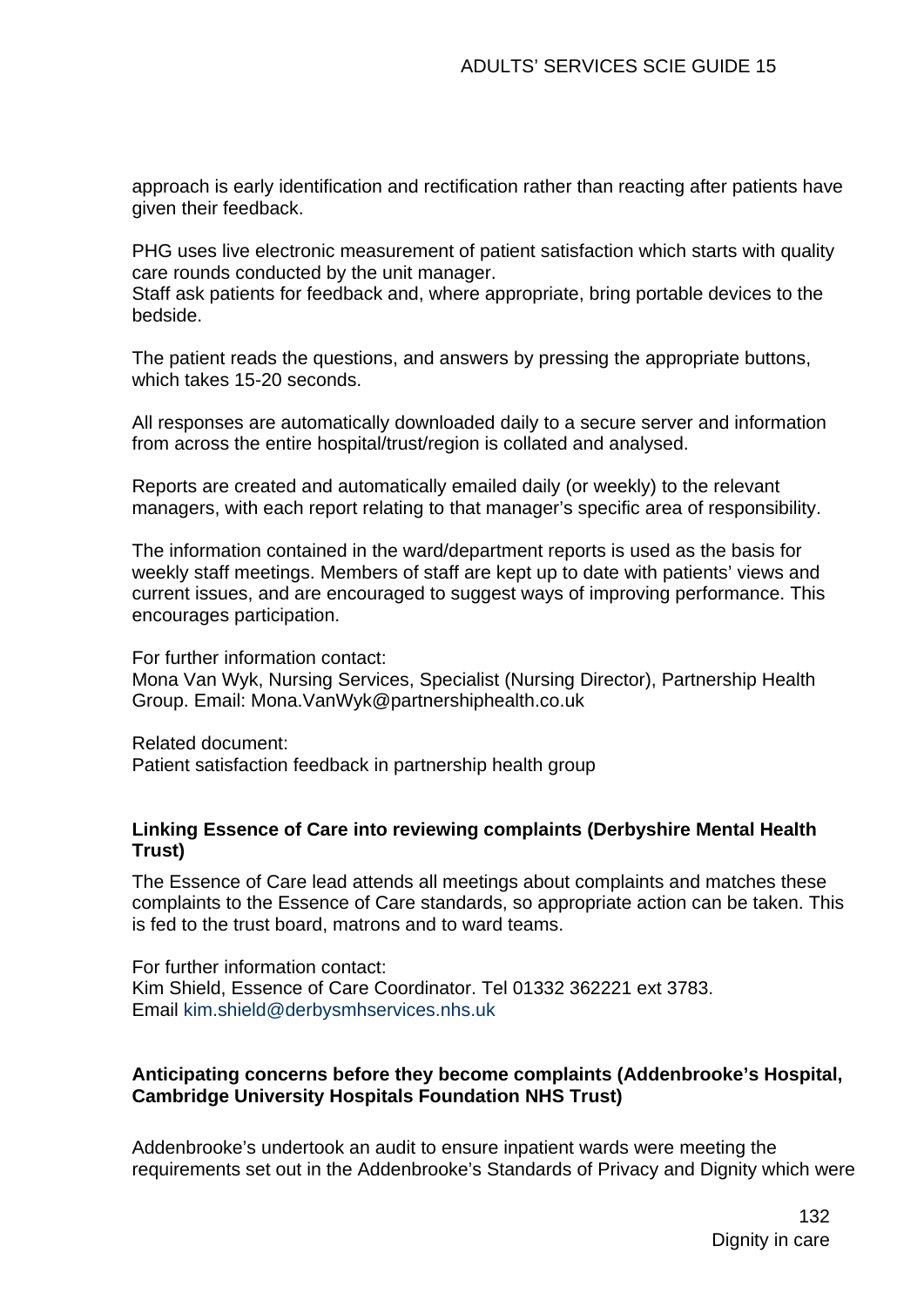developed by the Essence of Care subgroup. An audit pack containing the Addenbrooke's standards, six patient questionnaires and a ward manager's survey were delivered to 35 wards across the trust. Wards were asked to return the completed packs within two weeks. The findings demonstrate where best practice is being achieved against the standards set out, and generated a number of recommendations for the trust to implement.

For further information contact:

Nicola Woodruff, Clinical Governance & Audit Coordinator – Nursing & AHPs. Tel 01223 217871. Email [nicola.woodruff@addenbrookes.nhs.uk](mailto:nicola.woodruff@addenbrookes.nhs.uk)

#### **Gauging patient satisfaction (The West of Cornwall PCT)**

The trust conducted a patient satisfaction baseline audit with regard to privacy and dignity within the Minor Injuries Unit based at Cambourne & Redruth Community Hospital. The aim was to demonstrate where best practice was being achieved and to highlight areas where practice could be improved. Subsequently an action plan was developed to address the areas where service improvement had been identified.

For further information contact: Jane Goldsworthy, Development Manager Communications. Email jane.goldsworthy@ciospct.cornwall.nhs.uk

#### **Improving first impressions (Stockport NHS Foundation Trust)**

In 2004, Stockport NHS Foundation Trust established an initiative to improve the dignity and respect towards its patients via a campaign which centred on a patient's first impressions of the hospital.

First Impressions took the top three issues raised by patients in the national patient satisfaction survey – patient correspondence, staff attitudes and the environment, and set about improving them.

#### Patient correspondence:

The letters we send are often the first point of contact for the patient with the trust and should provide information in a reassuring, timely and accurate manner. The First Impressions work lead to the development of a consistent approach to patient correspondence, implementing standards for letters which reinforced the trust's image as a professional and caring organisation and inspired patient confidence in the services provided. It led to further work in improving the general information sent out to patients prior to coming into hospital, and the same information in video format on Patientline.

#### Staff attitudes:

Widespread focus groups with staff lead to a list of seven behaviours we would expect all staff to demonstrate. These have become known in the trust as the Dignity and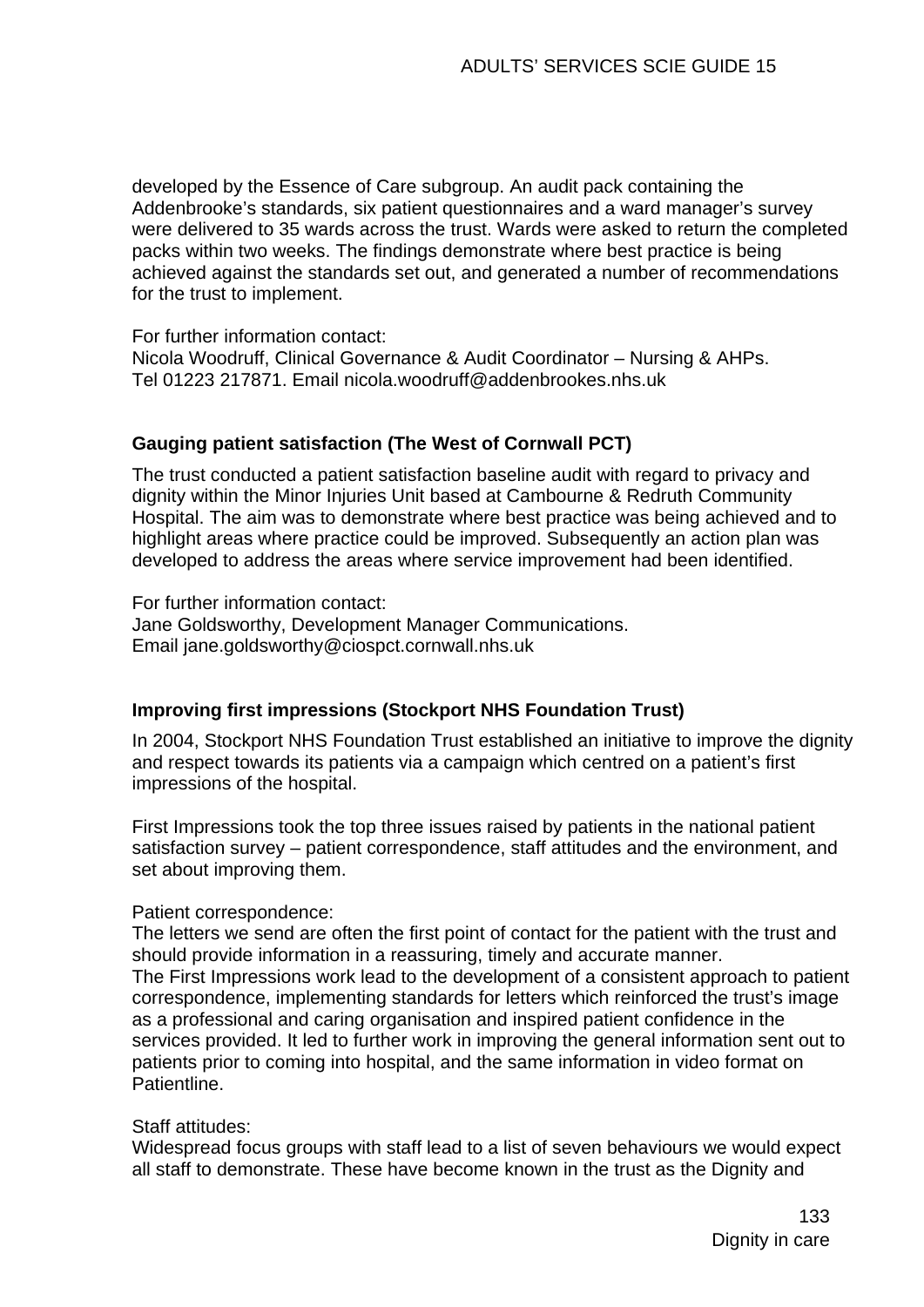Respect standards and staff have received training in how to meet them and how to train colleagues. They are:

- A tidy and professional image
- **Personal introductions**
- Listening and informing
- Taking responsibility for patients and customers
- Valuing staff and being a role model
- Telephone standards
- Treating patients according to their needs and beliefs

Large posters depicting these standards are placed around the trust with a telephone number inviting the public to let us know how we are doing.

#### The environment:

This workstream concentrated on the public areas of the hospital, improving the appearance of the corridors, public toilets, waiting areas, entrances and outside areas. The trust has now built on this by using Patient Advice and Liaison Service volunteers to ask patients for their views on their experience of the hospital. The issues raised, together with key issues from complaints and the national patient satisfaction survey, form the basis of a ward indicator framework which allows the Board of Directors to keep updated and assured of quality on a regular basis. In this way we aim to develop 'Ward to Board' reporting.

For further information contact:

Judith Morris, Deputy Director of Nursing, Stockport NHS Foundation Trust, Tel. 0161 419 4049.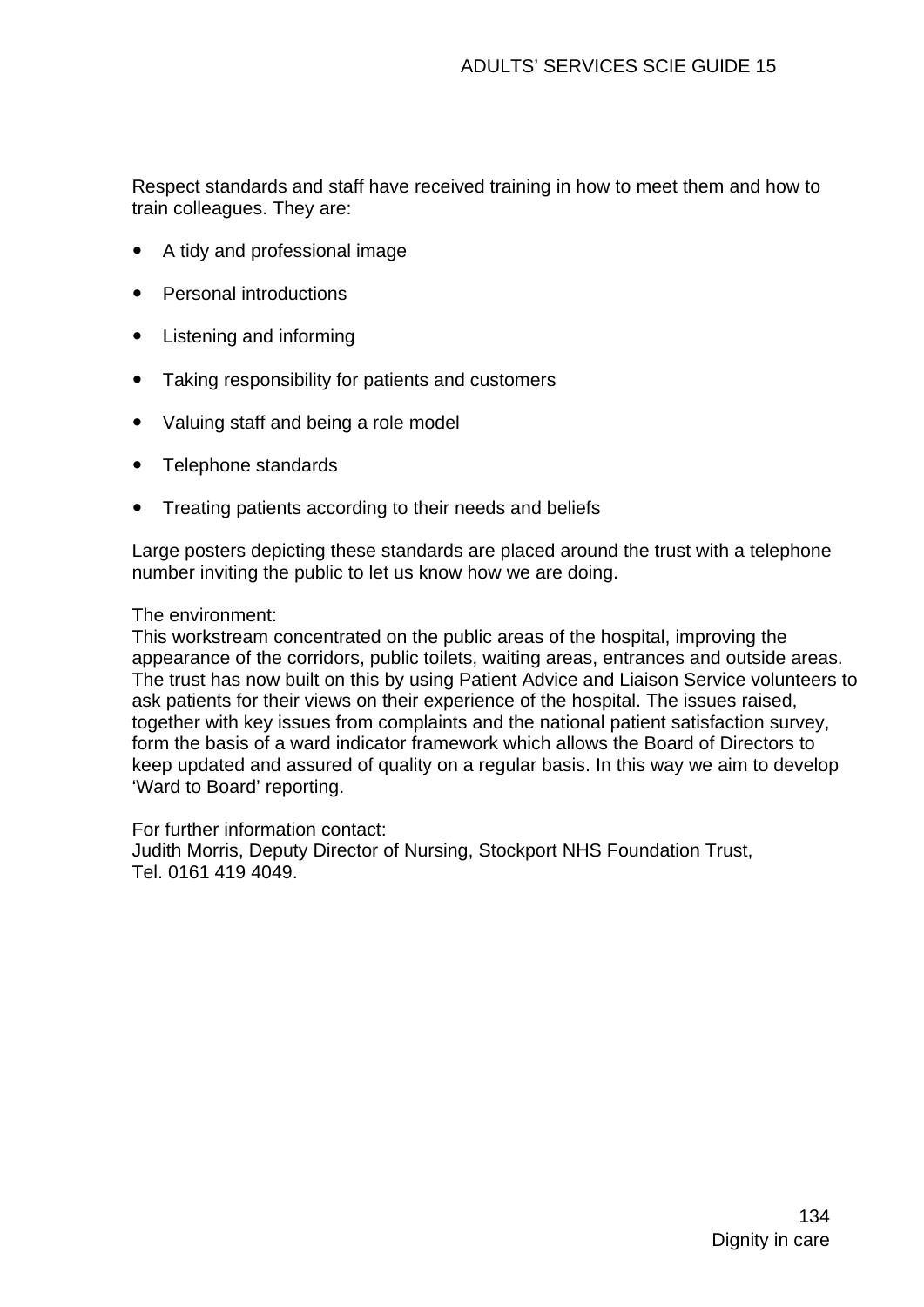# Whistleblowing

'Society desperately needs principled and courageous people, and it needs them to be successful in exposing problems and exploring solutions.' (Martin, 1999)

It takes a great deal of courage for an individual to raise concerns about poor practice or abuse within an organisation. Where organisational culture tolerates bad practice an individual challenging this can become the focus of attention (Dadswell, 2000). They may be labelled with negative words and seen as the wrongdoer. Members within the organisation may see the whistleblower as a traitor (Greene, 2004). Fear of legal action and compensation claims can deter organisations from acknowledging and dealing with whistleblowers' disclosures.

As Martin (Martin, 1999) points out: 'the organisation has all the advantages. It has far more money, unlimited time and usually little individual responsibility. It can stall, resist giving information, hire expensive lawyers and mount attacks.' But there are many cases where people have chosen not to blow the whistle - with disastrous results. For example, witnesses in the Bristol heart scandal said they had been afraid to come forward even though they knew there was something wrong (BBC, 1999). Investigations into cases of abuse invariably lead to calls for the implementation of whistleblowing policies. It is vital that whistleblowers are supported and protected and that enabling whistleblowers to come forward is seen as an aspect of excellence within organisations.

Attitudes towards whistleblowers are changing (Benn, 2000), but a lot still needs to be done to ensure that workers feel safe enough to air concerns. For organisations there are clear advantages to supporting whistleblowers - these can include safeguarding the safety of staff and the people using the service as well as the organisation's reputation (Holihead, 2000). Failure to implement appropriate policies will lead to lack of public confidence.

New members of staff are often in a position to be more objective than existing staff members, who may have become accustomed to certain practices over a period of time (Dadswell, 2000). It is therefore important to ensure that new employees are supported to feed back on what they observe and that whistleblowing is covered during induction.

If whistleblowers are protected and viewed in a positive rather than negative light, then more people will be willing to disclose concerns about poor practice. The consequence of this will undoubtedly be better protection for vulnerable people.

Since July 1999 whistleblowers have been protected by the Public Interest Disclosure Act 1998. The Act protects public, private and voluntary sector workers from victimisation in employment following a disclosure which fits into any of the following categories: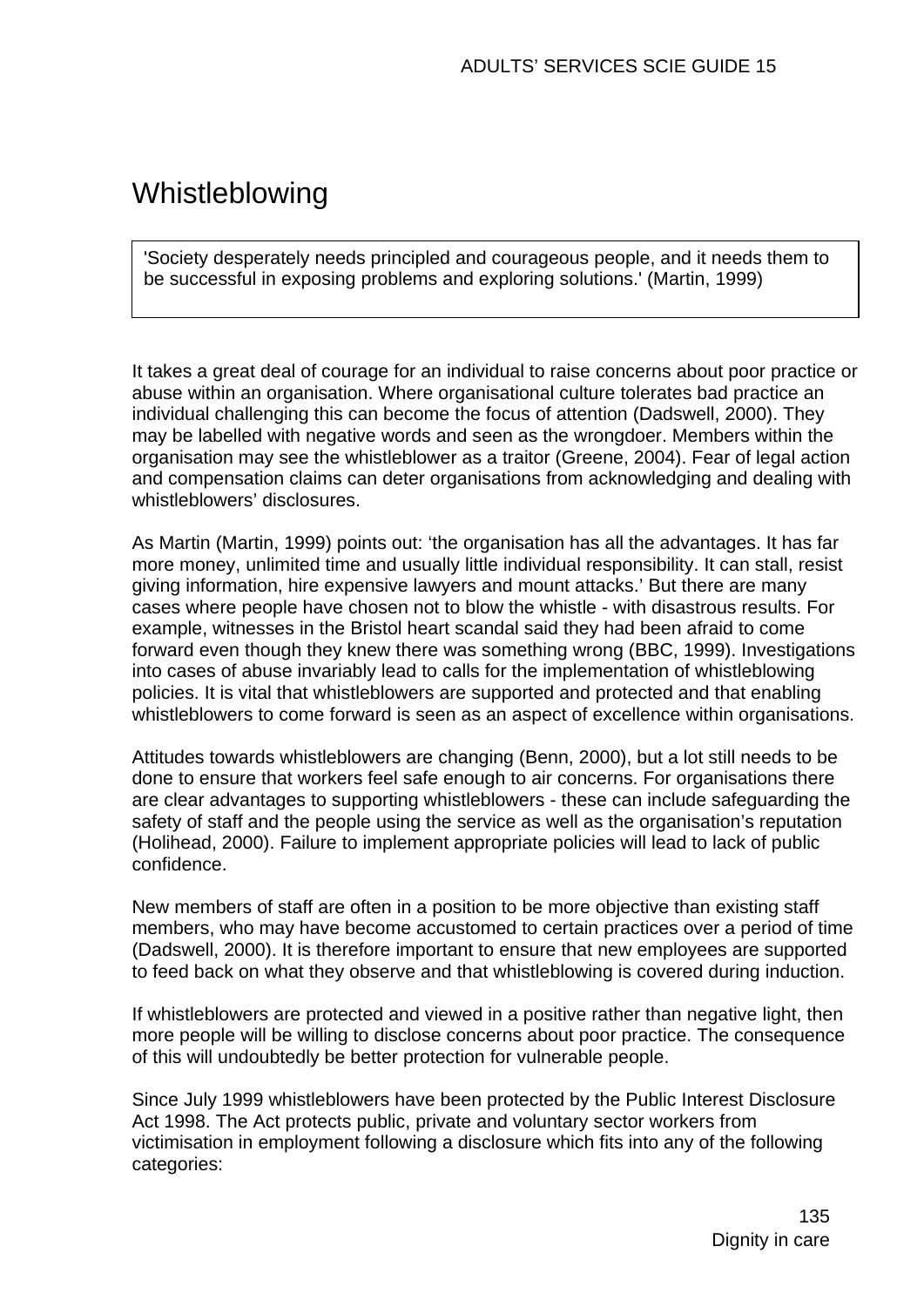- $\bullet$  a criminal offence
- $\bullet$  the breach of a legal obligation
- a miscarriage of justice
- a danger to the health and safety of any individual
- damage to the environment
- deliberate covering up of information tending to show any of the above (Health and Safety Executive, 2006).

Further information is available on the Health & Safety Executive's whistleblowing website http://www.hse.gov.uk/workers/whistleblowing.htm

Where there is no threat of immediate danger, whistleblowers should protect themselves by ensuring they prepare carefully to make a disclosure. It may help to gather evidence (for example, record dates, times and the names of any witnesses), seek support and take external advice, possibly from a voluntary advice service or union.

Public Concern at Work (PCaW) is an independent organisation that offers support to whistleblowers. It was established in 1993 'in response to a number of disasters and public scandals. Almost every official enquiry revealed that staff had been aware of the dangers but had not felt able to raise the matter internally or to pursue it if the concern was not taken seriously' (Van Den Hende, 2001).

The organisation supports both individuals and employers by:

- offering free advice and assistance to individuals who are concerned about apparent danger or malpractice in the workplace
- providing professional advice, training and consultancy services for employers and **organisations**
- influencing public policy through research and campaigning activities.

# Key research and policy findings

- A number of high-profile scandals have highlighted the reluctance of individuals to disclose concerns about poor practice or abuse within the workplace (Van Den Hende, 2001).
- Investigations into cases of abuse invariably lead to calls for the implementation of whistleblowing policies.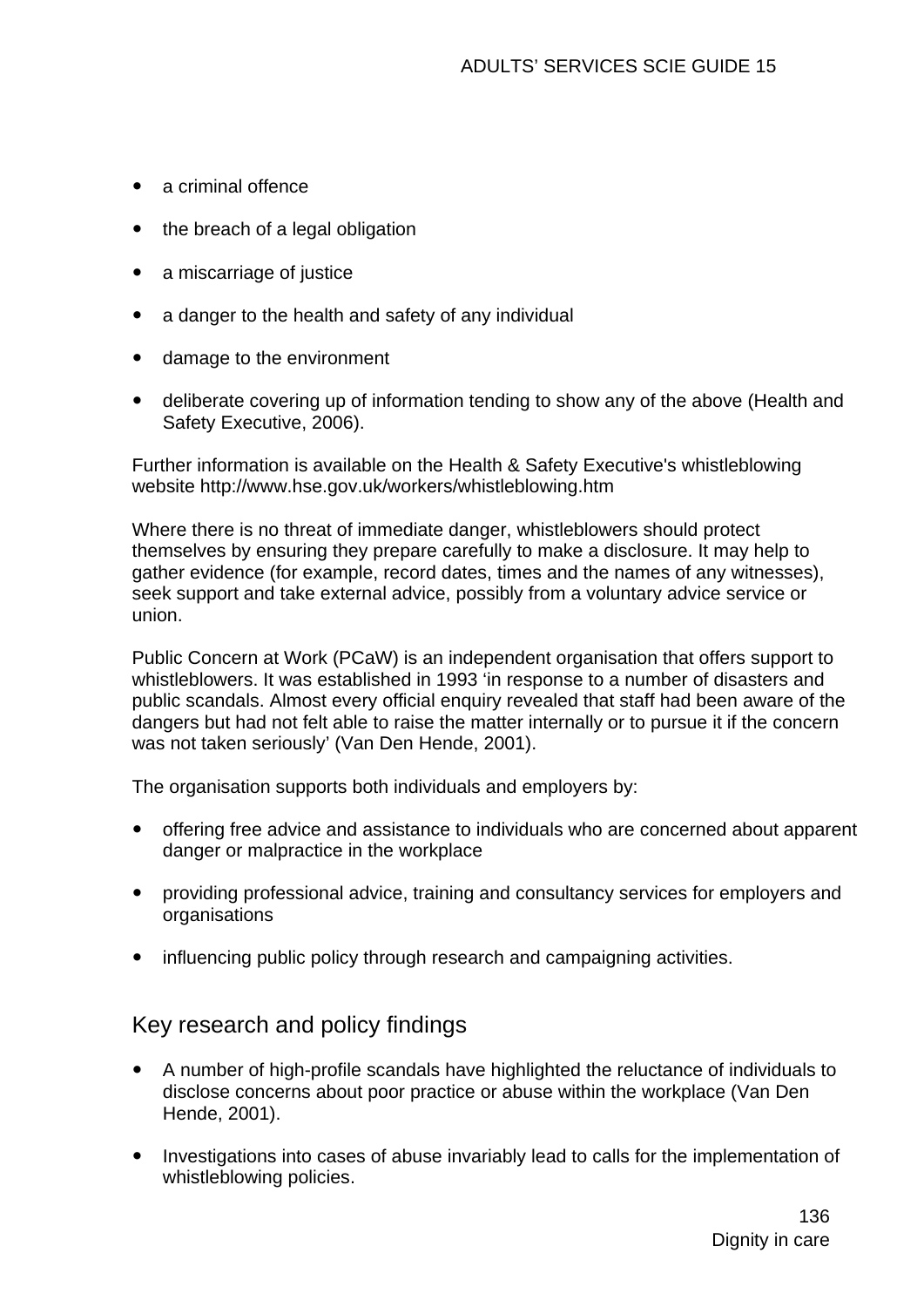- Organisations that support whistleblowers will protect staff and people who use services, safeguarding the reputation of the organisation and increasing public confidence (Holihead, 2000).
- The Public Interest Disclosure Act 1998 protects whistleblowers from victimisation.
- Public Concern at Work supports whistleblowers and promotes good practice in employment (Van Den Hende, 2001).
- Most health and social care professionals are required to register with a professional body and adhere to a code of conduct. These bodies should be able to offer advice to whistleblowers as well as register complaints against their members.

# Practice points

- Staff need to be made aware that they should report concerns and that they will be offered protection if they make a disclosure in good faith.
- Organisations should implement a whistleblowing policy.
- The whistleblowing policy should give special consideration to staff who are in their probationary period.
- Whistleblowing awareness should be included in induction.
- Staff should be given information on external means of support (such as PCaW).
- Potential whistleblowers should prepare by gathering evidence, seeking support and taking external advice.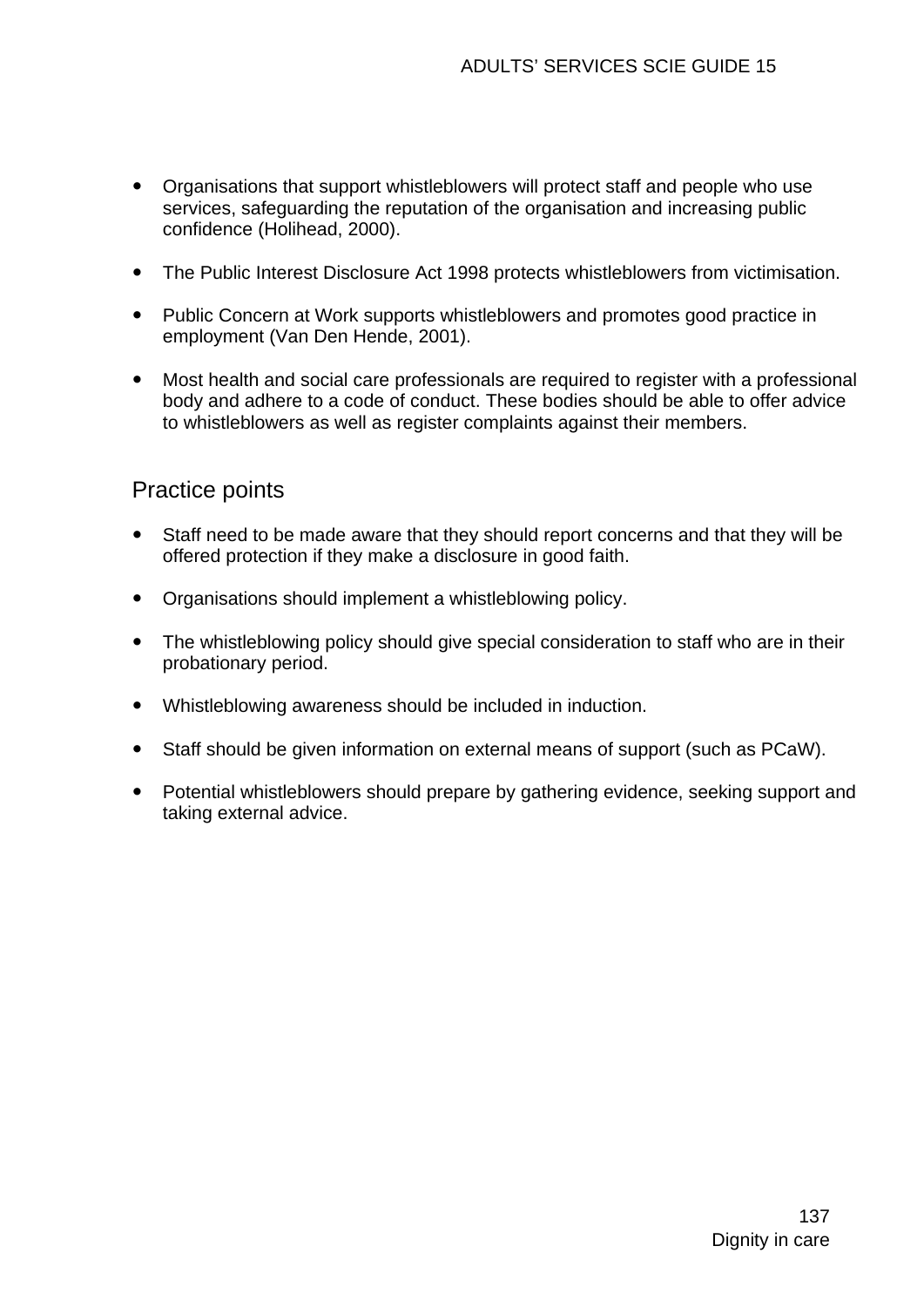#### **Whistleblowing do's and don'ts**

Do:

- $\bullet$  keep calm
- think about the risks and outcomes before you act
- remember you are a witness, not a complainant
- phone PCaW for Advice on 020 7404 6609

Don't:

- forget there may be an innocent or good explanation
- become a private detective
- use a whistleblowing procedure to pursue a personal grievance
- $\bullet$  expect thanks

(Van Den Hende, 2001)

Ideas from practice

#### **Whistleblowing (Hyndburn short break service)**

At Hyndburn short break service for people with learning disabilities ensures staff feel confident enough to blow the whistle on bad practice by:

- y providing support to blow the whistle during supervision
- ensuring the manager is approachable and responsive
- issuing all staff with a whistle blowing card
- displaying numbers of Welfare Counselling.

For further information contact: Rebecca Toman, Short Breaks Manager, 98 / 100 Gloucester Avenue, Accrington, BB5 4BG. Tel: 01254 395060

Other resources

**Public Concern at Work** Suite 306 16 Baldwin Gardens London EC1N 7RJ Tel: 020 7404 6609 Email: email@pcaw.co.uk Website: [www.pcaw.co.uk/](http://www.pcaw.co.uk/)

Whistleblowing for a healthy practice gives guidance for GPs: http://www.nhsemployers.org/practice/whistleblowing.cfm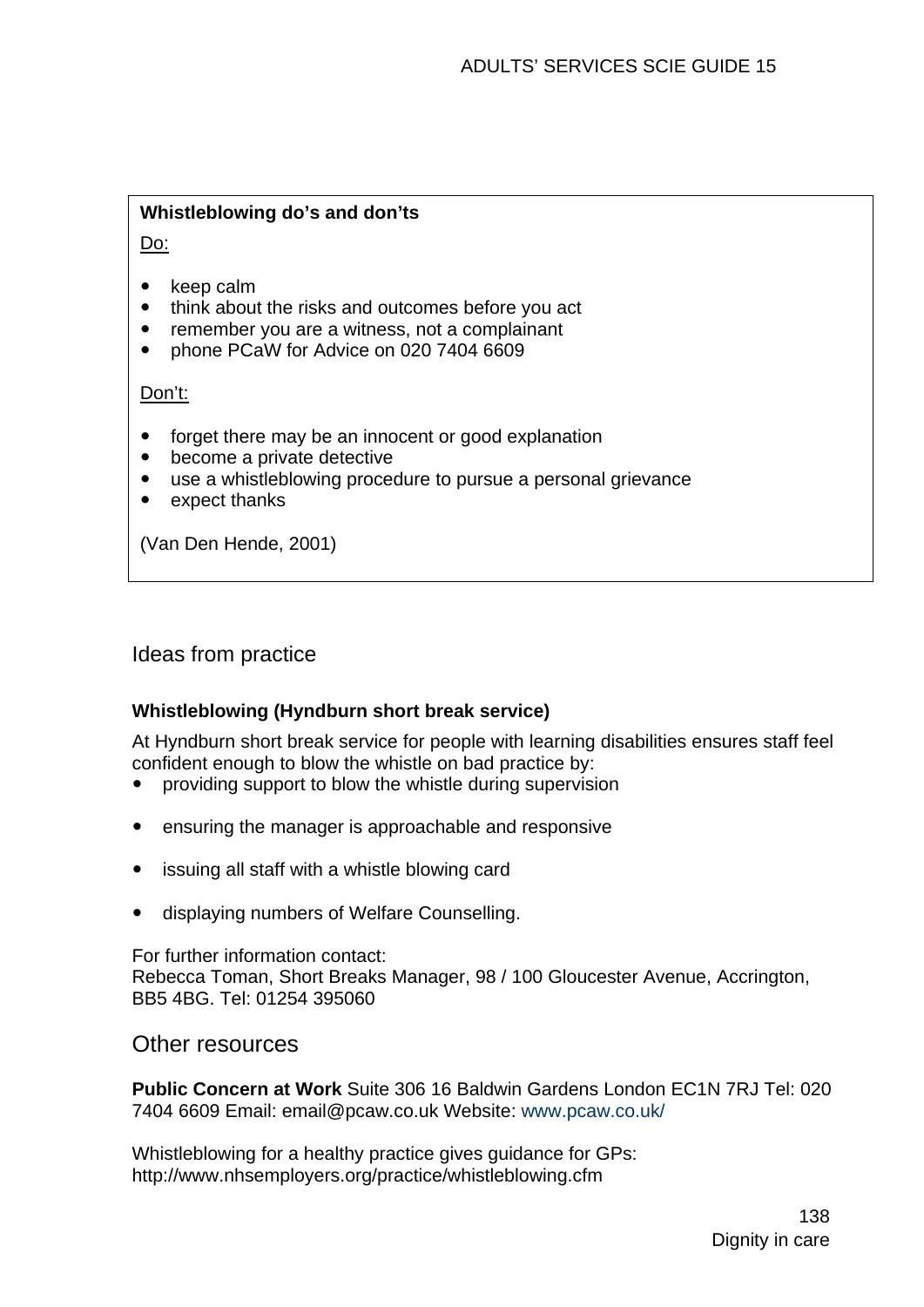Health and Safety Executive: whistleblowing on health and safety issues: http://www.hse.gov.uk/workers/whistleblowing.htm

You can download an example of a whistleblowing policy from Bolton Metropolitan Borough Council from

http://www.scie.org.uk/publications/practiceguides/practiceguide09/files/bmbc.pdf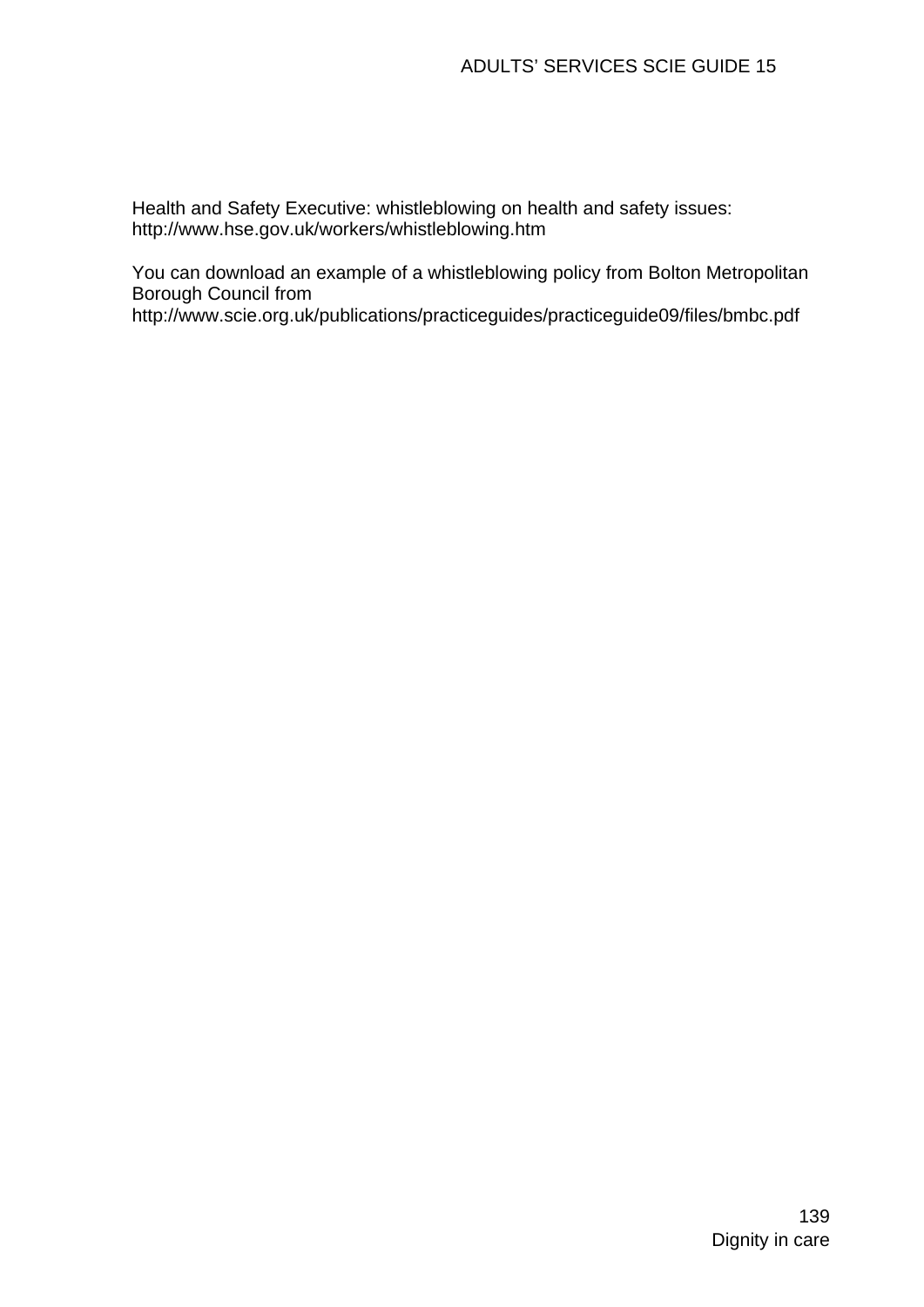# Abuse

This section does not attempt to cover the subject of abuse, which encompasses complex and wide-reaching issues that cannot be covered within the remit of this resource. The information below outlines immediate action that should be taken if abuse is suspected and directs you to suitable further resources.

# What constitutes abuse?

Abuse is not easily defined and can have complexities stemming from the relationships of individuals involved. 'No secrets' (DH, 2000) [http://www.thamesvalley.police.uk/reduction/victimsofcrime/adult](http://www.thamesvalley.police.uk/reduction/victimsofcrime/adult-protection/pdf/nosecrets.pdf)[protection/pdf/nosecrets.pdf](http://www.thamesvalley.police.uk/reduction/victimsofcrime/adult-protection/pdf/nosecrets.pdf) - offers the following aid to identifying abuse:

- y physical abuse, including hitting, slapping, pushing, kicking, misuse of medication, restraint, or inappropriate sanctions
- sexual abuse, including rape and sexual assault or sexual acts to which the vulnerable adult has not consented, or could not consent or was pressured into consenting
- psychological abuse, including emotional abuse, threats of harm or abandonment, deprivation of contact, humiliation, blaming, controlling, intimidation, coercion, harassment, verbal abuse, isolation or withdrawal from services or supportive networks
- financial or material abuse, including theft, fraud, exploitation, pressure in connection with wills, property or inheritance or financial transactions, or the misuse or misappropriation of property, possessions or benefits
- neglect and acts of omission, including ignoring medical or physical care needs, failure to provide access to appropriate health, social care or educational services, the withholding of the necessities of life, such as medication, adequate nutrition and heating
- discriminatory abuse, including racist, sexist, that based on a person's disability, and other forms of harassment, slurs or similar treatment.

SCIE has produced practice guidance on making referrals to the Protection of Vulnerable Adults (POVA) list, which is a national register of people who are considered a risk to vulnerable people. The guidance gives more detailed information on the 'warning signs' of abuse.

http://www.scie.org.uk/publications/practiceguides/practiceguide07/deciding/deciding4.a sp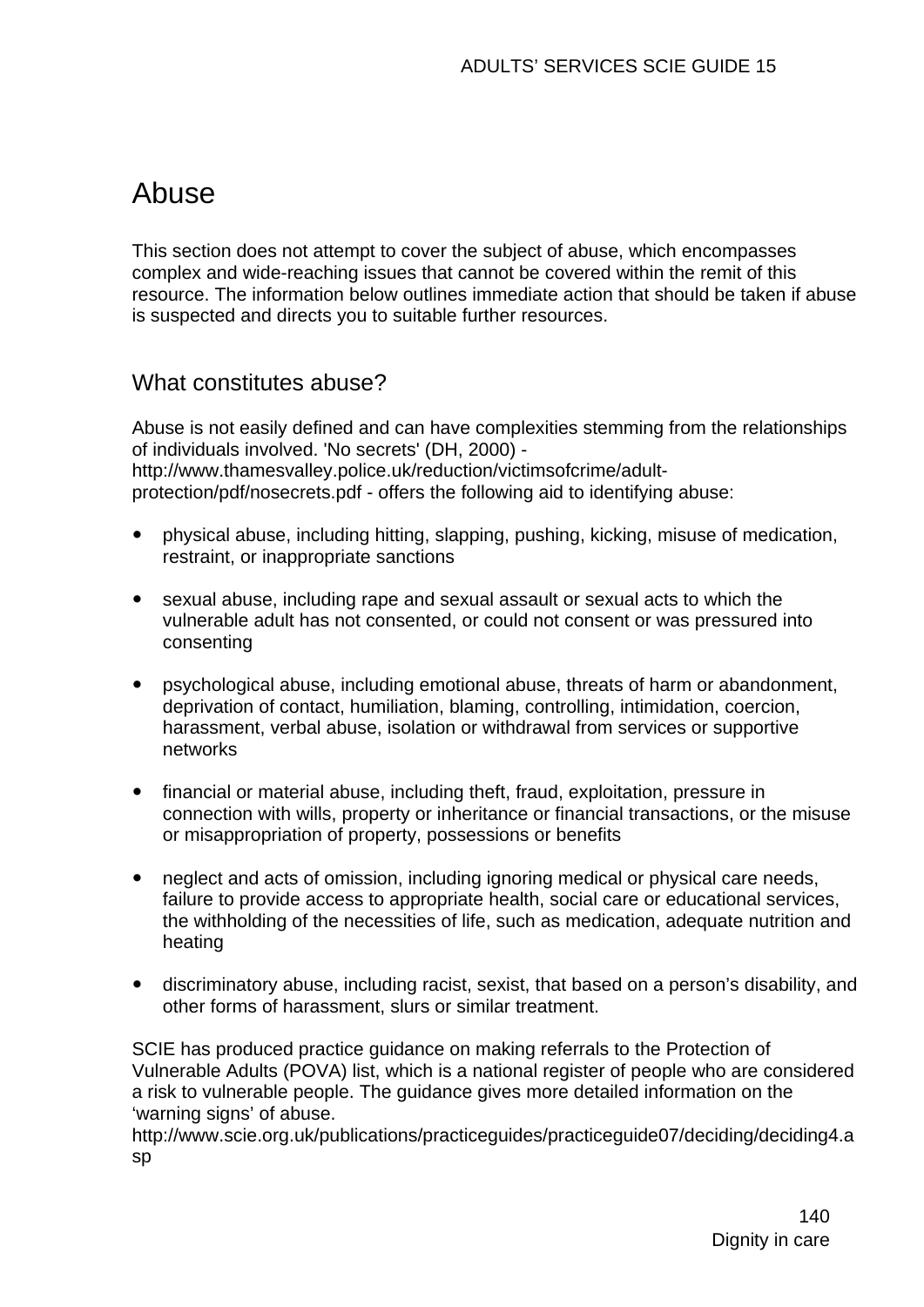# What to do?

- If there is risk of harm to one or more people, or if you think a crime has been committed, call the police and the local authority adult protection coordinator.
- If you are in doubt about whether a situation amounts to abuse or whether it should be treated as a complaint, ask the advice of the local authority adult protection coordinator.
- If there is no risk of immediate harm, consider informing one or more of the organisations below, depending on the circumstances:
- For care homes (including nursing homes), domiciliary care services or adult placement schemes, raise your concerns with the service, with the funding authority or the Commission for Social Care Inspection.
- For NHS services, raise your concerns with the service or with the primary care trust (PCT) providing the service.
- Each area has multi-agency adult protection procedures which they must follow once suspected abuse has been reported.

## Other resources

**Action on Elder Abuse** (AEA) provide guidance on how to report suspected abuse. AEA also run a helpline which provides confidential support and advice for people who have been abused or know someone who may be suffering abuse. Available weekdays 9am - 5pm on freephone 0808 808 8141.

**Counsel and Care** have a factsheet, Older people at risk of abuse http://www.counselandcare.org.uk/assets/library/documents/20\_Abuse\_Older\_People\_a t\_Risk.pdf

**No secrets** - This is the Department of Health guidance on developing and implementing multi-agency policies and procedures to protect vulnerable adults from abuse: http://www.thamesvalley.police.uk/reduction/victimsofcrime/adultprotection/pdf/nosecrets.pdf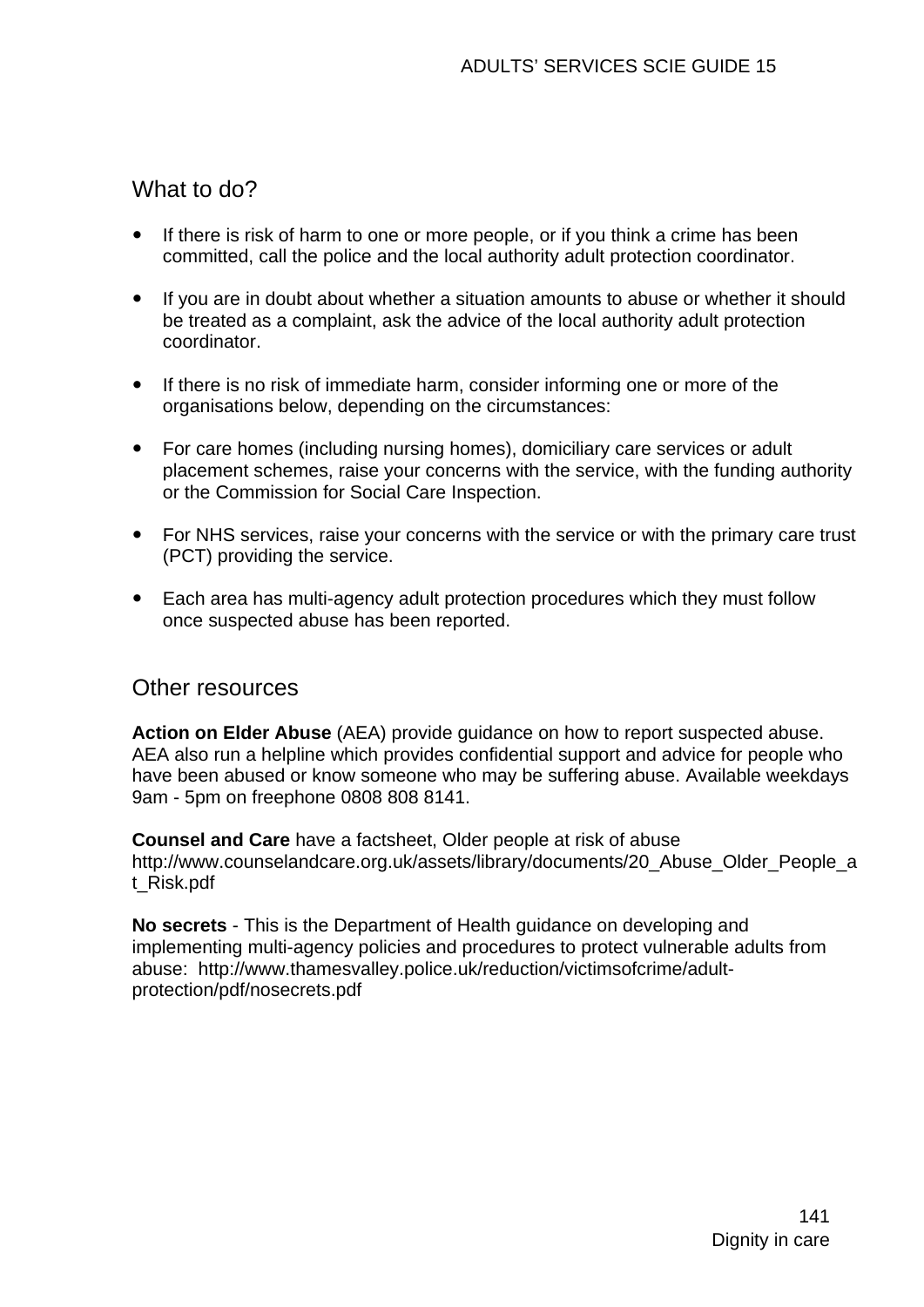# Dignity in care within mental health

# Introduction

The Dignity in Care Campaign, launched in November 2006, aims to eliminate tolerance of services that don't respect dignity. The initial focus for the campaign has been on older people, because they were identified as the group most at risk of not experiencing dignity when in contact with health and social care services.

The campaign is now being rolled out further and will look at issues relevant to dignity in mental health services. Ultimately, the campaign will be extended to all health and social care services.

What constitutes a dignified service does of course differ in some ways depending on the client group. Much of the information in this practice guide will be relevant to any client group. However, there are some specific areas of mental health services in which dignity may be more of an issue.

Recent evidence and feedback from stakeholders highlighted key areas where maintaining dignity is at risk:

- [tackling stigma](http://www.scie.org.uk/publications/practiceguides/practiceguide09/mentalhealth/stigma.asp)
- older people's mental health
- [acute inpatient care.](http://www.scie.org.uk/publications/practiceguides/practiceguide09/mentalhealth/inpatient.asp)

Subject to further consultation with key stakeholders and mental health users it is intended to extend the dignity in care campaign to focus these key areas.

This section of the guide looks at mental health and dignity in care. It provides a range of resources and links to some specific practice examples which may be helpful to people working in mental health services.

## Ideas from practice

Practice examples are self-reported and have not been evaluated.

#### **Enhanced pathways into care (EPiC), Sheffield**

The aim of the project was to build a partnership between a Crisis Assessment and Home Treatment team and the Pakistani Muslim Centre. This would enhance access to home treatment for Pakistani service users and reduce over-reliance on inpatient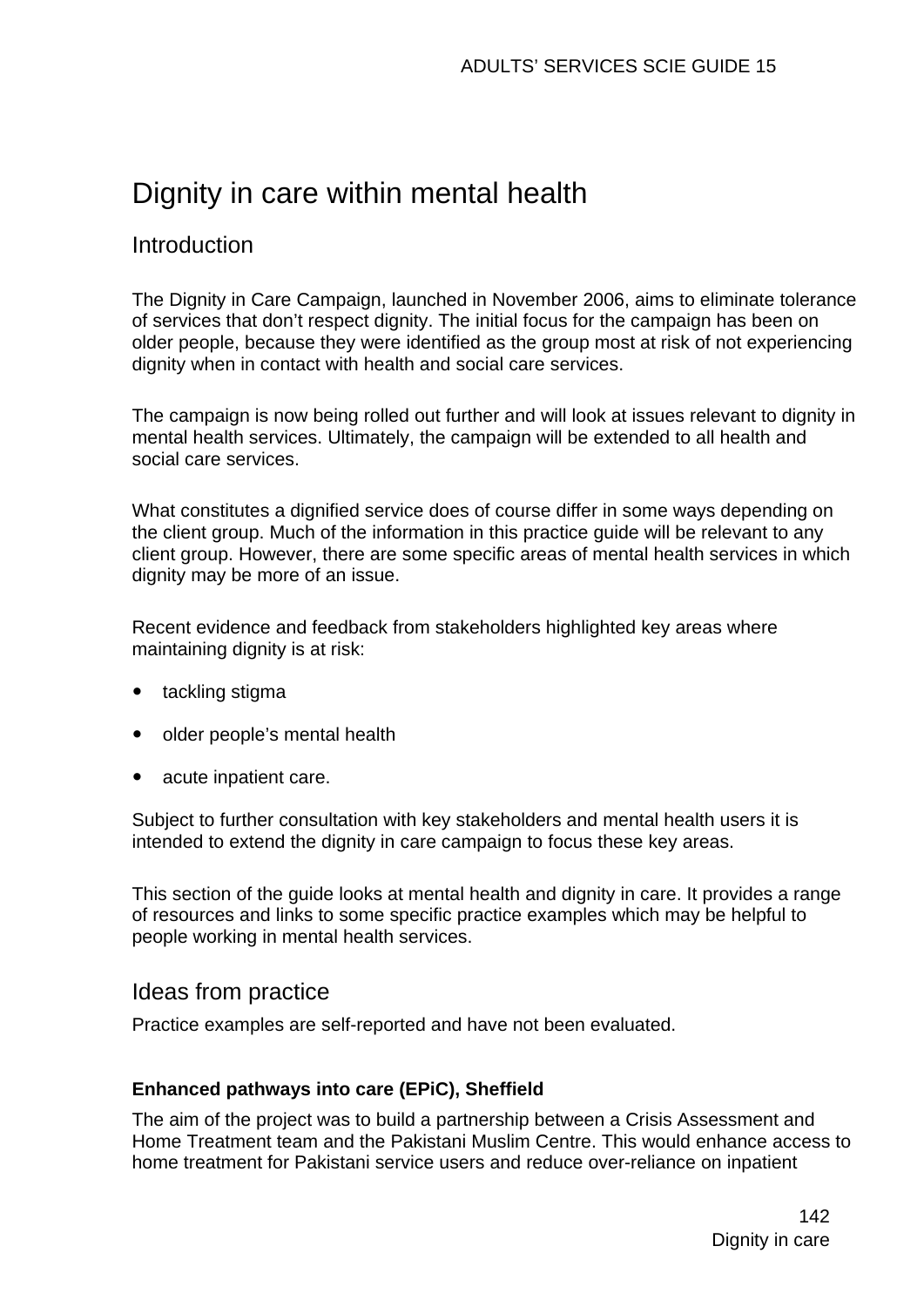services, and it would enhance the cultural appropriateness of the Crisis Assessment and Home Treatment service.

A community development worker was employed to work with a Pakistani Muslim Centre and, together with a Crisis Assessment and Home Treatment team member, saw service users at home. This constitutes a shared care operational policy, with the development worker actively identifying Pakistani service users. The Pakistani Muslim Centre also developed support services of its own for people with mental health problems.

The outcome was a managed care pathway designed for Pakistani service users, who reported greater satisfaction with services. Inpatient length of stay was reduced for 12.5 per cent of Pakistani patients, and those experiencing relapses sought help earlier.

For further information contact: Sue Hammond, Team Leader, Project Support Unit, Department of Health. Email: [sue.hammond@dh.gsi.gov.uk](mailto:sue.hammond@dh.gsi.gov.uk) 

#### **Improving the mealtime experience (Methodist Homes for the Aged)**

Methodist Homes for the Aged (MHA) have introduced a range of initiatives across their care homes and housing schemes to improve the experience of mealtimes. The initiatives include a catering manual for catering and care staff with a clear set of standards, the introduction of routine nutritional screening, and assessment of residents' eating capabilities by speech and language therapists. In one particular home, staff have looked at ways to ensure residents' rights to privacy during mealtimes. Improvements have included the introduction of pleasant background music and fresh flowers at the dining table.

For further information contact George Sampson, Head of Hospitality. Tel 0773 4151988. Email [George.Sampson@mha.org.uk](mailto:George.Sampson@mha.org.uk) 

#### **Life Story books (St Pancras Hospital, London)**

The Evergreen Unit at St Pancras has developed Life Story books to support and inform the care they give to their patients. Where patients are able to contribute they do, but many have cognitive impairment and difficulty with verbal communication, so relatives are key in providing the information and are actively encouraged to be involved in completion of the books. The Life Story books help staff to engage with patients who have complex needs and are used to inform many aspects of care planning, from personalising bedrooms to meeting personal needs in a way that respects the person's wishes and promotes their dignity. The books, which were developed by the staff on the unit including nursing staff, occupational therapists and the psychologist, are also a guide to providing meaningful occupation. All new staff are taught how to use the books during their induction process. The books are given to the relatives/next of kin when the person dies and these have been welcomed as a 'nice reminder' of the person.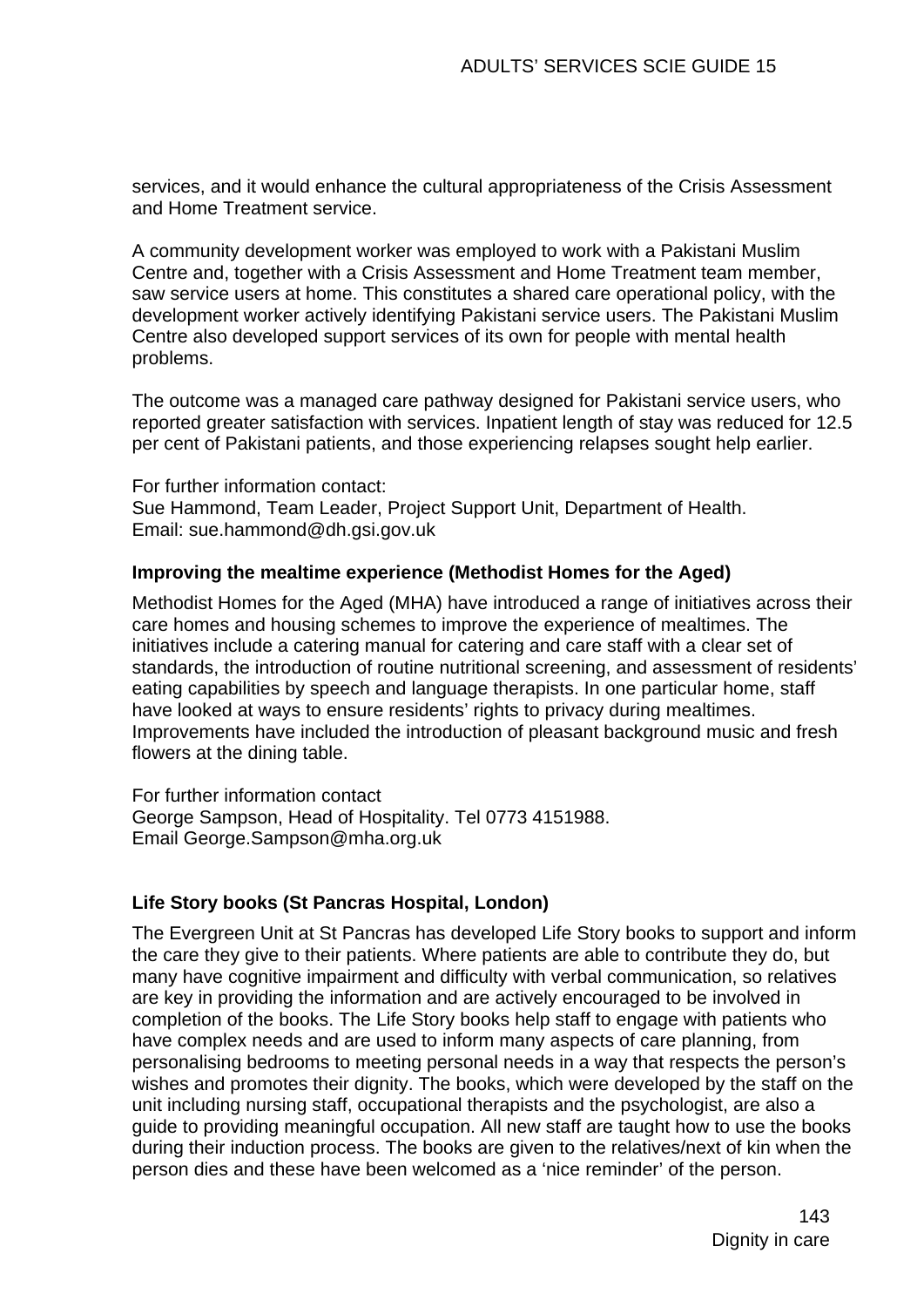For further information contact: Colin Owen, Email [colin.owen@camdenpct.nhs.uk](mailto:colin.owen@camdenpct.nhs.uk) or Judith Greening, Email [Judith.greening@camdenpct.nhs.uk](mailto:Judith.greening@camdenpct.nhs.uk)

#### **Local Care Centre Cafe (Plymouth Primary Care Trust/Mental Health Partnership)**

The Local Care Centre is a new development in Plymouth that provides a range of health services for the local community. The building's foyer houses a cafe, run by local mental health service users and coordinated by a local carer. The initiative is a joint venture between Plymouth PCT, users, carers and the voluntary sector, set up to enable people with long term mental health problems to gain access to paid employment. Within the first nine months of the scheme, two people found substantive employment.

Reports from service users suggest that the opportunity to work voluntarily in a supported – yet real – work environment has improved their confidence and enabled them to consider work as a real option.

For further information contact: David Macauley, Plymouth PCT/Mental Health Partnership.

#### **Palliative care support (Macmillan Cancer Support/Greenwich Teaching Primary Care Trust)**

Greenwich Macmillan Palliative Care Support Service (funded by Macmillan Cancer Support and Greenwich Teaching PCT) aims to maximise choice for patients at the end of their lives, allowing them to die at home, if that is their wish, in maximum comfort and with maximum dignity. It also offers support to carers. The service operates 24 hours a day every day of the year, with a high level of flexibility to meet the needs and wishes of patients and carers, which can vary from day to day. There are three elements: daytime service, overnight sitting service and pop-in service (providing 15-minute checks through the night). The small, dedicated team of support workers from Greenwich Council are specially trained in health-related care and support for terminally ill patients, such as catheter and stoma care, pressure sore management, minor dressings, medication prompting, blood glucose monitoring, urinalysis, mouth care and peg feed care. They get to know the patient and carer very quickly and work at least 30 hours a week, to provide continuity of care. There has been very positive feedback and a formal evaluation is in progress.

Key learning points:

- Provide support 24 hours a day, seven days a week to ensure maximum flexibility to patients and carers; this is the key to enabling patients to die at home if this is their wish.
- Set up a specialist training programme before the service/new workers start.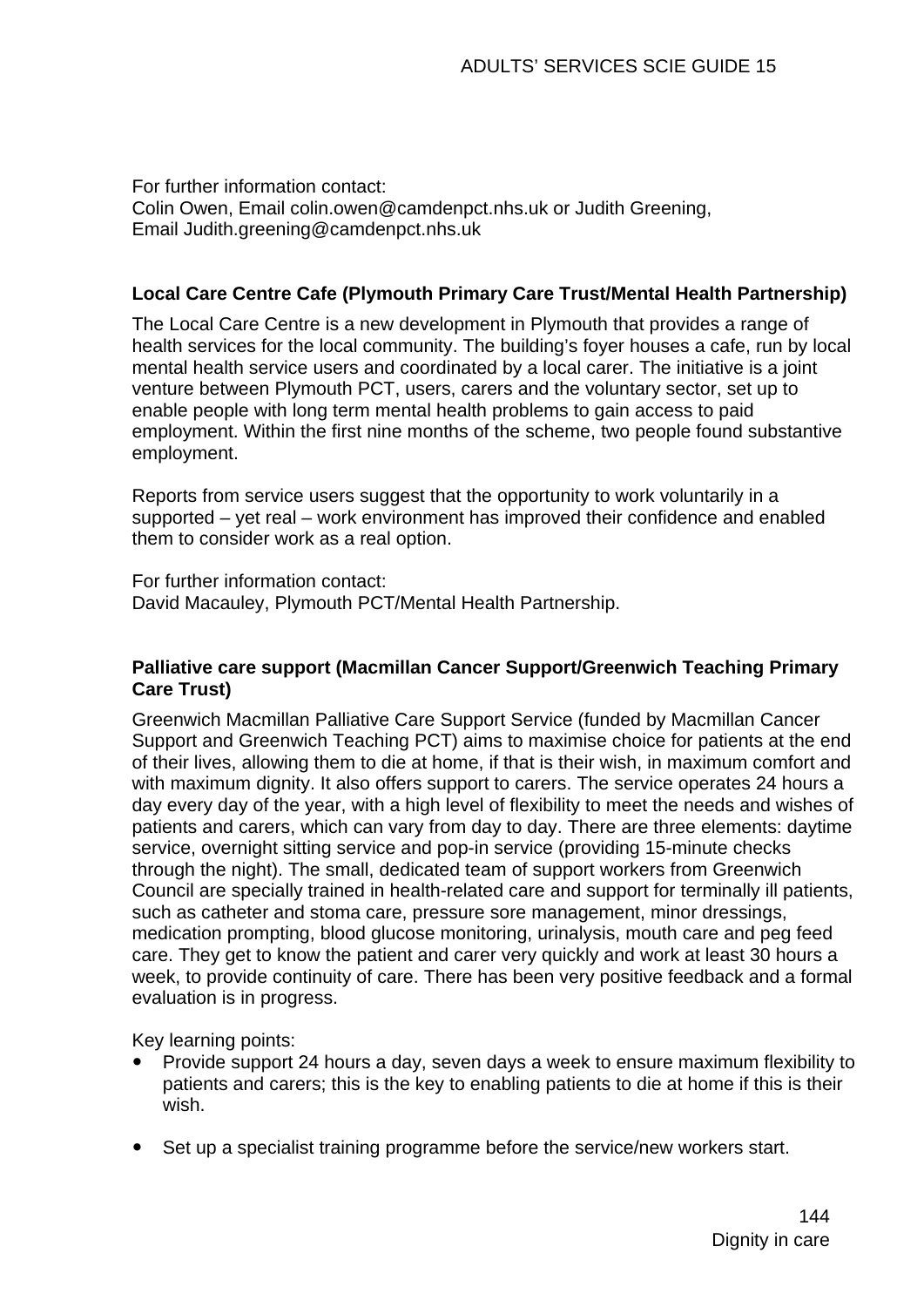- Training should include topics that cross the health/social care divide, such as care of the dying at home and after-death support, clinical communication skills, medicine management, spiritual diversity support, cultural diversity awareness, OT and physiotherapist support, and diet.
- Spend time in local hospice as healthcare assistants and with district nursing staff visiting patients in their homes.
- Use a small team, all working at least 30 hours a week this makes continuity of care much easier.
- Establish a cross-agency steering group from the start, to enable good links to develop with the PCT continuing care nursing team, community specialist palliative care team, district nursing service and local carers' centre.
- Monitor demand be ready and able to re-allocate hours between service elements if possible.
- Set up a single point of access to service provided in this case by the PCT continuing care nursing team.
- Support the support workers this is a very demanding service. Provide intensive line management support (24/7 if necessary), team meetings and external counselling. A rota of four days on three days off allows workers to recharge their batteries.

For further information contact

June Williamson,Macmillan Palliative Care Support Service Co-ordinator, Greenwich Homecare. Tel 020 8921 2349. Email [june.williamson@greenwich.gov.uk](mailto:june.williamson@greenwich.gov.uk) 

## **Success through the Single Assessment Process (Leasowes Intermediate Care Centre, Smethwick)**

Leasowes is a bespoke 20-bed unit where patients (predominantly older people) can be assessed and rehabilitated. Often, they come in with complex needs and multiple medical conditions that may have culminated in a fall and they may have had difficulty managing at home. Staff believe that the use of the [Single Assessment Process](http://www.dh.gov.uk/PolicyAndGuidance/HealthAndSocialCareTopics/SocialCare/SingleAssessmentProcess/fs/en)  enables the whole team to deliver person-centred care. On admission, patients are asked what they want to achieve during their stay. Personal details such as how the person likes to be addressed, how they wish their privacy to be respected and issues of consent for information sharing with other organisations and partnerships are all an integral part of creating a respectful environment. The staff know that building a strong relationship with colleagues in the community ensures that good quality, person-centred services continues after the client has been discharged.

For further information contact:

Marian Long, Email [marian.long@nhs.net](mailto:marian.long@nhs.net) or Ruth Clarke, Email [ruth.clarke2@nhs.net](mailto:ruth.clarke2@nhs.net)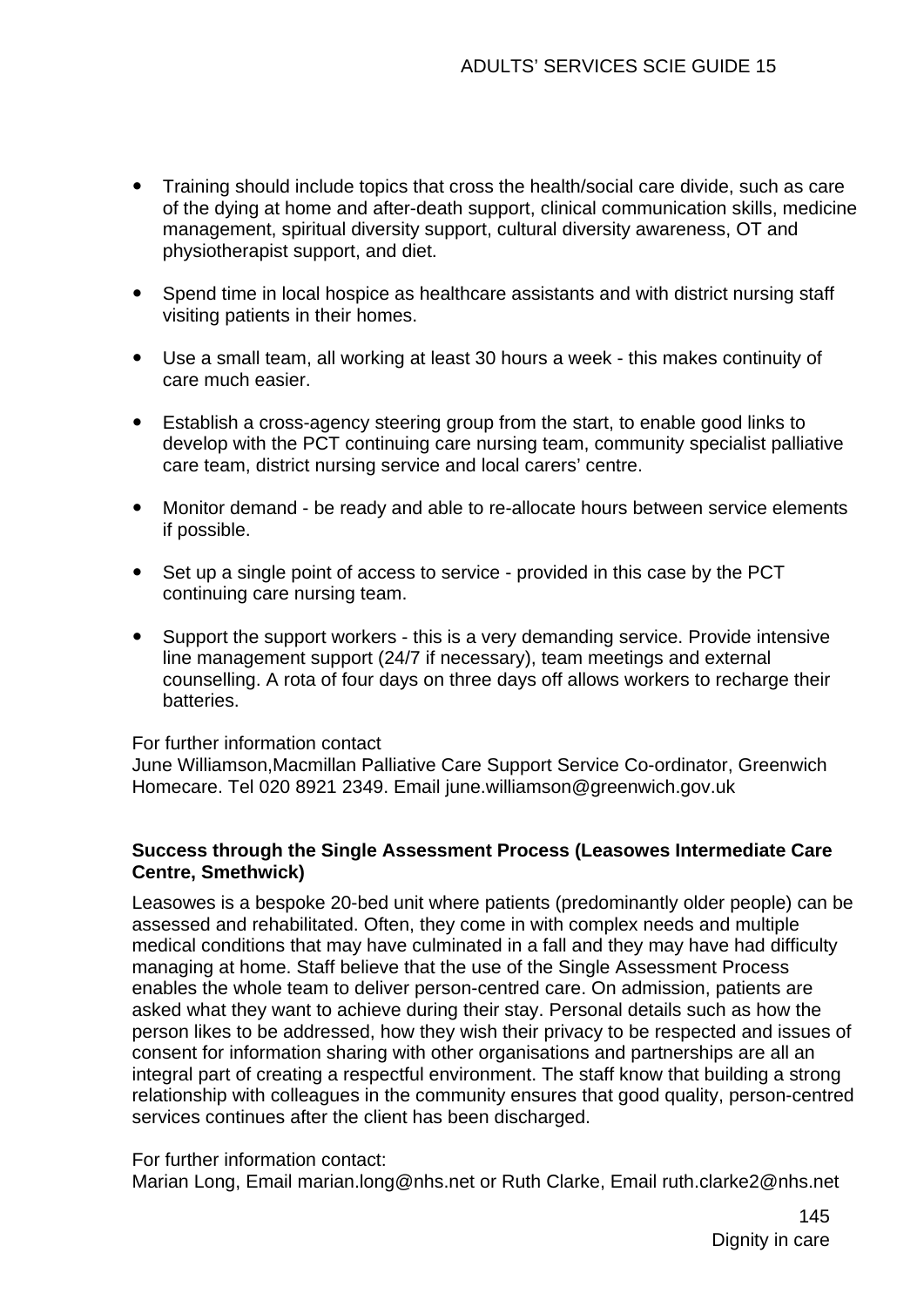## Other resources

### **Legislation relevant to offering dignified services within Mental Health:**

The Mental Capacity Act will help underpin similar values to those upheld in the Dignity in Care Campaign. The Mental Capacity Act 2005 aims to empower people who lack capacity to make decisions, put them at the heart of the decision-making process, and provide clear safeguards for them and their families. It establishes important principles for professionals who work with this client group. The Act offers better protection because for the first time it tells everyone what the law expects. It makes it clear **who** can take decisions in **which** situations and **how** they should go about this. It aims to protect vulnerable people, carers and professionals.

## **Independent Mental Capacity Advocacy Service from April 2007:**

This document provides guidance on the new Independent Mental Capacity Advocacy service, in England, and the new criminal offence in England and Wales that are introduced by the Mental Capacity Act from April 2007 and the planned implementation of the whole Act by October 2007.

http://www.dh.gov.uk/en/Publicationsandstatistics/Publications/PublicationsPolicyAndGu idance/DH\_066049

For more information about legislation and how it relates to Dignity in Care, please look out for our forthcoming Guide to Dignity in Care Legislation which will be placed on SCIE's website shortly www.scie.org.uk

## **The National Institute for Mental Health in England (NIMHE) www nimhe.org.uk**

NIMHE (part of the Care Services Improvement Partnership) works with the NHS, social care and beyond, helping all those involved in mental health to implement positive change.

Currently, NIMHE are addressing some key priorities in Mental Health, including:

- a comprehensive programme to deliver race equality in mental health services
- a national programme on social inclusion
- new programmes to give people more choice in the services they can receive, and to give people greater access to psychological therapies
- work on primary care including commissioning
- $\bullet$  workforce
- a new programme to support services to measure outcomes as part of their routine practice.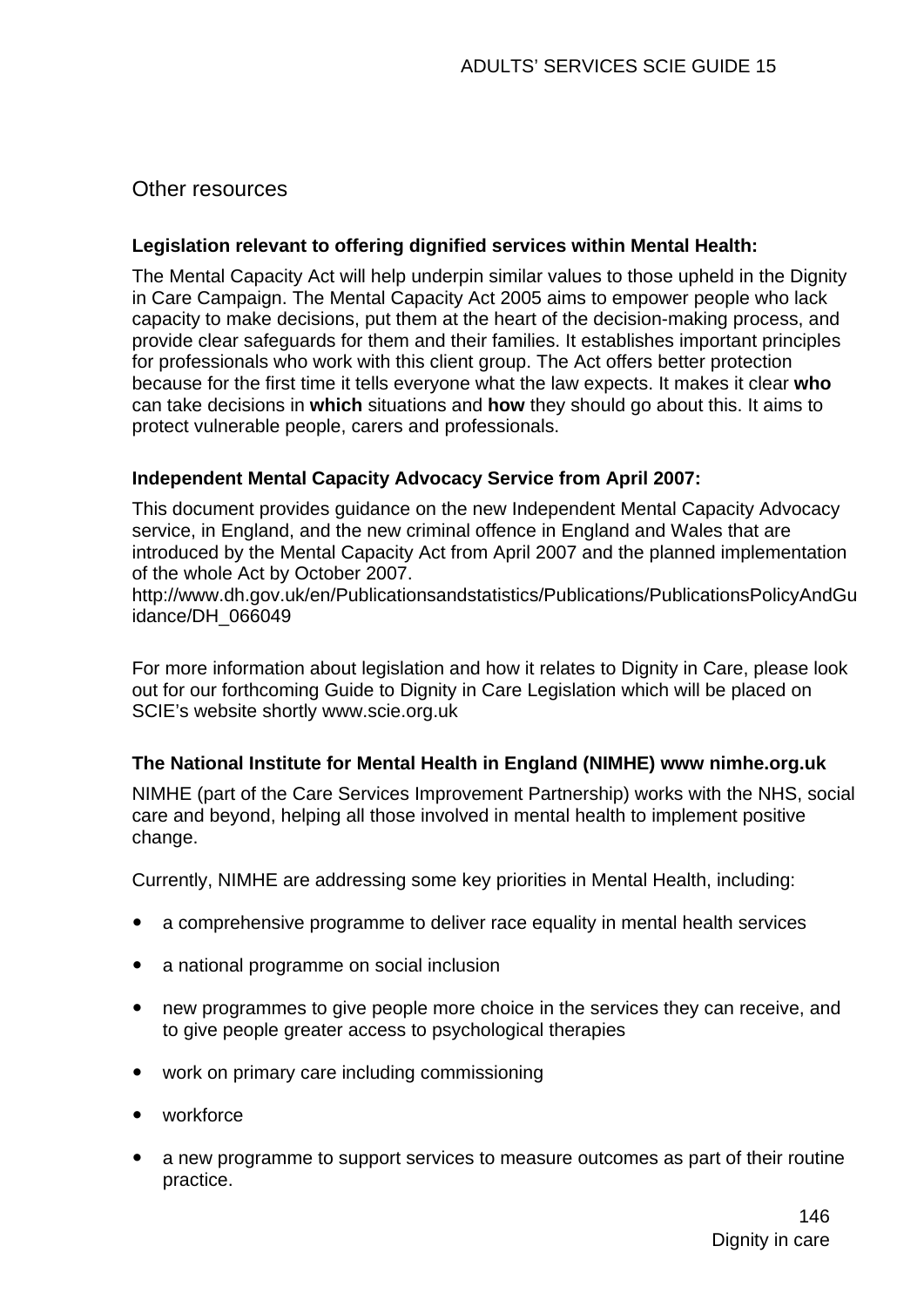# Promoting dignity within the law

# Introduction

This is a brief introduction to the legislation which supports the rights of people, adults in the main, to dignity and respect when using health and social care services. It describes the workings of the Human Rights Act 1998 and some key legal provisions in the areas of discrimination, mental capacity, sexual offences, information legislation and health and safety. It also suggests ways in which apparent conflicts between the legal responsibilities placed upon practitioners and commissioners and the human rights of service users may be resolved. The requirements of the legislation promoting dignity in care may seem intimidating but it is important to recognise that many of the principles now enshrined in law embrace current best practice.

# Who is it for?

It is aimed at practitioners and commissioners within health and social care in England and Wales, but will also be relevant to people using services and their carers. It should be helpful to anyone who wishes to understand the way legislation protects service users' rights, in particular, their rights to be treated with dignity and their right to autonomy – that is, their right to have their wishes respected.

This guide is at an introductory level, but provides suggestions for further reading and websites for more specific information.

Note: As a result of devolution there is increasing divergence in the regulation of social care and therefore practitioners should consult local guidance for detailed information.

## **Dignity in Care**

To view the full version of SCIE's Dignity in Care practice guide please go to **www.scie.org.uk/publications/practiceguides**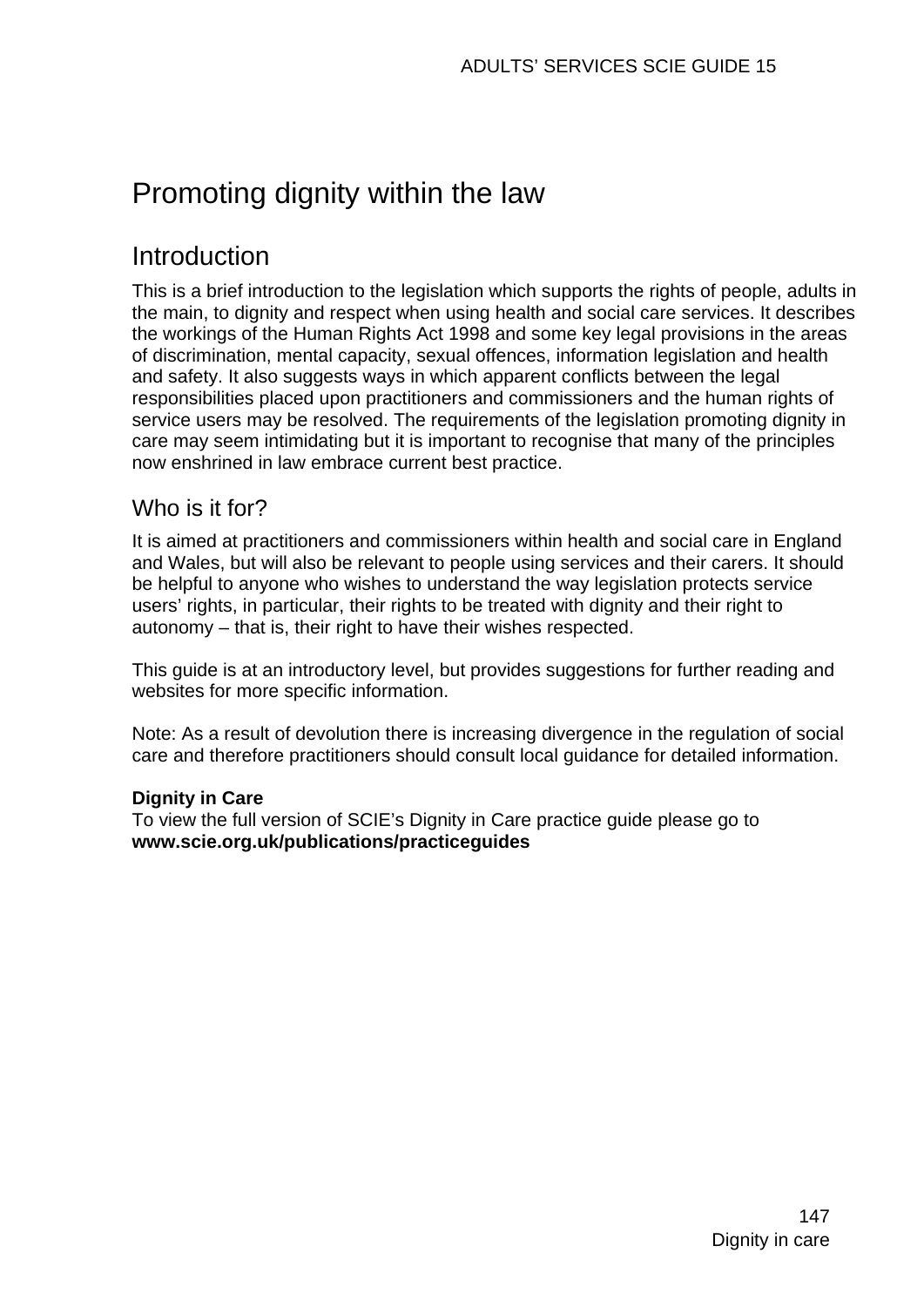# Sources of law

This gives a very brief introduction to the basic workings of the English legal system. It explains the sources of law and the functions of the courts, as starting points for understanding the relationship between human rights legislation (guarding the rights and freedoms of individuals that have been agreed as fundamentally important in maintaining a fair society) and the care and treatment of adults using care services.

## **The rule of law**

The rule of law, in simple terms, means that neither an individual nor the state is above the law. The rule of law is a crucial element of democracy. People cannot take action in connection with another person if the law prevents them from doing so. For example, organisations such as local councils cannot take action unless the law gives them the authority to do so. This applies even where the action is for the person's own good.

### **The role of the courts**

Courts are both bound by and uphold the rule of law. Their function is twofold. They must decide what principles of common law and/or equity are relevant to the issues in front of them. They also have a crucial role to play in the interpretation of the will of Parliament as expressed in statute law.

### **Common law and equity**

Common law is most simply explained as law that is established by the courts and developed from precedents (judicial decisions in earlier comparable cases). It is judgemade law. It is distinct from statute law, which is legislation passed by Parliament.

Equity describes the principles of fairness developed by the courts to mitigate or reduce the harsh impact of certain common law rules. For example, common law remedies are limited to damages (financial compensation), whereas equitable remedies can extend to specific performance (insistence that a party performs its obligations) and injunctions (orders preventing certain behaviour such as harassment).

## **Statute law**

Statute law is law that has been passed by Parliament. As society has become more complex the role of common law has diminished and an ever-increasing number of statutes – Acts of Parliament – have been passed, dealing with more and more areas of behaviour within society.

Statutes start life as Bills. These may be sponsored by government ministers or be private members' Bills, and are debated and voted for in Parliament. They go on the statute book as an Act of Parliament when they receive the Royal Assent. Note: an Act does not necessarily come into force when it receives Royal Assent. Different Acts have different implementation schedules, which are either contained in the statute itself or announced later (the Mental Capacity Act 2005, for example, was not implemented until 2007, and then in two parts).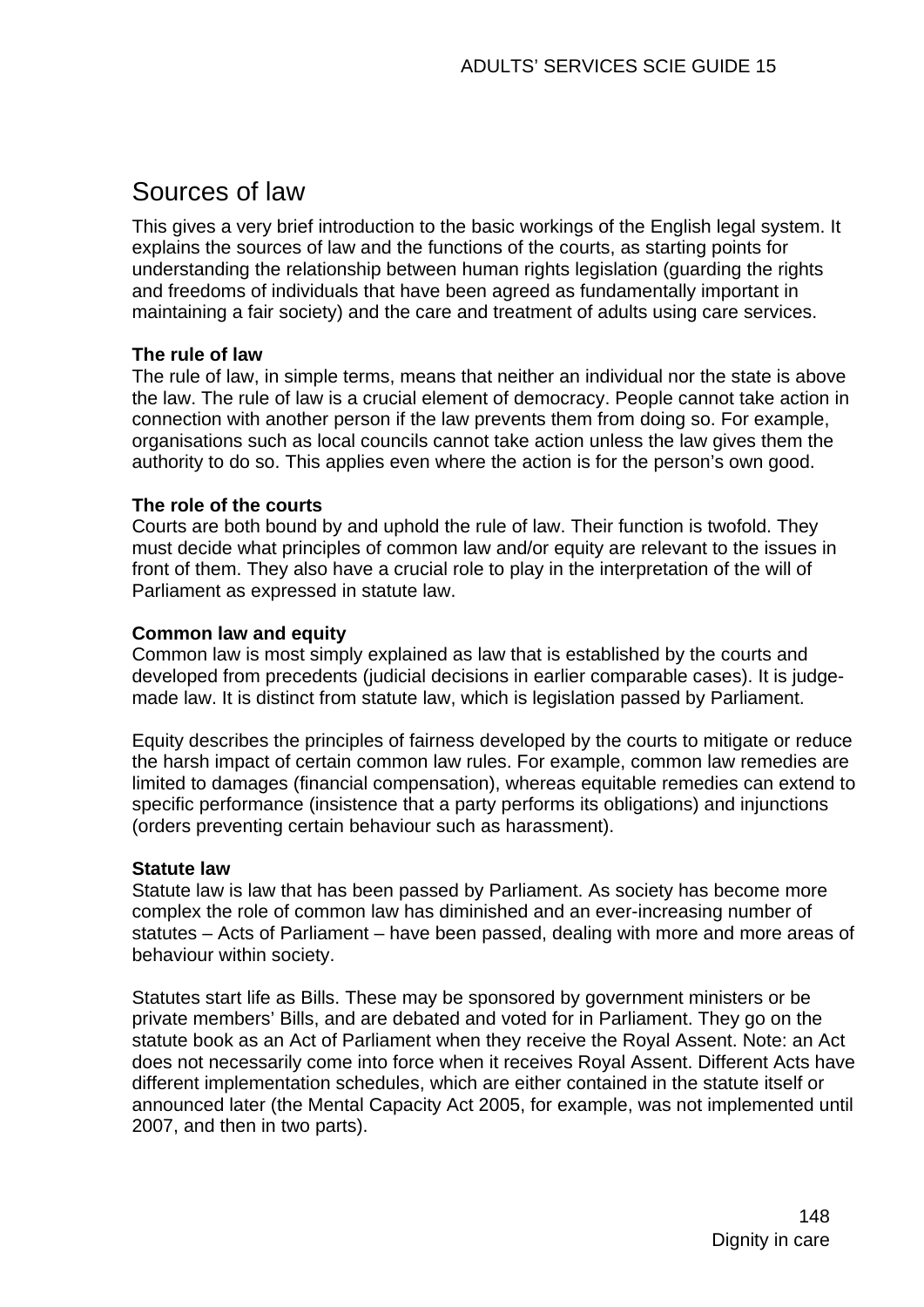## **Delegated (secondary) legislation**

No matter how long Parliament sits, it would not be able to pass sufficient legislation in the detail that the running of a sophisticated democracy requires. As its name implies, delegated legislation gives the power to some person or body to pass legislation, and many Acts of Parliament (which are primary legislation) contain a provision which gives ministers and other executive bodies, such as the Welsh Assembly Government, power to produce detailed regulations which are not debated by Parliament but have statutory force.

Delegated legislation, also known as secondary legislation, or statutory instruments, has the same effect as if it had been passed by Parliament through its normal process. However, the courts may overrule a decision based on secondary legislation, but not primary legislation.

## **Guidance**

Guidance provides advice and assistance on the procedures for putting into action provisions of statute. It may be statutory or non-statutory. Statutory guidance – that is, guidance authorised by statute – is more authoritative than non-statutory guidance. The Code of Practice under the Mental Capacity Act 2005 is an example of statutory guidance. Non-statutory guidance might be, for example, in the form of local authority circulars.

As a general rule, all guidance should be followed unless there are powerful and justifiable reasons not to do so. In the field of social care and health services, guidance issued by the relevant Secretary of State or government department can be taken to be the clearest expression of the government's intention, although it remains the function of the court to decide what the legislation actually means should a particular guidance be questioned.

## **Good practice**

Good practice is quite distinct from delegated legislation or guidance. It can be very helpful, and can provide principles for making decisions. It is not, however, statute law, and much of what does amount to good practice is not issued in the form of either regulations or statutory guidance. Therefore, good practice must always give way to the requirements of statute, regulations and guidance, if the requirements conflict.

### **Statutory interpretation**

When courts have had to decide what a statute says, there develops a series of so called 'rules' that guide the courts. Their effect is to set out the approach that should be adopted by the courts. There are three main rules: first, the 'literal rule', which says that the words in a statute are taken to have their literal meaning unless such an interpretation produces a nonsensical result. In that case the 'golden rule' applies, which says that if the literal meaning produces an absurd result then it should be looked at in the overall context of the statute. If these two rules do not help then the 'mischief rule' is applied. This rule states that meaning is interpreted in the light of the problem or 'mischief' that the statute was passed to deal with.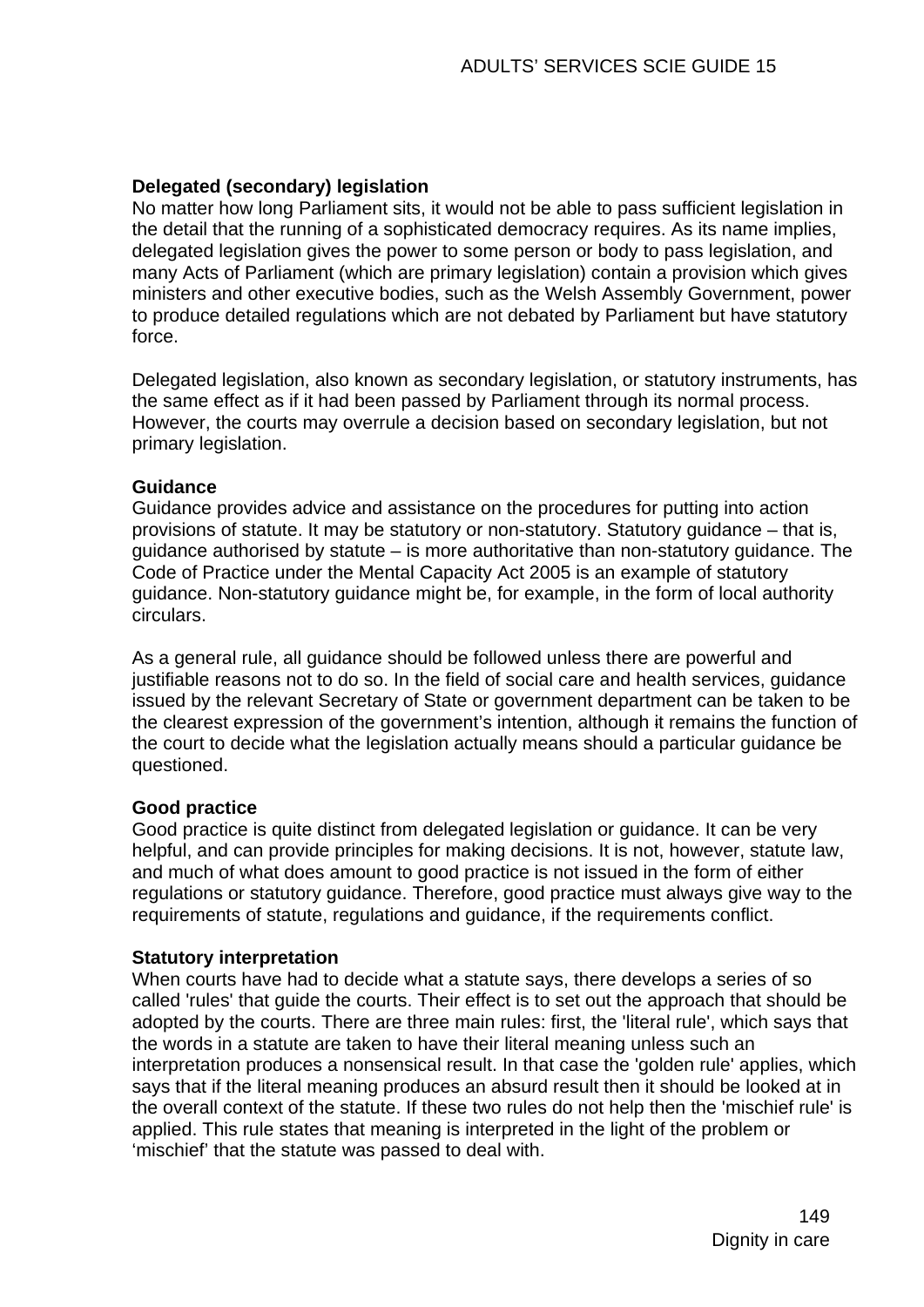## **Declaration of incompatibility**

The Human Rights Act 1998 has an impact on statutory interpretation, in that courts must strive to interpret legislation in a way which is compatible with the European Convention on Human Rights and the intention of Parliament. When it is not possible to interpret the legislation in this way, the courts may strike down delegated legislation but not primary legislation, although they may make a declaration of incompatibility.

A declaration of incompatability is the means by which courts inform Parliament that primary legislation may be in breach of the UK's obligations under the Convention. This should prompt Parliament to act, although it is not obliged to change the law.

### **Public law and private law**

Public law cases are cases that involve the actions of public bodies, such as local authorities. Private law cases are concerned with actions between private individuals. The actions of public bodies, because they involve them intervening with the way individuals live their lives, are required to conform to certain standards. Those standards are achieved through the operation of the law. The particular area of the law that performs this function is administrative law.

### **Administrative law**

The state is very powerful and well resourced in comparison with an individual. Administrative law attempts to ensure that justice is done between the state and the individual by embracing particular principles that operate to restrain arbitrary or wrong decision-making by the state. These principles are openness (often described as transparency in cases), fairness, rationality (including giving reasons for decisions), impartiality (which means that decision-makers should be independent), accountability, the control of discretion, consistency, participation, efficiency, equity, and equal treatment. Public bodies must also take account of service users' legitimate expectations (which means strong indications that the user can rely on public provision). These principles can be collectively described as the requirements necessary for fairness, and are often referred to as the requirements of 'natural justice'. Sometimes these principles conflict, and then the decision-maker must weigh up the various principles and make the best decision he or she can in the circumstances.

### **A home for life**

When the local health authority decided to close the residential home in which she lived, Mrs Coughlin applied for a judicial review of the decision since, she had been promised the residence would provide her with a home for life. The court ruled that the closure decision was unfair, particularly in the light of the promise made to Mrs Coughlin, and could not be justified by an overriding public interest. [R. v North & East Devon Health Authority ex parte Coughlin (2001) QB 213]

## **Further information**

For more information on the operation of the law see 'e-Learning: law and social work.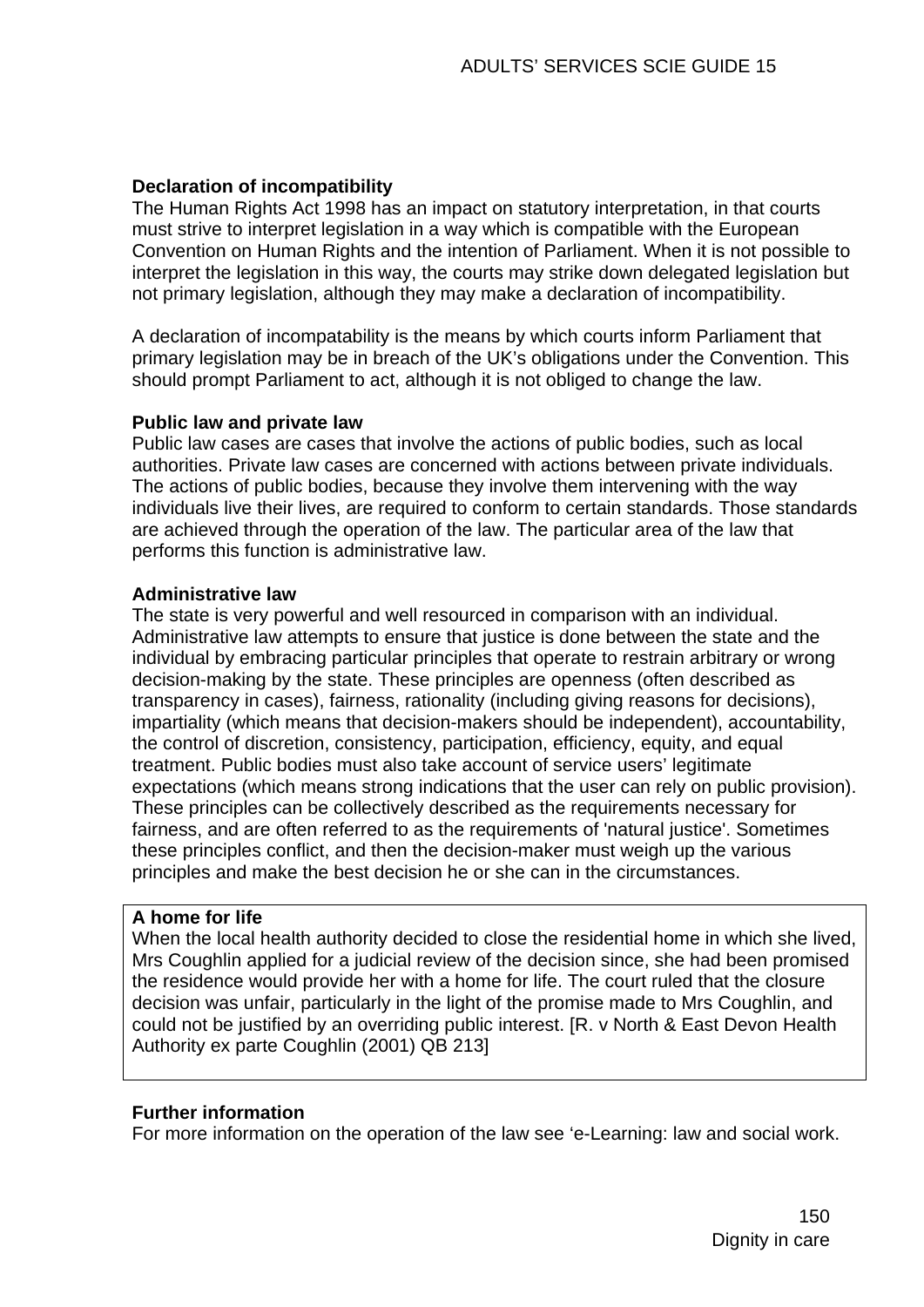# Brief summary of key legislation

## **The Human Rights Act 1998 (HRA)**

The HRA came into force on 2 October 2000. It enables individuals in the United Kingdom to enforce  $-$  in British courts  $-16$  of the fundamental rights and freedoms contained in the European Convention on Human Rights (ECHR). This makes Parliament and public bodies more accountable to UK citizens through the courts. The fundamental rights include rights which impact directly on service provision in the health and social care sector, such as the right to life, the right not to be subjected to inhuman or degrading treatment, and the right to family life.

The HRA builds on the mechanisms in the ECHR which recognise that a balance has to be reached between rights and responsibilities. Not all rights are absolute and frequently practitioners are required to balance competing rights.

## **Further information**

The Act can be found on the web at www.opsi.gov.uk/ACTS/acts1998/19980042.htm Click here for explanations of articles of the Act particularly relevant to health and social care workers, with practical examples [Section 5 of this doc] Click here for more on the balance of rights and responsibilities, with examples relating to health and social care [Convention rights in Section 4 of this doc]

The Ministry of Justice provides an excellent user-friendly guide to the Human Rights Act: see [www.justice.gov.uk/docs/hr-handbook-intro.pdf](http://www.justice.gov.uk/docs/hr-handbook-intro.pdf) and further details are on the Ministry of Justice website [www.justice.gov.uk/guidance/humanrights.htm](http://www.justice.gov.uk/guidance/humanrights.htm) 

## **Anti-discrimination legislation**

Anti-discrimination legislation (sometimes known as equalities legislation) is designed to eliminate unjustifiable discrimination on legally specific grounds. It is constantly evolving, as society recognises new areas of inequality, and over the last 30 years a number of laws have been passed in response to changing public perceptions and the development of human rights law. The scope of the legislation is set out below. ('Regulations' rather than 'Acts' denote that they were passed as secondary (delegated) legislation.)

| <b>Statute</b>                        | <b>Scope</b>                                                                                                                                                                                                                                    |
|---------------------------------------|-------------------------------------------------------------------------------------------------------------------------------------------------------------------------------------------------------------------------------------------------|
| <b>Sex Discrimination</b><br>Act 1975 | prohibits discrimination on the basis of sex or marital<br>status<br>applies equally to discrimination against men and women<br>$\bullet$<br>also prohibits discrimination against a person on the basis<br>$\bullet$<br>of gender reassignment |
| <b>Race Relations Act</b><br>1976     | prohibits discrimination on the basis of race, colour,<br>nationality (including citizenship) national or ethnic origin                                                                                                                         |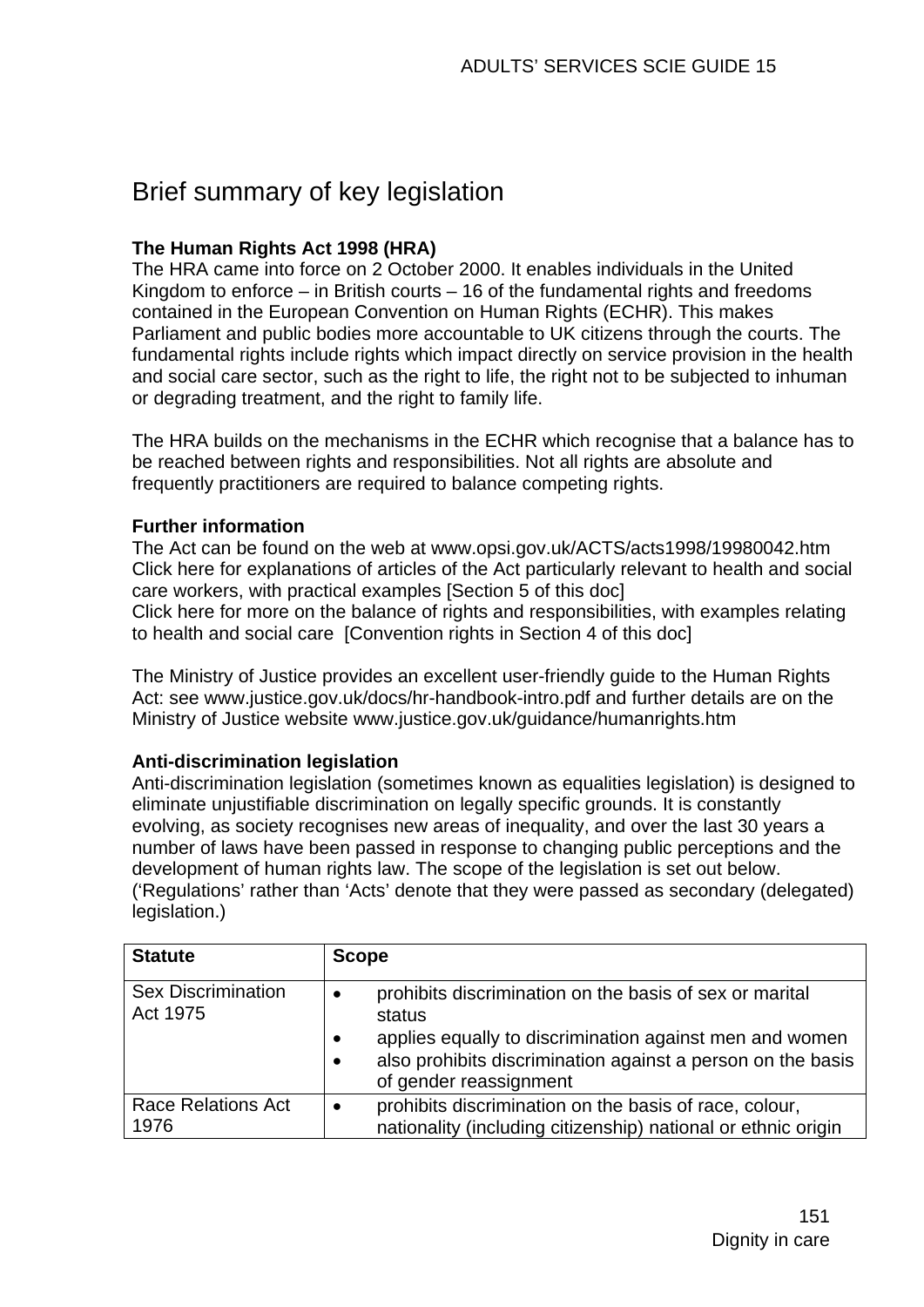| <b>Disability</b><br><b>Discrimination Acts</b><br>1995 and 2005       |                        | prohibits discrimination against a disabled person – i.e.<br>someone who has a disability as defined in Section 1 and<br>Schedule 1 of the DDA<br>from December 2006 all public bodies have a duty to<br>promote a duty disability equality                                                                                                                                                      |
|------------------------------------------------------------------------|------------------------|--------------------------------------------------------------------------------------------------------------------------------------------------------------------------------------------------------------------------------------------------------------------------------------------------------------------------------------------------------------------------------------------------|
| <b>The Race Relations</b><br>(Amendment) Act<br>2000                   | $\bullet$              | places a duty on public bodies in carrying out their<br>functions to have due regard to the need to eliminate<br>unlawful discrimination and to promote equality of<br>opportunity and good relations between persons of<br>different racial groups.                                                                                                                                             |
| <b>Employment Equality</b><br>(Sexual Orientation)<br>Regulations 2003 | $\bullet$              | prohibits discrimination on grounds of sexual orientation<br>the definition covers lesbians and gay men, heterosexuals<br>and bisexuals<br>can include discrimination based on perception of a<br>person's sexual orientation or association with individuals<br>of a particular sexual orientation                                                                                              |
| <b>Employment Equality</b><br>(Religion or Belief)<br>Regulations 2003 | $\bullet$<br>$\bullet$ | prohibits discrimination on the grounds of religion or belief<br>no definition of religion or belief although the explanatory<br>note to the regulations states that 'courts and tribunals<br>may consider a number of factors when deciding what is a<br>'religion or belief' (e.g. collective worship, clear belief<br>system, profound belief affecting way of life or view of the<br>world). |
| The Employment<br>Equality (Age)<br><b>Regulations 2006</b>            |                        | prohibits discrimination on grounds of age<br>it is irrelevant whether the discrimination is because you<br>are young or old                                                                                                                                                                                                                                                                     |

## *Anti-discrimination and public bodies*

Originally, protection against unjustifiable discrimination was provided to individual victims. More recently, public bodies (for instance, central or local government, state schools, health trusts and emergency services) have been given strategic duties to eliminate unlawful discrimination. The Race Relations (Amendment) Act 2000, for example, extends the original 1976 Act by placing a duty on public bodies to promote racial equality as well as eliminate discrimination. The Equality Act 2006 amended the Sex Discrimination Act 1975 in a similar way. Public bodies must publish race, disability and gender equality schemes, which are their action plans for implementing their statutory duties.

## *Anti-discrimination in care*

Anti-discriminatory practice is fundamental to the ethical basis of care provision, and equalities legislation is critical to the protection of service users' dignity. It imposes particular responsibilities on public bodies and service providers to avoid stereotyping and to respect service users' diverse needs and cultural diversity. Providers of health and social care also have equivalent responsibilities to their employees.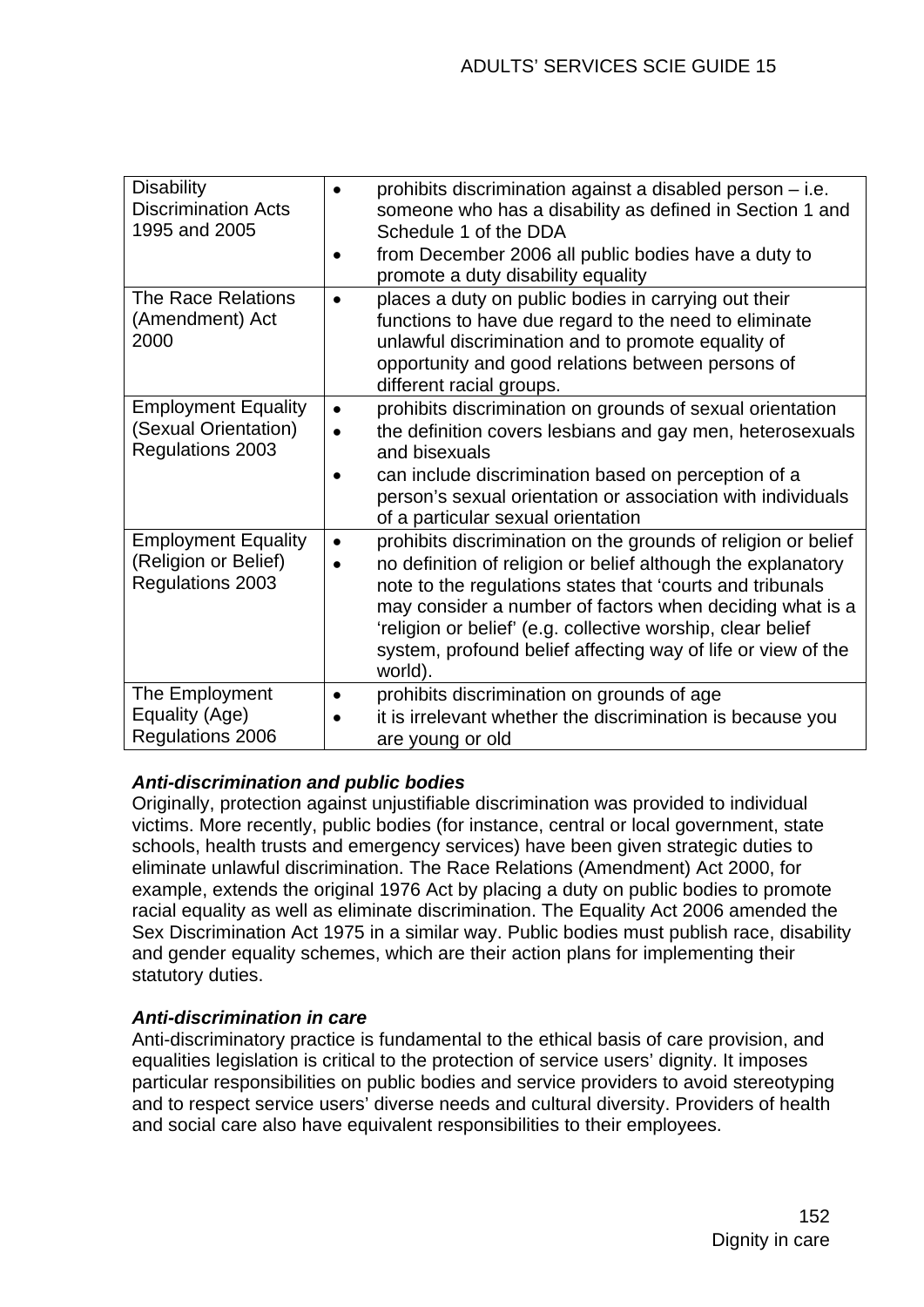The legislation is designed to promote the dignity of citizens by ensuring that they are treated with respect. Together, these laws and regulations help to:

- prevent direct discrimination on the legally prohibited grounds
- prevent indirect discrimination unless it can be justified.

Direct discrimination occurs when someone is treated less favourably than someone else in similar circumstances on the grounds of their gender/marital status/race/disability/age and the treatment was detrimental.

Indirect discrimination occurs when a condition or requirement is applied equally to everyone but in practice the proportion of one race or gender who can comply is considerably smaller than other groups and an employee is unable to comply because of their race or gender and the employer cannot show the condition or requirement is obiectively justifiable.

## **Further information**

For more details see the website of the Equality and Human Rights Commission (EHRC) [link:www.equalityhumanrights.com]. This is a non-departmental public body (accountable for its public funds, but independent of government) which oversees equality and human rights law and practice. It has taken over the functions of the Equal Opportunities Commission, the Commission for Racial Equality and the Disability Rights Commission, as well as oversight of the workings of the Human Rights Act 1998.

## Mental health and mental capacity legislation

## **Mental Capacity Act 2005 (MCA)**

The MCA provides a statutory framework to protect and empower adults who may lack capacity (ability) to make all or some decisions about their lives. It also governs the way decisions can be made for an individual who lacks capacity to make specific decisions at specific times.

Section 1 of the MCA sets out five principles to support decision-making either by or on behalf of a person who may lack capacity. In brief:

- There is a presumption of capacity  $-$  every adult has the right to make his or her own decisions and must be assumed to have capacity to do so unless it is proved otherwise.
- Individuals should be supported to make their own decisions.
- People have the right to make unwise decisions and making an unwise decision does not mean they lack capacity to make that decision.
- If someone lacks capacity then an act done or a decision made for them under the Act must be done in their best interests.
- Anything done for or on behalf of a person who lacks capacity should be the less restrictive option.

These principles promote the human rights of people who may lack capacity because they enshrine respect for individual autonomy and make it clear that we should always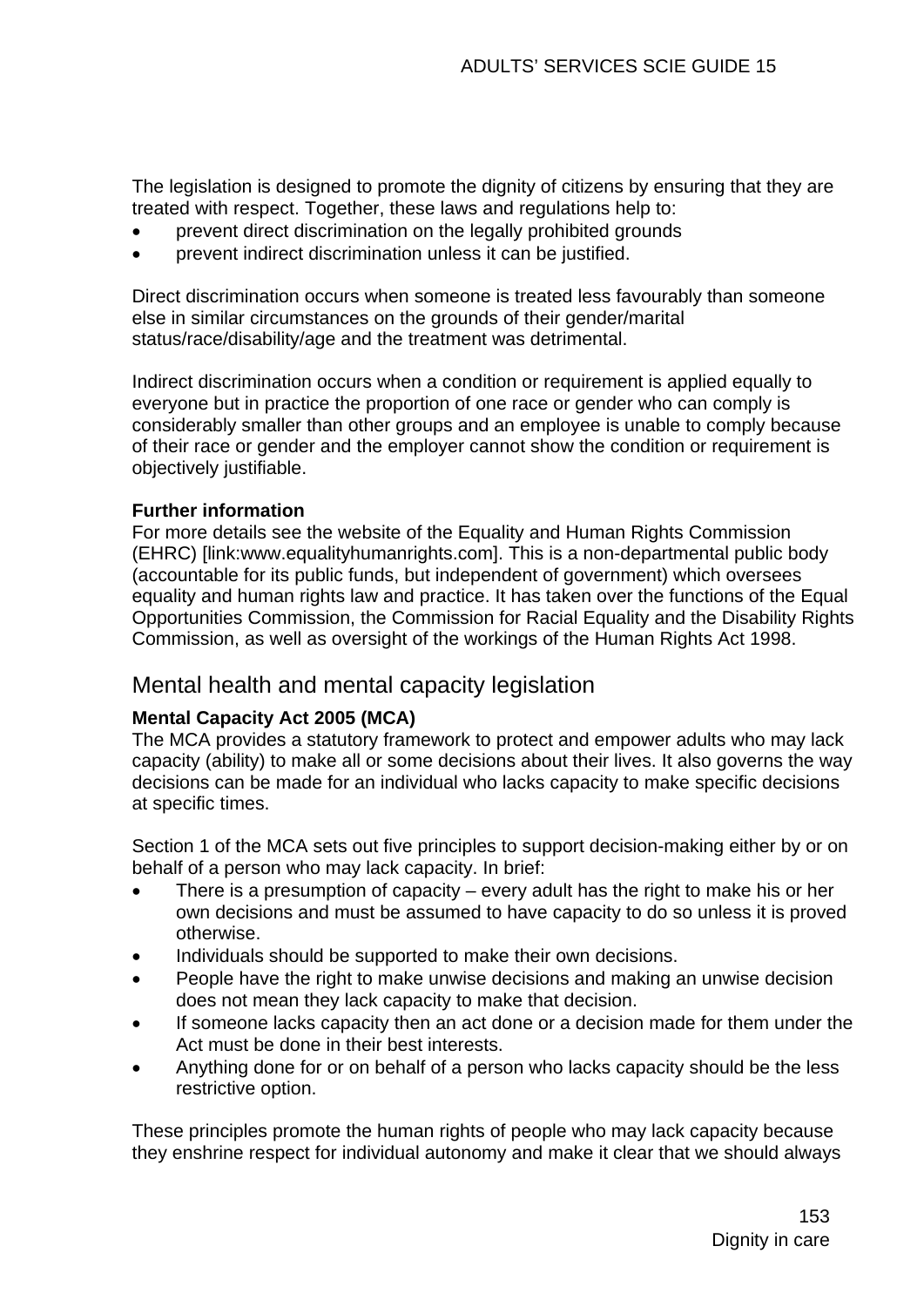presume that a person has the capacity to make decisions unless it is established otherwise.

The government has published a Code of Practice to the Act, which provides guidance and information on how the Act will work on a day-to-day basis for anyone who works with or cares for people who lack capacity to make decisions, including family, friends and unpaid carers. Certain categories of people are legally required to 'have regard to' relevant guidance in the Code of Practice. That means they must be aware of the Code of Practice when acting or making decisions on behalf of someone who lacks capacity to make a decision for themselves, and they should be able to explain how they have had regard to the Code when acting or making decisions. Those categories include people acting in a professional capacity for, or in relation to, a person who lacks capacity and people being paid for 'acts' for or in relation to a person who lacks capacity. These categories include a variety of healthcare staff, social care staff (social workers, care managers, support workers) and others who may occasionally be involved in caring for people who lack capacity, such as ambulance crew, housing workers or police officers. They will often include care assistants in a care home and home-care workers.

## **Further information**

The legal definition of a person who lacks capacity is set out in section 2 of the Mental Capacity Act 2005 and elaborated on in chapter 4 of the Code of Practice. The Code of Practice is available from the Ministry of Justice website <http://www.justice.gov.uk/guidance/mca-code-of-practice.htm>

For more details see the DH core training sets on the Mental Capacity Act [www.dh.gov.uk/publicationsmentalcapacityact2005](http://www.dh.gov.uk/publicationsmentalcapacityact2005) 

## **Mental Health Act 2007 (MHA)**

The Mental Health Act 2007 amended the MCA to respond to what has been known as the 'Bournewood gap' (see box). This refers to the lack of a procedure to challenge the deprivation of liberty of a person resident in a hospital or care home who lacks capacity to consent to that deprivation.

## **Mr L and Bournewood Hospital**

Mr L, a 49-year-old man with learning difficulties and autism, was detained under common law powers as an informal patient in Bournewood Hospital for a period during 1997, on the grounds that he required treatment for a mental disorder. He did not have capacity to consent to or to refuse admission and treatment. In 2004 the European Court of Human Rights held that Mr L's detention under common law was incompatible with Article 5 of the Human Rights Act (which is concerned with the right to liberty), because it was arbitrary and lacked appropriate safeguards. The European Court ruled that judicial review – which was the only way that Mr L had been able to challenge his detention at Bournewood – did not provide the kind of rigorous challenge that was required by human rights provision. [HL v United Kingdom (2004) ECHR]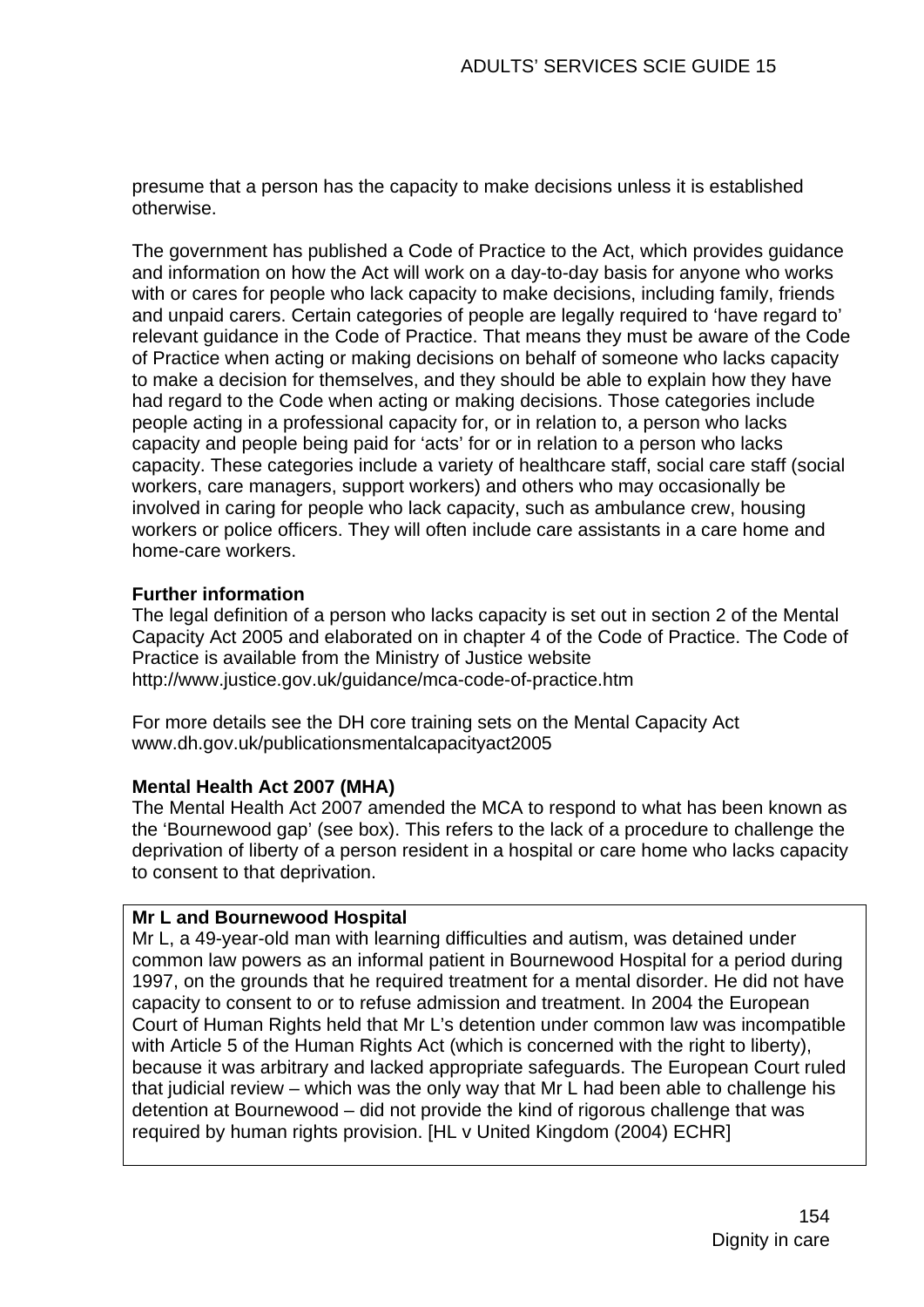The result of the Bournewood case meant that compliance with the European Convention on Human Rights required the process of detention in such circumstances to be formalised. It needed to be clear, for instance, who could propose deprivation of liberty for people like Mr L and for what purpose. There needed to be procedures for review of the detention and formal mechanisms – such as an appeal – by which detention could be challenged.

The Mental Health Act 2007 introduced the 'Deprivation of Liberty' or 'Bournewood' safeguards. These protect against illegitimate deprivation of liberty for people who do not have the capacity to consent to arrangements made for their care that would deprive them of liberty. Deprivation of liberty is to be avoided wherever possible and is only authorised if it is identified by independent assessment as a necessary and proportionate course of action to protect the person from harm. The MCA principles of supporting a person to make a decision when possible, and acting at all times in the person's best interests and in the least restrictive manner, apply to all decision-making in operating these safeguards.

The Mental Health Act also enhances the human rights of people who have a mental disorder. It requires the Code of Practice that is to be published in connection with the Mental Health Act 2007 to include a statement of the principles informing decisions made under the Act, which addresses the following matters:

- respect for patients' past and present wishes and feelings
- respect for diversity generally including, in particular, diversity of religion, culture and sexual orientation
- minimisation of restrictions on liberty
- involvement of patients or service users in planning, developing and delivering care and treatment appropriate to them
- avoidance of unlawful discrimination
- consideration of the effectiveness of treatment
- account taken of the views of carers and other interested parties
- respect for patients' well-being and safety
- account taken of public safety.

## **Further information**

The Code of Practice for the Deprivation of Liberty Safeguards and training materials to support the implementation of this part of the Act are being developed at the time of writing this guide. Details of these will be put on the Department of Health and SCIE websites.

For the practical implications of the Deprivation of Liberty (Bournewood) safeguards, see [link to Section 5, Art 5 of this doc]

# Legislation protecting vulnerable people from abuse

One important part of the drive to promote respect for and dignity of people using services is the recognition of their particular vulnerability to abuse. Part of the Dignity in Care initiative is zero tolerance of abuse. The need to safeguard service users from some of the risks they face has led to a range of statutory developments.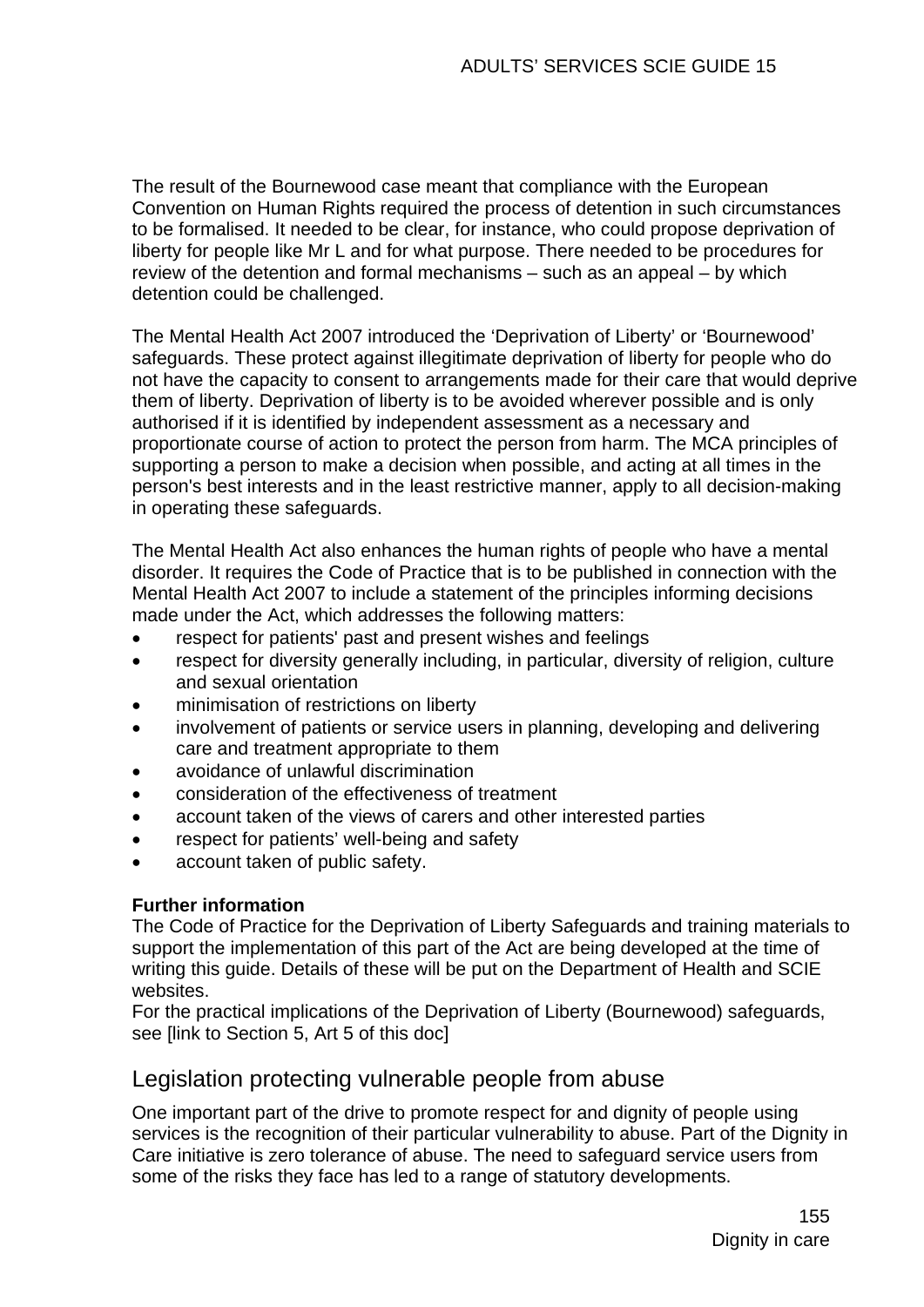## **The Sexual Offences Act 2003 (SOA)**

This Act modernised the law on sexual offences. In the past there had been difficulties in bringing prosecutions against individuals who committed sexual offences against people with mental disorders. Under the Act, any sexual activity between a care worker and a person with a mental disorder is prohibited while that relationship of care continues. A 'relationship of care' exists where one person has a mental disorder and another person provides or may provide face-to-face care, where that care arises from the mental disorder. It applies to people working both on a paid and an unpaid basis and includes doctors, nurses, care workers in homes, workers providing services in clinics or hospital, volunteers and so on.

The offences in the Act relating to care workers apply whether or not the victim appears to consent, and whether or not they have the legal capacity to consent. Examples include the intentional sexual touching by a care worker of a service user who does not have the capacity to consent to that touching and a care worker causing or persuading someone with a mental disorder to engage in any sexual activity. Note that intentionality is important here. If a care worker follows the normal procedures for bathing and toileting this would be strong evidence that the behaviour was not intended to be sexual. In addition, the Act is not intended to interfere with the right of people with a mental disorder who have the capacity to consent to engage in sexual activity.

The SOA also attempts to make the prosecution of rape easier by clarifying the meaning of consent. Section 74 of the Act provides that someone consents to a sexual act if and only if he or she agrees by choice and has the freedom and capacity to make that choice.

## **Further information**

More information on the SOA is available in a series of leaflets published by the Home Office which can be found at www.homeoffice.gov.uk/documents/adults-safe-fr-sexharm-leaflet

## **Safeguarding Vulnerable Groups Act 2006 (SVG)**

This Act sets out a new scheme which aims to help avoid harm, or risk of harm, to children and vulnerable adults by preventing people who are deemed unsuitable to work with children and vulnerable adults from gaining access to them through their work. The scheme will be introduced from autumn 2008 and replaces the Protection of Vulnerable Adults (POVA) List set up under the Care Standards Act 2000. It will

- provide employers with a more effective and streamlined vetting service for potential employees
- bar unsuitable individuals from working, or seeking to work, with children and vulnerable adults at the earliest opportunity.

The potential for enhancing the dignity of people using services is that the new Act will allow for more effective checking of staff, including workers in healthcare settings who are not covered under the POVA List. People receiving direct payments or individual budgets will also be able to access the scheme to make checks.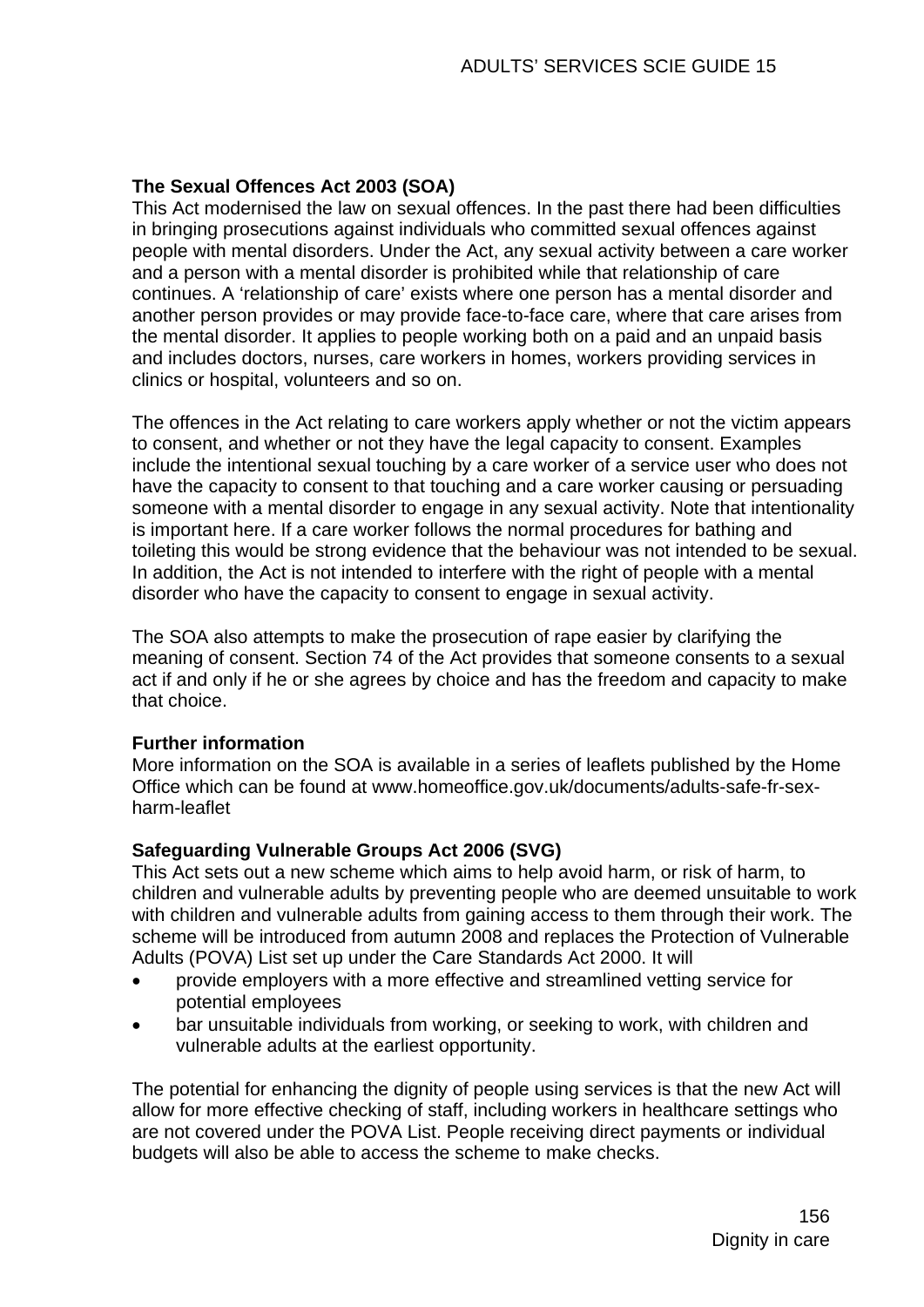## **Further information**

For further information and training on the new Act see (link to Home Office's Safeguarding Vulnerable Groups Act site).

## Information legislation

Information legislation is overseen by the Information Commissioner's Office, an independent official body whose role is to promote access to official information and to protect personal information. All public and private organisations are legally obliged to protect any personal information they hold. Public bodies are also obliged to provide public access to official information. Specific obligations are set out in two important statutes.

## **The Data Protection Act 1998 (DPA)**

Information held by public bodies is governed by the requirements of the Data Protection Act 1998 which requires data controllers who process personal information to comply with a range of data protection principles. In essence, this Act supports the importance of sharing information with people using services. There are very few exceptions to this. Enhancing the dignity of people using services demands that practitioners pay attention to confidentiality. There are some limits on confidentiality and these apply where there is a risk of harm to other people.

Data controllers are people, including organisations, who decide how and why personal data are processed. 'Personal data' refers to information relating to an identified or identifiable living individual which is processed automatically (including information processed on a computer) or recorded manually as part of a filing system or part of an accessible record. This will include records such as social services files. Processing covers anything done in relation to such data, including collecting them, holding them, disclosing them and destroying them. The eight data protection principles are key to understanding the Act:

| Data protection principles     | <b>Comment</b>                                                                                                                                                                                                                                                                                                                          |
|--------------------------------|-----------------------------------------------------------------------------------------------------------------------------------------------------------------------------------------------------------------------------------------------------------------------------------------------------------------------------------------|
| Fairly and lawfully processed  | Lawfully refers to the requirements found<br>in the common law of confidentiality,<br>administrative law (the processing must<br>not be 'ultra vires', i.e., outside the<br>authority of the organisation or contrary to<br>statutory provisions) and with the provision<br>of Article 8 of the European Convention on<br>Human Rights. |
| Processed for limited purposes | Information is held for a purpose. You<br>should be clear what that purpose is and<br>the information should only be used for<br>that purpose.                                                                                                                                                                                          |
| Adequate, relevant, and not    | Only necessary information should be                                                                                                                                                                                                                                                                                                    |
| excessive                      | held.                                                                                                                                                                                                                                                                                                                                   |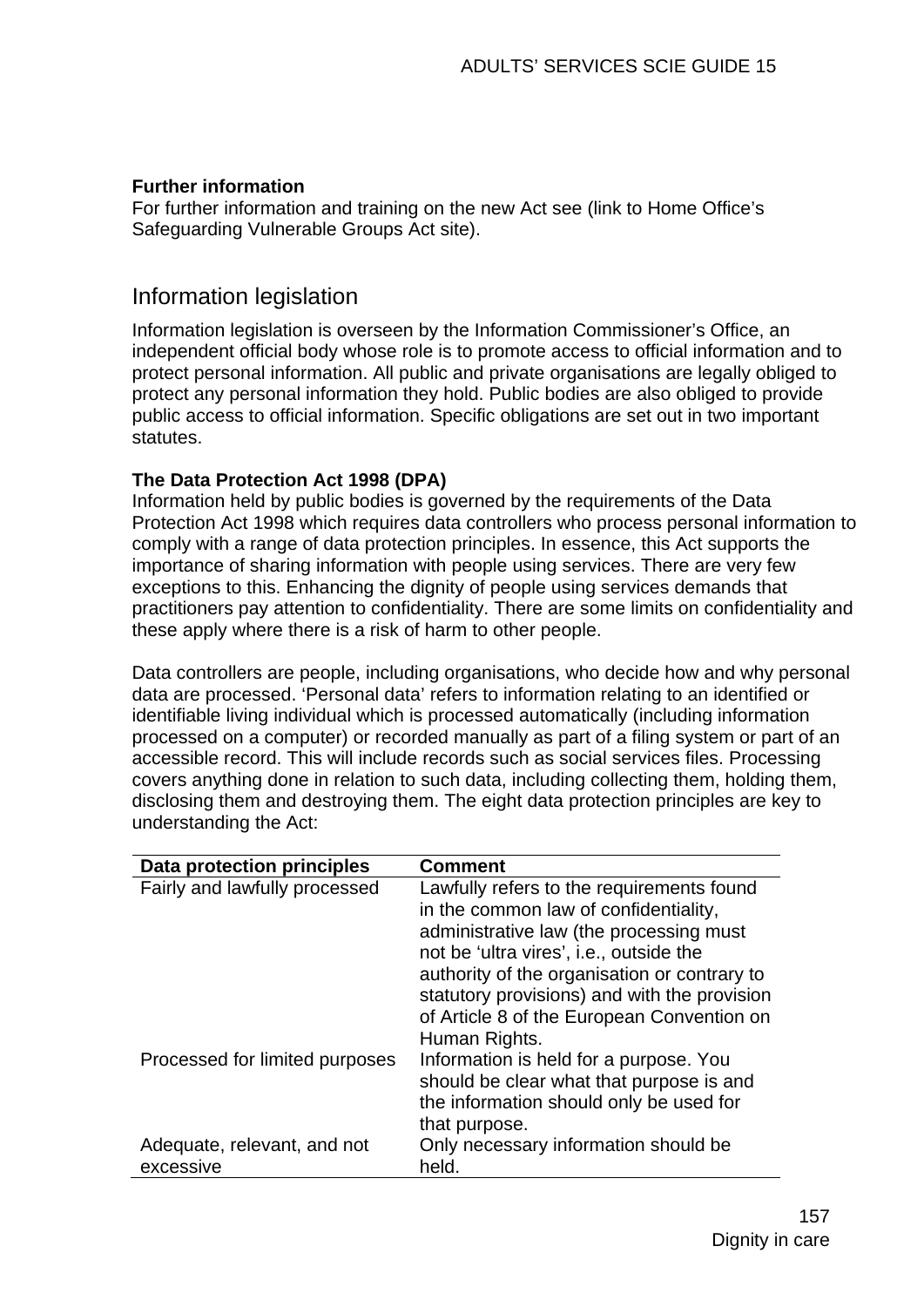| Accurate                       | You have a responsibility to ensure that    |
|--------------------------------|---------------------------------------------|
|                                | the information is accurate and you should  |
|                                | have systems in place for checking the      |
|                                | accuracy, for instance confirming details   |
|                                | with your service user.                     |
| Not kept longer than necessary | Once the reason for holding the             |
|                                | information is past then the information    |
|                                | should be destroyed. There should be a      |
|                                | system in place for checking regularly the  |
|                                | continuing relevance of information held.   |
| Processed in accordance with   | These are set out in Schedules 2 & 3 of     |
| the data subject's rights      | the Act                                     |
| Secure                         | Non-authorised people should not be able    |
|                                | to get access to the information. You       |
|                                | should be clear who has authority to        |
|                                | access information and who does not.        |
| Not transferred to other       | Information should not automatically be     |
| countries without adequate     | sent to other countries when the service    |
| protection                     | user moves abroad. The new country may      |
|                                | not have similar standards of protection of |
|                                | information.                                |

## **Further information**

For general information on the Data Protection Act (1998) see http://www.justice.gov.uk/whatwedo/datasharingandprotection.htm which sets out principles which safeguard confidential information for citizens.

For Department of Health guidance on data protection, see [web link to Data Protection (Subject Access Modification) (Social Work) Order 2000)]

## **The Freedom of Information Act 2000 (FoIA)**

This provides statutory rights for members of the public requesting information. Under the Act any member of the public is able to apply for access to information (unless that information is covered by exemptions) held by a wide range of public bodies, including local authorities and hospitals. The FoIA imposes a duty on public bodies to adopt schemes for the publication of information which must be approved by the Information Commissioner.

Information legislation protects the human rights of service users by:

- ensuring that information held about someone is held only with a person's consent and is held securely
- ensuring that personal information is only shared on a 'need to know' basis
- enabling service users in certain circumstances to have access to the information that is held about them.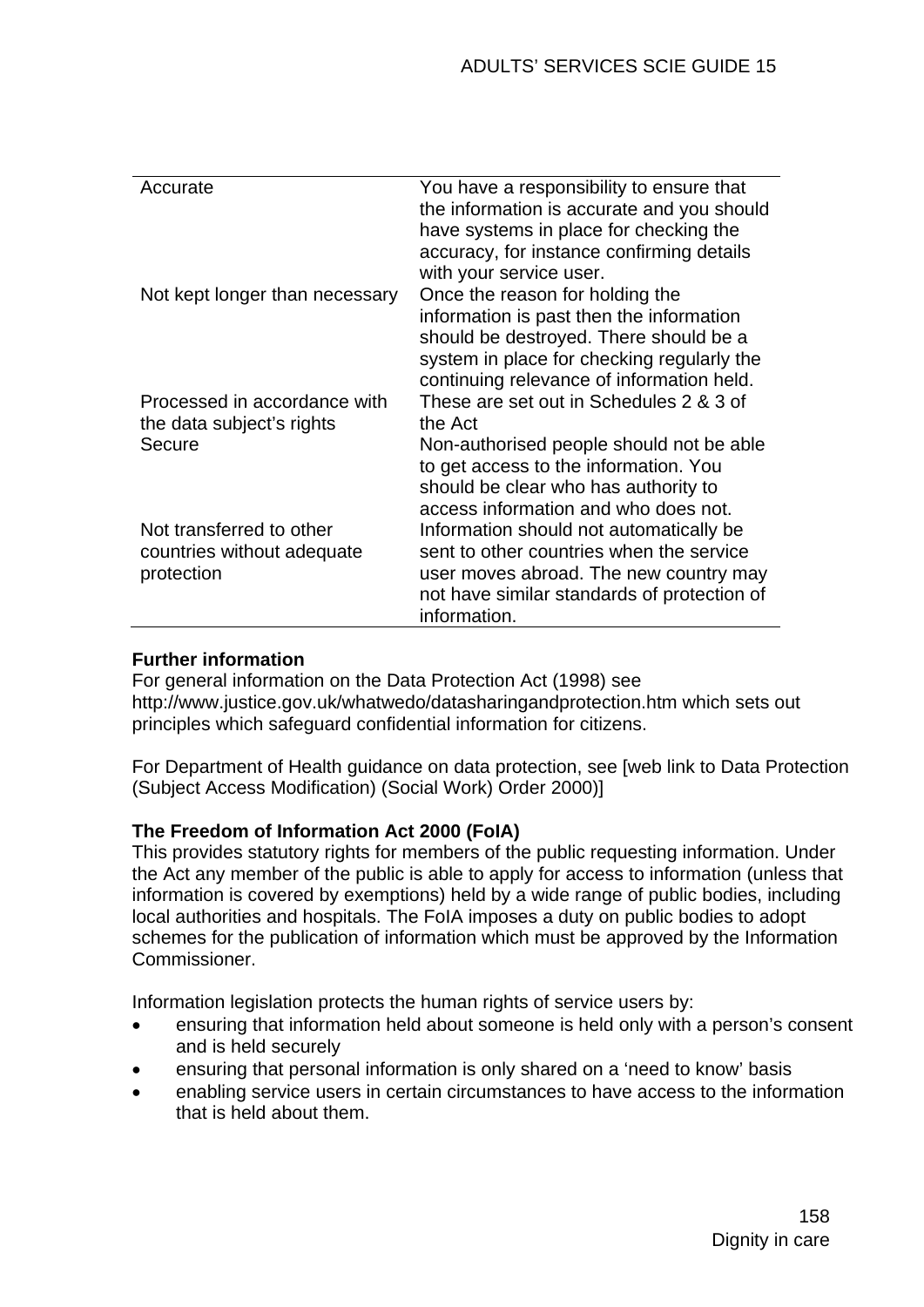## **Further information**

Further advice on handling personal information can be found on the Information Commissioner's website (link: www.ico.gov.uk)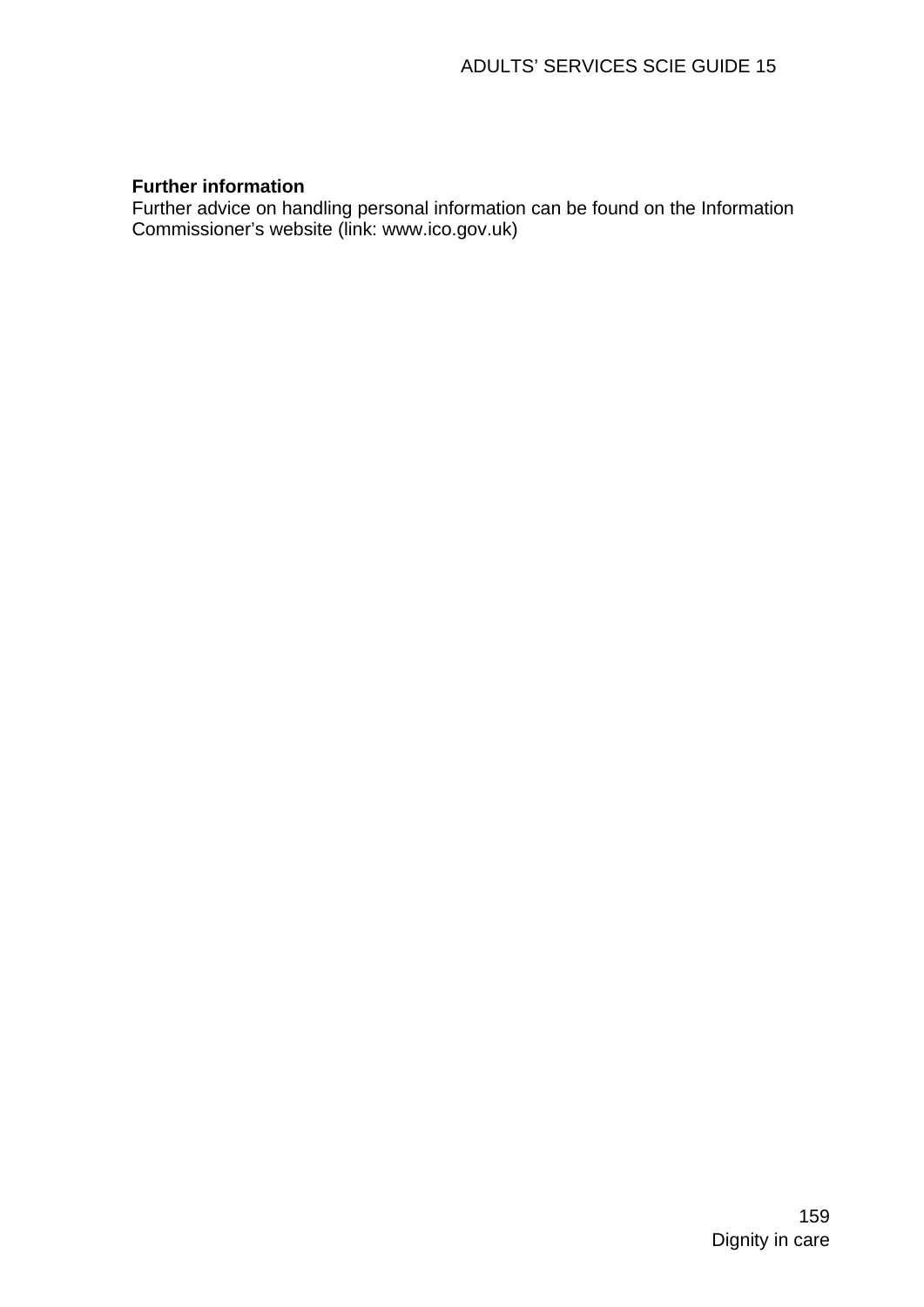# Dignity in Care's relationship to human rights and equalities legislation

The government's Dignity in Care initiative highlights that 'High quality health and social care services should be delivered in a person-centred way that respects the dignity of the individual receiving them'. One crucial element of achieving dignity is for providers to understand the significance of human rights legislation.

The legal framework of human rights and anti-discrimination law requires that health and social care workers, alongside other providers of public services, respect the dignity of people using services. As the Department of Health points out in 'Human Rights in Healthcare – A Framework for Local Action 2007' [link to www.bihr.org/downloads/Health\_framework.pdf], a human rights ethos is an important way to improve services:

Quite simply we cannot hope to improve people's health and well-being if we are not ensuring that their human rights are respected. Human rights are not just about avoiding getting it wrong, they are an opportunity to make real improvements to people's lives. Human rights can provide a practical way of making the common sense principles that we have as a society a reality.

Human rights principles are very closely related to other principles of good professional practice that have underpinned public service provision for a long time. Human rights and health and social care practice share an ethical basis of concern with the autonomy, privacy and dignity of people using services. So, even before the vocabulary of human rights was developed, good practice in the delivery of social and healthcare recognised needs for privacy and dignity, and also recognised the tensions between these requirements and the need sometimes to protect people in vulnerable situations from harm.

However, the introduction of the Human Rights Act provided a real opportunity to look at traditional practices in social care and health services. It puts the focus on the person using services and so is different from a paternalistic culture where assumptions are made by professionals about what is best for the people in their care. Instead it gives us a way by which individuals or their advocates can articulate demands on services. A judge, His Honour Justice Munby, emphasised the importance of human dignity in a case that concerned health and safety regulations. He said:

The recognition and protection of human dignity is one of the core values – in truth, the core value – of our society and, indeed, of all societies which are part of the European family of nations and which have embraced the principles of the Convention...The other important concept embraced in the 'physical and psychological integrity' protected by Article 8 [of the Convention] is the right of the disabled to participate in the life of the community...This is matched by the positive obligation of the State to take appropriate measures designed to ensure to the greatest extent feasible that a disabled person is not 'so circumscribed and so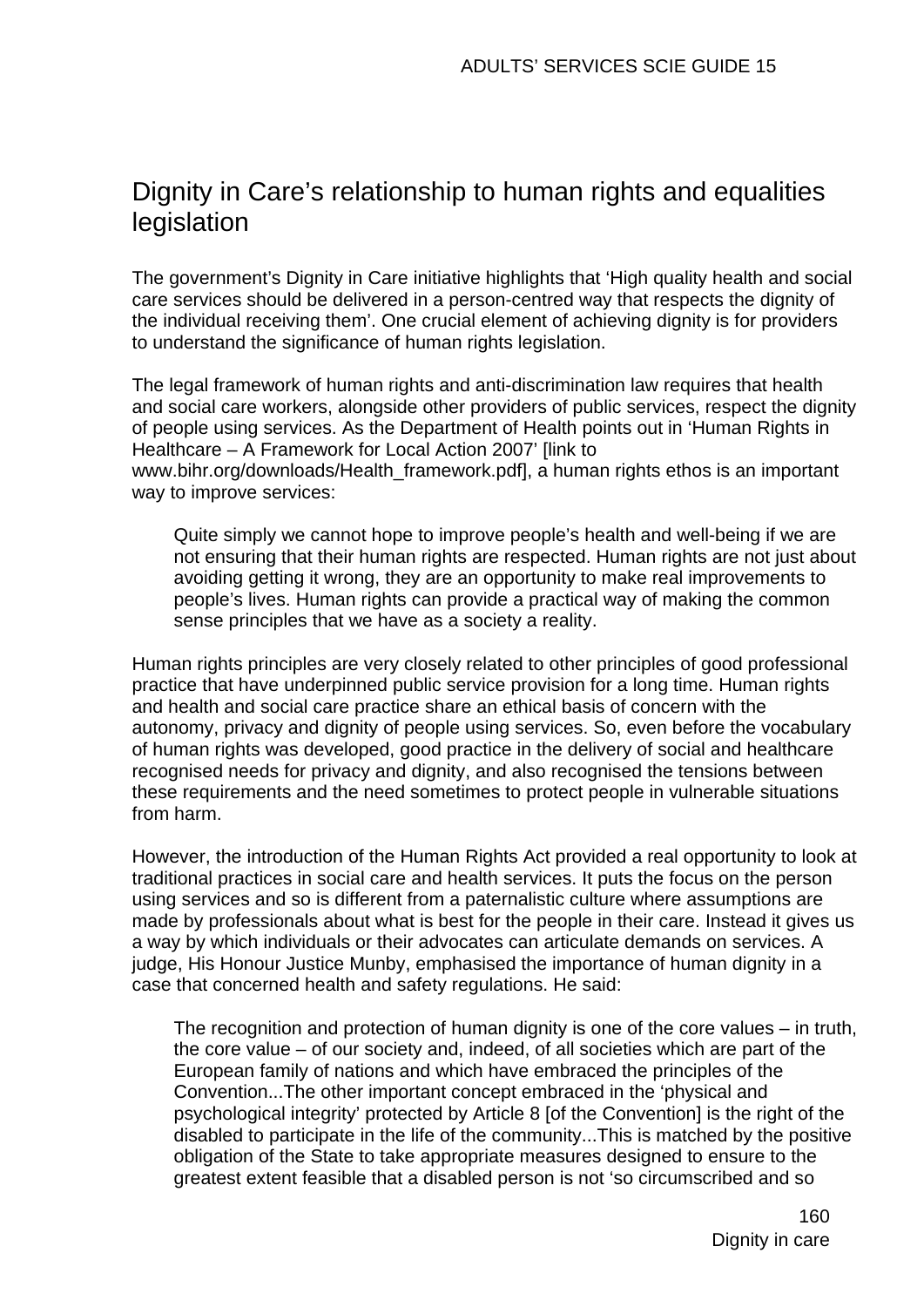isolated as to be deprived of the possibility of developing his personality'. [R (on the application of A and B) v East Sussex County Council 2003]

### **Challenges to providers of care**

One special feature of human rights requirements is that they may be enforced, or made to work, through legal action by people using services or their representatives. However, human rights cannot work solely through individual enforcement. The government takes responsibility for the enforcement of standards through guidance, inspection and regulation. In addition, organisations and individuals that deliver care and treatment need to understand human rights principles, accept challenges to the traditional way of doing things and adapt their practices in response. It is not only organisational policies or paperwork which must respond to positive participation in service delivery; everyday practices such as providing support with personal hygiene, eating and the discussion of confidential information with other people may be challenged by people using services and their advocates and will require responses from frontline workers.

This does not mean that every assertion of human rights must be complied with. Health and social care workers have a number of other legal responsibilities imposed on them, for instance through health and safety laws, through 'common law' duties of care, through legal requirements that personal information should be treated as confidential and processed in accordance with the principles of the Data Protection Act 1998 (see [add link to DPA above]) or through their contracts of employment, which may at times or in some circumstances appear to conflict with the necessity to respect human rights.

Particular dilemmas may face staff when there is a conflict between their legal responsibility to protect someone and that person's human right to self-expression, for example, of their sexuality. Moreover, people work in organisations that impose a whole range of demands and targets on them and it can be hard to see the relevance of human rights to these targets, never mind their central importance. What is often required is a careful consideration of the human rights issues involved, which need to be weighed against the other duties imposed on provision. Depending on the nature of the right asserted the right should only be infringed if it is legitimate, necessary and proportionate to do so. The different types of rights understood by the Human Rights Act are explained in Section 4 [add link to section 4])

### **Whistle-blowing**

Dignity also requires providers of care to challenge practices in their own workplaces, to make it clear when service users' rights are being infringed. In extreme circumstances workers may have to contact external agencies such as local authorities or regulators to advise on possible malpractice. While this is essential for the protection of service users and organisations it can be a very risky step for individuals to take.

Some protection is given to employees who disclose malpractice, commonly described as whistle-blowing, by the Public Interest Disclosure Act 1998. This Act gives protection to those acting in good faith and with reasonable suspicion that malpractice has, is, or may be, occurring and who disclose this to a manager or an employer. It protects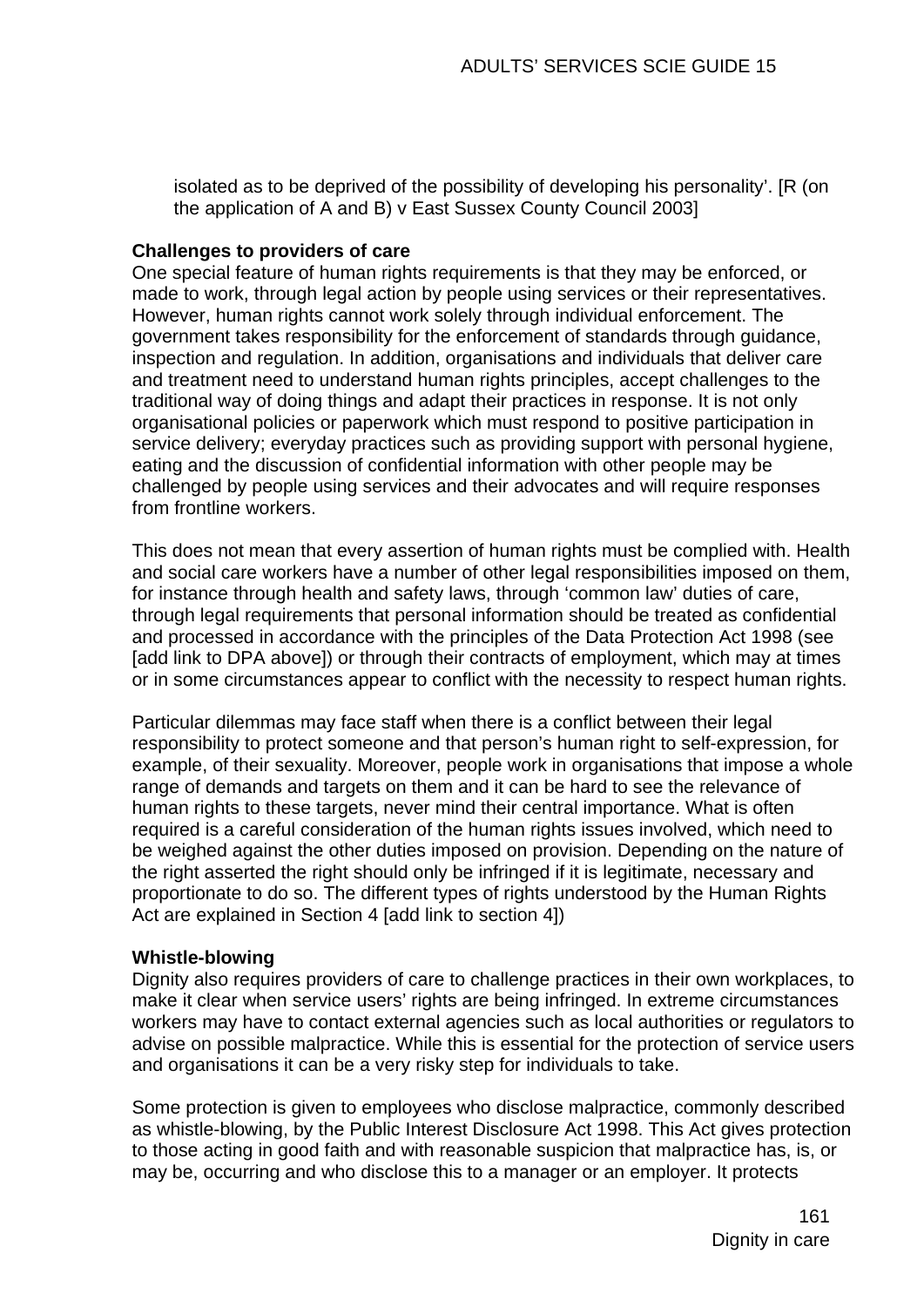employees from victimisation and dismissal. The Act is designed to ensure that organisations respond by addressing the message rather than the messenger and resist the temptation to cover up serious malpractice.

Families and friends may also find it difficult to raise concerns, and of course, people who are dependent on services may be very reluctant for fear of making things worse. Helplines (see below) may be useful sources of advice and support for anyone concerned.

### **Further information**

Further information and support in connection with whistle-blowing are provided by the charity Public Concern at Work (www.pcaw.co.uk). See also [link to Whistleblowers section of DiC site]

National helplines include: Action on Elder Abuse (tel 0808 808 8141); Respond Helpline (0808 808 0700) and Voice (0845 122 8695). Others are run locally and details of them will be available from the local council.

### **The legal mechanisms for enforcing human rights**

Generally, when someone has been the victim of a potential breach by a public body of their rights under the European Convention on Human Rights, the appropriate legal action will be judicial review of the public body's action by the High Court. Such cases usually have to be taken within one year of the action that is the subject of the complaint. When the court considers the human rights issue raised it will review the law to see if the public body had any choice about the action it took. It will try to interpret the legislative basis of the public body's action to see if it can be interpreted in a way which is compatible with Convention rights. If the legislation can be interpreted compatibly and the public body is found to have acted in breach then the court can remedy that breach using its usual powers.

The Human Rights Act also gives the courts a power to grant damages for breach of Convention rights. However, the courts are reluctant to do this and where they have made an award, the levels of damages have been quite small.

The greater political significance of the Human Rights Act lies in the actions the courts can take if the legislation cannot be interpreted compatibly. The courts' powers depend on the type of legislation that forms the basis of the public body's action. If the legislation was secondary legislation then the court may quash or disapply that legislation. However, if the breach arises out of primary legislation – an Act of Parliament – then the court cannot quash the legislation. This is because the Human Rights Act maintains the supremacy of Parliament, which must be recognised by the courts. Instead, what the courts can do is to make a declaration of incompatibility. Such a declaration will not make that Act invalid and the public body involved will not be acting unlawfully in applying the legislation. However, any declaration of incompatibility makes it clear to the government that there is a problem with the legislation and provides support for the victim in taking his or her challenge to the European Court of Human Rights in Strasbourg. This court hears cases brought against those states who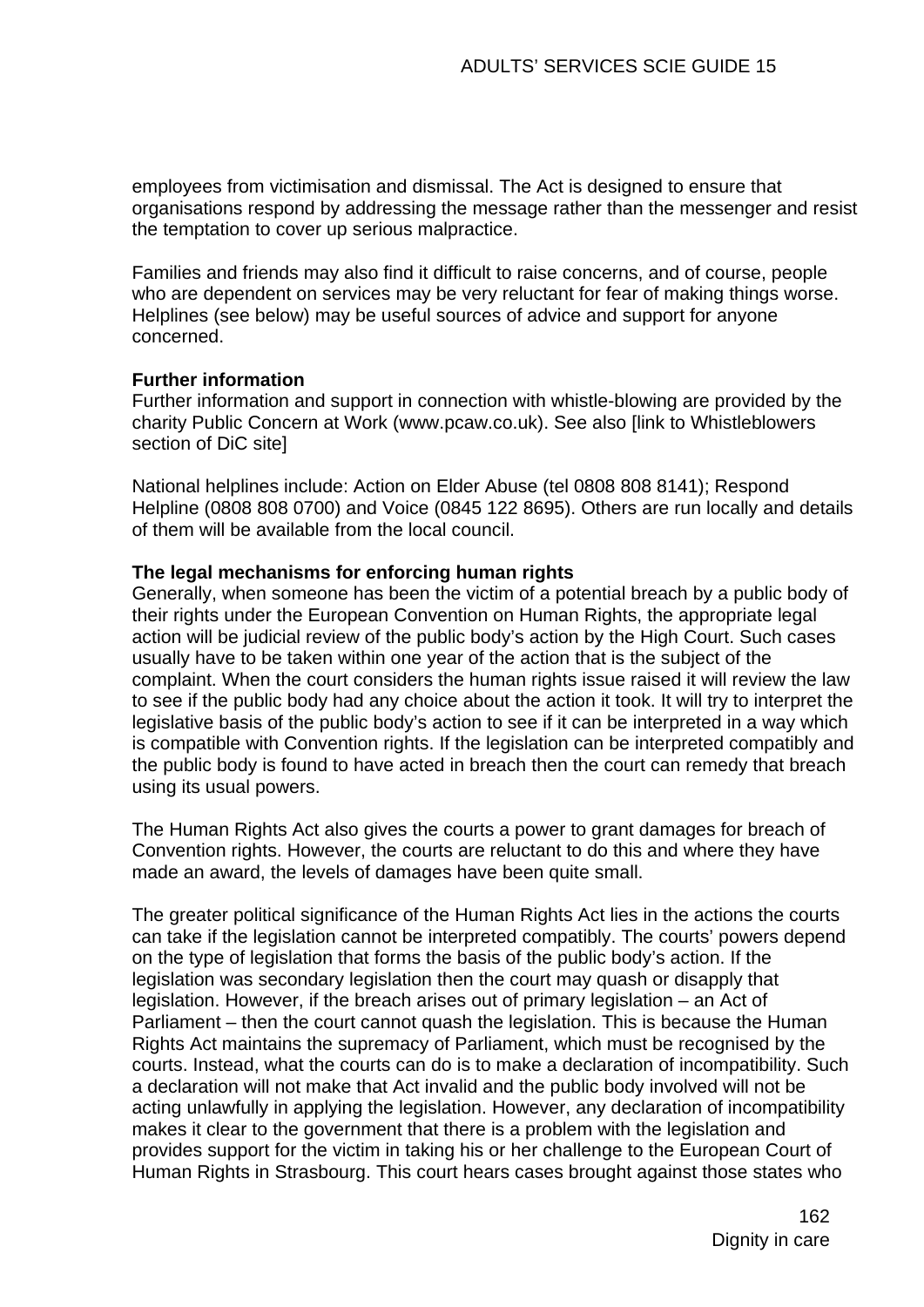are parties to the European Convention, and acts as a final decision-maker on allegations of non-compliance.

### **The burden of proof**

One early example of a declaration of incompatibility arose in the case of Mr H. Under the Mental Health Act 1983 the burden of proof rested on the patient to show that he no longer suffered from a mental disorder that warranted his detention. The Act did not require a tribunal to discharge a patient who could not be shown to be suffering from a mental disorder warranting detention, and the courts found the lack of such a requirement amounted to unlawful detention and infringed a person's right to liberty. The court therefore declared sections 72 and 73 of the Mental Health Act 1983 incompatible with Article 5 of the Human Rights Act, which protects the right of liberty. The government acted quickly and reversed the burden of proof. [R. (on the application of H) v Mental Health Review Tribunal (2001)]

There is another mechanism built into the Human Rights Act, which is designed to ensure that all new legislation takes the European Convention into account. A minister who is introducing a Bill into Parliament has to make a statement as to whether or not the Bill is compatible with Convention rights and to highlight those provisions of the Bill which are relevant. All Bills are scrutinised by the Joint Parliamentary Committee on Human Rights. This is a committee of both Houses of Parliament which has considerable expertise in human rights law and is able to make proposals as to how a Bill can be made more compatible with Convention rights. It also carries out inquiries into problematic areas such as human rights and terrorism, and human rights and vulnerable people.

### **The legal mechanisms for enforcing equalities law**

Discrimination arising out of employment is dealt with by employment tribunals. The time limit for starting the case is normally three months from the date of the last discriminatory act.

If the discrimination takes place outside the employment field (for instance in connection with the provision of care services), the case is brought in the county court. Proceedings have to be started within six months of the last act complained of, or eight months in the case of discrimination in education. The court can order damages to be paid, including compensation for distress to feelings, and an injunction requiring the discriminator to do or stop doing certain acts.

Service users (and employees) who wish to complain about discrimination can contact the Equality and Human Rights Commission (link to: www.equlityhumanrights.com) for advice and support.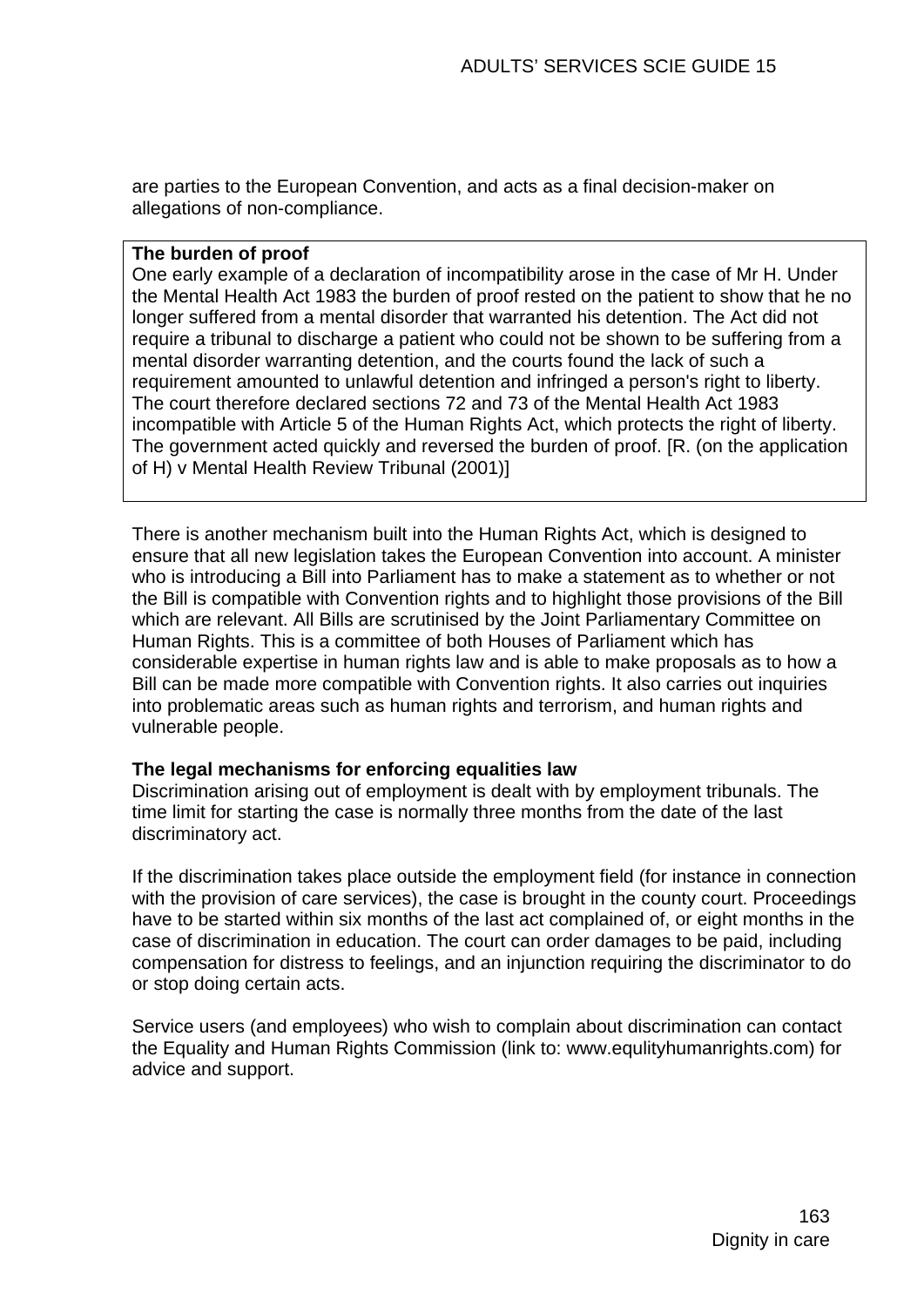# Adhering to human rights law

This section

- provides a brief history of the Human Rights Act
- explains the features and terms of the Act relevant to dignity in care
- explores some of the potential and limitations of the Act
- provides examples of grey areas of interpretation relevant to health and social care.

# The origins of the HRA

The primary purposes of the HRA are

- to enable the rights set out in the European Convention on Human Rights 1950 (ECHR) to be enforced through the UK courts
- to provide a check on the activities of Parliament and public bodies.

The Act is set out in http://www.opsi.gov.uk/ACTS/acts1998/19980042.htm

The most significant force behind the ECHR was the Second World War and its aftermath. The ECHR was designed to prevent a repeat of the rise of fascism and totalitarianism and to restrict the oppression of individual rights in the name of the state and in the name of the majority. As Lord Justice Sedley put it in a lecture to the Legal Action Group:

The Convention is a child of its time – the post-war years when the states of western Europe tried to set their faces both against the devastation of the recent past and against any new form of totalitarianism. So the Convention says many important things about due process, personal integrity and free speech and ideas; but nothing directly about the most elementary of all human needs, a right to enough food and shelter to keep body and soul together.' [Lord Justice Sedley, 'Legal Action', December 2003, p.19]

British lawyers were actively involved in the drafting of the ECHR; the UK signed it in 1951 and the ECHR became binding upon its signatories in 1953. However, the UK for many years refused to incorporate the Convention into its domestic law. This meant that, prior to the implementation of the Human Rights Act in 2000, enforcement of the Convention's provisions was through the European Court of Human Rights in Strasbourg and not through the British courts.

Since 2000 many people have relied on the Act to assert their individual rights under the Convention. Perhaps more importantly, public services have reviewed their provision to ensure that they comply with the legislation. However, a rights-based culture is not achieved only by individuals saying what their rights should be or asserting their rights or by organisational policy and practice documents. It requires people who are in the front line of service delivery to understand the requirements of the law.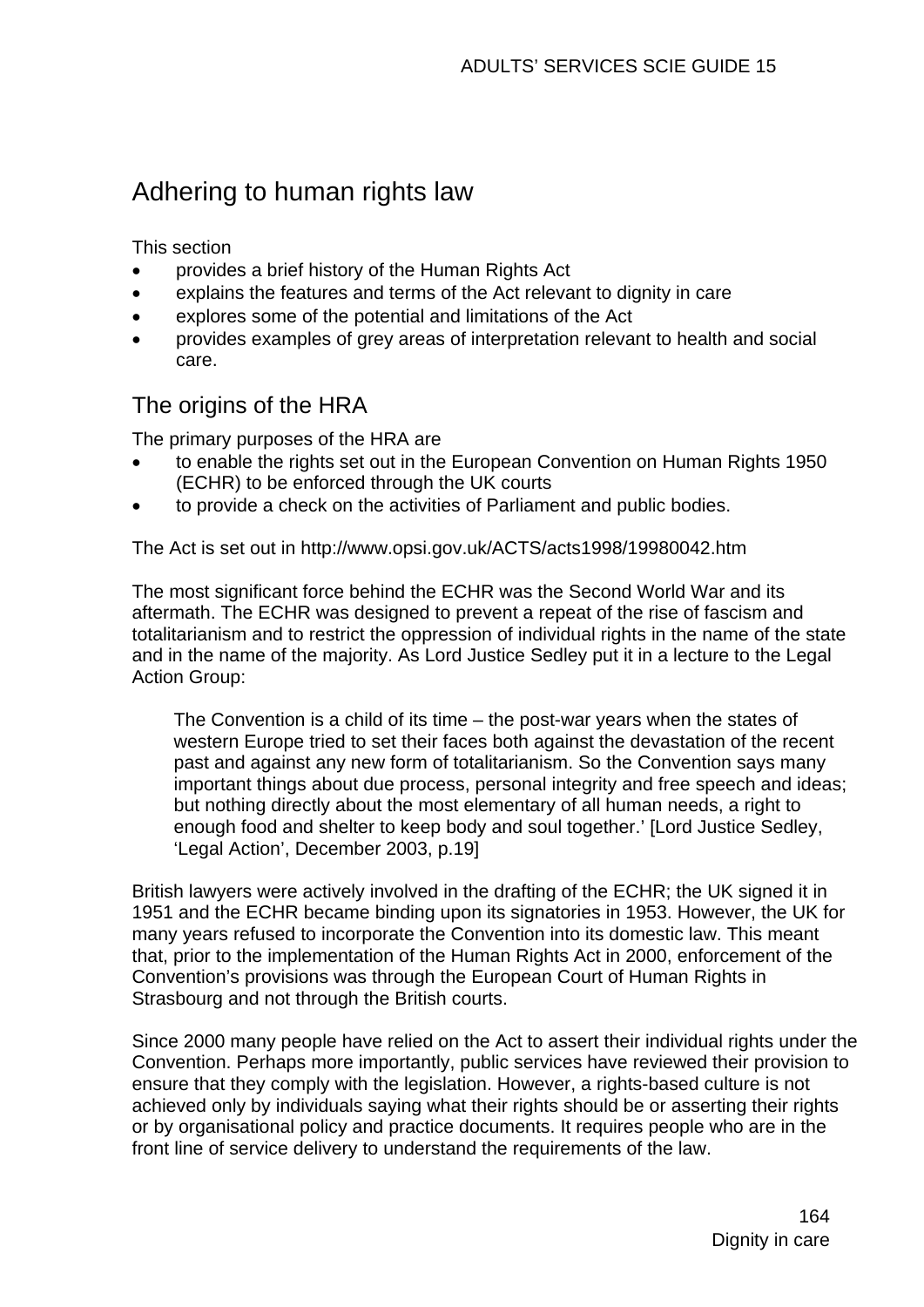This is a much more subtle demand than simply giving people their rights when they demand them; it requires an understanding of the law and the balancing acts that are inevitable in society. Nonetheless, if frontline workers understand that there is a legal duty on them to avoid some of the routine indignities imposed on people using services. then the circumstances of many people's lives will be improved. The case of Mrs Bernard (see box) illustrates the potential of human rights.

### **Respect for family life**

Mrs Bernard, a severely disabled woman, lived with her family in inappropriate local authority accommodation. Despite the social services department having assessed her needs and recommended special adaptations so that, for instance, Mrs Bernard could access the bathroom, the High Court found that the local authority had failed to respond to the family's needs. The court said that the local authority had positive obligations to enable the family to live as normal a life as possible and to secure Mrs Bernard's physical integrity and human dignity. The lack of action by the local authority was a breach of Mrs Bernard's right to respect for family life, under Article 8 of the Convention. [R. (Bernard) v Enfield LBC (2002) EWHC 2282]

## Explanation of some technical terms

Before describing the nature of rights enshrined in the Convention, it is necessary to explain some of the technicalities about the ways in which they operate and summarise some important aspects of the Convention that frontline practitioners may find helpful when trying to make sense of this complicated area.

## **Public bodies**

While the courts have to consider the Convention rights in all cases, even if they do not involve a public body, a person can only bring a case under the Act if the act or decision in question is one made by a public body.

A public body is best understood as a body carrying out a governmental or public function, although the exact remit of public body is still being worked out by the courts. Examples of organisations which are definitely public bodies include local authorities such as councils, central government departments, NHS trusts, and state-run schools, hospitals and prisons. It also extends to private companies that exercise public functions, such as companies that run private prisons. There are, however, grey areas. Some bodies have mixed public and private functions – for the purposes of the Human Rights Act they are described as 'hybrid' authorities. The question of which bodies are 'hybrid' has turned out to be complex. Many housing associations, for instance, carry out functions which courts may decide are public functions. However, other functions would clearly be private functions.

It is difficult to provide clear guidelines on whether a housing association is or is not a public body. In one important case (Donaghue v Poplar Housing and Regeneration [2002] EWHC 2559), the court decided that because the housing association concerned had a particularly close relationship with and was performing very similar functions to a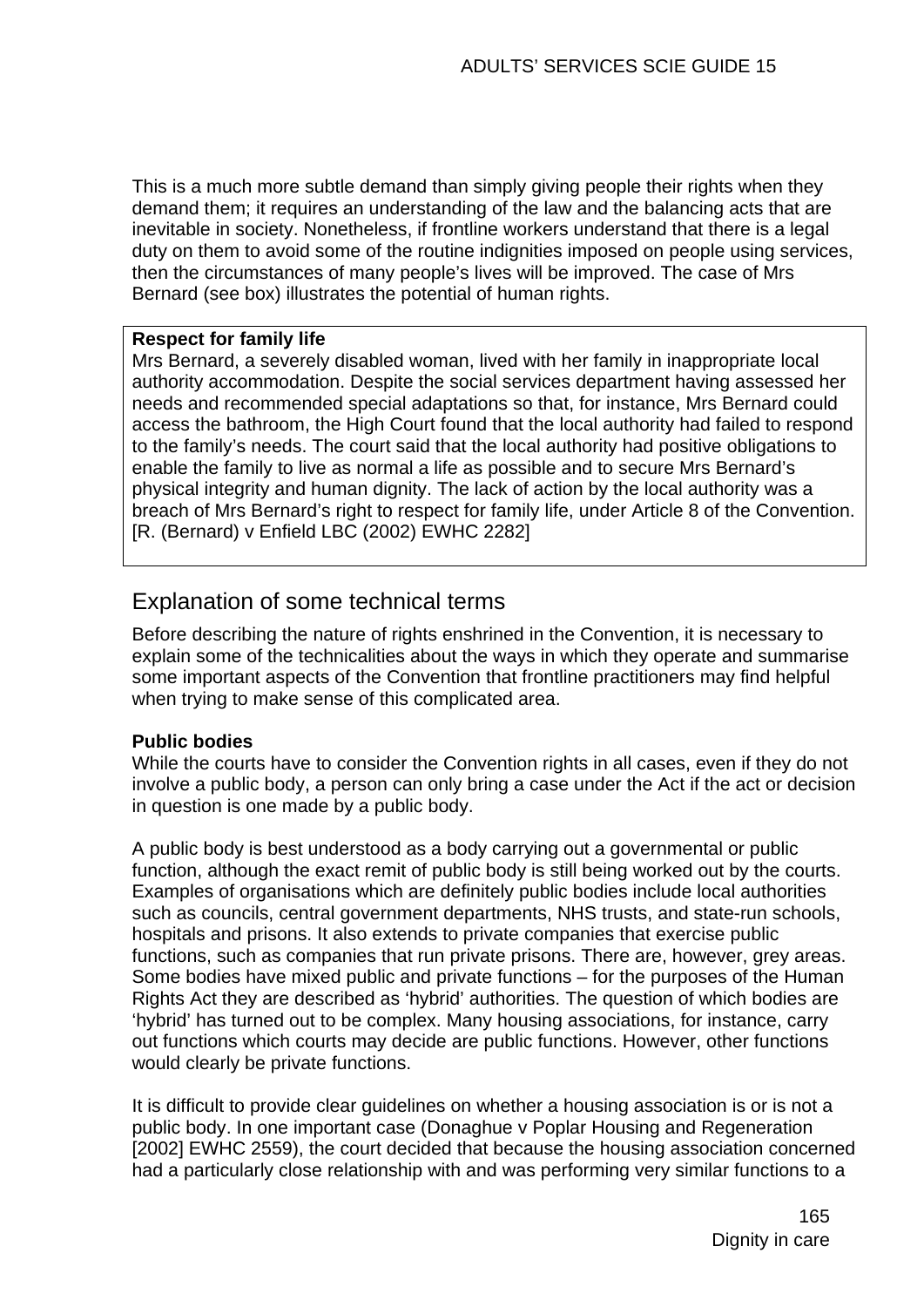local authority, then it was a public body. However, in another case heard the same year (Heather v Leonard Cheshire Foundation [2002] 2 All ER 936) the Leonard Cheshire Foundation, a charity providing residential care for disabled people, was held by the court not to be a public body.

A decision in this area made by the House of Lords in June 2007 highlighted the scope and limits of the Human Rights Act. It concerned the private provision of care in a care home to a woman who was publicly funded (see box).

### **Public or private?**

A woman with Alzheimer's disease, aged 84 years, was threatened with eviction from the private care home where she was living, because of what was said to be the bad behaviour of her family when they visited her. Medical opinion was that the woman, known as YL to protect her privacy, would be put at considerable risk if she were moved. Lawyers for YL argued that it was a breach of her human rights under Article 8 of the Convention (which covers respect for an individual's home) if she were evicted. They argued in the House of Lords that the private care home was exercising the functions of a public body because the local authority had funded YL's placement there after assessing that she was in need of care because of her condition. The private care home argued that it was not carrying out public functions but was a private body, and it said that the funding source of any individual service user is irrelevant. [YL. v Birmingham City Council [2007] UKHL 27]

The House of Lords, on a majority decision, found in favour of the care home. It decided that the provision of care services by a private body did not engage the provisions of the Human Rights Act, even in circumstances where a public body was paying the fees of the service user.

Where a service is provided by a private organisation, even though the provision is publicly funded, individual victims of bad treatment cannot claim the protection of the European Convention. They are limited to private law remedies such as breach of contract or proving wrongdoing.

There are three points to note here.

- Local authority care workers and support workers or nurses in the NHS and other employees of public bodies are bound by the provisions of the Act.
- The law may change. The decision in the case of YL was not unanimous: there is the possibility of a different decision in the European Court of Human Rights, and the Joint Parliamentary Committee on Human Rights has recommended changing the HRA to specifically cover publicly funded residents of private residential care homes.
- Finally, even if an organisation is not a public body, it is very useful for staff to be aware of the implications of the HRA. The Convention provides a sound framework for ensuring that service users' dignity is preserved.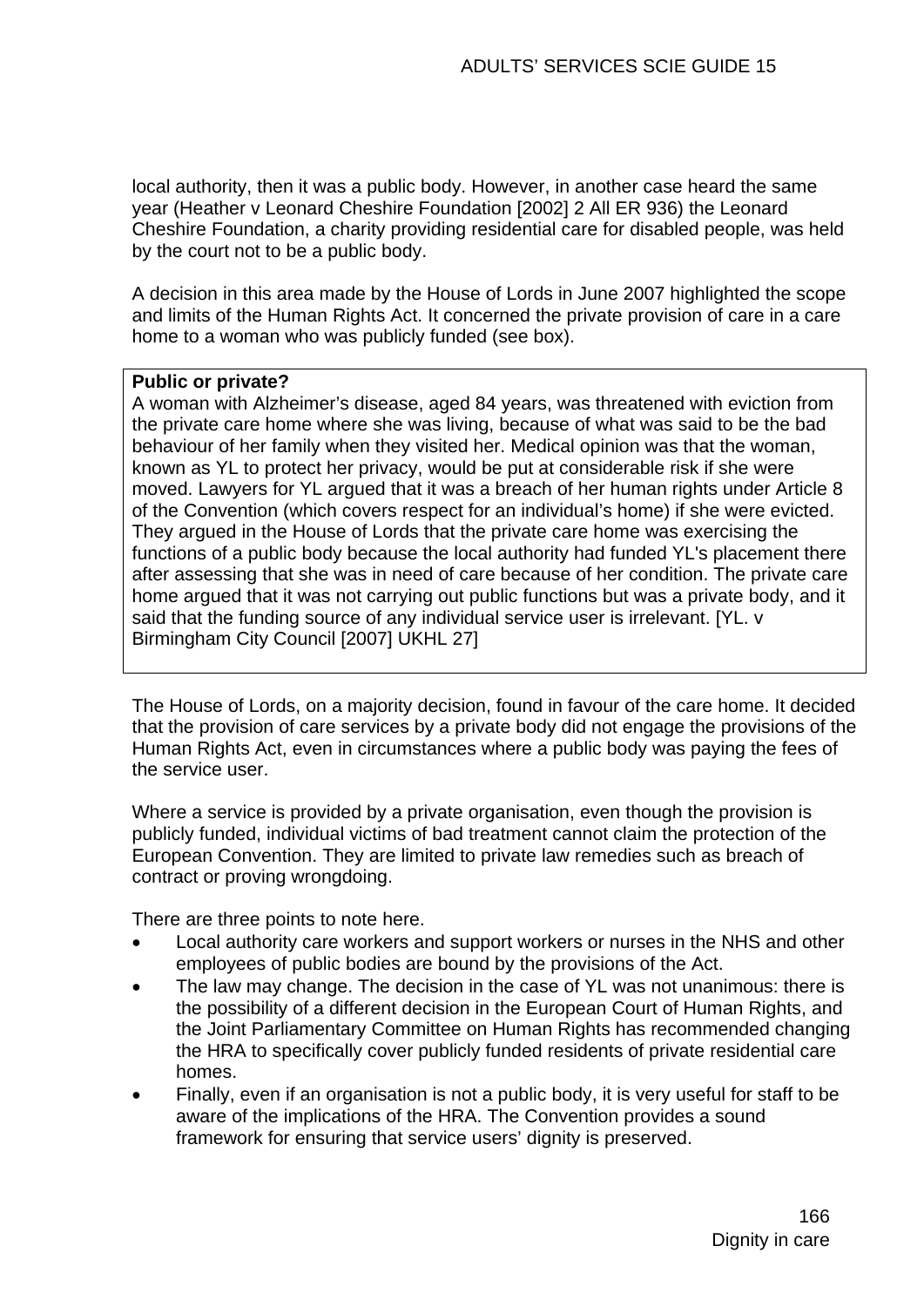## **Living instrument**

This is an important feature of the Convention. The Convention is a living instrument, which is designed to be interpreted in the light of current social and cultural conditions. It is not 'frozen' in the 1950s when it was first drafted. So the fact that a challenge under the Convention has failed in the past does not mean that it will not succeed in the future.

The idea of rights as things that evolve as we become more aware of the impact of certain practices is particularly relevant to how people are treated in social care and health settings. For instance, what were once often seen as normal institutional practices in some care homes, such as putting residents to bed or providing meals at times that suited staff rather than residents, are now generally and rightly seen as unacceptable.

### **Margin of appreciation**

This is a technical term that has lost some clarity in its translation from French. What it means is that the European Court of Human Rights will allow domestic courts (e.g. in the UK) some space to make decisions which reflect their national domestic concerns, rather than impose its interpretation on the way the rights laid out in the Convention should operate. This is particularly relevant when the domestic courts have to weigh up competing priorities, for instance the individual liberty of the service user and the reduction of risk to workers providing the service. Of course, the margin of appreciation can only go so far; the European Court of Human Rights does ensure some consistency in the interpretation of the Convention.

### **Victims**

Only 'victims' can take action under the Act. What this means is that only people who have been directly affected by an act or omission of a public body can take action using the Act. This means that a patient pressure group, for instance, could not take action to enforce patients' human rights. It could, however, be involved in any action taken by a person directly affected, providing support, expertise, evidence and so on.

Victims do not have to be UK citizens.

## Rights under the Convention

The rights in the HRA are taken straight from the European Convention on Human Rights. Rights are formulated in different ways under the Convention, and are categorised as absolute, limited or qualified.

## **Absolute rights**

Some rights are so fundamental that they are absolute. These rights include the right to protection from torture, inhuman or degrading treatment, and the prohibition on slavery. What this means is that if a practice – for instance toileting in full public view with no recognition of the need for privacy – is found to be inhuman and degrading, it cannot be justified because of necessity or public interest.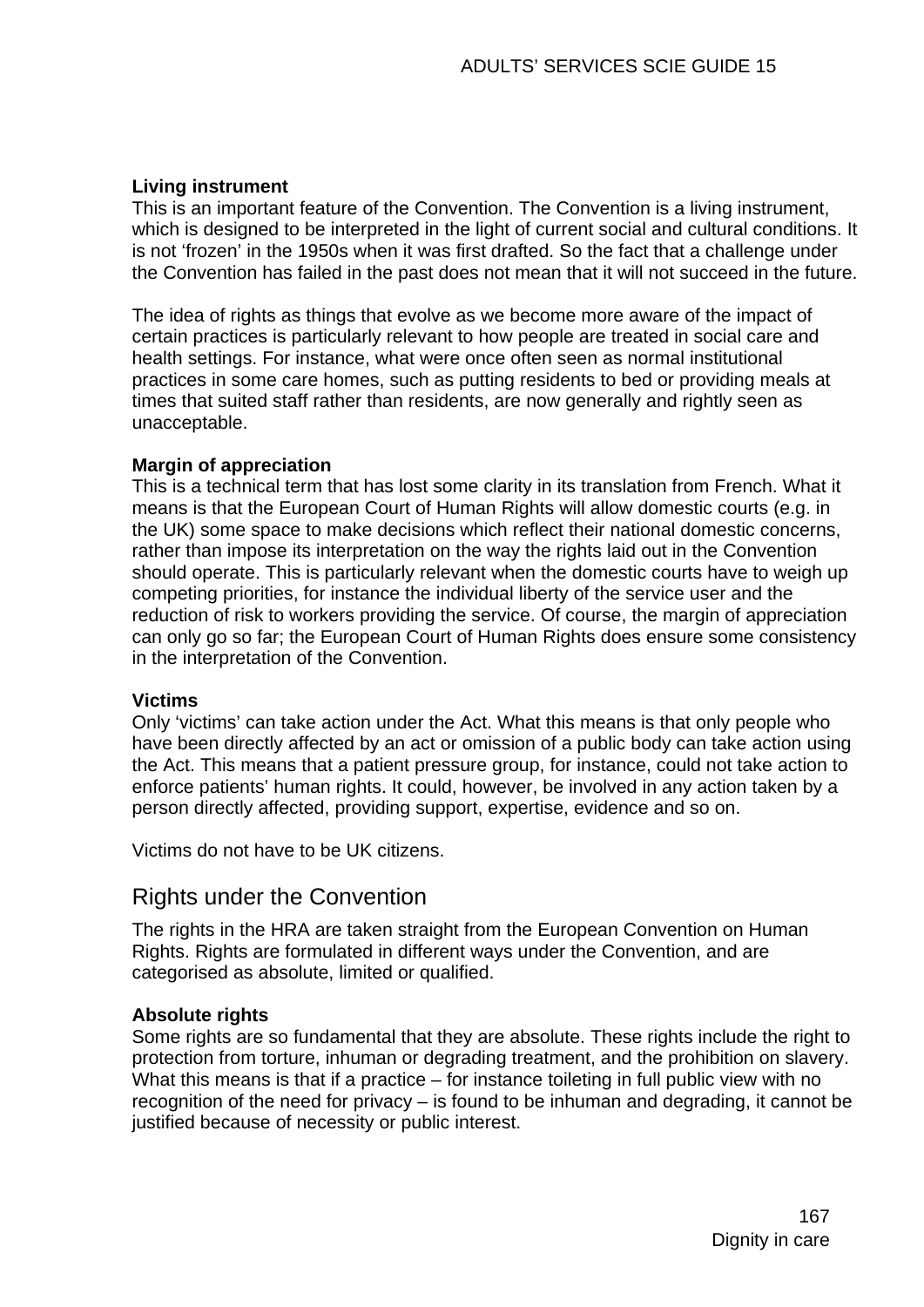## **Limited rights**

Other rights are limited, but can be breached only in the explicit and finite circumstances set out in the ECHR. In other words, the Convention itself provides exceptions to the general right.

One example is Article 5: the right to liberty and security. Exceptions include the power of the state to arrest and detain people suspected or convicted of crimes and the detention of people with 'unsound' mind. Article 5 also states: 'Everyone who is deprived of his liberty by arrest or detention shall be entitled to take proceedings by which the lawfulness of his detention shall be decided speedily by a court and his release ordered if the detention is not lawful.' This has enabled people admitted to hospital under compulsion or 'sectioned' under mental health legislation to challenge the operation of mental health review tribunals for not being speedy enough and for failing to ensure that patients are discharged quickly if the criteria for detention are not met.

## **Qualified rights**

Certain rights are qualified, which means that interference with them (i.e. action which limits someone's freedom under a qualified right) is permissible only if:

- there is a clear legal justification for the interference
- the action is necessary to achieve a legitimate aim legitimate aims are set out in each article of the Convention
- the action is necessary in a democratic society; in other words, there must be both a pressing social need and the action taken must be proportionate to and no greater than the problem it seeks to resolve.

Examples of qualified rights are the right to respect for private and family life (Article 8) and the right to freedom of expression (Article 10). The wording of Article 8 illustrates what is meant by a qualified right.

Paragraph 1 of Article 8 sets out the right:

Everyone has the right to respect for his private and family life, his home and his correspondence.

(When 'he' is written in a law it includes 'she'.)

Paragraph 2 sets out the limits:

There shall be no interference by a public body with the exercise of this right except such as is in accordance with the law and is necessary in a democratic society in the interests of national security, public safety or the economic well-being of the country, for the prevention of disorder or crime, for the protection of health or morals or for the protection of the rights and freedoms of others.

So, in certain carefully defined circumstances Article 8 rights can be interfered with.

This Article is particularly important in connection with the provision of personal care services and with the handling of confidential information. The limits on Article 8 that are particularly relevant for care workers are where an action that would interfere with someone's Article 8 rights is necessary for the protection of health or morals or for the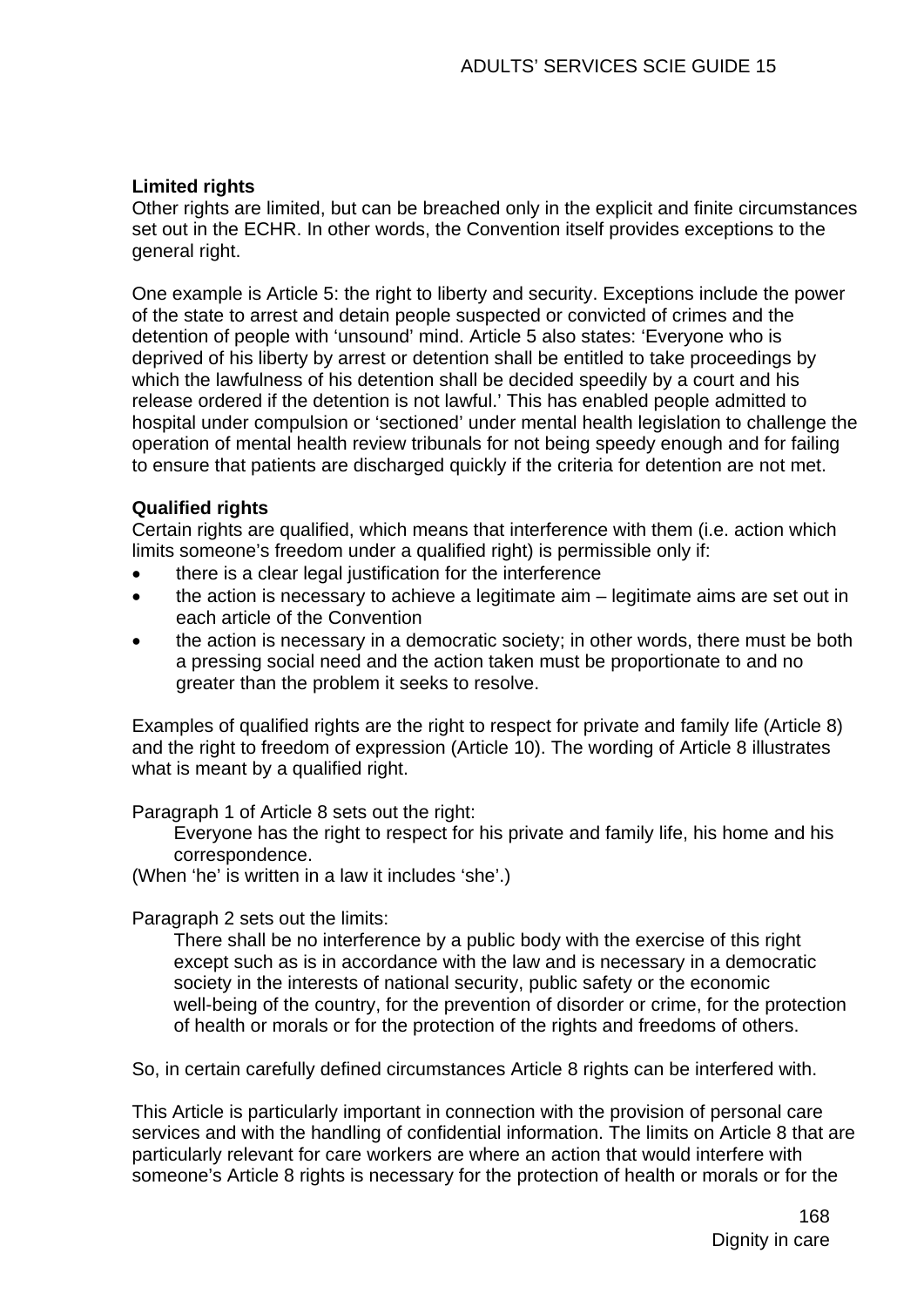protection of the rights and freedoms of others. This does not mean that the right can be overruled in all circumstances, for example, where the practitioner considers that the health of the service user is at risk. It is also necessary that the acts which make up the interference with a person's human rights are proportionate to the aim of the interference. The examples below explain what this means.

Proportionality is a particularly important requirement. Interference with rights is not justified if the means used to justify the aim are disproportionate. For instance, a care worker may be concerned that a service user is at risk from traffic if she or he goes out alone. It would be disproportionate to the risk to lock the person in their room to ensure they were not injured in traffic. Medical treatment without consent poses particular problems. It cannot be imposed on someone except in very limited and statutorily defined circumstances that are supervised by the courts.

A more straightforward example is that the state can interfere with a person's right to a family life if a child will suffer significant harm by remaining with the family, but not because the child will have a better standard of living if taken away from the family.

The qualifications on Article 8 mean that an individual's freedoms must always be balanced against public safety – and remember that the state has a responsibility which is set out in Article 2, the right to life, to protect the safety of its citizens. So, as long as the interference with the person's private life is legitimate and proportionate, the rights of individuals can be breached.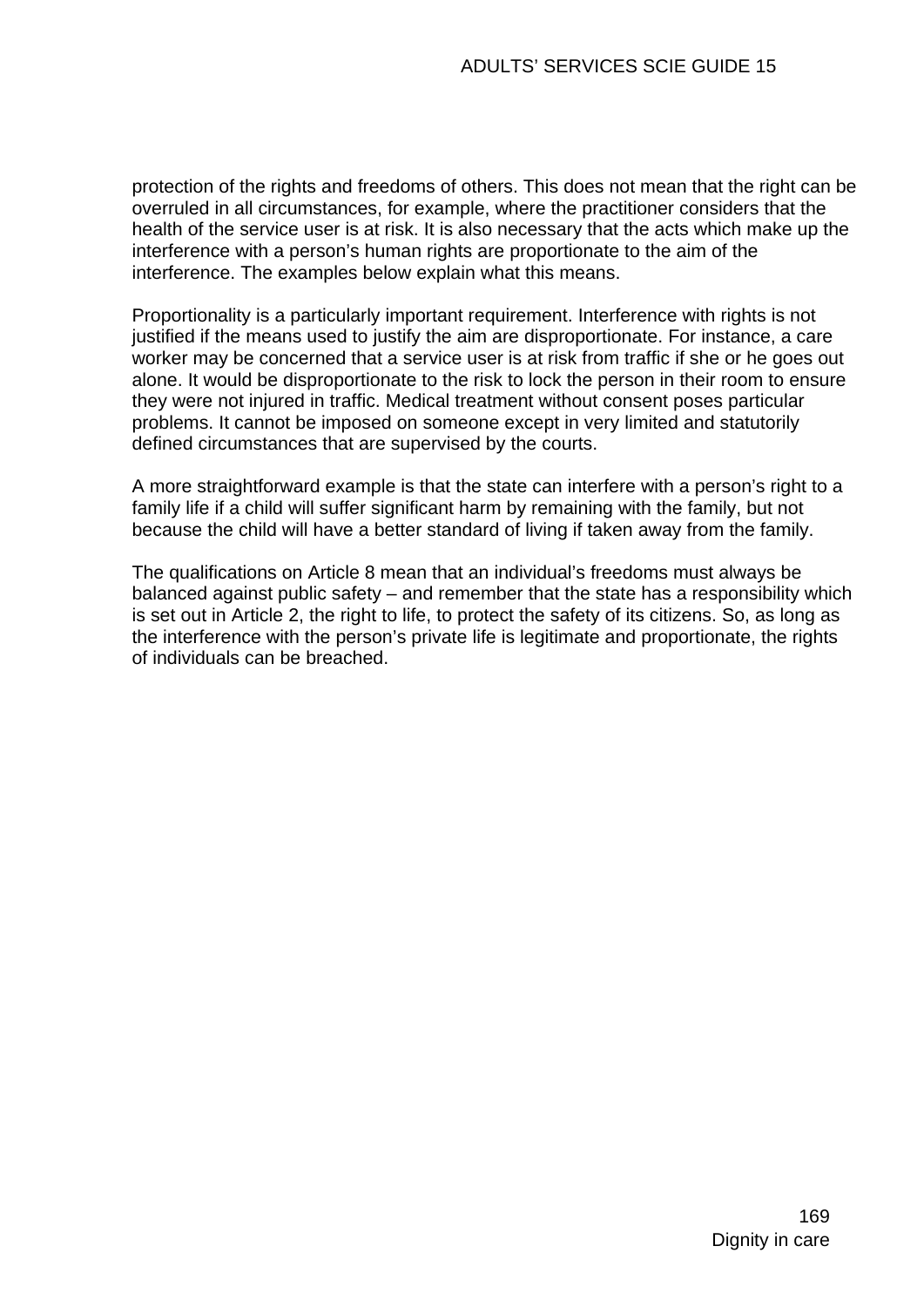# Relevant articles in the Convention of the Human Rights Act

All the articles of the Convention covered in the HRA may relate to people who use services and their carers in certain circumstances, and practitioners should be aware of them. Those highlighted here are of particular relevance: click on them for further explanation, practice points and practice examples.

- Article 2 establishes a right to life
- Article 3 is the right not to be subjected to torture, inhuman or degrading treatment
- Article 5 provides a right to liberty and security
- Article 6 ensures the right to a fair trial and to innocence until proved guilty
- Article 8 provides the right to respect for private and family life, for home and for correspondence
- Article 10 provides the right to freedom of expression
- Article 14 prohibits discrimination in the 'enjoyment' of Convention rights

### **Further information**

For further discussion of these articles see the Ministry of Justice study guide www.dca.gov.uk/peoples-rights/human-rights/pdf/act-studyguide.pdf

The full text of the Convention rights included within the Human Rights Act, can be found in http://www.opsi.gov.uk/ACTS/acts1998/19980042.htm

Five training packs for frontline workers are available at [www.dh.gov.uk/publicationsMental Capacity Act 2005](http://www.dh.gov.uk/publicationsMental%20Capacity%20Act%202005) 

There is very useful guidance to the Act in SCIE's e-learning tools: [link to http://www.scie.org.uk/publications/elearning/law/index.asp]

# Article 2: a right to life

Individuals have the right to have their life protected by law. There are only certain very limited circumstances where it is acceptable for the state to take away someone's life, and in certain circumstances the state has positive duties to protect life. One example is where someone is a prosecution witness whose life is under threat (see box).

### **Witness for the prosecution**

Mr Van Colle, who was to have been a witness against a former employee charged with theft, was shot dead by the accused before the trial. Van Colle had received threats against his life, and the Court of Appeal ruled that the state had breached Article 2 in failing to take the measures within the scope of their powers that, judged reasonably, might have been expected to protect their witness's life. The court made it clear that, where it was established that the state authorities knew or ought to have known of the existence of a real and immediate risk to the life of an individual as a result of the criminal acts of a third party, the state had a positive obligation under Article 2 to take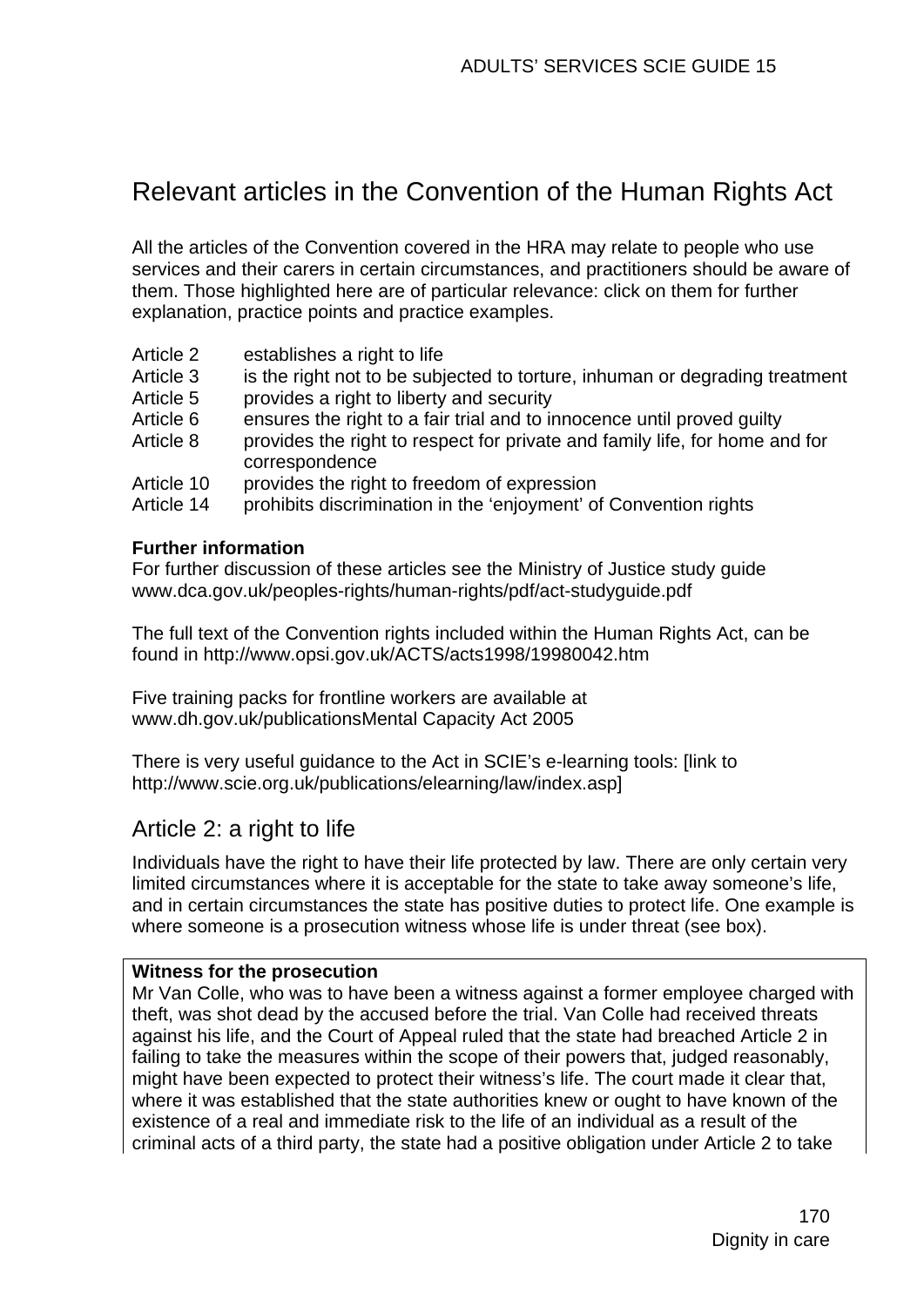preventive, operational measures to protect that individual. [Van Colle v Chief Constable for Hertfordshire (2007)]

The positive obligations on public bodies to protect life mean that failure to take necessary precautions may be a breach of Article 2. Cases where breaches of Article 2 have been claimed include destitute asylum seekers who could not access healthcare or subsistence and prisoners forced to share cells with violent cellmates who may place their life in jeopardy.

Examples of potential breaches of particular relevance to organisations in the field of health and social care might include:

- failure to observe necessary procedures to reduce the risk of infections in hospital and care settings
- failure to protect a vulnerable person in a residential care home who was killed by an abusive relative, or a failure to investigate any such death properly
- failure to assess and treat someone in care who was at risk of suicide
- a decision to move frail or vulnerable people from a residential care home resulting in illness or death
- a day centre user dying as a result of the administration of drugs by unqualified staff
- staff in a care home failing to follow a doctor's recommendation to check hourly on a resident during the night

## **Practice points**

Organisations should have:

- regimes which ensure that the health and safety of service users, such as patients, residents or users of day care services, are prioritised
- regular risk assessments of the premises and of routine practices so that all risks are identified and managed
- strategies for identifying, minimising and managing the risks of transfers of service users from one residential home to another location
- appropriate management to check that health and safety requirements are adhered to by all staff
- training on health and safety so that all staff understand the importance of these procedures.

## **Practice example**

Miriam is very frail and unable to feed herself while in hospital. The catering staff place her meal out of reach, and the nursing staff neglect to assist her with eating. As a result the catering staff remove untouched food and Miriam's lack of food intake goes unnoticed. Food and drink are basic requirements of life, and failure to have a system in place to provide help with eating or drinking where required could potentially be a breach of Article 2. Miriam should alert a member of staff and later on, she or her family might wish to make a complaint to the hospital, through the Patient Advice and Liaison Service (England) or Hospital Complaints Service (Wales).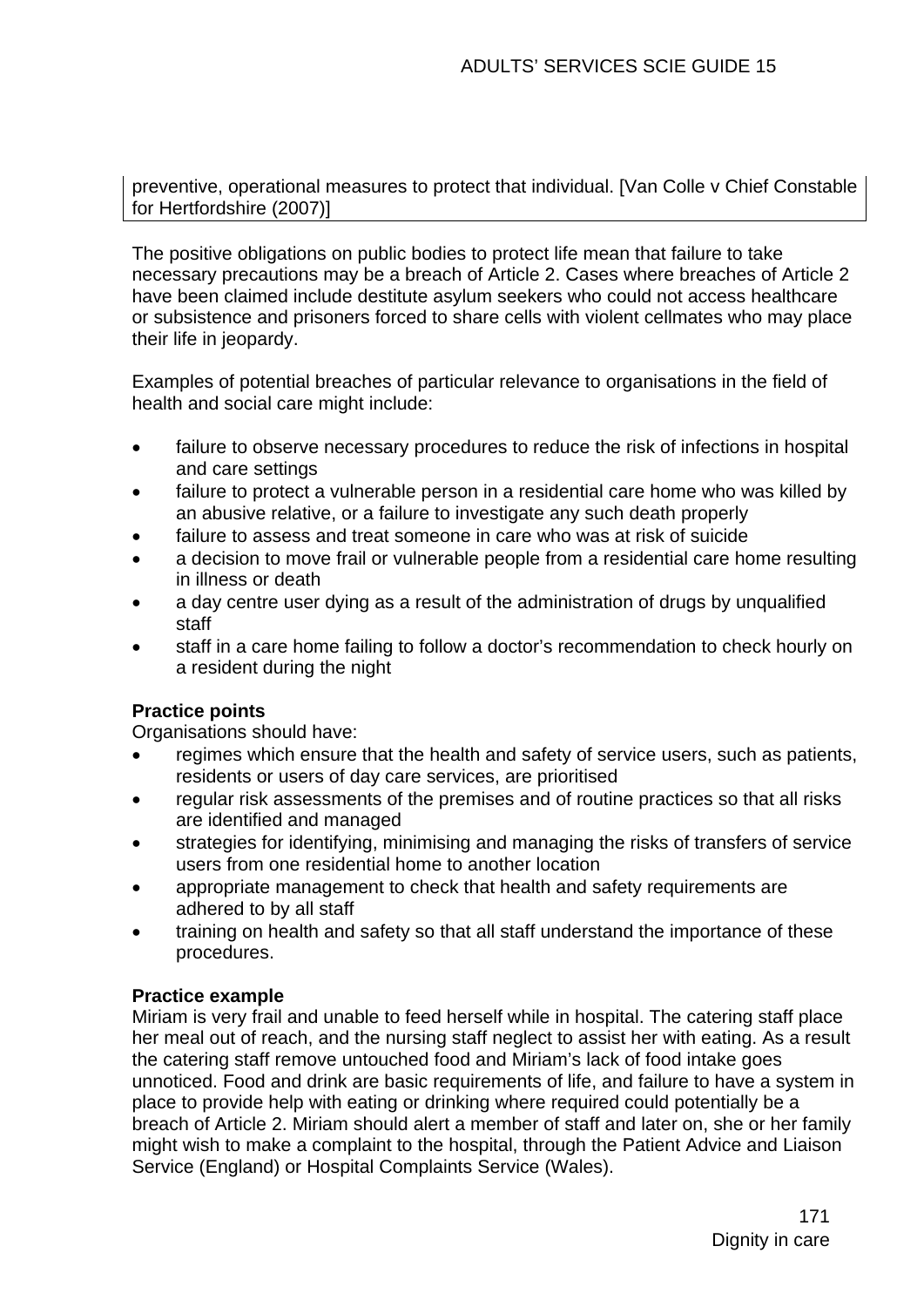The closure of a residential care home where the residents are frail poses particular challenges. Policies should be in place to ensure that the risks to residents are minimised and managed. They should, for instance, include a medical assessment of the risk of transfer when assessing residents' needs, consideration should be given to moving staff along with residents to new or refurbished homes, and transfers should be postponed until a time when any risk is minimised. For instance, moving vulnerable people during the winter months may increase the risk of fatal illness.

## **Further information**

For more details of human rights implications, see the Age Concern Information sheet [link to: www.ageconcern.org.uk/AgeConcern/Documents/IS10\_0404.pdf]

# Article 3: the right not to be subjected to torture, inhuman or degrading treatment

Inhuman and degrading treatment can arise as a result of failure to assess an individual's need for services and a failure to provide necessary services in a timely manner and at an appropriate level. Article 3 could be relevant to failures by public services to protect vulnerable adults from abuse or neglect. In social or healthcare settings practices such as tying residents of a care home into chairs would almost certainly be inhuman, and it could be argued that failure to prevent and treat bedsores could be a breach of Article 3.

Under the National Health Service and Community Care Act 1990, local authorities have a duty to provide information, a duty to assess (section 47) and a duty to promote equality under the Race Relations Amendment Act 2000.

The threshold for breach of the Article is high, and not all treatment that we might consider being undignified would breach the Article. So, for instance, neither of the following was considered to breach Article 3:

- the restraint of a prisoner, including the use of handcuffs, during medical treatment and the presence of security officers during medical consultations and treatments, as any interference was proportionate to the risk the prisoner posed [R. (on the application of Botmeh) v GSL UK Ltd (2007)].
- the strip-searching of the mother and half-brother of a prisoner awaiting trial for drugs offences, given the suspicions with regard to the prisoner and the fact that there was an endemic drugs problem in the prison. However, it was noted that the procedures were lax and had been conducted with a regrettable lack of courtesy. Also, the strip-searching was found to be a breach of Article 8 rights, because the interference was not proportionate to the legitimate aim [Wainwright v United Kingdom (2006)].

Despite the high threshold it is important to understand that its purpose is to ensure that everyone is treated with dignity, and the approach of a good service ought to be aimed at preserving dignity, rather than on what level of indignity the law is prepared to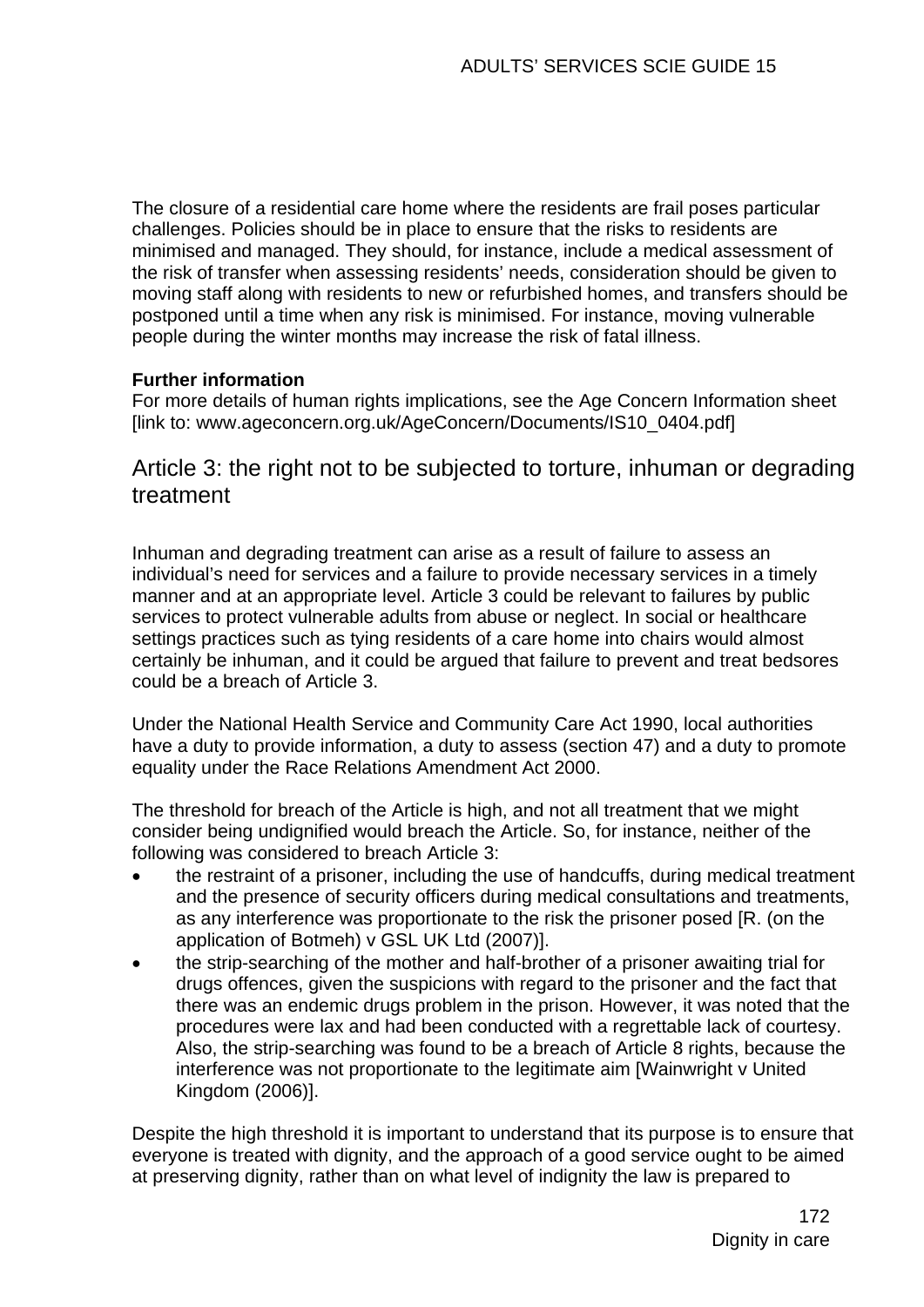tolerate. The focus should be on the dignity of people using services. Dignity means treating each person as an individual and with the same respect as we would want for ourselves or members of our own family. (For more on the meaning of dignity, see [link to Dignity in Care intro page - definition]).

## **Further information**

For more detailed guidance on aspects of dignity linked to abuse, see Abuse section in guide.

The Mental Capacity Act 2005 [add link to Section 2] offers another route to challenge wilful neglect and mistreatment because it made these criminal offences when looking after a person who lacks mental capacity. For details of a set of useful information booklets for the public and for people working in health and social care see: [http://www.justice.gov.uk/guidance/mca-info-booklets.htm\)](http://www.justice.gov.uk/guidance/mca-info-booklets.htm).

### **Practice points**

- Local authorities have a responsibility to ensure that any care home in which they place residents has adult protection or safeguarding services that will help practitioners, families and friends as well as residents take up their concerns about inhuman and degrading treatment.
- Every local authority and healthcare organisation should have policies and procedures in place to protect vulnerable adults from abuse or neglect and to provide redress should abuse occur. Relevant to this would be a robust complaints procedure and a whistle-blowing procedure.
- Staff's rights to whistle-blowing may be important to remember when they feel that they are witnessing inhuman or degrading treatment. [add link to Whistle-blowing in previous section]
- Local policies about adult protection or safeguarding give details of local contacts.

### **Practice example**

In a decision relevant to social and healthcare, the Court of Appeal ruled that the denial of state benefits to late applicants for asylum was incompatible with Article 3 [CA 18 March 2003].

Most degradations occurring in the realm of health and social services, however, arise from a lack of thought rather than malice or intended inhumanity. For example, a regime where food is given at the same time as a person is using the toilet may be explained – but not excused – by understaffing and lack of training. Staff need to be alerted to the unacceptability of such degrading behaviour and a new regime implemented that restores dignity to the service user.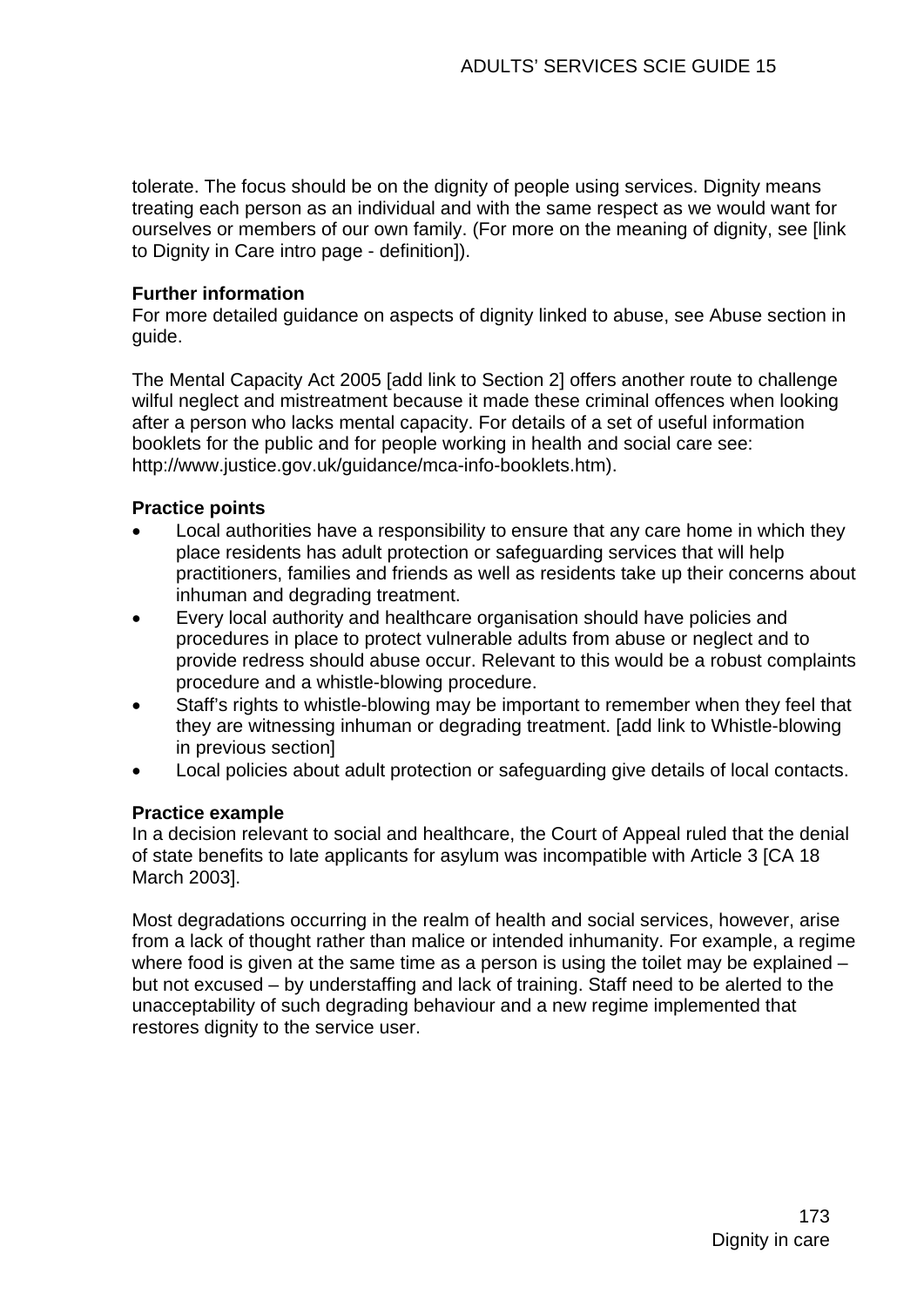## Article 5: a right to liberty and security

This means that a person can be detained only in certain circumstances, following a proper, lawful procedure that provides the detainee with opportunities to challenge their detention.

Tribunals and courts that hear challenges to detention must conform to a high standard of procedural protection. When three prisoners challenged the operation of the parole board, the court found that the structure of the parole board and the way that it was controlled by the Secretary of State were such that it did not enjoy the independence from the executive necessary for a court under Article 5. [R. (on the application of Brooke) v Parole Board (2007)]

The significance of Article 5 was illustrated by what has become known as the Bournewood case (see [link to: Mental Health Act 2007 in Section 2]). The European Court of Human Rights held that the routine detention of incapacitated adults in the UK was in breach of their Article 5 rights. In its judgment the European Court said that:

the key factor in the present case [is] that the healthcare professionals treating and managing the applicant exercised complete and effective control over his care and movements.

and

the applicant was under continuous supervision and control and was not free to leave.

As a result, the government introduced the Deprivation of Liberty safeguards (under the Mental Health Act 2007).

## *Understanding the Deprivation of Liberty (Bournewood) safeguards*

Briefly, the managers of care homes or hospitals who identify that a person who lacks capacity is being (or risks being) deprived of their liberty, must apply to a 'supervisory body' for authorisation of the deprivation of liberty, unless it would be appropriate to detain the person under the Mental Health Act 1983 or 2007.

When a person in this position is staying in a care home the supervisory body will be the relevant local authority. Where the person is in a hospital it will be the relevant primary care trust, or, in Wales, the National Assembly for Wales. In an emergency, the care home or hospital management can itself provide an urgent authorisation supported by written reasons for a maximum of seven days.

The safeguards are explained in more detail in the forthcoming Code of Practice (link to http://www.justice.gov.uk/docs/mca-cp.pdf). This is an essential read for practitioners working with people with 'mental disorders' in care homes and hospitals.

## **Practice points**

It may be difficult for care homes or hospitals to recognise that someone is being deprived of their liberty. Organisations must ensure that they have systems in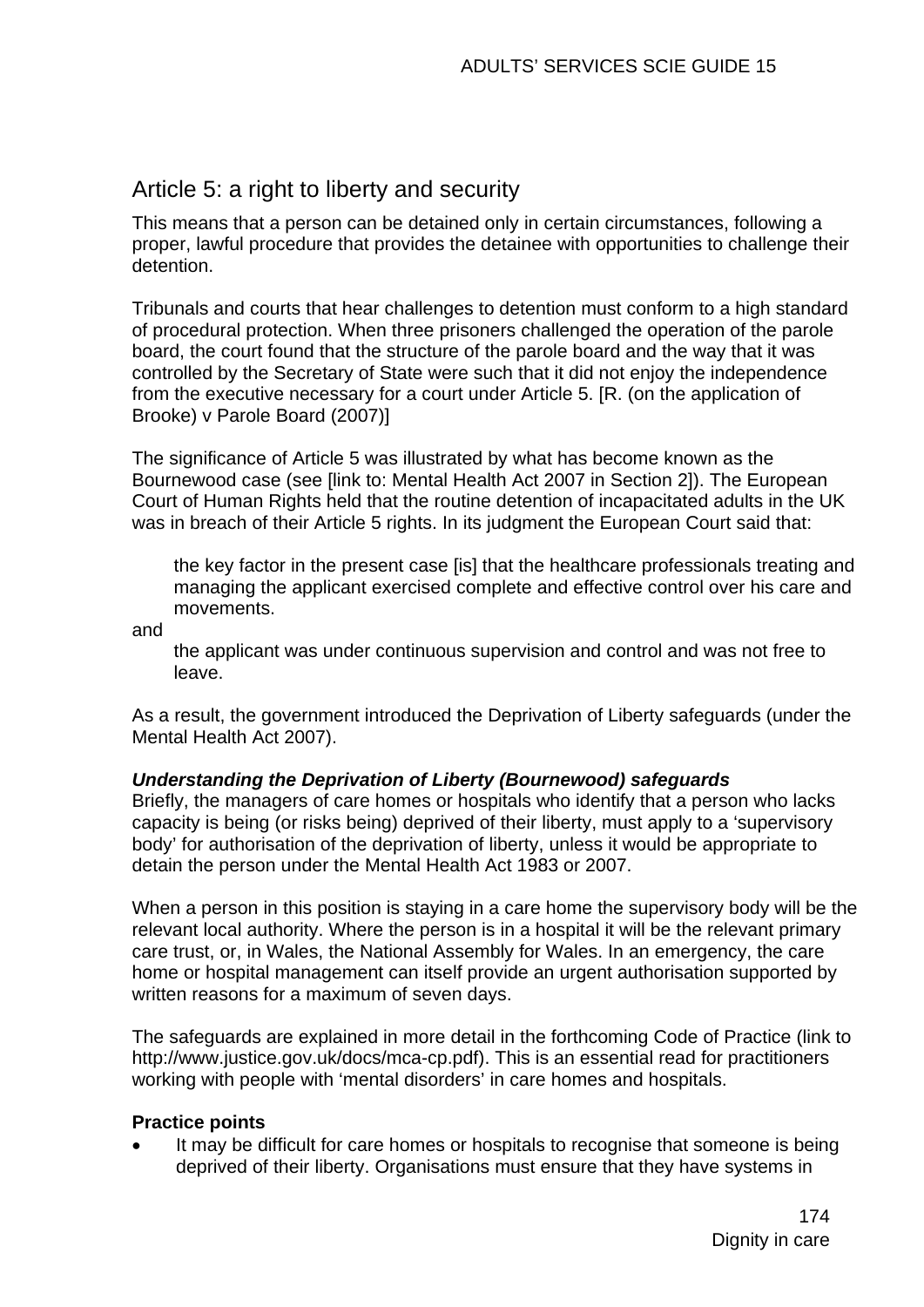place to consider whether care plans deprive an 'incapacitated' adult of his or her liberty. Staff must keep these cases under review and ask the question about deprivation of liberty explicitly whenever a change is made to the care plan. This should be recorded in the person's health and care records.

- Indications that liberty has been deprived could include: sedating a patient who is resisting admission, any decision that the person would be prevented from leaving if they made a meaningful attempt to do so and refusals of requests by carers for the person to be discharged to their care.
- The Code of Practice to the Deprivation of Liberty safeguards will be invaluable and should be easily accessible to staff in care homes and hospitals, and training should be taken up as soon as it is available.

## **Further information**

For more general information see 'Human Rights in Healthcare – a framework for local action', Department of Health, March 2007

[\(http://www.dh.gov.uk/en/Publicationsandstatistics/Publications](http://www.dh.gov.uk/en/Publicationsandstatistics/Publications)).

### **Practice example**

Mrs Bailey made arrangements to enter a care home when she could no longer walk and needed a lot of help looking after herself. Over the past months she has become increasingly confused and has been diagnosed with vascular dementia. She often tries to leave the home to 'go to school' and staff persuade her to come back. This seems to be the sensible thing to do, but at a care review, her key worker raises with the home's manager the question of their right to do this: might this be construed as depriving Mrs Bailey of her liberty? They decide to contact the local office of adult services and ask to have the legal position clarified.

## Article 6: the right to a fair trial and innocence until proved guilty

This concerns the requirement for civil rights to be fairly determined, and for criminal trials to contain full procedural safeguards. Article 6 has been the most litigated of the Convention articles, particularly in the criminal sphere. Cases have made it clear that Article 6 rights arise when, for instance, a care worker is placed (even temporarily) on a list of people prevented from working with vulnerable adults (the Protection of Vulnerable Adults, or POVA, List, introduced by the Care Standards Act 2000).

The basic right is to a fair and public hearing within a reasonable time by an independent and impartial tribunal established by law, and each of these elements of the right is important. Article 6 does not only apply to court hearings. Decisions by public bodies which deprive people of their rights should comply with the Article. The Charity Commission has produced principles for fair decision-making. These set out, for example, that decisions and decision-making processes should be open, fair, timely and impartial, that decisions should be communicated in a way that will not overawe or confuse the recipient, that the decision is, and can be seen to be, free from personal prejudice or bias and making sure that case files or other records demonstrate a clear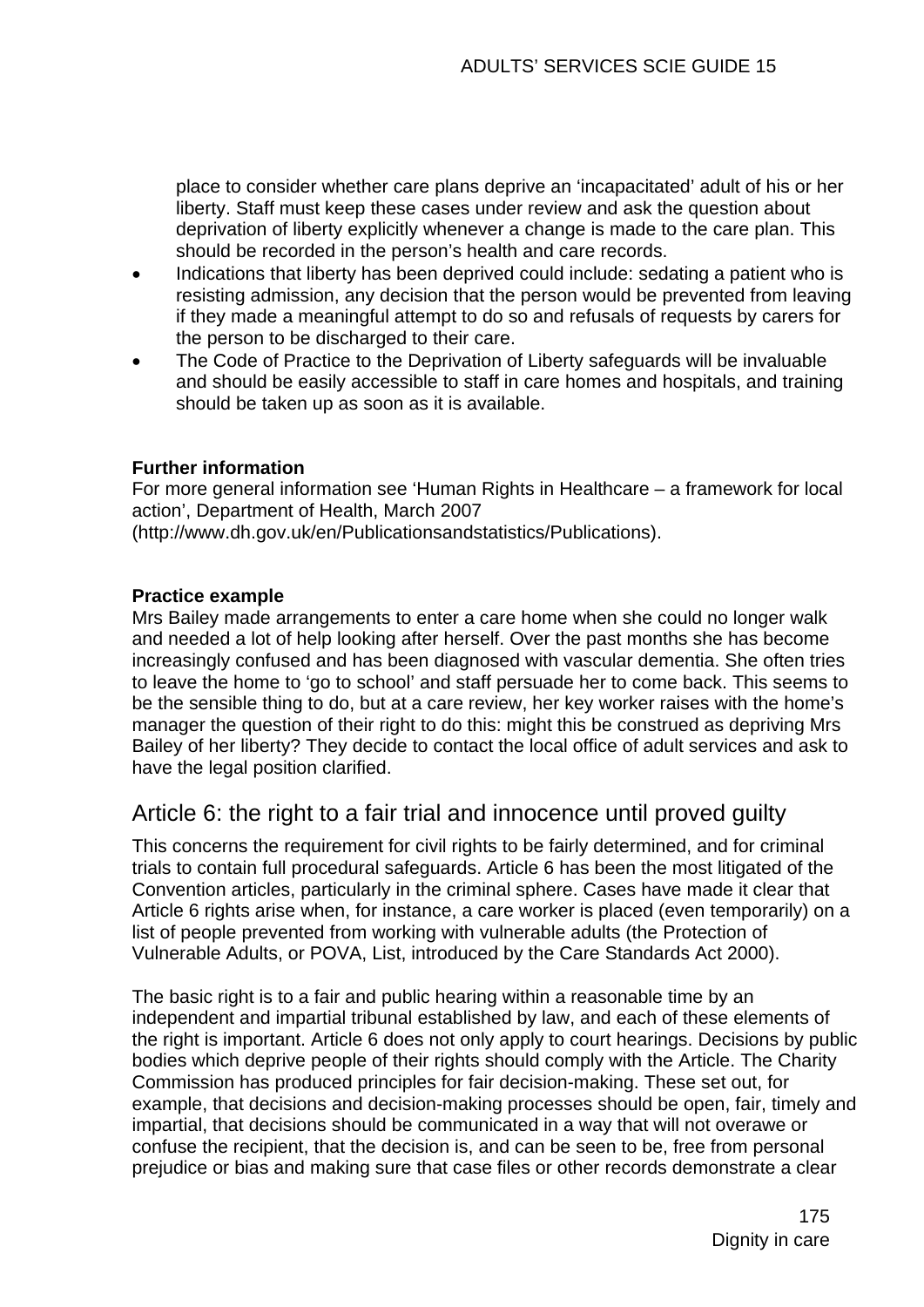trail of the decision-making process and never expressing biased or unsubstantiated opinions.

## **Further information**

For more on the Charity Commission's guidelines, see [http://www.charity](http://www.charity-commission.gov.uk/supportingcharities/ogs)[commission.gov.uk/supportingcharities/ogs\)](http://www.charity-commission.gov.uk/supportingcharities/ogs)

## **Practice points**

- Ensure that service users have information about their legal rights.
- Maintain a list of local services that are experienced in working with people who may have communication difficulties or other needs (translators, for example).
- Provide service users' legal representatives with advocates and communication specialists where this is necessary.
- Provide staff with practical training on legal developments when this is appropriate to their role and responsibilities.
- Develop procedures that make decision-making involving an individual's rights transparent and fair, and ensure there is sufficient opportunity for individuals to put their case to the decision-maker.

## **Practice example**

Mrs Turner says Mr Brown touched her inappropriately and, as part of the safeguarding adults procedure, the matter is being investigated and the police have been called. The situation is unclear, because Mrs Turner has dementia and has accused other men of having touched her but the allegations have never been substantiated. On the other hand, although Mr Brown denies having touched Mrs Turner, he has been known to display inappropriate sexual behaviour. Safeguarding procedures must ensure that Mr Brown is not labelled as a sexual offender and that he has access to independent legal advice.

# Article 8: the right to respect for privacy, home and family life

All rights of citizenship are relevant to private and family life under Article 8. A few examples of its wide range of influence include:

- the right to respect for one's house and belongings
- the right to choice in personal relationships
- the right to confidentiality of personal data.

Article 8 limits the state's interference with individual and family autonomy except in certain circumstances, such as taking a child into care or replacing the 'nearest relative' under mental health law. However, normal social and healthcare practices relate to an individual's health and private life, and practitioners need to have a regard for the right to respect in many different areas. Below are just a few examples.

## *Article 8 and respect for the person*

If the rules of somewhere such as a group or residential home prevent residents from forming and maintaining friendships or personal relationships with other people (such as partners, parents and children) they may be in breach of Article 8. Failure to provide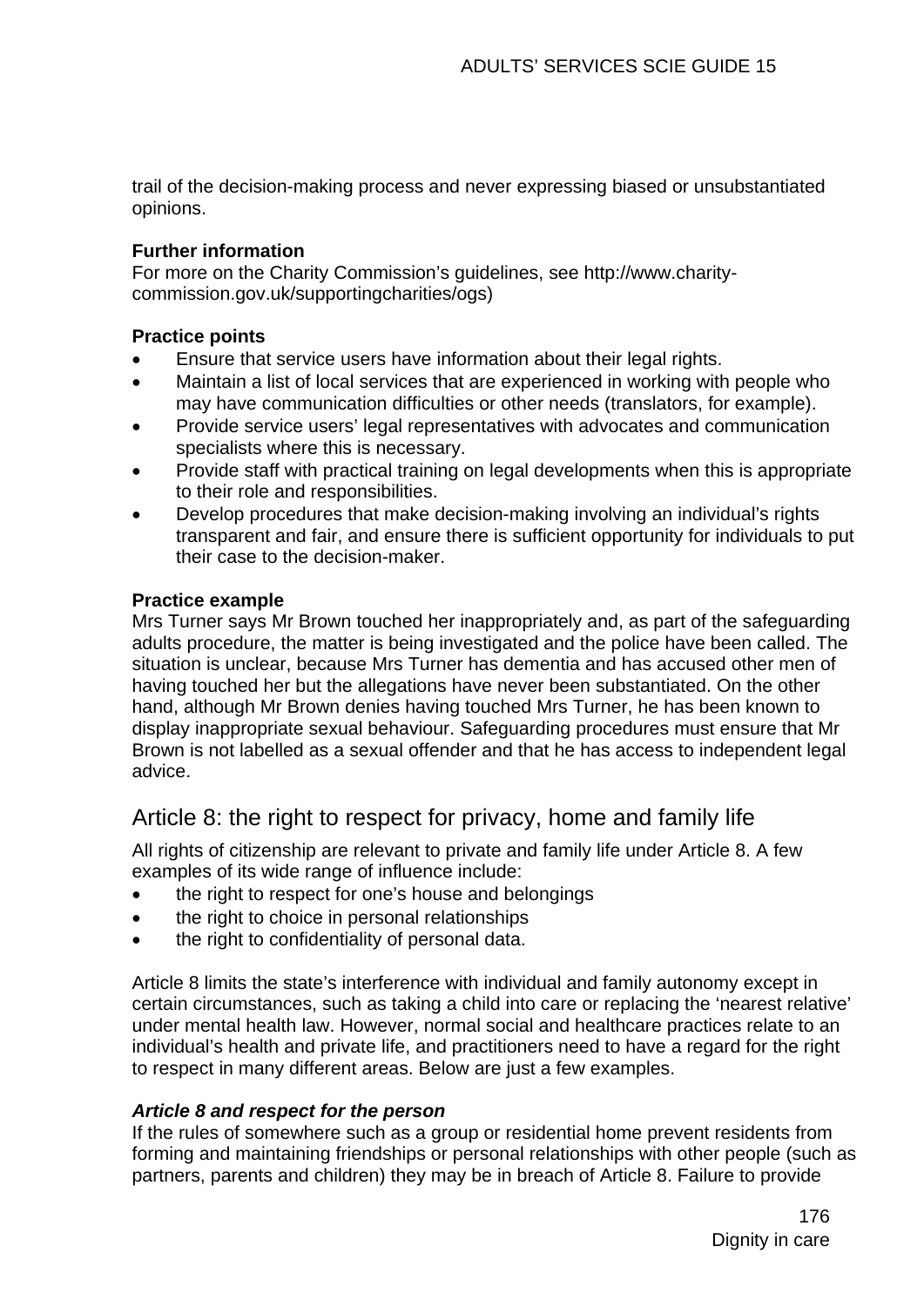community support which leads to someone being admitted to hospital under a section of the Mental Health Act 1983 or 2007 may well be a breach of Article 8. Indeed, in future, courts may decide that there are positive obligations on the government to enable people with learning disabilities or mental health problems to take part in the life of their local community.

Another aspect of respect for the individual arises with regard to assessments for social care services. Local authorities and other public bodies should ensure that assessments are carried out without avoidable delay, and that individuals are provided promptly with the social care they have been assessed to need (as required under the NHS and Community Care Act 1990). It is not good enough to say, for example, that a person need not be assessed under because they would be likely to have to pay for any services.

## *Article 8 and respect for an individual's home*

Service users' rights to live in the home of their choice are an obvious example of a right protected by Article 8, and there has been important litigation on this issue. The decision of the health authority in the case of Mrs Coughlin (see [link to box in Section 2]), for instance, was successfully judicially reviewed because her needs had not been properly considered. The commitment made by local authority that the home would be permanent had not been properly taken into account, and there had been no demonstration of public interest in the closure. Not all commitments made to a service user will lead to a successful judicial review, however. In the case of Mr Lindley, the court found that he had not relied on the assurances made to him, to his detriment. Moreover, the local authority's knowledge of Mr Lindley's needs had developed since it made the assurances, and it was right for it to have changed its conclusions as to how his needs were to be met. Further, even if there was an enforceable expectation, it was contrary to Mr Lindley's welfare needs for the local authority to be required to move him to a new care facility. [R. (on the application of Lindley) v Tameside MBC (2006)]

## *Article 8 and personal autonomy*

Article 8 also protects personal autonomy to a greater extent than care workers might expect. It means staff of public bodies, such as nurses or care assistants, must respect individual decisions unless interventions are legally sanctioned and required. This would include, for instance, the right of a person to behave against medical advice. This may be counter-intuitive to health and social care workers, because that behaviour might lead to a fatal outcome.

## *Article 8 and privacy*

This Article also has an impact on in the ways in which we obtain and keep confidential information – asking someone for details of their medical condition in the hearing of other people, for example, may be a breach of the privacy protected by Article 8. In certain circumstances, it might be necessary and proportionate to share confidential information, but disclosure of confidential information has to be proportionate, which means people should only be given the information on a 'need to know' basis. What is required is an assessment of the reasons for disclosing information and a balance must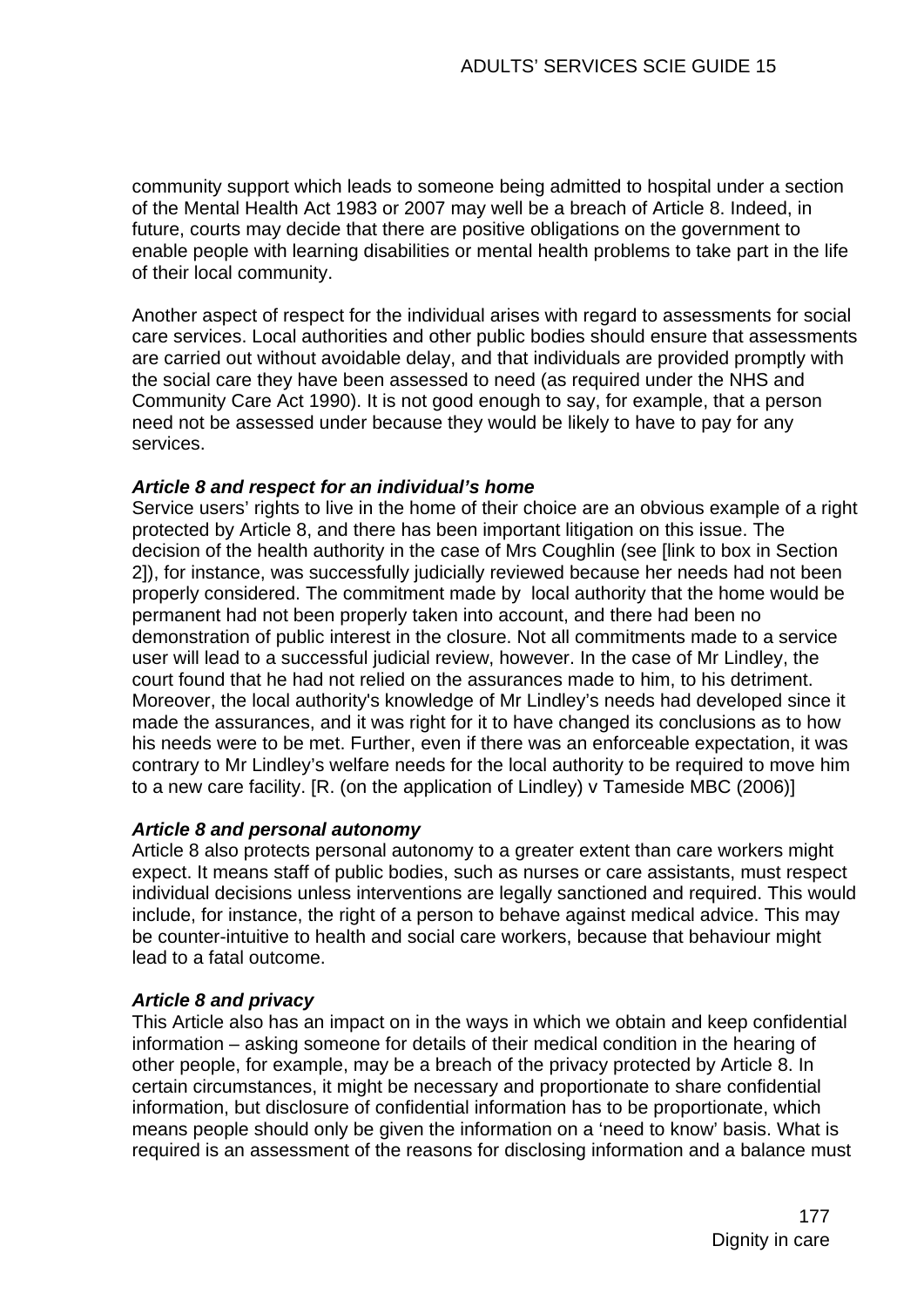be reached between those reasons and the common law duty of confidentiality and a service user's rights to privacy.

### **Further information**

For general information on the Data Protection Act (1998) see http://www.justice.gov.uk/whatwedo/datasharingandprotection.htm which sets out principles which safeguard confidential information for citizens.

For healthcare see:

http://www.dh.gov.uk/en/Policyandguidance/Informationpolicy/Patientconfidentialityandc aldicottguardians/index.htm

And for social services see: http://www.dh.gov.uk/en/Publicationsandstatistics/Legislation/Actsandbills/DH\_4015584

Department of Health guidance on rights and risks is available to download from [link to: [http://www.dh.gov.uk/en/Publicationsandstatistics/Publications/PublicationsPolicyAndGu](http://www.dh.gov.uk/en/Publicationsandstatistics/Publications/PublicationsPolicyAndGuidance/DH_074773) [idance/DH\\_074773](http://www.dh.gov.uk/en/Publicationsandstatistics/Publications/PublicationsPolicyAndGuidance/DH_074773)

Article 8 is the most open to interpretation and prompts particular dilemmas, because a service user's assertion of Article 8 rights might conflict with professional and legal duties. A court has to balance society's interests against those of the individual, between the rights enshrined in Article 8 and the rights and responsibilities of other people. (For more on these possible conflicts, see next section [link to Section 6].) What should be kept in mind for now is that this Article is qualified and not absolute. What this means is that the right can be interfered with, but only where that interference is necessary, legitimate and proportionate.

Particular difficulties may arise when a service user lacks the capacity to make decisions or consent to care or treatment.

### **Practice points**

- Local authorities should take into account both the individual service user's wishes and, where appropriate, those of his or her family and friends when making decisions about residential care and similar major moves. If it is hard to work out what a person's wishes may be, in some circumstances an advocate may be appointable (see IMCA provisions of the Mental Capacity Act 2005 in the Code of Practice and the Department of Health training materials.
- Assessments for social care and other services should be carried out without due delay and appropriate services should be provided so that care and support are adapted to the needs and preferences of the individual as far as possible.
- Assessments should take into account all risks of service provision, including the risk of closure of a service. Something such as the closure of a care home or closing down a service may by itself seem to be only an organisational matter, but its loss may impinge on service users' human rights.
- Service providers should record the decision-making process, ensuring that every effort is made to determine the service user's preferences. This is particularly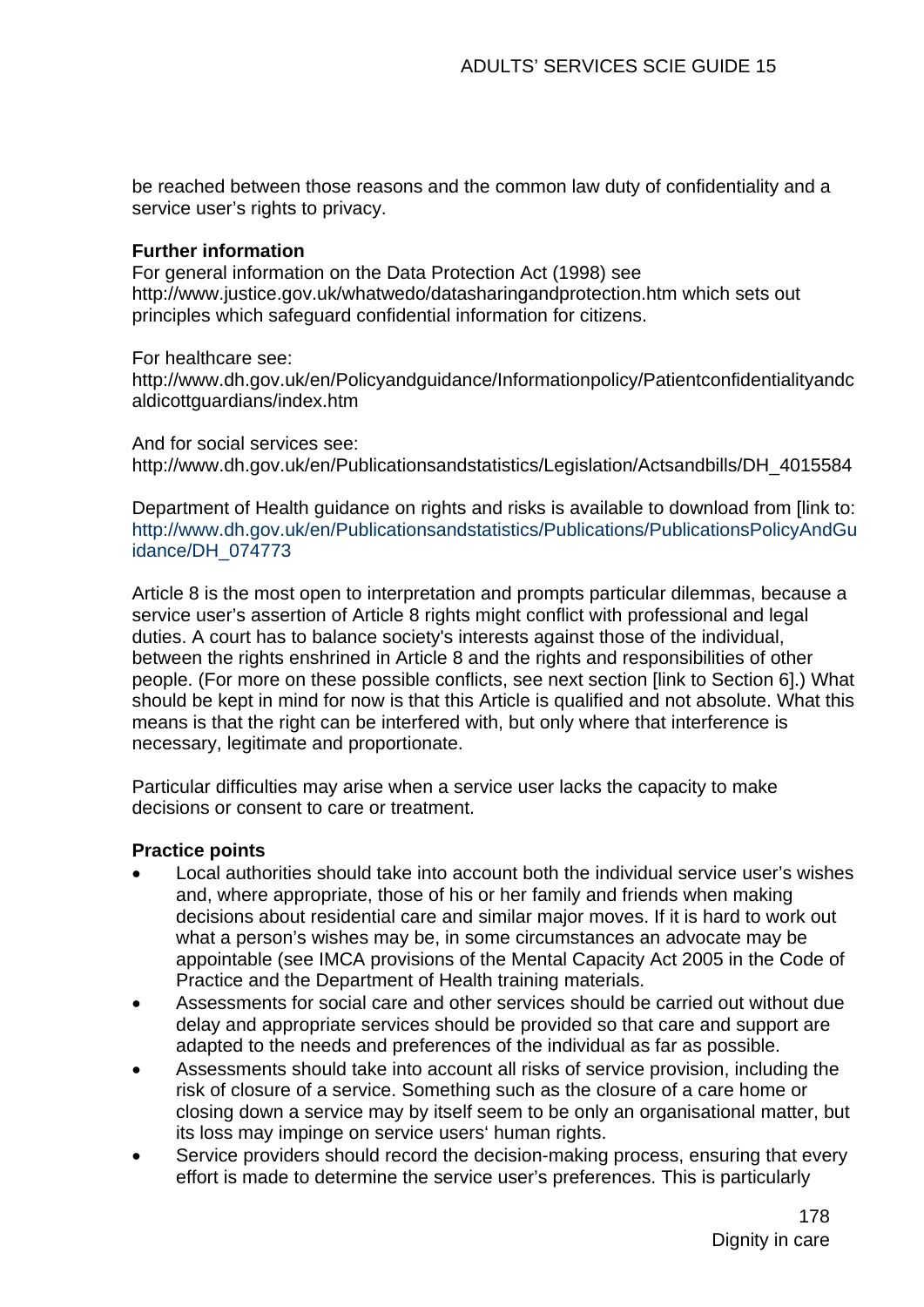important when service users do not have the capacity to make specific decisions for themselves

- Personal information should be stored securely and should only be accessed by people with authority to have it.
- Organisations should provide training for staff on the importance of confidentiality, pointing out the ease with which an individual's rights to privacy can be breached and how this can be prevented.
- Effective complaints procedures need to be in place. These include organisations that are contracted to supply social or healthcare services under service level agreements; and should let people know how to take complaints about maladministration further, to the relevant Ombudsman system.

### **Practice examples**

Mrs Jones worries that she has to disclose information about her medical condition to her community nurse in circumstances where other people can overhear. This is possibly in breach of her Article 8 rights to privacy. However, there is a notice in the waiting area of the health centre saying that patients are welcome to talk to the practice manager if they have any comments about the service. Mrs Jones does this and the health centre makes better arrangements about privacy.

Miss Sharma reports her distress to the Commission for Social Care Inspection when she has observed that care workers often shout across the corridor to one another details of the continence status of residents in which her aunt lives. She feels that this does not show respect for the residents' privacy and dignity. The inspector takes this up with the home manager and the matter is resolved. Practices in care homes concerning matters such as this raise particular issues about the respect for human rights. Age Concern, with a number of other organisations, has produced an excellent leaflet, 'Behind Closed Doors: Using the toilet in private', which provides useful information on best practice. The leaflet is available on

<http://www.bgs.org.uk/Publications/dignity/BehindClosedDoors.pdf>

## **Article 8 and mental capacity**

The Mental Capacity Act 2005, which is built on human rights principles, helps resolve difficulties that arise through impaired mental ability. It protects and empowers people who lack capacity to make decisions or to consent to care and treatment in a variety of ways. Two particular aspects are that of acting in the best interests of the individual concerned, and that of restraint.

## *Acting in a person's best interests*

The Mental Capacity Act 2005 (sections 1–4) supports the common law principle that any decision or action taken on behalf of a person who lacks capacity to make this decision or consent must be in his or her best interests. What actually is in someone's best interests depends on the circumstances of each individual case. Interventions, such as medical treatment, will be lawful where there is both a necessity to act, and any action is in the best interests of the incapacitated adult as long as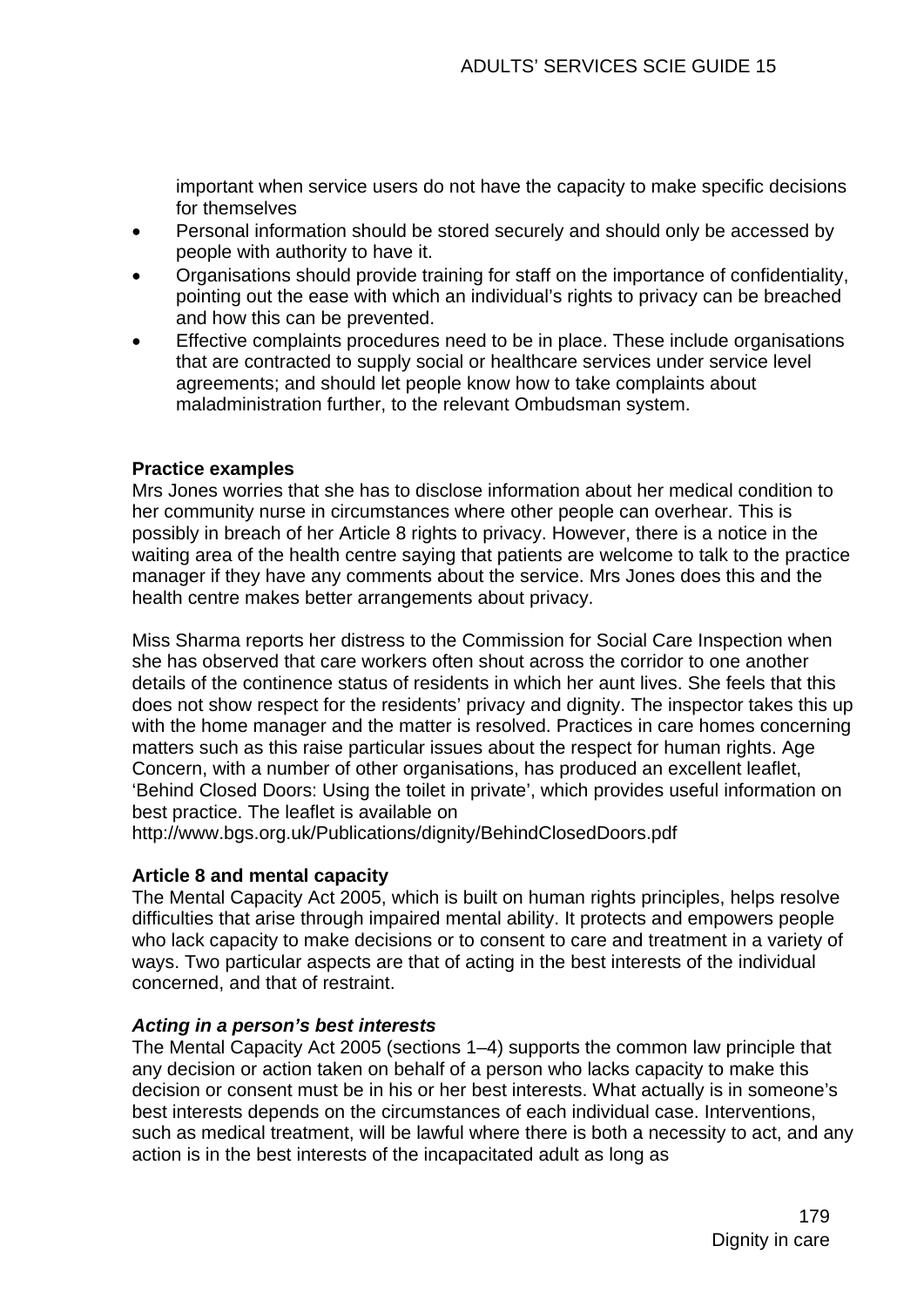- you abide by the law and Code of Practice, respecting people's wishes and any advance decisions
- any action is proportionate
- when you have a choice of actions you choose the alternative which is the least restrictive of the service user's freedom.

The MCA's Code of Practice ([http://www.justice.gov.uk/guidance/mca-code-of](http://www.justice.gov.uk/guidance/mca-code-of-practice.htm)[practice.htm](http://www.justice.gov.uk/guidance/mca-code-of-practice.htm)) is a key document for practitioners, who must have regard to it. It also applies to people who have been granted lasting power of attorney or who have been made court-appointed deputies.

## *Restraint*

In the rare circumstances that restraint needs to be used, staff will be protected from liability (for example, criminal charges) if certain conditions are met. There are specific rules on the use of restraint, both verbal and physical, and the restriction of liberty, and these are outlined in Section 6 of the MCA Code of Practice, which notes that restraint should only be used as a last resort, or in exceptional circumstances.

If restraint is used, staff must reasonably believe:

- the person lacks capacity to consent to the act in question
- that it needs to be done in his or her best interests
- that restraint is necessary to protect the person from harm
- that it is a proportionate or reasonable response to the likelihood of the person suffering harm and the seriousness of that harm.

Restraint can include physical restraint, locking a door and verbal warnings to stop someone going somewhere or doing something but cannot extend to depriving someone of their liberty. Staff must be trained in this area, and they must record when and why they have restrained a person.

Restraint may also be used under common law (as distinct from the Mental Capacity Act 2005) in the rare circumstances where there is a risk that the person lacking capacity may harm someone else. Again, staff must make a record when and why they used restraint. The Code of Practice for the new Deprivation of Liberty safeguards, when it is issued, this will cover areas that might relate to issues of restraint.

Services users, or other people on their behalf, can complain if they think restraint has been wrongly used. Frontline practitioners are advised to seek advice about the legal position of people who they think are possibly being detained without legal safeguards. Whistle-blowing under the Public Interest Disclosure Act 1998 is an option for staff who feel that their concerns are not being addressed.

## **Further information**

See http://www.dti.gov.uk/employment/employment-legislation/employmentguidance/page16186.html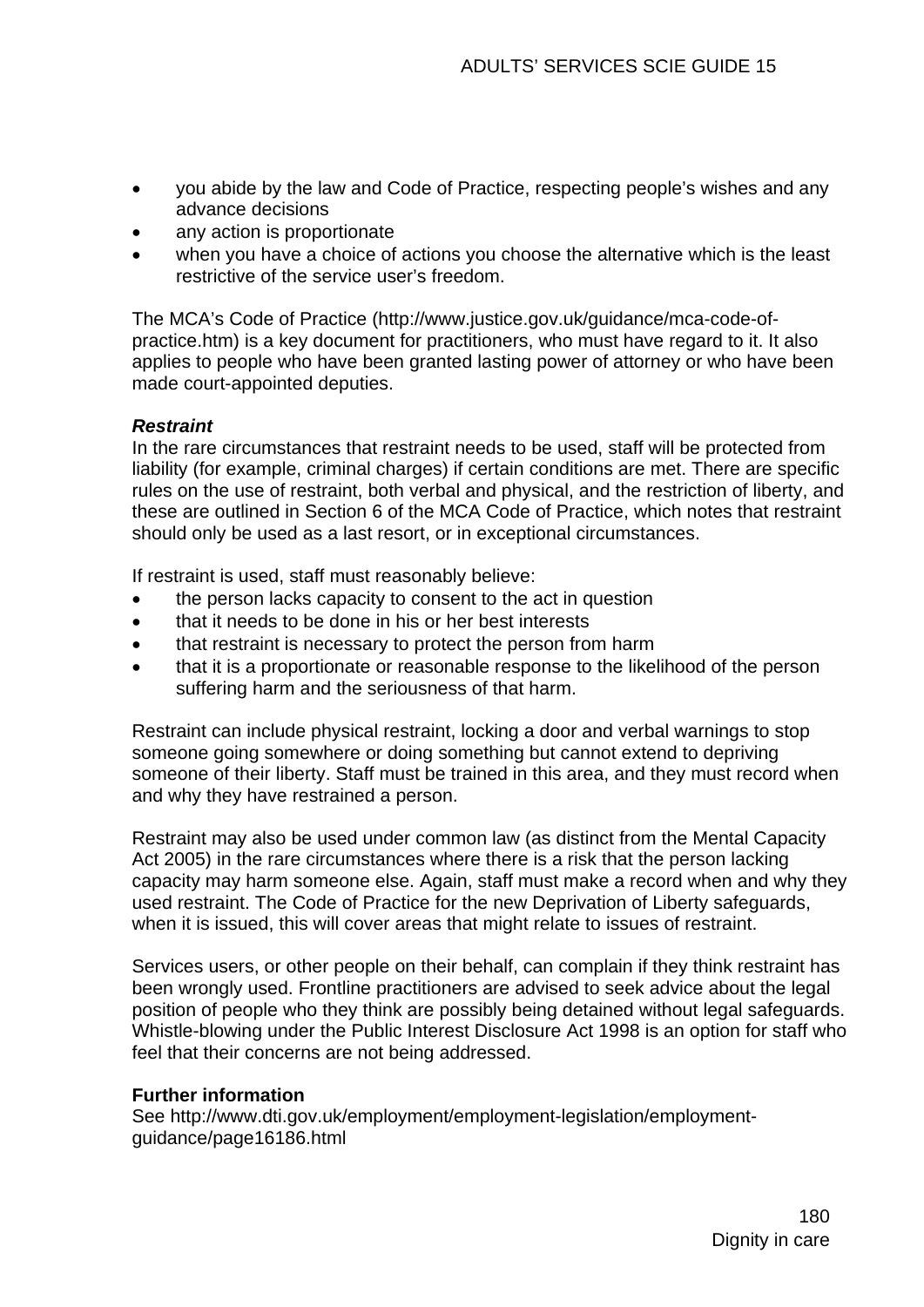### **Practice examples**

Samantha and Ben, who live in a group home for people with learning disabilities, start a sexual relationship. Samantha's social worker talks to her independently about this decision and about the risks. Ben's community nurse has a similar conversation with him. The practitioners ensure as far as possible that both have consented to the relationship and see their role as supportive. The rights of Samantha and Ben have been respected because the practitioners have worked with them to try to ensure that their best interests are considered but also that they have retained autonomy. The practitioners will record their discussions in the case records.

Carla, who has lived in a supported housing project since leaving care, has put her health at risk by eating an excessive amount of cakes and biscuits. The project workers decide, as they owe her a duty of care, that they should restrict her spending money so that she cannot binge on sweet things. In this example, Carla's rights have been infringed. She has the capacity to make decisions; it is just that the staff think that what she is doing is not right for her. They may feel strongly that they are acting in her best interests, but they are overlooking her right to autonomy: her Article 8 rights mean that Carla has a right to her money and to make decisions about how to spend it. The project workers should tell Carla about why they are concerned, and put those concerns in writing; they should also ask for advice for themselves about the best way to progress, for example, from the local health promotion service.

# Article 10: the right to freedom of expression

Everyone has the right to hold opinions and to express their views on their own or in a group. This applies even if these views are unpopular or disturbing.

The Article makes it clear that it is legitimate for the state to impose restrictions on freedom of expression in certain circumstances. These constraints must be prescribed by law and be necessary in a democratic society, in the interests of national security, territorial integrity or public safety, for the prevention of disorder or crime, for the protection of health or morals, for the protection of the reputation or the rights of others, for preventing the disclosure of information received in confidence, or for maintaining the authority and impartiality of the judiciary.

This Article can cause difficulties because different people have different levels of tolerance. One person may see it as a freedom to express him or herself by listening to loud rock music; another may find the noise intrusive.

### **Practice points**

- Work alongside residents and their advocates to develop a policy on freedom of expression and keep the policy under review.
- It is appropriate to allow people to display posters, for example, in their own room that may not be tolerated within communal areas.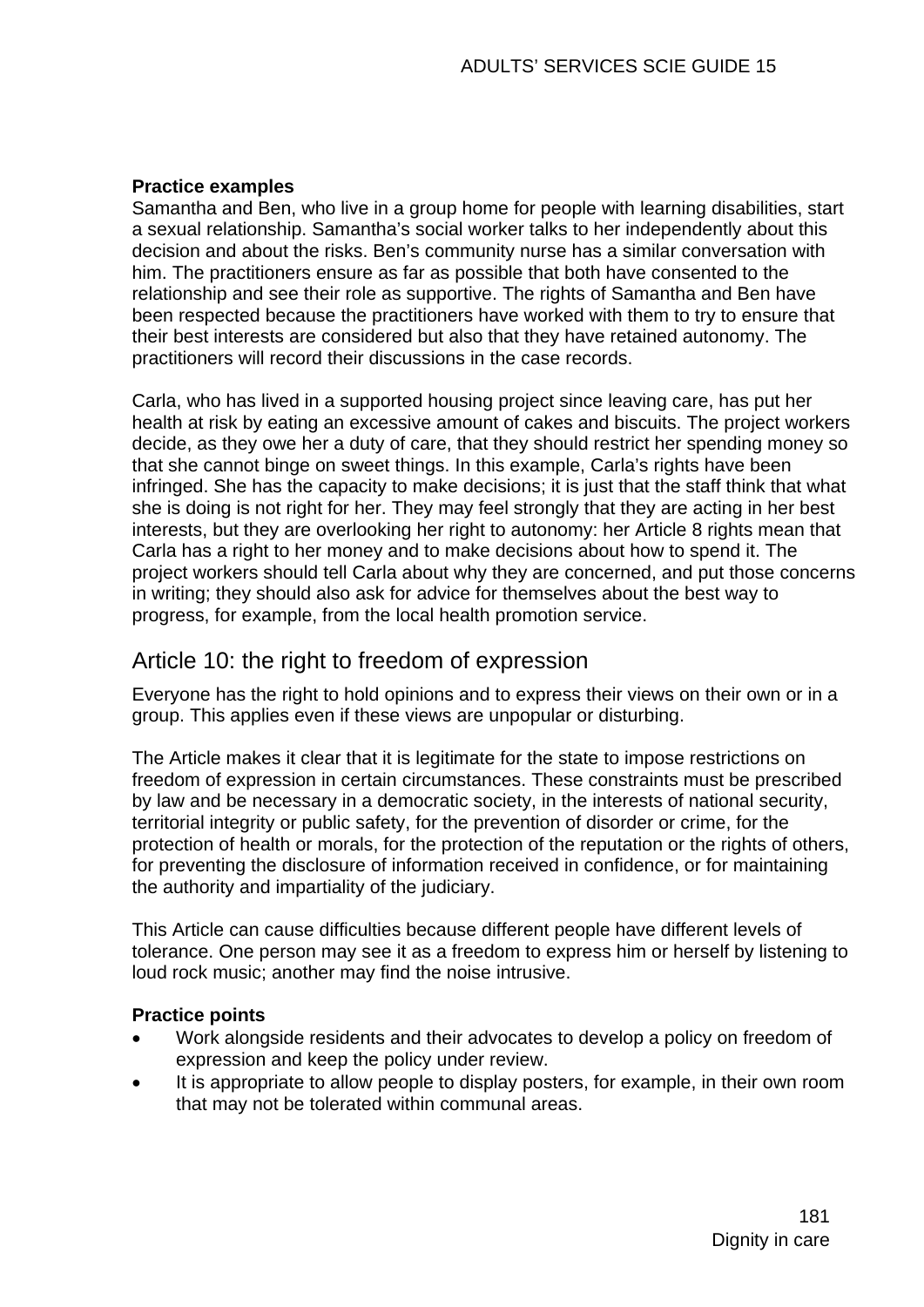### **Practice example**

Some of the staff working in a group home are very upset by anti-abortion publicity material to which two of the home's residents subscribe. The atmosphere of the home is tense. Everyone can see that people have the right to self-expression in theory but it is hard for both groups to manage this in practice. There is no legal answer to this problem, but the manager is likely to have to exercise her skills at people management, and to provide opportunities to listen to everyone who is concerned. She might suggest that the residents make certain rules about what is best for communal areas of the home and what might be best kept in people's bedrooms.

# Article 14: prohibition of discrimination in the 'enjoyment' of Convention rights

This is not a freestanding article – it can only be claimed if the discrimination affects an area which falls under another article of the Convention.

The grounds for discrimination are very broad; the article forbids discrimination on any ground such as sex, race, colour, language, religion, political or other opinion, national or social origin, association with a national minority, property, birth or other status. Remember the important limit: it can only be invoked when another article of the Convention has been engaged. In effect, it piggybacks on the other articles of the Convention.

There is much potential for litigation in areas where health and social care services are concerned. It is, for example, illegal to discriminate against adults with learning disabilities in connection with any of their Convention rights. This means, for example, that practitioners should with others to examine the quality of provision of public services, including healthcare and housing, for people with learning disabilities and consider their ability to access these services.

### **Practice points**

- Staff should be alert to possibilities of discrimination. They should not automatically limit people's experience, for example, because of their disability. Any limit on activities should be justified, and those limits kept under review.
- Staff should receive training in how to avoid discrimination and know where to get advice. They should be aware of the services provided by the for Equality and Human Rights Commission.

### **Practice example**

Daniel, a disabled person who also has a severe mental health problem, is told he is not going to receive support services which will enable him to remain in the community. He feels this may be because of his mental health problem. The refusal of support services, he argues, is in breach of his Article 8 rights. He additionally claims breach of Article 14. Daniel has the right to ask for an explanation and if he is not satisfied with this he can seek legal advice. The Equality and Human Rights Commission will provide advice if practitioners feel that they are not able to find an easy and independent source of legal expertise to assist in a position such as Daniel's.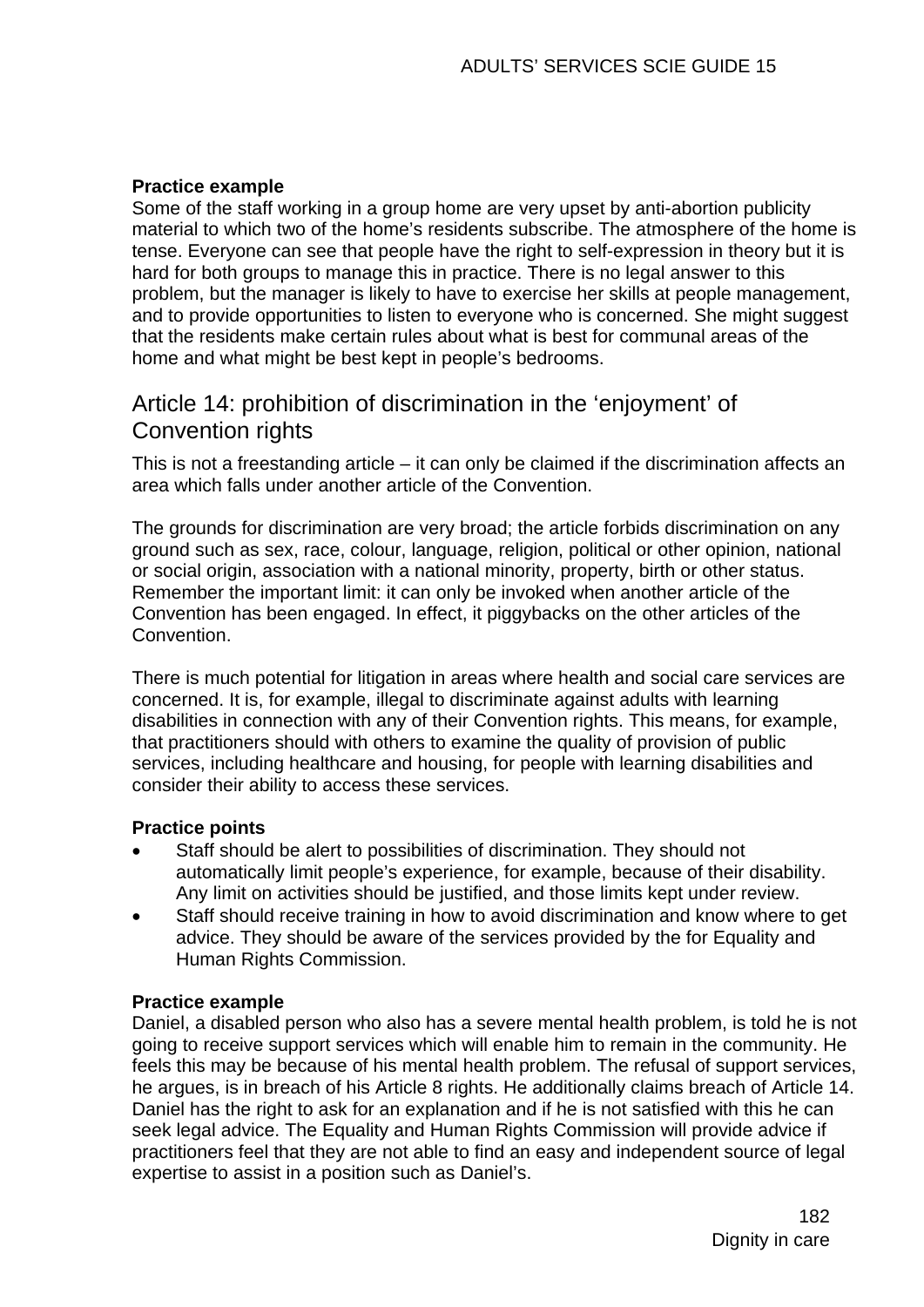Remember that this is a summary, for full details see www.echr.coe.int/convention/webConvenENG.pdf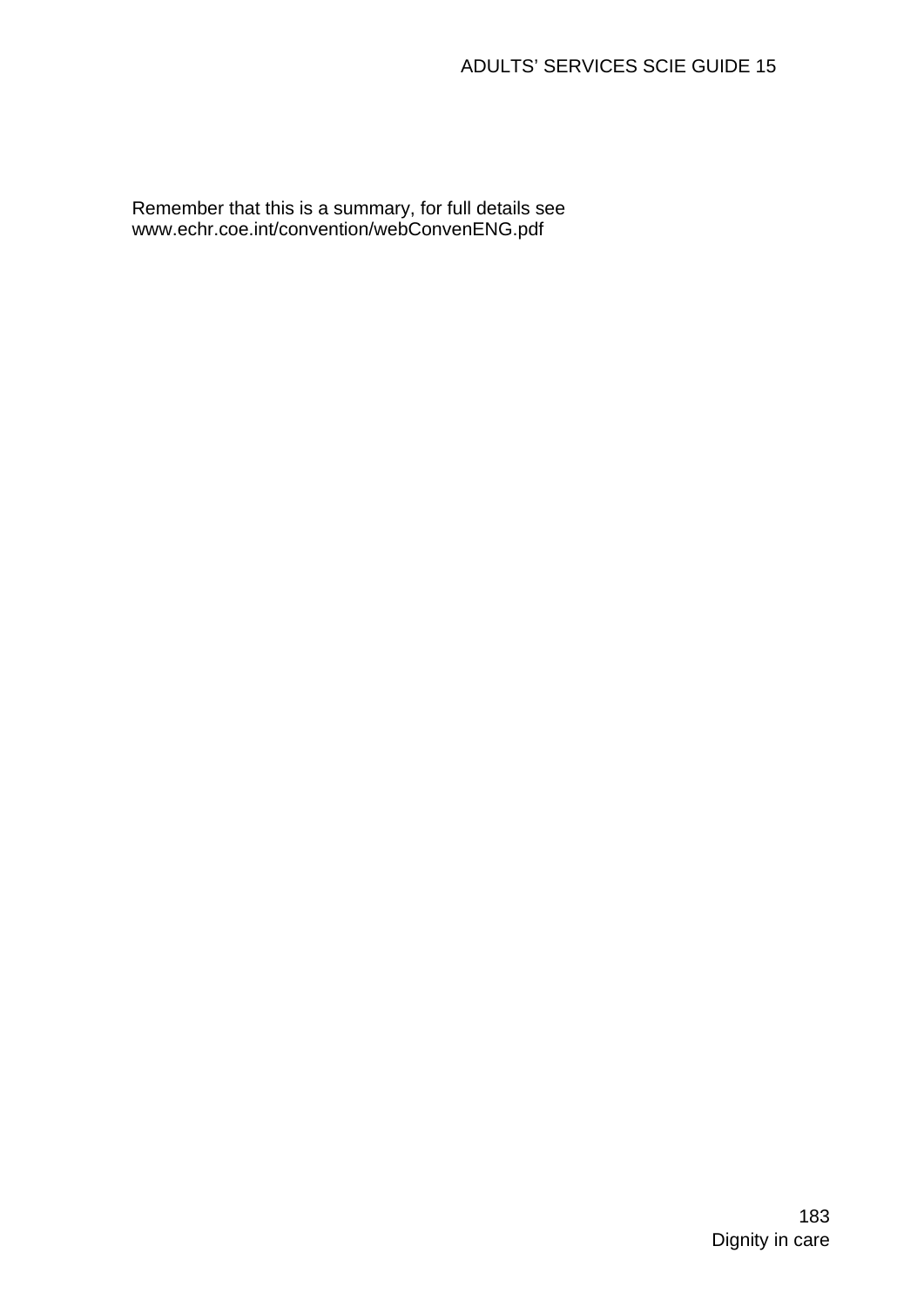# Summary of further legislation that supports Dignity in Care

Care workers in health and social care have a whole range of legal and professional responsibilities both to the people for whom they provide services and to others, such as their fellow workers and unpaid carers. These responsibilities are very important. Human rights should not be used as an excuse for failing to discharge those responsibilities. The Bichard inquiry (www.bichardinquiry.org.uk) into the murders of Jessica Chapman and Holly Wells highlighted concerns that confusions about the operation of human rights and data protection legislation caused failures to record essential information about alleged sex offenders. It was not the Human Rights Act that caused the difficulties but the failure to understand how it operates. The key point is that the human rights of any one individual do not override duties to ensure public safety. The response to this inquiry led to the Safeguarding Vulnerable Groups Act 2006 (link to relevant paras in Section 2)

# Quality in care

Circumstantial influences on dignity, such as the living conditions in care homes or the standards in day centres, are governed by a whole host of regulations.

#### **National minimum standards**

The first National Minimum Standards for Care Homes for Older People were published in 2001. They consist of 38 standards, each with an outcome for people using services. They set out a set of requirements to ensure that care is focused on a service user's needs. The individual standards do not stand on their own, all the standards should be complied with and placed in the context of the Care Standards Act 2000 and its regulations.

National minimum standards in social care are an example of the chain of accountability. The interpretation of the national minimum standards in each care setting in England is the responsibility of inspectors from the Commission for Social Care Inspection. But, as the inspectors take a whole view of the care service and focus on the experience of the users of services, it is not always possible to define the interpretation of an aspect of the national minimum standards in isolation.

It is worth noting that, for employers, a particular lapse in standards can breach more than one area of law. For example, in a care home looking after incontinent residents, allowing pools of urine to lie on the floor would lower the living conditions of the residents to an unacceptably undignified level, but would also contravene the Health and Safety at Work Act (1974) for employees.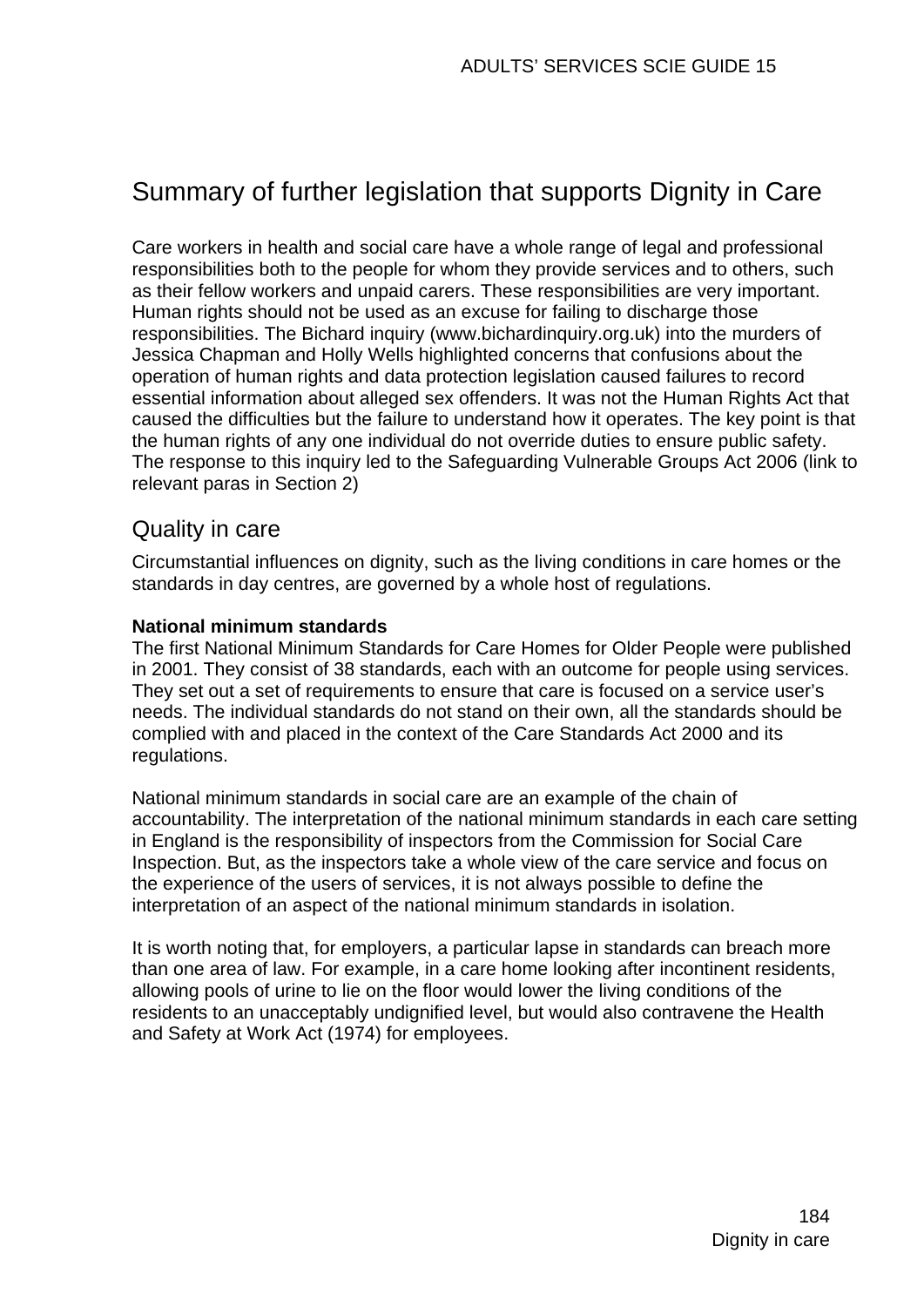### **Food Safety Act 1990, Food Safety (General Food Hygiene) Regulations 1995 and Food Safety (Temperature Control) Regulations 1995**

The Food Safety Act covers the preparation, storage and service of food and requires the registration of food businesses whether they are run for profit or not. A 'food business' includes canteens, clubs and care homes.

For more on guidelines on food quality, nutrition and dignity at mealtimes, see [link to Mealtimes in Dignity in Care site]

# Legal responsibilities

The fact that a responsibility is a legal duty generally means that any action that interferes with a qualified right, such as the rights in Article 8, is going to be seen as legitimate and necessary. It does not answer the question about proportionality (whether the action is excessive).

The **Manual Handling Operations Regulations 1992** cover the transporting or supporting of a load (including people). While employers are required to ensure that they comply with the regulatory framework, this does not mean that an individual's human rights can be disregarded. What is required is a balanced approach that reduces risks for workers while at the same time maintaining the dignity, privacy and autonomy of those they are caring for. The problem of lifting an overweight person, for example, must be solved not ignored (see box).

### **Heavy lifting**

The county council, concerned for the health of its employees, imposed a blanket ban on manual lifting of patients and other service users. Unfortunately this resulted in the certain people (known anonymously as A, B, X and Y) not receiving the community care to which they said they were entitled. There are detailed guidelines on manual lifting set out in the Manual Handling Operations Regulations of 1992, but the court held that these did not prohibit manual handling of people, nor operate a cut-off above which they would be too heavy to lift manually. Failure to lift these people could leave them stuck in a bath or on a lavatory, or suffering from bedsores. This created a potential breach of Article 3 of the Human Rights Act (the right not to be subject to inhuman or degrading treatment). Care workers' rights to a safe working environment must be respected, but these require safe working practices to be devised, not blanket bans that restrict levels of service. [R (on the application of A and B, X and Y) v East Sussex County Council (2003)]

# Responsibilities to carers

Family and friends who act as unpaid carers often play a vital role in maintaining the dignity of service users, particularly when the person they are caring for is incapacitated, either physically or mentally. There are legal responsibilities to carers and some of these are contained in the following Acts: Carers (Recognition and Services) Act 1995 (CRSA) Carers and Disabled Children Act 2000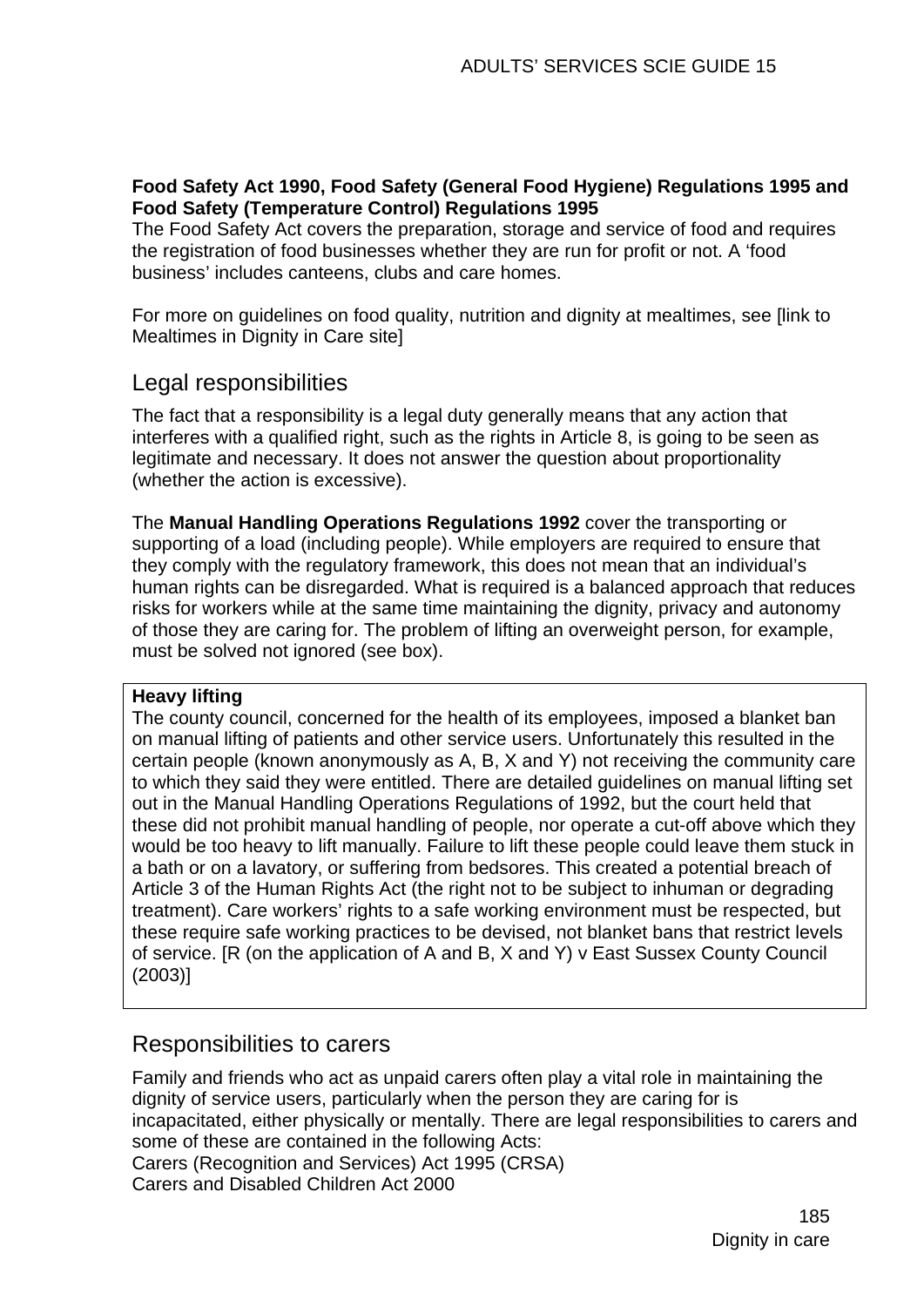Carers (Equal Opportunities) Act 2004.

Other responsibilities to carers are contained in the Mental Health Acts 1983 and 2007 and the Mental Capacity Act 2005.

In summary, the responsibilities for practitioners are to assess carers' needs and to involve them in developing support for service users if that what both wish.

There may be circumstances in which responsibilities to carers appear to conflict with the human rights of service users. If a service user lacks the capacity to make a decision or to consent to care and treatment, then the provider of health or social care services must act in the best interests of that person.

It is generally in the best interests of the service user to have the carer involved in decisions about his or her care (but sometimes it is not). If there is a conflict between the best interests of the carer and the best interests of the service user, then the best practice is to seek advocacy and separate practitioners for both parties. It may be that independent advocacy services should be involved or commissioned to resolve the conflict. In some cases an independent mental capacity advocate (IMCA) might be able to act; the local authority and NHS trust will have details of how to contact this service locally and advise on what services it offers.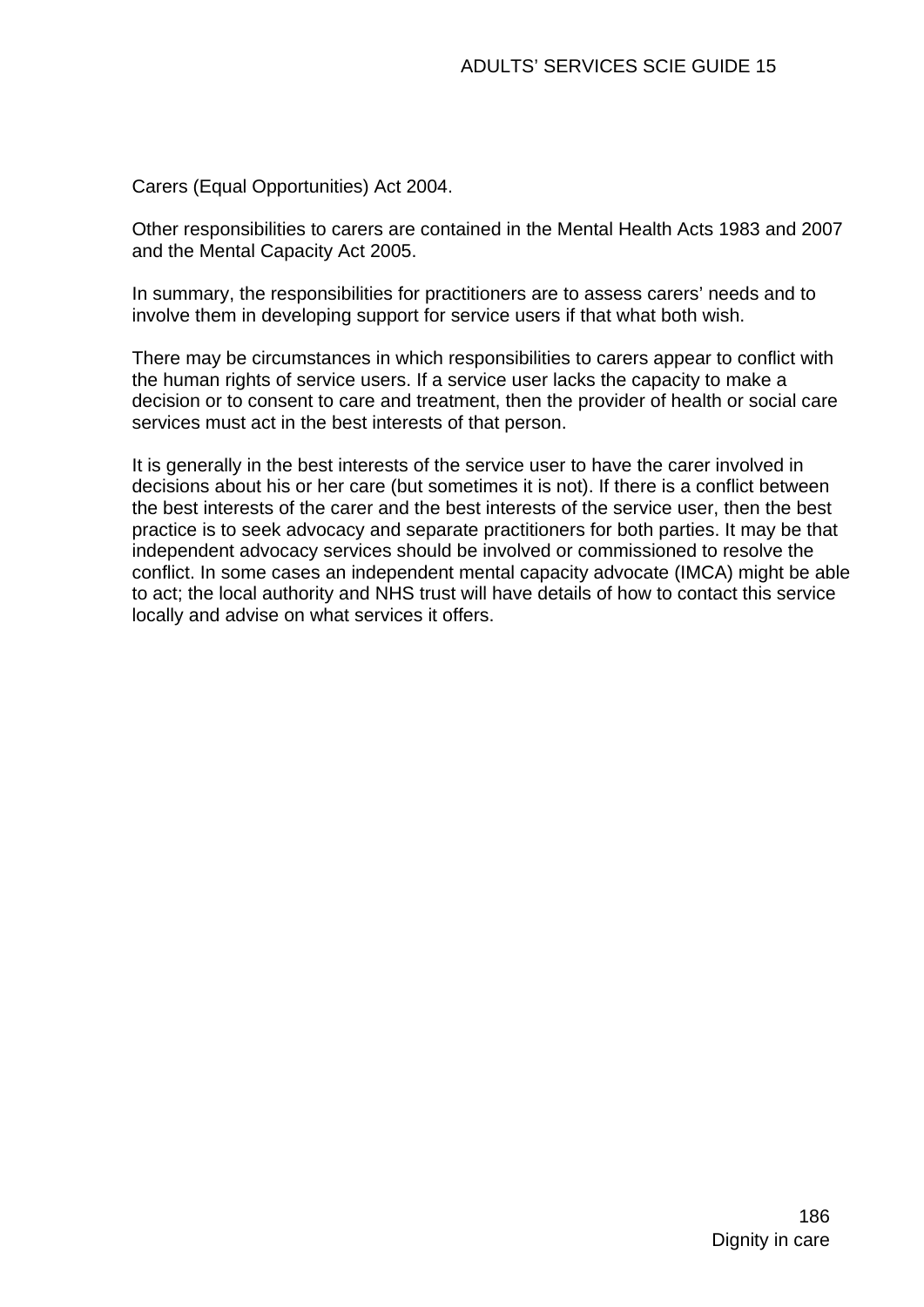# Further reading

### **Human Rights**

'A guide to the Human Rights Act 1998', 3rd ed, produced by the Department of Constitutional Affairs (precursor of the Ministry for Justice), available for download at www.dca.gov.uk/peoples-rights/human-rights/pdf/act-studyguide.pdf See also the Liberty guide to the Human Rights Act at http://www.yourrights.org.uk/

### **Discrimination law**

'Discrimination law handbook', Camilla Palmer et al, Legal Action Group, 2007 'Age discrimination handbook', Declan O'Dempsey et al, Legal Action Group, 2006

#### **Community Care**

'Community care and the law', Luke Clements and Pauline Thompson, Legal Action Group, 2007

'Using the law in social work', Robert Johns, Learning Matters, 2007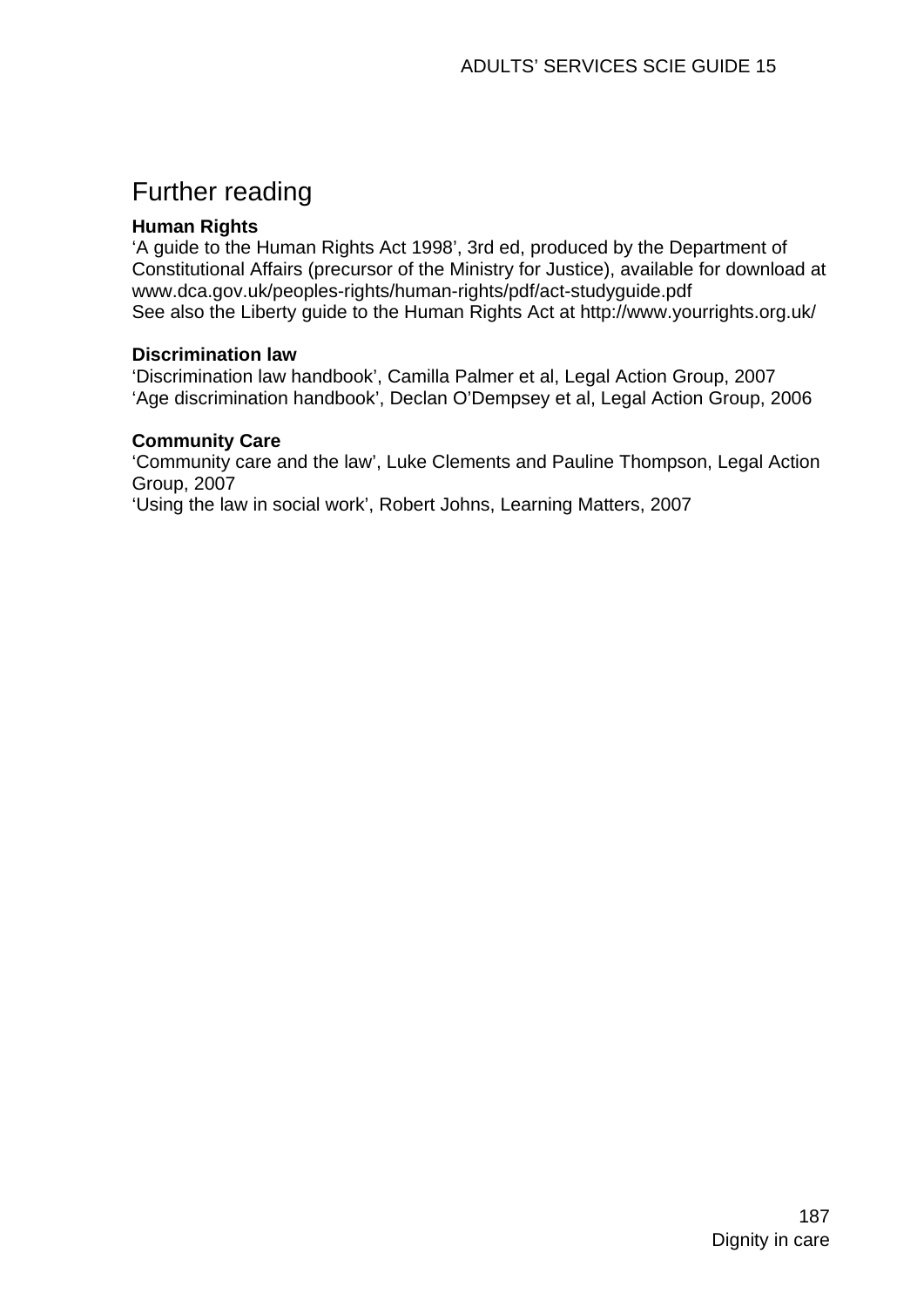# **Glossary**

Capacity – the ability to make a decision about a particular matter at the time the decision needs to be made. The legal definition of a person who lacks capacity is set out in section 2 of the Mental Capacity Act 2005 and elaborated upon in chapter 4 of the Code of Practice.

Common law – so called 'judge made' law. A system of law developed by the courts which depends upon judicial application of precedents decided in earlier cases. It is distinct from statute law which is legislation passed by Parliament.

Delegated legislation (or secondary legislation) Many statutes (which are primary legislation) give Ministers and other executive bodies, such as the Welsh Assembly Government, power to produce detailed regulations which are not debated by Parliament but have statutory force.

Declaration of incompatibility – this is a decision of the courts that informs Parliament that primary legislation may be in breach of the UK's obligations under the ECHR. Parliament is not obliged to change the law as a result of a declaration of incompatibility.

Equality and Human Rights Commission a non-departmental public body (NDPB) established under the Equality Act 2006 – accountable for its public funds, but independent of government. It has taken over the functions of the Equal Opportunities Commission, the Commission for Racial Equality, and the Disability Rights Commission as well as oversight of the workings of the Human Rights Act 1998. Its website is www.equalityhumanrights.com

Equity – principles of fairness developed by the courts to mitigate the harsh impact of certain common law rules. For example common law remedies are limited to damages (financial compensation) whereas equitable remedies such as specific performance (insistence that a party performs its obligations) and injunctions (orders preventing certain behaviour such as harassment) can be granted at the discretion of the courts.

European Convention on Human Rights – the document drafted by European nations who were members of the Council of Europe after the Second World War. It sets out the agreed rights and freedoms of individuals.

European Court of Human Rights – this court sits in Strasbourg, France and hears cases brought against those states who are parties to the European Convention. It acts as a final decision maker on allegations of non-compliance.

Guidance – this may be statutory or non statutory. It provides advice and assistance on the procedures for putting into actions provisions of statute. Statutory guidance –that is guidance authorised by statute - is more authoritative than non-statutory guidance. The Code of Practice under the Mental Capacity Act 2005 is an example of statutory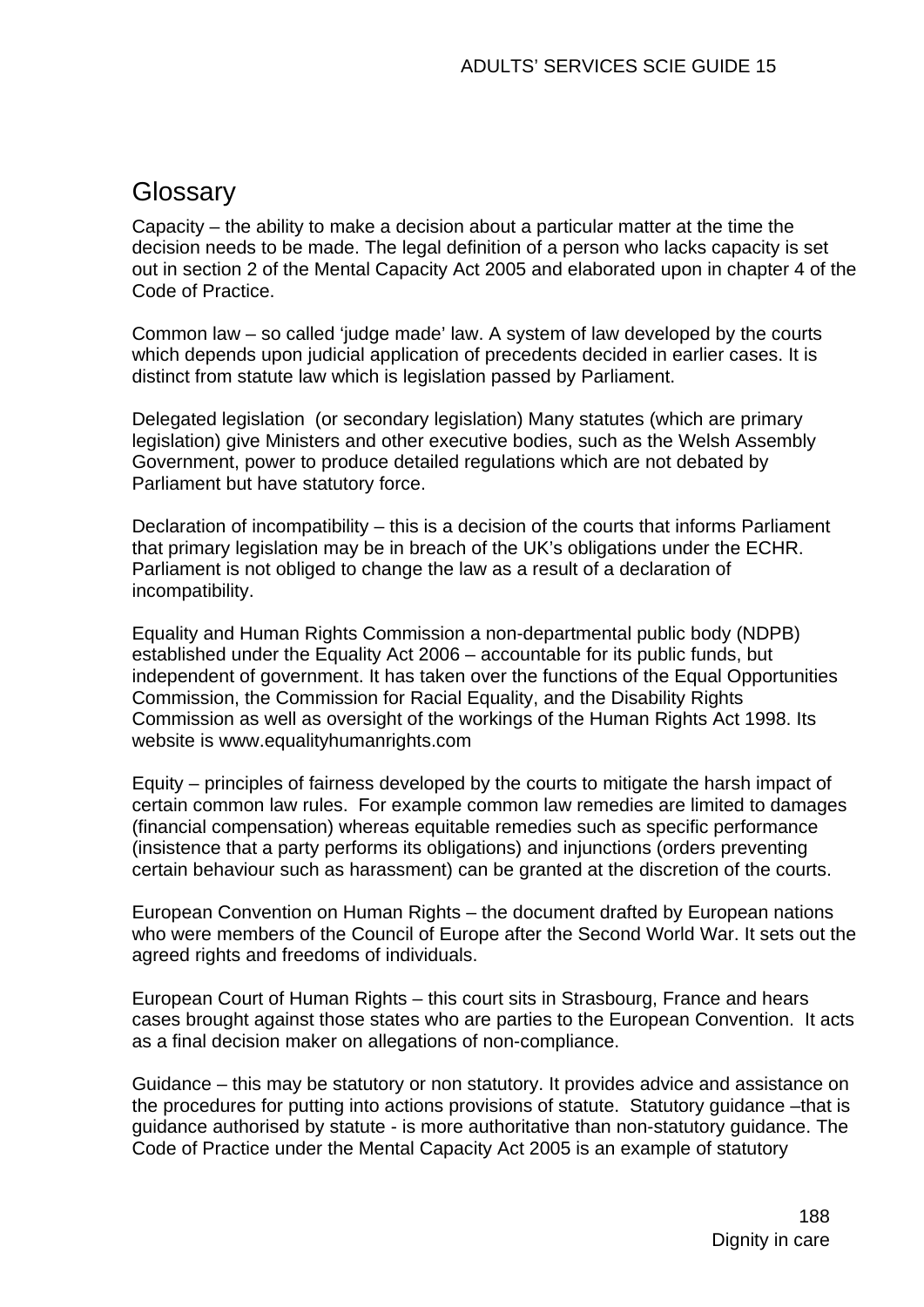guidance. Guidance does not have the force of law, but good reasons, recorded in writing, are needed to justify deviations from guidance.

Human Rights – these are the rights and freedoms of individuals that have been agreed as fundamentally important in maintaining a fair society.

Human Rights Act 1998 – This Act contains, at Schedule 1, the fundamental rights set out in the European Convention and enables people in the UK to take complaints about human rights to UK courts.

Joint Committee on Human Rights – this is a committee of both Houses of Parliament which scrutinises proposed legislation with a view to determining whether or not human rights are respected. It also carries out inquiries into problematic areas such as human rights and terrorism, and human rights and vulnerable people. The website of the JCHR is (link)

Protocol – there are a number of protocols to the Convention. These are rights which are later additions to the rights under the Convention

Public authority – people who carry out functions of a public nature are likely to fall into the definition of public authority. The exact remit of public authority is still being worked out by the courts. Examples of organisations which are definitely public authorities are:

- central government
- local government
- courts and tribunals
- prisons
- NHS trusts

Statute – legislation passed by parliament. Statutes start life as Bills which are discussed in parliament. They become statutes – Acts – when they receive Royal Assent. Note an Act does not necessarily come into force when it receives Royal Assent. Different Acts have different implementation schedules which are either contained in the statute itself or announced later in parliament (for example, the Mental Capacity Act 2005 was not implemented until 2007, and then in two parts).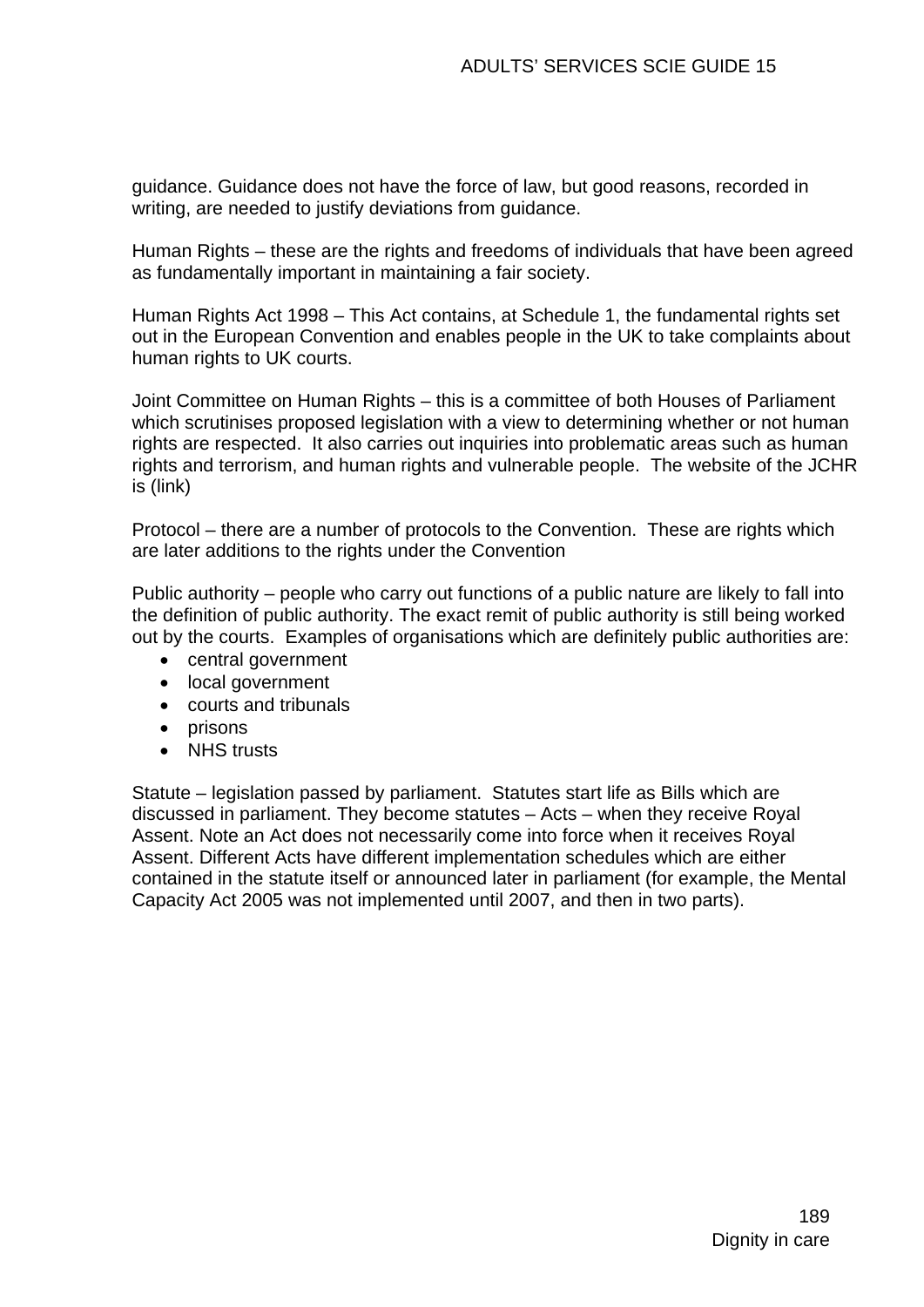# **Nutritional care**

# Section 1: Introduction

Nutritional care is a consistent feature in the research on dignity and there is a profusion of information and guidance on the subjects of food, mealtimes, nutrition and hydration. Despite this there are still serious concerns about nutrition in the health and social care sectors. The Department of Health is taking these issues very seriously; in October 2007 it published a joint action plan, 'Improving nutritional care' (see Resources below), and set up a delivery board to ensure implementation. The Council of Europe's 10 Key Characteristics of good nutritional care (see Resources) offers a concise summary of the meaning of good nutritional care. The characteristics were initially for healthcare and are currently being adapted to support the social care sector.

Some of the guidance available gives conflicting advice and information, particularly with regard to specific nutritional matters. It is important that this does not prevent people from providing good nutritional care to older people through a balanced diet appropriate to individual needs. There is some concern in social care that much of the information on nutrition and hydration is over-medicalised and not suited to the sector.

For social care staff, only a basic knowledge of nutrition is necessary in order to tackle malnutrition in older people. The fundamental point is that older people should undergo routine screening and have access to food that:

- is adequate in amount and of good quality
- is well prepared in a safe environment
- meets any specific dietary, cultural and religious requirements
- is provided in an environment conducive to eating.

Most important of all, older people should receive the time, help and encouragement they need in order to eat the food provided.

This section of the Dignity in Care guide aims to:

- examine why the problem of malnutrition in older people persists, despite a raft of policy and guidance
- offer some solutions to the various problems that prevent change from happening
- highlight the key messages from guidance on nutrition (see Practice points)
- ensure that guidance is accessible to the social care sector by providing links to key documents (see Resources).

Hydration is addressed in a further subsection.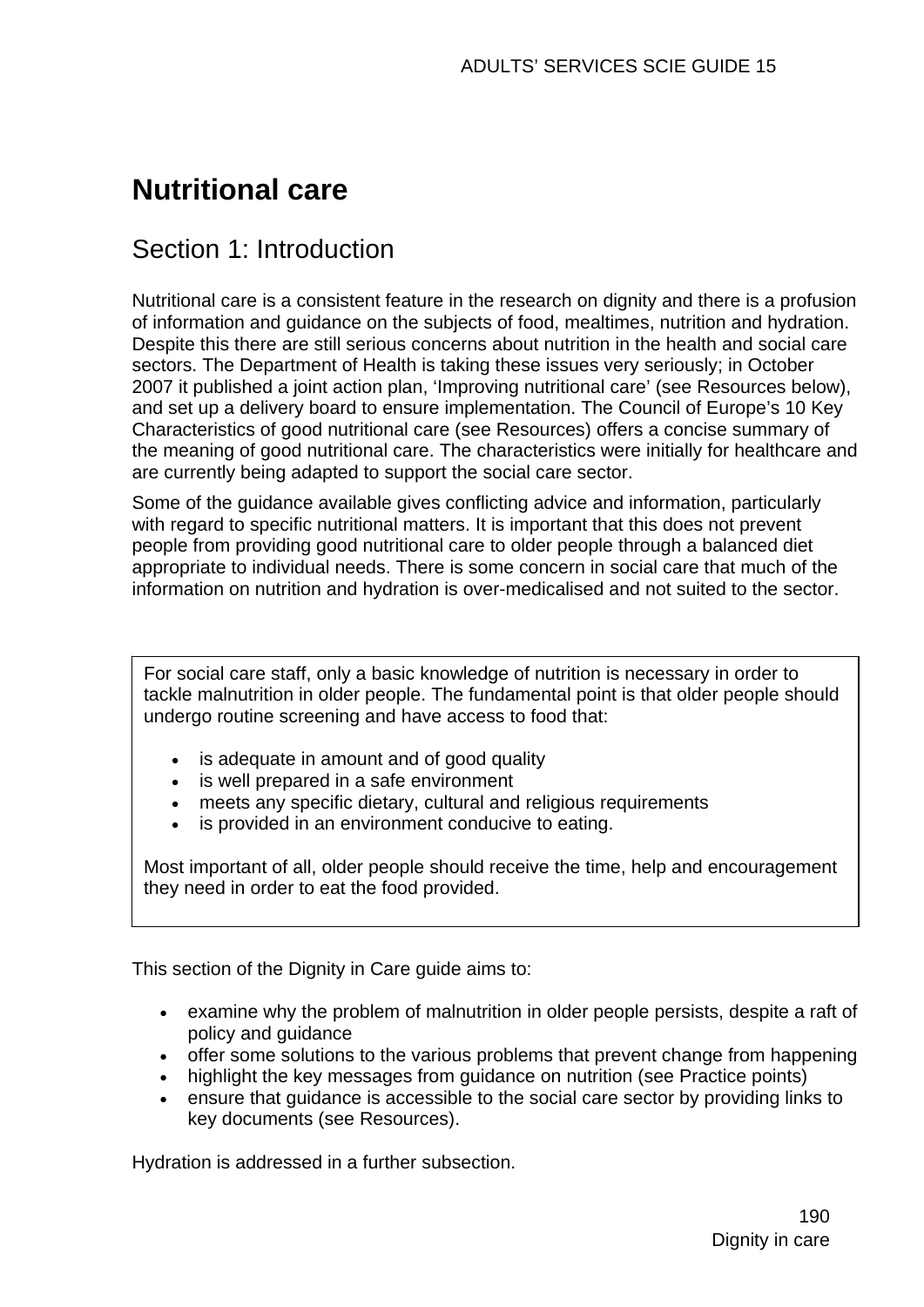# Background

Much of the media attention and campaign focus to improve nutrition has been on hospitals. A report by the Patient and Public Involvement Forums entitled 'Hospital food, could you stomach it?' (Commission for Patient and Public Involvement in Health, 2006) found that more than a third of hospital patients have left their food uneaten, and issues were raised abou t choice, the temperature and presentation of food and people not receiving the help they need to eat their meals. Age Concern also published a compelling report 'Hungry to be heard' (see Resources) into the scandal of malnourished older people in hospital which strongly argues that it is a change in culture and practice that is required. It is clear, however, that the problem also exists for many older people who access social services, including residential, day care, extra care and domiciliary care.

Older people, for a number of reasons, are more likely to suffer from malnutrition and this increases for those using health and social care services. The largest nutritional screening survey, Nutrition Screening Survey in the UK 2007 was carried out by BAPEN, the British Association for Parenteral and Enteral Nutrition<sup>1</sup>. The survey found that between 19 and 30 per cent of all people admitted to hospitals, care homes or mental health units were at risk of malnutrition. The UK Home Care Association estimates that up to 90,000 people who receive home care services could be at risk of malnutrition (Grove, 2008).

Some conditions that affect people in later life, such as stroke, Parkinson's and Alzheimer's disease, can affect a person's ability to feed themselves and to swallow. Consideration should also be given to the impact of eating difficulties on the social aspect of mealtimes. A Swedish study (Sidenvall, 1999) noted that older people affected by debilitating physical or mental conditions strive to retain their independence and dignity when eating, and that such loss of skill can be painful and can cause embarrassment. It is important that support is provided in a discreet, sensitive and respectful manner that does not draw attention to the person's difficulties.

Mealtimes and nutrition are important to older people in relation to their quality of life and as a measure of the quality of service they receive. Evidence for this comes from a range of studies into different types of health and social care provision. Mealtimes and nutrition 'have been raised repeatedly... as an opportunity to respect residents' dignity, or undermine it'.

Meals and mealtimes affect the quality of life for older people and are indeed the **'**Highlight of the day' for many people in residential care (Commission for Social Care Inspection, 2006) (see Resources). A small study into care homes found that, for residents, food is a definer of the quality of a home (PG Professional and the English Community Care Association, 2006). In the Department of Health (DH) online survey (DH, 2006d) respondents complained that not enough help is available to those who need assistance with eating. The analysis of British data from the Dignity and Older Europeans study supports this: 'participants said patients were often not fed by nurses and this was often a problem for older people who could not feed themselves' (Calnan et al, 2003). As the Research overview found, not having appropriate help with eating

1

<sup>1</sup> http://www.bapen.org.uk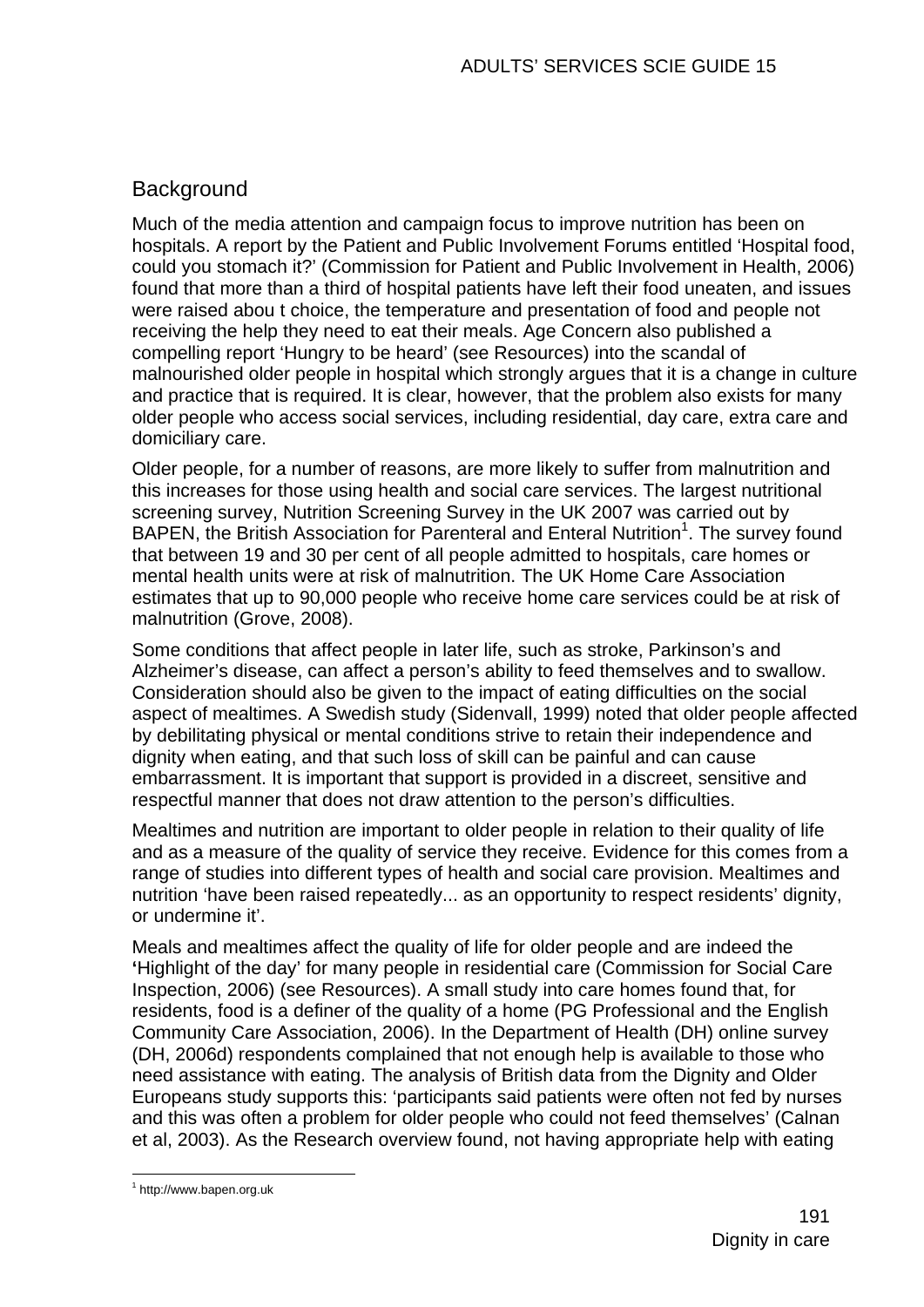and drinking can have more serious consequences for people with dementia or depression.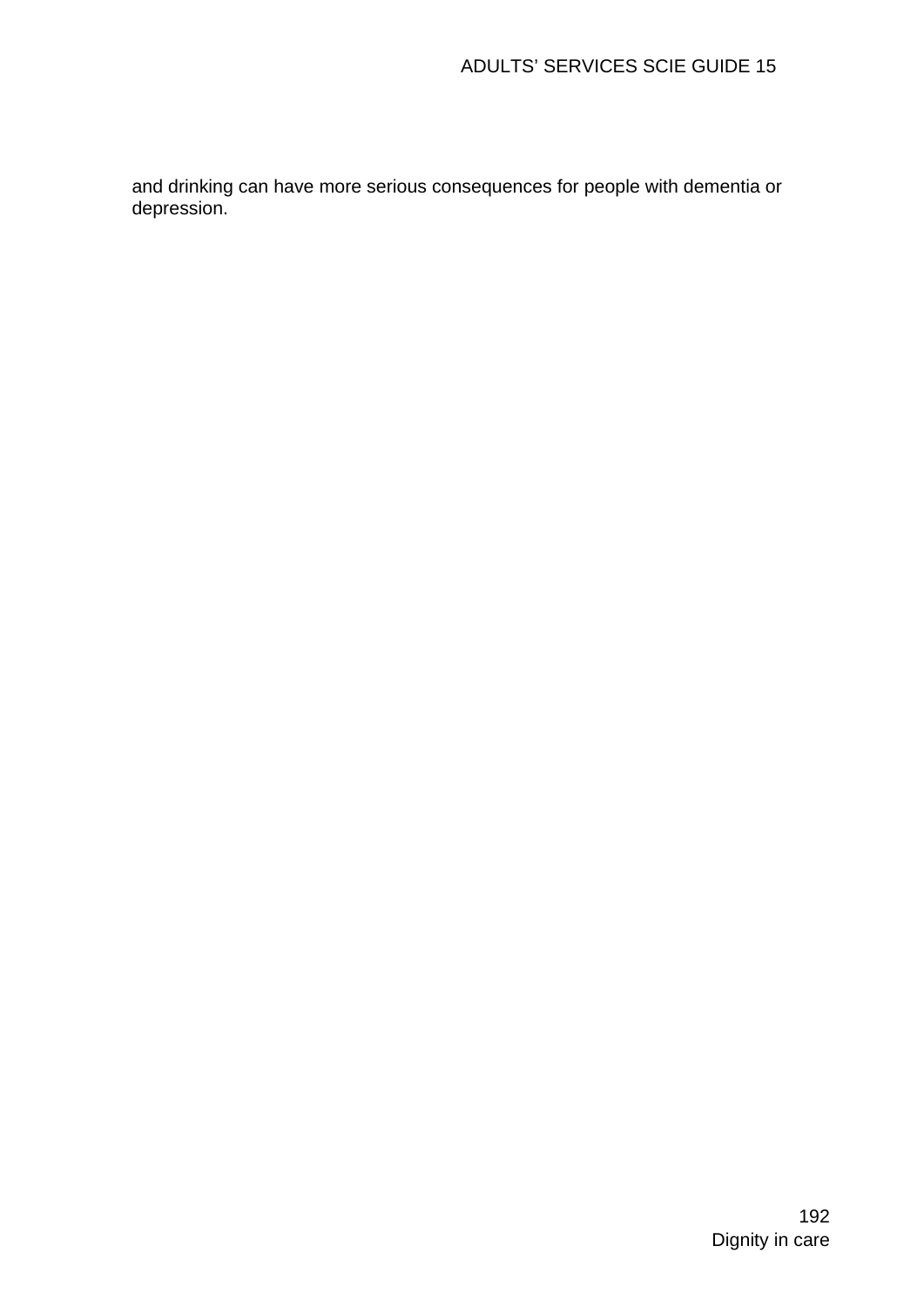# Section 2: Key points from research and policy

- Food, nutrition and mealtimes are a high priority for older people and a top priority for older people from black and ethnic minority groups (PRIAE/Help the Aged, 2001).
- Malnutrition affects over 10 per cent of older people (British Association for Parenteral and Enteral Nutrition, 2006).
- Between 19 and 30 per cent of all people admitted to hospitals, care homes or mental health units are at risk of malnutrition (British Association for Parenteral and Enteral Nutrition 2007).
- The UK Home Care Association estimates that up to 90,000 people who receive home care services could be at risk of malnutrition (Grove, 2008).
- Malnutrition is estimated to cost the UK over £7.3 billion a year (BBC, 2006).
- Malnourished patients stay in hospital longer, are three times as likely to develop complications during surgery, and have a higher mortality rate (Age Concern, 2006; BBC, 2006).
- The needs of people from black and ethnic minority groups, including 'basics such as food' are not always met by mainstream services (PRIAE/Help the Aged, 2001; Afshar et al, 2002).
- Key points in bringing about a culture change in food, nutrition and mealtimes are: good leadership, staff induction and training and adequate staffing levels (Commission for Social Care Inspection, 2006).
- The NHS Standards for Better Health requires healthcare organisations to ensure that patients have a choice of food that is prepared safely and provides a balanced diet; and that 'individual nutritional, personal and clinical dietary requirements are met, including any necessary help with feeding and access to food 24 hours a day' (Department of Health, 2004e).
- National minimum standards for care homes require that 'service users receive a wholesome appealing balanced diet in pleasing surroundings at a time convenient to them' (Department of Health, 2003a). Nearly 2,000 care homes in England do not meet this standard (Commission for Social Care Inspection, 2006).
- National minimum standards for domiciliary care require that 'personal care and support is provided in a way which maintains and respects the privacy, dignity and lifestyle of the person receiving care at all times'; this includes eating and meals (Department of Health, 2003b).
- In February 2006 the National Institute for Health and Clinical Excellence (NICE) and the National Collaborating Centre for Acute Care launched clinical guidance to help the NHS identify patients who are malnourished or at risk of malnutrition.
- The NHS Essence of Care benchmarks for food and nutrition include attention to nutritional assessment, the environment, presentation of food and appropriate assistance (Department of Health, 2003c). These can be used by care homes, as well as healthcare providers, to benchmark services.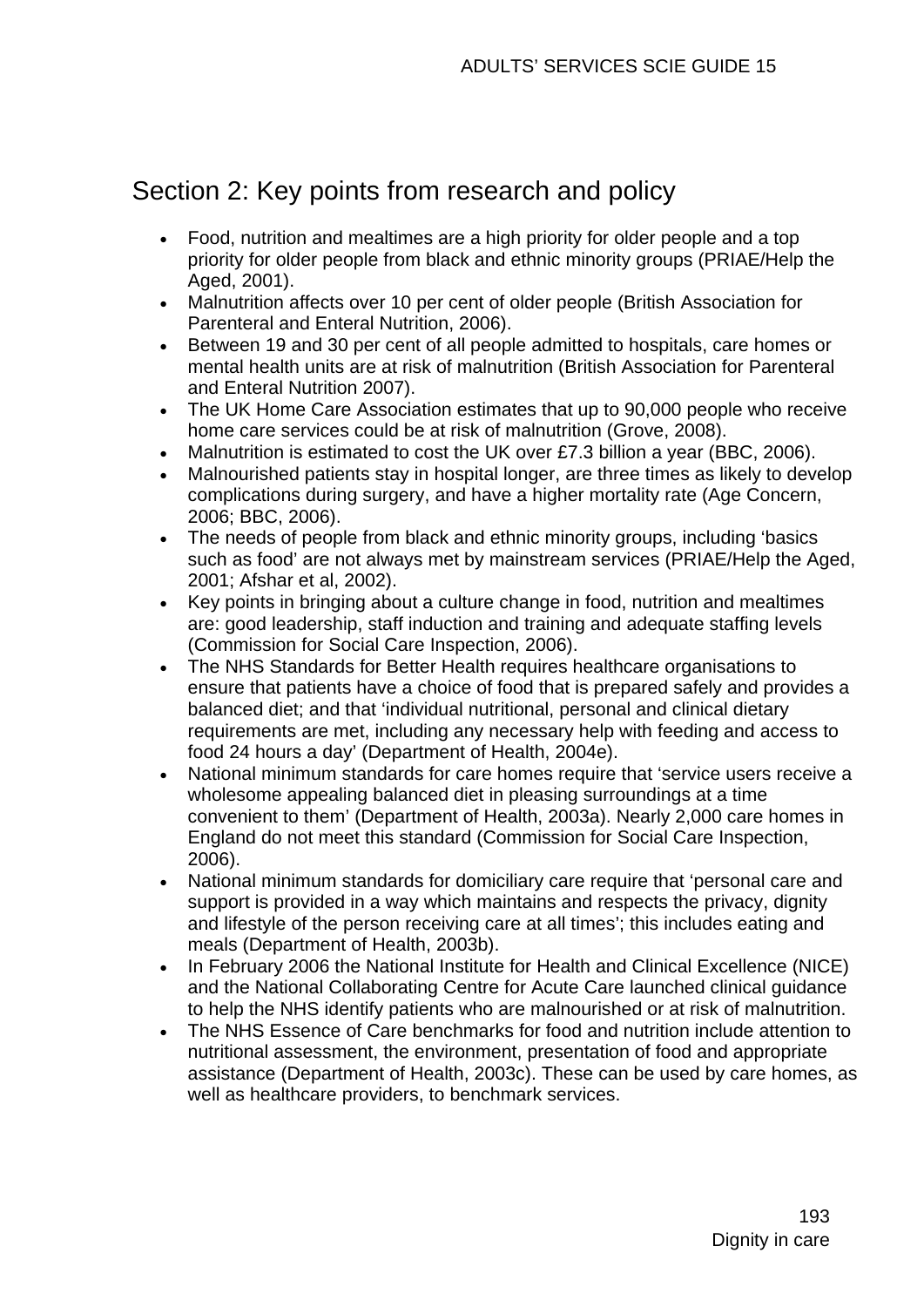# Section 3: Why does malnutrition persist and what can be done?

Ageism, discrimination, and abuse

Extracts from the Resource guide below highlight some of the deep-seated societal issues that influence the way older people are treated:

'The tendency to view a patient as less than human has been identified with a need to defend oneself against the anxiety which their condition provokes' (Menzies, 1977).

'Evidence of ageism across all services 'ranges from patronising and thoughtless treatment from staff to the failure of some mainstream public services [reflecting a] deep-rooted cultural attitude to ageing, where older people are often presented as incapable and dependent…' (CSCI, 2006)

'It was an uncomfortable fact, but mainstream services and mainstream society were still seen by the older people in the groups as being both ageist and racist. They said it was impossible to ignore this fact… ' (Butt, 2004).

'Cultural differences and needs were not met by mainstream services – including basics such as food.' (Butt, 2004).

'Threats to dignity in care include: labelling and disrespectful, inadequate communication; target- and/or routine-driven care; unequal power relations, ageism, and racism; staff shortages and poor morale' (Shore and Santy, 2004).

These issues extend far wider than the health and social care sectors and require a government wide response that reflects this. However it is the responsibility of the health and social care sectors to ensure that they play a significant part in addressing the problems of ageism, racism and abuse. Organisations must strive, through induction, training, good leadership and peer-to-peer learning, to change attitudes and behaviours to ensure that older people are treated with the respect and dignity they deserve.

See also SCIE's leadership resources $2$ .

<sup>1</sup> <sup>2</sup> http://www.scie.org.uk/workforce/leadership.asp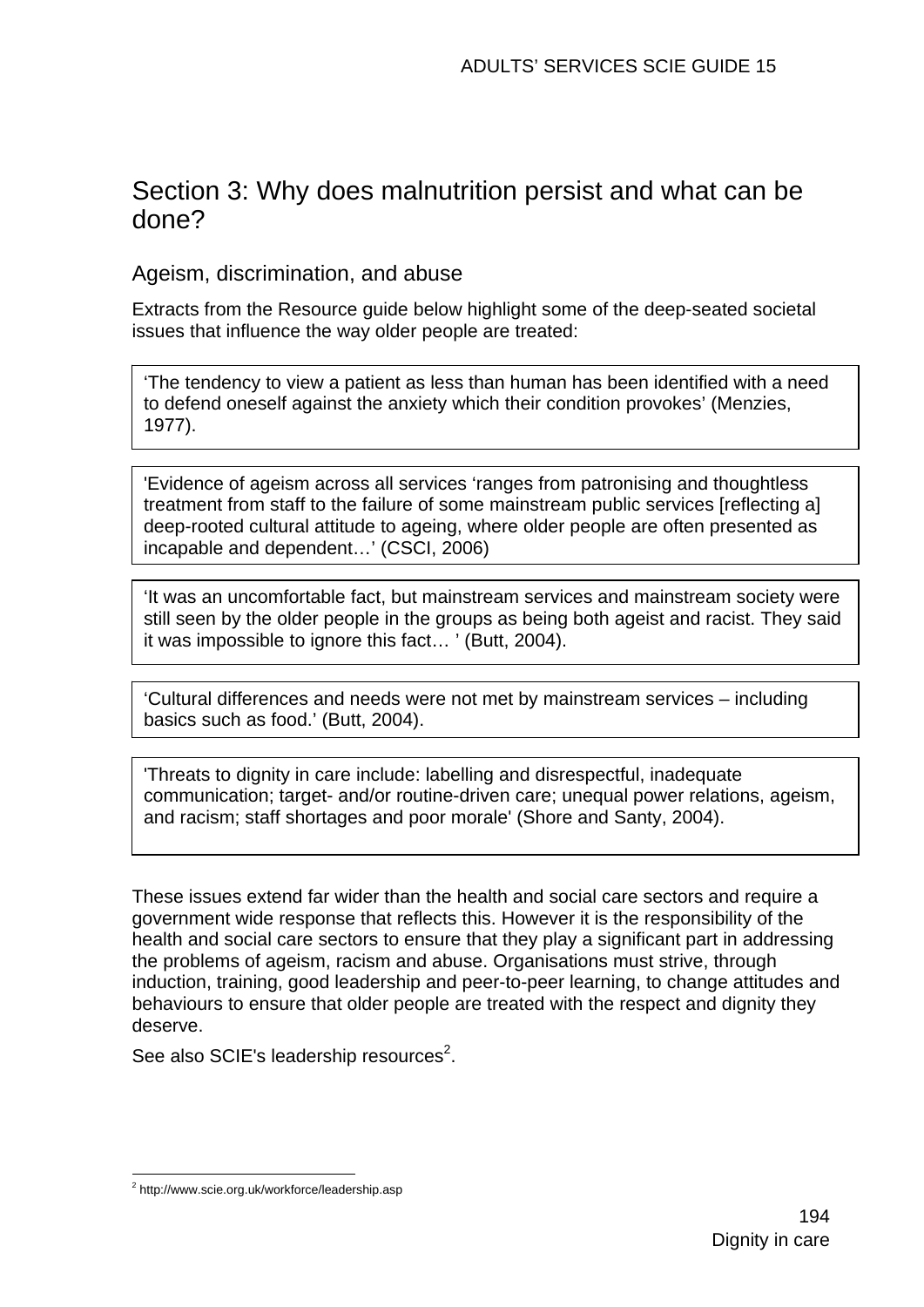## Attitudes and awareness

'Our failure to address nutrition may reflect a cultural issue in our society – perhaps we do not value the quality of our food as much as we should. I have been particularly struck by the quality of food for patients and staff in hospitals in France, which has much more of a food culture. There, mealtimes are sacrosanct for both patients and staff.' Baroness Finlay of Llandaff (Hansard, 2008).

Increased frailty and physical dependence in older people can make them particularly susceptible to malnutrition, but there are clearly wider issues relating to food and nutrition that may compound the problem. Chef Jamie Oliver's campaign to improve school dinners brought to light a number of worrying trends in terms of general ignorance about food and healthy eating. His campaign highlighted the national problem of schools serving and selling poor-quality food to children, along with the impact on parental and institutional attitudes of increased availability of processed and convenience food. Many parents and catering staff were shown to have accepted an alternative approach to nutrition and food preparation, demonstrating an astonishing lack of knowledge and cooking skills. While 'consumer awareness of the importance of healthy eating is rising' (Cabinet Office, 2008) there is still much to be done. With evidence of such widespread ignorance on nutrition, it cannot be assumed that health and social care staff or carers for elderly relatives will have the knowledge to provide, or ensure the provision of, adequate nutritional care. Commissioners and assessors will need to ensure this issue is highlighted, particularly as more people are set to determine their own care through personalisation and individual budgets.

It is important that public bodies with food provision responsibilities, either directly or through commissioning services, take the lead in addressing the national deficit in awareness of the importance of food, mealtimes, nutrition and hydration.

### Resources, quality and sustainability

There are a number of resource issues that may affect the nutritional care of older people. These include low food budgets, inadequate staffing levels (especially around mealtimes) and lack of training. It is important, therefore, that services ensure they are getting the best value by investing in staff and adopting best practice in food procurement.

Across statutory catering services, there has been an increasing acceptance of the practice of purchasing pre-prepared food that has systematically deskilled and devalued catering staff and impacted on the quality, freshness and nutritional value of the food served. In 2006, the National Audit Office estimated that there were £224 million worth of inefficiencies in public food procurement every year (Cabinet Office, 2008).

Statutory services and those services commissioned by them are in a key position to influence change. The government has introduced a number of measures to address food standards in schools. The new Care Quality Commission will be developing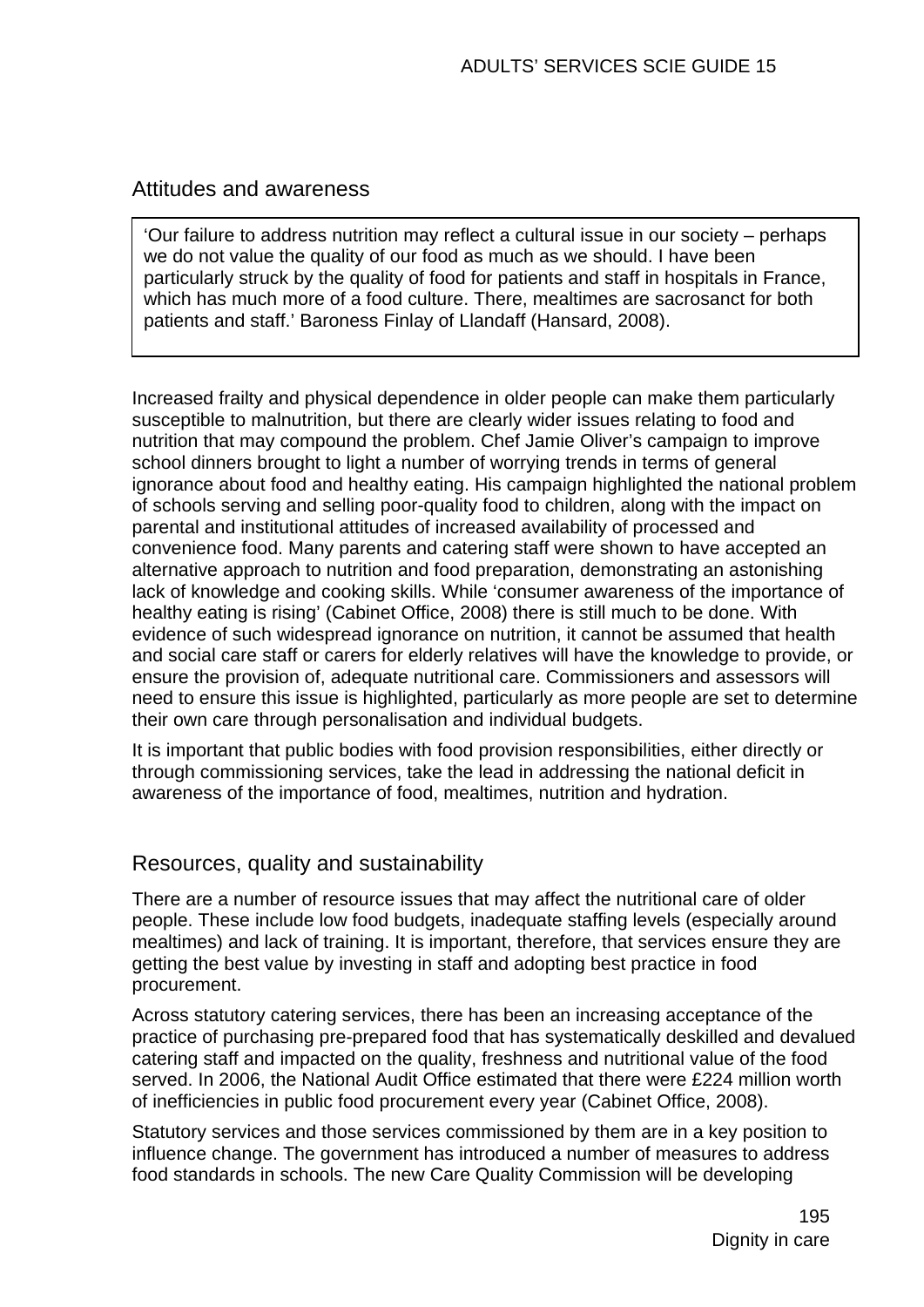compliance criteria for health and social care services and is committed to raising awareness about eating for good health, but much more work is needed nationally to change culture and behaviour. 'Food Matters: Towards a Strategy for the 21st Century' recognises the need for culture change and asserts that 'the public sector in England should be leading by example' (Cabinet Office, 2008) (See Resources). The government intends to introduce a new 'Healthier Food Mark' in public services, linked to standards for nutrition and sustainability.

Improved education and training for the workforce and the procurement of good-quality food which is, where possible, local, seasonal and sustainable, will have an influence far wider than the improvement of nutrition in older people.

'Best practice in sustainable public-sector food procurement' (DEFRA) (see Resources) brings together a range of information, recommendations and practice examples on these issues.

The Food Industry Sustainability Strategy (DEFRA) (see Resources) reflects Government policy objectives on nutrition and health as set out in the Public Health White Paper (DH) (see Resources). It encourages the food industry to work in partnership with Government and other stakeholders to help bring about lasting improvements to the nation's nutrition and health. It reiterates the challenges set out in the White Paper, stressing the contribution expected of the food industry to help achieve Government policy objectives to increase average consumption of fruit and vegetables to at least five portions a day; increase the average intake of dietary fibre to 18 grams per day; reduce average salt intake to 6 grams per day; reduce average intake of saturated fat to 11 per cent of food energy; maintain the current trends in reducing average intake of total fat to 35 per cent of food energy; and reduce the average intake of added sugar to 11 per cent of food energy.

Hospitals are already taking these recommendations on board, in ways such as preparing fresh food on the premises (Royal Brompton Hospital) and sourcing locally (Royal Cornwall Hospital Trust).The aim of this process is to maintain maximum nutritional value in the food.

The Royal Brompton Hospital in Chelsea has been identified as a model of good practice in care catering. Meals for both patients and staff are prepared fresh on the premises and 20 per cent of the produce is from local and organic sources which supports local farmers and suppliers (National Health Executive, 2008a). The Royal Brompton are keen to help colleagues around the country to follow their model.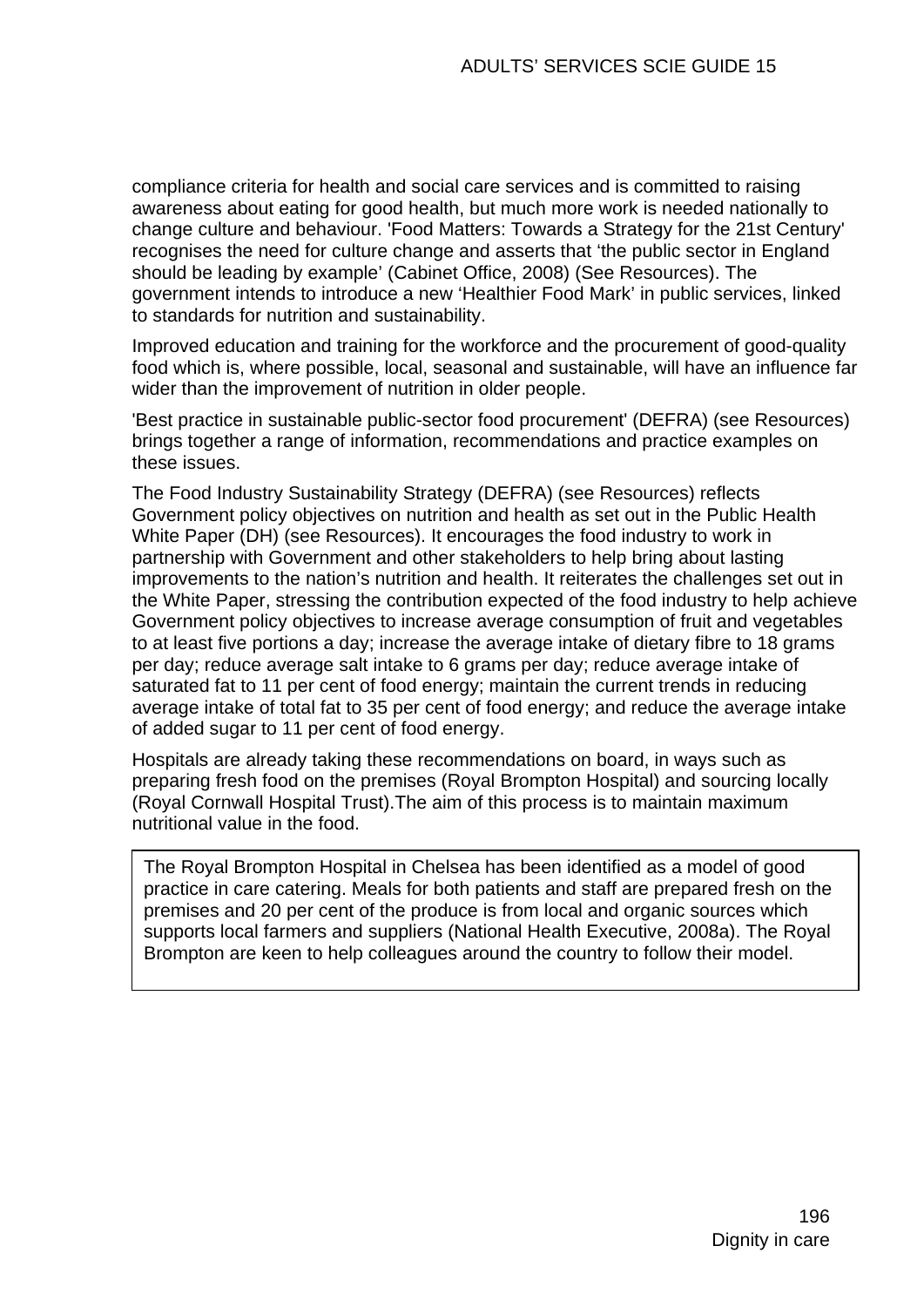The Royal Cornwall Hospital Trust 'have responded to patients' comments that they want to see fresh, locally produced ingredients in their meals' (National Health Executive, 2008b). In 2002 they made the decision to implement a sustainable approach to food provision in hospitals across Cornwall aiming to source as much as possible locally. This, in addition to improving the quality and nutritional value of the food, provides a boost to the local economy. The next phase is to open a new food production unit that will supply local hospitals with freshly prepared food. The food will then be transported to local hospitals to be cooked on the wards and served along with steamed vegetable and salads.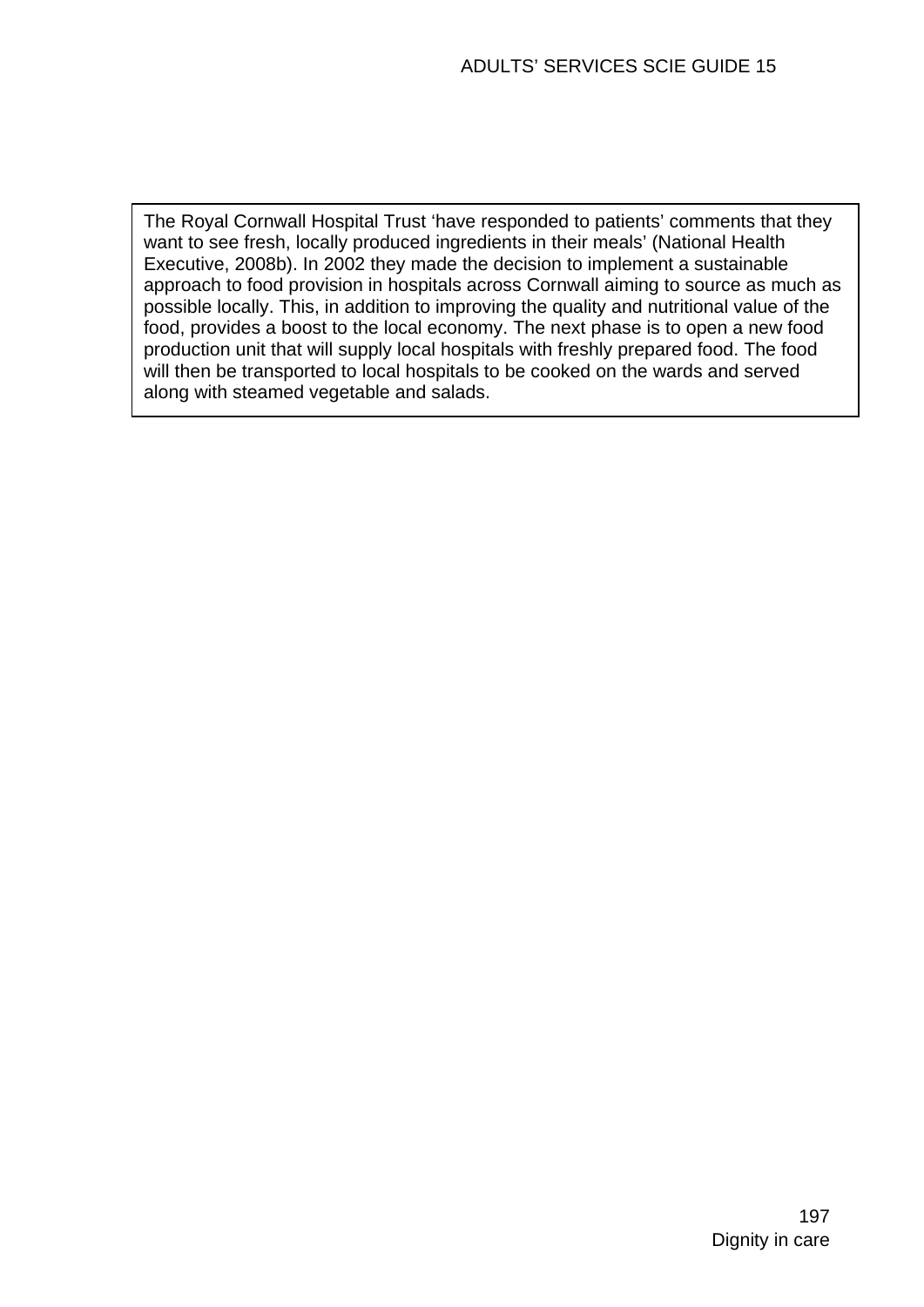# Section 4: Prioritising mealtimes

Good nutrition, good hydration and enjoyable mealtimes can dramatically improve the health and wellbeing of older people. Mealtimes, therefore, should be considered a priority in terms of importance and dedication of staff time; systems within organisations should support this.

Protected mealtimes<sup>3</sup> have been introduced in many hospitals: this means that nonemergency clinical activity stops, the ward is tidied and patients are made ready for their meals. It gives patients 'space' to eat and enjoy their meals. It also gives housekeepers and nurses time to give assistance to those who need it and raises staff awareness on the importance of good nutrition. See the Council of Europe's 10 Key Characteristics of good nutritional care in the Resources section.

In social care, the same model can be applied. Managers should ensure that mealtimes are given a high priority and adequate staff time to give help to those needing support. A pleasant eating environment and opportunities for social interaction will greatly enhance mealtimes. Luncheon clubs in the community, in extra care or in sheltered housing can provide valuable opportunities for people who might otherwise be isolated. Where there is insufficient staff to support people who need help with eating, mealtimes should be staggered so that each individual can receive the attention they need.

Volunteer schemes can be utilised to provide extra support for people at mealtimes. Managers will need to consider whether it is in the interest of the people using the service to welcome visitors such as relatives and carers at mealtimes; the benefits of social interaction during mealtimes should not be underestimated. However GP's and district nurses should be encouraged to avoid mealtime visits.

<sup>1</sup> <sup>3</sup> http://195.92.246.148/nhsestates/better\_hospital\_food/bhf\_content/protected\_mealtimes/overview.asp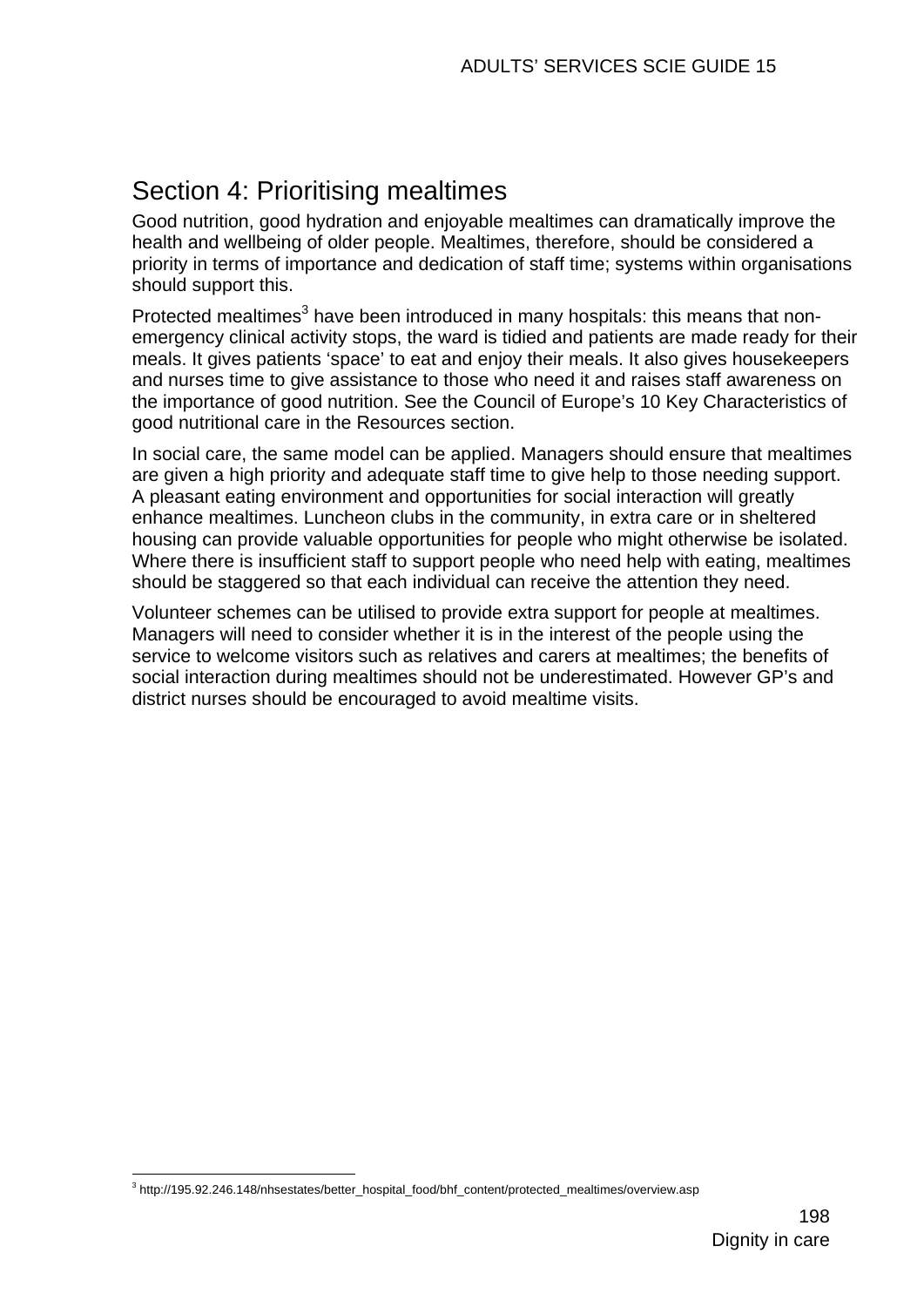# **Section 5: Accountability**

Who is responsible for ensuring that older people get the food and drink they need? There are a number of answers to this question, depending on where the older person lives and who supports them. In hospitals the nursing staff, and ultimately the ward manager, are responsible for ensuring that the nutritional needs of patients are assessed and met.

In social care the assessment and care/support plan is key to ensuring that someone is accountable. Good communication of information from these documents between all involved (social workers/assessors, medical professionals, carers, service managers, care workers/frontline staff and catering staff) is essential to ensuring good nutritional care in older people.

The Commission for Social Care Inspection (CSCI) bulletin 'Highlight of the day?' (see Resources) reports that: 'Care homes that meet the national minimum standards for meals and mealtimes are more likely to have: staff that consult with the older people in their care on their needs; managers who met the training needs of their staff; and sufficient staff numbers to support older people in enjoying their meals.' (CSCI, 2006).

| <b>Responsibility</b>  | <b>Action</b>                                                                                                                                                                                                                                                                                                                                                                                                                                                                                                                                                                                                                                                                                                                                                                                                                                                                                                                                                                                                                                                                                                                              |
|------------------------|--------------------------------------------------------------------------------------------------------------------------------------------------------------------------------------------------------------------------------------------------------------------------------------------------------------------------------------------------------------------------------------------------------------------------------------------------------------------------------------------------------------------------------------------------------------------------------------------------------------------------------------------------------------------------------------------------------------------------------------------------------------------------------------------------------------------------------------------------------------------------------------------------------------------------------------------------------------------------------------------------------------------------------------------------------------------------------------------------------------------------------------------|
| Social worker/assessor | Initial identification of nutritional needs and<br>$\bullet$<br>preferences during assessment/review/care<br>planning, ensuring this includes appropriate<br>provision for people receiving Individual Budgets<br>or Direct Payments.<br>Ensure nutritional needs are met through the care<br>plan, making use of local resources such as<br>luncheon clubs and access to mainstream<br>community resources.<br>Consider community meals ('meals on wheels'),<br>but only when all other options have been<br>exhausted or if the individual expresses a<br>preference for them.<br>Referral for financial assessment and income<br>maximisation to ensure good quality food is<br>affordable.<br>Referral for professional assessment (eg speech<br>and language therapy for people with difficulties<br>swallowing, occupational therapy for equipment<br>such as special plates and cutlery, dietician for<br>special dietary needs relating to illness or<br>condition).<br>Communication of the person's nutritional needs to<br>all relevant professionals and service managers.<br>Ensure that assessments of need, including those |

The following table outlines individual responsibilities: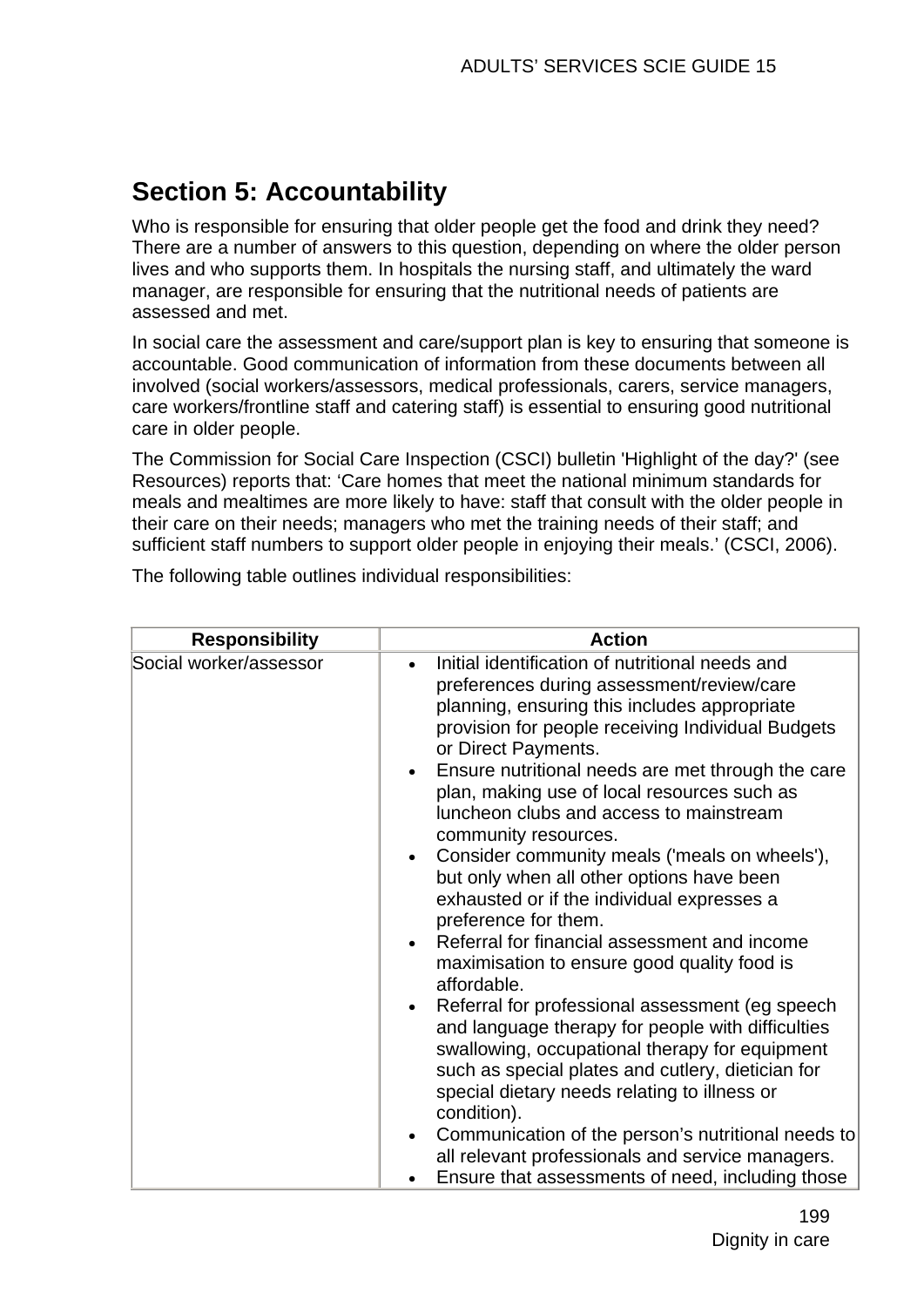|                                                                                         | resulting in Direct Payments and Individual<br>Budgets, take account of social and emotional<br>needs as well as nutritional ones. It is often<br>reported that home care workers are not allocated<br>sufficient time for the preparation of freshly cooked<br>meals and help with eating where required.<br>Company from the home care worker when eating<br>may be of great value to older people who are<br>isolated within the community and at risk of<br>depression.                                                                                                                                                                                                                                                                                                                                                                                                                                                                                                                                                                                                                                                                                                                                                                                                                                                                         |
|-----------------------------------------------------------------------------------------|-----------------------------------------------------------------------------------------------------------------------------------------------------------------------------------------------------------------------------------------------------------------------------------------------------------------------------------------------------------------------------------------------------------------------------------------------------------------------------------------------------------------------------------------------------------------------------------------------------------------------------------------------------------------------------------------------------------------------------------------------------------------------------------------------------------------------------------------------------------------------------------------------------------------------------------------------------------------------------------------------------------------------------------------------------------------------------------------------------------------------------------------------------------------------------------------------------------------------------------------------------------------------------------------------------------------------------------------------------|
| <b>Medical professionals</b><br>(speech therapy,<br>occupational therapy,<br>dietician) | Specialist assessment.<br>Provision of all necessary information on the<br>needs of the older person, in an accessible format,<br>to frontline care and catering staff.<br>Agree protocols with services on action to take if<br>$\bullet$<br>the screening shows someone is at risk of<br>malnutrition and, if there is no improvement over a<br>given time, how to make a referral to the dietician.                                                                                                                                                                                                                                                                                                                                                                                                                                                                                                                                                                                                                                                                                                                                                                                                                                                                                                                                              |
| Service provider<br>Manager                                                             | Nutritional screening and monitoring for everyone<br>$\bullet$<br>using the service. This is not yet a requirement but<br>is widely becoming accepted as good practice in<br>line with the prevention agenda.<br>The assessment and recording of all dietary needs<br>and preferences of individuals, along with any<br>assistance needed at mealtimes. These should be<br>referred to by all relevant care and catering staff.<br>Ensure the correct information on any conditions is<br>available to front line staff in order to offer<br>appropriate nutritional support.<br>Ensure the provision of appropriate training to all<br>care and catering staff.<br>Introduce best practice in food procurement for<br>residential and day care (see Resources).<br>Referral for professional assessment (eg speech<br>$\bullet$<br>and language therapy for people with difficulties<br>swallowing, occupational therapy for equipment<br>such as special plates and cutlery, dietician for<br>special dietary needs relating to illness or<br>condition).<br>Allocation of adequate, appropriately trained staff<br>$\bullet$<br>to provide food and assist people with eating.<br>Ensuring a named worker, carer or volunteer is<br>present for each person needing help at each<br>mealtime.<br>For home care and smaller residential providers |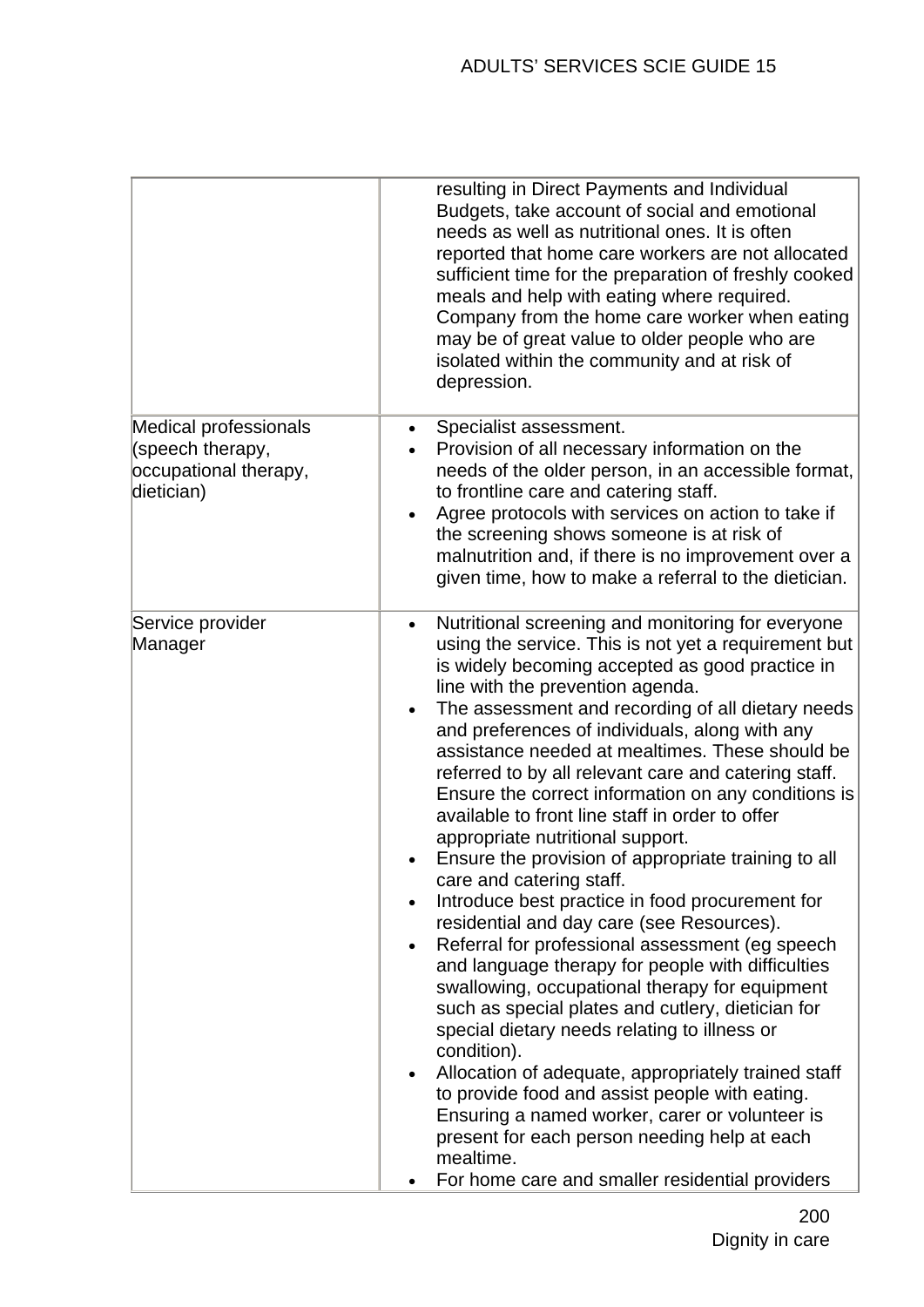|                      | where care staff are expected to cook meals,<br>ensure staff have sufficient allocated time and the<br>skills to prepare a freshly cooked meal of choice.<br>Ensure time is allocated for help with eating where<br>required and to provide company, which may be of<br>great value to older people who are isolated within<br>the community and at risk of depression.<br>Ensure food is available and accessible 24 hours a<br>day. For people in their own homes who have<br>difficulty with access, this could mean leaving out a<br>flask or jug and some fruit or biscuits.<br>Ensure that fresh water (see hydration section) is<br>on offer at all mealtimes and freely available<br>throughout the day.<br>Prevent mealtimes being interrupted by other<br>routine tasks such as medication administration.<br>Provide facilities for people to make drinks and<br>$\bullet$<br>snacks in residential and day settings, where<br>access to industrial kitchens is denied.<br>Carry out regular consultation with people using<br>the service and their carers on the menus offered.<br>Monitor food quality and the provision of help with<br>eating through feedback from people using the<br>service and their carers. Ensure people feel<br>comfortable giving feedback.<br>Monitor the provision of nutritional care and<br>feedback received and take action accordingly. |
|----------------------|-----------------------------------------------------------------------------------------------------------------------------------------------------------------------------------------------------------------------------------------------------------------------------------------------------------------------------------------------------------------------------------------------------------------------------------------------------------------------------------------------------------------------------------------------------------------------------------------------------------------------------------------------------------------------------------------------------------------------------------------------------------------------------------------------------------------------------------------------------------------------------------------------------------------------------------------------------------------------------------------------------------------------------------------------------------------------------------------------------------------------------------------------------------------------------------------------------------------------------------------------------------------------------------------------------------------------------------------------------------------------------------------|
| Frontline care staff | Consult the person's assessment and any medical<br>documentation for information regarding their<br>nutritional needs.<br>Provide support and encouragement with eating<br>where necessary.<br>Talk to the person and, if appropriate, their carer,<br>family or friends about about their nutritional care<br>needs and preferences.<br>Avoid making assumptions about people's<br>preferences on the basis of their cultural<br>background – people should be asked what their<br>preferences are.<br>With the person's permission, arrange for them to<br>be accurately weighed and use a simple screening<br>tool (see Screening) to measure their body mass<br>index.<br>Consider whether the person has a poor appetite<br>and what can be done to improve their appetite.<br>Encourage people to drink enough fluid and                                                                                                                                                                                                                                                                                                                                                                                                                                                                                                                                                          |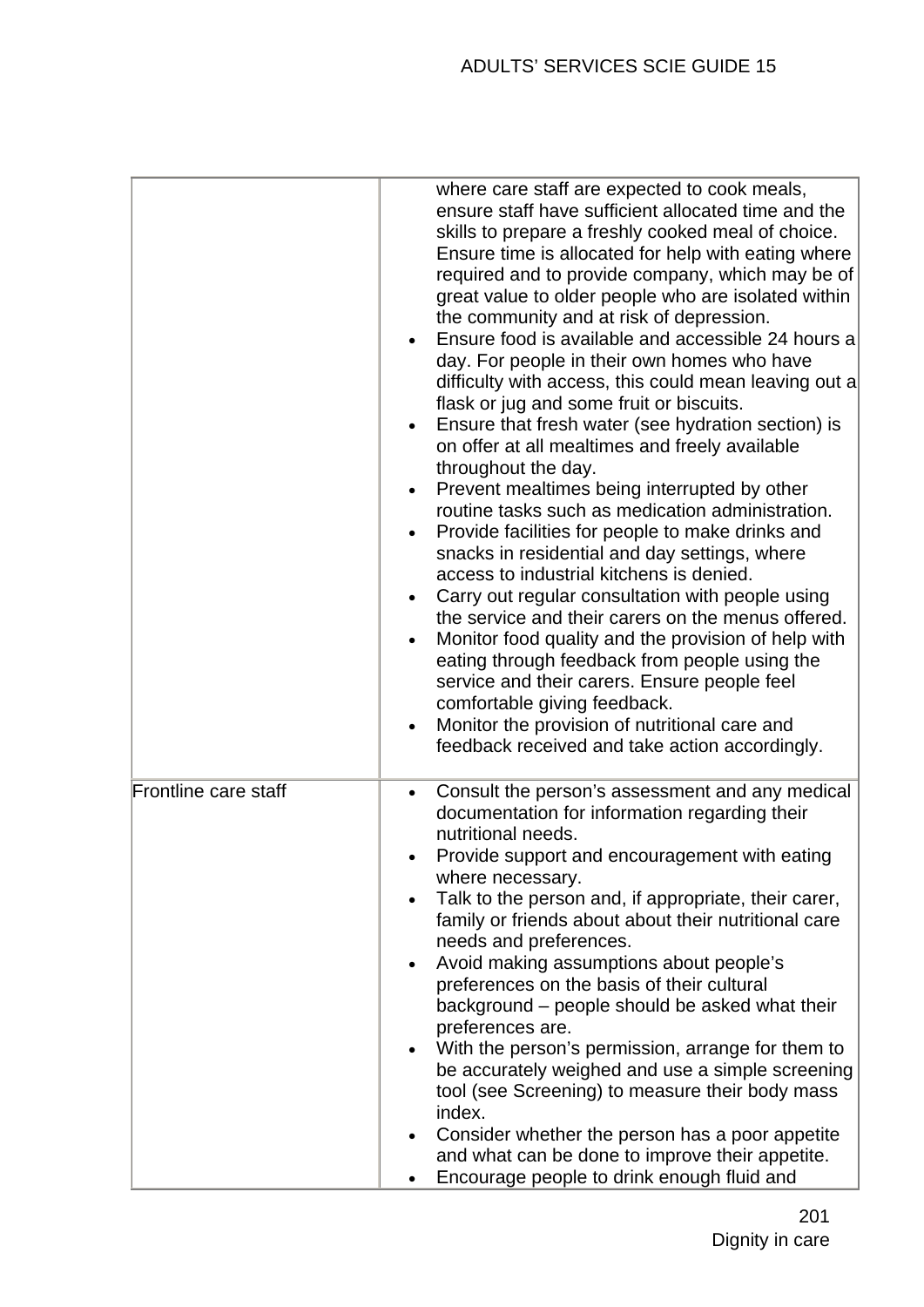|                | consider what action to take if you are concerned<br>that the person is not properly hydrated (see<br>hydration).<br>Where necessary complete food/fluid intake charts<br>(see hydration).<br>Ensure that people living at home can access<br>snacks and drinks between homecare visits.                                                                                                                                                                                                                                                                                                                                                                                                                                                                                                                                                                                                                                                                  |
|----------------|-----------------------------------------------------------------------------------------------------------------------------------------------------------------------------------------------------------------------------------------------------------------------------------------------------------------------------------------------------------------------------------------------------------------------------------------------------------------------------------------------------------------------------------------------------------------------------------------------------------------------------------------------------------------------------------------------------------------------------------------------------------------------------------------------------------------------------------------------------------------------------------------------------------------------------------------------------------|
|                | Avoid interruptions to mealtimes by other routine<br>tasks, such as administering medication.<br>Give people time to eat; they should not be<br>rushed. Provide company where it is likely to<br>enhance their eating experience.<br>While socialising during mealtimes should be<br>encouraged, offer privacy to those who have<br>difficulties with eating, to avoid embarrassment or<br>loss of dignity. Where necessary, provide<br>assistance discreetly. Use serviettes, not bibs, to<br>protect clothing. Offer finger food to those who<br>have difficulty using cutlery, and provide adapted<br>crockery and cutlery to enable people to feed<br>themselves where appropriate.<br>For people with communication problems, use<br>visual aids such as pictorial menus and non-verbal<br>communication skills to help people to make<br>choices.<br>In residential and day care settings, inform<br>catering staff of the needs and preferences of |
|                | individuals.<br>Promote independence wherever possible,<br>involving the older person in meal preparation and<br>planning.<br>Bring concerns to the attention of the service<br>manager.<br>Use whistleblowing procedures if necessary.                                                                                                                                                                                                                                                                                                                                                                                                                                                                                                                                                                                                                                                                                                                   |
| Catering staff | Source local, seasonal, sustainable food where<br>$\bullet$<br>possible.<br>Ensure food is freshly prepared, and where<br>possible avoid ready-made, pre-packaged and<br>processed foods.<br>Ensure meals are nutritionally balanced and<br>appropriate to individual needs using guides such<br>as the 'eatwell plate' <sup>4</sup> .<br>Offer a range of options to meet different dietary<br>and cultural needs and preferences.                                                                                                                                                                                                                                                                                                                                                                                                                                                                                                                       |

4 http://www.eatwell.gov.uk/healthydiet/eatwellplate/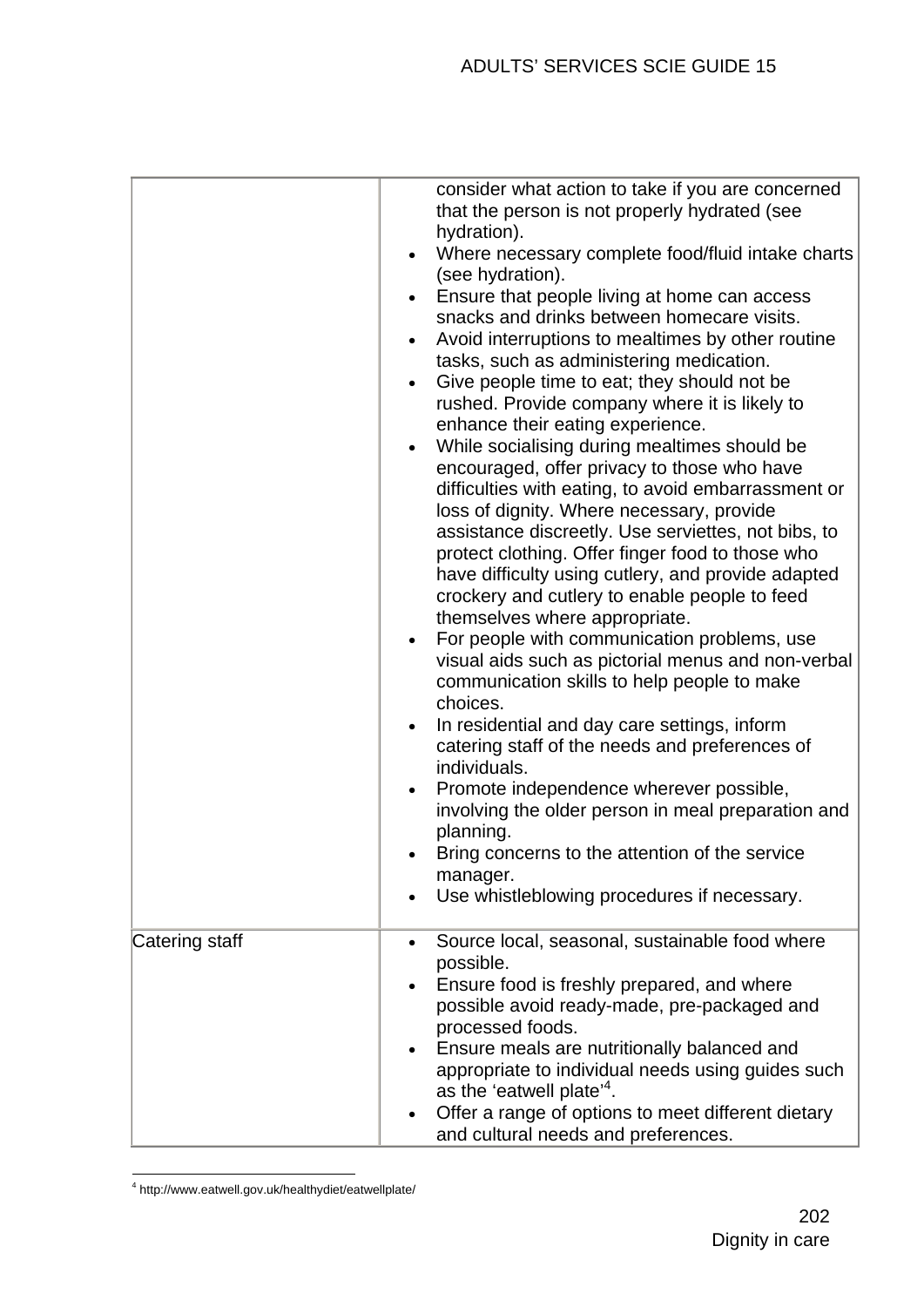| Commissioners/contracting | Ensure food looks appetising. Where the texture of<br>food needs to be modified seek advice from the<br>speech and language therapist. Not all food for<br>people with swallowing difficulties needs to be<br>puréed. It is important for the quality of the eating<br>experience to keep different foods separate and<br>not mix them all together. Moulds to indicate what<br>the foods are (eg a fish-shaped mould for fish) can<br>be obtained for this purpose.<br>Provide snacks and drinks throughout the day -<br>$\bullet$<br>water should be freely available.<br>Work closely with care staff to ensure that actions<br>identified through screening are reflected in the<br>meals produced – for example someone with a<br>small appetite and identified as nutritionally at risk<br>could have the calorific content of their meals<br>increased. High calorie foods such as cream or<br>cheese can be added to meals and high calorie<br>snacks can be offered between meals.<br>Ensure the environment is conducive to eating.<br>Ensure contracts include and provide adequate finance |
|---------------------------|--------------------------------------------------------------------------------------------------------------------------------------------------------------------------------------------------------------------------------------------------------------------------------------------------------------------------------------------------------------------------------------------------------------------------------------------------------------------------------------------------------------------------------------------------------------------------------------------------------------------------------------------------------------------------------------------------------------------------------------------------------------------------------------------------------------------------------------------------------------------------------------------------------------------------------------------------------------------------------------------------------------------------------------------------------------------------------------------------------|
| staff                     | for:<br>the provision of sufficient, good quality food<br>food that is well prepared in a safe environment<br>and meets any specific dietary, cultural and<br>religious requirements<br>nutritional screening and monitoring<br>training for catering staff and care/support workers<br>best practice in food procurement<br>the provision of alternatives such as luncheon<br>clubs and access to mainstream community<br>resources.<br>Commissioners should acknowledge the time needed for<br>home care staff to prepare a freshly cooked meal of<br>choice with or for the individual, and provide support with<br>eating and company where needed.<br>Commissioners also need to ensure providers comply<br>with the Council of Europe's 10 Key Characteristics of<br>good nutritional care (see Resources) and the good<br>hydration charter.                                                                                                                                                                                                                                                    |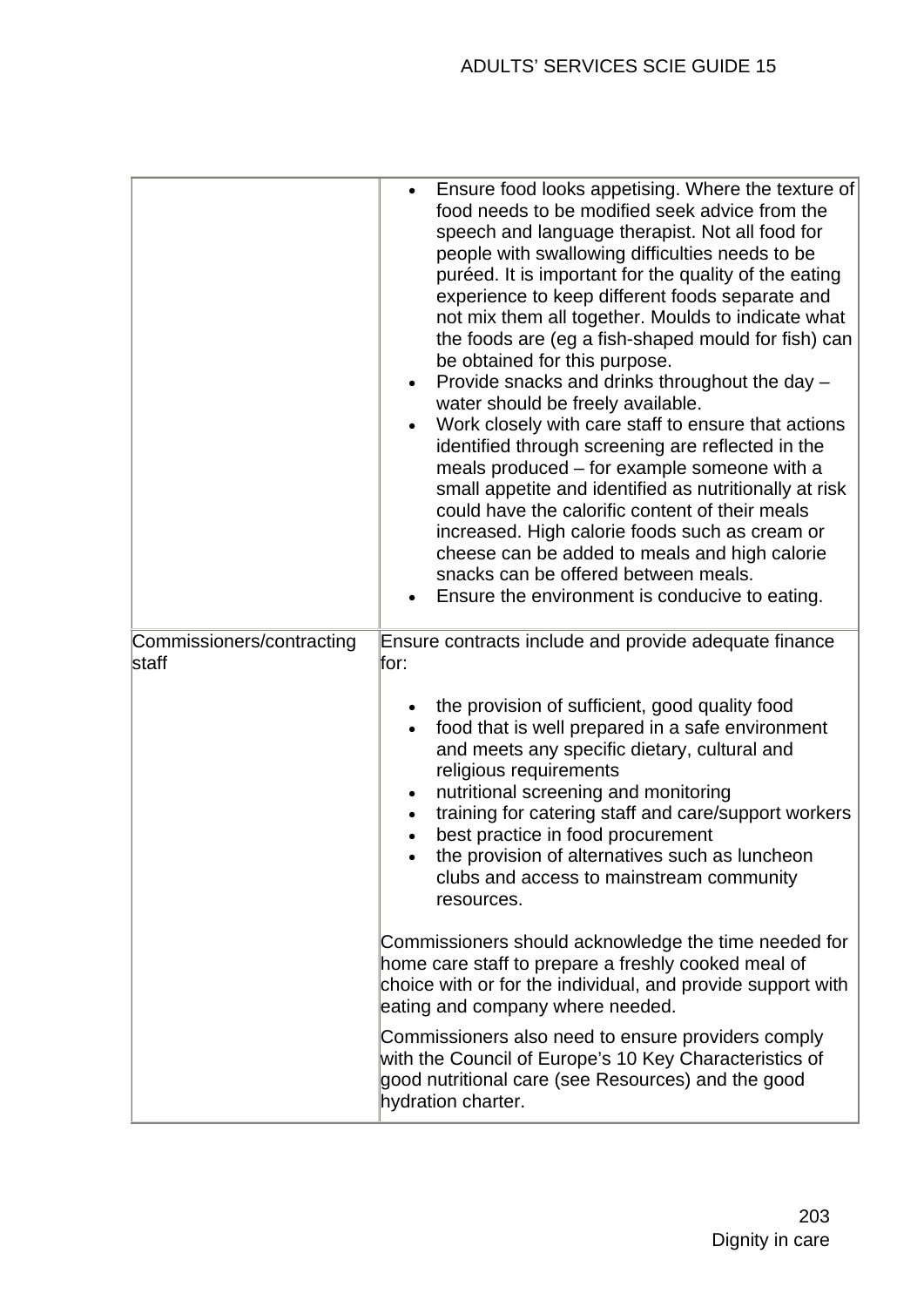# Section 6: Screening

Malnutrition affects over 10 per cent of older people (British Association for Parenteral and Enteral Nutrition, 2006). Nutritional screening on admission to health and social care services, and improving food intake where necessary, is therefore vital and should be a key part of assessment and care planning. Service providers are also responsible for ensuring initial and follow up screening.

'Screening is a process of identifying [people] who are already malnourished or who are at risk of becoming so. Those at high level of risk require referral for a further comprehensive nutritional assessment. (Unqualified staff, students, carers can screen patients if they have received the necessary education and training and have been assessed as competent to undertake the assessment, but accountability remains with the registered practitioner.) (NHS Modernisation Agency, 2003).'

Preventative, low-level support for older people in the community is an important part of addressing the problem of malnutrition. Health and social care staff in the community have a key role to play in early detection and prevention. It is essential that frontline staff have an awareness of basic nutritional needs, including the symptoms of dehydration, under nutrition and malnutrition and the importance of meals and mealtimes for older people.

There are many nutritional screening tools available for use by nurses. A study entitled 'Nutritional screening and assessment tools for older adults: literature review' (Green and Watson, 2006) found 21 specific to screening for older people. In the social care sector, however there are fewer.

Initial screening involves a simple calculation of height and weight to establish a body mass index measurement. Staff expected to carry out screening will require basic training. The screening should alert staff to any problems and they should know how to refer the older person on for professional help. It is vital that screening itself is not seen as a solution. It is the actions that take place once people have undergone screening that make a difference.

The UK Home Care Association offer a simplified Nutrition Guide screening tool<sup>5</sup> that can be purchased from them.

<sup>1</sup> 5 http://www.ukhca.co.uk/productdesc.aspx?ID=15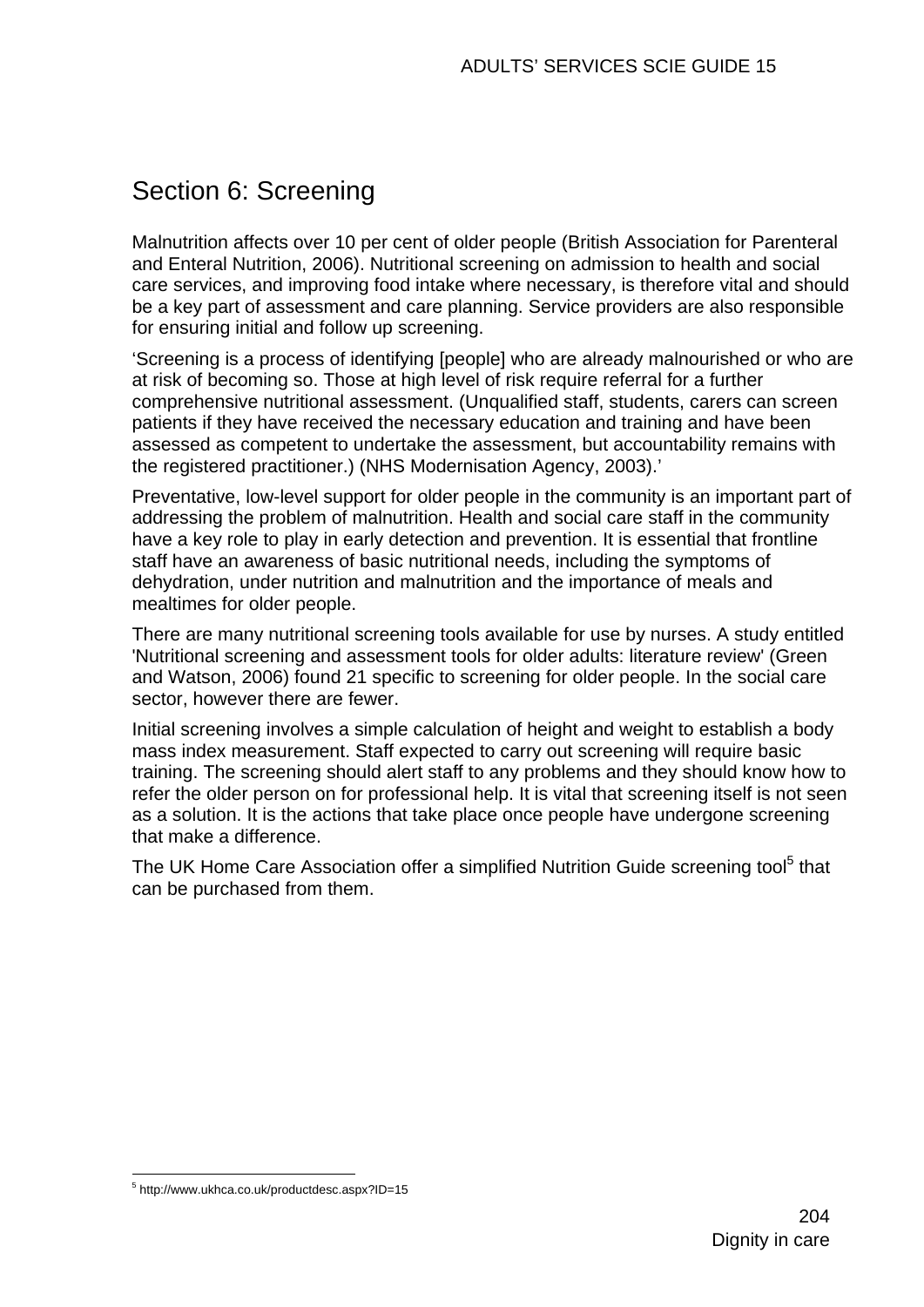# Section 7: Training

Staff should receive training to ensure that they have a nutritional knowledge base appropriate to their role. The training should also equip them with the skills to communicate with people that have dementia and communication difficulties. Visual aids, such as pictorial menus, and non-verbal communication skills may help people to make choices.

For care staff and managers training should include:

- screening awareness of the need to screen older people for malnutrition and training to use a screening tool
- identification of eating problems
- dementia
- communication difficulties
- dignity issues (including ageism, racism and abuse)
- creating a conducive environment for mealtimes
- assisting people to eat
- choice and dietary/religious/cultural issues.

For those handling and preparing food training should include:

- menu planning/involving older people/providing appropriate levels of choice
- food hygiene
- eating for good health
- cooking skills and food presentation
- dietary/religious/cultural issues
- best practice in food procurement.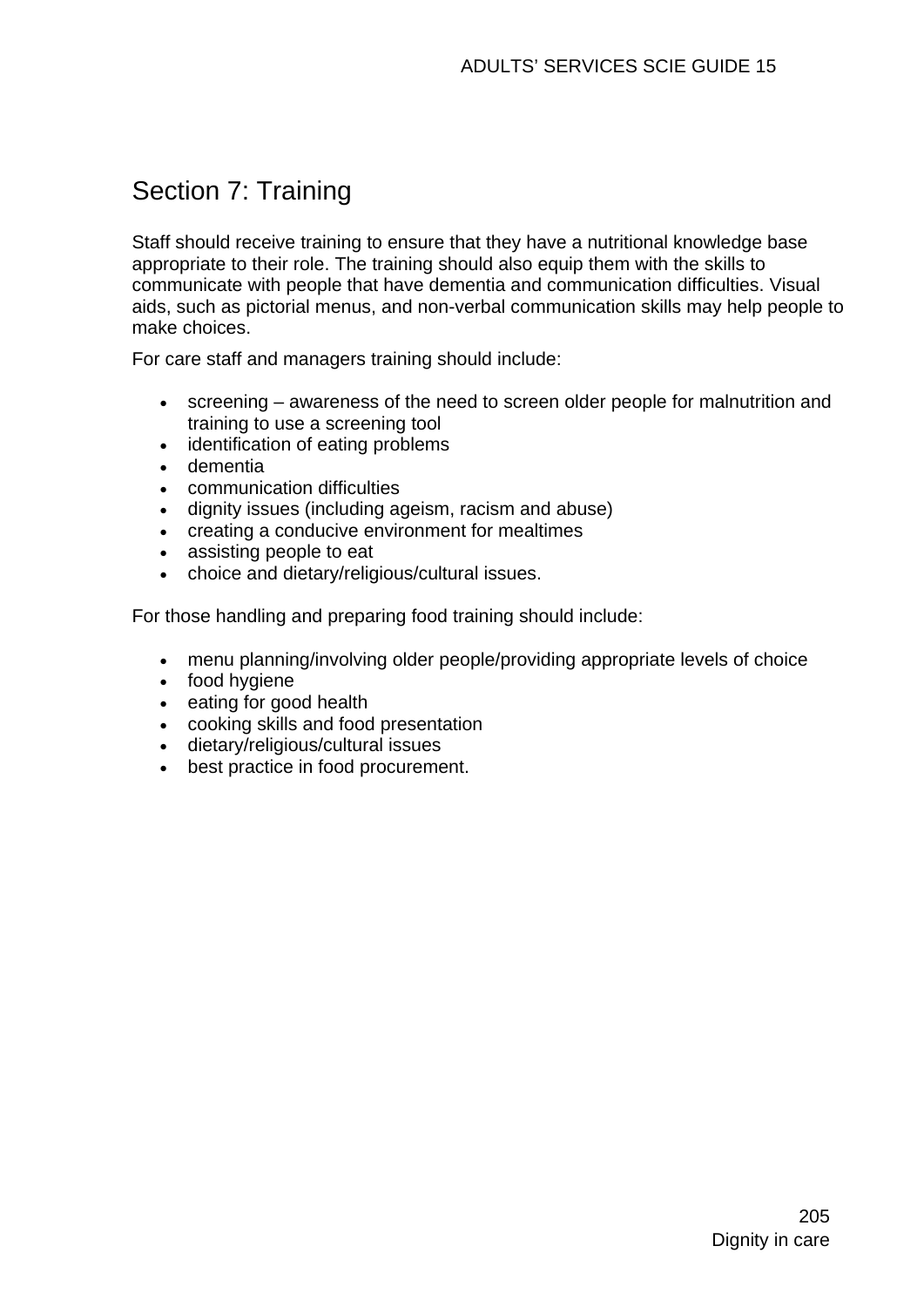# Section 8: Symptoms, causes and solutions

Awareness of nutrition may, for many reasons, be low in older people and their carers. There are a number of conditions and illnesses that may cause additional problems with nutrition in older people. Older people in the community may not be motivated to cook for themselves, and the death of a partner or spouse can lead to people with no experience of cooking having to start in their later years (Leicestershire Homecare Assessment and Rehabilitation Team). Further, the tasks associated with cooking, such as shopping and washing up, can be challenging for some older people. All of these related issues should be taken into account during assessment. Local lunch clubs may offer the chance to have a good hot meal regularly as well as providing social opportunities.

The following table looks at a range of problems along with possible causes and suggested solutions. **Problem Possible causes Possible solutions/resources**

| LIANGIII                       | LASSING CAUSES                                                                                                                                                                             | POSSIDIE SUIULIUIIS/IESUUI LES                                                                                                                                                                                  |
|--------------------------------|--------------------------------------------------------------------------------------------------------------------------------------------------------------------------------------------|-----------------------------------------------------------------------------------------------------------------------------------------------------------------------------------------------------------------|
| Poor appetite                  | Illness (eg cancer)                                                                                                                                                                        | Explore all possible medical                                                                                                                                                                                    |
|                                | Depression (see Guide 03:<br>Assessing the mental health needs<br>of older people <sup>6</sup> )<br>Dementia (see below)<br>Side effects of medication<br>Decrease in sensitivity to taste | causes and treatments.<br>Encourage people to eat by<br>involving them in the choice and<br>preparation, and talking about<br>food when eating.<br>Make eating a pleasant, sociable<br>experience rather than a |
|                                |                                                                                                                                                                                            | necessary chore.                                                                                                                                                                                                |
| knowledge or<br>cooking skills | Lack of nutritional Long-term lack of knowledge could<br>have a greater impact on poor<br>nutrition in old age.                                                                            | Raise awareness about the<br>importance of nutrition to health<br>and wellbeing.                                                                                                                                |
|                                | Widowers may not have prepared<br>food for themselves before the loss                                                                                                                      | Try to introduce new skills or<br>rekindle lost ones                                                                                                                                                            |
|                                | of their spouse.                                                                                                                                                                           | Offer support to carers.                                                                                                                                                                                        |
| Dental problems                | III-fitting dentures may cause<br>discomfort when eating.                                                                                                                                  | Ensure older people have<br>access to good regular dental                                                                                                                                                       |
|                                | Dentures may also cause loss of<br>sensitivity to taste (Health and Age<br>2008).                                                                                                          | care.<br>Offer support with cleaning and<br>fitting dentures in preparation for<br>meals.                                                                                                                       |
|                                |                                                                                                                                                                                            | Offer food that is easier to eat,<br>eg softer foods.                                                                                                                                                           |
| Poor nutrition                 | Nutritional problems, loss of                                                                                                                                                              | The Alzheimer's Society 'Food                                                                                                                                                                                   |

<sup>1</sup> 6 http://www.scie.org.uk/publications/guides/guide03/index.asp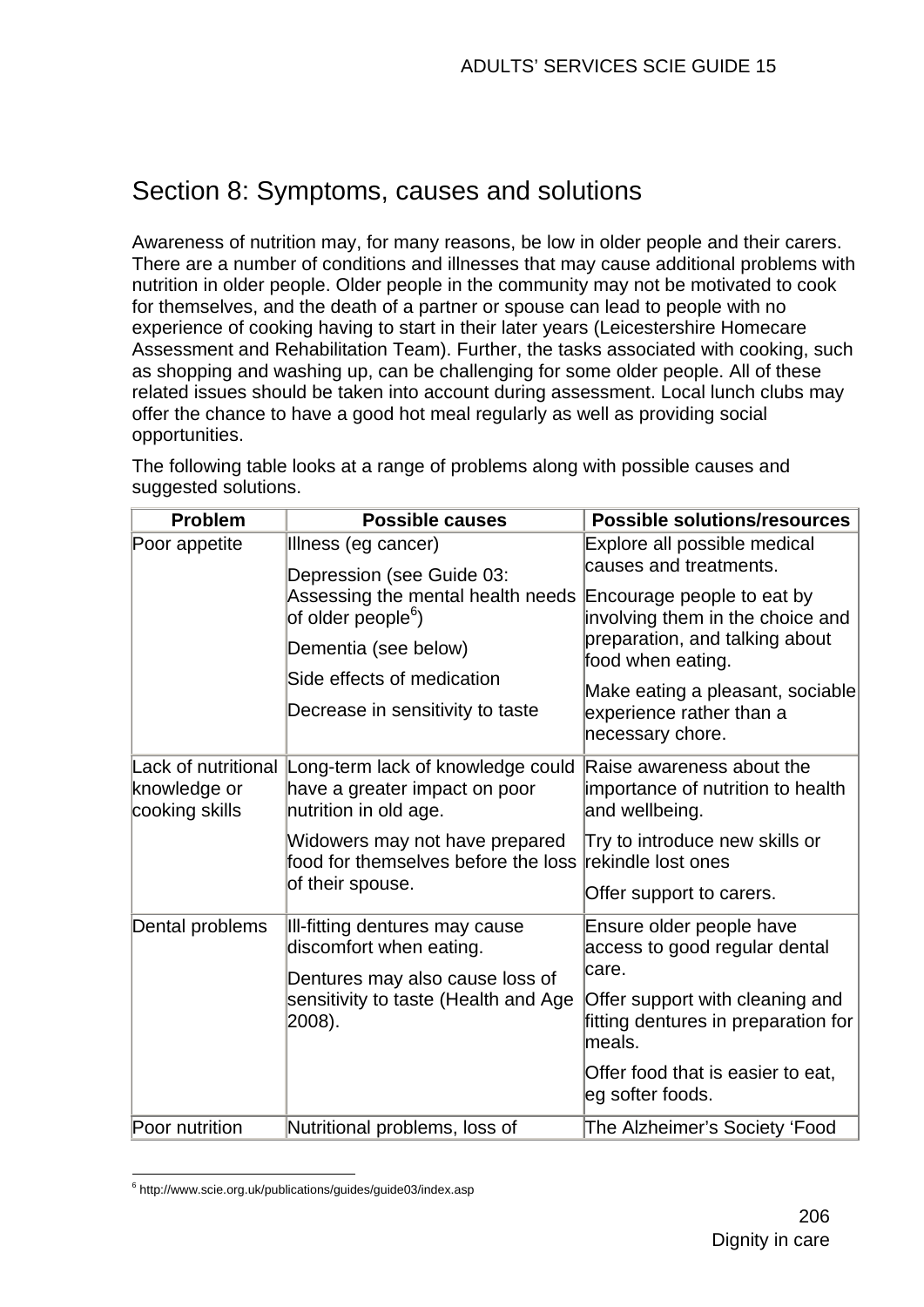| relating to<br>dementia                                       | appetite and weight loss are<br>common problems in dementia,<br>(see NICE/SCIE: Dementia:<br>supporting people with dementia<br>and their carers in health and social with the challenges experienced<br>$\text{care}'$ ) especially as the severity of<br>illness increases. Swallowing<br>problems become increasingly<br>noticeable as dementia worsens.                                                                                                                      | for Thought' practice guides and<br>advice sheets were produced<br>specifically to help health and<br>social care staff and carers deal<br>by people with dementia<br>concerning food, eating and<br>drinking.<br>Manage swallowing disorders<br>(dysphagia) using food<br>thickeners with appropriate<br>posture and feeding techniques.<br>See 'Nutrition support in adults'<br>(NICE) and 'Eating well for<br>dementia' (Caroline Walker<br>Trust) in the Resources section. |
|---------------------------------------------------------------|----------------------------------------------------------------------------------------------------------------------------------------------------------------------------------------------------------------------------------------------------------------------------------------------------------------------------------------------------------------------------------------------------------------------------------------------------------------------------------|---------------------------------------------------------------------------------------------------------------------------------------------------------------------------------------------------------------------------------------------------------------------------------------------------------------------------------------------------------------------------------------------------------------------------------------------------------------------------------|
| Problems with<br>eating caused by<br>physical<br>difficulties | Difficulty swallowing (dysphagia)<br>could be related to dementia (see<br>above), stroke, abscesses, tumours<br>or degenerative neuromuscular<br>diseases.<br>Physical difficulties which restrict<br>ability to buy, prepare or eat food.<br>Problems with digestion.                                                                                                                                                                                                           | Explore all possible medical<br>causes and treatments.<br>Ensure barriers to physical<br>difficulty are removed<br>Provide aids to assist with<br>particular problems.                                                                                                                                                                                                                                                                                                          |
|                                                               | Toileting concerns Poor bladder control.<br>Lack of support to go to the toilet.<br>Constipation caused by (from<br>Health and Age 2008):<br>ignoring or over-riding the<br>urge to defecate due to<br>immobility, poor toilet<br>arrangements, pain or<br>confusion<br>poor diet, dehydration<br>$\bullet$<br>gastrointestinal disease<br>(including cancer)<br>drugs<br>hypothyroidism<br>food remaining in the gut for<br>longer (slow transit time)<br>poor digestive system | Explore all possible medical<br>causes and treatments.<br>Ensure people drink enough<br>fluids for good hydration (see<br>Hydration).<br>Ensure people have support to<br>go to the toilet as often as they<br>feel the need to, provide<br>reassurance for people for whom<br>this causes anxiety.<br>Encourage physical activity.<br>Increase fibre intake and<br>encourage good diet.                                                                                        |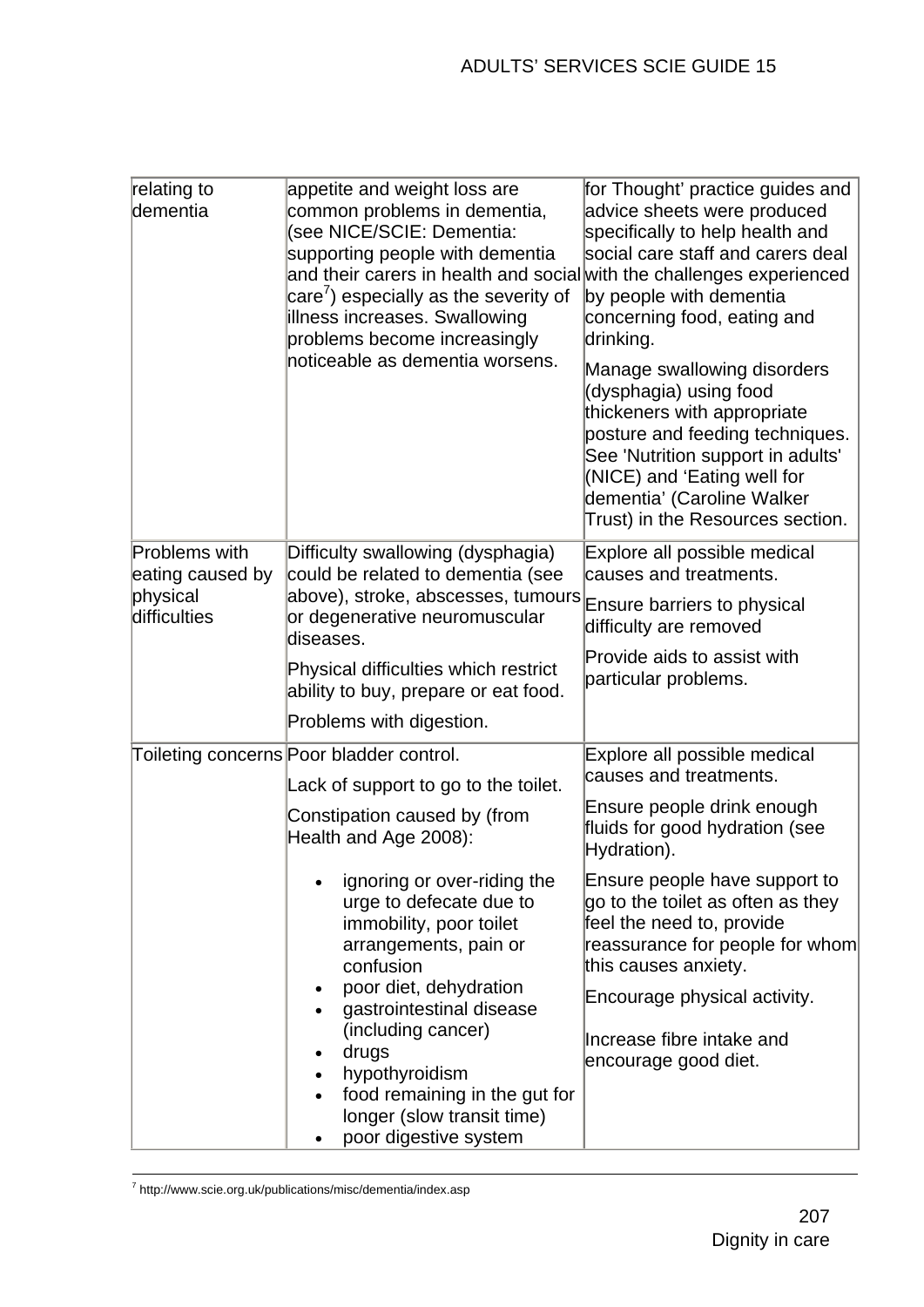|                                               | muscle tone.                                                                                                                                                                                |                                                                                                      |
|-----------------------------------------------|---------------------------------------------------------------------------------------------------------------------------------------------------------------------------------------------|------------------------------------------------------------------------------------------------------|
| Low expectation<br>and fear of<br>complaining | Attitudes to food and eating.<br>Poor levels of support.                                                                                                                                    | Raise awareness of rights to<br>good nutrition.<br>Encourage feedback and                            |
|                                               | Poor food provision.                                                                                                                                                                        | complaints                                                                                           |
|                                               |                                                                                                                                                                                             | Communicate what people can<br>expect from services.                                                 |
|                                               |                                                                                                                                                                                             | Provide advocacy where<br>needed.                                                                    |
| Lack of access to                             | Lack of appropriate food or help to                                                                                                                                                         | Raise awareness.                                                                                     |
| good nutrition                                | leat it.<br>Poor levels of identification of                                                                                                                                                | <b>Ensure sufficient staff are</b><br>available at mealtimes.                                        |
|                                               | nutritional need.                                                                                                                                                                           | Ensure staff are properly trained.                                                                   |
|                                               | Inadequate staffing levels and lack<br>of training.                                                                                                                                         | Provide food appropriate for<br>dietary and cultural needs.                                          |
|                                               | Lack of access to appropriate food<br>for people from black and ethnic<br>minority groups.                                                                                                  | Provide training and support to<br>carers and volunteers who are<br>willing to provide assistance at |
|                                               | Lack of meal choice due to                                                                                                                                                                  | mealtimes.                                                                                           |
|                                               | communication problems.                                                                                                                                                                     | Use pictorial menus                                                                                  |
| Social issues                                 | Poverty.                                                                                                                                                                                    | Ensure income and benefits are<br>maximised.                                                         |
|                                               | People who live alone may feel that<br>it is not worth cooking just for one<br>person.<br>People may be embarrassed about<br>eating with others due to physical<br>problems with eating.    | Encourage social eating through<br>lunch clubs.                                                      |
|                                               |                                                                                                                                                                                             | Provide help with eating (see<br>Practice points).                                                   |
|                                               |                                                                                                                                                                                             | Encourage family members to<br>bring food and visit at mealtimes.                                    |
| Cultural/religious<br>issues                  | People that adhere to strict<br>religious diets may be wary of food<br>served in communal or public<br>places, or even in their own home if providers.<br>prepared by someone from outside. | Where specialist food (eg<br>vegan/kosher/halal) cannot be<br>provided, source reputable local       |
|                                               |                                                                                                                                                                                             | Ensure staff have appropriate<br>knowledge and training with<br>regard to special dietary needs.     |
|                                               |                                                                                                                                                                                             | Seek advice from the older<br>person, family members, carers<br>or friends as to what is             |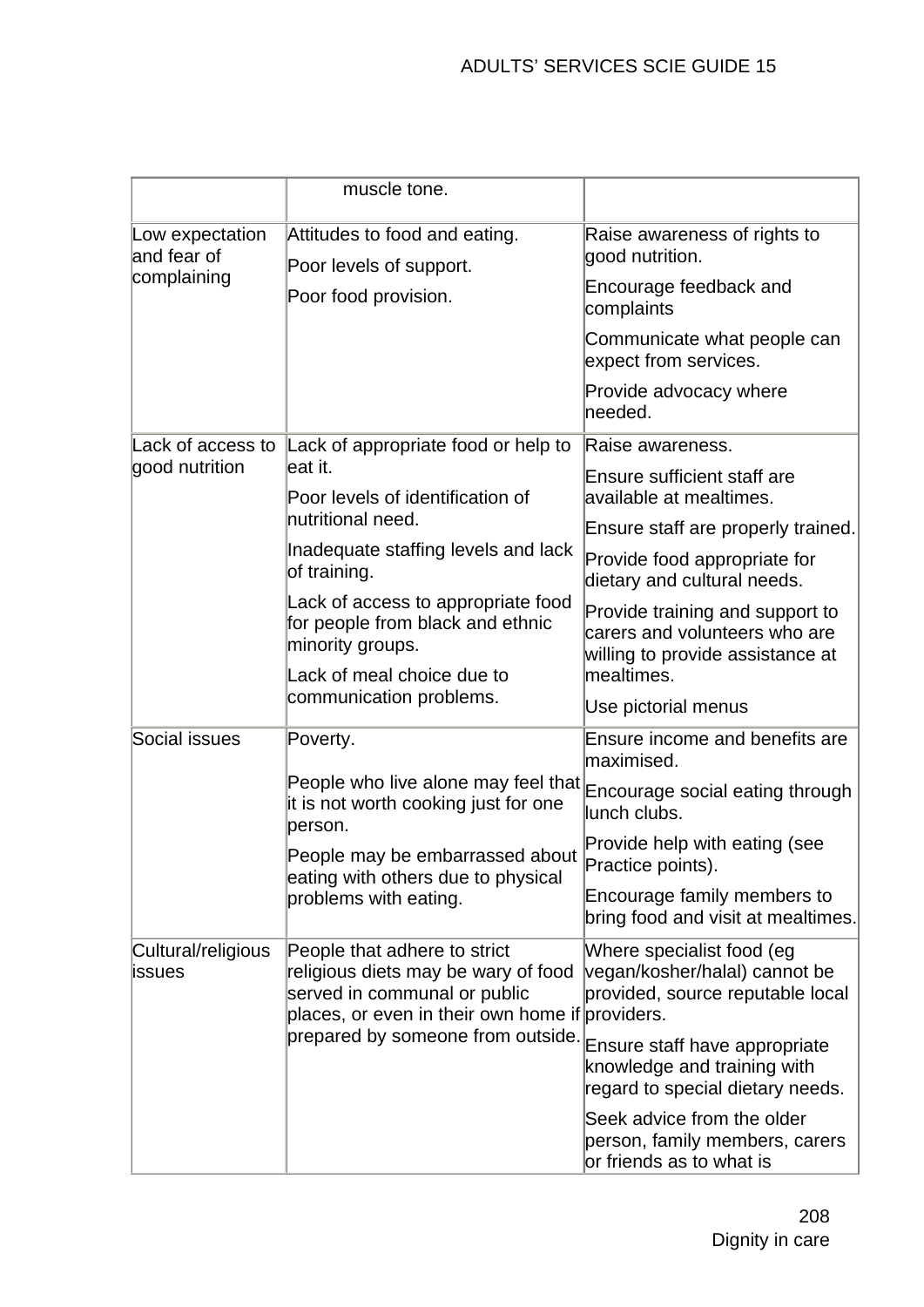|  | acceptable.                                                                                                                                                                                                                                             |
|--|---------------------------------------------------------------------------------------------------------------------------------------------------------------------------------------------------------------------------------------------------------|
|  | Some religions allow exemptions<br>from strict adherence (eg<br>Muslims that are ill or frail would<br>be exempt from fasting during<br>Ramadan). Where necessary<br>seek advice from specialist<br>religious organisations to provide<br>lreassurance. |
|  |                                                                                                                                                                                                                                                         |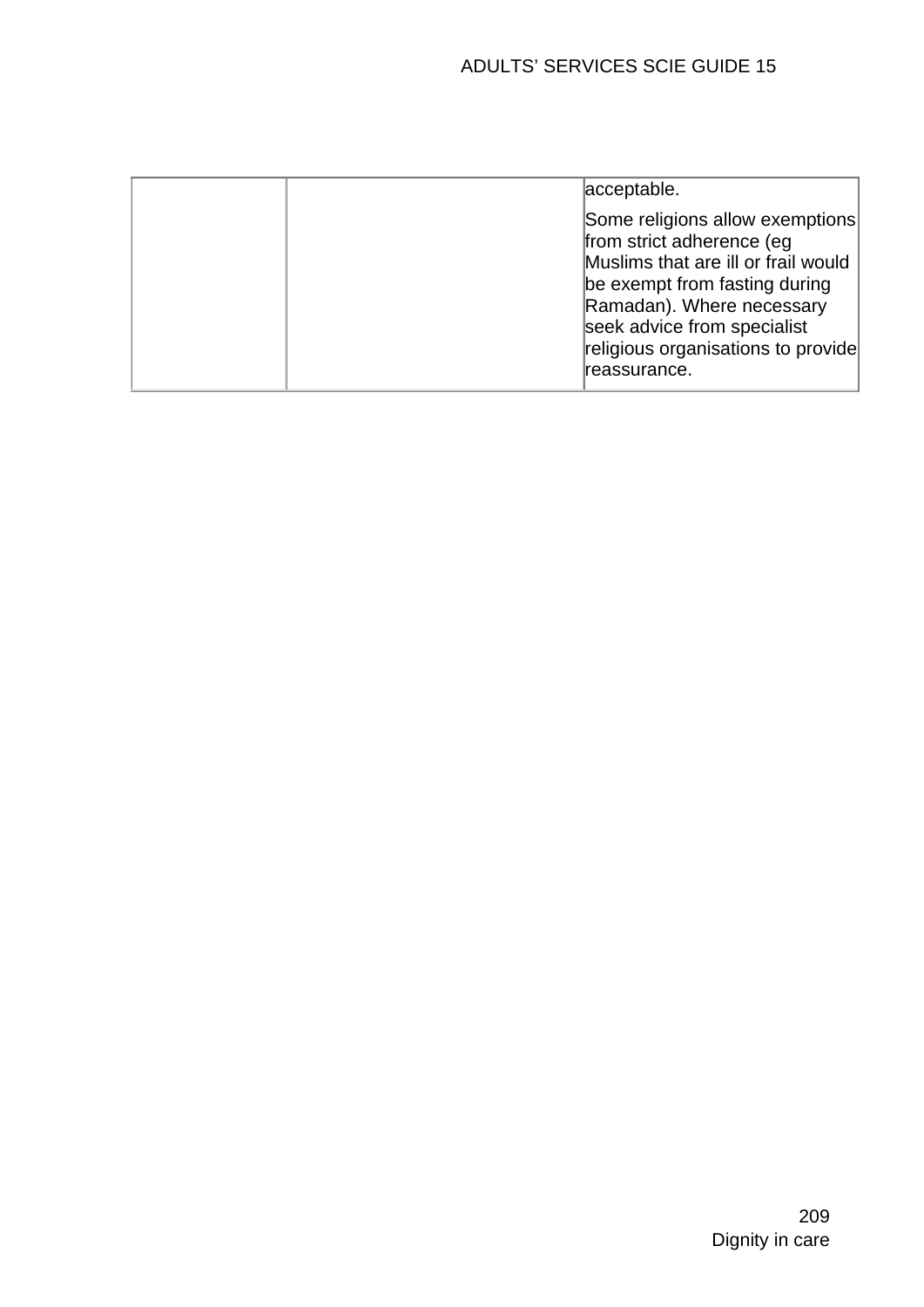# Section 9: Practice points

- Routine nutritional screening should be carried out on admission to hospital or residential care. The dietary needs and preferences of people using services, and any assistance needed at mealtimes, should be assessed, recorded and referred to by all frontline staff.
- Where screening raises particular concerns a referral for professional assessment should be made.
- Where screening raises particular concerns a referral for professional assessment should be made (eg speech and language therapy for people with swallowing difficulties, occupational therapy for equipment such as special plates and cutlery, dietician for special dietary needs relating to illness or condition, physiotherapist to assess physical needs and posture).
- Food should be made to look appetising. Where the texture of food needs to be modified seek advice from the speech and language therapist. Not all food for people with swallowing difficulties needs to be puréed. It is important for the quality of the eating experience to keep different foods separate.
- Where necessary, record food and fluid intake daily and act on the findings.
- Make sure food is available and accessible between mealtimes.
- Give people time to eat; they should not be rushed.
- Avoid interruptions to mealtimes by other routine tasks, such as administering medication.
- Where necessary, provide assistance discreetly. Use serviettes, not bibs, to protect clothing. Offer finger food to those who have difficulty using cutlery, and provide adapted crockery and cutlery to enable people to feed themselves where appropriate.
- While socialising during mealtimes should be encouraged, offer privacy to those who have difficulties with eating, if they wish, to avoid embarrassment or loss of dianity.
- Managers should ensure that mealtimes are sufficiently staffed to provide assistance to those who need it.
- If there are insufficient staff to support those who need it, introduce a system of staggered mealtimes.
- Develop or make use of existing volunteer schemes to help give support to people at mealtimes.
- Encourage carers, family and friends to visit and offer support at mealtimes.
- Don't make assumptions about people's preferences on the basis of their cultural background – people should be asked what their preferences are.
- All care staff, including caterers, should have access to training to raise awareness of the risk of malnutrition and the importance of providing good nutritional care.
- Staff should receive training to ensure that they have a nutritional knowledge base appropriate to their role. The training should also equip them with the skills to communicate with people who have dementia and communication difficulties. Visual aids, such as pictorial menus, and non-verbal communication skills may help people to make choices.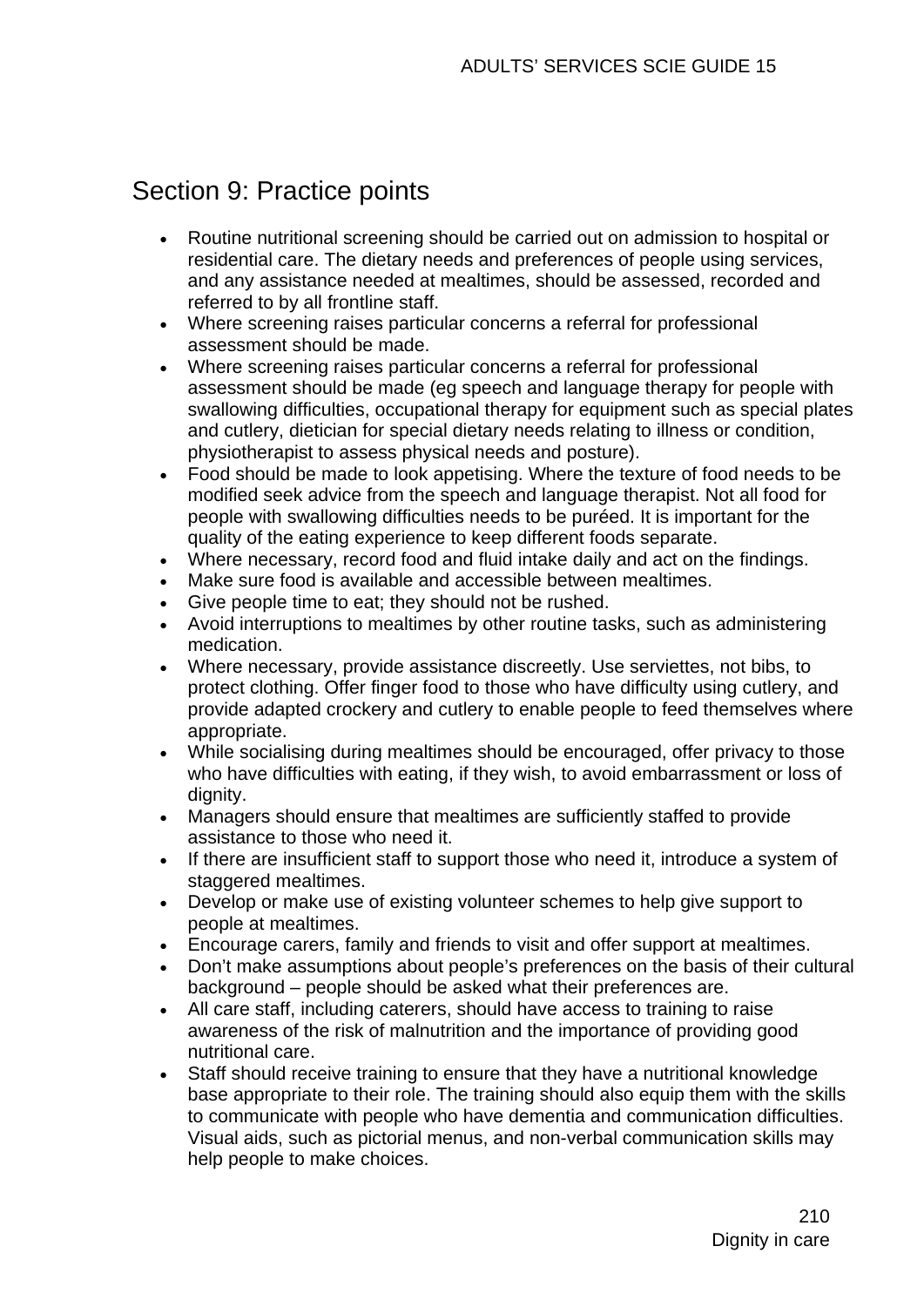- Gather information on the older person's needs and preferences from people who know them well.
- Commissioners and providers should ensure that home care staff have sufficient allocated time and the skills to prepare a meal of choice for the person, including freshly cooked meals.
- Introduce best practice in food procurement for residential and day care, ensuring food is of good quality and is, where possible, local, seasonal and sustainable.
- Carry out regular consultation on menus with people using the service.
- Wherever possible, involve people using the service in meal preparation.
- In residential settings, where access to industrial kitchens is denied, provide facilities for people to make drinks and snacks.
- Ensure that fresh water is on offer at all mealtimes and freely available throughout the day.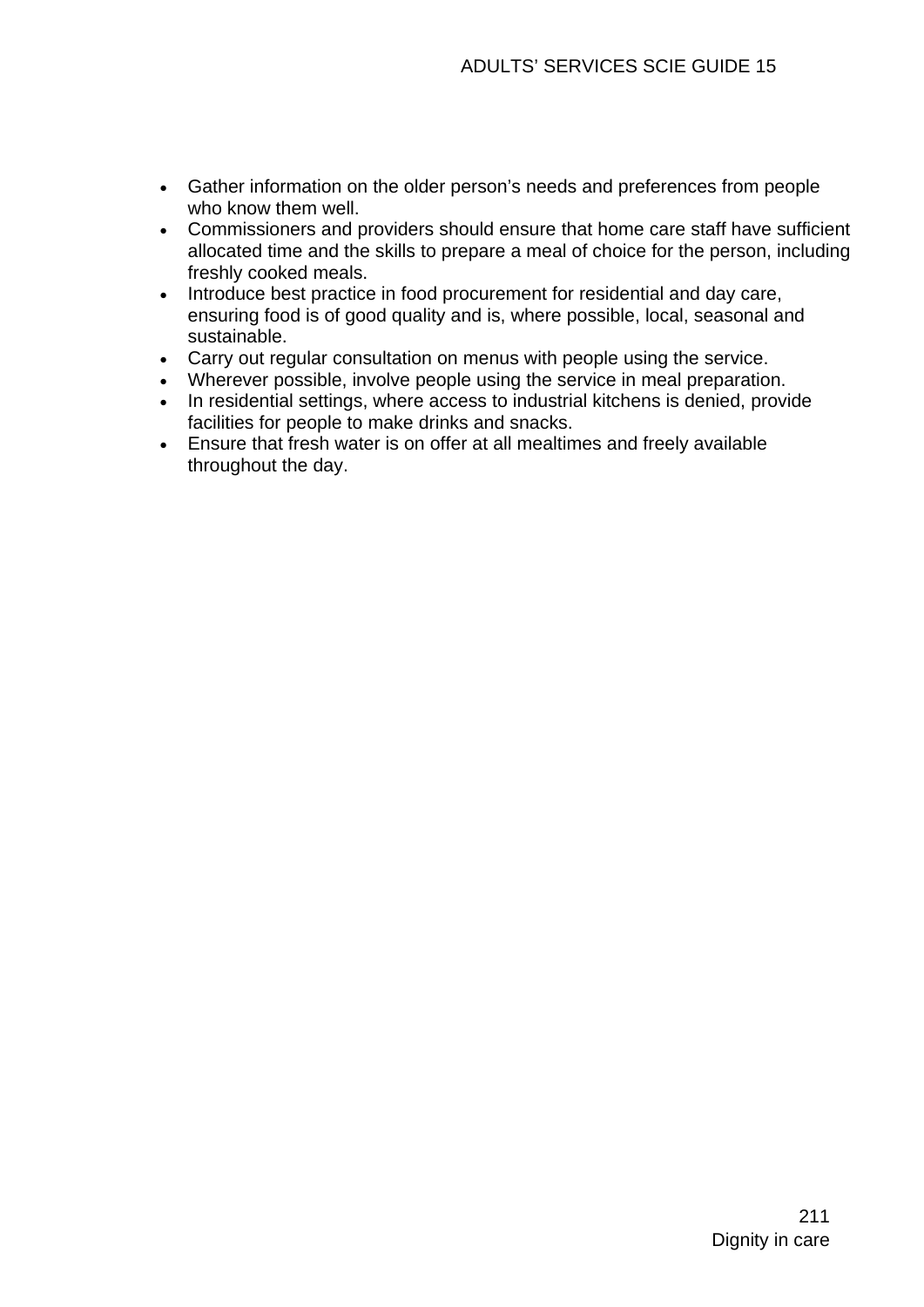# Section 10: Ideas from practice

Practice examples are self-reported and have not been evaluated.

# Red Tray system

Many hospitals have adopted this system for identifying patients who require assistance at mealtimes. Food served on a red tray provides an effective signal to staff without compromising the patient's dignity. The system is being monitored and refined, but has been found helpful in to promoting individual care and staying alert to changing nutritional requirements. Designating patients who receive a red tray is part of initial and continuing assessment, and a daily updated list of patients due to receive food on red trays can be included in shift handovers and provided for kitchen staff. A red tray is also a simple reminder to staff to check the patient's notes for guidance on any specific help or nutritional needs. In several hospitals the red tray system has been linked with protected mealtimes (see below).

Knife and Fork Symbol (United Bristol Healthcare NHS Trust)

Under this system, a knife and fork symbol is placed above patients' beds. This gives staff the same signal as the Red Tray system, indicating which patients need support during mealtimes.

### **For further information contact**

Toni Williams, Chief Dietician, Food Policy, United Bristol Healthcare NHS Trust. Tel 0117 9283006. Email toni.williams@ubht.nhs.uk

# Eat Well Feel Well (Heatherwood and Wexham Park Hospitals NHS Trust)

The Eat Well Feel Well project promotes a range of nutritional care improvements, including protected mealtimes, a wider range of ethnic menus, nutritional screening, a red tray system, link nurses to monitor quality of care and volunteers to help at mealtimes. The project also raises awareness through the use of posters, information videos, public awareness sessions and staff training.

### **For further information contact**

Gay Lewis, Clinical Development Facilitator. Tel 01753 633764. Email Gay.Lewis@hwph-tr.nhs.uk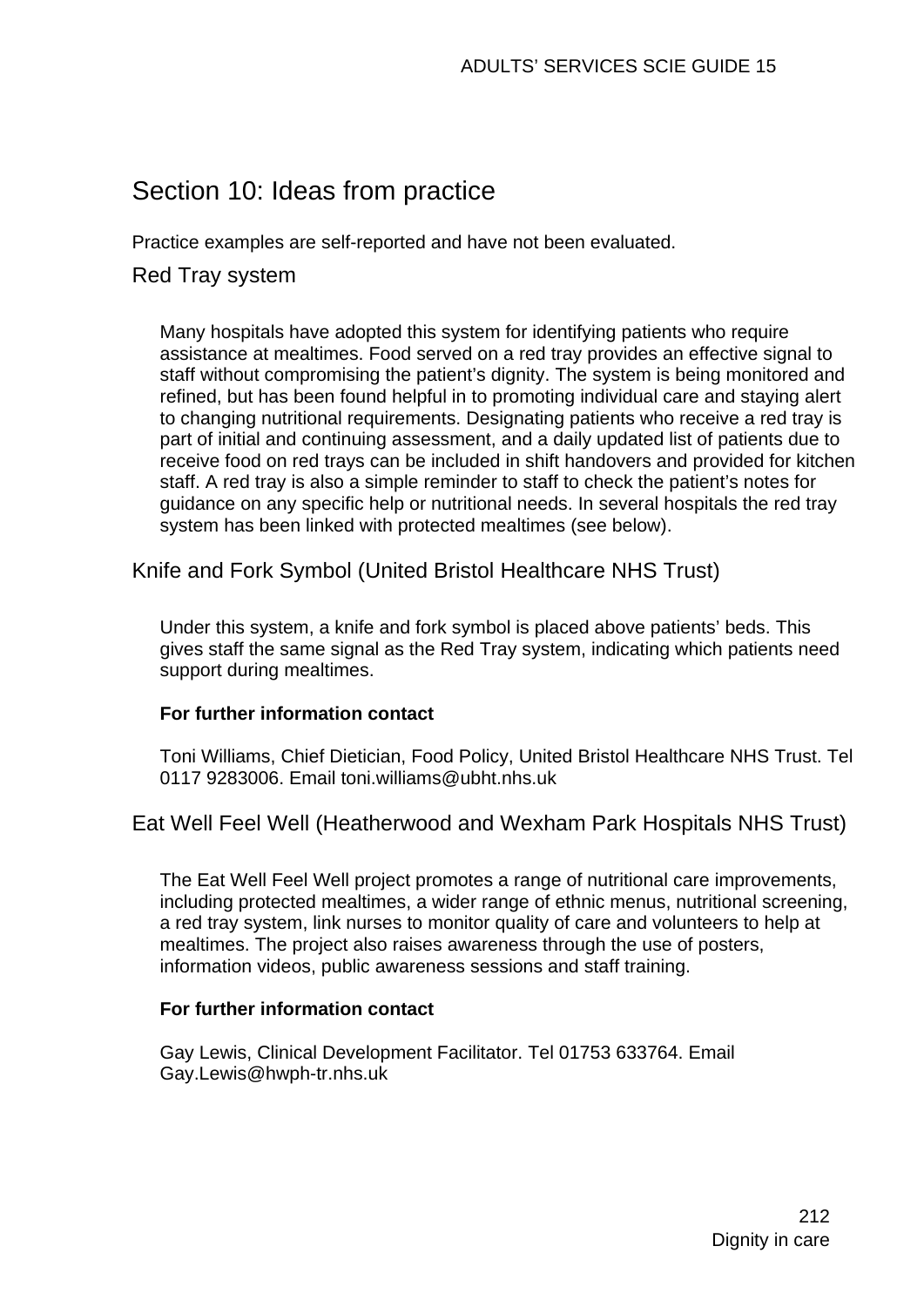# Patient Catering Survey (University Hospital of South Manchester NHS

Trust)

The Patient Catering Survey<sup>8</sup> was designed to help assess whether service users were satisfied with the standard of food and support during mealtimes. In addition to the survey, nutritional awareness training was made mandatory for all new staff, and a newsletter, Essence of Care News was produced outlining the work and improvements made. The changes were carried out as part of Department of Health Essence of Care benchmarking on Food and Nutrition.

### **For further information contact**

Sheila Wilkinson, Improving the Patient Experience Project Manager. Tel 0161 2912761. Email Sheila.wilkinson@smuht.nwest.nhs.uk

Improving the mealtime experience (Methodist Homes for the Aged)

Methodist Homes for the Aged (MHA) have introduced a range of initiatives across their care homes and housing schemes to improve the experience of mealtimes. The initiatives include a catering manual for catering and care staff with a clear set of standards, the introduction of routine nutritional screening, and assessment of residents' eating capabilities by speech and language therapists. In one particular home, staff have looked at ways to ensure residents' rights to privacy during mealtimes. Improvements have included the introduction of pleasant background music and fresh flowers at the dining table.

### **For further information contact**

George Sampson, Head of Hospitality. Tel 0773 4151988. Email George.Sampson@mha.org.uk

# Best Practice Guidelines (Harrogate Neighbours Housing Association)

The Harrogate Neighbours Housing Association have produced their own Best Practice Guidelines<sup>9</sup> for catering in residential homes and sheltered housing. It includes a philosophy statement on catering and a skills assessment of catering staff.

<sup>1</sup>  $^8$  http://www.scie.org.uk/publications/guides/guide15/ideas/files/cateringsurvey.pdf<br> $^9$  http://www.scie.org.uk/publications/guides/guide45/ideas/files/bergeate.pdf

http://www.scie.org.uk/publications/guides/guide15/ideas/files/harrogate.pdf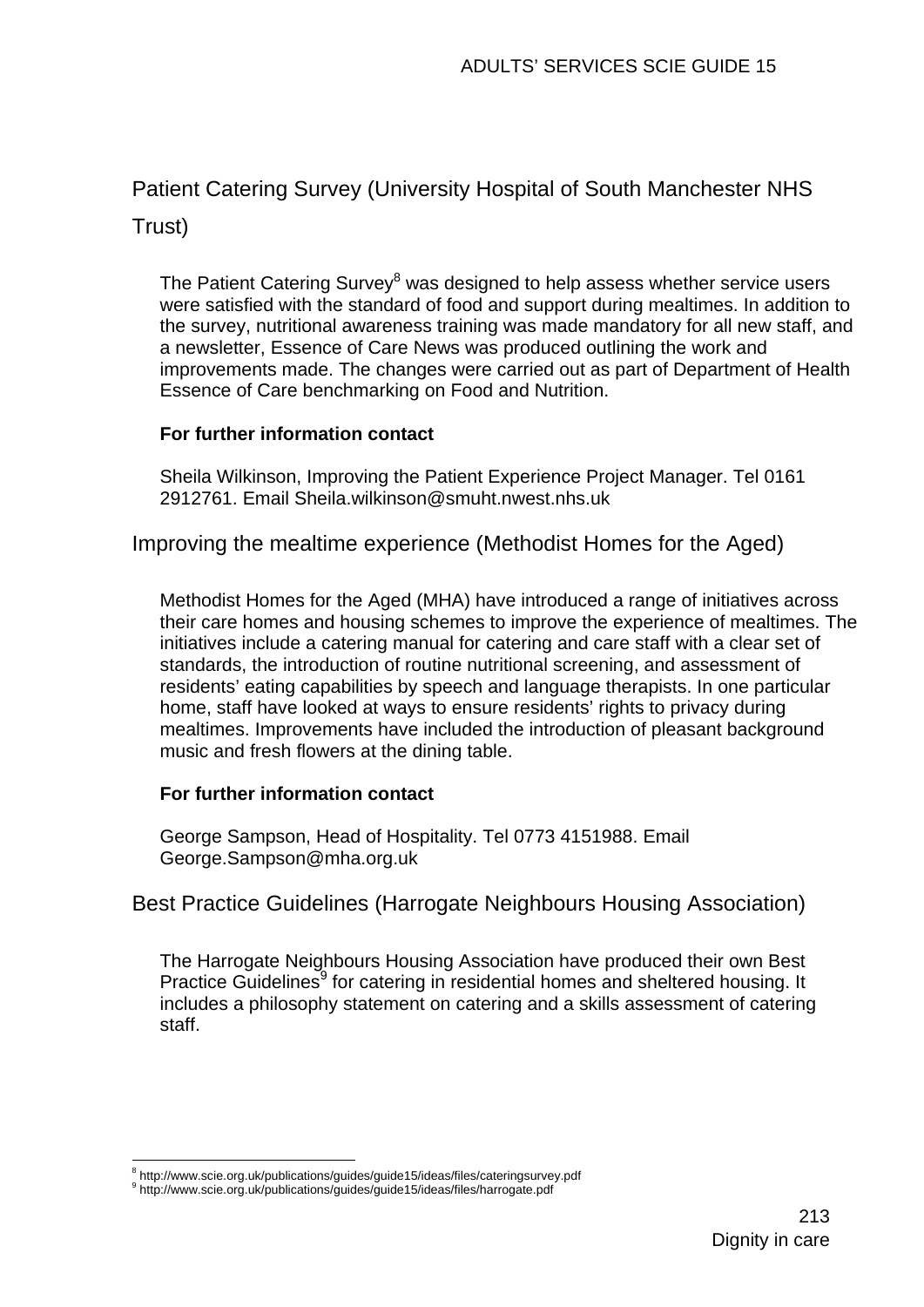# Food and Nutrition Benchmark (St Michael's Community Hospital,

## Aylsham)

The Food and Nutrition Benchmark at St Michael's Community Hospital was put in place as part the Essence of Care<sup>10</sup> toolkit. The ward housekeeper, together with a healthcare assistant, spoke to patients about mealtime practices and asked for ideas as to how they could be improved. Following patients' suggestions, mealtimes were protected and made more of an event, with new cutlery and tablecloths improving the dining environment. Since the changes were made, patients have reported enjoying mealtimes more. Regular audits ensure the practices are still effective. Information taken from Essence of Care Eureka! Protecting Patients' Mealtimes at St Michael's Community Hospital.

## Volunteers and Mealtimes project (United Bristol Healthcare NHS Trust)

The Trust has introduced a range of initiatives to improve nutrition and dignity at mealtimes, including the Volunteers and Mealtimes project, established on one ward to provide more assistance to elderly patients. The project set out to recruit volunteers to make mealtimes on the ward a more social occasion. Following its success, more mealtime volunteers were recruited, each one attending a multiprofessional half-day programme of training. The Hospital is considering extending the idea to other wards.

### **For further information contact**

Jayne Weare, Occupational Therapy Manager. Email Jayne.Weare@ubht.nhs.uk

Cooking with Care (Barchester Healthcare)

National care home provider, Barchester Healthcare, has initiated a Cooking with Care campaign, supported by the celebrity chef Paul Rankin, to ensure that mealtimes are enjoyable, dignified and fun. Chefs spend time in the dining room with residents to ensure that food is beautifully presented and to find out about residents' likes and dislikes.

To ensure that chefs are fully trained to support individual needs and tastes, Barchester Healthcare has developed the Barchester Chef Academy to offer training for all levels, from apprentice to Master Chef. The group has also introduced a system of 5 Star Dining to improve dining standards, particularly for patients with swallowing difficulties and those unable to feed themselves. Standards include offering the resident a choice of meal at their table (rather than pre-ordering),

<sup>1</sup>  $10$  http://www.scie.org.uk/publications/guides/guide15/privacy/index.asp#otherresources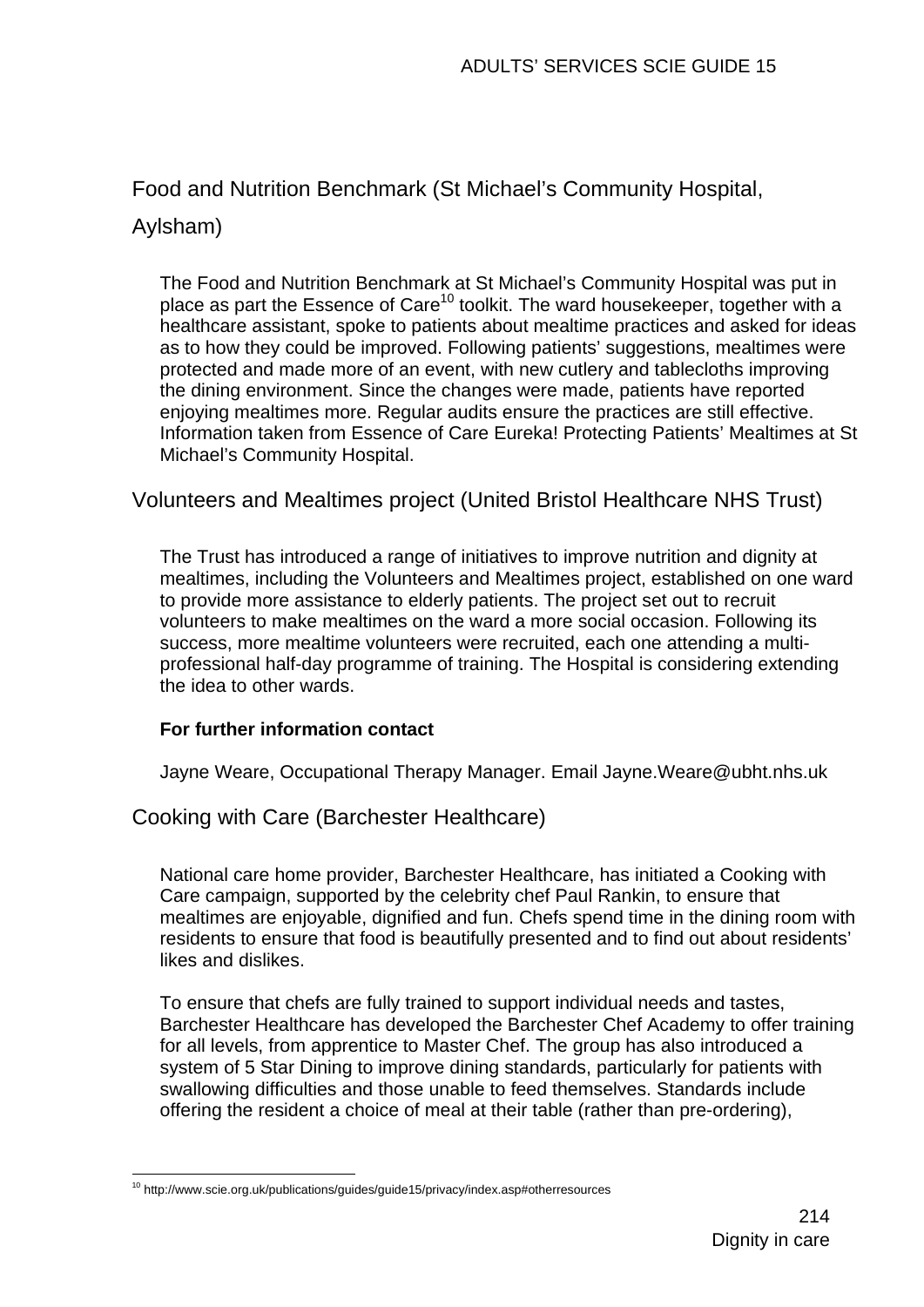presenting food for people on soft diets just as beautifully as other dishes, and providing assistance in cutting up food discreetly.

### **For further information contact**

Terry Tucker, Director of Learning, Development and Hospitality, Barchester Healthcare. Tel 07718 582139. Email terry.tucker@barchester.com

Nutritional Awareness Week (Southampton University Hospitals NHS

Trust)

This helped raise the understanding of how important it is for patients to receive good nutritional food. Guidance was also given to all wards on nutritional supplements. The work was carried out through the Essence of Care Group.

### **For further information contact**

Julie Dawes, Associate Director of Nursing. Tel 02380 798435. Email julie.dawes@suht.swest.nhs.uk

### **Related document**

- A guide to nutritional supplements and their uses<sup>11</sup>
- Newsbite: August 2006

Malnutrition Universal Screening Tool (MUST) (Caterham Dene Community

### Hospital)

All patients at Caterham Dene are nutritionally screened on admission as part of the assessment process, using the Malnutrition Universal Screening Tool (MUST)<sup>13</sup>. This screening immediately identifies any difficulties a patient may have so that appropriate support can be arranged through the dietitian. All meals are supervised by the nursing staff, and the hospital is due to implement protected mealtimes to ensure that mealtimes are uninterrupted and that those with specific needs are easily identified.

### **For further information contact**

<sup>1</sup> <sup>11</sup> http://www.scie.org.uk/publications/guides/guide15/ideas/files/nutritional1.pdf<br><sup>12</sup> http://www.scie.org.uk/publications/guides/guide15/ideas/files/nutritional2.pdf<br><sup>13</sup> http://www.scie.org.uk/publications/guides/guid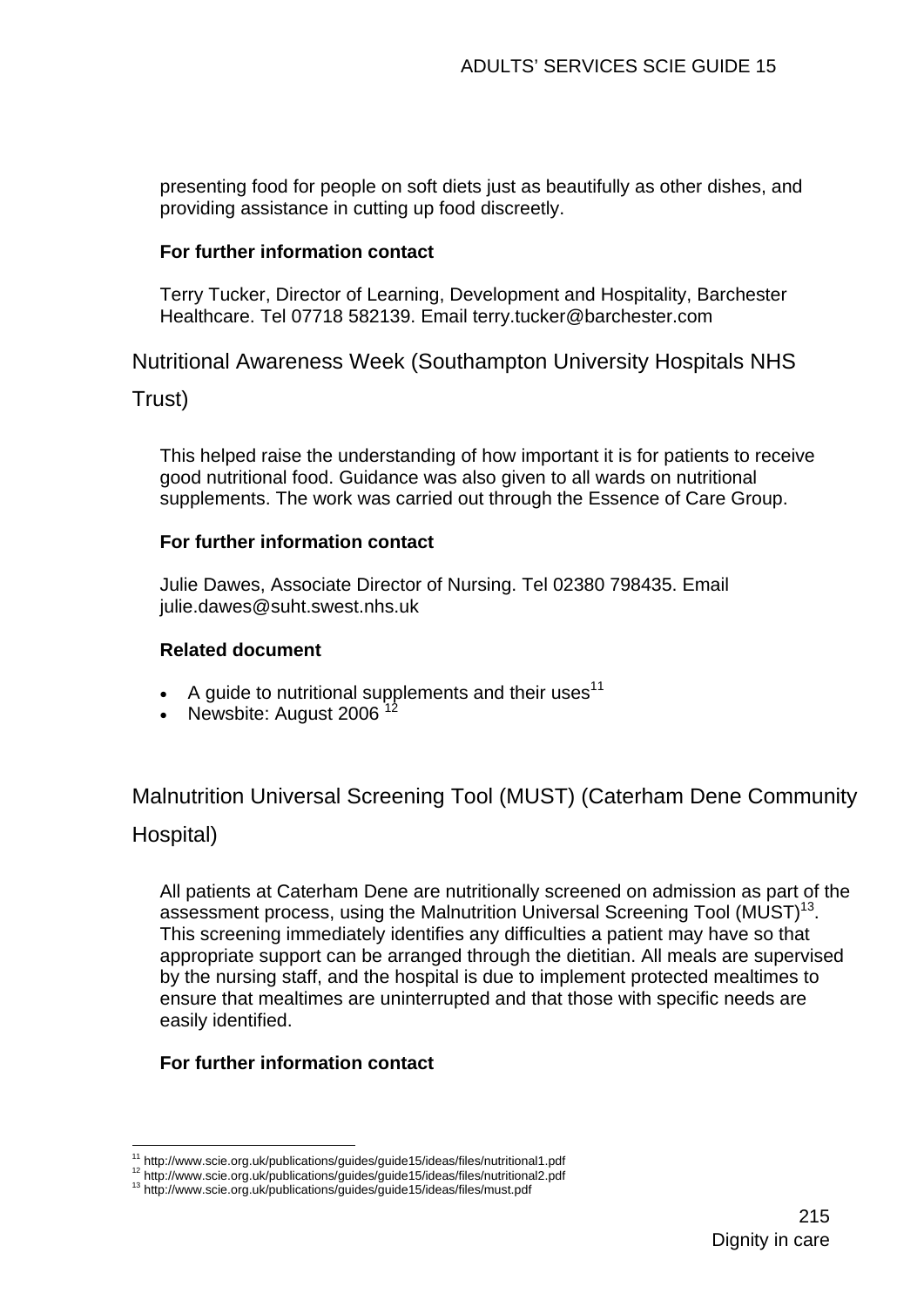Eileen Clark, Service Manager. Tel 01737 214846. Email eileen.clark@eastsurreypct.nhs.uk

Nutrition support pack (Surrey and Borders Partnership NHS Trust)

The support pack was developed by the practice development nurse, who worked with a number of professionals, including dietitians, speech and language therapists and medical staff. The guide includes information on:

- promoting good dietary intake (including special needs and gastrointestinal diseases)
- nutritional requirements of older people and those from ethnic minorities
- MUST (Malnutrition Universal Screening Tool) and flow charts
- DETERMINE ABCDEF Tool for assessing nutritional risk in the community
- audit monitoring and recording of food waste
- care plan for patients who will not eat
- constipation and incontinence in older people
- Diabetes mellitus, including pathways
- bone health.

The nutrition support pack was originally developed for use in one of the trust's localities working with older people and mental health services. The intention is to expand its use across the trust after evaluation.

### **For further information contact**

Jill Ruhomutally, Practice Development Nurse. Email Jill.Ruhomutally@sabp.nhs.uk

Involving residents (Dorset County Council)

Adults with learning disabilities in residential care are now involved in developing their own care plan as part of Dorset County Council's dignity in care at mealtimes. Residents are nutritionally screened on admission and at monthly intervals, and are surveyed regularly about meals and mealtimes so that menus can be adapted accordingly.

### **For further information contact**

Sue Hawkins, Catering Services, Adult and Community Services. Email s.hawkins@dorsetcc.gov.uk

Mealtimes (Hyndburn short break service)

At Hyndburn short break service for people with learning disabilities staff spend time with the person, their family and any other professionals involved at induction to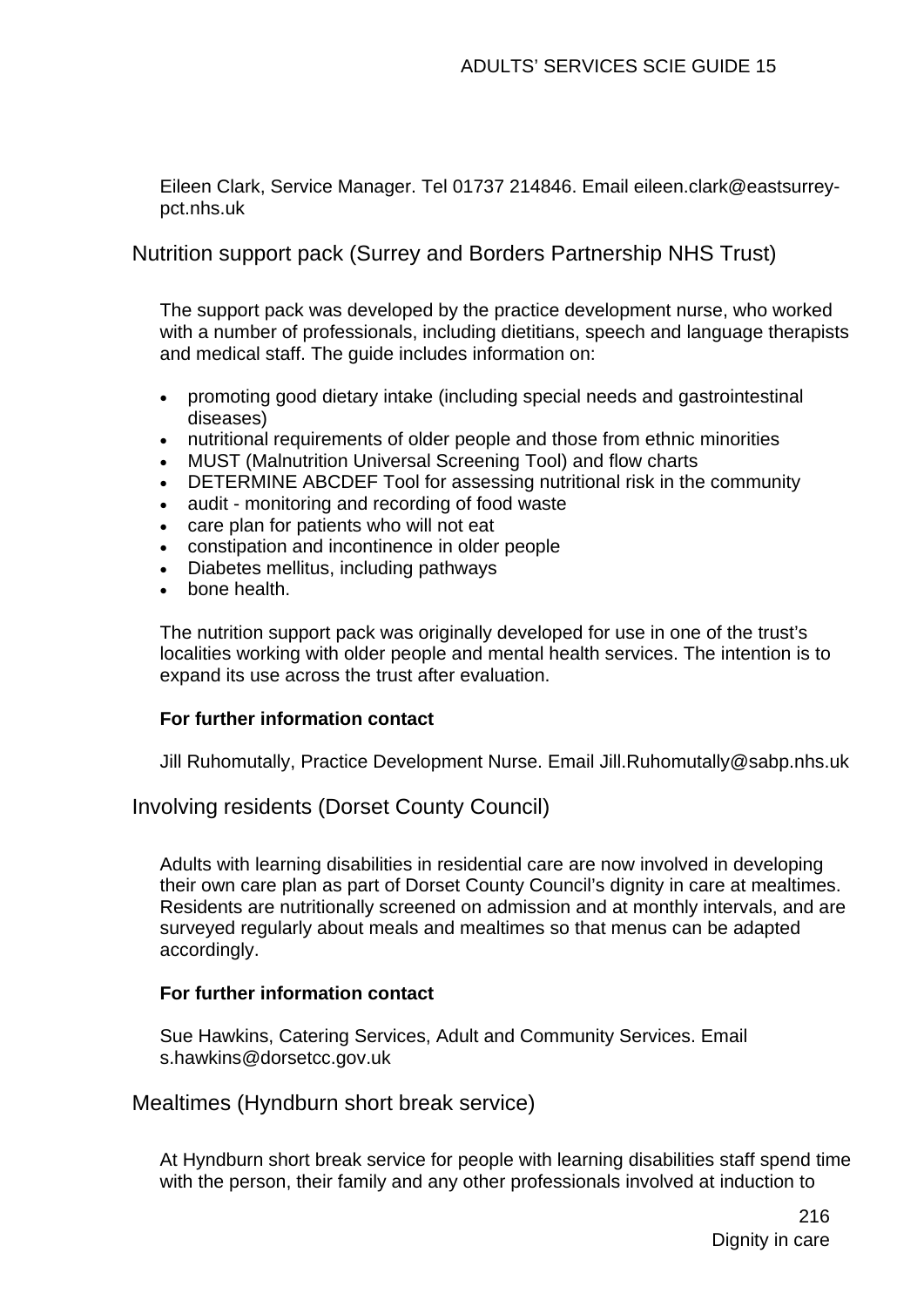establish the person's dietary requirements, preferences, usual routines and any individual guidelines. Before the person's stay, staff refer to their person centred plan and ensure their preferences are included in shopping for that week. A review of information is ongoing and an official meeting with all involved is held every 6 months. All staff have basic food and hygiene training and understand what constitutes to a well balanced diet. Staff support individuals who require assistance during their meals. Main meals are eaten around a table in a 'family' atmosphere unless a need or preference requires different support.

#### **For further information contact**

Rebecca Toman, Short Breaks Manager, 98/100 Gloucester Avenue, Accrington, BB5 4BG. Tel: 01254 395060

Model of good practice (Royal Brompton Hospital)

The Royal Brompton Hospital in Chelsea has been identified as a model of good practice in care catering. Meals for both patients and staff are prepared fresh on the premises and 20 per cent of the produce is from local and organic sources which supports local farmers and suppliers (National Health Executive, 2008a). The Royal Brompton are keen to help colleagues around the country to follow their model.

#### Sourcing locally (Royal Cornwall Hospital Trust)

The Royal Cornwall Hospital Trust 'have responded to patients' comments that they want to see fresh, locally produced ingredients in their meals' (National Health Executive, 2008b). In 2002 they made the decision to implement a sustainable approach to food provision in hospitals across Cornwall aiming to source as much as possible locally. This, in addition to improving the quality and nutritional value of the food, provides a boost to the local economy. The next phase is to open a new food production unit that will supply local hospitals with freshly prepared food. The food will then be transported to local hospitals to be cooked on the wards and served along with steamed vegetable and salads. The aim of this process is to maintain maximum nutritional value in the food.

#### Pictorial menus (Royal Berkshire Hospital)

The Royal Berkshire Hospital has developed a set of pictorial menus with photographs, symbolic representation of each food and the food name written in large print. There is additional information describing special food types such as puree and easy chew diets and thickened drinks. This resource can improve meal choices of patients with communication or sensory difficulties, dementia and people who do not speak English as a first language. Consequently, their nutritional status is improved. Staff found they had to spend less time ascertaining patient choices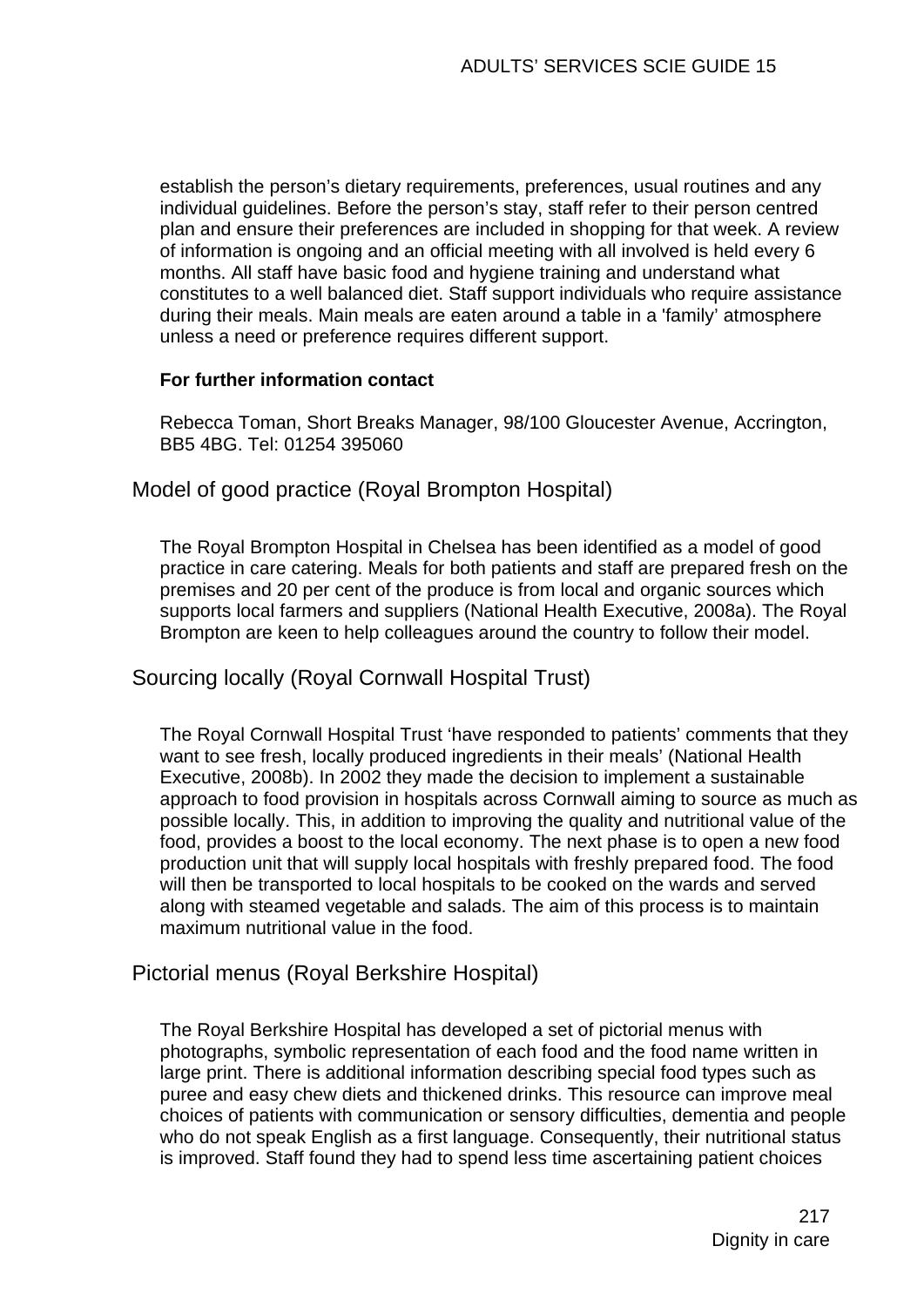using the new menus and 95 per cent of patients surveyed said they found the menu helpful.

Food symbols were sourced from: www.mayer-johnson.com

#### **For further information contact**

claire.harrison@royalberkshire.nhs.uk

Motivation and encouragement (Leicestershire Home Care Assessment

and Reablement Team)

The Leicestershire Home Care Assessment and Reablement Team (HART) is a specialist team that undertakes a six-week assessment and reablement programme with all new referrals for Home Care except for people who are terminally ill. The assessment can include observation of nutritional wellbeing (weight/body condition), diet and cooking skills. The team has had success in motivating people to start cooking again or develop the confidence to use equipment such as microwaves. For example, an ex-miner had never made himself a cup of tea or cooked a meal. When his wife died his family thought that would be unable to cope and were considering residential care for him. The HART team went in and encouraged him to use the kettle and the microwave and to make himself simple meals – starting with beans on toast. They encouraged him to go out and he now has his main meal in a local café, he is coping well, to the surprise and delight of his family. HART withdrew as he is now independent.

#### **For further information contact:**

adultsocialcare@leics.gov.uk

#### Neighbourhood alternatives (Dorset County Council)

Dorset County Council are working hard to find alternatives to 'meals on wheels' by asking older people about their preferences and trying to develop local alternatives to provide more flexible, choice based services. The project endeavours to source local people and services that can provide alternatives, such as local food outlets and even neighbours.

#### **For further information contact:**

Sue Hawkins, Care Catering Services Manager s.hawkins@dorsetcc.gov.uk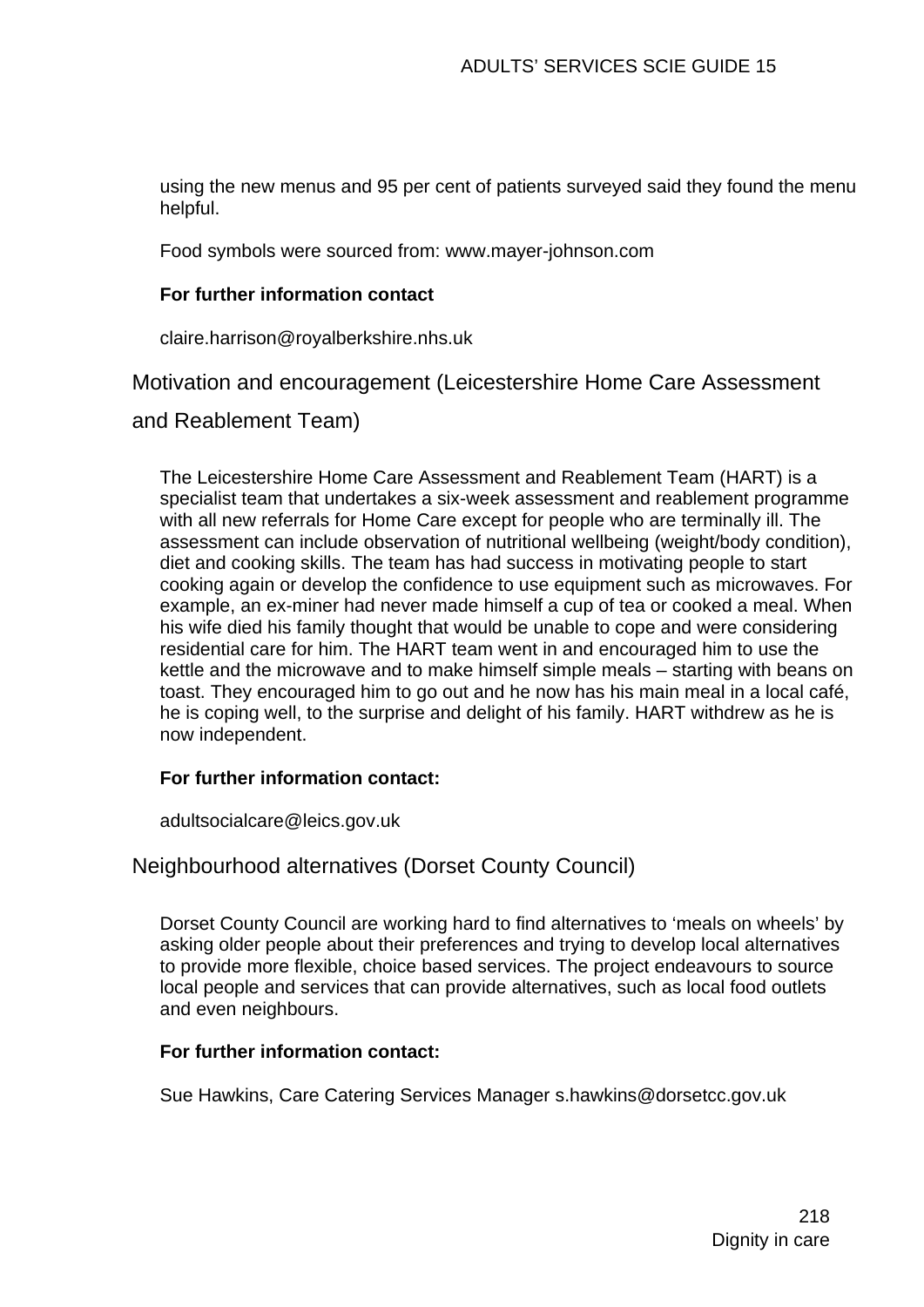## Section 11: Resources

For resources on hydration, see the Hydration section.

#### Age Concern

Hungry to be heard (Age Concern, 2006) gives seven steps to end malnutrition in hospital. Age Concern is calling for every ward in every hospital to implement seven recommended steps to end hospital malnutrition.

- Hungry to be heard (PDF file)<sup>14</sup>
- Seven steps $15$

## Alzheimer's Society

The Alzheimer's Society training pack, 'Yesterday, today, tomorrow', includes a 90 minute video/DVD and 130-page training manual providing eight training sessions. The pack has been designed to help deliver training at a time that is convenient to the home/ward/department. Session five of the pack particularly focuses on personal care, including eating and drinking. The session aims to develop participants' understanding of appropriate choices of food and drink. The Alzheimer's Society also provides nutrition training events, called Food for Thought.

- Yesterday, today, tomorrow<sup>16</sup>
- Food for thought $17$

## British Association for Parenteral and Enteral Nutrition (BAPEN)

The British Association for Parenteral and Enteral Nutrition (BAPEN) provides a wealth of information including how to screen people for nutritional health in the form of the Malnutrition Universal Screening Tool (MUST).

- Malnutrition Universal Screening Tool (MUST) (PDF file)<sup>18</sup>
- Nutrition screening survey report (PDF file)<sup>19</sup>

## British Dietetic Association

The British Dietetic Association has produced a report, Delivering Nutritional Care through Food and Beverage Services, which is endorsed by the Hospital Caterers Association and provides useful information on the nutritional content of food in a hospital setting.

**British Dietetic Association**<sup>20</sup>

<sup>1</sup> 

<sup>&</sup>lt;sup>14</sup> http://www.scie.org.uk/publications/guides/guide15/files/hungrytobeheard.pdf<br><sup>15</sup> http://www.ageconcern.org.uk/AgeConcern/htbh\_whatwewant.asp<br><sup>16</sup> http://www.alzheimers.org.uk/site/index.php<br><sup>17</sup> http://www.alzheimer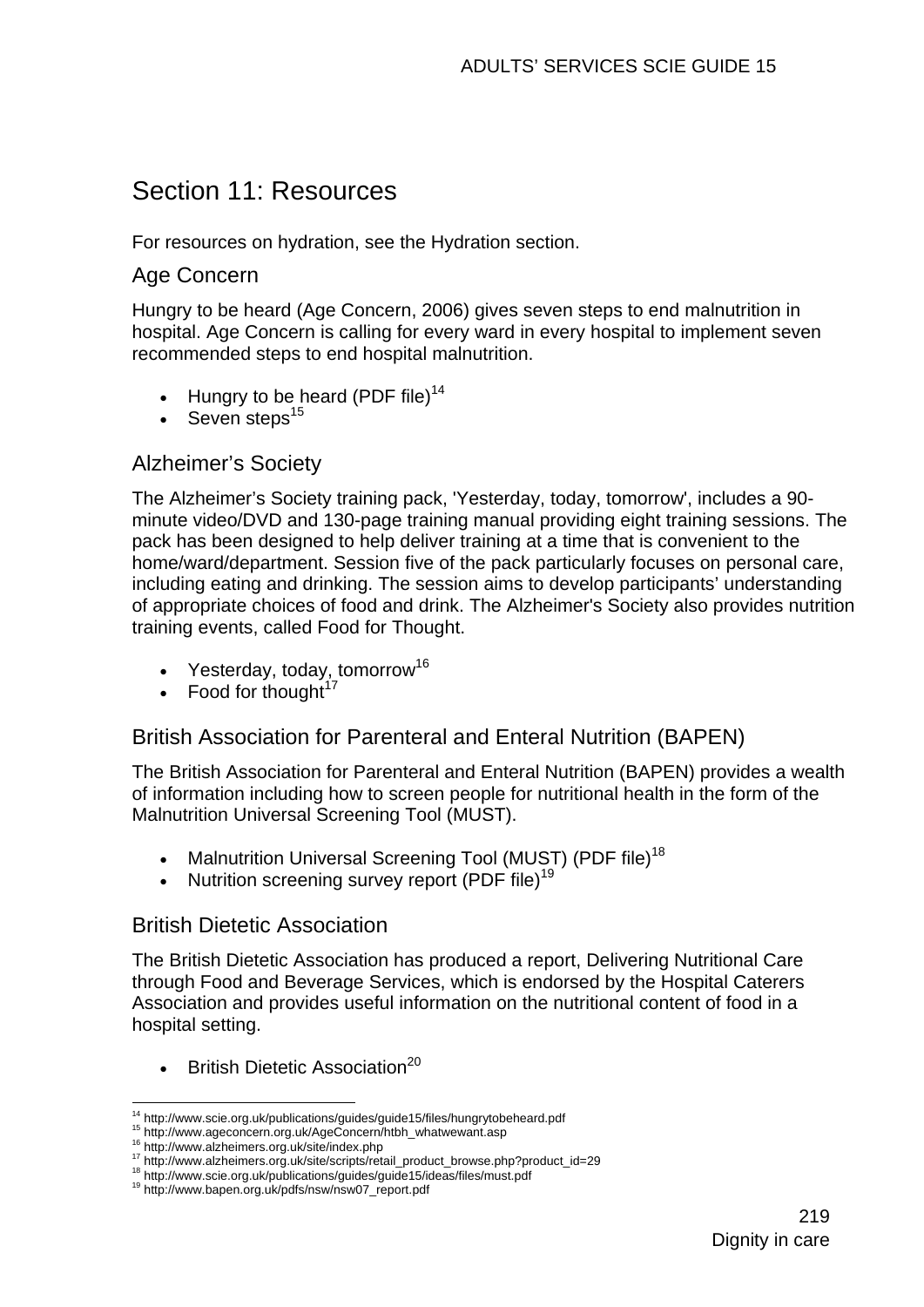## British Nutrition Foundation

The British Nutrition Foundation offers nutritional information for older adults.

• Nutrition through life: older adults<sup>21</sup>

## British Society for Disability and Oral Health

The British Society for Disability and Oral Health have produced a report on dental health for long-stay patients and care residents (2000).

Guidelines for oral health care for long stay patients and residents (PDF file)<sup>22</sup>

## Cabinet Office

'Food matters', a report by the Cabinet Office, determines what the objectives of future food strategy should be.

• Food matters $^{23}$ 

## Caroline Walker Trust

The Caroline Walker Trust (CWT) has issued two reports containing nutritional guidance specifically for older people. The first, entitled 'Eating well for older people' (CWT, 2004), offers practical guidance on catering for older people in care homes, nursing homes, at lunch clubs or community meals. The second, 'Eating well for older people with dementia' gives specific advice on how dementia affects the ability to eat and the role that good nutrition can play in patient care.

- Caroline Walker  $Trust^{24}$
- Eating well for dementia (PDF file) $^{25}$

## Commission for Healthcare Audit and Inspection

• Living well in later life (PDF file) $^{26}$ 

## Council of Europe

The Council of Europe's 10 Key Characteristics of good nutritional care are presented on one sheet of A4 paper and, used as a wall poster, can be a useful reminder for staff. The characteristics were initially for healthcare and are currently being adapted to support the social care sector.

<sup>&</sup>lt;sup>20</sup> http://www.bda.uk.com/

<sup>&</sup>lt;sup>21</sup> http://www.nutrition.org.uk/home.asp?siteId=43&sectionId=399&subSectionId=315&parentSection=299&which=1<br>
<sup>22</sup> http://www.bsdh.org.uk/guidelines/longstay.pdf<br>
<sup>23</sup> http://www.cabinetoffice.gov.uk/strategy/work\_areas/f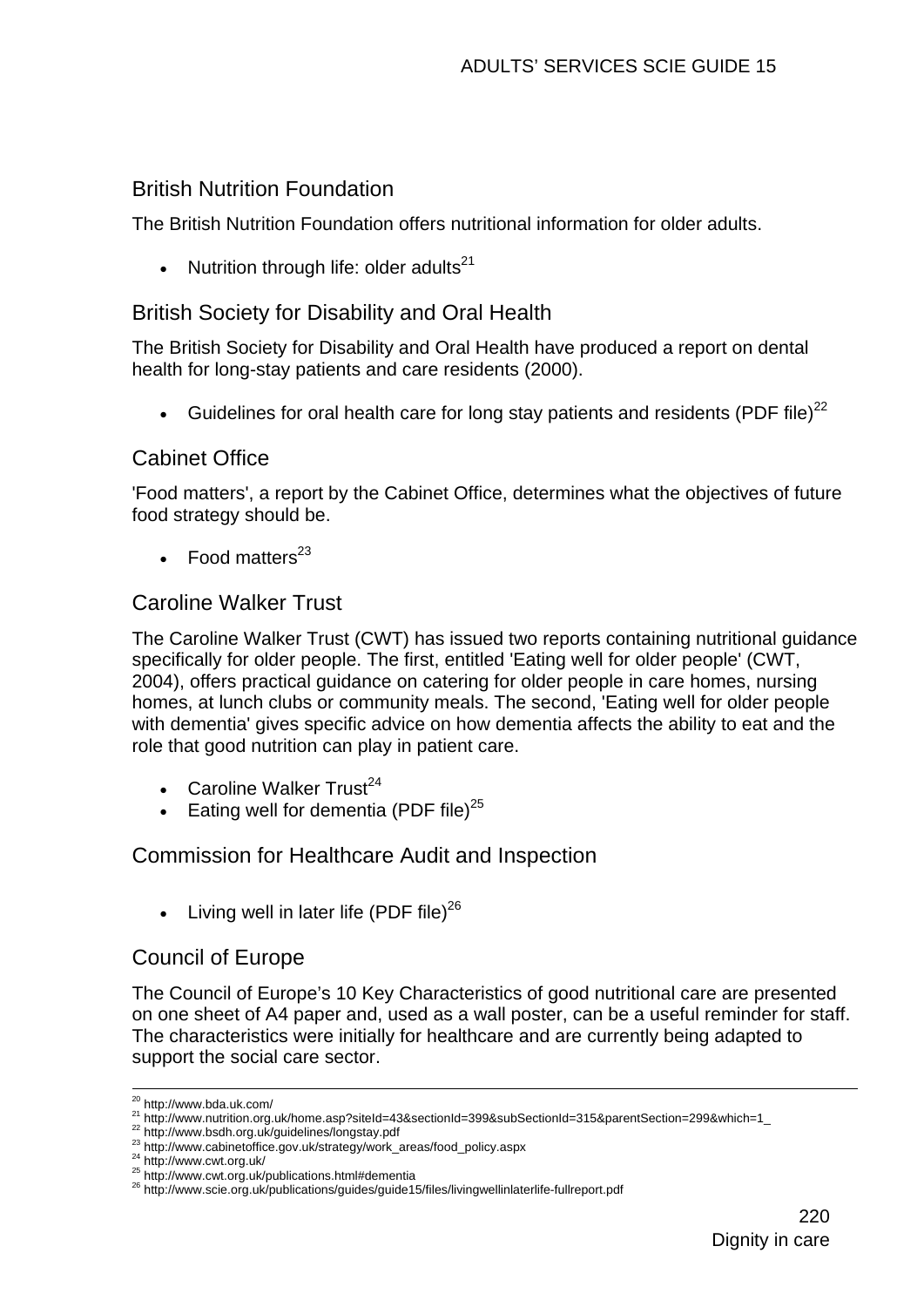• 10 Key Characteristics of good nutritional care in hospitals (PDF file)<sup>27</sup>

## Department for Environment, Food and Rural Affairs (DEFRA)

DEFRA offers a report on effective ways of obtaining sustainable, local food for use in public sector catering.

- Best practice in sustainable public-sector food procurement (PDF file)<sup>28</sup>
- Food Industry Sustainability Strategy (PDF file)<sup>29</sup>

## Department of Health (DH)

The Nutrition Action Plan aims to ensure that health and social care staff are well informed, equipped and supported to provide effective nutritional care.

- Improving nutritional care $30$
- **Nutrition Action Plan<sup>31</sup>**
- National minimum standards for care homes (PDF file) $32$
- National minimum standards for domiciliary care (PDF file) $33$
- Public Health White Paper $34$

## European Nutrition for Health Alliance

Recommendations from the European Nutrition for Health Alliance can be found in their 2006 policy report 'Malnutrition among Older People in the Community: Policy Recommendations for Change'.

• Malnutrition among older people in the community: Policy recommendations for change (PDF file) $35$ 

## Food Standards Agency

The Food Standards Agency have produced nutrient and food-based guidance for care homes, including 'Food served to older people in residential care', 'Nutrient and foodbased guidelines for UK institutions' and 'Menus for care homes'. The advice for care homes includes guidance on appropriate nutrient intakes, healthy eating, allergy and food hygiene tips. There is also an example menu plan to help caterers for care homes follow the guidance, with a technical report showing how the menus follow Food Standards Agency advice.

• Food Standards Agency<sup>36</sup>

<sup>1</sup> 

<sup>&</sup>lt;sup>27</sup> http://www.scie.org.uk/publications/guides/guide15/files/coe-principles.pdf<br>
<sup>28</sup> http://www.defra.gov.uk/farm/policy/sustain/procurement/pdf/foodlinks-bestpractice.pdf<br>
<sup>29</sup> http://www.defra.gov.uk/farm/policy/susta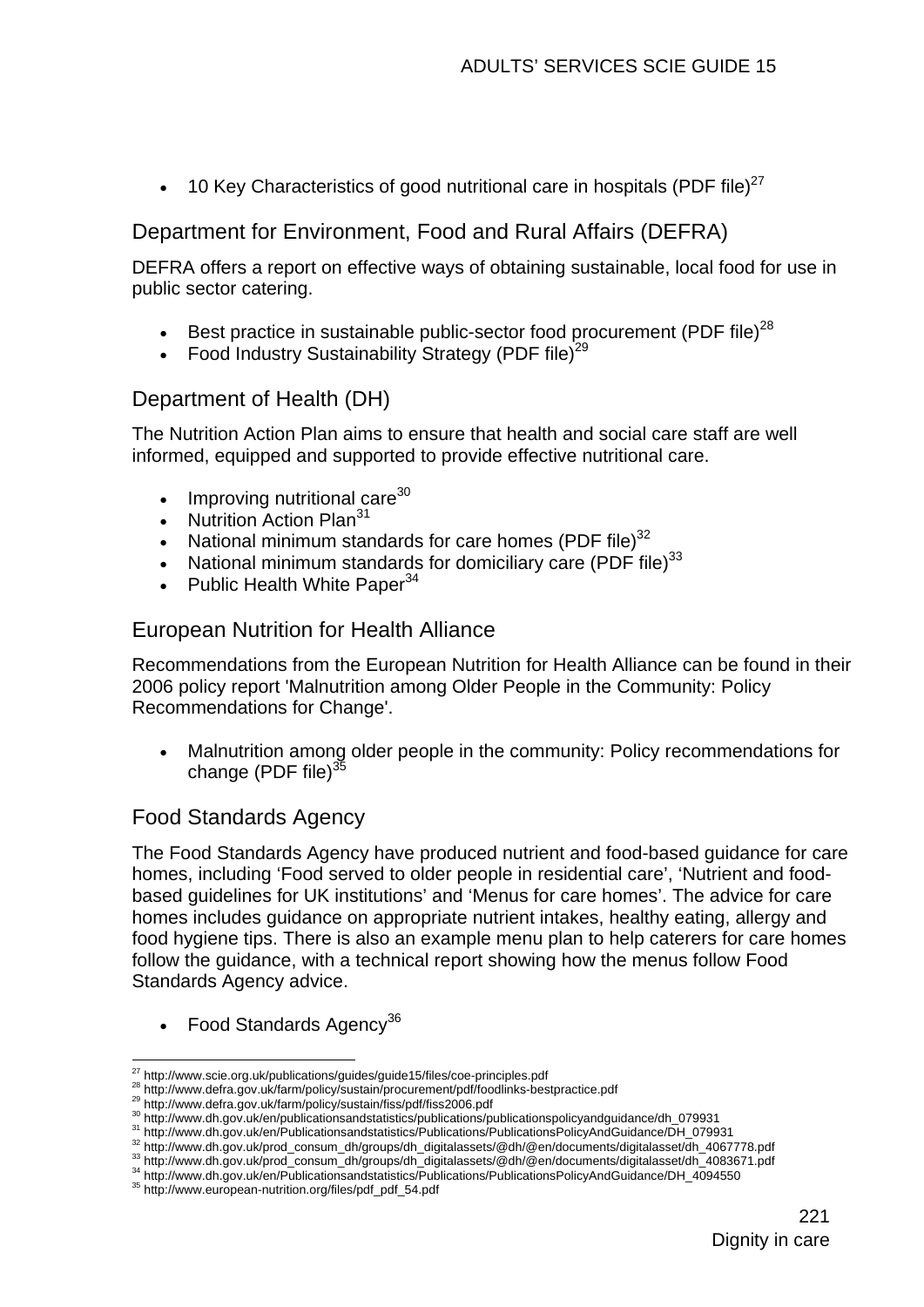- Guidance for caterers $37$
- Food served to older people in residential care (PDF file)<sup>38</sup>
- Nutrient and food-based quidelines for UK institutions (PDF file) $39$
- Menus for care homes  $(PDF file)^{40}$
- Guidance on food served to adults in major institutions (PDF file) $41$

#### Foundation of Nursing Studies

The Foundation of Nursing Studies project 'Improving the health choices for older people: implementing patient-focused mealtime practice' aims to improve mealtime care in hospitals.

Improving the health choices for older people $42$ 

#### Hospital Caterers Association

The Hospital Caterers Association have suggested a framework for a protected mealtime policy. Many hospital trusts have used this as a template to develop their own local policies.

- Hospital Caterers Association<sup>43</sup>
- Protected mealtime policy (PDF file)<sup>44</sup>

#### National Association of Care Catering

The National Association of Care Catering (NACC) offers guidance and a checklist for care caterers and has produced a series of guidance manuals. Key publications are:

- Menu planning and special diets in care homes (2006/7)
- National minimum care standards for care catering (Care Homes for Older People, 2005)
- A Recommended Standard for Community Meals (2005)

These can be purchased in hard copy, CD-ROM or PDF format from NACC.

• National Association of Care Catering<sup>45</sup>

1

<sup>&</sup>lt;sup>36</sup> http://www.food.gov.uk/<br>
<sup>37</sup> http://www.food.gov.uk/healthiereating/healthycatering/pubinstguide<br>
<sup>38</sup> http://www.food.gov.uk/multimedia/pdfs/olderresident.pdf<br>
<sup>39</sup> http://www.food.gov.uk/multimedia/pdfs/nutrientin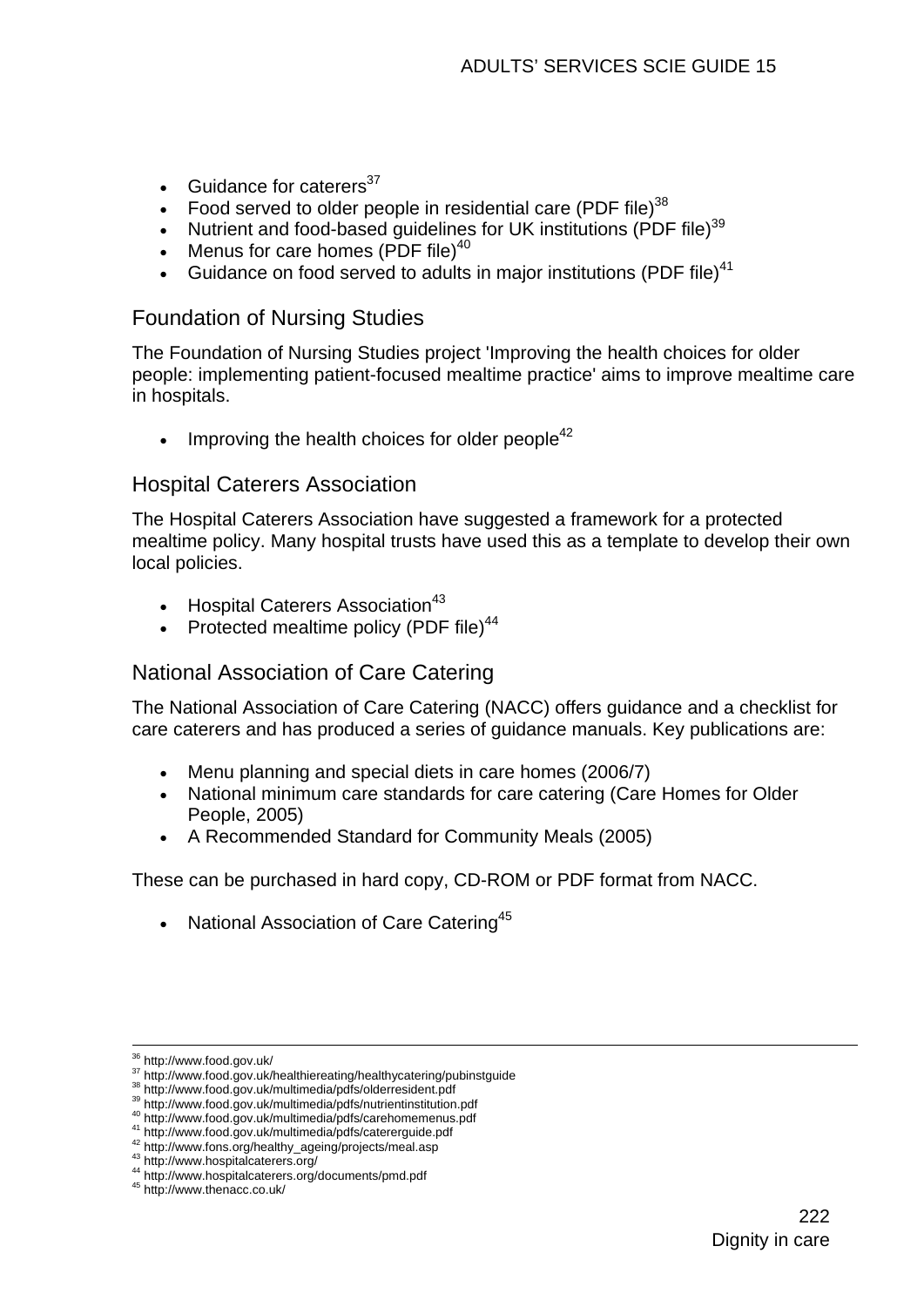## **NHS**

The NHS Better Hospital Food website contains best practice guidance, resources and background information to support the delivery of food in NHS healthcare facilities.

- Better Hospital Food<sup>46</sup>
- NHS Standards for Better Health<sup>47</sup>

## National Institute for Health and Clinical Excellence (NICE)

National Institute for Health and Clinical Excellence resources on nutrition are available to download.

- Nutrition support in adults<sup>48</sup>
- Malnourished or at risk of malnutrition quidelines (PDF file)<sup>49</sup>
- Nutrition support in adults guidelines (PDF file) $50$

#### National Nurses Nutrition Group

The National Nurses Nutrition Group promotes education in nutrition and related subjects for members of the nursing profession, for the public benefit, and especially for the benefit of patients in the hospital and community.

• National Nurses Nutrition Group<sup>51</sup>

## National Patient Safety Agency

The National Patient Safety Agency produces a range of good practice guidance on nutrition and hydration.

- National Patient Safety Agency<sup>52</sup>
- Nutrition fact sheets<sup>53</sup>

## Queen Margaret University College

Queen Margaret University College's Recipe for life is a report resulting from a threeyear project set up with the aim of identifying action to help older people eat well.

Recipe for life: Helping older people who live alone to eat well (PDF file) $54$ 

1

<sup>&</sup>lt;sup>46</sup> http://195.92.246.148/nhsestates/better\_hospital\_food/bhf\_content/introduction/home.asp<br>
<sup>47</sup> http://www.dh.gov.uk/en/Publicationsandstatistics/Publications/PublicationsPolicyAndGuidance/DH\_4086665<br>
<sup>47</sup> http://www.n

sheets/<br><sup>54</sup> http://www.qmu.ac.uk/copa/research/documents/Exec%20summary%20final.pdf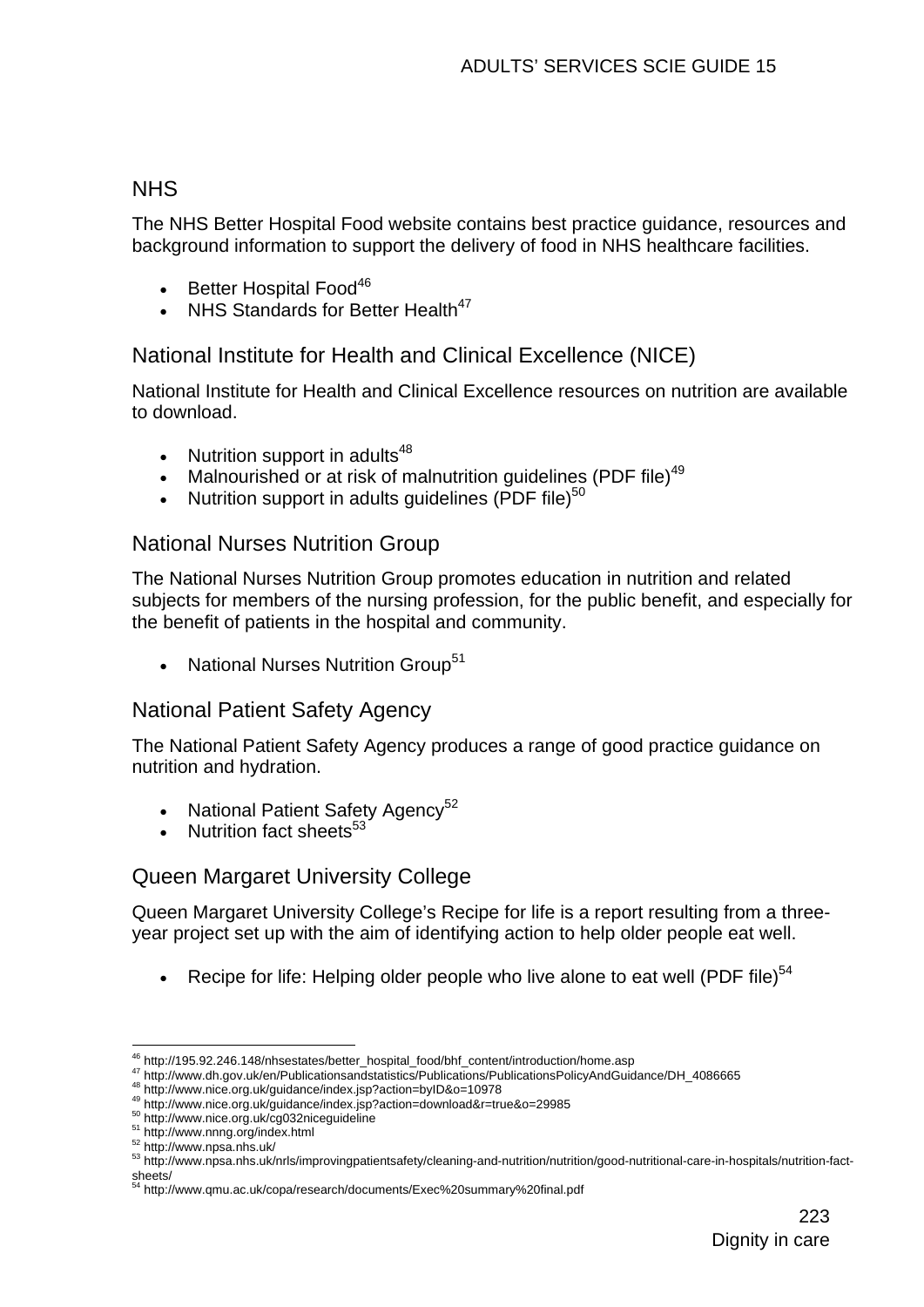## Royal College of Nursing

Nutrition Now is a clinical campaign launched by the Royal College of Nursing to raise standards of nutrition and hydration in hospitals and the community. This campaign gives nurses the practical tools, support and evidence they need to make nutrition a priority in the area where they work.

• Nutrition Now  $55$ 

Royal Society for Public Health (formerly the Royal Institute of Public

#### Health)

The Royal Society for Public Health's 'Eating for health in care homes' is a practical nutrition handbook designed for owners, managers, chefs and other care home staff responsible for the nutritional health of older people. Call 020 3177 1600 to purchase a copy, or order from RSPH.

• Royal Society for Public Health $56$ 

#### Skills for Care

Skills for Care have produced a Knowledge set for nutrition and well-being. It sets out the competencies expected of care workers in terms of the preparation and presentation of food, understanding the importance of food and drink, and helping people to eat.

• Knowledge set for nutrition and well-being (PDF file) $57$ 

#### United Kingdom Home Care Association

The United Kingdom Home Care Association has produced a nutrition resource guide. It can be purchased in hard copy from UKHCA.

• Nutrition resource guide and training programme<sup>58</sup>

#### Water UK

Water UK has published 'Water for healthy ageing: Hydration best practice toolkit for care homes' to help care managers, caterers and other service providers to develop best practice on keeping older people well hydrated.

Water for healthy ageing<sup>59</sup>

<sup>&</sup>lt;sup>55</sup> http://www.rcn.org.uk/newsevents/campaigns/nutritionnow

<sup>&</sup>lt;sup>56</sup> http://www.rsph.org.uk/<br>
<sup>57</sup> http://www.scie.org.uk/publications/guides/guide15/ideas/files/skillsforcare.pdf<br>
<sup>58</sup> http://www.ukhca.co.uk/productdesc.aspx?ID=15<br>
<sup>59</sup> http://www.water.org.uk/home/water-for-health/ol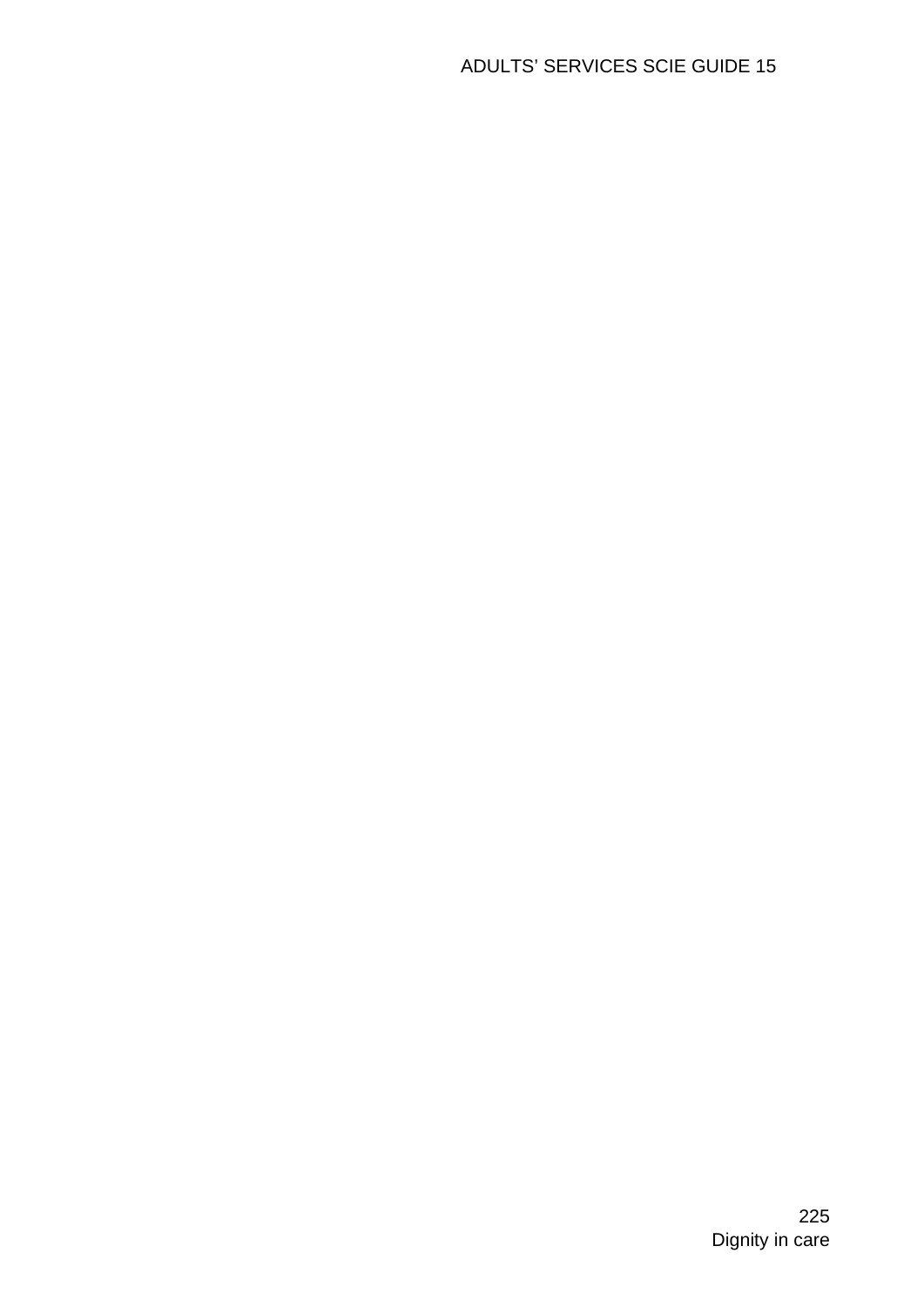# **Hydration**  Section 12: Introduction

Water is vital to life and there is increasing evidence of the benefits of good hydration in the promotion of health and wellbeing in older people. The evidence suggests that good hydration can help prevent falls, constipation, pressure sores, kidney stones, blood pressure problems and headaches (Ellins, 2006). Furthermore, poor hydration has been shown to contribute to obesity, depression, inactivity and fatigue and to prolong healing and recovery (Ellins, 2006). There is also some evidence to suggest that dehydration can increase mortality in stroke patients and prolong hospital stays for patients with community-acquired pneumonia (Water UK, 2005).

Good hydration has been related to alertness and cognitive performance, people with cognitive impairments may therefore benefit considerably from increasing their intake of liquid. For some older people the sensation of feeling thirsty may be impaired and may not be an accurate indicator for good hydration (Kenney et al, 2001; Caroline Walker Trust Expert Working Group on Nutritional Guidelines for Food Prepared for Older People, 2004) particularly for people who have had a stroke and those with dementia (Albert et al, 1994; Water UK, 2005).

Following a study of four care homes, Anglian Water has launched the Health on  $\text{Tan}^{60}$ campaign (Anglian Water, 2008) to improve hydration for older people in care homes. The key findings of the study were:

- Availability, visibility and reminders were some of the key factors to drinking more water.
- After a regime was introduced and a water cooler installed, anecdotal evidence from one home reported:
	- $\circ$  a 50 per cent reduction in falls
	- $\circ$  a greater than 50 per cent reduction in the number of residents taking laxatives
	- o decrease in GP call-outs and urinary infections.
- There were language barriers for some staff, with 50 per cent not having English as a first language.
- Hydration does not feature as a specific training topic in its own right.
- Residents' fear of increased toilet trips was the main barrier to drinking more water (the report states: 'Once the bladder had adjusted and was able to hold more volume, toilet trips soon settled down to pre-trial levels.')
- Peer-to-peer learning, rather than formal training, plays a large role in the knowledge and working habits of staff.
- Knowledgeable and committed managers generate positive results.
- Visual and mental impairments were a problem for many residents, with a high dependency on care staff to instigate water intake.
- Staff said they would like promotional materials for themselves, residents and their families, to remind them of the importance of hydration.

<sup>1</sup>  $60$  http://www.anglianwater.co.uk/index.php?contentid=1108&sectionid=206&parentid=48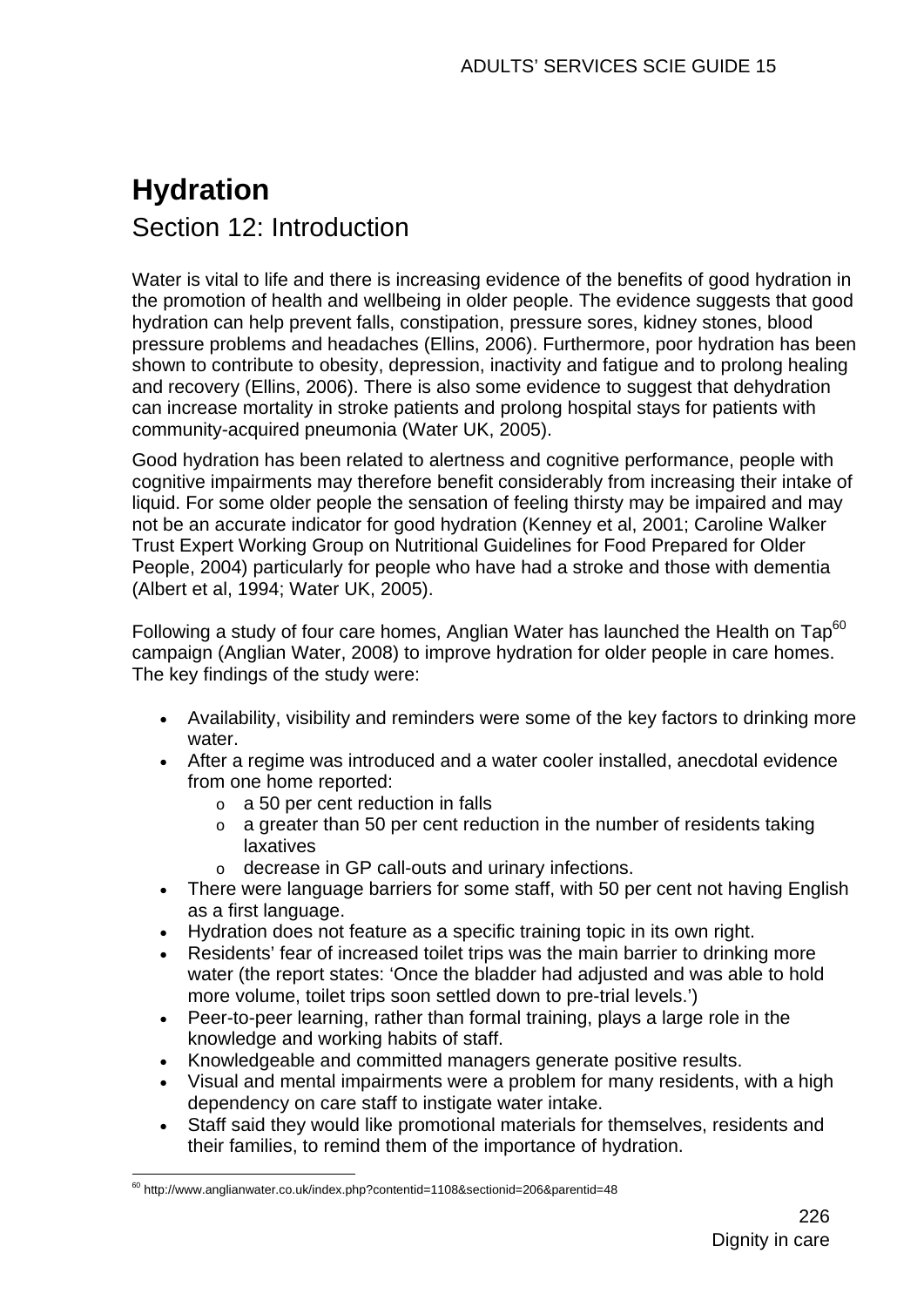• The ability to spread and share good practice was seen as very important (Anglian Water, 2008).

This study demonstrates that a concerted effort to improve hydration levels in older people can lead to significant benefits for older people and those who support them. For example, both staff and residents may be concerned about increasing the number of trips to the toilet resulting from an increase in fluid intake. However the result can actually lead to fewer toilet visits and better health due to a decrease in urinary tract infections. A reduction in constipation can also improve health and decrease workload with less need for enemas and laxatives.

There is a huge cost relating to falls both to the older person, in terms of mobility and quality of life, and to the provider, due to a subsequent increase in care needs. A decrease in falls due to good hydration has been attributed to a reduction in dizziness and indicates that encouraging good hydration may be a wise investment for service providers.

Anglian Water is promoting a Good Hydration Charter for residential care for older people. It requires three commitments:

- A drinking water regime is established and matched to the ability of each and every one of those in residential care.
- Fresh tap water is always available, accessible and presented attractively.
- The importance of good hydration is part of staff induction, training and is promoted to those who live in or visit the residential setting.

It is also important that people living in the community receive the support and encouragement they need to maintain good hydration. Day centres and home support workers need to ensure access to fresh tap water and provide encouragement and support with drinking where required.

#### Hot drinks

Many older people prefer drinking tea or coffee to water and it can be difficult to persuade people to drink enough water. Furthermore, older people should not be expected to change their drinking habits just because they are receiving care services. Hot drinks are good for hydration and only likely to act as a diuretic (making the body produce more urine) if they are high in caffeine and consumed in excessive amounts. Decaffeinated teas and coffees and herbal teas should be encouraged if this is a concern. The Food Standards Agency (FSA) advice on tea is that it should be consumed in moderation as part of a balanced diet but should be avoided with meals because it can reduce the absorption of iron within the body. A recent study, however, contradicted this stating that: 'There was no evidence that iron status could be harmed by tea drinking unless populations were already at risk from anaemia.' (Gardner et al, 2007) This study also indicated health benefits related to the consumption of black tea (as opposed to green tea), particularly for the heart.

Based on the available information and the importance of good hydration in older people it would seem appropriate to encourage fluid intake generally, and to offer a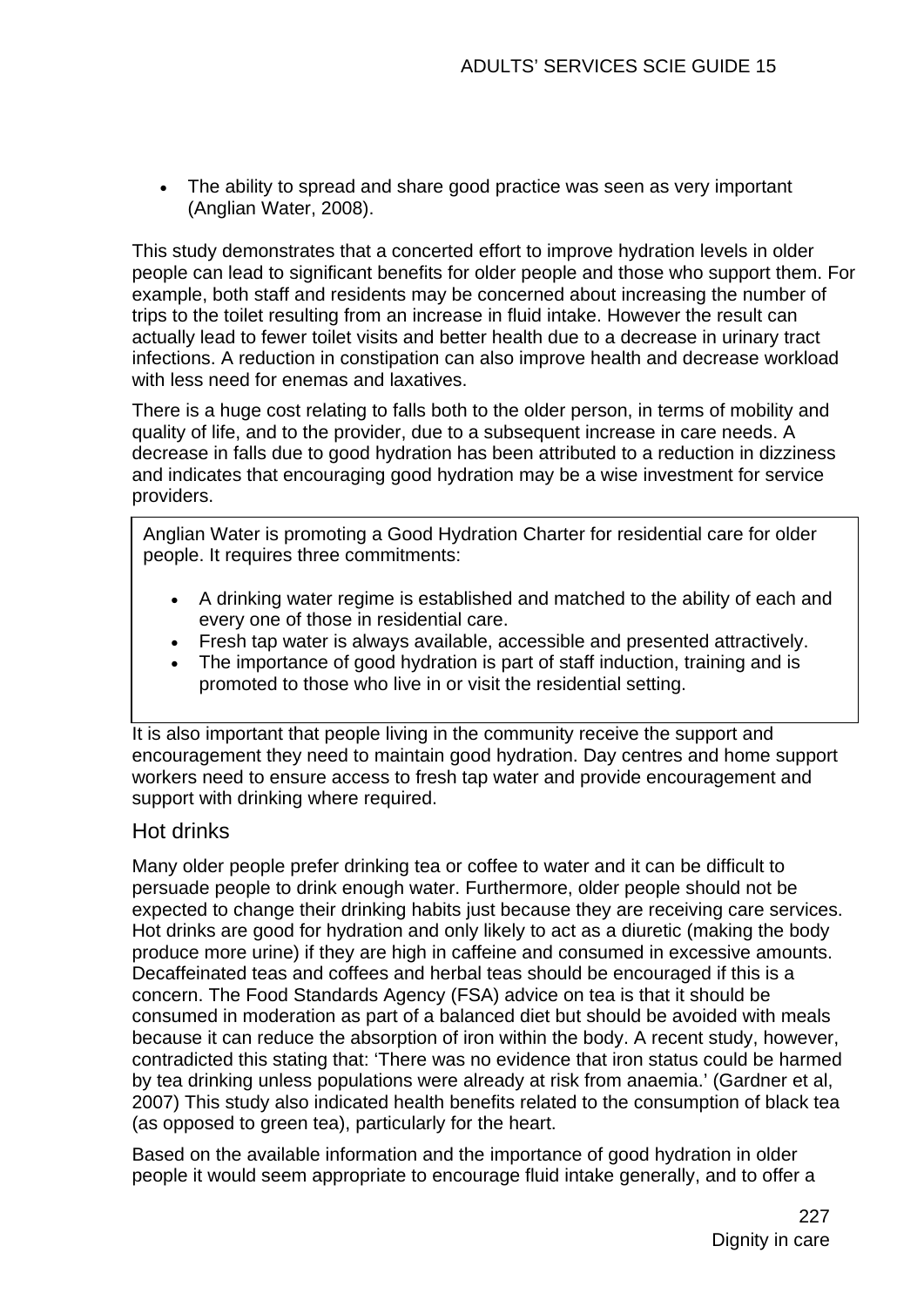selection of hot and cold drinks throughout the day and whenever people request them. There should only be cause for concern if an individual's overall liquid intake is inadequate, or their intake of caffeinated and or sugary drinks is excessive. Medical advice should be sought if an individual has particular health problems that affect the maintenance of good hydration.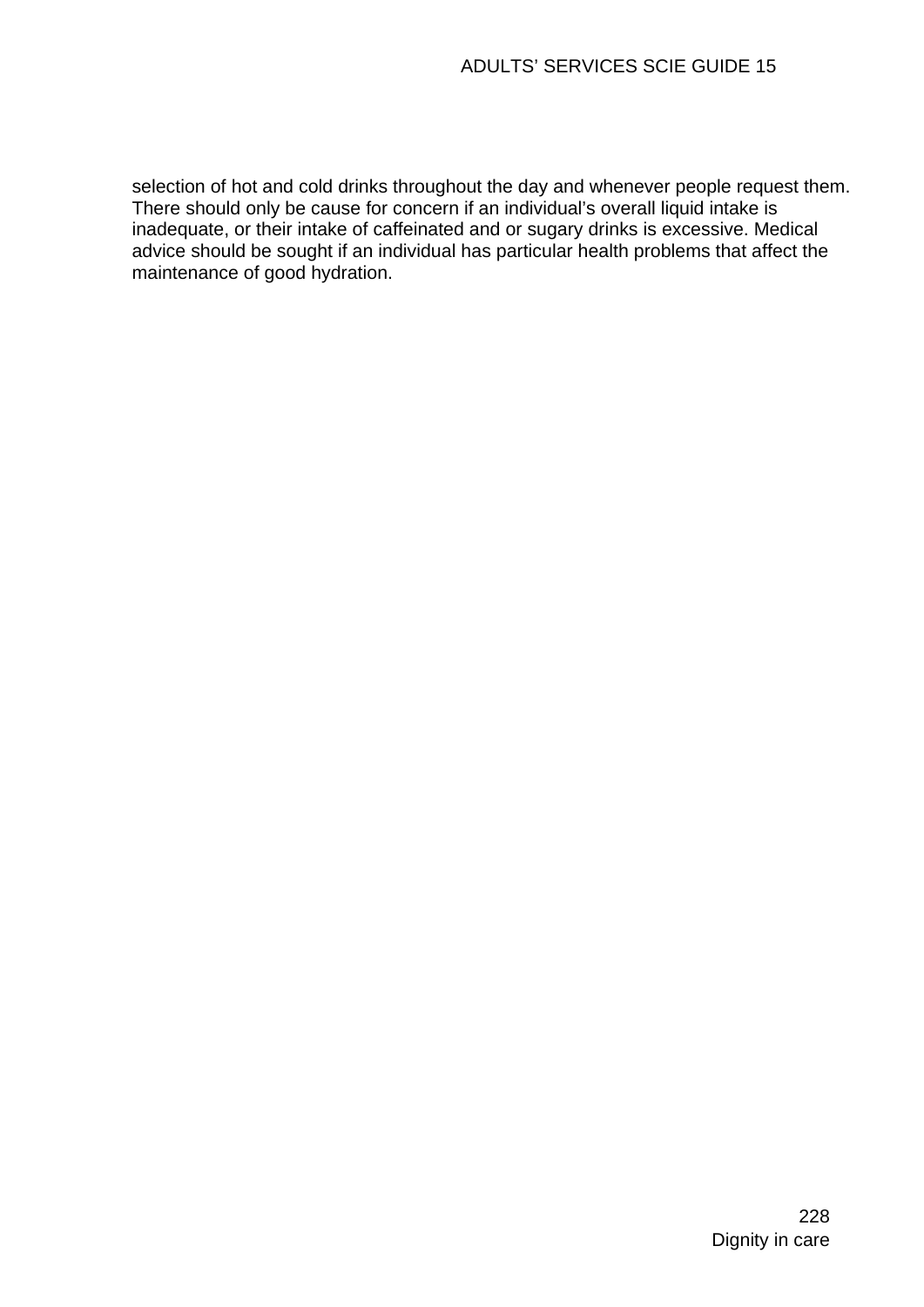## Section 13: Practice Points

- Encourage older people to drink regularly throughout the day. The Food Standards Agency recommends a daily intake of six to eight glasses of water or other fluids. (Food Standards Agency, 2008).
- Raise awareness (through education, training and information) on the benefits of good hydration to staff, carers and older people themselves.
- Provide promotional materials to remind older people, staff and carers of the importance of hydration (available free from Anglian Water $61$ )
- Ensure there is access to clean drinking water 24 hours a day.
- Encourage peer-to-peer learning on good hydration.
- Where people are reluctant to drink water, think of other ways of increasing their fluid intake. There are lots of alternative drinks and some foods will have a higher fluid content (eg breakfast cereals with milk, soup, and fruit and vegetables that have a high water content).
- Where people show reluctance to drink related to fear of incontinence, provide reassurance that help will be provided with going to the toilet. It may help some people to avoid drinking before bedtime.
- As a rough guide, urine colour can provide an indication of hydration level (Water UK, 2005); odourless, pale urine indicates good hydration. Dark, strong-smelling urine could be an indicator of poor hydration but there may be other causes that should be investigated.

<sup>1</sup>  $61$  http://www.anglianwater.co.uk/index.php?contentid=1109&sectionid=206&parentid=48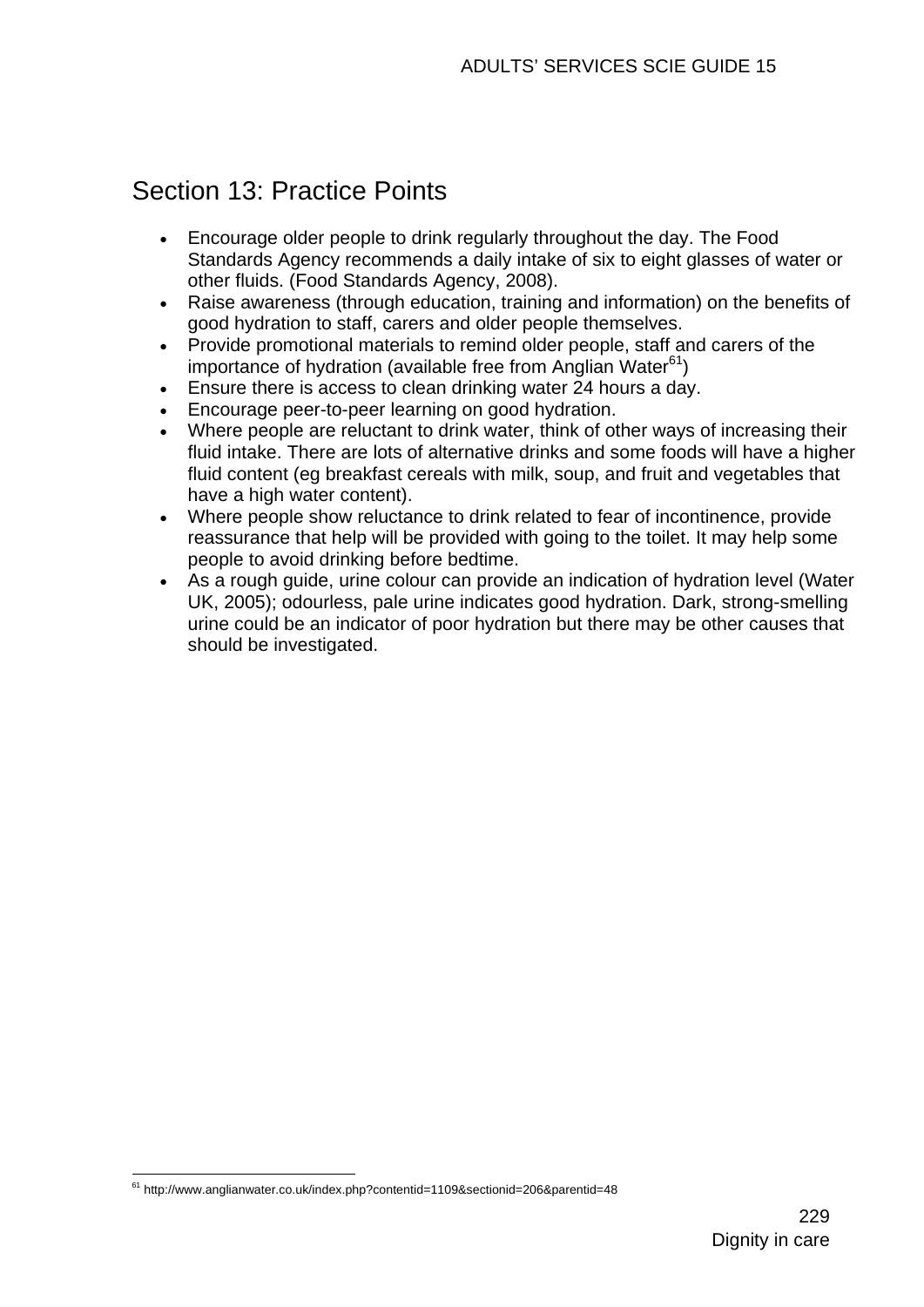## Section 14: Resources

## Anglian Water

Access free training resources from the Anglian Water 'Health on Tap' campaign.

Link: Health on  $TaD^{62}$ 

## BBC

The BBC News: Health website features video clips showing older people talking about the benefits of good hydration.

• Drinking club improves health $63$ 

## Food Standards Agency

The Food Standards Agency provides advice on hydration.

- Food Standards Agency<sup>64</sup>
- **Eat well, be well: Drinks**<sup>65</sup>

#### Water UK

Download a best practice toolkit and other resources (publications, posters and images) from the Water for Health section on the Water UK website.

• Water for Health<sup>66</sup>

<u>.</u>

<sup>&</sup>lt;sup>62</sup> http://www.anglianwater.co.uk/index.php?contentid=1108&sectionid=206&parentid=48<br><sup>63</sup> http://news.bbc.co.uk/1/hi/health/7466550.stm<br><sup>64</sup> http://www.food.gov.uk/<br><sup>65</sup> http://www.eatwell.gov.uk/asksam/healthydiet/drinks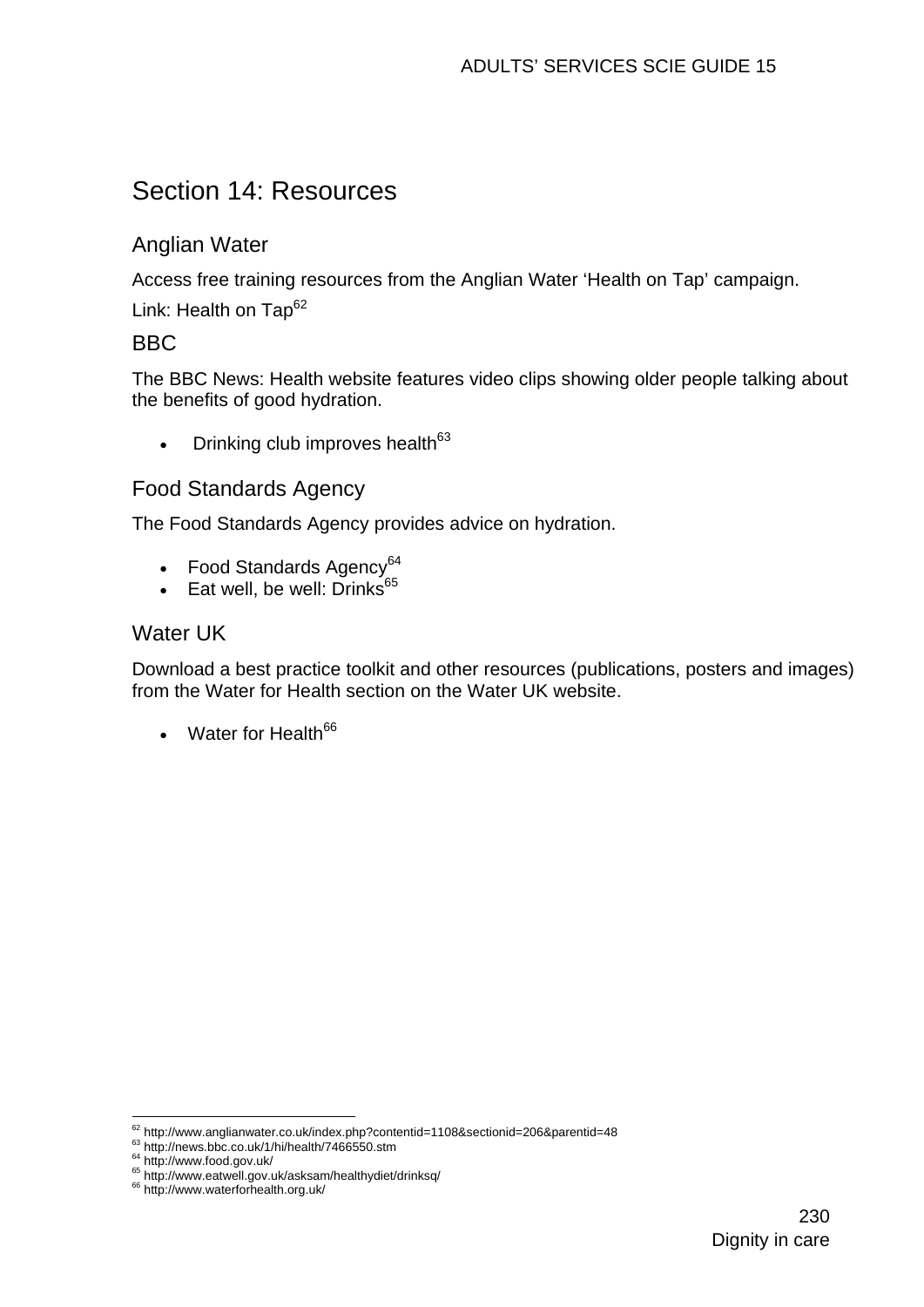## References

Afshar, H., Franks, M. & Maynard, M. (2002) Women, ethnicity and empowerment in later life. GO Findings, 1–4.

Age Concern (2006) Hungry to be heard: the scandal of malnourished older people in hospital.

Arino-Blasco, S., Tadd, W. & Boix-Ferrer, J. A. (2005) Dignity and older people. Quality in Ageing: Policy Practice and Research, 6, 30–36.

Audit Commission (2004) Older people – independence and well-being: the challenge for public services. London, Audit Commission.

Barnes, M., Blom, A., Cox, K., Lessof, C. & Walker, A. (2006) New horizons: The social exclusion of older people: secondary analysis of the English longitudinal study of ageing., National Centre for Social Research and University of Sheffield.

Bayer, T., Tadd, W. & Krajcik, S. (2005) Dignity: the voice of older people. Quality in Ageing: Policy Practice and Research, 6, 22–29.

BBC (1999) Doctor suspensions soar in wake of Bristol scandal. News. BBC (2006) Nurses 'too busy to monitor food'.

Benn, M. (2000) Don't shoot the messenger. Community Care. 20 January, 2000, p12.

Birrell, J., Thomas, D. & Jones, C. A. (2006) Promoting privacy and dignity for older patients in hospital. Nursing Standard 20, 41–46.

Blake, D. (2006) Adult protection, data collection and reporting requirements, London. Action on Elder Abuse.

British Association For Parenteral And Enteral Nutrition, I. L. C.–U., The Associate Parliamentary Food & Health Forum (2006) Malnutrition among older people in the community: policy recommendations for change. European Nutrition for Health Alliance.

Butt, J. & O'Neill, A., (2004) Let's move on: Black and ethnic minority older people's views on research findings. York, Joseph Rowntree Foundation.

Calnan, M., Woolhead, G. & Dieppe, P. (2003) Courtesy entitles. Health Service Journal, 113, 30–31.

Calnan, M., Woolhead, G., Dieppe, P. & Tadd, W. (2005) Views on dignity in providing health care for older people. Nursing Times, 101, 38–41.

Cantley, C., Woodhouse, J. & Smith, M. (2005) Listen to us: Involving people with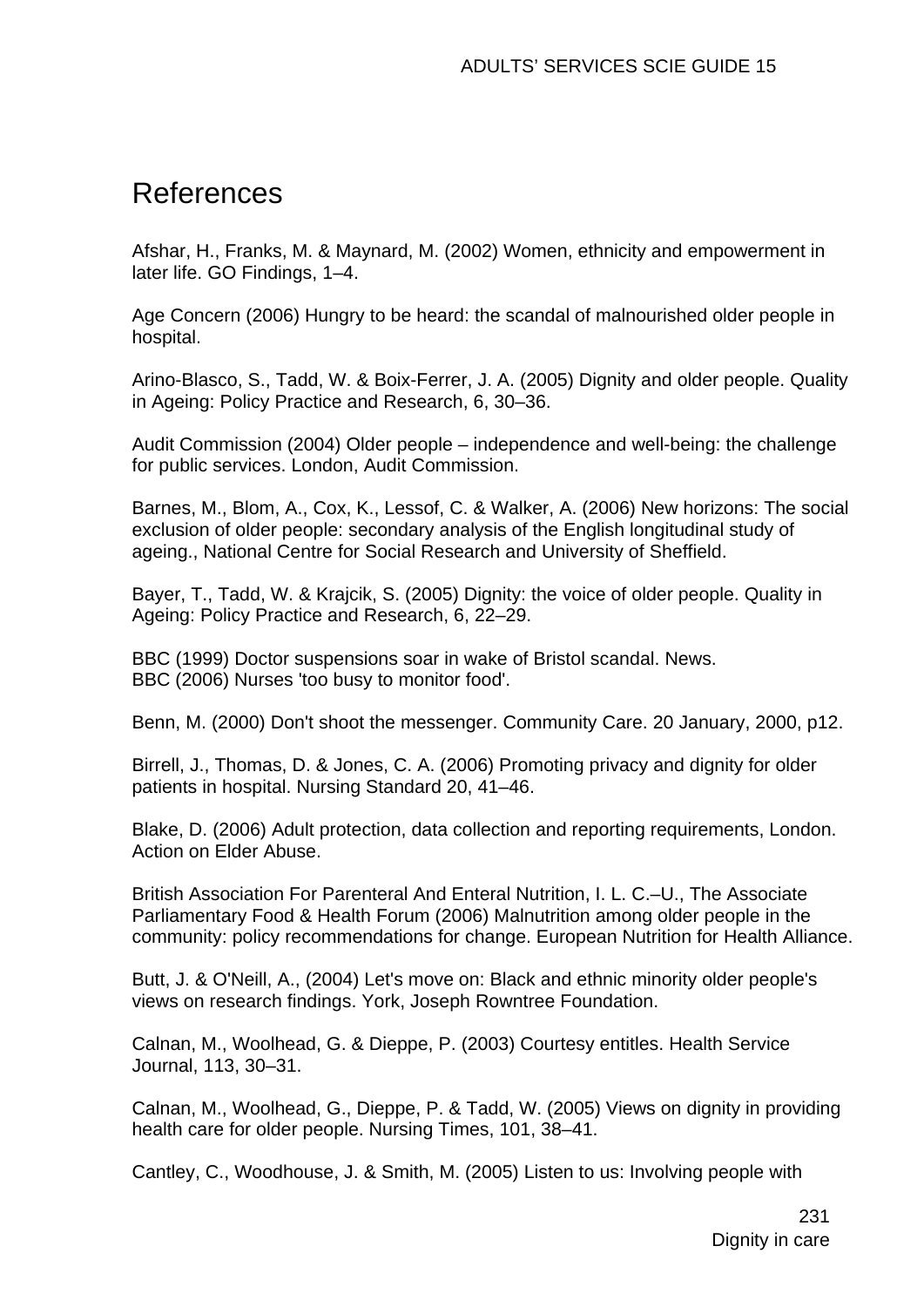dementia in planning and developing services. Newcastle upon Tyne, Dementia North, Northumbria University.

Cardiff University (2001–2004) Dignity and Older Europeans: comparative analysis of data from older people's focus groups from all centres. In Win, T. (Ed.) Dignity and Older Europeans.

Chochinov, H. M., Hack, T., Hassard, T., Kristjanson, L. J., Mcclement, S. & Harlos, M. (2002a) Dignity in the terminally ill: a cross-sectional, cohort study. The Lancet, 360, 2026-2030.

Chochinov, H. M., Hack, T., Mcclement, S., Kristjanson, L. J. & Harlos, M. (2002b) Dignity in the terminally ill: a developing empirical model. Social Science & Medicine, 54, 433–443.

Cloutterbuck, J. & Mahoney, D. F. (2003) African American dementia caregivers: the duality of respect. Dementia: the International Journal of Social Research and Practice, 2, 221–243.

Cobban, N. (2004) Improving domiciliary care for people with dementia and their carers: the Raising the Standard project, in Innes, A. et al. (eds), London, Jessica Kingsley.

Commission for Healthcare Audit and Inspection (2006) Living well in later life: A review of progress against the National Service Framework for Older People.

Commission for Patient and Public Involvement in Health (2006) Hospital food, could you stomach it?

Commission for Social Care Inspection (2006) Highlight of the day? London, CSCI.

Coverdale, J., Mccullough, L. B., Molinari, V. & Workman, R. (2006) Ethically justified clinical strategies for promoting geriatric assent. International Journal of Geriatric Psychiatry, 21, 151–157.

CSIP, Care Services Improvement Partnership (2005) Everybody's Business: integrated mental health services for older adults – a service development guide. Department of Health.

Dadswell, T. (2000) Whistleblowing and Waterhouse, 2 March 2006, p2.

Davies, S., Laker, S. & Ellis, L. (1997) Promoting autonomy and independence for older people within nursing practice: a literature review. Journal of Advanced Nursing, 26, 408–417.

DH (1998) Modernising social services: promoting independence, improving protection, raising standards. London.

DH (2000) No secrets: Guidance on developing and implementing multi-agency policies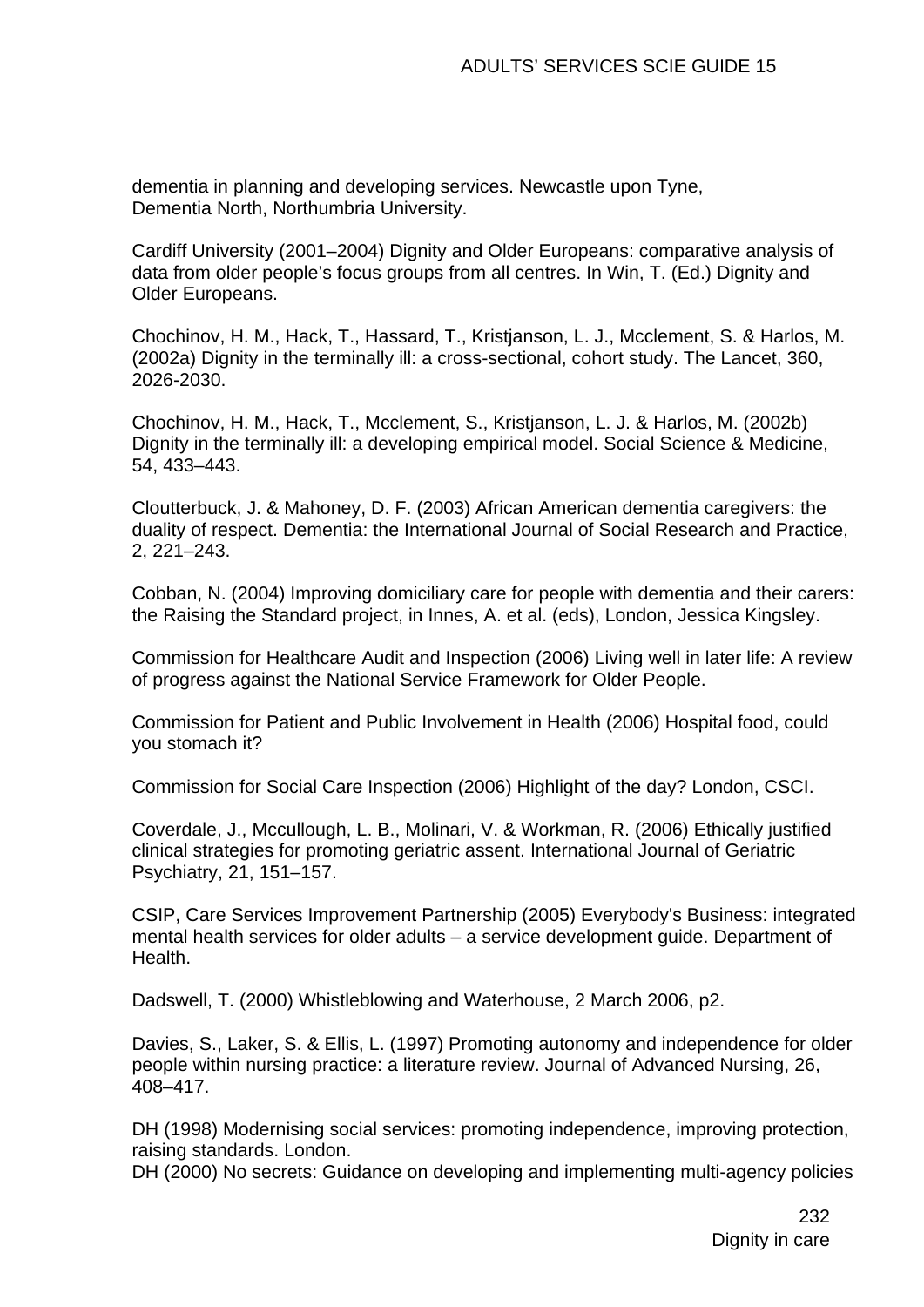and procedures to protect vulnerable adults from abuse. London, Department of Health.

DH (2001) National Service Framework for Older People. London.

DH (2003a) Care homes for older people: national minimum standards and the Care Homes Regulations 2001, London. The Stationery Office.

DH (2003b) Domiciliary care: National minimum standards. In Department of Health (Ed.). London, The Stationery Office.

DH (2003c) Essence of Care: patient-focused benchmarks for clinical governance. NHS Modernisation Agency.

DH (2004a) Seeking consent: working with older people, London, Department of Health.

DH (2004b) Better health in old age: a report from Professor Ian Philp, National Director for Older People's Health to Secretary of State for Health. London, Department of Health.

DH (2004c) A toolkit for older people's champions – a resource for non-executive directors, councillors and older people acting as older people's champions. London, Department of Health.

DH (2004d) Towards cleaner hospitals and lower rates of infection, a summary of action. London, Department of Health.

DH (2004e) Standards for better health. London, Department of Health.

DH (2005a) Independence, well-being and choice: Our vision for the future of social care for adults in England. London, Department of Health.

DH (2005b) Now I feel tall - what a patient-led NHS feels like.

DH (2005c) NHS delivering better hospital food and cleanliness.

DH (2006a) Bournewood briefing sheet. London, Department of Health.

DH (2006b) Protection of Vulnerable Adults Scheme.

DH (2006c) About dignity in care.

`

DH (2006d) Online survey into dignity in care.

DH (2006e) End of life care. End of life care.

DH (2006f) Our health, our care, our say: a new direction for community services. London, The Stationery Office, HM Government.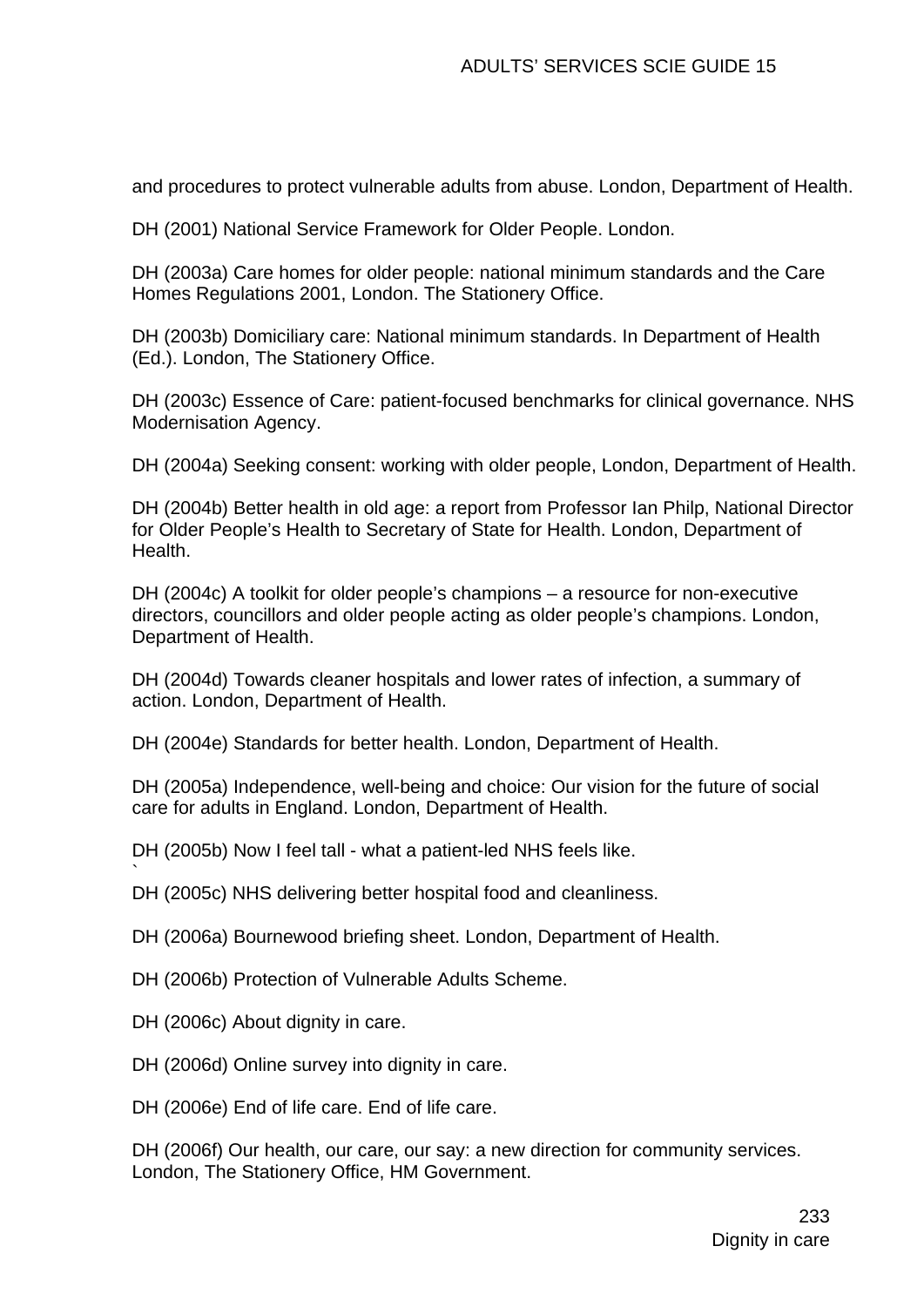DH (2006g) Essence of care benchmarks for promoting health.

DH (2006h) A new ambition for old age: next steps in implementing the national service framework for older people: a report from Professor Ian Philp. London, Department of Health.

Dignity and Older Europeans Consortium (2004) Operational model of human dignity. Dignity and older Europeans. Deliverable 23 ed.

Dowling, S., Manthorpe, J., Cowley, S., King, S., Raymond, V., Perez, W. & Weinstein, P. (2006) Person-centred planning in social care: a scoping review. York, Joseph Rowntree Foundation.

DWP (2005) Opportunity age: meeting the challenges of ageing in the 21st century.

Forte, D., Cotter, A. & Wells, D. (2006) Sexuality and relationships later in life. Edinburgh, Elsevier Churchill Livingstone.

Franklin, L.-L., Ternestedt, B.-M. & Nordenfelt, L. (2006) Views on dignity of elderly nursing home residents. Nursing Ethics: an International Journal for Health Care Professionals, 13, 130–146.

Furness, S. (2006) Recognising and addressing elder abuse in care homes: views from residents and managers. Journal of Adult Protection, 8, 33–49.

Godfrey, M., Randall, T., Long, A. & Grant, M. (2000) Home Care: review of effectiveness and outcomes. Cebbs reports, CEBSS/Nuffield Institute for Health, University of Leeds/ Health Care Practice R&D Unit, University of Salford.

Greene, A and Latting, J. K. (2004) Whistle-blowing as a form of advocacy, Social Work, Volume 49, Number 2, 1 April 2004, p219-230. National Association of Social Workers, p219–230.

Griffin-Heslin, V. L. (2005) An analysis of the concept dignity. Accident and Emergency Nursing, 13, 251–257.

Haddock, J. (1996) Towards further clarification of the concept "dignity". Journal of Advanced Nursing, 24, 924–931.

Harding, T. (2005) Rights at risk. London, Help the Aged.

Health and Safety Executive (2006) Whistleblowing.

Healthcare Commission, Audit Commission & Commission for Social Care Inspection (2006) Good practice in services for older people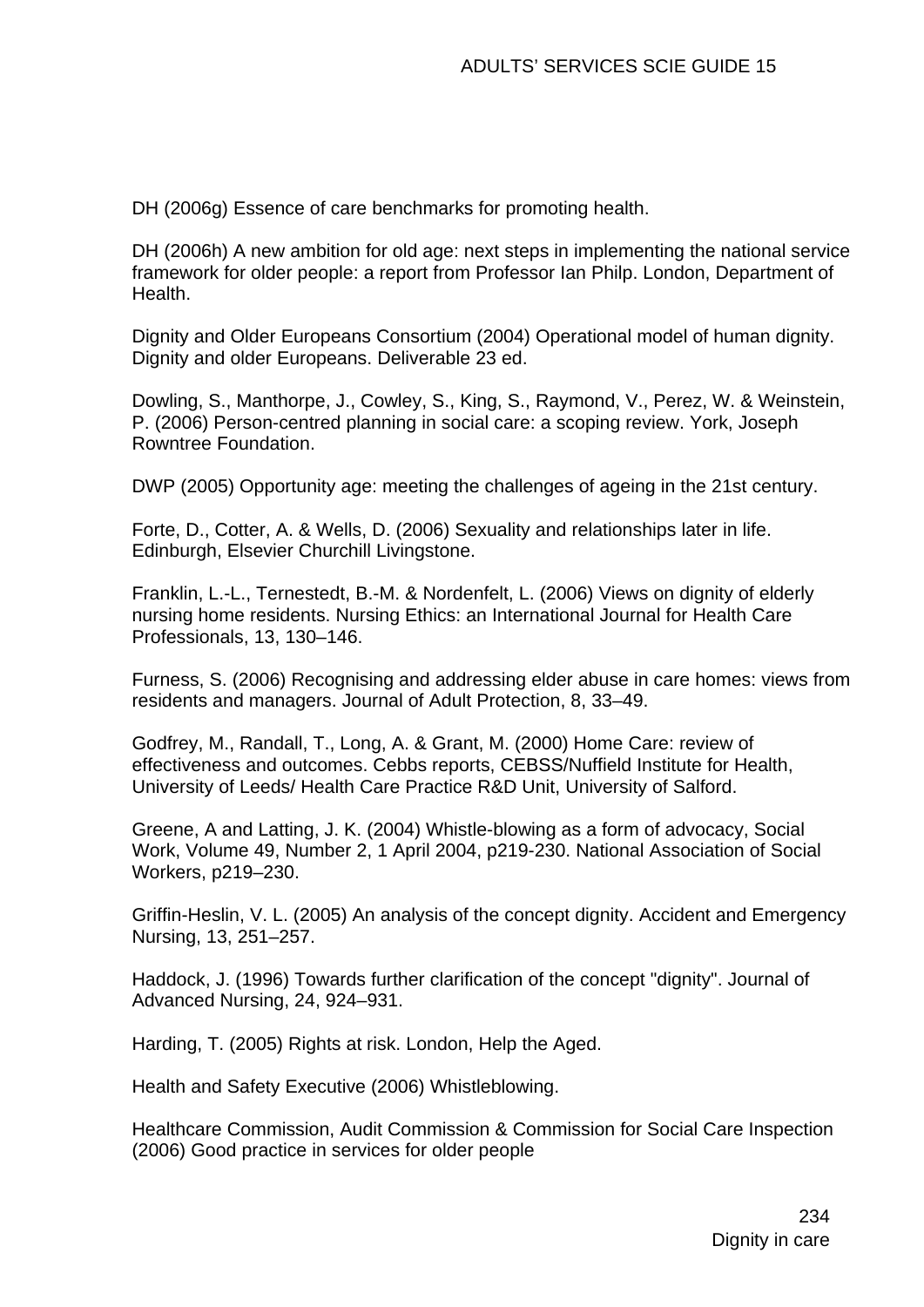Help the Aged & Royal College Of Nursing (2000) Dignity on the ward: improving the experience of acute hospital care for older people with dementia or confusion – a pocket guide for hospital staff, London, Help the Aged

Heymanson, C. (2003) Sexuality and intimacy in care homes. Journal of Dementia Care, 11, 10–11.

Hickman, S. E. (2004) Ageing matters. Honoring resident autonomy in long-term care: special considerations. Journal of Psychosocial Nursing and Mental Health Services, 42, 12–16.

High Court Of Justice, Q. S. B. D. (2003) Decision in the case of the Disability Rights Commission v East Sussex County Council [2003] EWHC 167 (Admin).

High Court Of Justice, Q. S. B. D. (2006) Decision in the case of Johnson and others v London Borough of Havering and others. [2006] EWHC 1714 (Admin). London, High Court of Justice.

Holihead, M. (2000) Whistling the same tune, Community Care, 20th January, 2000, p20-21.

Home Office (2004) Firm foundations: the government's framework for community capacity building. London, Home Office.

Horton, R. (2004) Rediscovering human dignity. The Lancet, 364, 1081–1085.

Housing Learning & Improvement Network, Care Services Improvement Partnership (2006) Dignity in housing.

House Of Commons Health Committee (2004) Elder Abuse – Second Report: Session 2003-2004. In Health Committee, H. O. C. (Ed.) 1 ed. London, The Stationery Office.

Innes, A., Macpherson, S. & Mccabe, L. (2006) Promoting person-centred care at the front line, York, Joseph Rowntree Foundation/SCIE.

Jacelon, C. S. (2003) The dignity of elders in an acute care hospital. Qualitative Health Research, 13, 543–556.

Jacelon, C. S. (2004) Older adults and autonomy in acute care: increasing patients' independence and control during hospitalization. Journal of Gerontological Nursing, 30, 29–36.

Jacelon, C. S., Connelly, T. W., Brown, R., Proulx, K. & Vo, T. (2004) A concept analysis of dignity for older adults. Journal of Advanced Nursing, 48, 76–83. JRF (2004) Using interpreters to access services: user views. JRF Findings. York, Joseph Rowntree Foundation.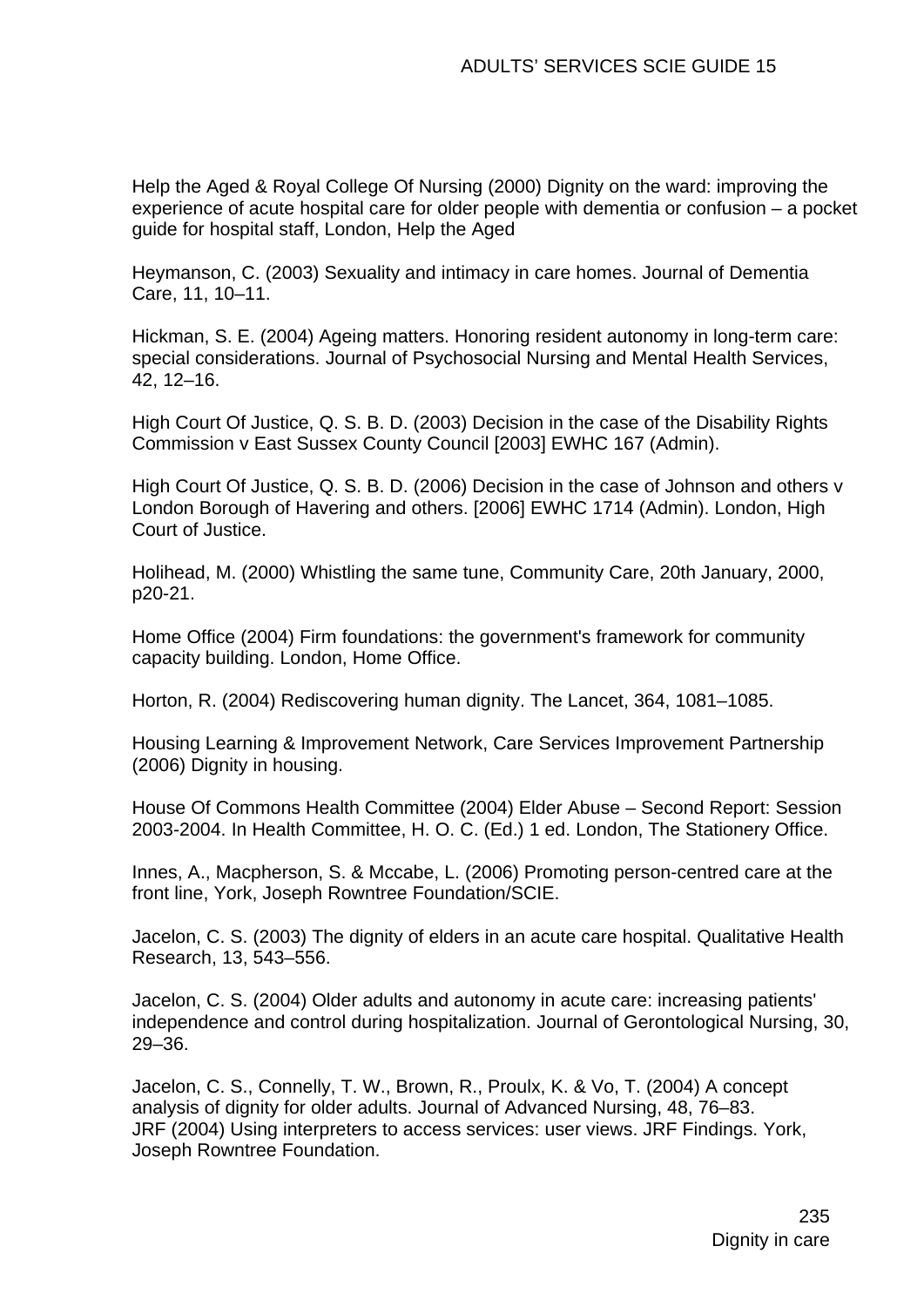JRF (2005) The older people's inquiry: That little bit of help. JRF Briefings. York, Joseph Rowntree Foundation.

Kerry County Development Board (2006) Glossary.

King's Fund (2000) Briefing note: age discrimination in health and social care, London, King's Fund.

Law, M., Baptiste, S., Carswell, A., Mccoll, M. A., Polatajko, H. & Pollock, N. (2005) The Canadian Occupational Performance Measure (COPM). 4th ed. Ottawa, Canadian Association of Occupational Therapists.

Macdonald, A. J. D., Malouf, P., Paulus, F., (2001) Maintaining older people's dignity and autonomy in healthcare settings. Whole system must be looked at to prevent degrading treatment. BMJ (British Medical Journal), 323, 340–340.

Martin, B. (1999) The Whistleblower's Handbook, Oxfordshire, Jon Carpenter Publishing.

Matiti, M. R. & Trorey, G. (2004) Perceptual adjustments levels: patients' perceptions of their dignity in the hospital setting. International Journal of Nursing Studies, 41, 735– 744.

McIntyre, L. & Woodruff, N. (2006) Essence of Care: Addenbrooke's Standards for Privacy an Dignity – an Audit Summary. Cambridge University Hospitals NHS Foundation Trust.

McNeil, J. K. (1995) Effects of non professional home visit programmes for sub-clinically unhappy and unhealthy older adults. Journal of Applied Gerontology, 14, 333–42.

Menzies, I. E. P. (1977) The function of social systems as a defence against anxiety: a report of a study on the nursing service of a general hospital. London, Tavistock Institute of Human Resources.

Nelson, T. D. (2005) Ageism: prejudice against our feared future self. Journal of Social Issues, 61, 207–221.

Owen, T. and National care homes research and development forum (Eds) (2006) My Home Life: Quality of life in care homes. London, Help the Aged.

Patmore, C. & Mcnulty, A., (2005) Making home care for older people more flexible and person-centred: factors which promote this. York, University of York: Social Policy Research Unit.

PG Professional and the English Community Care Association (2006) Care Homes: through the eyes of the consumer. London, English Community Care Association.

PRIAE/Help The Aged (2001) Dignity on the ward: towards dignity: acting on the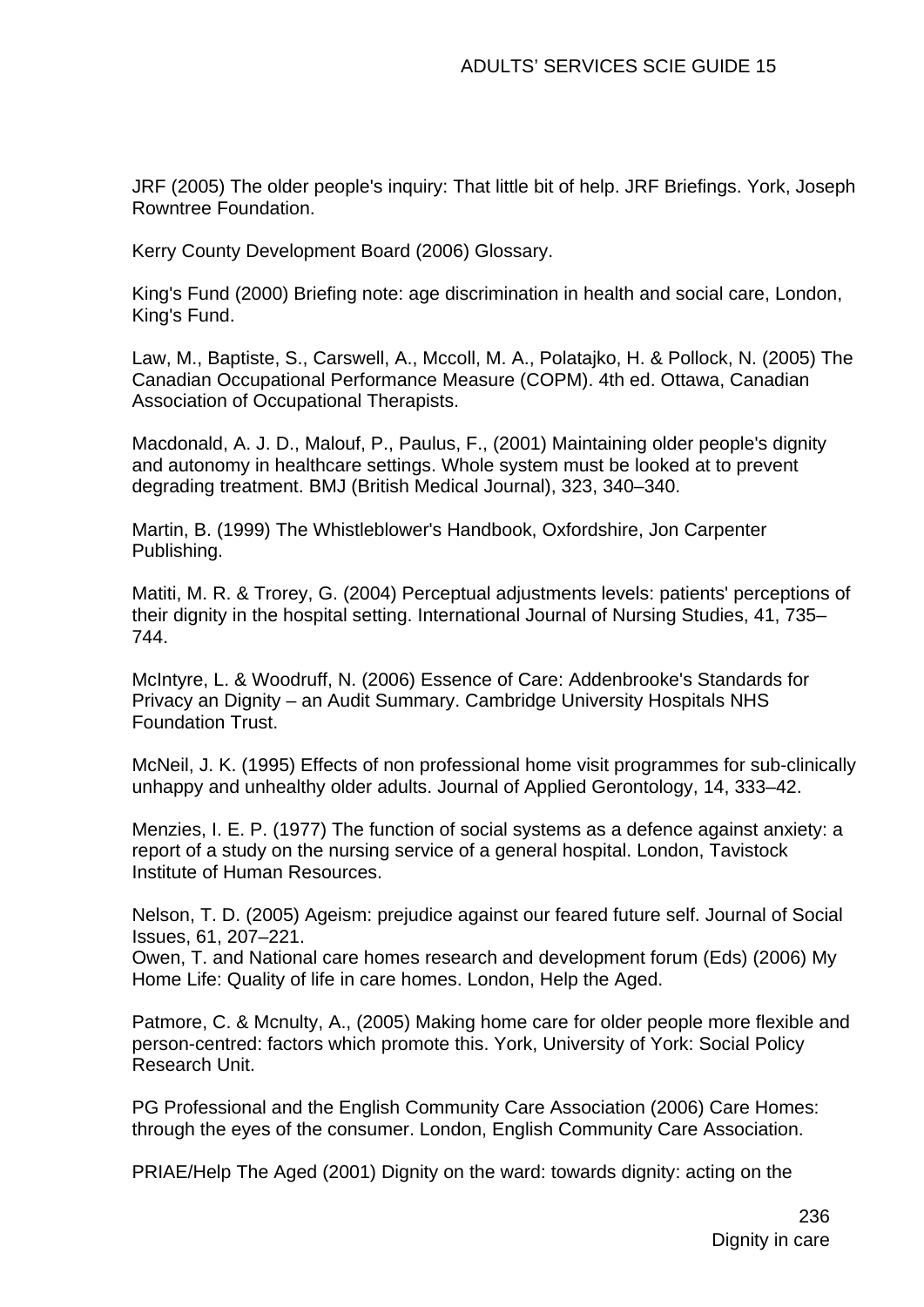lessons from hospital experiences of black and minority ethnic older people – a report from Policy Research Institute on Ageing and Ethnicity for the Dignity on the Ward Campaign, London, Help the Aged.

Randers, I. & Mattiasson, A.–C. (2004) Autonomy and integrity: upholding older adult patients' dignity. Journal of Advanced Nursing, 45, 63–71.

Sayers, G. M. & Nesbitt, T, (2002) Ageism in the NHS and the Human Rights Act 1998: an ethical and legal enquiry. European Journal of Health Law, 9, 5–18.

Scott, P. A., Valimaki, M., Leino-Kilpi, H., Dassen, T., Gasull, M., Lemonidou, C. & Arndt, M. (2003a) Autonomy, privacy and informed consent 3: elderly care perspective. British Journal of Nursing, 12, 158–68.

Scott, P. A., Valimaki, M., Leino-Kilpi, H., Dassen, T., Gasull, M., Lemonidou, C., Arndt, M., Schopp, A., Suhonen, R. & Kaljonen, A. (2003) Perceptions of autonomy in the care of elderly people in five European countries. Nursing Ethics, 10, 28–38.

SEU / ODPM (2006) A sure start to later life: ending inequalities for older people: final report, London, Social Exclusion Unit/Office of the Deputy Prime Minister.

Shore, P. & Santy, J. (2004) Orthopaedic nursing practice and elder abuse. Journal of Orthopaedic Nursing, 9, 103–108.

Sidenvall, B. (1999) Meal procedures in institutions for elderly people: a theoretical interpretation. Journal of Advanced Nursing, 30, 319–328. Social Exclusion Unit & Office of the Deputy Prime Minister (2006) A sure start to later life: ending inequalities for older people: final report. London, Social Exclusion Unit.

Springfield, F. (2002) Lesbians, gays and transsexuals in care homes. Nursing and Residential Care, 4, 586–8.

Stratton, D. & Tadd, W. (2005) Dignity and older people: the voice of society. Quality in Ageing: Policy Practice and Research, 6, 37–45.

Street, A. F. & Love, A. (2005) Dimensions of privacy in palliative care: views of health professionals. Social Science & Medicine, 60, 1795–1804.

Tadd, W. (2005) Dignity, older people, health and social care. Dignity and Older Europeans, Cardiff University.

Townsend, P. (2006) Policies for the aged in the 21st century: more 'structured dependency' or the realisation of human rights? Ageing and Society, 26, 161–179.

Turnock, C.& Kelleher, M (2001) Maintaining patient dignity in intensive care settings. Intensive and Critical Care Nursing, 17, 144–154.

Van Den Hende, R. (2001) Public concern at work: supporting public-interest whistle blowing. Journal of Adult Protection, 3, 41–44.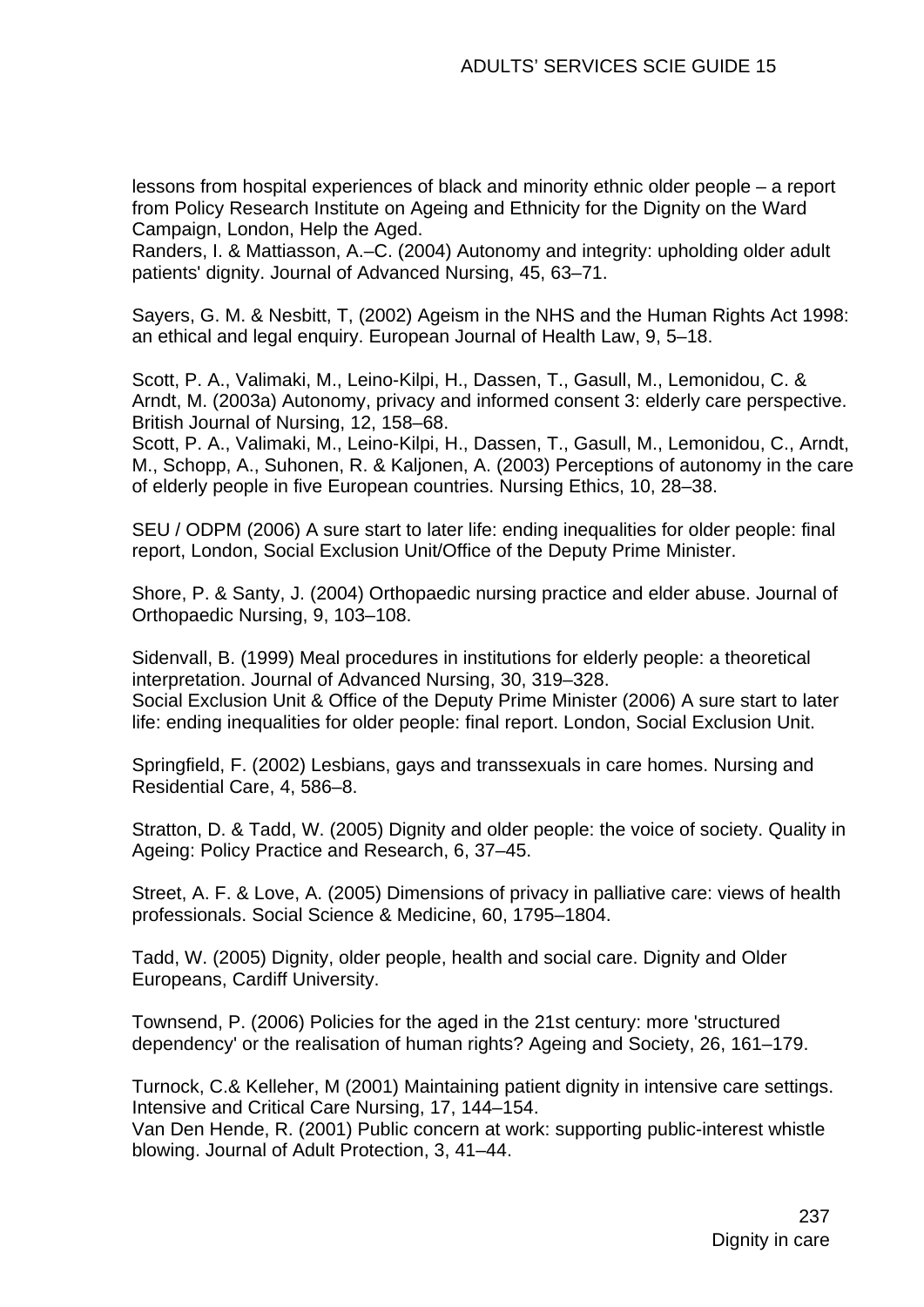Wanless, D. (2006) Securing good care for older people. Taking a long-term view. London, King's Fund.

Wikipedia (2006) Respect.

Woogara, J. (2005) Patients' rights to privacy and dignity in the NHS. Nursing Standard 19, 33–37.

Woolhead, G., Calnan, M., Dieppe, P. & Tadd, W. (2004) Dignity in older age – what do older people in the United Kingdom think? Age and Ageing, 33, 165–169.

Wright, M. (2006) A voice that wasn't speaking. Older peopleuUsing advocacy and shaping its development. Stoke-on-Trent, Older People's Advocacy Alliance (OPAAL) UK.

Woogara, J. (2005) Patients' rights to privacy and dignity in the NHS. Nursing Standard 19, 33–37.

Woolhead, G., Calnan, M., Dieppe, P. & Tadd, W. (2004) Dignity in older age – what do older people in the United Kingdom think? Age and Ageing, 33, 165–169.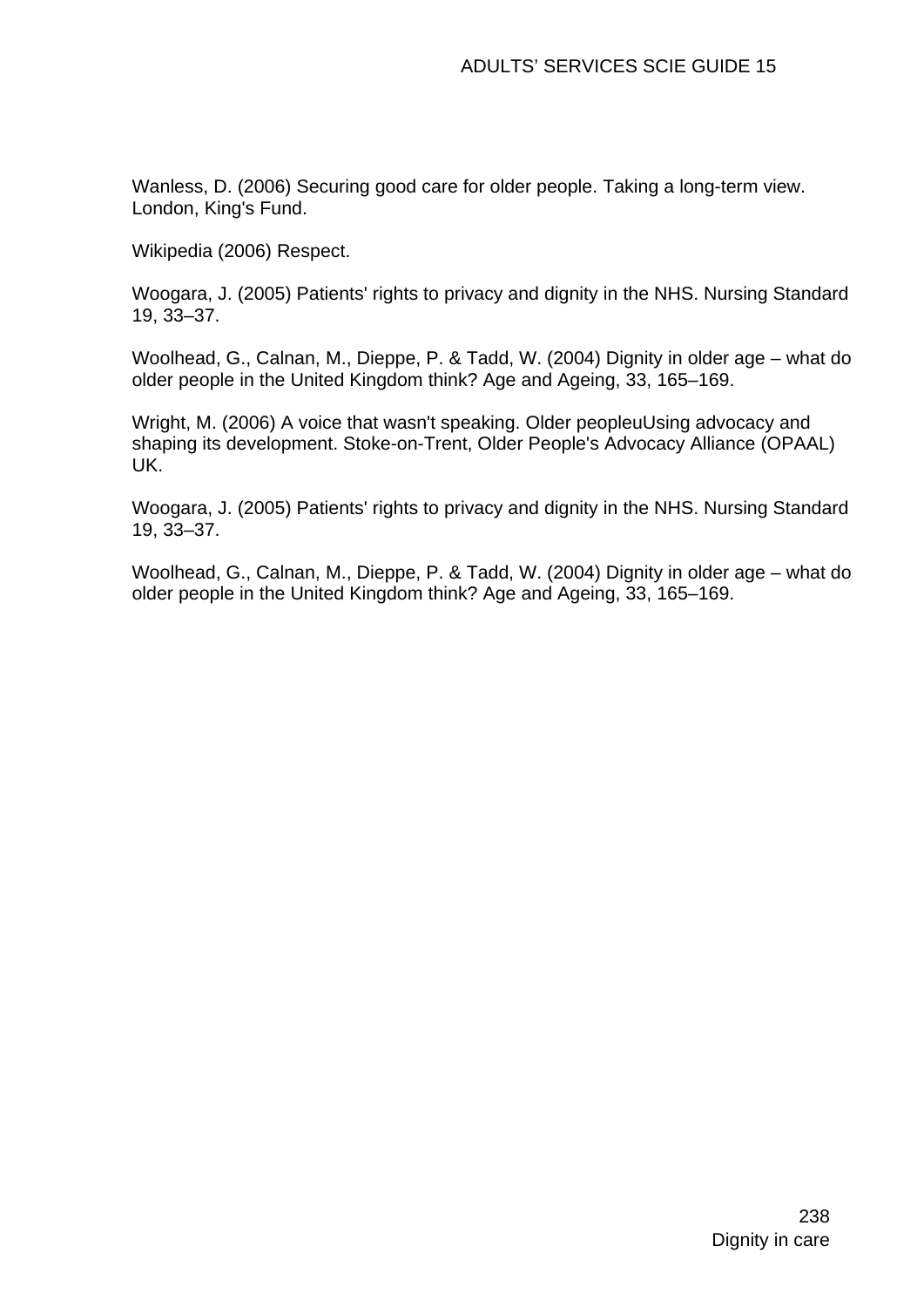# Authors and acknowledgements

There are a number of contributors to this resource:

The overview of selected research was written by Diana Robbins, Independent Consultant.

The main body of the guide was written by Elaine Cass, Practice Development Manager at SCIE.

Examples from practice were gathered and written by Angela Richardson, Programme Lead for Older People, Care Services Improvement Partnership (CSIP), South East Regional Development Centre.

The guide was edited by Caroline Ball. 2007 updated entries edited by Joanne Bourne.

SCIE would like to thank all those who contributed to this guide. Particular thanks go to:

Tracy Acton, Clinical Specialist Occupational Therapist, Oldham Primary Care Trust

Sarah Balchin, Lead Nurse Clinical Developments, Portsmouth Hospitals NHS Trust

Lesley Benham, Team Leader, Melcombe Day Hospital

Weymouth Community Hospital

Richard Berry, Policy Officer, Alzheimer's Society

Bolton Metropolitan Council

Suzannah Burden, Corporate & Regulatory Complaints Adviser, Commission for Social Care Inspection

Richard Campbell, Head of Person Centred Services, Department of Health

Steve Carney, Head of Complaints and Representations, Commission for Social Care **Inspection** 

Mary Casey, Joint Professional Advisor (Palliative Care), Healthcare Commission/ Commission for Social Care Inspection

Lyn Charlton, Modern Matron, Combined Health Care, North Staffordshire

Eileen Clark, Service Manager, Caterham Dene Community Hospital

Ruth Clarke, Leasowes Intermediate Care Unit, Smethwick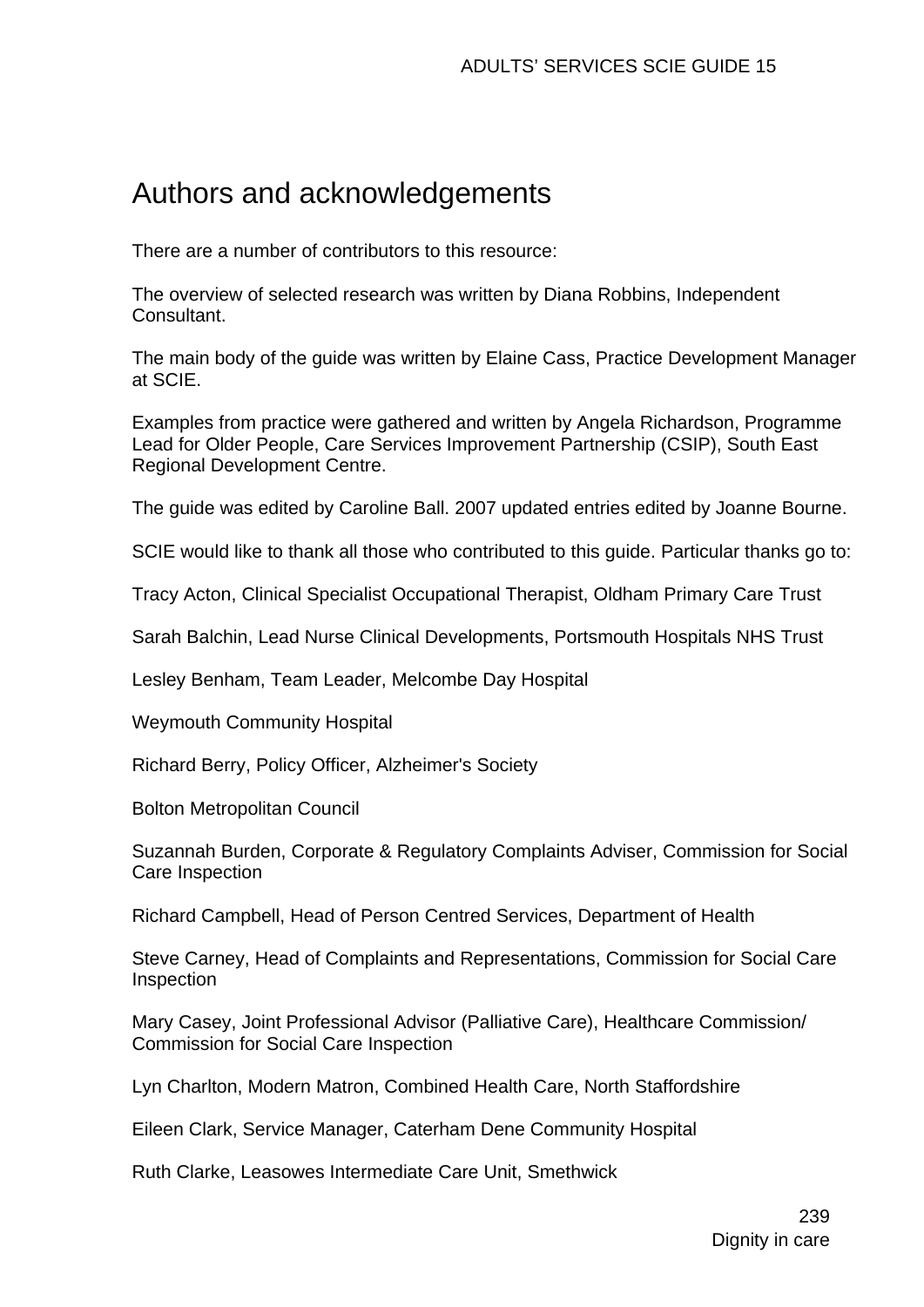Paul Coleing, Policy Manager, Commission for Social Care Inspection

Janet Crampton, Commissioning Lead for National Older People's Programme and Strategic Commissioning Lead for Care Services Improvement Partnership (North East, Yorkshire & Humber)

Julie Dawes, Associate Director of Nursing, Southampton University Hospital NHS Trust

Sam Debbage, Practice Development Manager, Sheffield Teaching Hospital NHS Trust

Karen Dooley, Department of Health, Promoting Independence Workstream, Older People and Disability

Mary Duncan, Development Worker, Manchester Alliance for Community Care

Mervyn Eastman, Director, Better Government for Older People

Dr Rekha Elaswarapu, Strategy Development Manager, Long-term Conditions and Older People Services, Healthcare Commission

Mary Foster, Manager, Surrey 50+ Network, Surrey County Council

Jan Gavin, Chief Executive, Isle of Wight Advocacy Trust

Claire Goodchild, Regional Change Agent (Older People), Care Services Improvement Partnership, London Region

Angie Glew, Regional Change Agent (Older People), Care Services Improvement Partnership, Eastern Region

Judith Greening, Modern Matron, St Pancras Hospital, London

Sue Hammond, Team Leader, Project Support Unit, Department of Health

Maggie Harwood, Manager, East Cheshire Advocacy

Sue Hawkins, Catering Services, Adult and Community Services, Dorset County Council

Andrew Hindle, SHA Lead for Older People Services, NHS West Midlands Strategic Health Authority

Vera Hirst, Chair, Age Concern Metro Rochdale, member of user/carer action forum for older people, and Champions National Service Framework subgroup

Glynis John, Clinical Governance Facilitator, Surrey Primary Care Trust (formerly Guildford and Waverly PCT)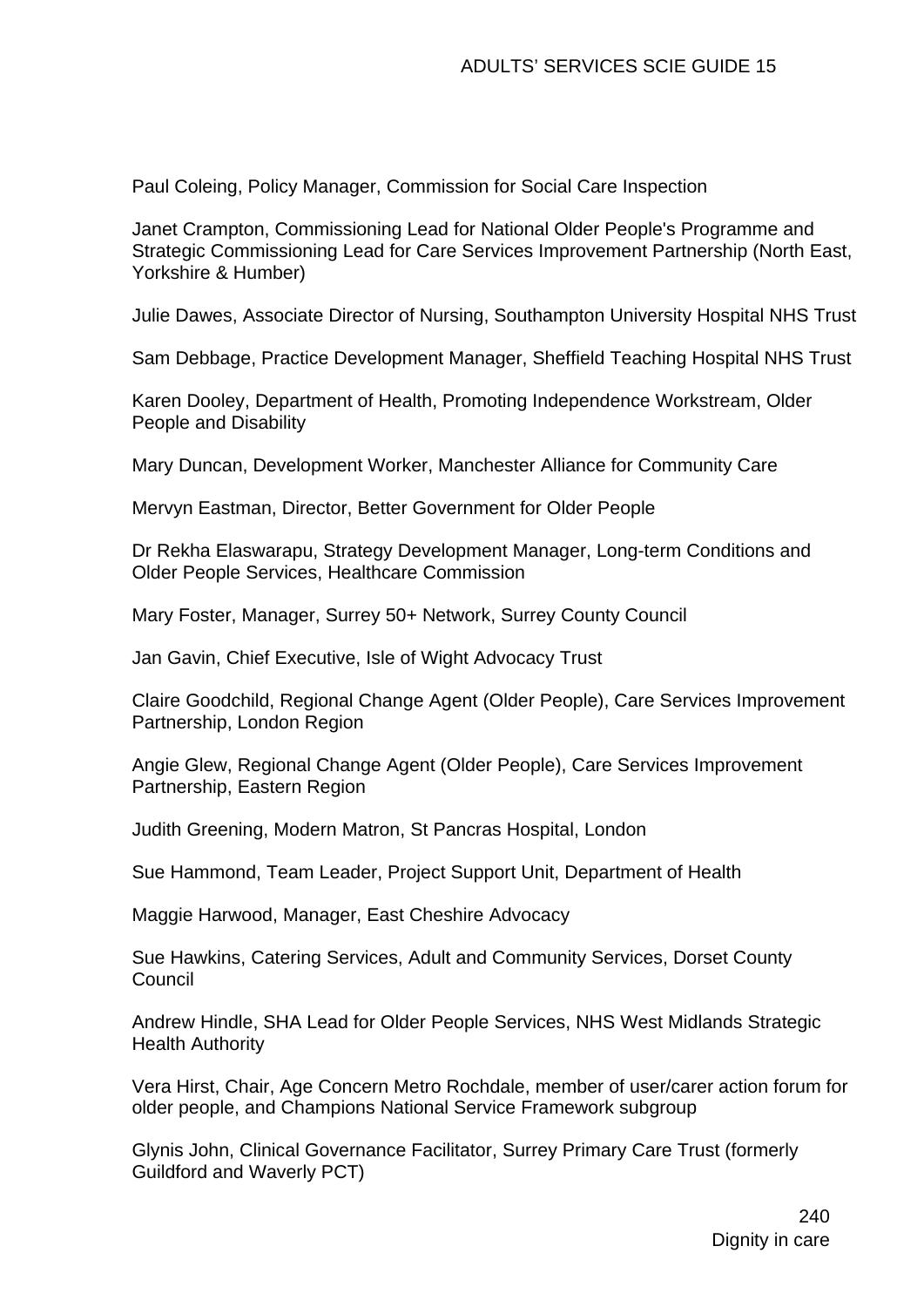Rozz Jones, Sister, ITU/Essence of Care Lead, Doncaster and Basset Law Foundation NHS Trust

Sheila Kasaven, Modern Matron, Manchester Mental Health and Social Care Trust

Gay Lewis, Clinical Development Facilitator, Heatherwood and Wexham Park Hospitals NHS Trust

Dawn Llewellyn, Modern Matron, Burntwood, Lichfield & Tamworth Primary Care Trust

Marian Long, Leasowes Intermediate Care Unit, Smethwick

Stephen Lowe, Social Care and Quality Policy Adviser, Age Concern England

John M. Maun, Directorate of Social Care and Health, Staffordshire County Council

David Macauley, Plymouth PCT/Mental Health Partnership

Alison McCree, Associate Director of Estates and Facilities, County Durham and Darlington NHS Foundation Trust

Elizabeth McLennan, Policy and Information Officer, Counsel and Care

Veronica Monks, Policy Management Unit, Older People and Disability Division, Department of Health

Dr David Oliver, Consultant physician, Royal Berkshire Hospital

Hester Ormiston, Social care consultant

Colin Owen, Senior Nurse Manager, St Pancras Hospital, London

Professor Ian Philp, National Director for Older People, Department of Health

Linda Playford, Nurse Consultant for Older People, Birmingham and Solihull Mental Health Trust

Barbara Pointon, Carer and member of the Alzheimer's Society

Alison Pointu, Barnet Learning Disabilities Service

Jeremy Porteus, National Lead, Housing and Telecare Networks Health & Social Care Change Agent Team, Care Service Improvement Partnership

Jill Ruhomutally, Practice Development Nurse. Surrey and Borders Partnership NHS **Trust**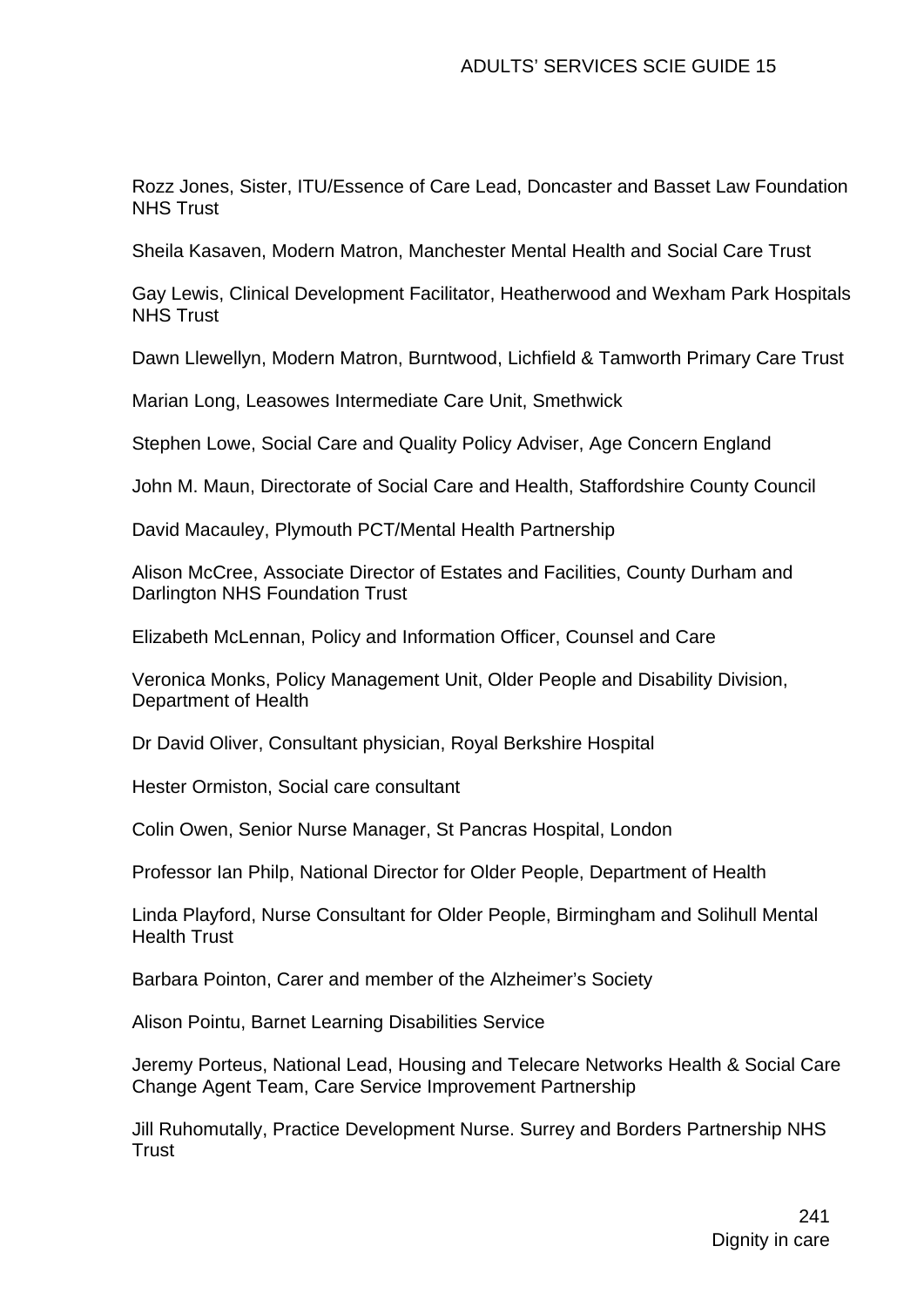George Sampson, Head of Hospitality, Methodist Homes for the Aged

Kim Shield, Essence of Care Coordinator, Derbyshire Mental Health Services

Sheila Sibbons, Unit Manager, Lincoln County Council

Jane Simms, Principal Commissioning Officer, Westminster Children and Community Services Department

Southampton City PCT

Jon Stanley, Older People and Disability Division, Health and Care Partnerships Directorate, Department of Health

Harriet Stephens, Lead Nurse, Practice Development, Ashford and St Peter's NHS **Trust** 

Annie Stevenson, Senior Policy Adviser, Help the Aged

Virginia Storey, Head of Policy/Senior Nursing Adviser, Commission for Social Care Inspection

Maria Storti, Interim Operational Lead Intermediate Care, Lincolnshire PCT

Deborah Sturdy, Senior Nurse Adviser (older people)

David Thompson, Advocacy Partners

Deborah Thompson, Modern Matron, Nottinghamshire Healthcare NHS Trust

Terry Tucker, Director of Learning, Development and Hospitality, Barchester Healthcare

Mona Van Wyk, Nursing Services, Specialist (Nursing Director), Partnership Health **Group** 

Rowena Vickridge, Joint Strategic Lead, Adults and Older People, Adult Care Services. Rochdale

Sharon Waight, Service Improvement Manager, NHS South West Strategic Health Authority

Jayne Weare, Occupational Therapy Manager, United Bristol Healthcare NHS Trust

Sally Whitley, Development Consultant, Care Services Improvement Partnership, South East Region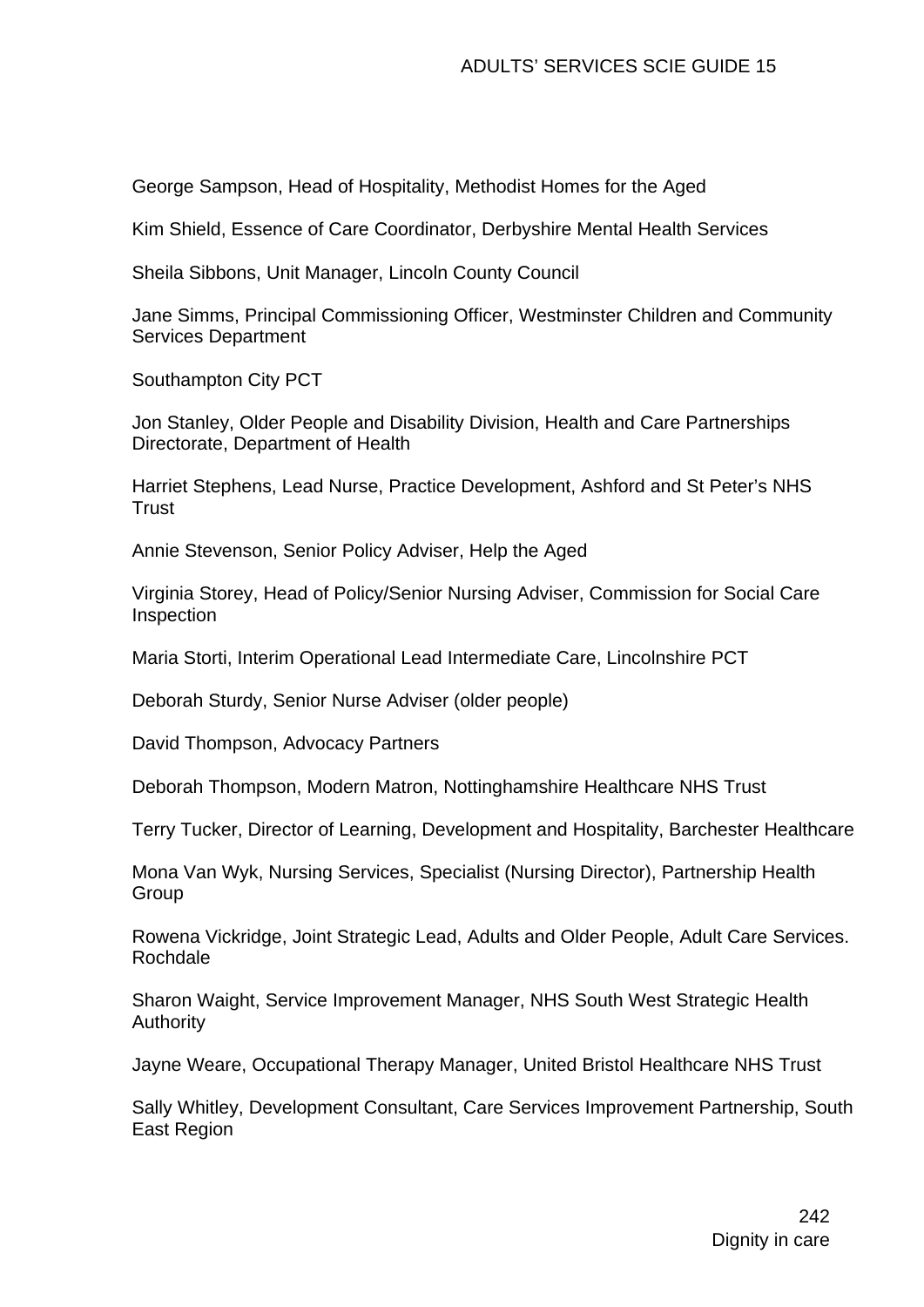Sheila Wilkinson, Improving the Patient Experience Project Manager, University Hospital of South Manchester NHS Trust

Toni Williams, Chief Dietician, Food Policy, United Bristol Healthcare NHS Trust June Williamson, Macmillan Palliative Care Support Service Coordinator, Greenwich Homecare

Nicola Woodruff, Clinical Governance and Audit Coordinator, Addenbrooke's Hospital, Cambridge University Hospitals Foundation NHS Trust

Jo Woollett, Assistant Director of Services, Alzheimer's Society

Other SCIE staff: Nadira Sharif, Research Analyst

Keith Spink, Web Development Officer